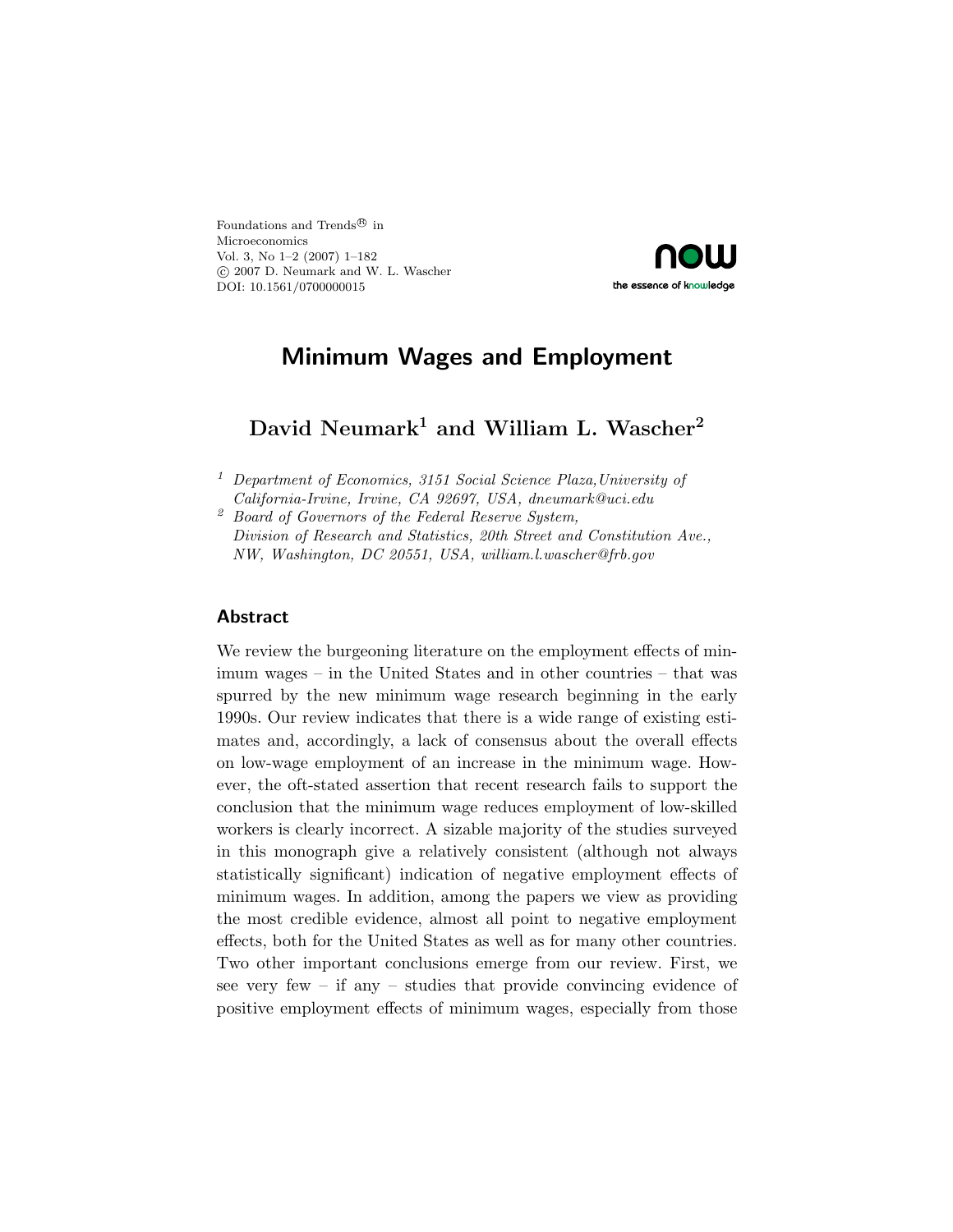studies that focus on the broader groups (rather than a narrow industry) for which the competitive model generally predicts disemployment effects. Second, the studies that focus on the least-skilled groups that are likely most directly affected by minimum wage increases provide relatively overwhelming evidence of stronger disemployment effects for these groups.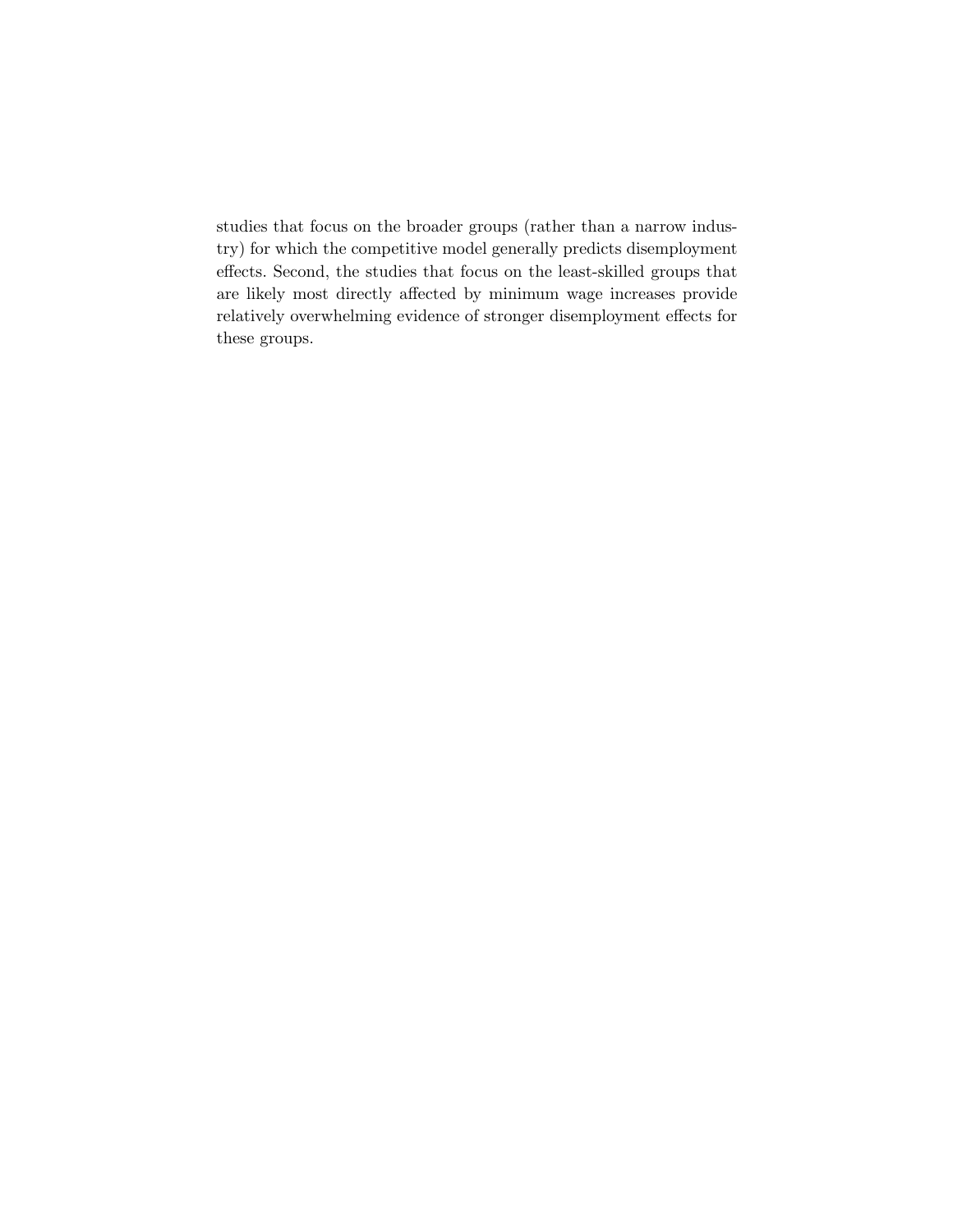# **1 Introduction**

For much of the past century, the minimum wage has been a controversial subject among policymakers and economists in the United States. From even before its inception as a major element of the 1938 Fair Labor Standards Act, the minimum wage was a politically contentious issue, with early attempts by the states to establish a wage floor declared unconstitutional by the Supreme Court, and President Franklin Roosevelt's first attempt to legislate a federal minimum wage in 1933 similarly struck down. Eventually, however, Roosevelt prevailed and Congress passed the FLSA, setting the minimum wage at 25 cents per hour.

For economists, the new minimum wage represented a means of testing alternative models of the labor market. Indeed, during the period immediately following passage of the FLSA, a fierce debate raged between economists who claimed that the low-wage labor market at the time was best characterized as a competitive market (the "marginalists") and those who claimed that it was not (the "institutionalists"), in which the implications of the minimum wage were a central focus (Leonard, 2000). For example, Stigler (1946), while acknowledging that a higher minimum wage could theoretically raise employment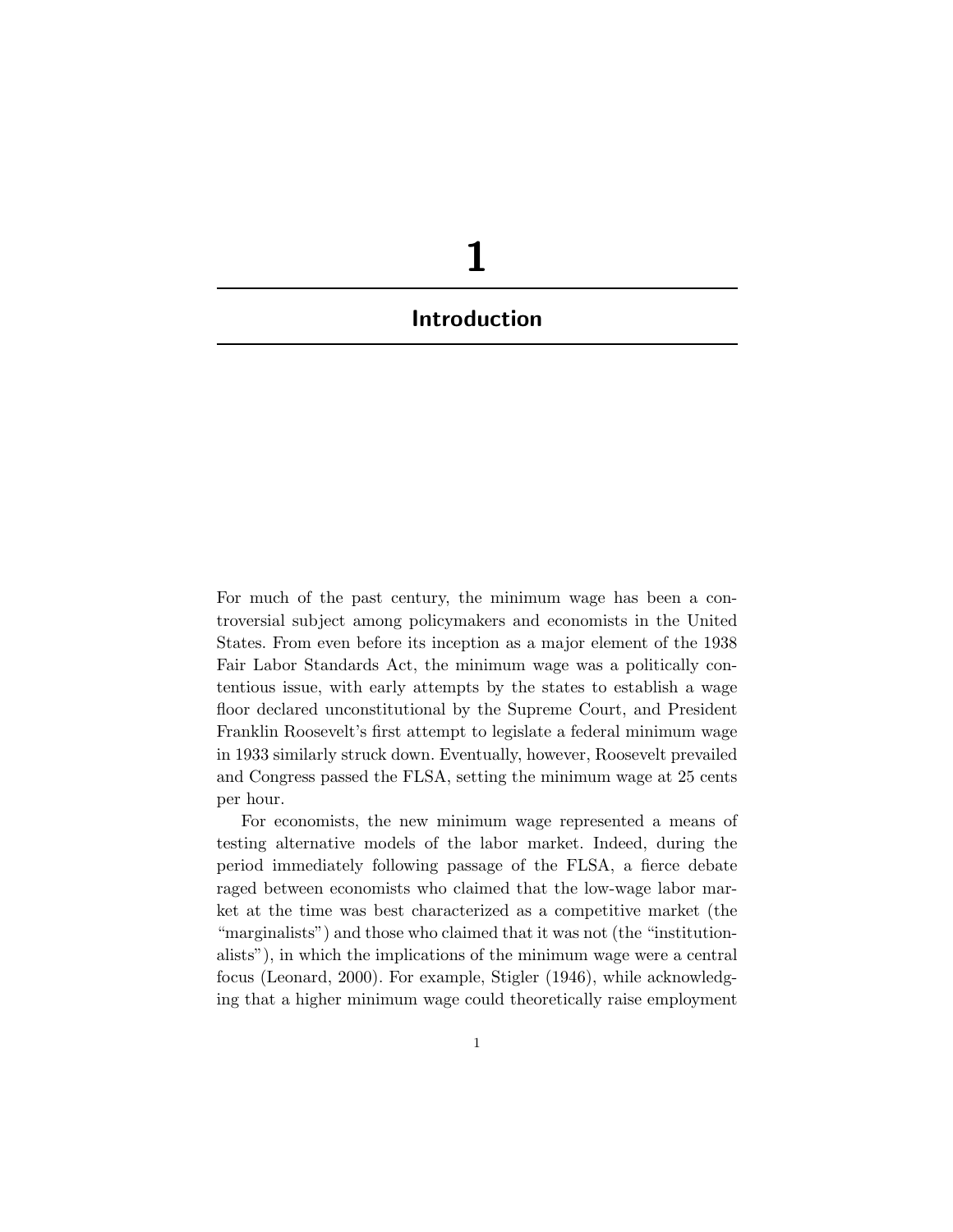#### 2 *Introduction*

in a labor market characterized by monopsony, argued that the competitive nature of low-wage industries suggested that the displacement of low-wage labor was a more likely outcome. In reply, Lester (1947) dismissed Stigler's model of competitive wage determination as inconsistent with existing business practices and argued that "reasoning about labor markets as though they were commodity markets seems to be an important explanation for erroneous conclusions on such matters as the minimum wage" (p. 146). In the aftermath of this exchange, other economists began to accumulate empirical evidence on the effects of the minimum wage, with much of this research suggesting that increases in the wage floor were having adverse effects on the employment opportunities of low-skilled workers (Goldfarb, 1974).

Despite the unsettled debate within the economics profession, the Congress expanded coverage of the minimum wage significantly during the 1960s and 1970s, and by 1975, more than 90 percent of the workforce was effectively covered by the federal minimum wage, up from 63 percent in 1961 (Brown, 1999). In addition, Congress steadily increased the minimum wage over this period from \$1.00 per hour in 1960 to \$2.30 by 1979, with the 1977 FLSA amendments further raising the minimum to \$3.35 by 1981. However, these changes were enacted in an environment of considerable discord among policymakers about the appropriateness of raising the minimum wage, and the ongoing political debate about the costs and benefits of a wage floor led the Congress in 1977 to create the Minimum Wage Study Commission to "help it resolve the many controversial issues that have surrounded the federal minimum wage and overtime requirement since their origin in the Fair Labor Standards Act of 1938" (Minimum Wage Study Commission, Vol. 1, p. xiii).

The Commission published its report in May 1981, calling it "the most exhaustive inquiry ever undertaken into the issues surrounding the Act since its inception" (Minimum Wage Study Commission (1981), Vol. 1, Letter of Transmittal). Although not its only focus, the report included a lengthy chapter summarizing the existing research on the employment effects of the minimum wage. This chapter was based on a review of the literature by Charles Brown, Curtis Gilroy, and Andrew Kohen (BGK), three of the senior economists on the Commission staff.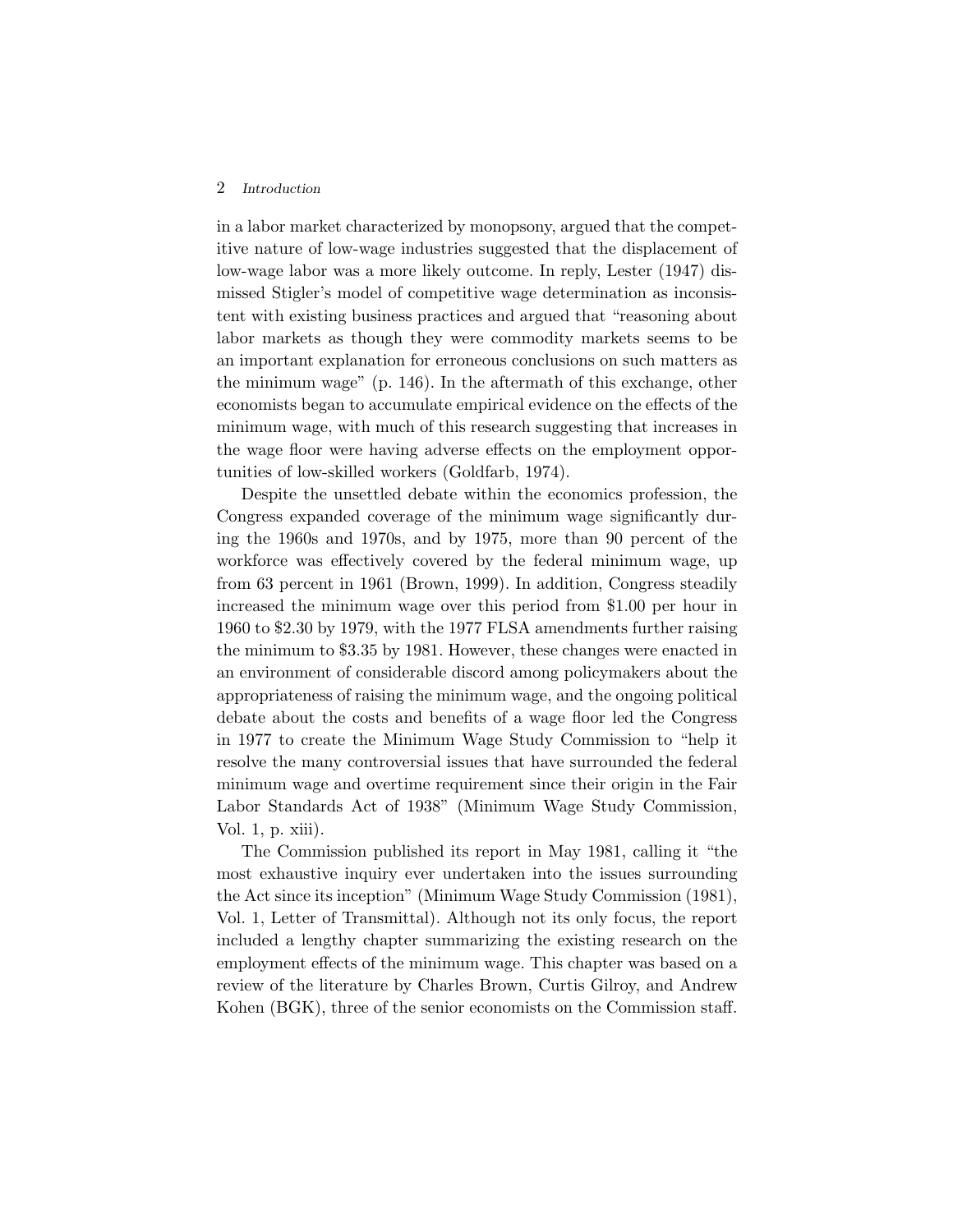These authors subsequently published a revised version of their review in the June 1982 issue of the *Journal of Economic Literature*, in which they summarized the existing research as suggesting that "time-series studies typically find that a 10 percent increase in the minimum wage reduces teenage employment by one to three percent" (p. 524). This range subsequently came to be thought of as the consensus view of economists on the employment effects of the minimum wage.

Given this apparent consensus, economic research on the effects of the minimum wage came virtually to a halt following the report of the Minimum Wage Study Commission and the publication of BGK's survey. However, by the end of the 1980s interest in this topic began to return. Two related circumstances, in particular, seem to have stimulated renewed attention to the effects of the minimum wage. First, the absence of any increase in the federal minimum wage from January 1981 until April 1990 resulted in more than a 30 percent decline in its value in real terms and led to a growing political debate toward the end of the 1980s about the merits of raising the nominal minimum. Second, an increasing number of state governments began to raise state-specific minimum wages above the federal level in response to the lack of action by the Congress. These state-specific increases added to the political debates about the merits of a mandated wage floor. Moreover, these developments also increased the statistical variation in the policy variables traditionally used in minimum wage research, offering a means of reexamining the evidence on which the existing consensus had been based.

As a result of both the renewed prominence of the minimum wage in public policy debates and the additional evidence that could potentially be used to study the economic effects of wage floors, researchers in the early 1990s began to reexamine the effects of the minimum wage on employment. One line of this research simply extended the earlier studies by adding more recent time-series data to the sample period, employing, in some cases, new techniques developed by time-series econometricians to take account of criticisms leveled at the specifications used in the earlier literature. However, a second, and arguably more important, line of research attempted to use state-level variation in minimum wages and economic conditions to estimate the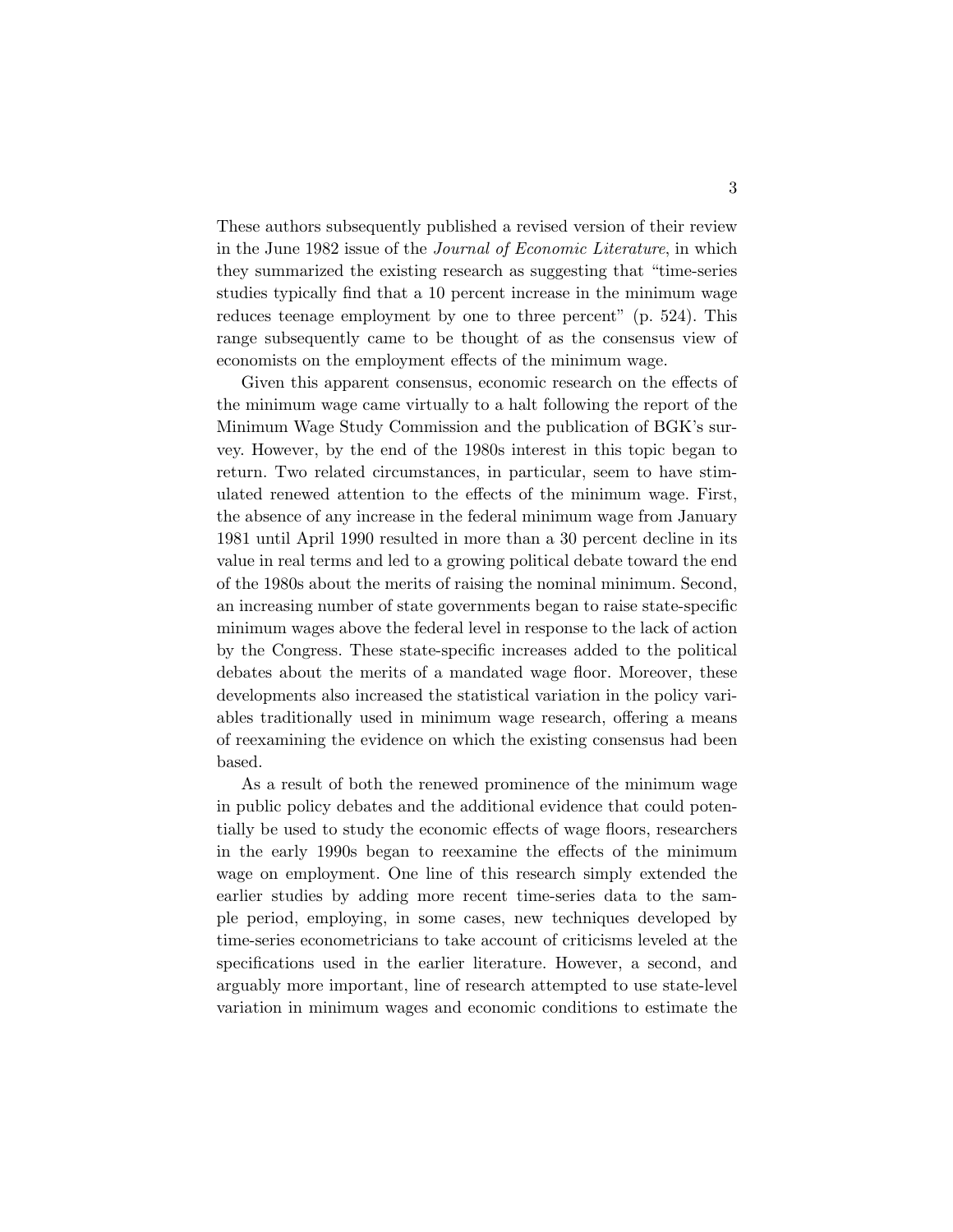#### 4 *Introduction*

employment effects of the minimum wage. Indeed, despite improvements to the specifications of time-series models, the dearth of variation in the federal minimum wage and the use of aggregate U.S. data to look for its effects continued to be viewed as shortcomings of the existing body of research on the economics of the minimum wage (for example, Kennan (1995)), while other economists raised concerns about the lack of a well-defined counterfactual in the aggregate time-series studies, the potential endogeneity of changes in the federal minimum wage with respect to aggregate labor market conditions, and the difficulty in choosing an appropriate set of control variables in such studies (Card and Krueger, 1995a). Moreover, even aside from the problems with the aggregate time-series studies discussed in the existing literature, the proliferation of state minimum wages set above the federal minimum wage was rendering the aggregate time-series approach increasingly obsolete, both from the perspective of correctly measuring the effective minimum wage and from the perspective of the relevant question facing policymakers, which had shifted toward the advisability of raising minimum wages at the state (or even local) level. This is even more true currently, when a record number of states have minimum wages above the federal level.

We focus our attention on this more recent literature, which has become known as the "new minimum wage research." Because the earlier literature on the employment effects of the minimum wage was carefully and extensively summarized by BGK, it seems unnecessary to repeat that review in this monograph. In contrast, there is no comprehensive review of the extensive literature that has emerged over the past 15 years.<sup>1</sup> We thus begin our review with the set of four papers that comprised the initial round of the new minimum wage research on the employment effects of the minimum wage. We follow that review with a discussion of the major conceptual and empirical issues that arose out of that initial research, and extend our summary of the U.S. literature with a review of the research that examines more recent increases in minimum wages or otherwise extends the literature. We then complete

<sup>&</sup>lt;sup>1</sup> There are, however, papers offering critical summaries of some of the first wave of this literature. See, for example, Card and Krueger (1995a,b), Kennan (1995), and Brown (1999).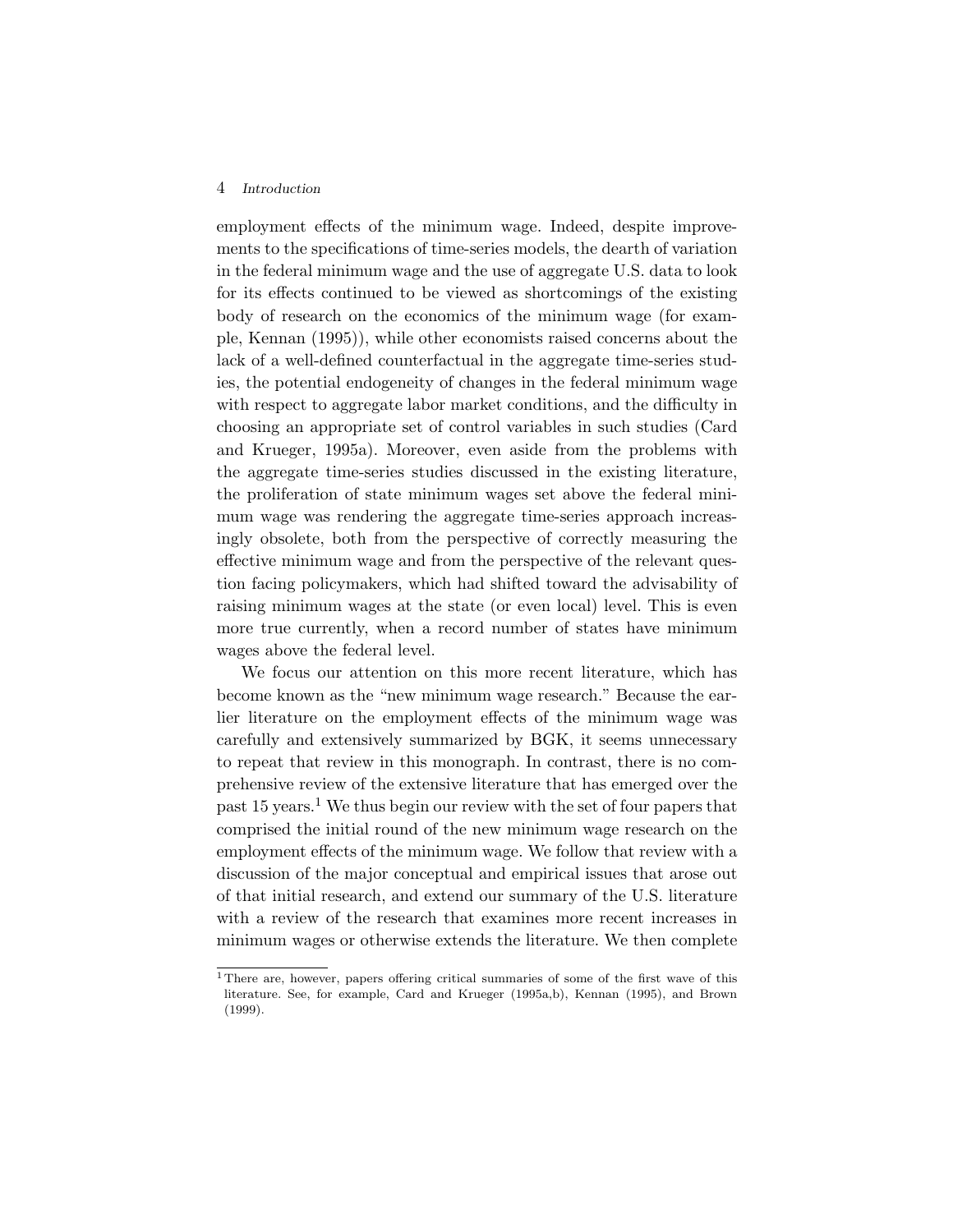our review with a discussion of the empirical research on the employment effects of the minimum wage in other countries, an area of inquiry that has also grown markedly over the past decade.

Our intent in reviewing this literature is threefold. First, most of the political debate surrounding proposed changes in the minimum wage concerns the potential effects on employment. Although we do not view that focus as entirely appropriate, the fact that the employment question takes on such importance means that the answers should be based on a comprehensive survey of the literature, recognizing that minimum wage effects may differ across different segments of the population and in different economic circumstances and contexts. We therefore attempt to draw general conclusions about the effects of the minimum wage on employment that are relevant to policymakers, pointing out, in particular, in what context and for which workers the minimum wage will have consequences.

Second, we hope that our review will help readers assess alternative models of the labor market. The recent literature has reopened the debate about the appropriate theoretical description of the lowwage labor market, with some of the empirical research characterized as rejecting the competitive model in favor of other formulations. As we note throughout the monograph, economic theory often fails to make an unambiguous prediction about the employment effects of minimum wages. Even in the neoclassical model, the effect of the minimum wage on any given set of workers will depend on, among other things, the elasticities of substitution across different types of workers and crosselasticities of demand across different types of goods. However, some empirical tendencies tend to match up better with one model or the other, and we try to provide a sense of what these tendencies are.

Third, many economists or policymakers perusing the literature may find it quite difficult to draw conclusions from the existing evidence. More than 100 studies have been published on the effects of minimum wages on employment since the 1990s, and the findings from this newer research are summarized differently in different places. In some cases, the new minimum wage research is described as failing to find evidence of disemployment effects. For example, Bazen (2000) states that "(t)he latest studies of the experience of the USA and the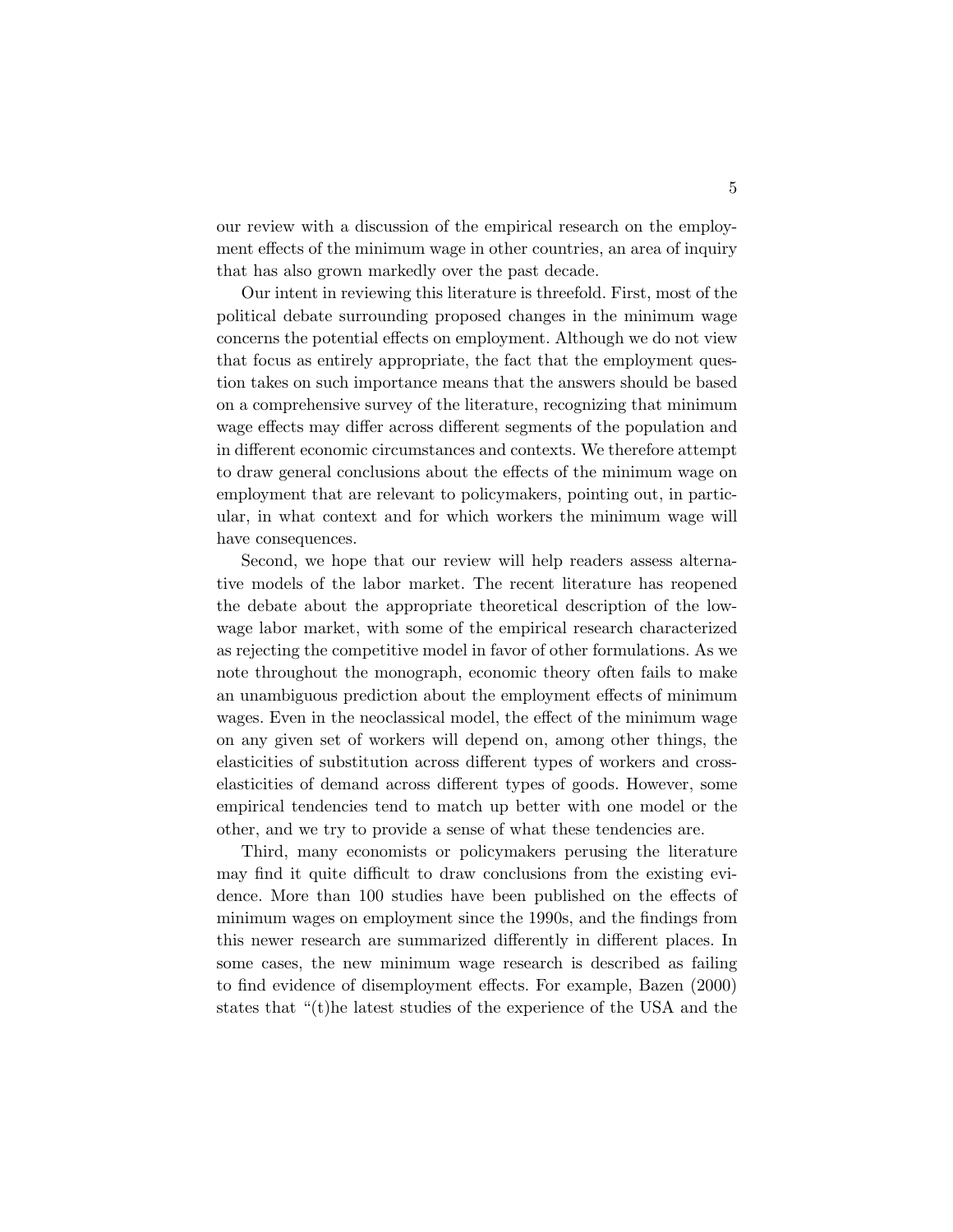#### 6 *Introduction*

UK in general find no evidence of negative effects on youth employment" (p. 64). Somewhat more cautiously, Flinn (2006) writes that "these recent studies have been particularly useful in indicating that the "textbook" competitive model of the labor market . . . may have serious deficiencies in accounting for minimum wage effects on labor market outcomes ..." (pp. 1013–4). In contrast, others summarize the findings as more ambiguous, suggesting that *no* conclusions can be drawn, and that positive effects may be as likely as negative effects. Lemos (2004), for example, asserts that "there is no consensus on the direction and size of the effect on employment" (p. 219), while Stewart (2002) notes that some studies find employment effects to be "absent or positive" and that others find "significant negative effects" (p. 585).<sup>2</sup> In contrast, much of our own work tends to find negative employment effects for the lowest-skilled groups. Given the differences in the conclusions one might draw depending on what one reads, and the difficulties of wading through the mass of recent studies, we thought it would be useful to present a comprehensive review of the more recent minimum wage literature that provides an accurate accounting of the range of estimates in existing studies, and attempts to understand some of the sources of differences in results across studies, in addition to determining what conclusions can be drawn.

In putting together this review, we have intentionally eschewed a formal meta-analysis in favor of a traditional narrative review that attempts to provide a sense of the quality of the research and tries to highlight and synthesize the findings that we regard as more credible. Given the many different types of employment effects estimated

<sup>2</sup> Groups advocating for minimum wage increases often make stronger statements. For example, Chapman (2004), in an Economic Policy Institute report, asserts that "[T]here is no valid, research-based rationale for believing that state minimum wages cause measurable job losses" (p. 2). This claim appears to be based on a highly selective reading of the minimum wage literature based mainly on the New Jersey–Pennsylvania fast-food study (Card and Krueger, 1994). However, the literature on minimum wage effects in the United States is far broader than this one study, and clearly much of it does point to disemployment effects. Moreover, as discussed later, evidence on employment effects from a single sector is not necessarily informative about the employment effects of minimum wages more generally. Of course, advocacy groups opposing minimum wage increases also cite the research literature selectively, although we have not come across the same kind of misleading summary statements about the literature as a whole.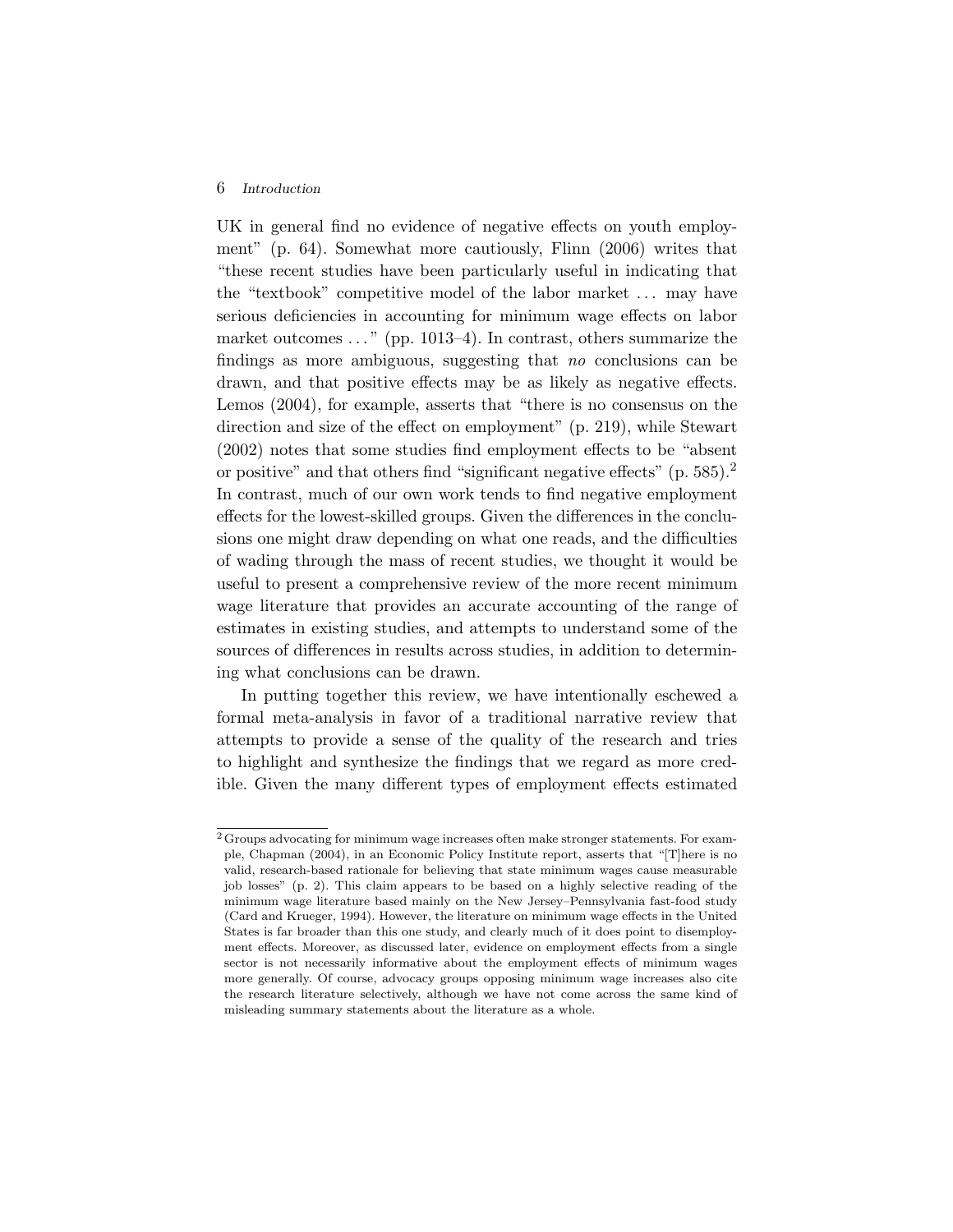in the literature, and the considerable variation in approaches and in the quality of the research, lumping the studies into one meta-analysis does not seem the best way to make sense of the literature. Moreover, meta-analysis is even less useful when the underlying theory does not provide uniform predictions about the effects of the minimum wage in every study. Thus, while we recognize that a narrative review introduces an element of subjectivity into the discussion, we felt that it would be more useful to present our arguments and assessments of the evidence, and invite readers to form their own opinions based on them. To assist in digesting what is a very lengthy review of the evidence, we have collected nearly all of the studies we summarize into a set of four tables arranged by the different types of studies. For each study, we include a brief summary of the minimum wage variation and the group studied, the data used, the results, and what we regard as the most important criticisms. In these tables, we also highlight the studies that we regard as providing the most convincing evidence on the employment effects of minimum wages.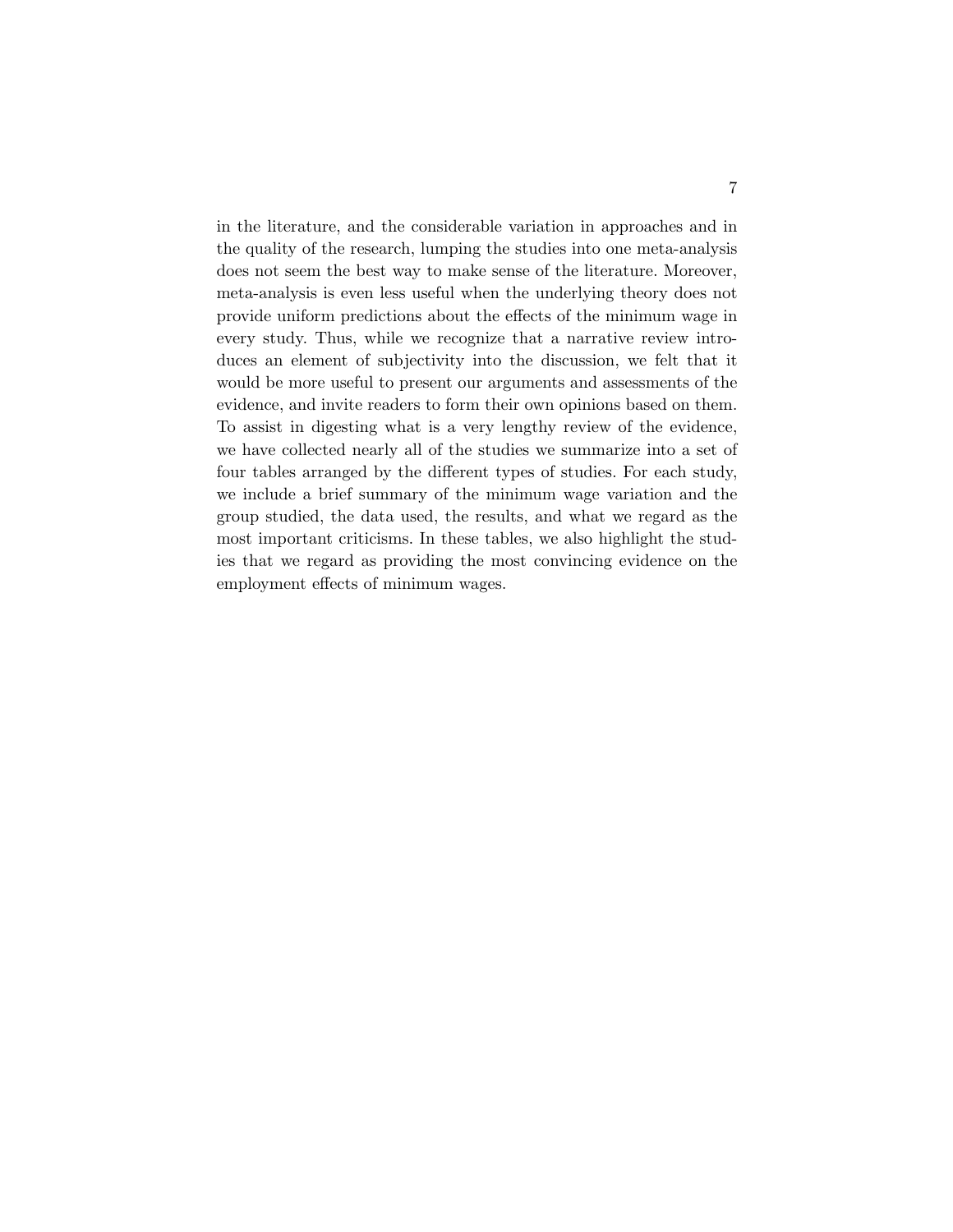## **2**

### **Origins of the New Minimum Wage Research**

The origins of the new minimum wage research date to November 1991, when the ILR-Cornell Institute for Labor Market Polices and Princeton University's Industrial Relations Section sponsored the "New Minimum Wage Research Conference," at which a new and innovative set of studies on the economic effects of the minimum wage were presented and discussed.<sup>1</sup> Subsequently, these papers, along with an additional paper contributed after the conference, were published together in a symposium in the October 1992 issue of the *Industrial and Labor Relations Review.*

Even fifteen years later, the papers included in this symposium provide a good representation of both the range of analyses that have characterized the new minimum wage research and the mix of empirical estimates generated by this research. In particular, the studies in the symposium included the use of both state and time-series variation over relatively long sample periods (Neumark and Wascher, 1992), the use of regional variation in employment and wages surrounding a particular increase in the federal minimum wage (Card, 1992b), an analysis of

<sup>&</sup>lt;sup>1</sup>The conference was organized by Ronald Ehrenberg and Alan Krueger.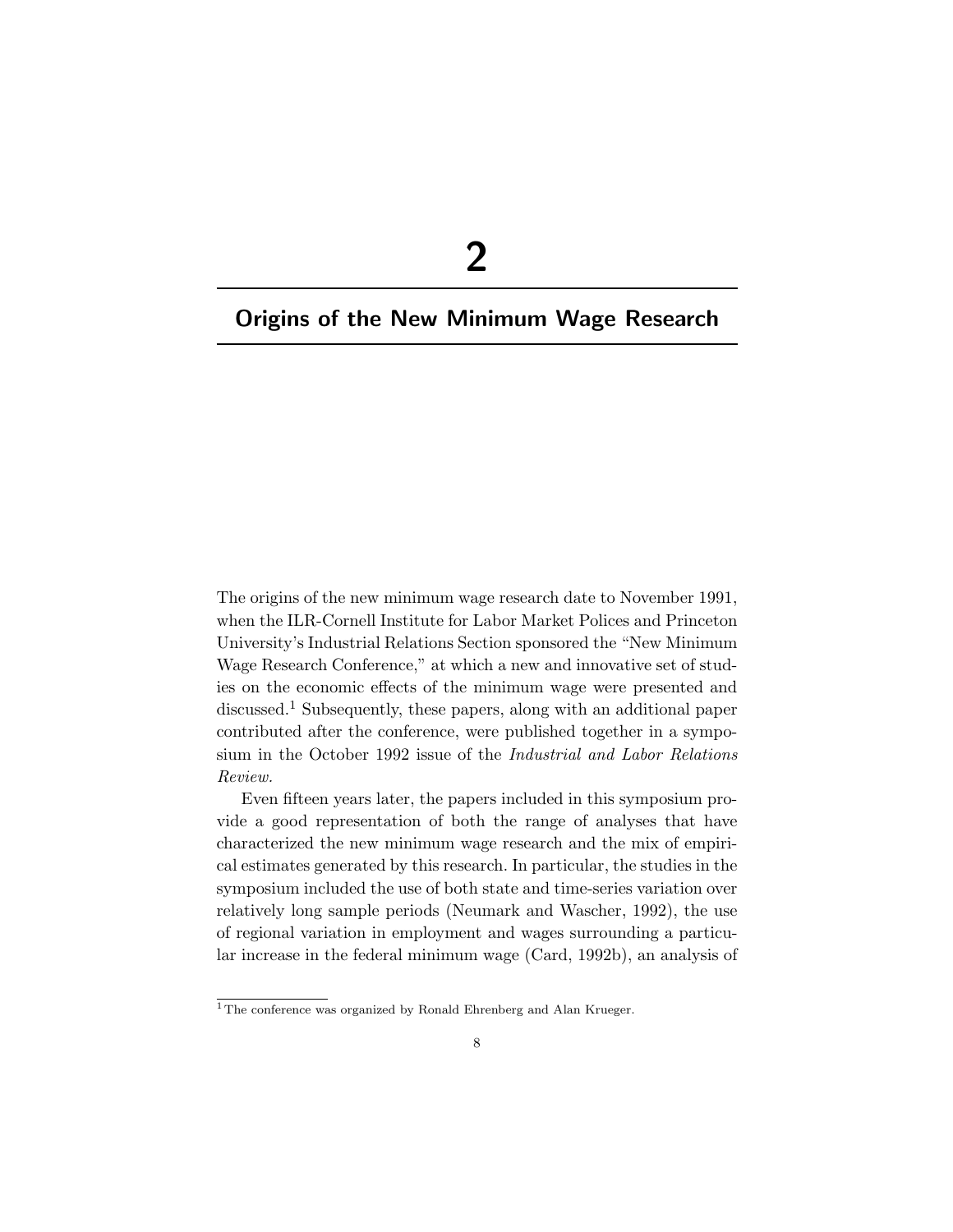an increase in a particular state's minimum wage (Card, 1992a), and a survey of fast-food restaurants before and after an increase in the minimum wage (Katz and Krueger, 1992).<sup>2</sup> The findings from this research ranged from disemployment effects similar to those comprising the earlier consensus (Neumark and Wascher) to no effect on employment (Card, 1992b) to a positive effect of the minimum wage on employment (Card, 1992a; Katz and Krueger). Given the relative newness of the methods employed in the papers, all of the contributors to the symposium were appropriately cautious about interpreting their results. But Ron Ehrenberg correctly predicted that these papers would be "cited often in future policy debates over minimum wage legislation" (Ehrenberg, 1992, p. 5).

<sup>2</sup> The symposium also included a paper by Smith and Vavrichek (1992). However, this paper focused on the wage mobility of minimum wage workers rather than on employment effects and so is not included in our review.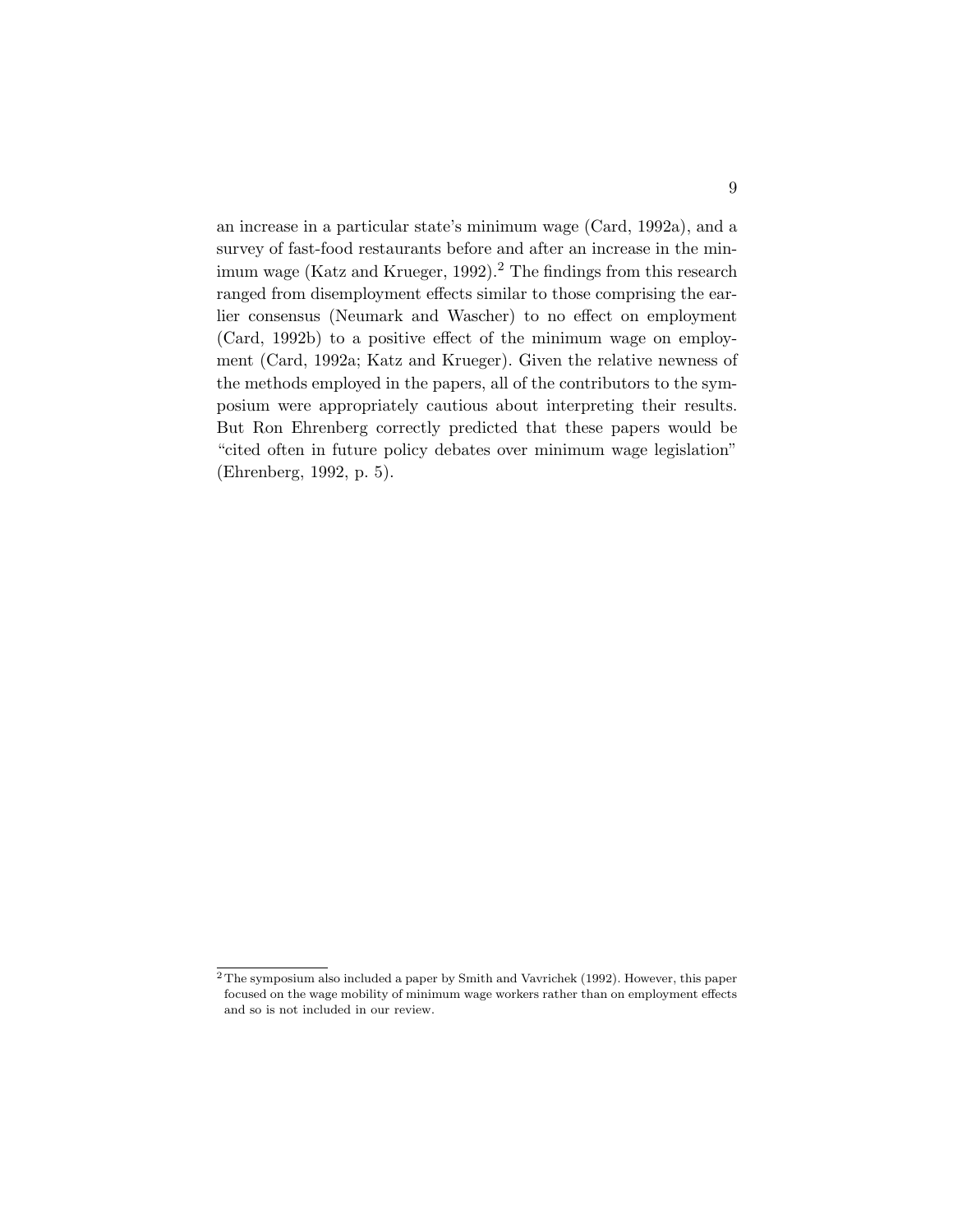## **3**

## **Findings on Employment Effects on Less-Skilled U.S. Workers from the First Wave of the New Minimum Wage Research**

We begin our review by summarizing the studies included in the *ILRR* symposium and a related series of follow-on studies that appeared soon afterwards and that employed methods similar to this initial round of studies. To help set the stage for our subsequent discussion of the literature, we find it useful to separate these papers into two broad categories: (1) panel data studies that used state-specific data over time for the United States as a whole, and (2) case studies that focused on the effects of minimum wage changes in specific states.

#### **3.1 Panel Data Studies**

In response to the increasing willingness of state legislatures to raise state-specific minimum wages above the federal wage floor, two papers in the *ILRR* symposium – as well as a number of subsequent studies – attempted to exploit both time and state variation in minimum wages to identify the effects of the minimum wage on employment. In a broad sense, this approach applies the traditional empirical specification used in the earlier time-series literature:

$$
Y_{it} = \alpha M W_{it} + R_{it}\beta + \varepsilon_{it} \tag{3.1}
$$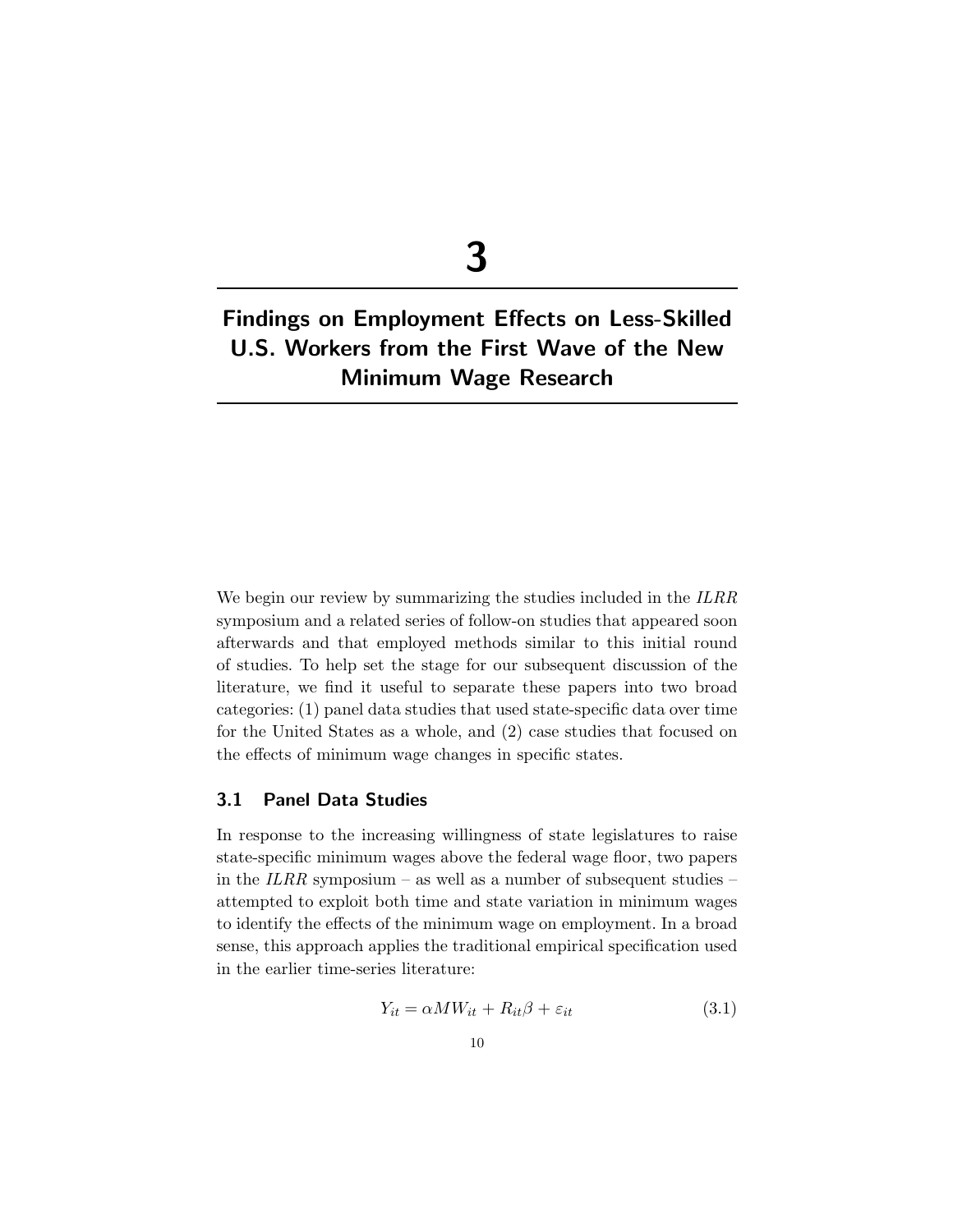#### *3.1. Panel Data Studies* 11

to a data set consisting of state-year observations on employment  $(Y)$ ; a minimum wage variable  $(MW)$ ; and a vector of control variables  $(R)$ that may include state  $(i)$  and time  $(t)$  effects. The specification of the minimum wage variable differs across studies, as does the set of control variables included in the model and the method of estimation, issues to which we will return later. However, so long as changes in the minimum wage are viewed as exogenous to the model,  $\alpha$  can be interpreted as the effect of the minimum wage on employment. This model is typically estimated using data for workers in demographic groups or industries for which the minimum wage is more likely to be binding. In addition, this framework has sometimes been applied to time-series/cross-section or longitudinal data on individuals.

The first paper we consider is Card's (1992b) study of the employment effects of the April 1990 increase in the federal minimum wage. Card recognized that differences in the distribution of wages across states (in part due to differences in state minimum wage laws) meant that the effects of the federal increase should be more apparent in lowwage states than in high-wage states. Taking advantage of this variation, Card first regressed the change in the mean log wage of teenagers between the final three quarters of 1989 and the final three quarters of 1990 on the fraction of teenagers in each state who earned between \$3.35 per hour and \$3.79 per hour in 1989 and thus were more likely to be directly affected by the federal minimum wage increase in 1990. The results indicated that mean teen wages rose more in states where a greater fraction of teenagers were affected by the minimum wage increase, with the size of the wage increases similar to what would be expected if the affected workers' wages moved up to the new minimum wage of \$3.80 per hour. In contrast, when Card regressed the change in state employment-to-population ratios on the fraction affected variable (and a control for aggregate labor market conditions), the results indicated no effect of the 1990 minimum wage increase on teen employment.

The second such paper in the *ILRR* symposium is Neumark and Wascher (1992), in which we used specification (3.1) to estimate the effects of changes in the minimum wage on the employment-to-population ratio of teenagers (16–19 year-olds) and the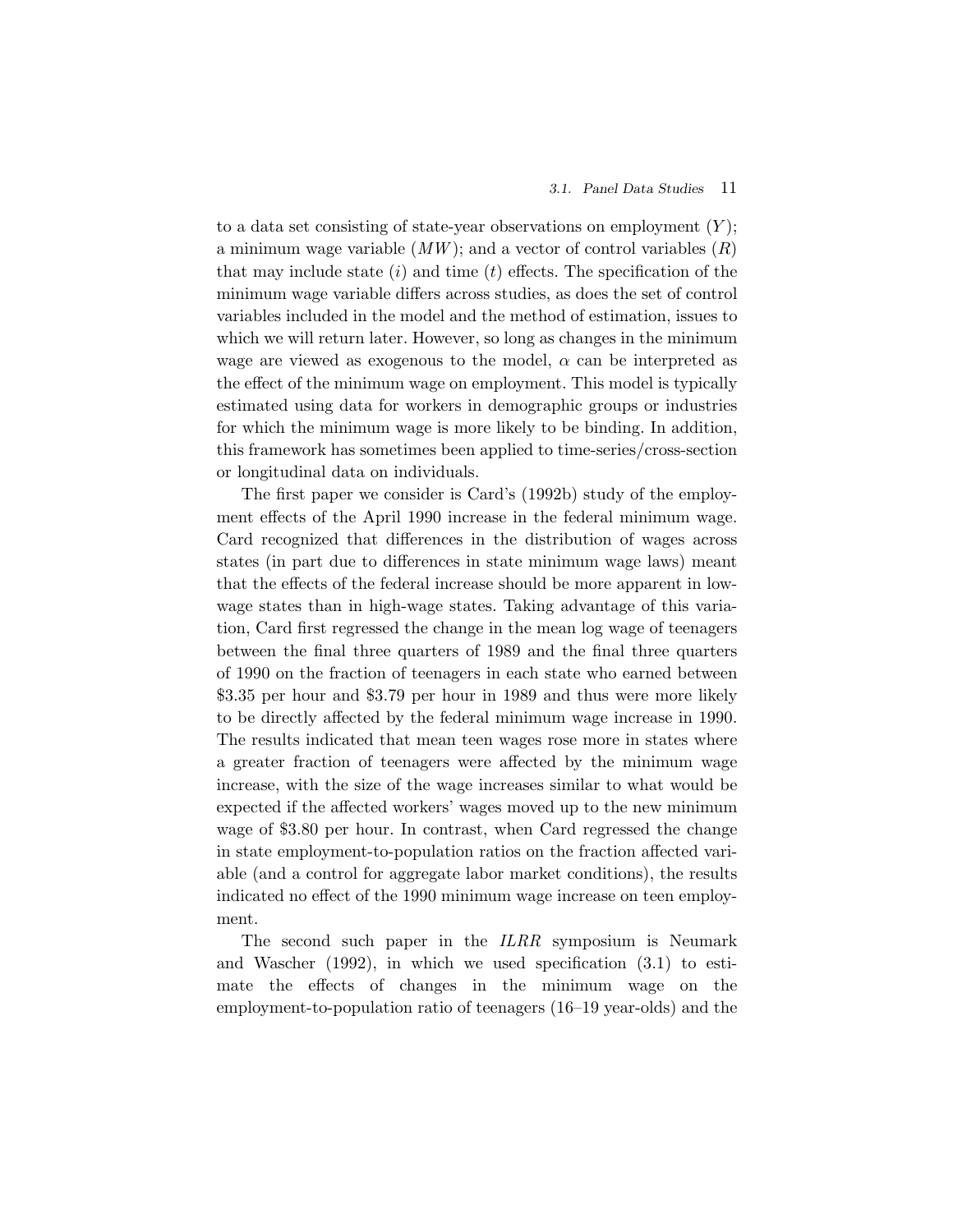broader youth population (16–24), using an annual panel of statespecific observations from 1973 to 1989 for large states and from 1977 to 1989 for smaller states. The minimum wage variable used in this study was similar to the Kaitz index used in the earlier time-series literature, except that it incorporated state-specific minimum wages when they were above the federal level. In particular, we constructed a coverageadjusted minimum wage for each state-year observation as the higher of the federal or state minimum wage level, multiplied by federal coverage for the state, and divided by the average wage in the state. In addition to state and year effects, the control variables included the unemployment rate for men aged 25–64, the proportion of the population in the relevant age group, and, in some specifications, a school enrollment rate for the age group.

In contrast to Card's paper, the results in our paper generally supported the earlier consensus that increases in the minimum wage reduce employment among youths. In particular, our estimates of the employment elasticities with respect to the minimum wage ranged from about  $-0.1$  to  $-0.2$  for teenagers and from  $-0.15$  to  $-0.2$  for the youth population as a whole. In addition, we found that the presence of a youth subminimum in particular states tended to reduce the impact of the minimum wage in those states, as the standard model would predict.

#### **3.2 The Case Study Approach**

The other major line of inquiry that emerged as part of the new minimum wage research consisted of studies that focused on minimum wage increases in particular states. Two papers in the ILRR symposium took this approach: Katz and Krueger's study of the effects of the 1991 increase in the federal minimum wage on fast-food restaurants in Texas, and Card's (1992a) study of the 1988 increase in California's minimum wage. The details of the empirical approach in this subset of the literature have varied. But a unifying theme was the authors' views that limiting the analysis to a particular state afforded the opportunity to devise a natural experiment for studying the minimum wage increase because of the availability of valid control groups with which to compare the group directly affected by the minimum wage increase being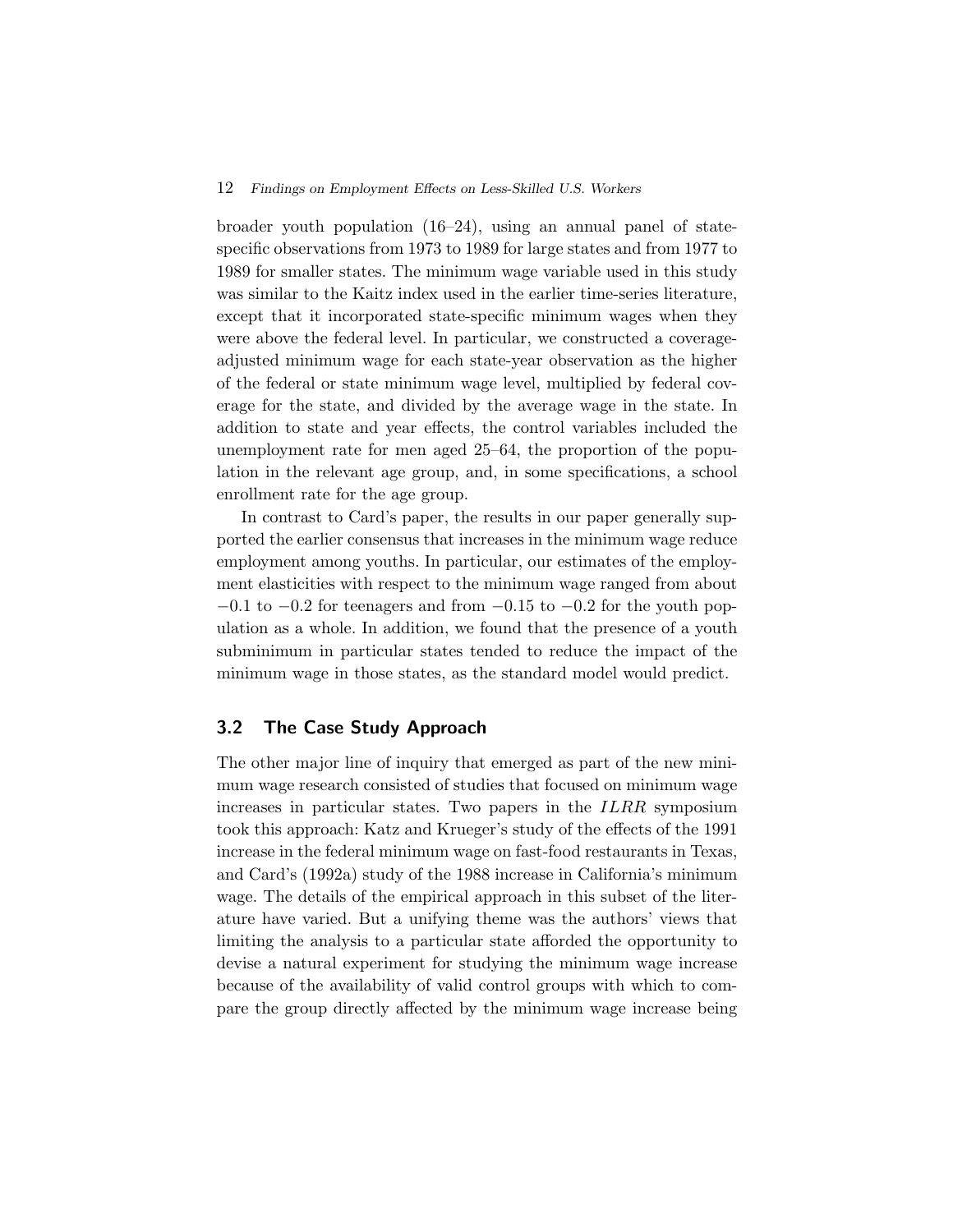studied. Although we disagree with that characterization – we would instead argue that these studies are similar in principle to the panel data studies discussed above and differ primarily in the construction of the control group rather than in the overall experimental design – this strand of the literature has received considerable attention both within the economics profession and in the public discussion about the merits of raising the minimum wage.

We start by summarizing Katz and Krueger's (1992) study of the effects of the 1991 increase in the federal minimum wage on employment in the fast-food industry in Texas. These authors conducted telephone surveys of fast-food establishments in both December 1990 and August 1991 and asked the manager or assistant manager of each restaurant a series of questions about wages and employment. Exactly 100 restaurants provided sufficient information for the employment analysis – the number of full-time employees, the number of part-time employees, and the average starting wage for non-management employees. Katz and Krueger defined the effective change in the minimum wage at each restaurant as the log difference between the firm's average starting wage in December 1990 and the new federal minimum wage of \$4.25 per hour in April 1991. In this setup, the difference in employment changes between restaurants initially paying relatively higher wages and those paying relatively lower wages identifies the effect of the minimum wage on employment. Estimating a regression that includes controls for city size, chain, and whether or not the restaurant was company owned (as opposed to a franchise), Katz and Krueger found a large positive and statistically significant effect of the minimum wage on employment, with estimated elasticities that ranged from 1.70 to 2.65. They noted that "a model in which the employers of low-wage workers are assumed to have market power and act as monopsonistic buyers of labor is potentially consistent with [their] findings" (p. 17), although they also write that "a potential problem with this monopsony interpretation of our employment findings is that a large degree of monopsony power seems somewhat implausible in the high-turnover labor market of the fastfood industry" (p. 18).

Card (1992a) took a different approach, using data from the Current Population Survey (CPS) to assess the effects on low-skilled employ-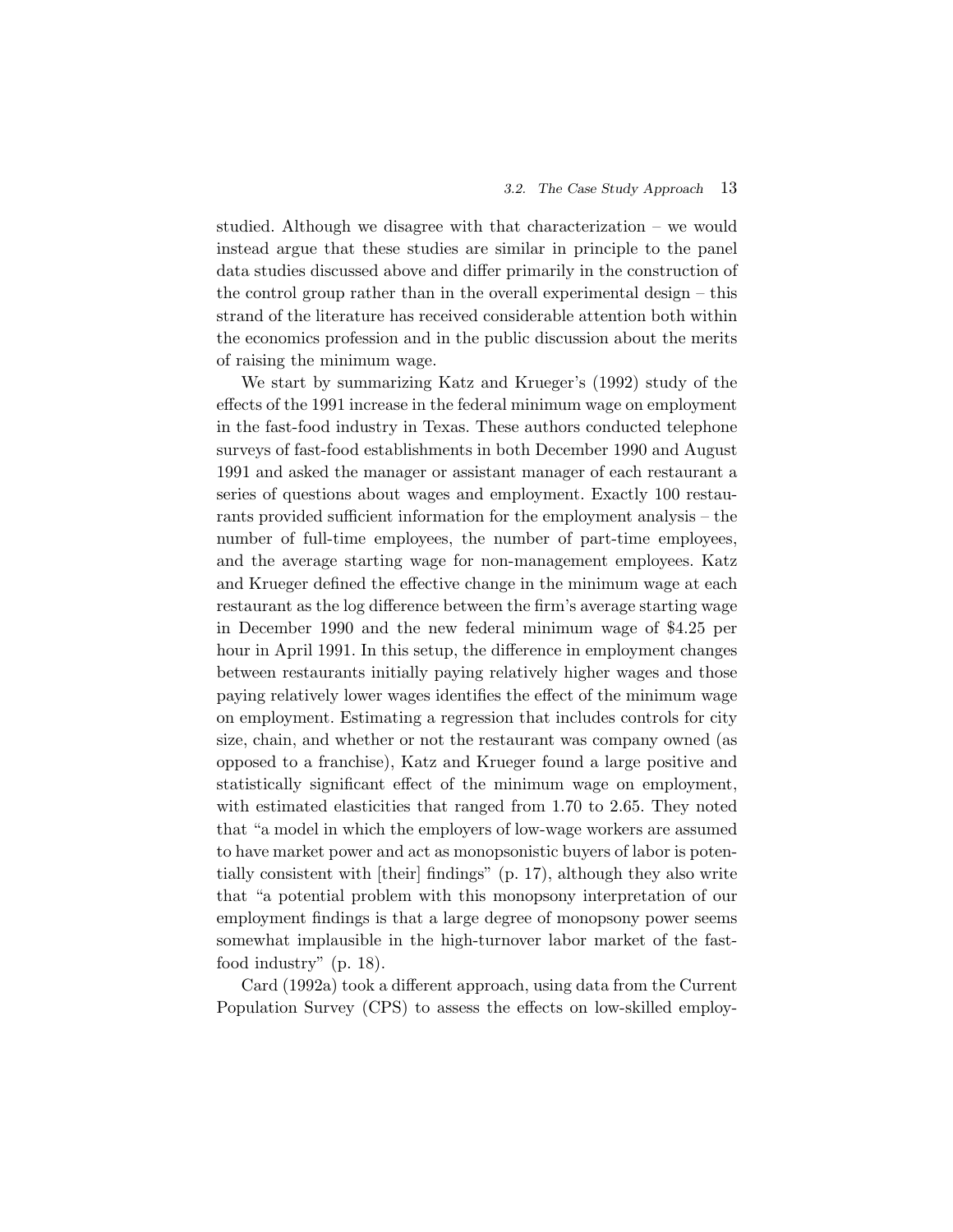#### 14 *Findings on Employment Effects on Less-Skilled U.S. Workers*

ment of California's increase in the minimum wage to \$4.25 per hour in July 1988. In particular, he compared employment changes from 1987 to 1989 in California with employment changes in a group of comparison locations in which the minimum wage did not increase; the comparison sample included Arizona, Florida, Georgia, New Mexico, and Dallas-Fort Worth, which were chosen because they had similar labor force participation rates, employment-to-population ratios, and unemployment rates to California in 1987. Using a difference-in-difference estimator, Card found that teen employment in California increased more rapidly than teen employment in the set of control areas and that this difference was statistically significant; the implied elasticity from the estimates is about 0.35. Card also found a relative increase in employment in retail trade in California between 1987 and 1989, and although he did find a small relative decline in the eating and drinking industry in California, he interpreted it as more likely stemming from differences in longer-run trends than the effect of the minimum wage increase. As did Katz and Krueger, Card raised the possibility that these results might indicate the presence of monopsony power in the low-wage labor market.

Given these provocative findings and the interest in using so-called natural experiments to measure the effects of policy changes, similar studies of the minimum wage quickly followed. For example, Spriggs and Klein (1994) took an approach similar to that of Katz and Krueger and conducted telephone surveys of fast-food restaurants in Jackson, Mississippi, and Greensboro, North Carolina roughly one month before and one month after the April 1, 1991 increase in the federal minimum wage. More specifically, they asked respondents for information on employment levels, starting and average wages, prices, turnover rates, and their use of the subminimum wage. Defining the wage gap as the average wage increase needed to raise the wages of workers earning below \$4.25 per hour in March to the new minimum wage in April, the authors reported estimates of the employment response that were negative but not statistically significant. Defining the minimum wage variable as the implicit change in the overall average wage associated with boosting the wage of those initially paid below \$4.25 per hour, they found positive employment effects although, again, the coefficients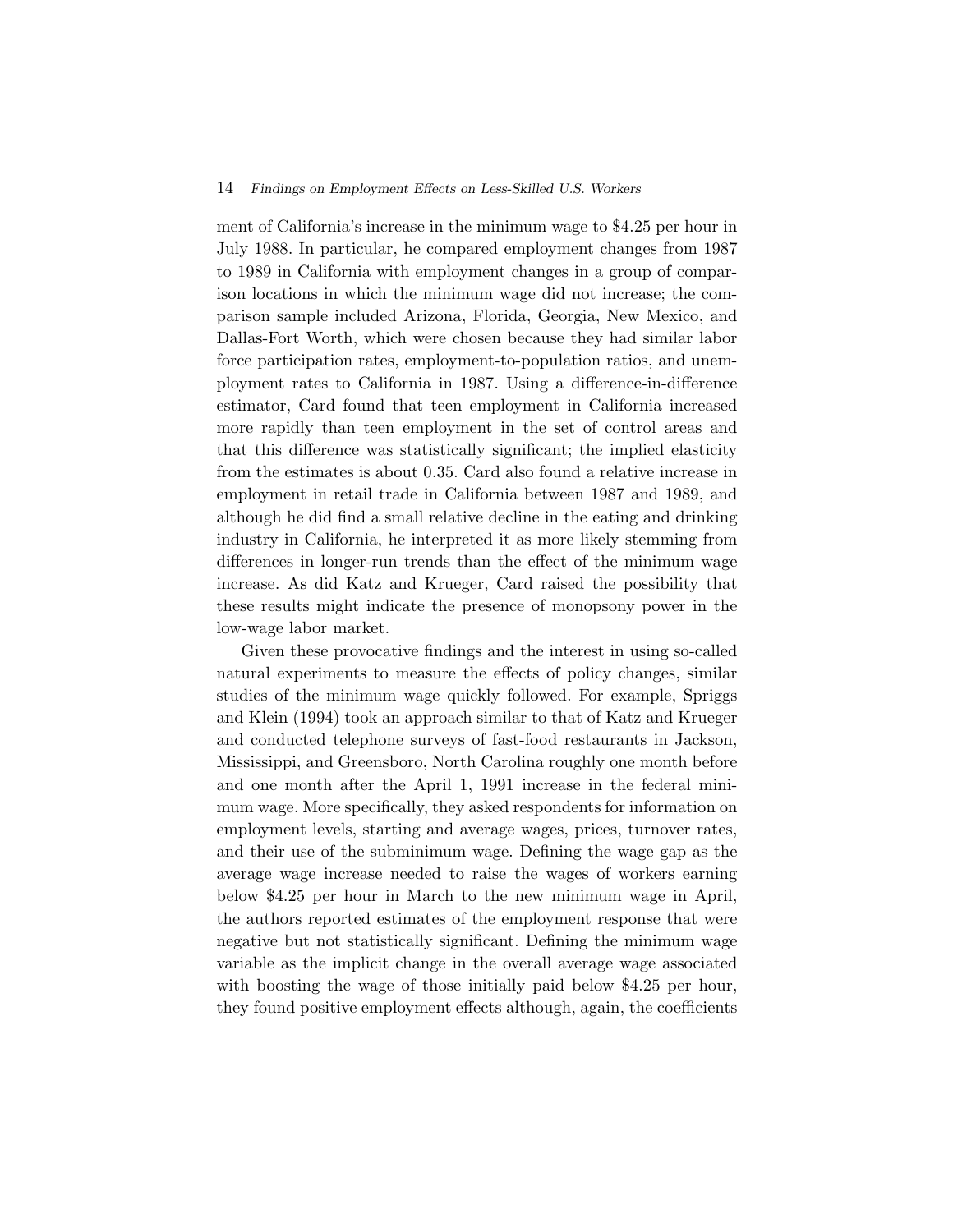#### *3.2. The Case Study Approach* 15

were not statistically significant. The authors interpreted these results as inconsistent with the conventional view of minimum wage effects.<sup>1</sup>

Of course, by far the best known and most influential study of a specific minimum wage increase is Card and Krueger's (1994) investigation of the effects of the 1992 increase in New Jersey's minimum wage. These authors followed Katz and Krueger's approach and conducted surveys of fast-food restaurants in February 1992, roughly two months before the April 1992 increase in the New Jersey minimum wage to \$5.05 per hour, and then again in November of that year, about seven months after the minimum wage increase. For stores in New Jersey, they constructed a wage gap variable equivalent to that used by Katz and Krueger in their study of fast-food restaurants in Texas. But they also attempted to improve on the identification in this earlier research by including in the sample a control group of restaurants in eastern Pennsylvania, where the minimum wage did not change. This allowed them to test for the effect of the increase in New Jersey's minimum wage using three statistical experiments: a comparison of employment changes between New Jersey restaurants initially paying different starting wages; a comparison of employment changes between stores located in New Jersey and stores located in Pennsylvania; and a comparison that makes use of both types of information.

Their results consistently implied that the increase in New Jersey's minimum wage raised employment (as measured by full-time equivalents, or  $FTEs$ ) in that state.<sup>2</sup> For example, stores that initially paid low starting wages showed significantly more employment growth between February and November than did stores that paid higher starting wages. Similarly, employment in the New Jersey sample rose over this period, while employment in the Pennsylvania sample fell. In addition, using a wage gap measure equal to the difference between the initial starting wage and \$5.05 per hour for stores in New Jersey, and zero for

 $^{\rm 1}$  The authors also concluded that employers did not change their employment policies or practices. The summary statistics they report indicate that 9 percent changed either the timing or amount of the first wage increase granted to new employees, 2 percent reduced the number of employees per shift or changed the number of shifts per day, and 2 percent reduced fringe benefits. However, none of these effects were statistically significant.

<sup>2</sup>Full-time equivalent employment is calculated as the number of full-time employees plus one-half the number of part-time employees.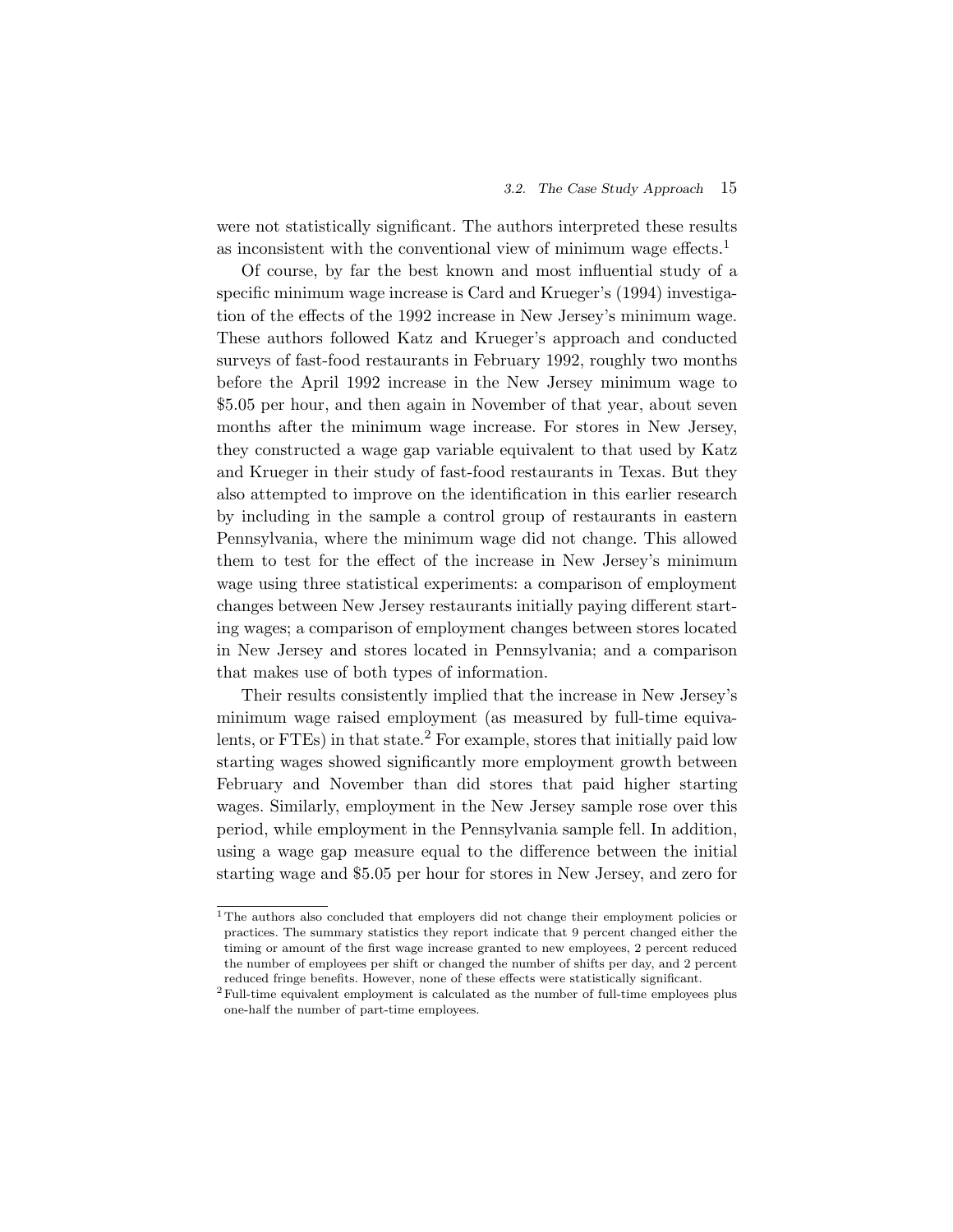stores in Pennsylvania. (or stores in New Jersey with a starting wage exceeding \$5.05), Card and Krueger again found a positive and statistically significant effect of the minimum wage increase on employment growth, with an estimated elasticity of 0.73. Various specification tests resulted in a wider range of estimates (both in magnitude and statistical significance), but none that were negative. They interpreted their empirical results as "inconsistent with the predictions of a conventional competitive model of the fast-food industry" (p. 790).<sup>3</sup>

<sup>&</sup>lt;sup>3</sup> Because they find no evidence that prices fell in response to the minimum wage increase, they also note that their results are inconsistent with monopsony or equilibrium search models.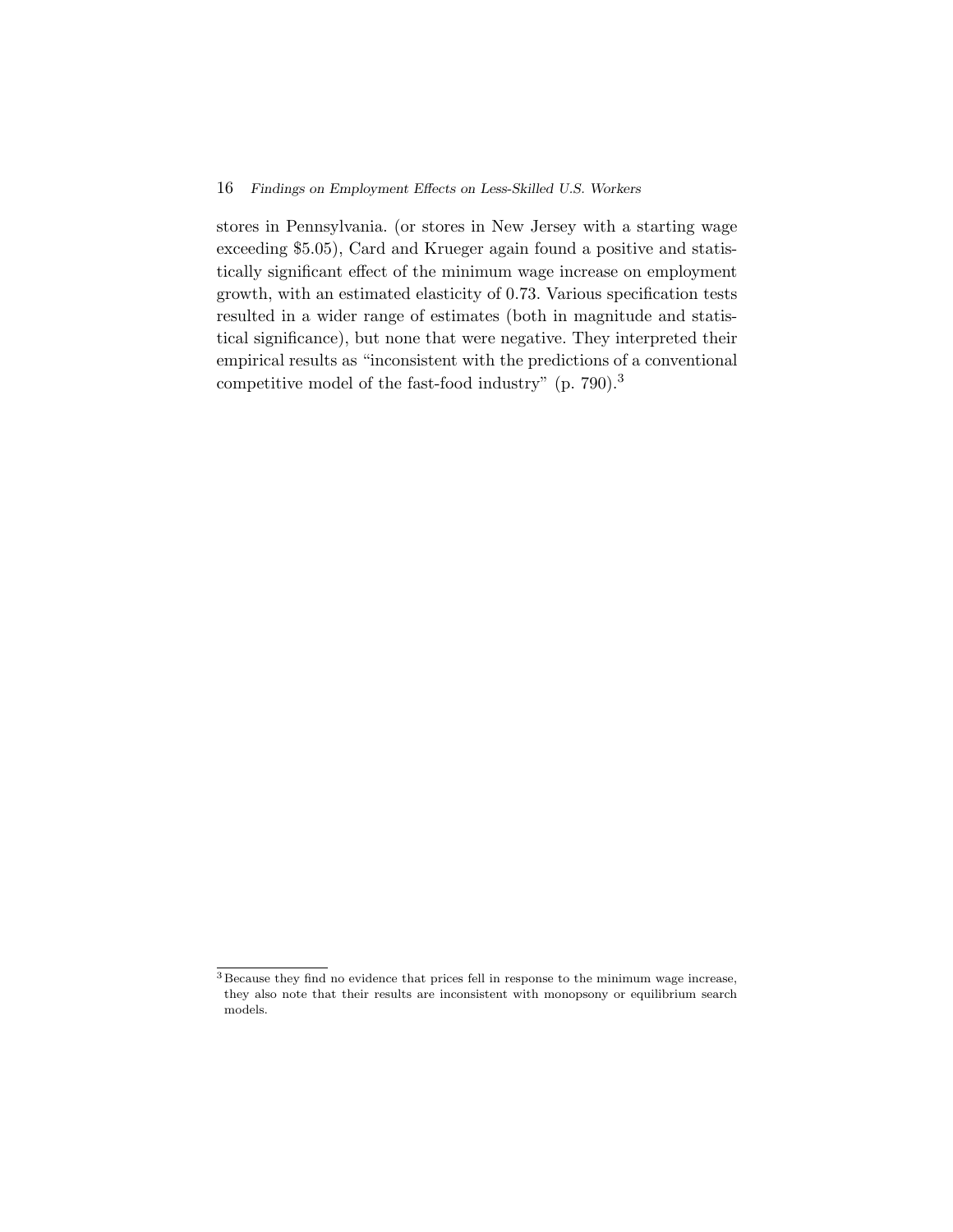## **4**

### **Issues Raised in Subsequent Research**

The divergent findings of this initial round of research stimulated a number of lines of inquiry based on these methods. In particular, the differences between the conclusions in our paper and those reported by Card and others involved in the symposium suggested that some important questions had remained unanswered, and much of the ensuing empirical literature attempted to uncover the reasons for the contrasting results reported in the first wave of the new minimum wage research, with an eye toward developing a more consistent view of the effects of minimum wages on employment. As a result, this literature focused heavily on issues related to the appropriate specification of the underlying model, measurement of the appropriate variables, and the relevance of the comparison groups used in the studies. We next summarize some of the key issues discussed in these follow-on papers.

#### **4.1 The Appropriate Measure of the Minimum Wage**

In their comment on our original paper, Card et al. (1994) raised important questions about the appropriate measure of the minimum wage. As indicated earlier, we had followed the previous literature in using a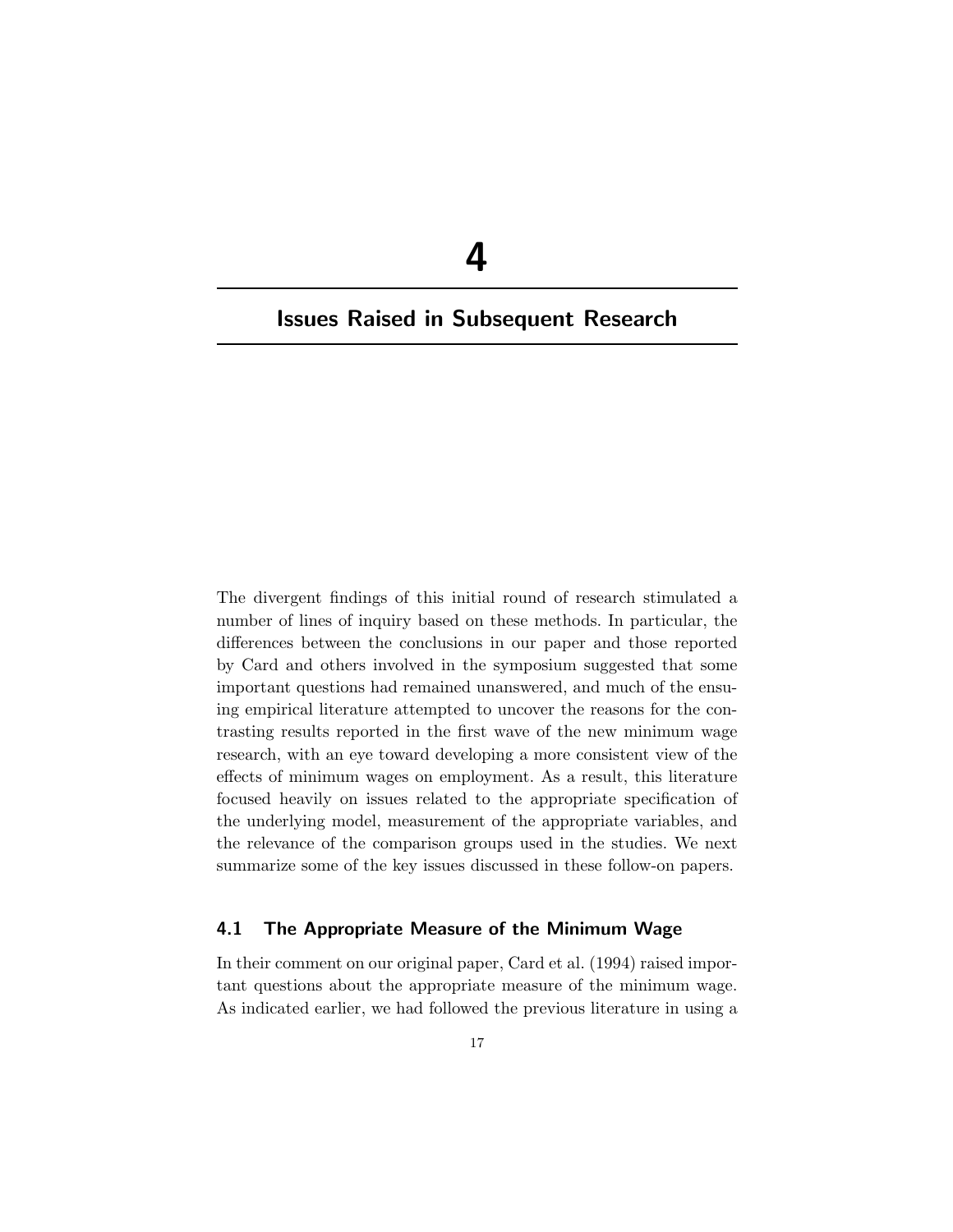variant of the Kaitz index that included state minimum wages as our measure of the effective minimum wage, while Card (1992b) had used the percentage of teenagers earning between the old and new minimum wage just prior to the implementation of the new minimum (the fraction affected variable). Card et al. argued against our (and others') use of the Kaitz index for two reasons. First, they asserted that if the minimum wage is intended to be a measure of the relative price of teen labor, the Kaitz index should be positively correlated with teen wages. They then showed that this correlation is negative because the denominator of the index (the average wage of adults in the state) is positively correlated with teen wages (presumably due to general changes in wage levels associated with inflation, productivity growth, or changes in economic activity). Second, they noted that measuring coverage of teenagers is difficult and imprecise, especially at the state level. Instead, they seem to prefer to use the nominal minimum wage in their regressions, which they showed is positively correlated with both teen wages and employment.

The concern about measuring the coverage of state minimum wages is difficult to address given the lack of available data. Information on coverage at the state level is quite sparse, and it would no doubt be difficult to compile accurate measures of teen coverage.<sup>1</sup> That said, given the absence of any major changes to coverage at the federal level since the early 1970s, and given that the combined coverage of federal and state laws has been very high for some time, changes in coverage are not likely to offer much in the way of identification for samples limited to the 1980s and 1990s, suggesting that it may not be unreasonable for more recent studies to ignore coverage altogether. Indeed, much of the literature in the past decade or so has followed this approach.

In contrast, Card et al.'s argument against the relative nature of the Kaitz index seems misguided to us. First, it is not the case that the Kaitz index should always be positively correlated with teen wages. As

<sup>&</sup>lt;sup>1</sup> Schiller (1994) attempted to measure state coverage in 1980 by classifying state minimum wage laws into those that exempted youths, those that exempted students, those that exempted both students and youths, and those with no broad exemptions. In a crossstate regression of youth employment rates on state-specific minimum wage levels and coverage dummies (and other controls) in 1980, he found that youth employment rates were significantly lower in states without any exemption than in other states.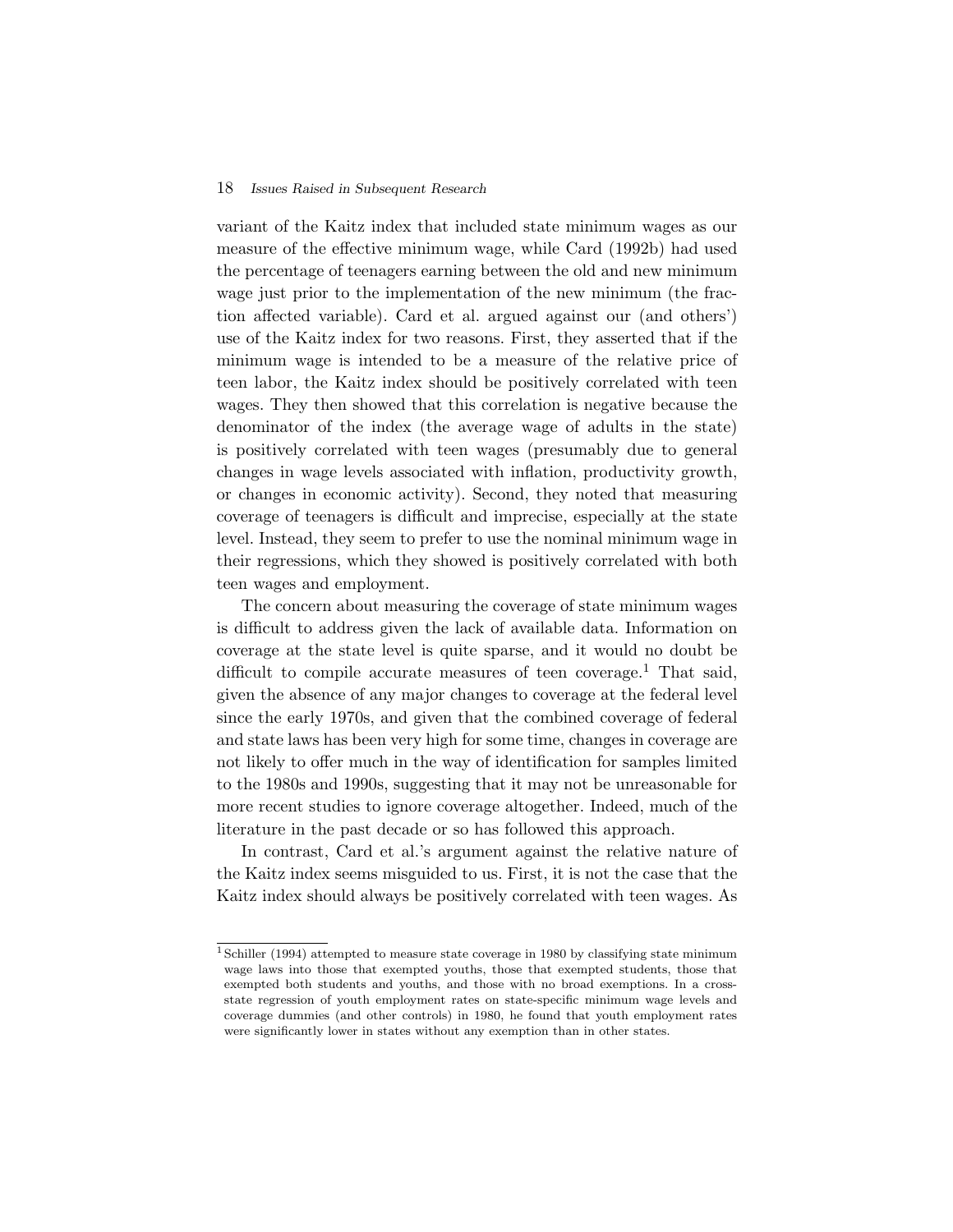#### *4.1. The Appropriate Measure of the Minimum Wage* 19

we showed in our reply (Neumark and Wascher, 1994), the Kaitz index should be (and is) positively correlated with changes in the relative teen wage, indicating that the Kaitz index is correctly capturing an increase in the nominal minimum wage as an increase in the relative price of teen labor. Moreover, in the absence of an increase in the nominal minimum wage, the negative correlation described by Card et al. is, in fact, correctly picking up an erosion in the effective minimum wage associated with an increase in the general wage level; in particular, nominal wage increases will tend to reduce the proportion of the labor force whose wages are directly determined by the minimum wage and thus to reduce the bite of the minimum wage. In addition, the use of a relative minimum wage measure provides a means of comparing the nominal value of the minimum wage with the market-determined wage for above-minimum wage workers who may be substitutes for minimum wage workers in the production function. Because the principal response to a minimum wage is likely substitution away from lower-skilled minimum wage workers toward higher-skilled, higher-wage workers, it seems particularly important to consider including a relative minimum wage variable to capture this effect.<sup>2</sup> Finally, in the absence of state-level data on prices, using the average wage in the denominator provides a way to measure differences in the real minimum wage in different parts of the country.

The fraction affected variable used by Card (1992b), which is defined as the proportion of the teen population earning between the previous year's and current year's minimum wage, does adequately capture regional variation that is of use in identifying the effect of a minimum wage increase. However, that variable is not well equipped to capture the effects on employment associated with a gradual erosion of the real minimum wage. In this sense, such a variable is a reasonable proxy for effective changes in the minimum wage in studies of specific minimum wage increases, such as the 1990 federal increase studied by Card. But it is less informative in studies that use longer time periods because it excludes the variation in real minimum wages that results from inflation and other aggregate factors.<sup>3</sup>

<sup>2</sup> See Grant and Hamermesh (1981).

<sup>3</sup>Wessels (2007) argues that the fraction-affected specification used by Card (1992b) is an inappropriate measure of the minimum wage because it ignores some of the cross-state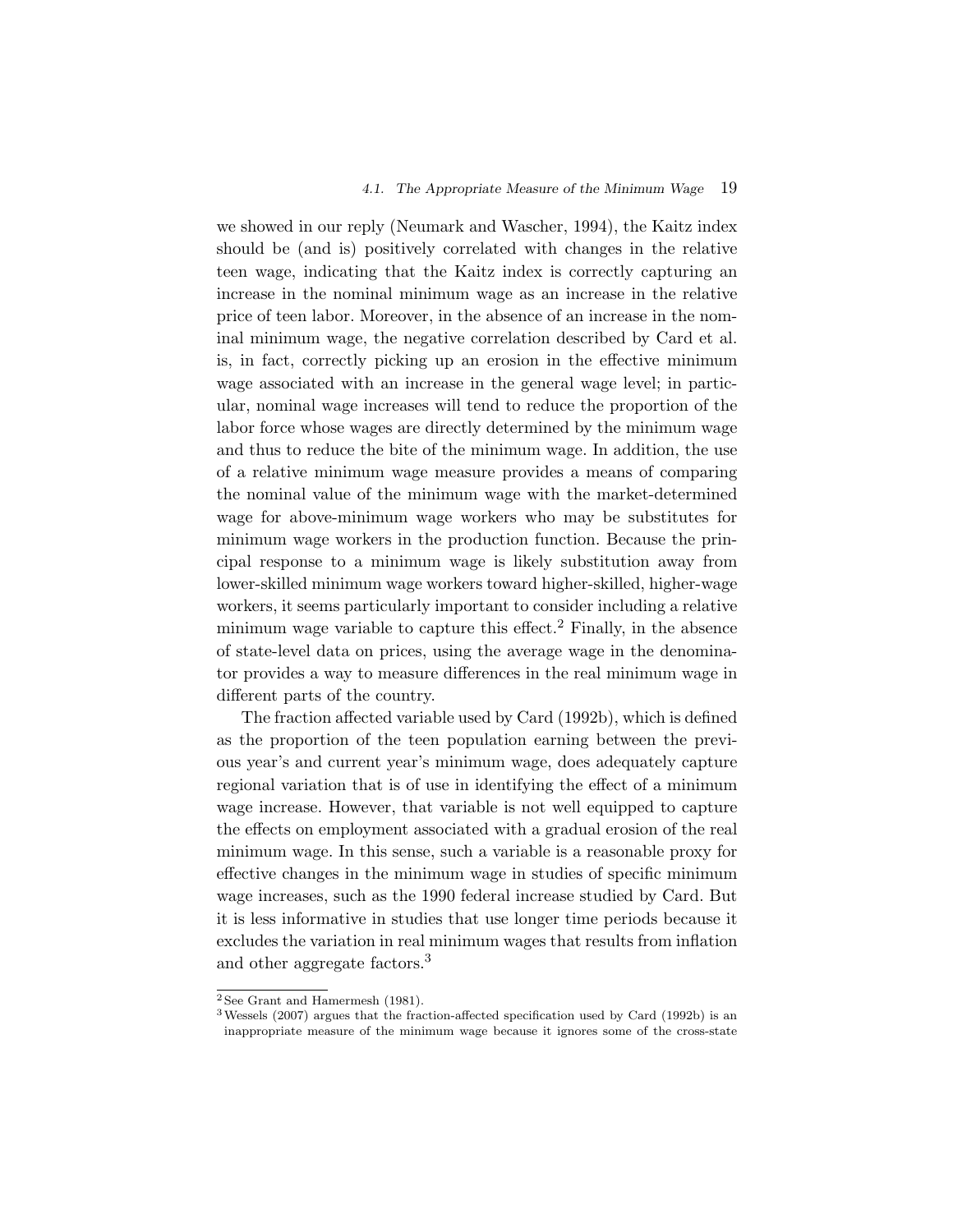Although it seems important to specify the minimum wage variable in real or relative terms in studies that use longer samples, it is less clear that the constraint embedded in the relative minimum wage variable – that changes in the adult wage should have the same size, but opposite-signed, effects on employment as changes in the nominal minimum wage<sup>4</sup> – is appropriate. From the standpoint of the effect of the minimum wage itself, this seems like a reasonable constraint – there is probably no reason to expect a decline in the relative value of the minimum wage to have a different effect on employment than would an increase in the relative minimum wage (except that the effect should be of the opposite sign). In Neumark and Wascher (1994), we showed that, with the data we used in our original paper, we could not reject the constraint implicit in specifications that included only the relative minimum wage and thus that the exclusion of the average adult wage as a separate variable in the equations did not bias the results. However, as Card and Krueger (1995a) pointed out, a theoretical specification of the labor demand function for youths would include prices of other factor inputs (including the adult wage) as well as the price of output. And, in this context, implementing the standard homogeneity assumption would lead to a model that includes both the relative minimum wage and the real adult wage (and perhaps the real interest rate or relative energy costs as well).

Subsequent research has frequently relaxed the constraint implied by including a relative minimum wage measure. For example, Burkhauser et al. (2000a,b) rewrite the relative minimum wage effect

variation in the effective size of federal minimum wage increases. In particular, if the distribution of wages differs across states, two states could have a different sized increase in the minimum wage but a similar fraction of workers affected by the change in the minimum. To address this concern, he includes a control for the relative size of the lowwage population (the proportion paid between the minimum wage and 20 percent more than the minimum wage) along with the magnitude of each minimum wage increase and finds that employment fell relatively more in states with larger effective minimum wage increases in both 1990–1991 and 1996–1997 (although the results for the latter period are not significant). However, by focusing on the minimum wage increase and not the fraction near the minimum, this approach may also fail to fully capture the increased cost of low-wage labor generated by a minimum wage increase. That is, a given minimum wage increase should have greater impact when there are more affected workers.

<sup>4</sup> This constraint is imposed in a log specification. In levels, the constraint is simply that the two variables enter only as a ratio.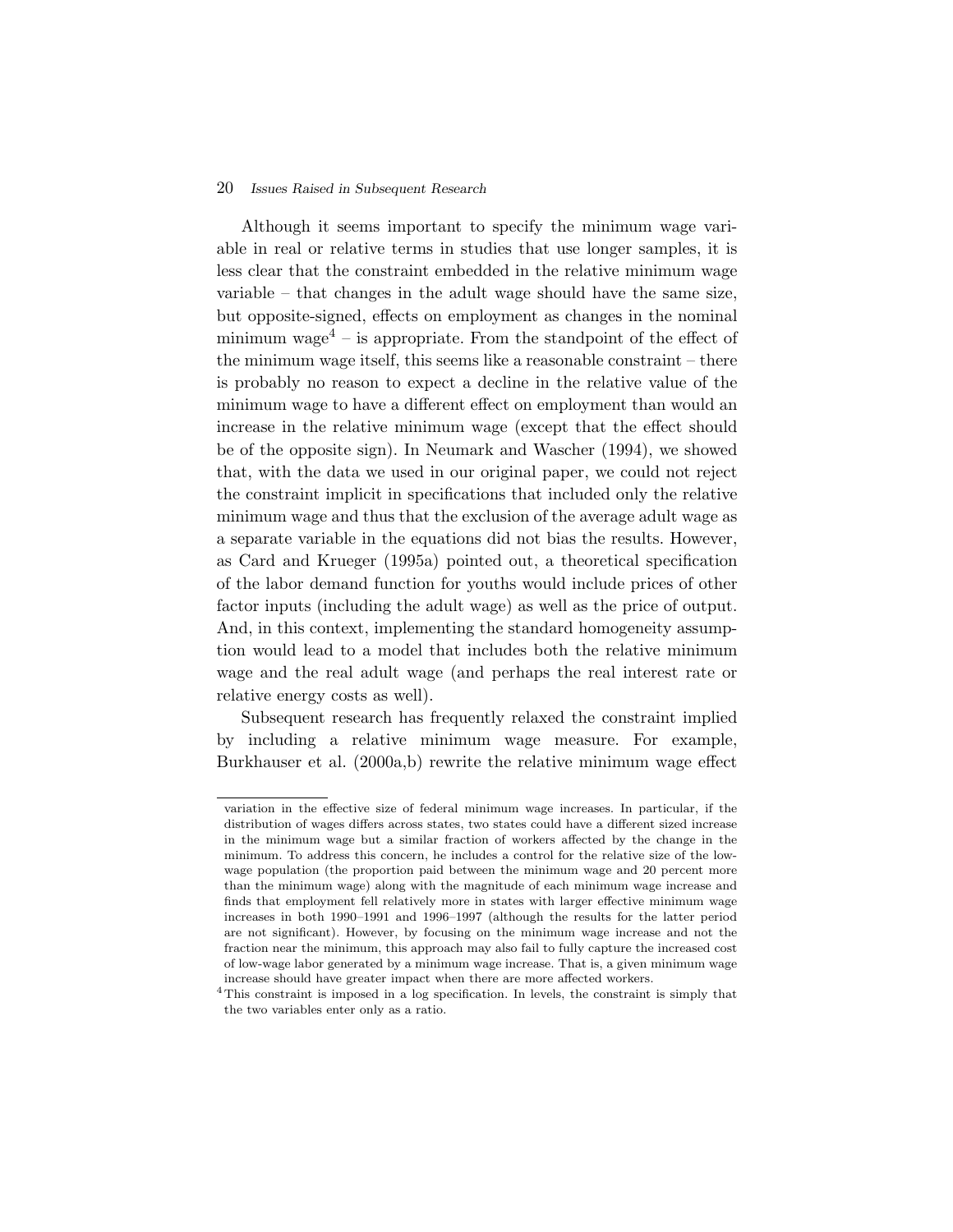in an equation for log employment rates as:

$$
\beta \ln(MW/W) = \beta_1 \ln MW + \beta_2 \ln W, \tag{4.1}
$$

where W is the average wage for adults and  $\beta_1$  is interpreted as the minimum wage elasticity. For the reasons noted above, we are uncomfortable with including the wage variables in nominal terms in studies that use longer sample periods, both because such a specification would seem to violate standard homogeneity assumptions and because it does not allow for the possibility that an erosion in the real value of the minimum wage will reduce its effect on employment.<sup>5</sup> In contrast, Keil et al. (2001) include both the relative minimum wage variable and a real wage:

$$
\beta_1 \ln(MW/W) + \beta_2 \ln(W/P). \tag{4.2}
$$

Again, the authors interpret  $\beta_1$  as the minimum wage elasticity and generally report negative estimates of that coefficient.<sup>6</sup>

Finally, a couple of studies have attempted to reduce the parameterization of the minimum wage effects even further by allowing the effects to be freely estimated for each change in the minimum wage. For example, Deere et al. (1995) introduce indicator variables for each level of the federal minimum wage in their sample period (1985–1992), while Burkhauser et al. (2000a) extend this approach to also include a separate dummy variable for every value of a state minimum wage that exceeded the federal level. Strictly interpreted, the results in both studies tend to show that increases in the minimum wage significantly reduced teenage employment rates. In general, however, these spec-

<sup>5</sup> The inclusion of state and year effects in the model would mitigate this concern to some extent (although not completely in the case of quarterly or monthly data). However, as we will discuss later, a central argument in the Burkhauser et al. (2000a) study is that year effects should not be included in the employment equation, for the sample period they study.

 $6$ We should note that in an appendix table Burkhauser et al. (2000b) report estimates of minimum wage effects using a specification that includes the minimum wage and adult wage in real terms. The estimated elasticities in these specifications are smaller than in specification (4.1) (−0.25 vs. −0.30 in the equation for teenagers), albeit still statistically significant.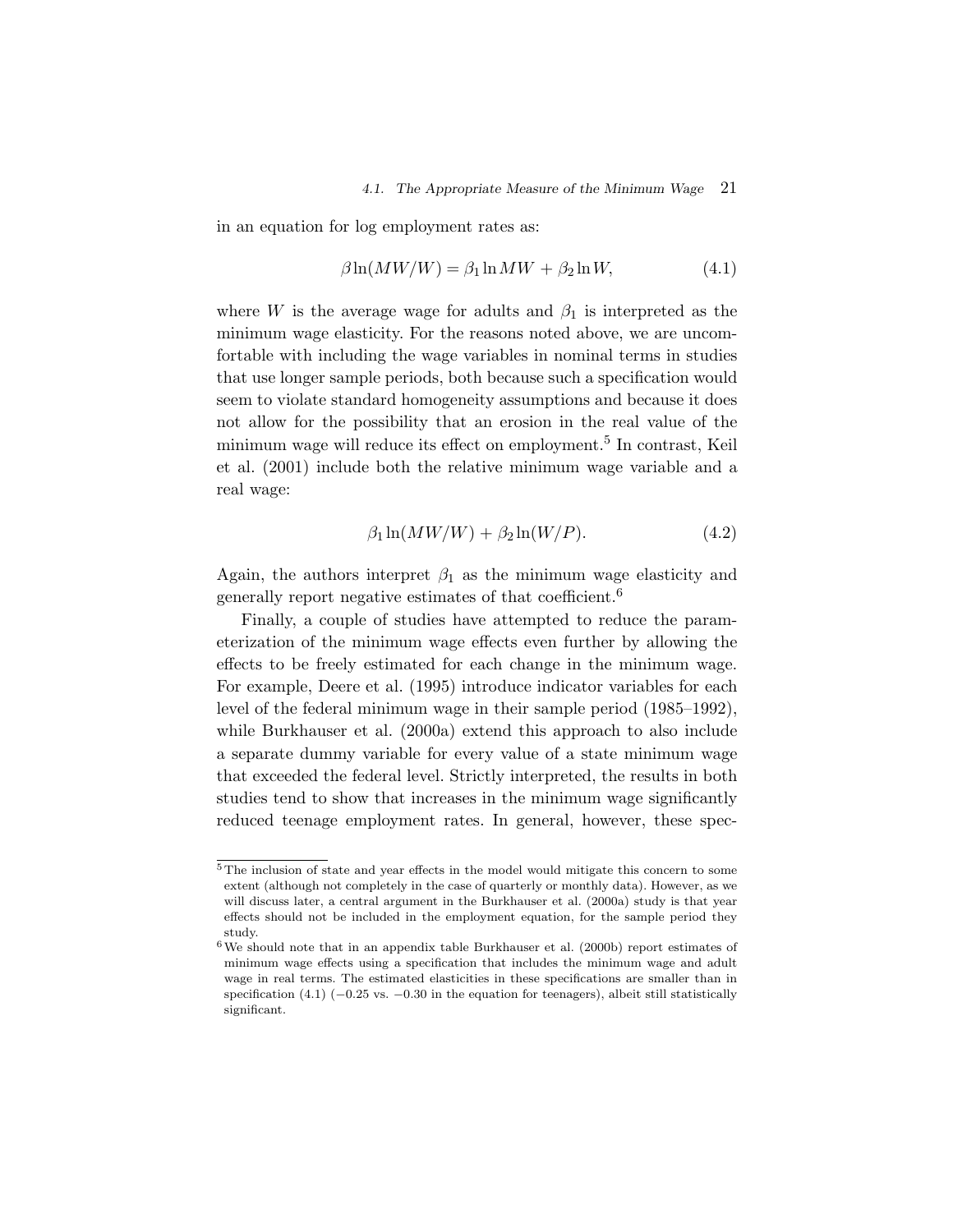ifications seem problematic because the coefficients on the indicator variables may be capturing other influences as well.<sup>7</sup>

#### **4.2 Lagged Effects of the Minimum Wage**

The new minimum wage literature also resurrected questions about how long it should take for minimum wages to have their full effect on employment. Many economists believed that any effects from changes in the minimum wage should be felt relatively quickly. For example, Brown et al. (1982) argued that, from a theoretical standpoint, "lagged adjustments to minimum wage increases are probably less plausible than in most other contexts where such lags are routinely assumed" (p. 496), and offered two reasons for this view. First, minimum wage workers tend to have high turnover rates, suggesting that the desired adjustments in employment levels could be accomplished quite quickly through normal turnover. Second, increases in minimum wages are typically announced several months in advance of when they become effective, so that employers should be well prepared to adjust quickly when (or even before) the new law takes effect. Card and Krueger (1995a) also argue that the industries that typically employ minimum wage workers (for example, the fast-food industry) can "easily vary their staffing levels by cutting back on off-peak or store hours, and by allowing longer queues" (p. 67), so that any disemployment effects should be evident shortly after the minimum wage is raised.

However, these considerations do not negate the possibility that the full adjustment to a higher minimum wage may take some time. Although factors such as hiring, firing, or training costs may be less important for workers with normally high quit rates, Hamermesh (1995) points out that firms may adjust non-labor inputs (for example, capital) slowly, which will tend to slow the adjustment of other inputs, including labor. Thus, the omission of lagged effects may inappropriately exclude

<sup>7</sup>Williams (1993) takes a somewhat different approach by allowing the coefficient on the minimum wage variable to differ across Census regions. For the United States as a whole, he estimates an employment elasticity of −0.18 using data from 1977–1989. However, he also reports considerable variation across the country in the effects of the minimum wage on teenage employment, with region-specific elasticities ranging from 0.09 in New England to −0.62 in the Pacific region.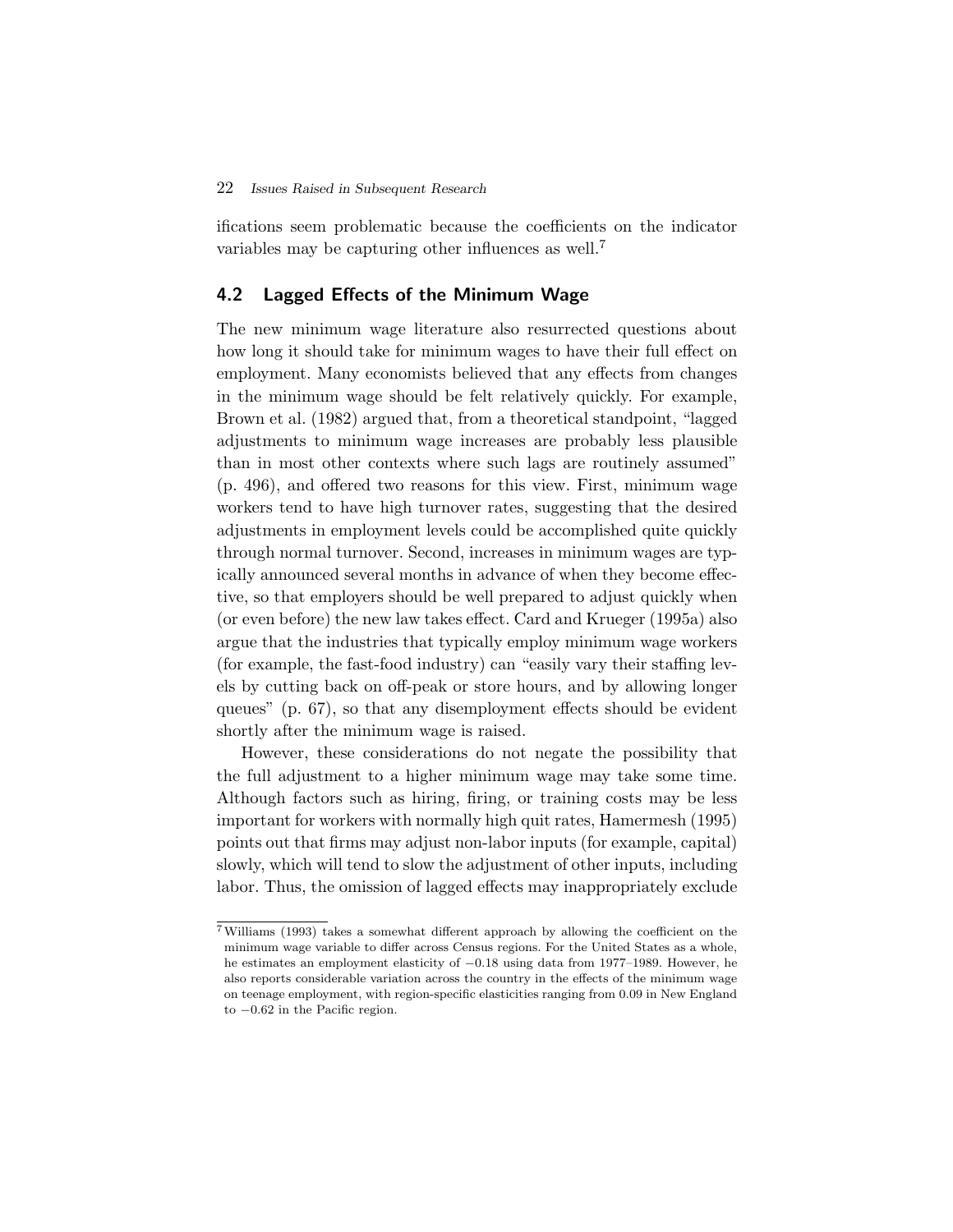the possibility of longer-run substitution between labor and capital, as well as the potential for scale effects associated with changes in expansion plans and establishment births and deaths.

As a result, the importance of lagged effects seems to us to be primarily an empirical question. In their survey of the earlier literature, Brown et al. (1982) found little difference in the overall estimated employment elasticities between time-series studies that included lagged minimum wage variables and those that did not. However, the potential for lagged effects did seem to matter in interpreting the results from the papers in the 1992 ILRR symposium. For example, in Neumark and Wascher (1992), we found statistically significant employment effects from lagged values of the minimum wage with our time-series panel of state-level data. Moreover, we hypothesized that the discrepancy between our results and those reported in Card's (1992b) study of the 1991 federal increase was due to the importance of allowing for the possibility of a lag in the effects of the minimum wage. We noted, in particular, that using our sample, a one-year firstdifference estimator equivalent to that used by Card (1992b) produced minimum wage effects close to zero, similar to what was reported in his paper. But adding a lagged minimum wage effect to the model resulted in a negative and statistically significant employment effect in both the levels and first-differenced versions of the basic model.<sup>8</sup>

Baker et al. (1999) took this analysis a step further in a study of the effects of the minimum wage on employment in Canada.<sup>9</sup> The authors began by replicating some of the U.S. panel data estimates for teenagers with Canadian data.<sup>10</sup> They reported that one-year first-

<sup>8</sup> In response to our finding, Card et al. (1994) re-estimated Card's specification using a two-year difference (from 1989 to 1991) rather than a one-year difference, and still found positive effects of the 1991 minimum wage increase on employment. As we showed in our reply, however, estimating a two-year difference is not the same as including a lagged minimum wage variable in the model because the two-year difference still omits a lagged effect of minimum wages.

 $^9$  Although we assess most of the international evidence later in the paper, we include several papers from Canada in our discussion of the U.S. literature, both because of their relevance for the discussion of the U.S. results and because of the similarity of U.S. and Canadian labor markets.

<sup>&</sup>lt;sup>10</sup> As the authors explained, data from Canada offer the possibility of using approaches similar to the panel data studies across states and years in the United States because the minimum wage varies across provinces. However, an important advantage of the Canadian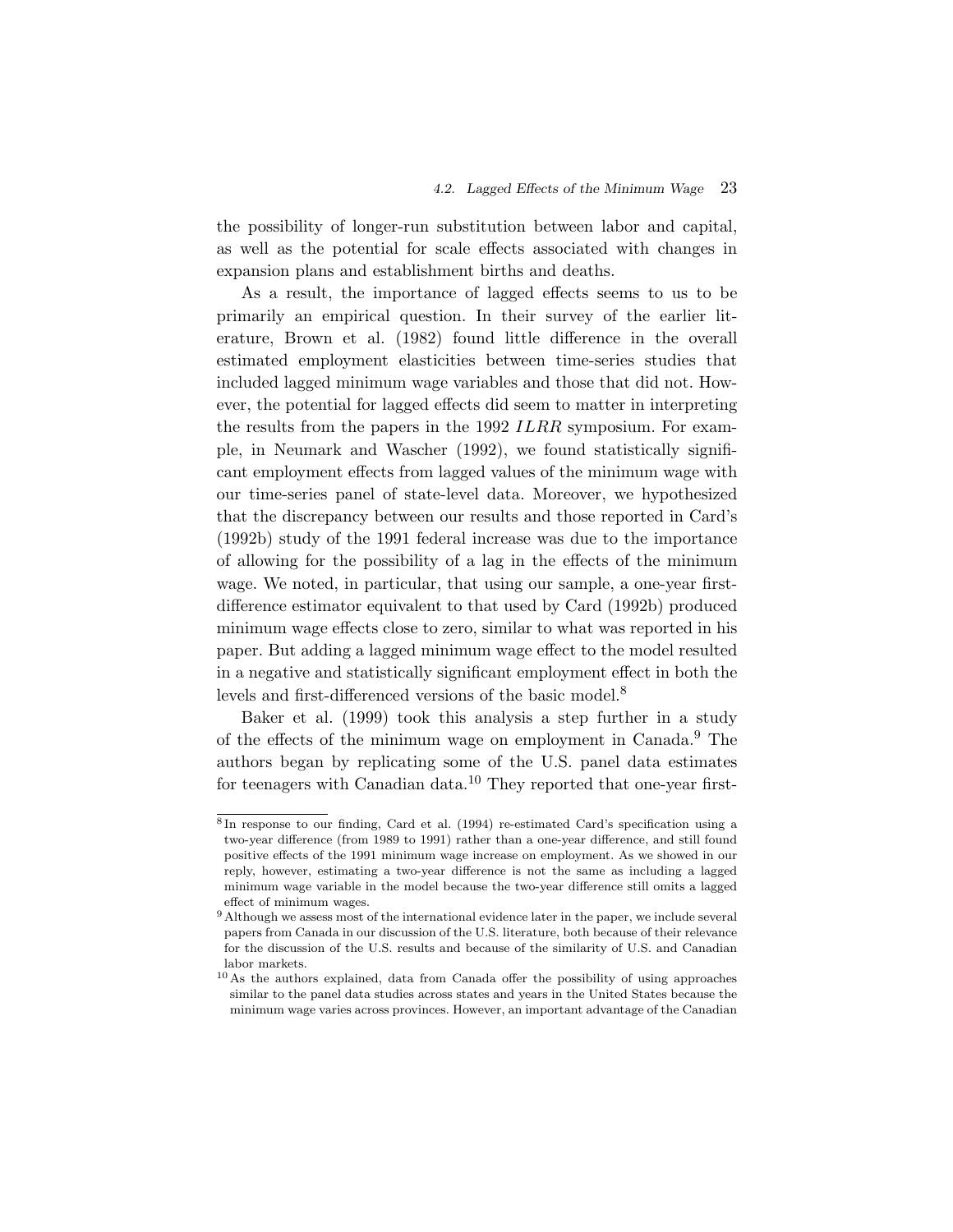difference estimates of minimum wage effects in Canada are positive, whereas longer differences (from using the within-group estimate over a longer period) and specifications with lags of the minimum wage tend to show negative employment effects that are statistically significant – similar to what we found for the United States. For example, in their preferred specification, the first-difference elasticity is 0.07, while the within-group elasticity is −0.27. With lagged minimum wages, the estimates are more similar  $(-0.23 \text{ and } -0.47, \text{ respectively}).$ 

Baker et al. investigated more formally how the elasticity of employment with respect to the minimum wage differs depending on whether one looks at high-frequency or low-frequency variation in the data. In particular, they showed that the alternative differencing operators, as well as the inclusion of lagged minimum wages, can be interpreted as applying different filters to the data, with the longer differences or inclusion of lags amounting to filters that emphasize more of the low-frequency variation in the data. After filtering the variables to separate their high-frequency and low-frequency movements, the authors estimated the minimum wage elasticities separately at high and low frequencies.<sup>11</sup> The results show a positive effect of the minimum wage on employment at high frequencies and a negative effect of the minimum wage on employment at low frequencies. Overall, the authors reported an employment elasticity of −0.25 in Canada, noting that "this result is driven by low-frequency variation in the data" (p. 345). In addition, although they did not analyze U.S. data directly, they used the U.S. literature to demonstrate – through equations that relate estimated coefficients for alternative estimators to the implied elasticities at different frequencies – that their conclusions explain the different findings for the United States equally well.

The Baker et al. results indicate that the disemployment effects of minimum wages show up as longer-run responses to more evolutionary changes in the level of the minimum wage, rather than as a short-term

setting is the far greater frequency (until more recently in the United States) of minimum wage changes.

<sup>&</sup>lt;sup>11</sup> The simplest filter they used is  $MW_{it} = (1/2) \cdot (MW_{it} - MW_{it-1}) + (1/2) \cdot (MW_{it} +$  $MW_{it-1}$ , where the first term captures high-frequency changes in the minimum wage variable and the second term captures low-frequency changes. They also employed a more precise finite Fourier transform with similar results.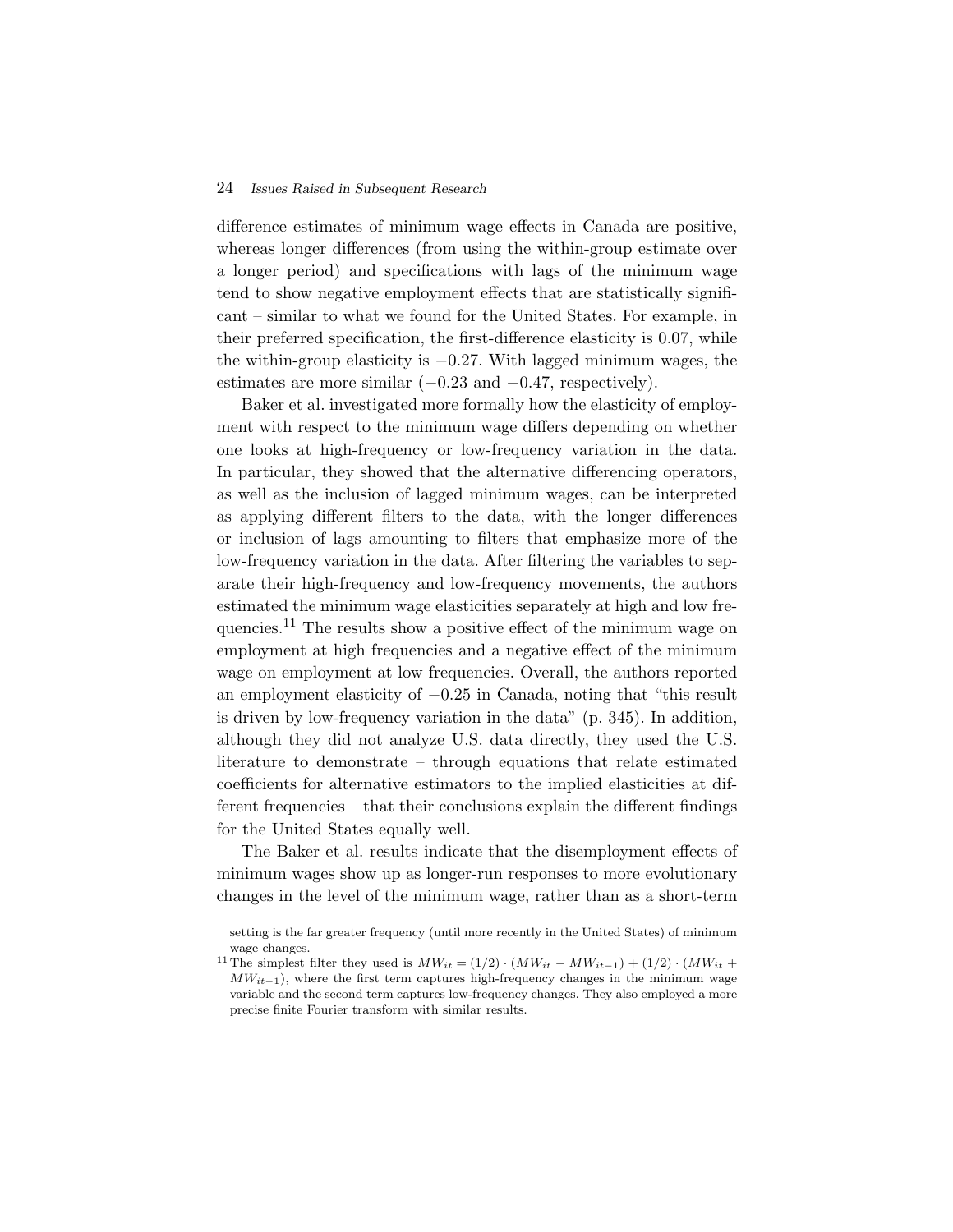response to a particular change in the minimum wage. Consistent with our earlier discussion, the authors suggest that this longer-run response can be understood in the context of capital adjustment and interfirm (as opposed to intrafirm) adjustment rather than as labor adjustment in and of itself, which should be relatively quick in the low-skill labor market. In any event, their analysis clearly suggests that studies that claim to find no minimum wage effect on employment should perhaps be discounted unless the evidence points to no effect at both high and low frequencies.

Although the issue of lagged minimum wage effects was not the primary focus of subsequent studies, later research using state panels of time-series observations has also tended to find evidence of lags in the effects of the minimum wage on employment. For example, Burkhauser et al. (2000a) re-estimated their specifications including lags and found that the coefficient on the lagged minimum wage variable was typically statistically significant, in some cases when the contemporaneous coefficient was not. Moreover, estimates of the elasticities including lagged effects were considerably larger than those calculated from specifications that included only contemporaneous terms.<sup>12</sup> Keil et al. (2001) also allowed for lagged minimum wage effects, although they accomplished this by estimating a dynamic version of the employment equation that includes a lag of the dependent variable rather than by entering a lagged minimum wage term directly. In their preferred specification, which they estimated using a Factor-GLS procedure with instrumental variables, they reported a short-run employment elasticity of −0.37 for youths and a long-run elasticity of −0.69.

Thus, the overall conclusion from the panel data literature on minimum wage effects seems to be that lags do matter. Firms evidently continue to adjust their employment levels well after an increase in the minimum wage, and studies that focus only on contemporaneous effects will miss some of this adjustment; as noted above, the existence of lags likely accounts for at least part of the variation in the results reported in the first wave of the new minimum wage research. More broadly,

 $12$  Similarly, Partridge and Partridge (1999) found that the effects of minimum wages on employment occur with a lag, both in the retail sector and for employment more generally.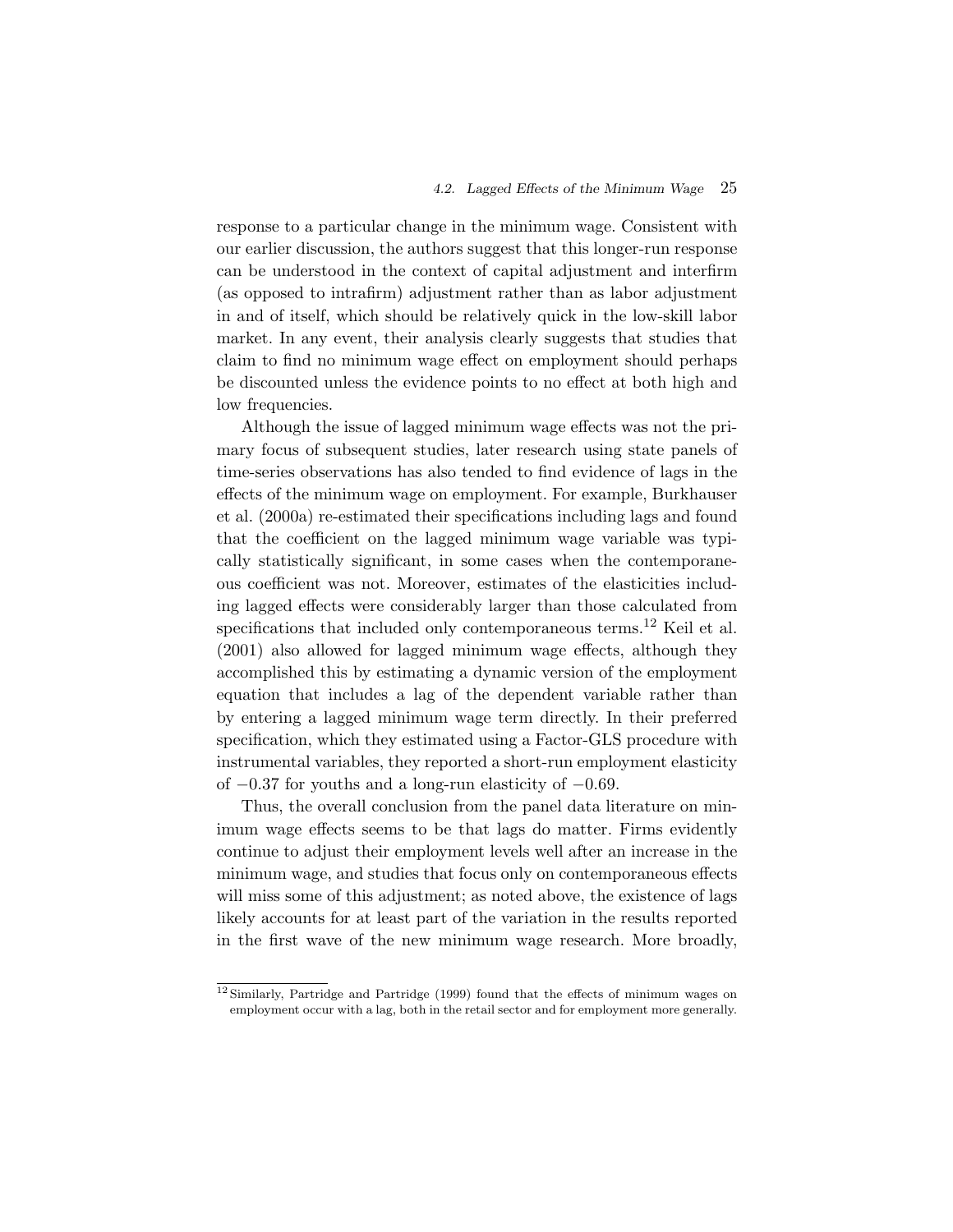it seems to us that estimates of the elasticities relevant both to the testing of alternative theories of the labor market and to the public policy debate should always at least consider both contemporaneous and lagged responses to a change in the minimum wage.

#### **4.3 Interactions between Employment and School Enrollment**

In their subsequent comment on our original *ILRR* paper, Card et al. (1994) also criticized both the inclusion of the school enrollment rate in the model and the specific measure of school enrollment that we used in the regressions. From a measurement standpoint, they pointed out that the school enrollment variable we used includes only individuals who are enrolled in school and not employed, which they argued would lead to a negative bias in the estimated employment effects from the specification we used. More broadly, they argued that it was inappropriate to include school enrollment in the employment equation because that equation is essentially a labor demand function. These criticisms are significant because a statistically significant disemployment effect for teenagers is only evident in our specifications that included the school enrollment rate.

Turning first to the question of whether the enrollment rate should be in the regression at all, it is important to remember that the aggregate employment equation consists of observations for which the minimum wage is binding and observations for which it is not binding (or averages over such observations). Although employment for the first group is determined solely by the labor demand curve in the standard competitive model, employment for the second group of observations is influenced by both demand and supply factors. As a result, the specification of a model for the employment of all teenagers should also include variables that capture exogenous shifts in the labor supply curve, including exogenous changes in the school enrollment rate.

Regarding the measurement of school enrollment, the definition of schooling used in our original paper was indeed too narrow. However, substituting broader measures of enrollment that do not exclude employed teenagers led to only minor differences in the results. For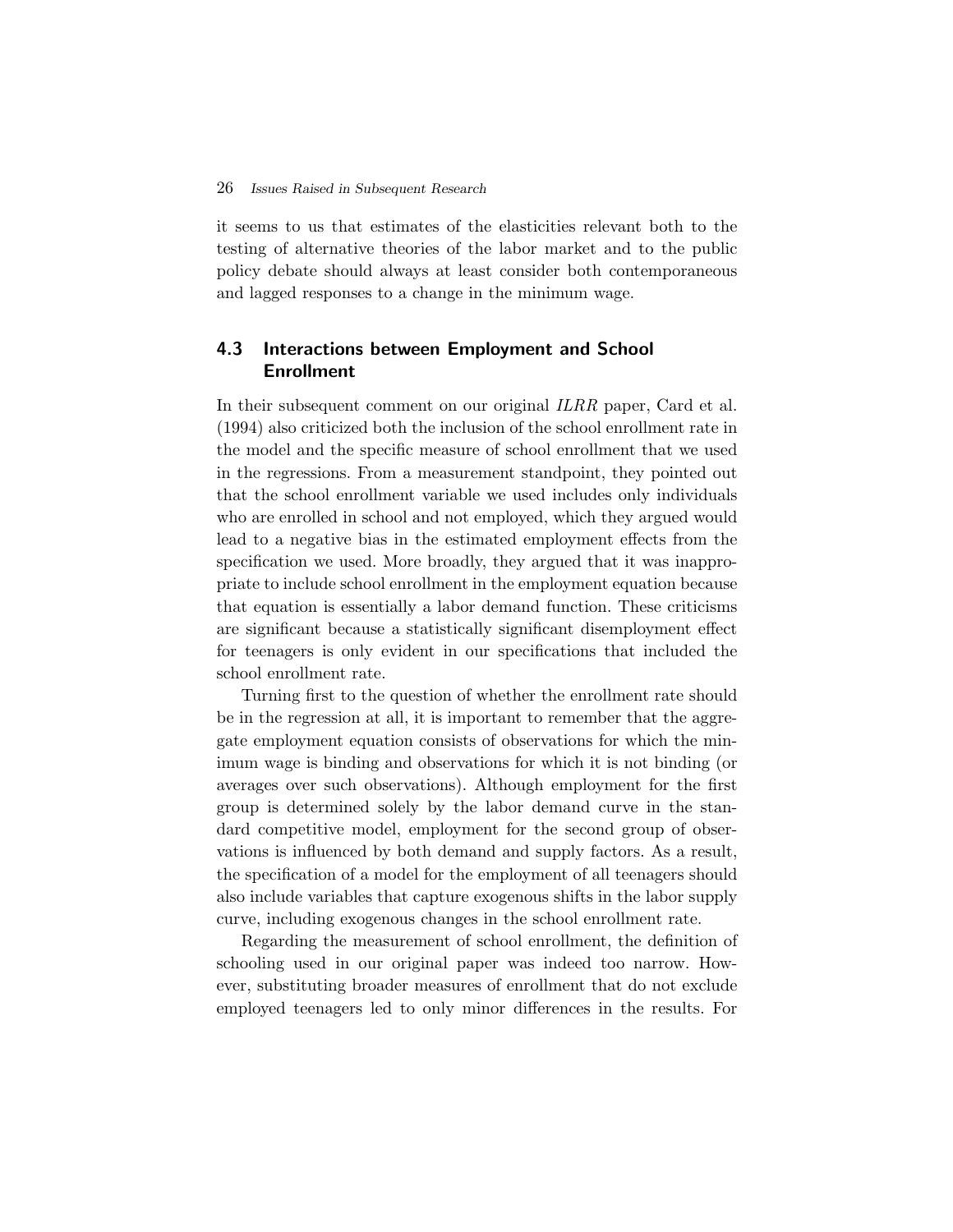example, when we re-estimated the model using an alternative measure of the enrollment rate that counts individuals as enrolled if they report schooling as their major activity (Neumark and Wascher, 1994), the resulting employment elasticity for teenagers fell to −0.11, toward the low end of the range we reported originally. Using an even broader definition of enrollment that is calculated independently of employment, we found a statistically significant employment elasticity of −0.22 (Neumark and Wascher, 1996b).<sup>13</sup>

Despite our reanalysis, there is still a potential problem with including the school enrollment rate in the standard employment regression. Because the decision to enroll in school is likely not independent of the decision to work, the estimates from a version of Eq. (3.1) that includes the enrollment rate may be subject to endogeneity bias. In particular, changes in minimum wages may influence the choice between school enrollment and employment for some youths, which may, in turn, have implications for the opportunities available to other teenagers.

In other research, we approached this issue in two ways. First, in Neumark and Wascher (1994) we computed instrumental variable estimates of Eq. (3.1), using school expenditures, student–teacher ratios, and compulsory schooling laws as instruments. The resulting estimates, which should be largely free from endogeneity bias, showed employment elasticities for teenagers ranging from  $-0.17$  to  $-0.39$ . Thus, although the point estimates of the effects are sensitive to which enrollment measure we used, in general the IV estimates support the view that minimum wages reduce employment among teenagers.

Second, in Neumark and Wascher (1995a) we extended Eq. (3.1) to include enrollment as an activity that is potentially influenced by changes in the minimum wage. In particular, we respecified the model to relate the utility of four possible states of employment/enrollment

<sup>&</sup>lt;sup>13</sup> This finding was in response to a comment on our paper by Evans and Turner (1995), who argued that using this broader definition of school enrollment caused the estimated employment elasticity for teenagers to become small and insignificant. However, this measure of enrollment is available only in the October CPS, and Evans and Turner's results were based on a specification that combined school enrollment data for October of each year with minimum wage information for May. The results reported in the text are from Neumark and Wascher (1996b), which uses October observations for all of the variables in the model.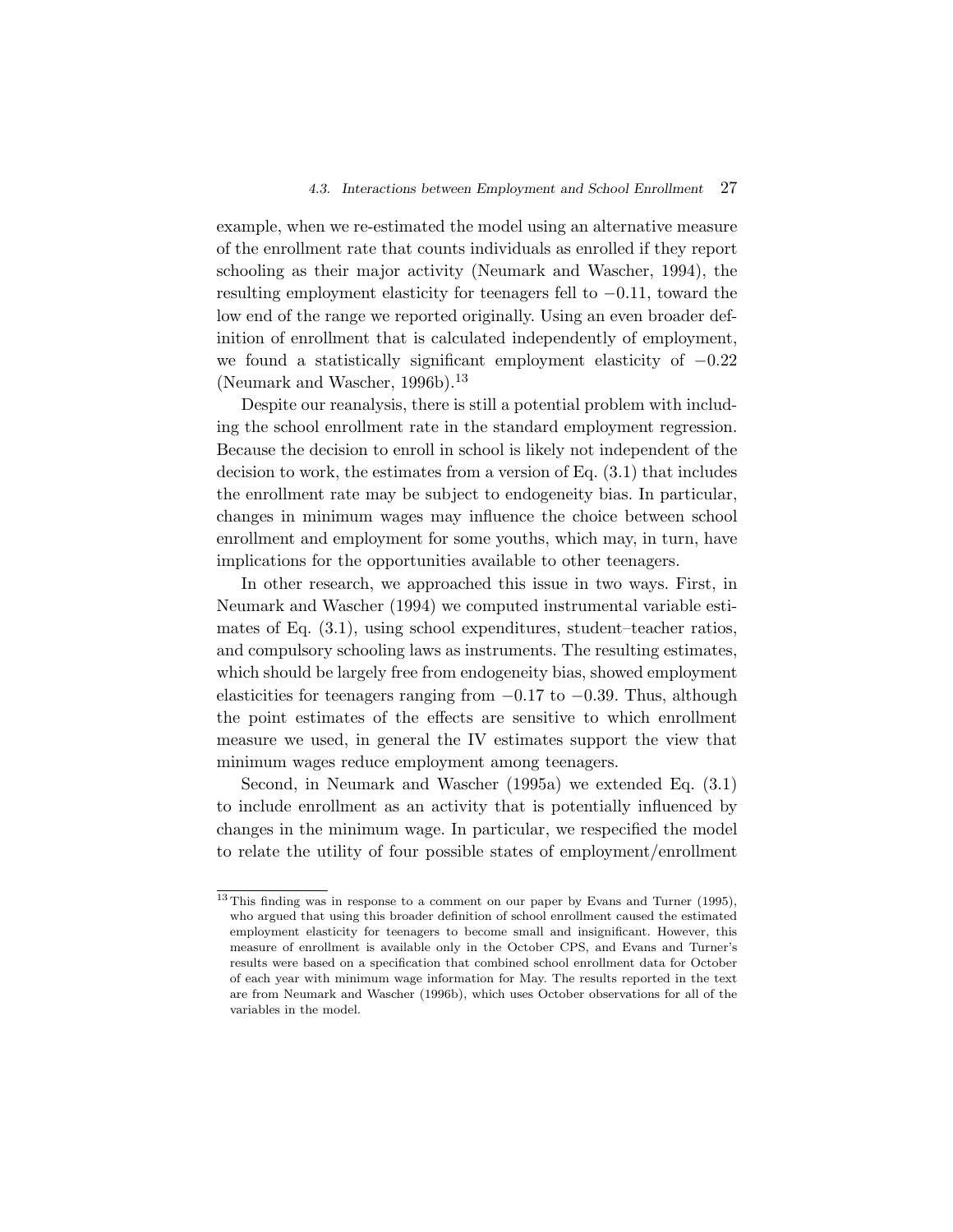status  $(j)$ , for each individual  $(k)$  to the minimum wage and other controls  $(X)$ :

$$
U_{kj} = \alpha_j MW + X\beta_j + \varepsilon_k, \quad j = 1, \dots, 4. \tag{4.3}
$$

The assumption that  $\varepsilon_k$  follows an extreme value distribution gives rise to a conditional logit model, with four mutually exclusive categories of activities: enrolled and employed, enrolled and not employed, not enrolled and employed, and not enrolled and not employed (or idle).<sup>14</sup>

Estimating the model using state-year data from 1977 to 1989, we found that a higher minimum wage is associated with a net decline in employment, with the employment elasticity similar in size to our previous studies of employment alone. However, we also found that a higher minimum wage leads to a significant decline in the proportion of teenagers who are both in school and employed and a significant increase in the proportion of teenagers who are neither in school nor employed. Moreover, the magnitudes of the estimates indicated that the effects of minimum wages on teenagers are more important and more complicated than is suggested by the employment elasticities alone.

These results are consistent with a higher minimum wage causing employers to substitute away from lower-skilled teenagers (who are less likely to be in school) toward higher-skilled teenagers (who are more likely to be in school), with the resulting increase in the relative wages of higher-skilled teenagers inducing some of them to leave school for employment. However, this hypothesis cannot be explicitly tested without information on the flows of teenagers across enrollment/employment states. Thus, in Neumark and Wascher (1995b and 1996a), we turned to individual panel-level data from matched CPS surveys. We applied the same basic modeling approach to the individual data as in the state-level analysis, but included in the model indicators for each individual's school/work activity in the previous year in order to calculate the effect of the minimum wage on transitions between the four distinct enrollment/employment states.

Consistent with the hypothesis above, the results suggested that the disemployment effects of the minimum wage fall largely on the

<sup>&</sup>lt;sup>14</sup> This approach was based on an earlier time-series study by Wachter and Kim (1982).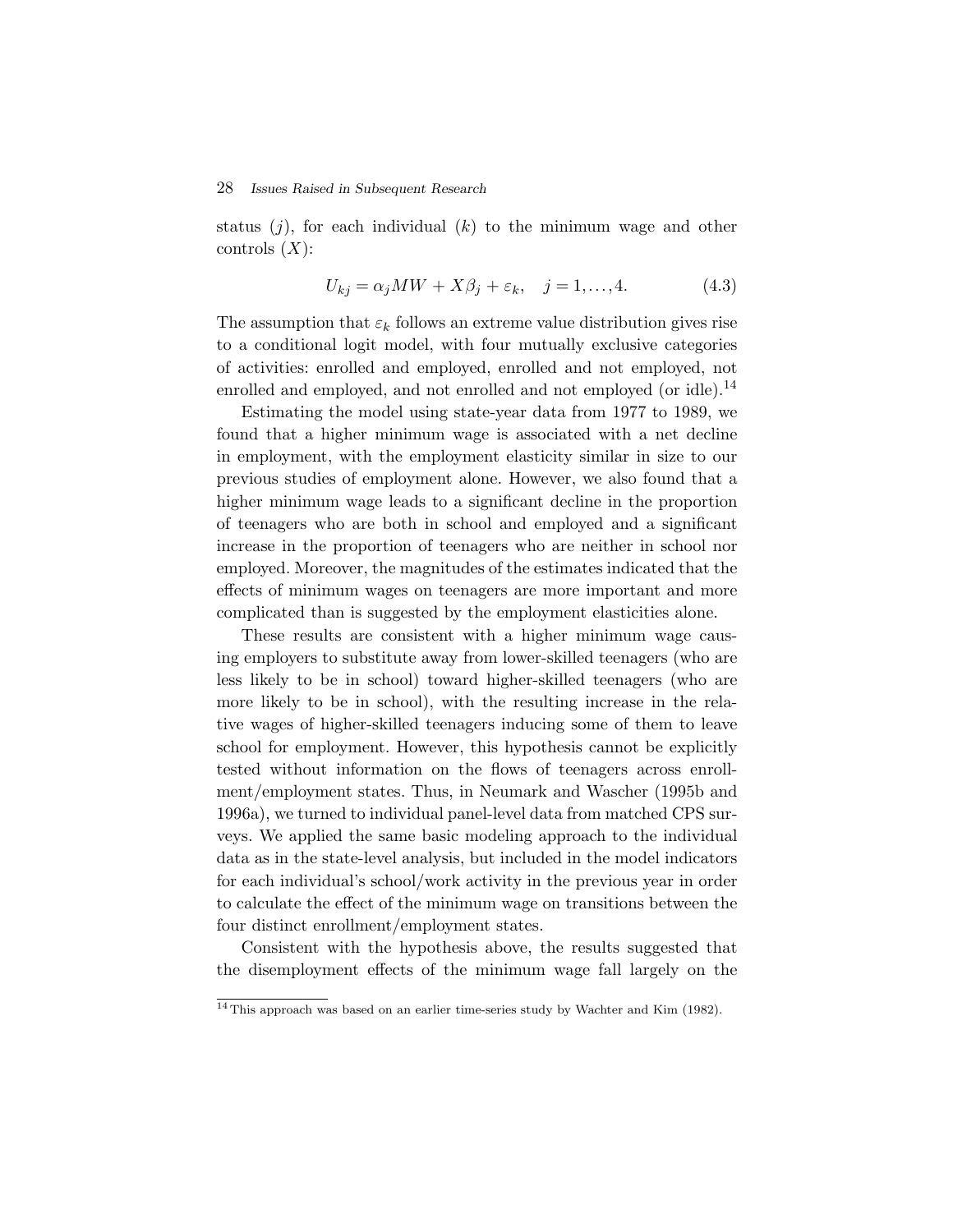least-skilled teenagers. In particular, we found that a higher minimum wage increases the probability that a teenager leaves school, presumably to look for a job or to work. Moreover, the estimates indicated that increases in the minimum wage tend to raise the probability that non-enrolled teenage workers become both non-enrolled and nonemployed and reduce the probability that already non-enrolled/nonemployed teenagers find a job; these results were especially pronounced for blacks and Hispanics and for individuals who had a lower wage prior to the increase in the minimum wage. In sum, the evidence from this analysis suggests that the teenage employment elasticities typically reported in the literature likely understate the size of the disemployment effects on the lowest-skilled individuals, instead capturing net employment changes among a broader group of teenagers that mask labor–labor substitution.

Only a handful of papers in recent years have focused on the joint effects of the minimum wage on teenage employment/enrollment outcomes. In Neumark and Wascher (2003), we updated our state-level analysis through 1998 and found positive and significant effects of the minimum wage on the proportion of teenagers employed but not enrolled and on the proportion of teenagers neither employed nor in school; these results are similar in nature to our earlier analysis, albeit a bit more muted. Turner and Demiralp (2001) used an approach similar to Neumark and Wascher (1995b) but focused, as in Card (1992b), on the early 1990s increases in the federal minimum wage. In particular, they examined employment-enrollment transitions between January– April 1991 and January–April 1992 in order to isolate the effects of the April 1991 increase in the federal minimum wage. Their results suggested that, overall, the higher minimum wage induced some teenagers to leave school for employment, but that teenagers initially neither employed nor in school also were more likely to find jobs. However, this result was driven entirely by transitions among non-minority teenagers living outside of central cities. In contrast, Turner and Demiralp found that black and Hispanic teenagers were more likely to become idle following the minimum wage increase, as were teens who live in a central city. This evidence also points to labor–labor substitution as an important consequence of a higher minimum wage and suggests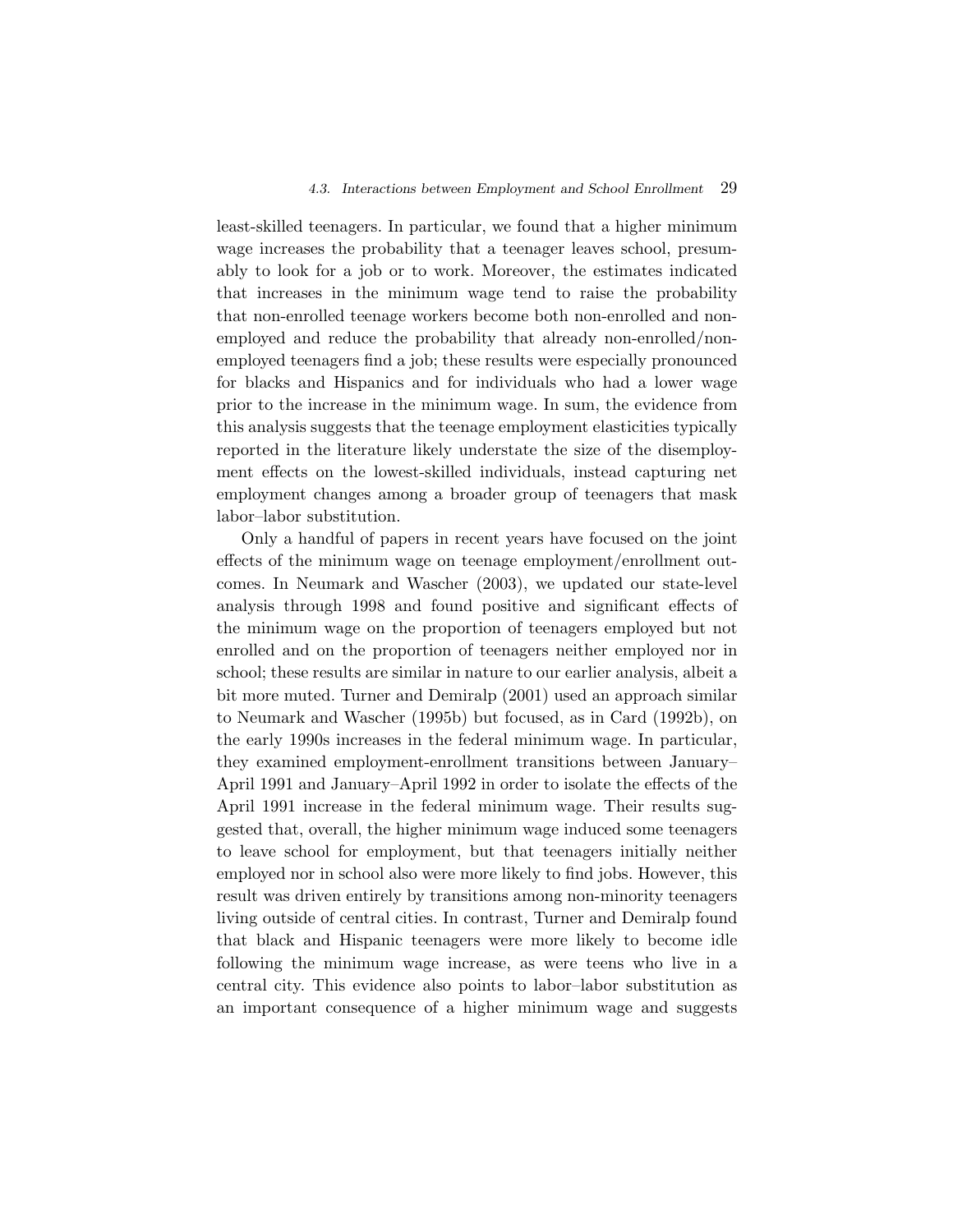that the elasticities typically reported in the literature understate the effects of the minimum wage on the lowest-skilled subgroups. Finally, Campolieti et al. (2005a) examined longitudinal data for Canada from 1993 to 1999 using a similar approach. In contrast to the results for the United States, these authors found little evidence of an effect of the minimum wage on school enrollment. Instead, the net disemployment effect they report appears to reflect decreased employment opportunities for both the student and non-student populations in Canada.

#### **4.4 Other Specification Issues Relevant to the State-Level Panel Data Approach**

Researchers also raised several other concerns about model specification in state-level panel data analyses in reaction to the first round of the new minimum wage research. For example, in reviewing Card's (1992b) analysis of the 1990 federal minimum wage increase, Deere et al. (1995) highlighted the possibility that differences in trend employment growth across states might bias estimates of the effects in short state-year panels like that used by Card.<sup>15</sup> In the case of the 1990 (and 1991) increase in the federal minimum wage, they noted that the low-wage states where Card's fraction affected variable was large also tended to be states where trend employment growth was faster, creating a positive bias in the estimated employment effect. In particular, they showed that rates of employment growth for well-educated adult men were higher in low-wage states than in high-wage states between 1989 and 1992, and that controlling for the 1985–1992 trend in employment and for business cycle developments resulted in statistically significant negative effects of the 1990 and 1991 minimum wage increases on the employment rates of teenagers and high-school dropouts. The implied elasticities from these regressions were relatively large – ranging from  $-0.27$  to  $-0.36$  for teenage men and from  $-0.42$  to  $-0.49$  for teenage women. As noted above, however, the minimum wage effect is taken

<sup>15</sup> More broadly, in a review of the natural experiment methodology, Meyer (1995) notes that "a[n]  $\dots$  underemphasized advantage of a long time-series for outcome measures is that they may allow the researcher to examine if the treatment and control groups tend to move in parallel" (p. 158).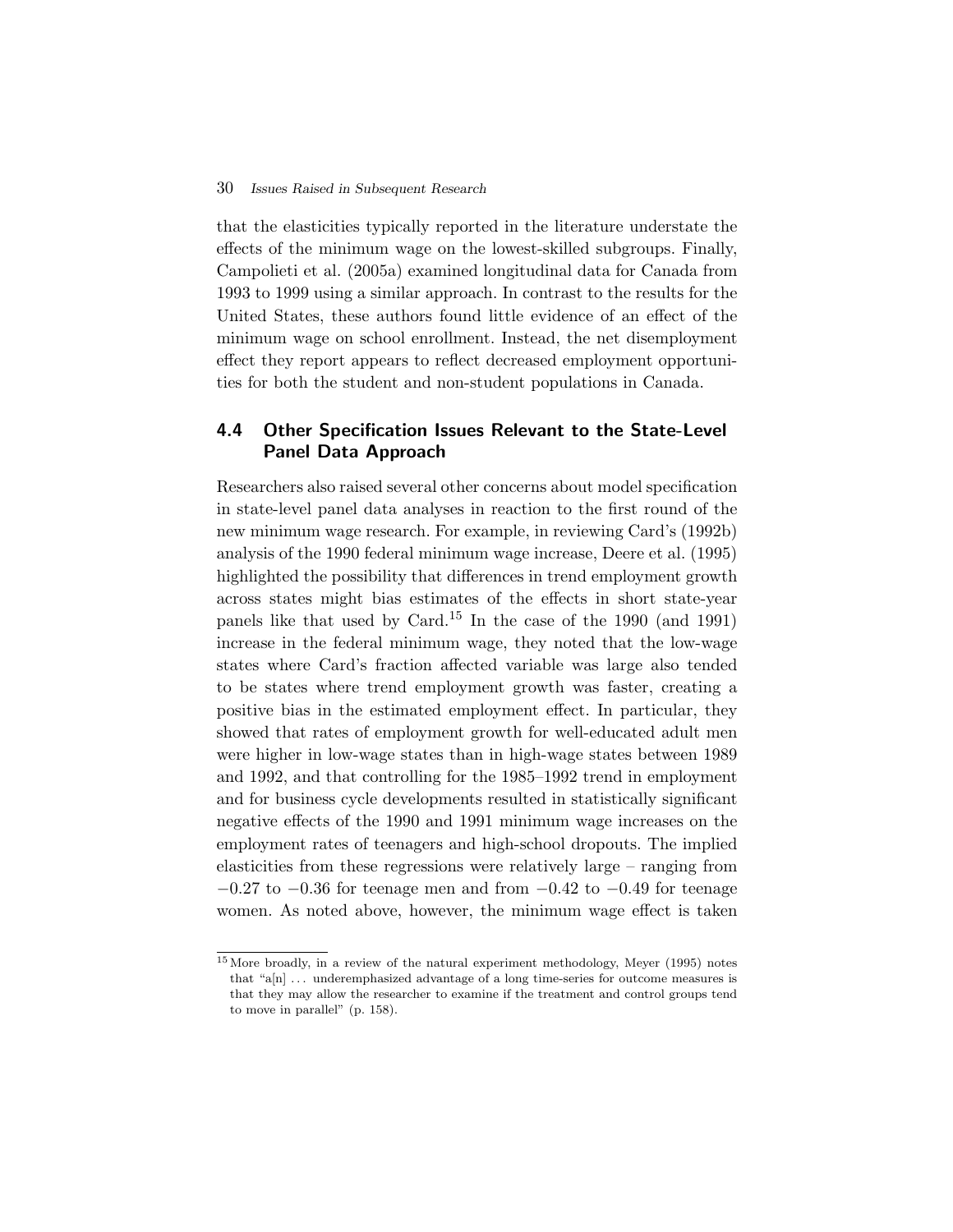#### *4.4. Other Specification Issues Relevant to the State-Level Panel Data* 31

from year dummies for the 1990 and 1991 minimum wage increases and thus should be interpreted somewhat cautiously.

In a different vein, Burkhauser et al. (2000a) pointed out that the tendency for researchers to include year effects in empirical specifications based on time-series of state-level observations effectively eliminates the identification associated with variation in the federal minimum wage. As a result, they asserted that "the minimum wage effects can be identified only by using the relatively small number of observations in which the state minimum wage is higher than the federal minimum wage" (p. 655). They then showed that equations estimated without year effects consistently produce negative and statistically significant coefficients on the minimum wage variable across a variety of specifications, with elasticities in the range of  $-0.3$  to  $-0.35$  when the models are estimated with data from 1979 to 1997, while specifications that include year effects consistently produce small and insignificant coefficients.<sup>16</sup> Burkhauser et al. (2000b) applied the same methods to other demographic/education groups and find especially large negative effects for black youths and high-school dropouts aged 20–24. In a broader sense, they interpreted the results from these two studies as suggesting that the exclusion of federal variation in the minimum wage in empirical analyses tends to lead to an understatement of the disemployment effects of the minimum wage and that this factor, rather than alternative formulations of the minimum wage variable, largely explains the difference in results reported by Card and Krueger (1995a) as compared to those in Neumark and Wascher (1992) and Deere et al. (1995).

Burkhauser et al. raise an important question – how to balance the loss of identification associated with including year effects with

 $^{16}\mathrm{The}$  paper also presents results through 1992. For this shorter sample period, the authors report a negative and significant minimum wage effect (with an elasticity of  $-0.22$ ) when year effects as well as a lagged minimum wage effect are included and larger negative effects (with elasticities up to  $-0.6$ ) when year effects are excluded. The use of panels of differing lengths is meant to address the question of how minimum wage effects vary with the business cycle, and the authors interpret the smaller elasticities they find with the longer sample period as consistent with the hypothesis that minimum wage effects are likely to be smaller during periods of robust economic growth (as in the mid- to late-1990s).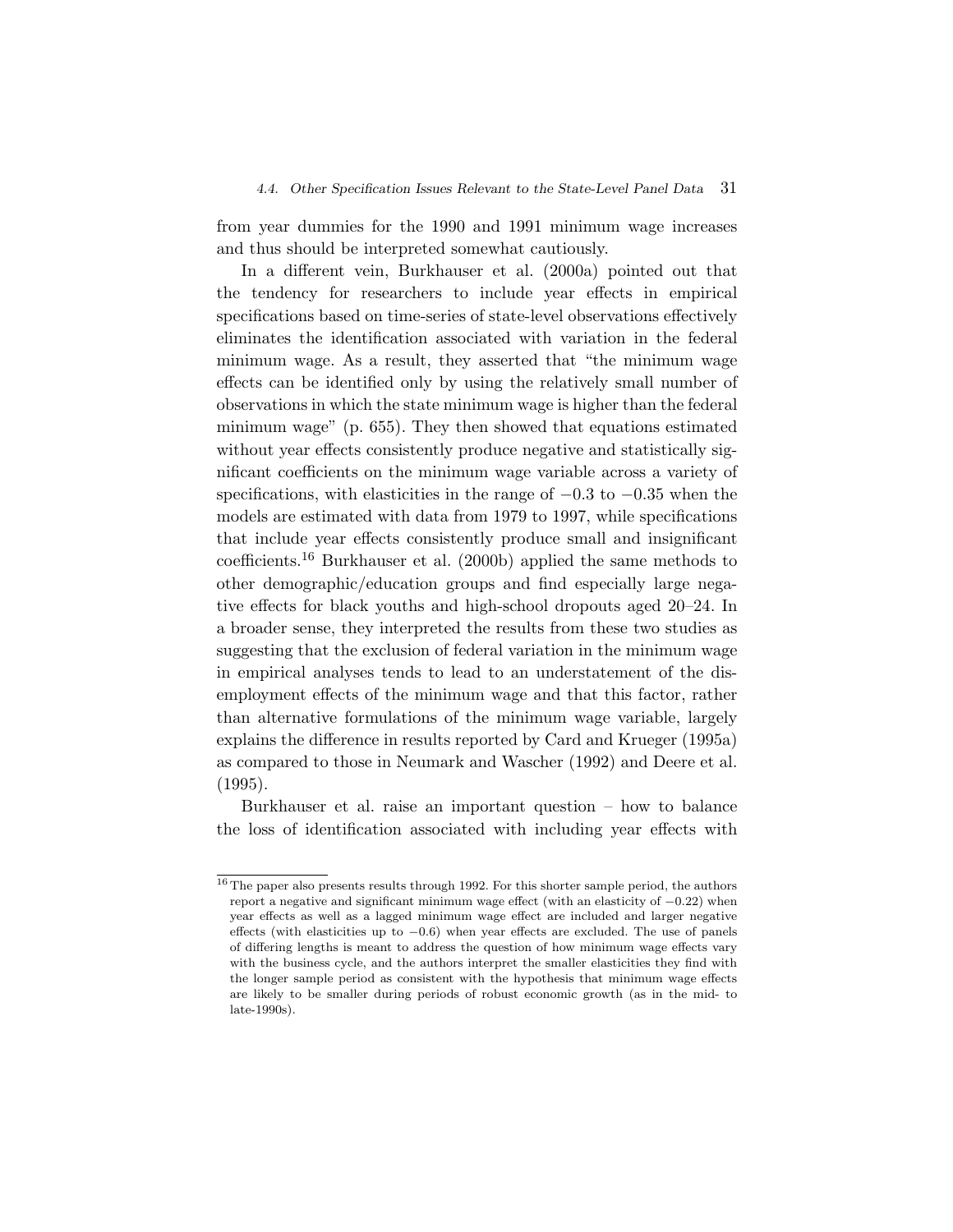the potential bias associated with omitted macroeconomic effects that would be captured by the year dummies. They recognize that the possibility of omitted macroeconomic or other aggregate effects is a potential criticism of their specification. But, in response, they noted that the model already includes the unemployment rate and the average adult wage, which they believe should effectively capture the influences of the business cycle, inflation, and aggregate productivity growth. In addition, when they added dummy variables corresponding to recessions to the specification, they found little difference in the estimated minimum wage elasticity.

Our own approach has been to include year effects in specifications using time-series panels of state observations, for several reasons. First, including a relative minimum wage measure (in levels, but not logs) in the specification will permit some identification from variation in the federal minimum wage because of differential movements in state wages. Second, we believe that it is difficult to include all relevant macroeconomic or other aggregate-level variables and thus perhaps are more concerned than Burkhauser et al. that elasticities estimated without year effects will suffer from omitted variable bias. Third, it is not as obvious to us that the diminution of federal variation in the minimum wage is as much of a problem today than it might have been a decade ago. Samples that include more recent data have significantly more variation in state minimum wages than did the samples that ended in the early 1990s, thus making the presence of federal variation relatively less important for identification of the minimum wage effect; moreover, with the additional variation in state minimum wages, even increases in the federal minimum will generate state variation in the effective minimum wage (the higher of the state and federal minimum wage levels for each state) typically used in minimum wage research.

Indeed, when Sabia (2006) reestimated the Burkhauser et al. specifications using data through 2004, he found a negative and statistically significant effect of the minimum wage on employment regardless of whether year effects were included in the regressions, with estimated elasticities of −0.18 without year dummies and −0.30 when year dummies were included (his Table 3). These results clearly indicate that the greater variation in minimum wages associated with recent state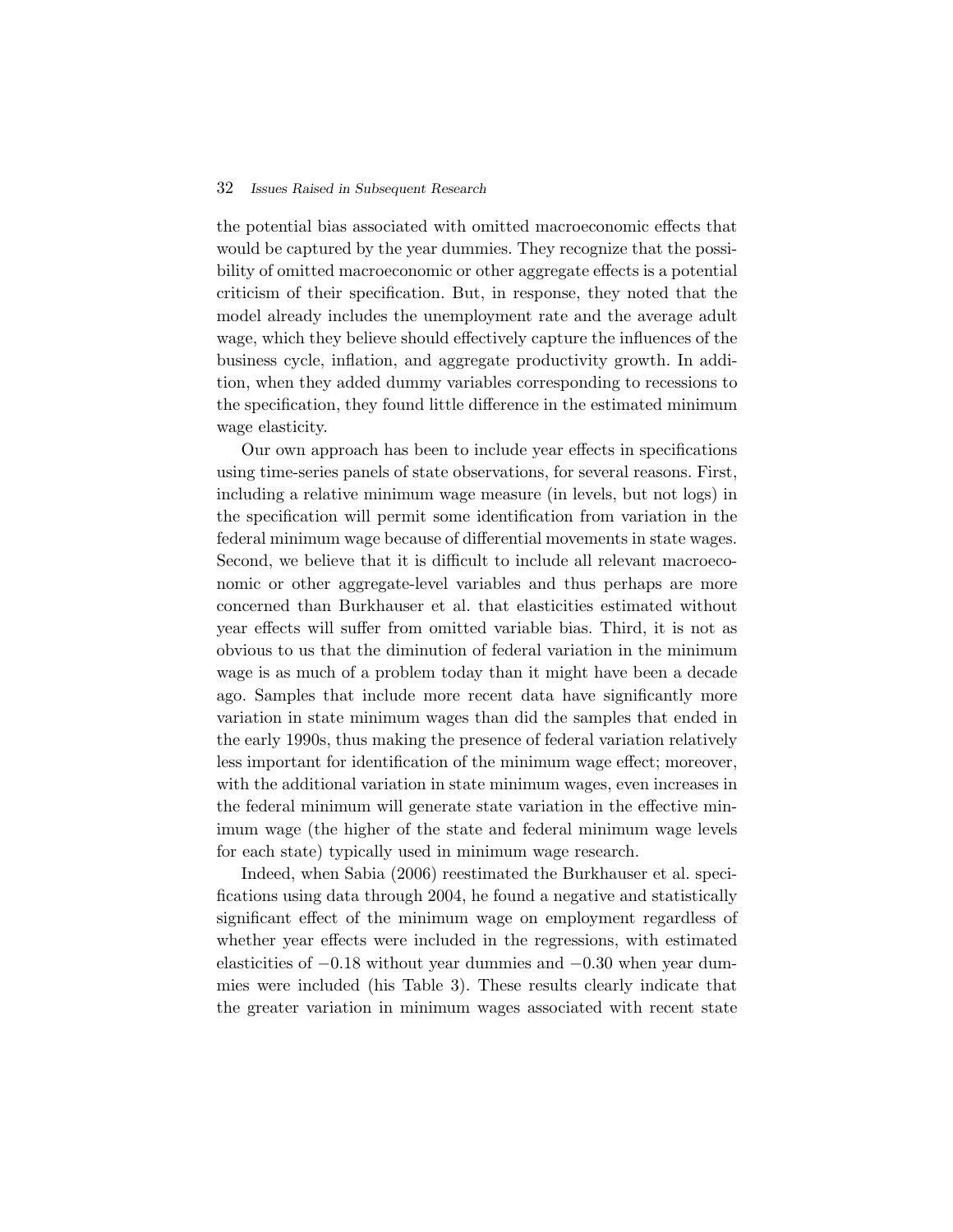increases has helped to better identify the effects of the minimum wage on teenage employment, making the potentially problematic choice to exclude year effects unnecessary. In addition, with the policy question often focused on whether a particular state should raise the minimum wage, the greater reliance on state variation may, in many circumstances, be entirely appropriate.

A recent paper by Bazen and Le Gallo (2006) takes this approach a step further by attempting to separate the employment effects of federal increases in the minimum wage from those enacted at the state level. Using the specification proposed by Burkhauser et al., they first used quarterly state-level data from 1984 to 1989, when the federal minimum wage was unchanged, and estimated the effect on teenage employment of changes in state-specific minimum wage increases over that period. The coefficient on the minimum wage variable in these specifications is close to zero and insignificant, whether or not year effects are included. They then re-estimated the model through 1992 and found a negative and statistically significant effect, with an elasticity of −0.42; as in Burkhauser et al., however, the negative effect is only evident in specifications that exclude year dummies. The authors performed a similar analysis for the 1992–1996 period, when the federal minimum was again unchanged, and also found no negative effects of state minimum wage increases (although there were only four state increases during this period). Again, however, adding in observations through 1997 leads to an estimated negative effect in models that exclude year dummies (although the effect disappears when 1998 is added as well).

The authors then specified a more general model that included three separate minimum wage variables: the change in the federal minimum wage, the change in a state's effective minimum wage due to an increase in the federal minimum wage (if the state's minimum wage was originally higher than the federal level), and the change in a state's own minimum wage (provided that the change resulted in a state minimum wage level that exceeded the federal level). Consistent with their earlier results, for both time periods the only negative and significant increases are for the federal minimum wage increases. Although the coefficients on the state-specific increases are also negative in both periods, they are imprecisely estimated and thus usually indistinguishable from both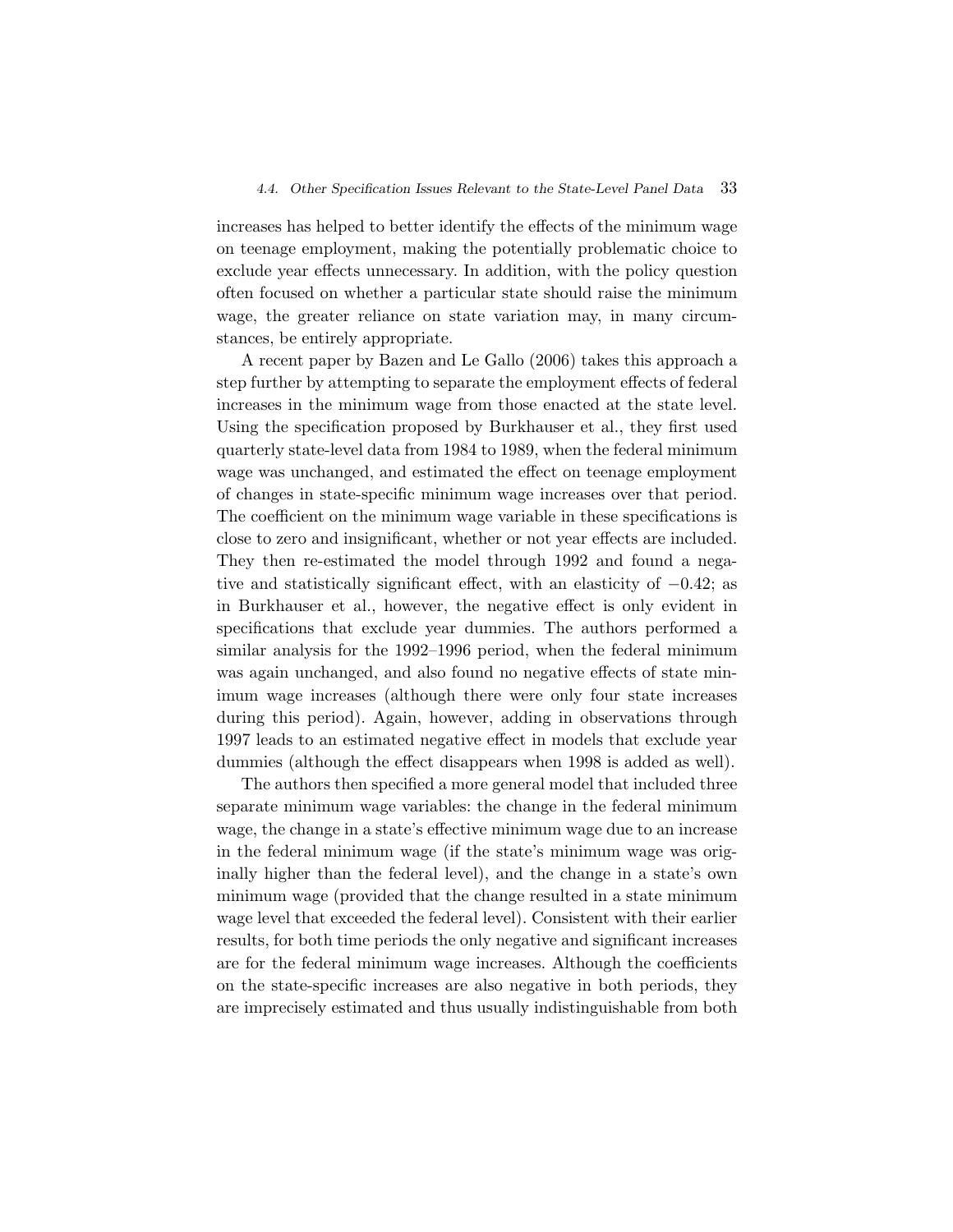zero and the coefficient on the federal minimum wage. The coefficient on the third component (the change in a state's effective minimum due to an increase in the federal wage floor) varies considerably across minimum wage increases (both in magnitude and sign), although it is never statistically significant. The authors interpreted their results as suggesting that small state-level increases may not have significant disemployment effects, although they admitted that their tests are relatively weak.

#### **4.5 Reactions to the Initial Round of State Case Studies**

The case studies that comprised the other strand of the new minimum wage literature were quite controversial within the economics profession. Some labor economists embraced the studies as praiseworthy examples of the usefulness of the natural experiment approach to studying the economic effects of policy changes. For example, in a review piece on Card and Krueger's book *Myth and Measurement*, Richard Freeman (1995) wrote that "their analysis is a model of how to do empirical economics" (p. 831). Similarly, Paul Osterman (1995) asserted that Card and Krueger "make a powerful case that what they term "natural experiments" are a more appropriate way to conduct policy analysis than cruder research based on time-series or broad crosssections" (p. 839).

However, other labor economists were more critical of these studies. In particular, Finis Welch (1995) – again referring to *Myth and Measurement* – stated that: "I am convinced that the book's long-run impact will instead be to spur, by negative example, a much-needed consideration of standards we should institute for the collection, analysis, and release of primary data" (p. 842). Likewise, Hamermesh (1995) concluded that "even on its own grounds, CK's strongest evidence is fatally flawed" (p. 838).

In general, the criticisms of the case study approach focus on three main issues. The first is the question of adequacy of the control groups used in the studies, a concern emphasized by both Hamermesh and Welch. On its face, for example, it seems reasonable to question the use of Georgia, Florida, and Dallas/Ft. Worth as ade-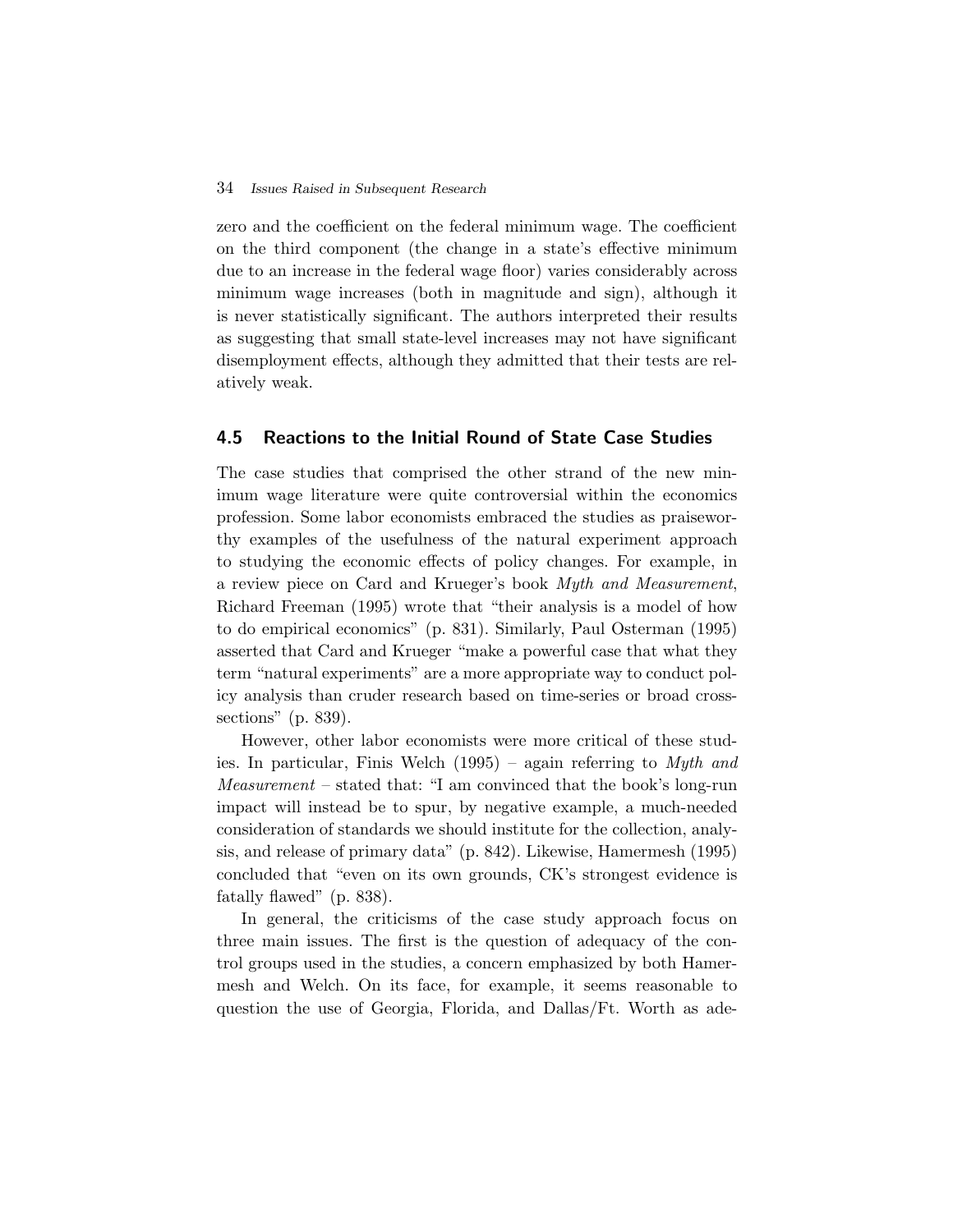quate control groups in Card's (1992a) study of the California minimum wage increase, given that these places are far from California and likely influenced by very different demand conditions. But even for states in close geographic proximity, using a different state as a control may be problematic. For example, Deere et al. (1995) pointed out that teenage employment rates (as measured by the CPS) in New Jersey diverged significantly from those in Pennsylvania beginning in 1988, casting doubt on Card and Krueger's claim that Pennsylvania represents a sensible control group with which to compare New Jersey. More broadly, Hamermesh questioned the practicality of this entire approach for studying the effects of minimum wages, noting that the variance in employment seems to be dominated by demand shocks, which suggests that "any changes in the relative demand shocks" affecting two geographic areas will easily "swamp the effect of a higher minimum wage" (p. 837).

Second, in each of the fast-food case studies from the first round of the new minimum wage research, the post-treatment observation comes less than a year after the relevant minimum wage increase (and sometimes much less so). As we noted earlier, there is substantial empirical evidence that the disemployment effect of an increase in the minimum wage may occur with a lag of one year or more, suggesting that these case studies may understate the effect of a minimum wage hike and even fail to detect a negative effect. For the same reason, both Brown (1995) and Freeman, in their reviews of *Myth and Measurement*, speculated that these studies are more appropriate for examining the short-run effects of minimum wage changes than for estimating their long-run effects, a point made more significant by the findings of Baker et al. (1999).

Third, some observers have questioned the reliability of the data used in these case studies. This obviously is less of a concern for Card (1992a), who used publicly available data from the CPS. But Katz and Krueger (1992), Spriggs and Klein (1994), and Card and Krueger (1994) all conducted their own telephone surveys of fast-food restaurants, which were not subject to the same rigorous standards as those used to develop the surveys used in government statistical programs. Indeed, Welch (1995) noted that these authors provide little documen-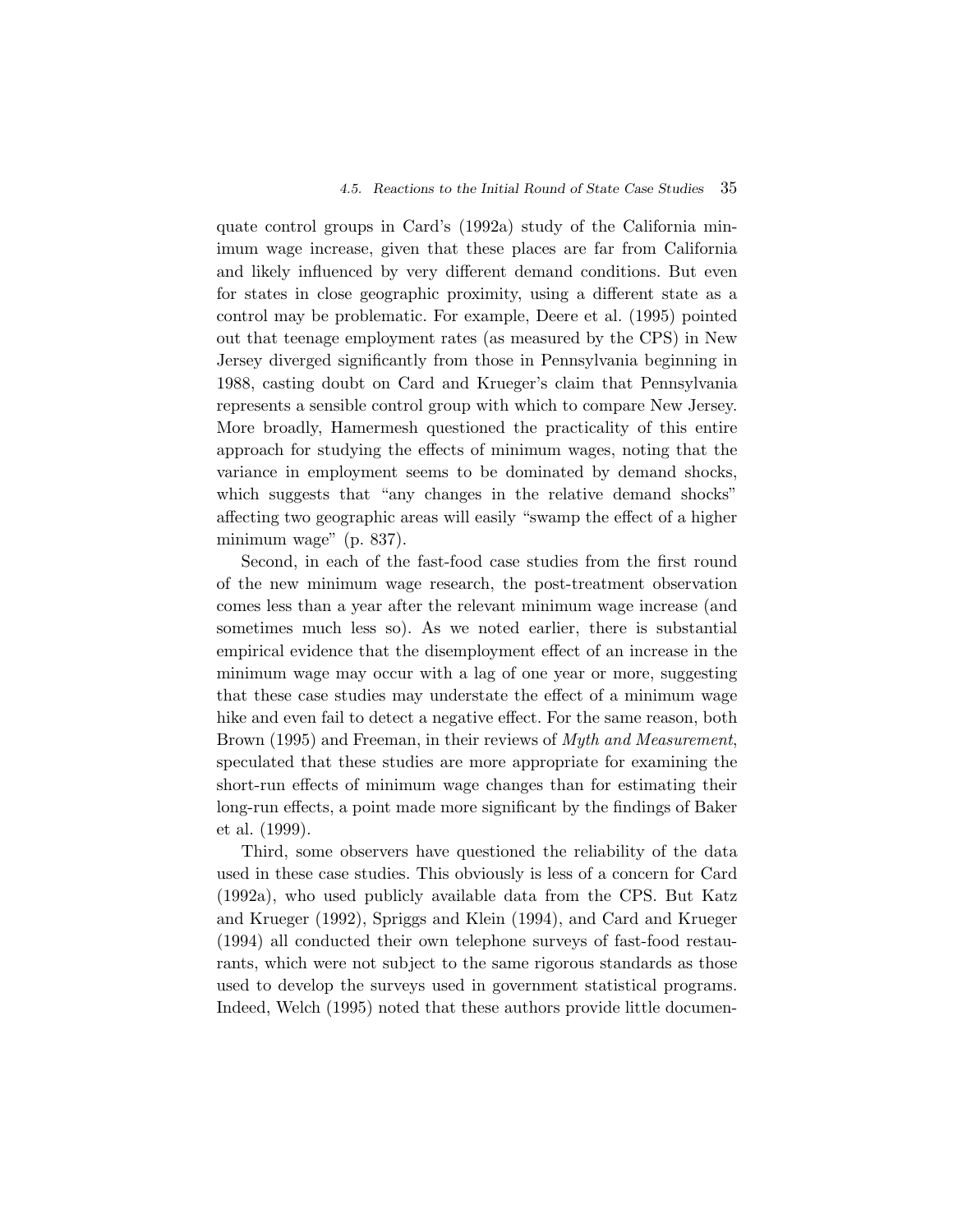## 36 *Issues Raised in Subsequent Research*

tation about the survey methodology or data collection process, and he expressed significant doubts about the quality of the data, noting in particular some puzzling features of the sample collected by Card and Krueger (1994). Likewise, in Neumark and Wascher (2000), we documented what seemed to us to be an unusually high degree of volatility in the employment changes measured with Card and Krueger's data.<sup>17</sup>

In light of these concerns, a number of researchers subsequently reexamined the results reported in the initial round of state-specific case studies. Among the first of these reassessments was a paper by Kim and Taylor (1995), which revisited Card's study of the effects of California's 1988 minimum wage increase on employment in the lowwage retail sector. Using data for the retail trade sector as a whole, Kim and Taylor first replicated Card's finding that employment growth in California around the time of the minimum wage increase was not statistically different from retail employment growth for the United States as a whole. However, they also pointed out that the volume of retail sales in California rose much more rapidly during that period than in the United States, raising questions about the validity of this experiment. In response, Kim and Taylor turned to more detailed industry data within the retail sector and examined whether differences across industries in wage growth in California relative to the United States as a whole were negatively correlated with differences across industries in California versus U.S. employment growth in various years. The results showed a statistically significant and negative correlation for the changes from March 1988 to March 1989, the period that included the minimum wage increase, but not for the changes in earlier years. The authors argued that because the relative wage changes over the 1988–1989 period were more likely to be driven by the exogenous minimum wage increase in California in July 1988, the coefficient on the

 $17$  Hamermesh also questioned whether the initial observation in these studies was sufficiently prior to the effective date of the minimum wage change so as to avoid the possibility that some employers had already begun to adjust to the higher minimum wage, which would lead difference-in-difference estimates to understate any employment effects. However, this cannot explain the large positive effects found in two of the fast-food studies (Katz and Krueger, 1992, Card and Krueger, 1994).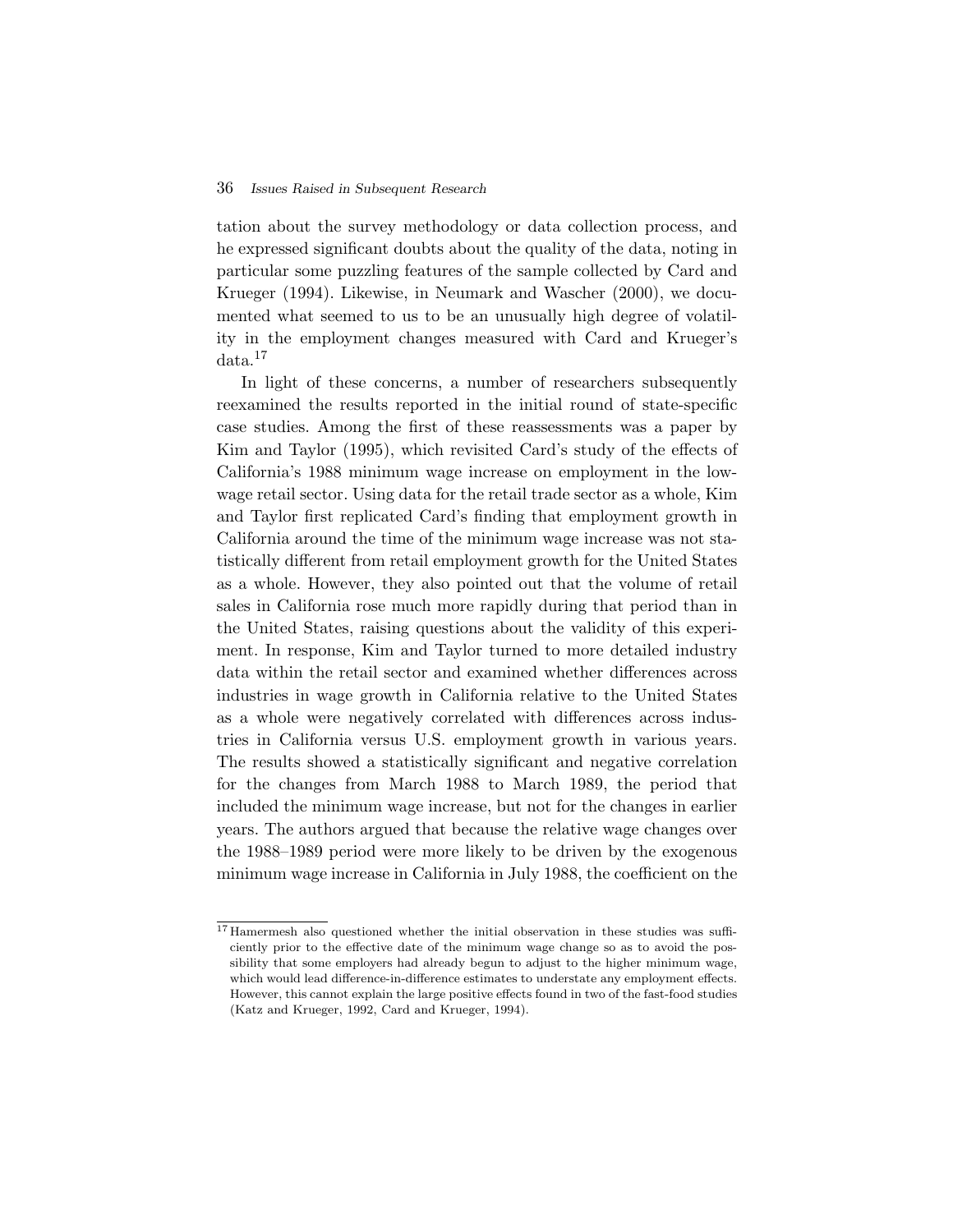wage variable can be interpreted as a labor demand elasticity, which they estimated to be −0.9. The authors conducted a similar analysis that related county-level employment growth to county-level wage growth and again found a negative and statistically significant coefficient on wage changes only for the 1988–1989 period, with an estimated demand elasticity of  $-0.7$ <sup>18</sup>

As Card and Krueger (1995a) – and later Kennan (1995) – pointed out, an important shortcoming of the Kim and Taylor analysis is the absence of a direct wage measure in the County Business Pattern data they used. In particular, wage rates have to be computed by dividing total payrolls for the first quarter of each year by total employment for a single pay period in March, which may induce measurement errors associated with differences in the timing of the numerator and denominator and with variation in the average number of hours included in the pay period. Kim and Taylor were well aware of this data problem, but they argued that any associated biases were likely to be relatively unimportant; as evidence, they noted that there is no indication of a negative correlation in years in which the minimum wage was constant, and that IV estimates that use lagged wages and average firm size in the industry produce similar results. Card and Krueger addressed the first point by showing that there is a negative correlation as well in the 1989–1990 change (although this could reflect a lagged effect from the 1988 increase in the minimum wage). In addition, they pointed out that the significant negative coefficient in the IV estimates relies on the inclusion of average firm size as an instrument, which they argued is inappropriate.

In Neumark and Wascher (2000), we revisited Card and Krueger's analysis of the effects of New Jersey's increase in the minimum wage. In particular, we collected administrative payroll records on hours worked from fast-food establishments in the universe from which they drew their sample, and compared the properties of these administra-

 $^{18}\, \mathrm{As}$  the authors pointed out, because they used the change in average wages as the explanatory variable in their specification, the comparable elasticity of employment with respect to the minimum wage is considerably smaller. Given the information provided in their paper, we calculate that the −0.7 to −0.9 demand elasticities they reported are roughly equivalent to minimum wage elasticities of  $-0.15$  to  $-0.2$ .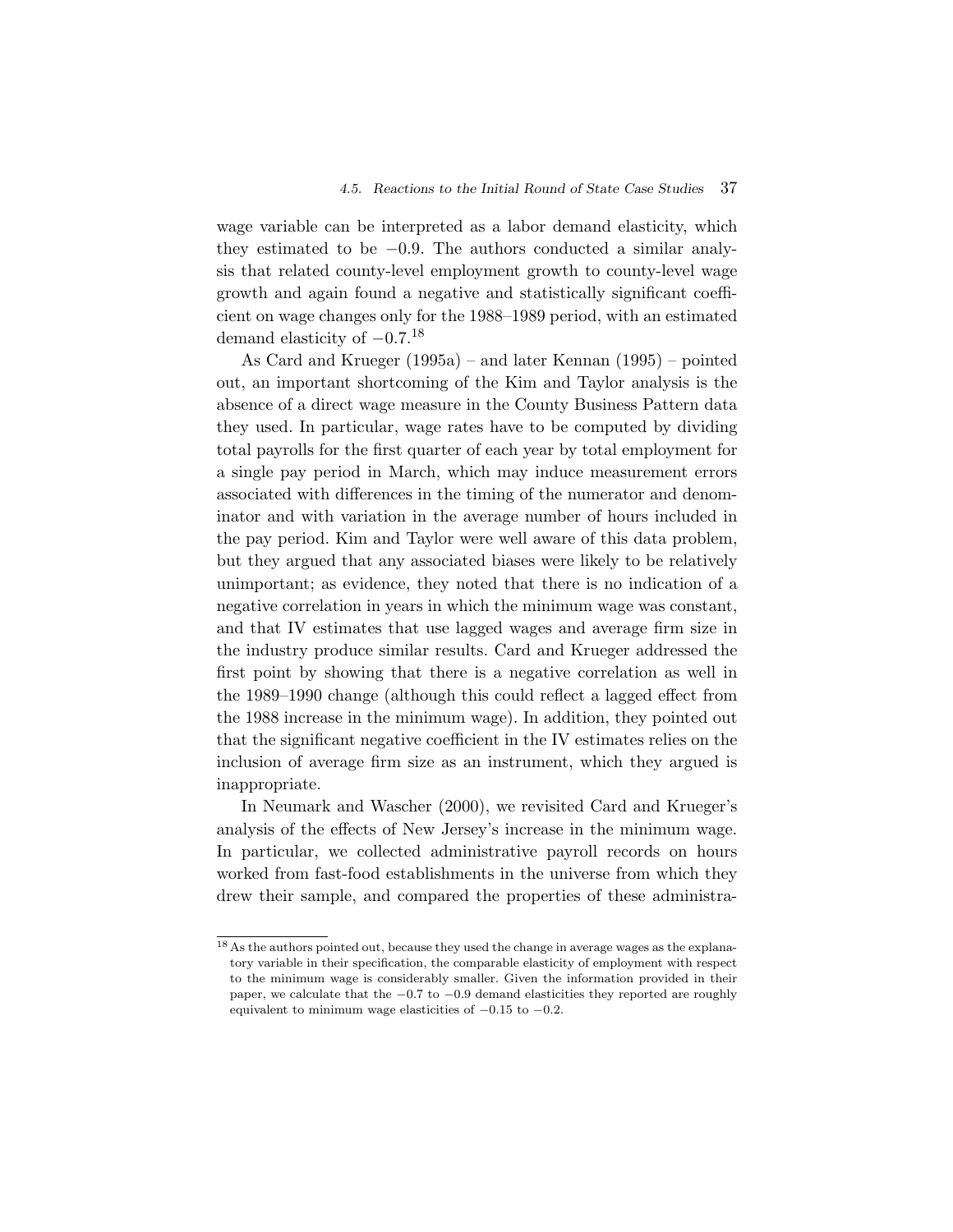## 38 *Issues Raised in Subsequent Research*

tive records with Card and Krueger's survey data. The Card–Krueger data were elicited from a survey that asked managers or assistant managers "How many full-time and part-time workers are employed in your restaurant, excluding managers and assistant managers?" This question is highly ambiguous, as it could refer to the current shift, the day, or perhaps the payroll period. In contrast, the payroll data referred unambiguously to the payroll period. Reflecting this problem, the data collected by Card and Krueger indicated far greater variability across the two observations than did the payroll data, with changes that were sometimes implausible.

We then replicated Card and Krueger's difference-in-differences test after replacing their survey-based data with observations based on the payroll records. In contrast to Card and Krueger's results, the results from our replication indicated that the minimum wage increase in New Jersey led to a decline in employment (FTEs) in the New Jersey sample of restaurants relative to the Pennsylvania sample. The elasticities from our direct replication analysis were a little larger than −0.2, while additional sensitivity analyses suggested a range of elasticities from −0.1 to  $-0.25$ , with many (but not all) of the estimates statistically significant at conventional levels.

In their reply, Card and Krueger (2000) presented several additional analyses of the effects of New Jersey's minimum wage increase using both their original data and our payroll records. In addition, they reported results from a separate longitudinal sample of fast-food restaurants obtained from BLS records. In contrast both to their original study and to our replication, their reanalysis generally found small and statistically insignificant effects of the increase in New Jersey's minimum wage on employment, and they concluded that "The increase in New Jersey's minimum wage probably had no effect on total employment in New Jersey's fast-food industry, and possibly had a small positive effect" (p. 1419). Our own conclusion from this array of statistical results is that:

> the data presented in CK's Reply . . . raise some questions about the validity of the assumptions needed to interpret the difference-in-differences estimates as a nat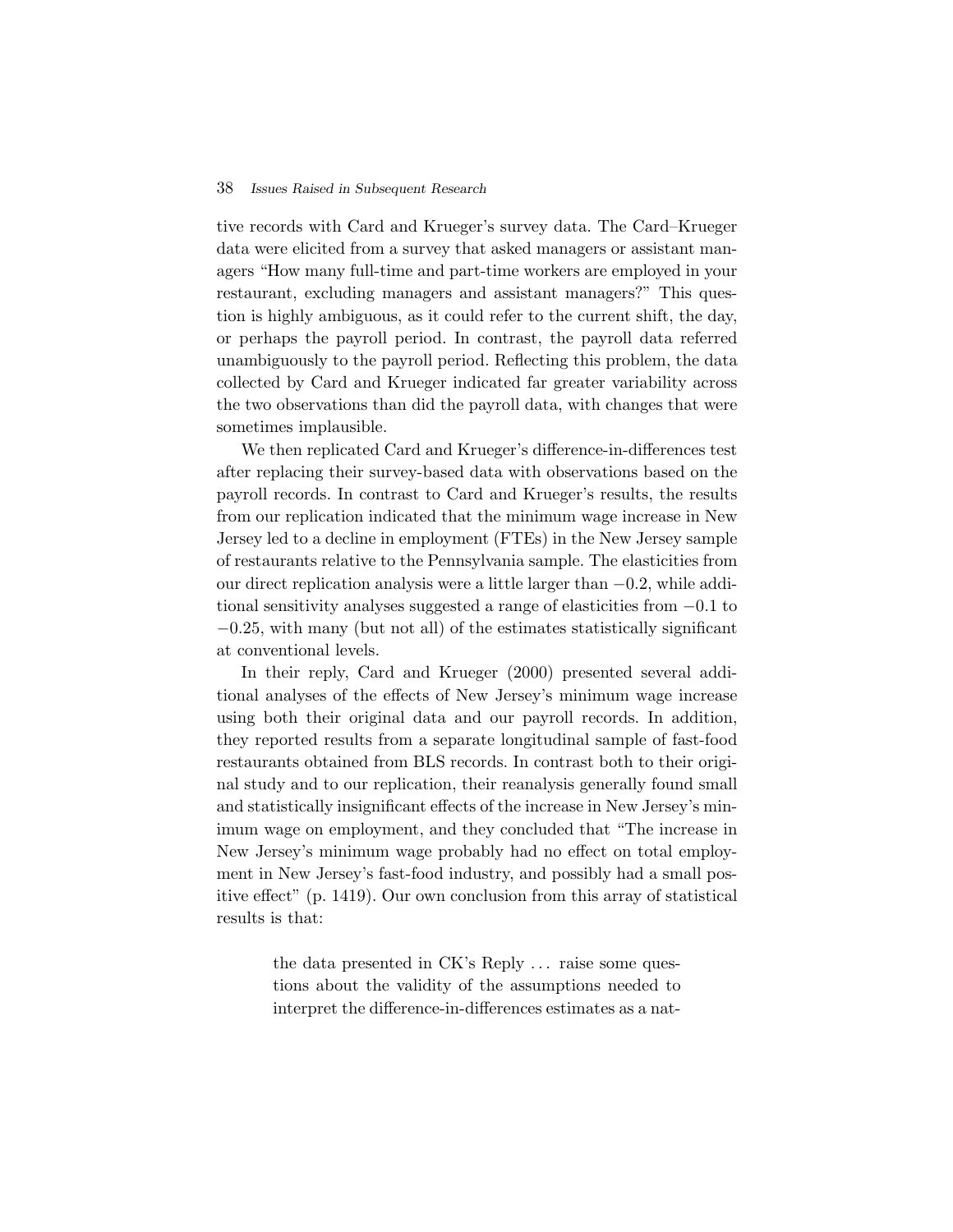ural experiment. Nonetheless, even under the premise that the geographic proximity of the samples renders all other things equal, we believe that, in the final analysis, the payroll data raise serious doubts about the conclusions CK drew from their data, and provide a reasonable basis for concluding that New Jersey's minimum-wage increase reduced fast-food employment in these chains in New Jersey relative to the Pennsylvania control group. Combined with the new evidence from the ES-202 data that CK present in their Reply, we think we can be more decisive in concluding that New Jersey's minimum-wage increase did not raise fast-food employment in that state (p. 1391).

An important point that has often been ignored in interpreting the evidence from case studies of a specific industry is that the neoclassical model of the labor market does not predict that employment in a particular sub-sector of the economy will decline in response to a general minimum wage increase. As a consequence, the absence of an employment decline for a narrow sample of establishments should not be viewed as a contradiction of that model. As Welch (1995) emphasized, the effect on employment for any particular sub-sector depends on relative factor intensities. For example, if fast-food restaurant chains are less intensive in low-wage labor than are their competitors (for example, sandwich shops or other small privately-owned restaurants), the effect of the higher wage floor on prices at the low-wage intensive establishments could induce greater consumer demand for fast-food output – and thus an increase in fast-food employment.<sup>19</sup>

 $19$  To be clear, we are not asserting that this *does* occur, but rather that it is a potentially important criticism of industry-specific studies. Additional evidence on the importance of this type of effect, as well as additional reduced-form employment estimates for a range of low-wage industries (see the discussion of work by Wolfson and Belman below) can enhance our understanding of industry-specific studies.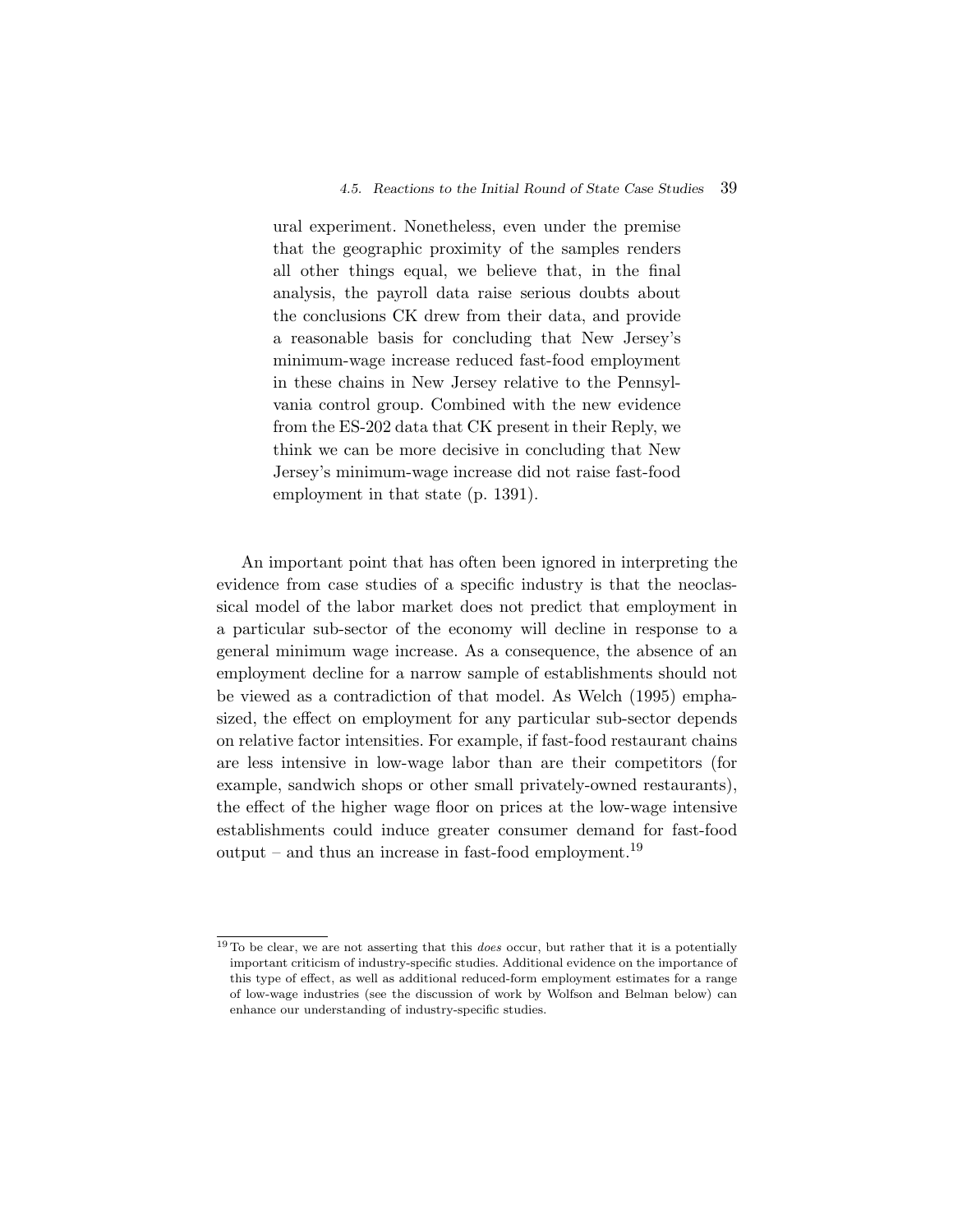## 40 *Issues Raised in Subsequent Research*

## **4.6 Hours versus Employment Effects**

Some authors have pointed out that the basic predictions of the various theoretical models of the minimum wage refer to labor input rather than to employment specifically, and have suggested that one potential reason for a small employment effect is that employers can also adjust the number of hours worked by their employees.<sup>20</sup> Michl (1996, 2000) speculated that the difference between our results and Card and Krueger's with respect to New Jersey's minimum increase reflects the fact that Card and Krueger essentially measure employment, while we measure total hours. $^{21}$  To test this hypothesis, he compared the changes in employment and total hours in a subset of 52 observations from our payroll data set in which the respondent reported both total hours and employment. For this subset of observations, the differencein-differences estimates indicate a negative effect of the minimum wage increase on both total and average hours and a small positive effect on employment, although only the coefficient on average hours per worker is statistically significant. Michl also examined the ratio of full-time workers to total employment in Card and Krueger's data, which should be positively correlated with average hours. In this case, the results are suggestive of a positive effect of the minimum wage on the fraction of workers who work a full-time schedule. However, Michl effectively dismissed this result as irrelevant on the grounds that most fast-food workers are part-time employees and that reductions in their average working hours could more than offset an increase in the number of full-time employees.

Both we and Card and Krueger (2000) also considered the possibility that the difference in our results might be associated with changes in average hours. For example, we reported both that Card and Krueger's data showed a shift toward full-time workers in response to New Jersey's

 $20$  As Couch and Wittenburg (2001) noted, the use of employment rather than total hours could either understate or overstate the effect of the minimum wage on labor input, depending on whether employers increase average hours per worker to partially offset the reduction in employment or reduce both employment and average hours.

 $^{21}$  As noted above, Card and Krueger attempted to transform their data into full-time equivalent employment by weighting the number of part-time workers by one half. However, this is obviously an imperfect measure of total hours.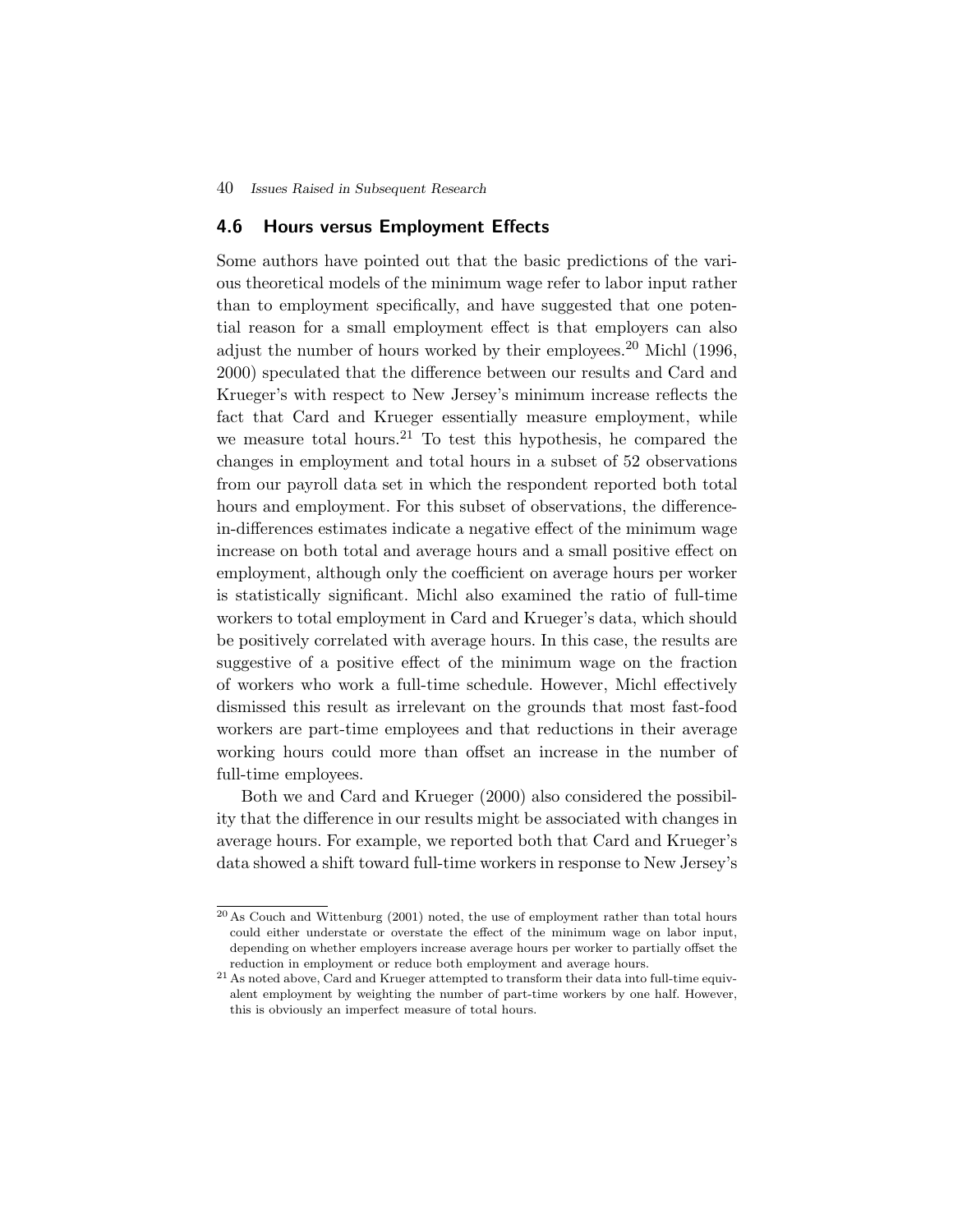## *4.6. Hours versus Employment Effects* 41

minimum wage increase and that the 52-restaurant subset of the payroll data showed a positive effect on employment and a negative effect on total hours, effectively the results cited by Michl.<sup>22</sup> However, because of the small number of restaurants reporting both employment and hours, both we and Card and Krueger cautioned against making much out of the estimates from the subsample. Moreover, we are less inclined to ignore the above-mentioned increase in the ratio of full-time workers to part-time workers in New Jersey as evidence against the hypothesis that this difference in data definitions (employment vs. total hours) was the primary source of difference in the results. In any case, it seems to us that the effect of minimum wages on total hours is most relevant for testing the validity of the competitive model of labor demand.

The effect of the minimum wage on hours has also been examined using longer sample periods for the United States as a whole. In particular, both Zavodny (2000) and Couch and Wittenburg (2001) investigated the effects of minimum wage changes on average hours in the state-level panel data framework described earlier. Zavodny used the standard specification described in Eq. (3.1) above and included both state and year effects in her analysis, which is based on data from 1979 to 1993. When the minimum wage variable is specified in relative terms, her results show a negative effect of the minimum wage on teen employment, with an elasticity of  $-0.12$ , similar to that reported in Neumark and Wascher (1992). However, using the real minimum wage, she found a small and insignificant effect of the minimum wage on employment. Moreover, the estimated effects of the minimum wage on average hours per worker (conditional on employment) are either positive (with the real minimum wage) or close to zero (with the relative minimum wage), suggesting that firms did not adjust average hours of teenagers downward in response to the higher minimum wage. The elasticity for total hours worked (unconditional on employment) for all teenagers is 0.24 (and statistically significant) using the real minimum wage and −0.11 using the relative minimum wage.

Zavodny augmented these state-level results with an analysis of matched CPS individual-level data from 1979–1980 to 1992–1993. In

 $22$  The latter finding was also reported by Card and Krueger (2000).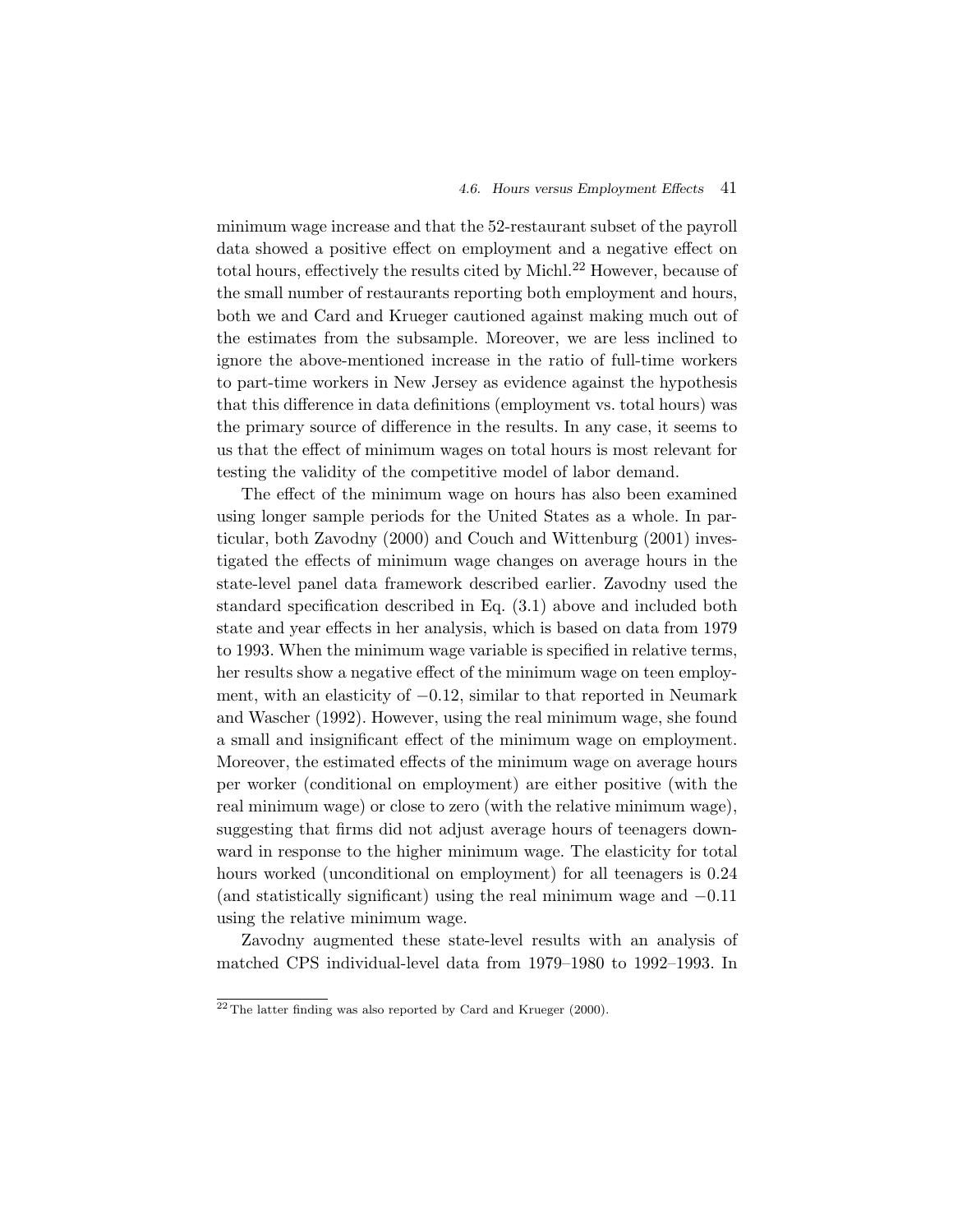## 42 *Issues Raised in Subsequent Research*

this analysis, she identified affected teenagers as those with an initial wage between the old and new minimum wage (in real terms), and calculated the implicit wage gap as the amount needed to raise their wage to the new minimum (with the gap for those with higher wages set to zero). Zavodny then regressed year  $t + 1$  employment status and weekly hours on the wage gap variable and other controls to estimate the effect of the minimum wage. In this case, the results indicate that an increase in the minimum wage reduces the probability that an affected worker will remain employed. However, for those that do keep their jobs, the effect of the minimum wage is to increase their average hours. On balance, the results suggest that total hours of initially employed teenagers do not fall in response to an increase in the minimum wage, a result that is confirmed by a positive and statistically insignificant effect of the minimum wage on hours using the entire sample (so that the hours effect is not conditional on employment). Zavodny cautioned that these estimates do not incorporate the effects of the minimum wage on transitions from non-employment to employment. Similarly, they do not capture the influence of the minimum wage on the likelihood that those who make this transition work part-time or full-time.

In sharp contrast to Zavodny, Couch and Wittenburg (2001) found that minimum wages reduce both employment and total hours worked by teenagers. These authors followed the model put forth by Burkhauser et al. (2000a), using monthly data from January 1979 through December 1992 and excluding year effects from the analysis. The estimated elasticity for hours ranges from  $-0.48$  to  $-0.77$  depending on the exact specification used. Moreover, the estimated elasticities are 25 percent to 30 percent larger than those estimated for employment based on identical specifications. The authors interpreted these results as suggesting that employers respond to a minimum wage increase by reducing both teen employment and average hours of those teenagers who remain employed. As we cautioned earlier, we are reluctant to place too much weight on estimates from specifications that exclude year effects. Nevertheless, the differences in the results reported by Zavodny and by Couch and Wittenburg indicate that the question of how employers adjust average hours in response to a minimum wage increase is not yet resolved.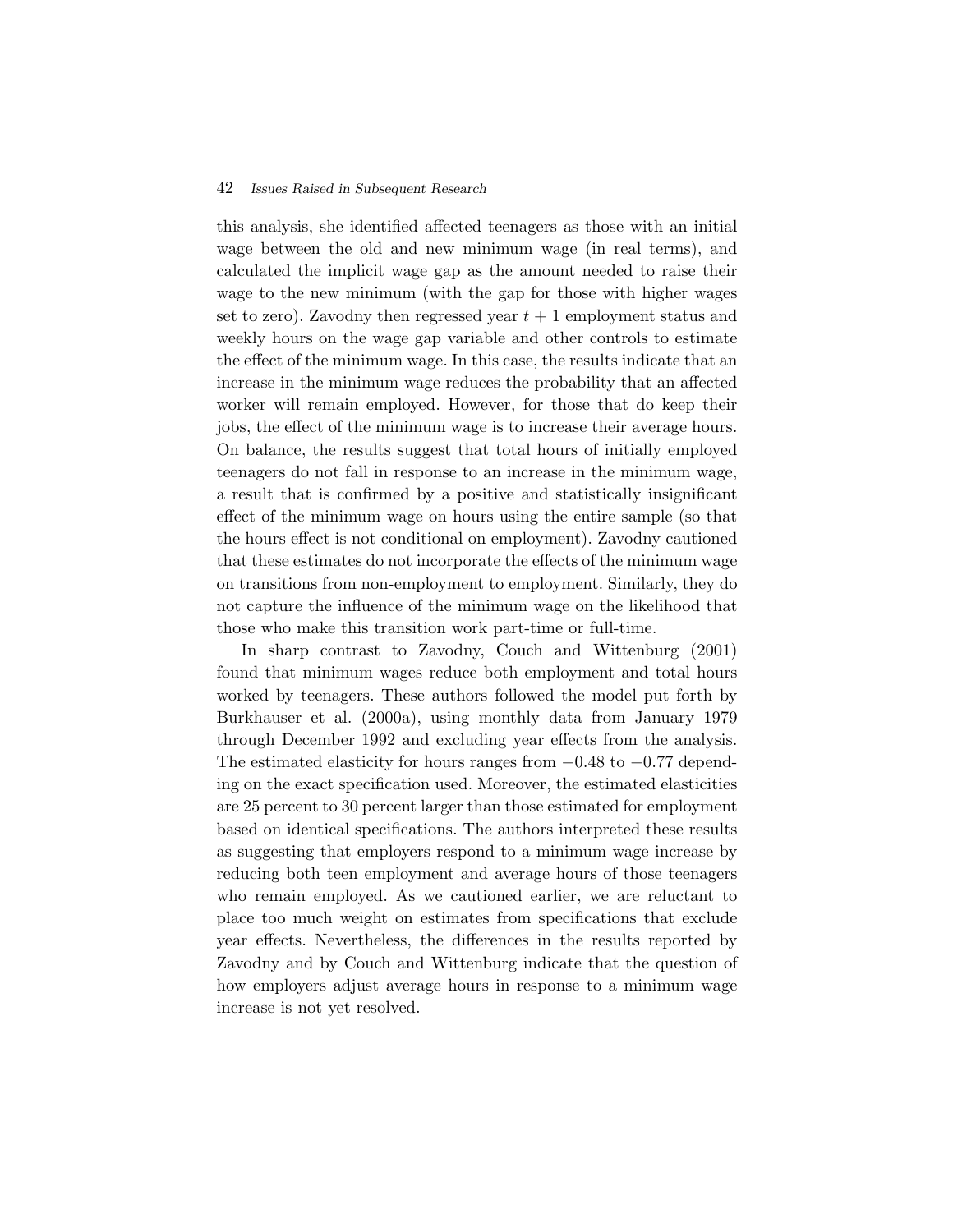# **5**

## **More Recent Evidence on Employment Effects**

Most of the papers discussed thus far include minimum wage increases up to and including the 1990 and 1991 increases in the federal minimum wage and a selected number of state minimum wage increases that were enacted in the late 1980s or early 1990s. With the federal minimum wage boosted again in 1996 and 1997 and with a number of other states having raised their minimum wages above the federal level, research on the effects of minimum wage increases on employment in the United States has continued to be of considerable interest to economists and policymakers. One segment of this more recent literature on minimum wage effects has looked for ways to more effectively identify the economic consequences of minimum wage changes by sharpening the focus on those individuals most likely to be affected by a change in the minimum wage, while another segment has examined new approaches for estimating minimum wage effects.

In this section, we review the literature that has moved beyond the issues that arose out of the first round of the new minimum wage research; because this research has not been discussed much elsewhere, we also provide somewhat more detail on the procedures and results for these studies than we did for those discussed in the previous section.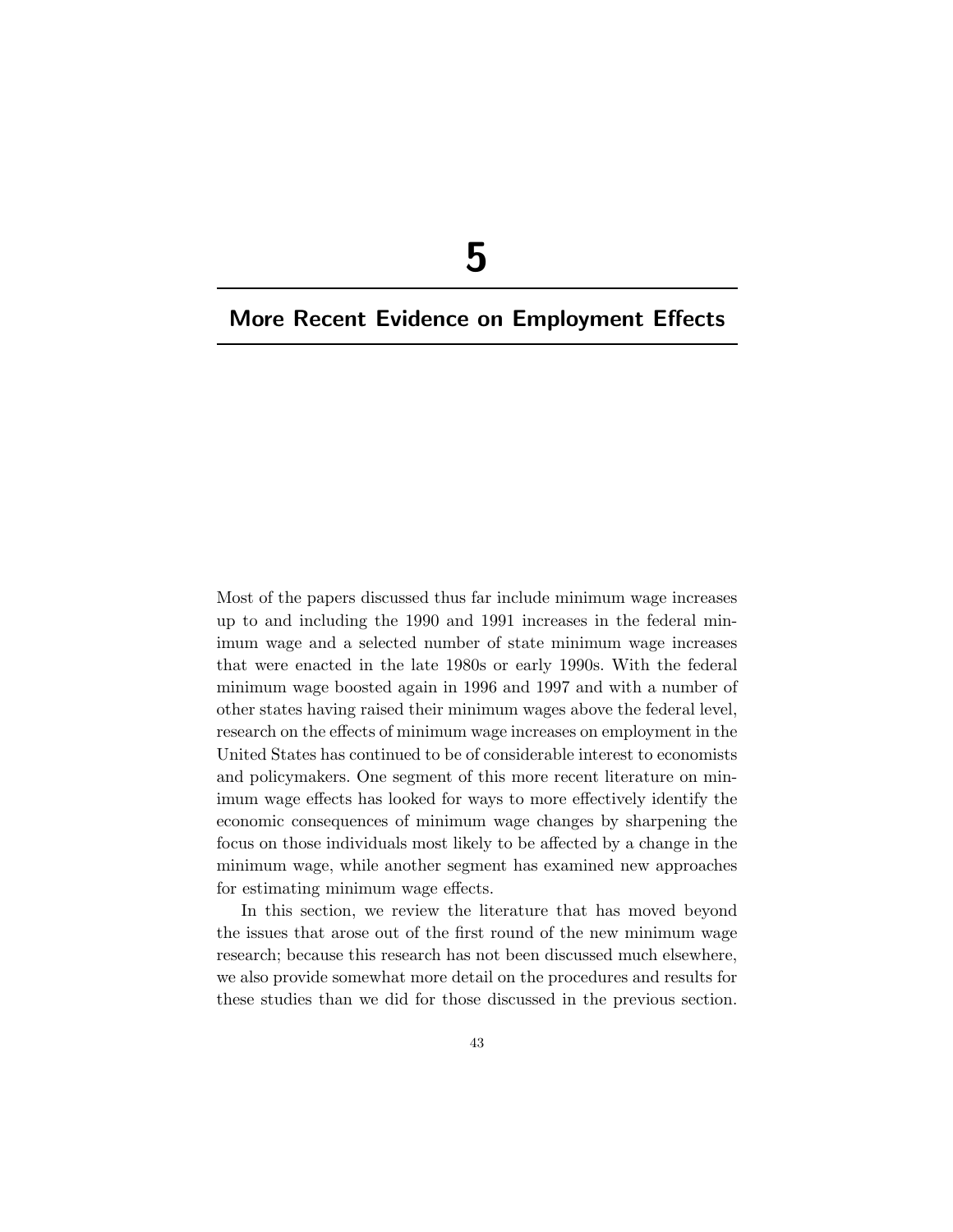Tables 5.1 and 5.2 summarize the studies reviewed in this section, as well as those reviewed in Section 4, grouping the studies by the type of evidence they consider.

## **5.1 Studies Limited to the Most Recent (1996 and 1997) Federal Minimum Wage Increases**

We first review research that has focused on the most recent federal minimum wage increases in 1996 and 1997. Some of this literature has been produced by researchers at advocacy organizations and often concludes that these minimum wage increases did not reduce employment. For example, a recent study by Bernstein and Schmitt (2000) computes changes in average employment rates for teenagers and for adults with less than a high school education over three overlapping periods: 1995– 1996, 1995–1997, and 1995–1998.<sup>1</sup> Following Card (1992b), they then regress these changes on the fraction of each group affected by the federal minimum wage increases.<sup>2</sup> The increasingly longer differences are intended to capture more of the effects of the two federal increases. Bernstein and Schmitt also report results beginning in 1994, arguing that these estimates should be free of any effects of future anticipated minimum wage increases.

For teenagers, a negative and significant disemployment effect is only evident for the 1995–1996 period, which provides an estimate of the contemporaneous effect of the first minimum wage increase. When the sample period is extended to 1997 or 1998, or when it is extended back to 1994 (or both), the estimates are mostly negative, but not significant. Nevertheless, some of the estimated elasticities are quite large. For example, the estimated elasticity for teenagers is  $-1$  (and statis-

<sup>1</sup> These researchers are from the Economic Policy Institute, which supports minimum wage increases. Despite the potential lack of objectivity from organizations that are funded by interest groups that publicly support or oppose minimum wage increases, we discuss this research because it has sometimes been influential in the policy debate. For papers that are either circulating or published based on work that appeared earlier under the cover of advocacy organizations, we refer to the later papers, as these are the versions that either underwent or are likely to undergo peer review. Ultimately, research that undergoes peer review should be regarded as the most credible.

<sup>&</sup>lt;sup>2</sup> Although not specified, we assume that this fraction is computed from the 1995 wage distribution and is measured as the fraction of workers below the new minimum wage, as of either 1996 or 1997.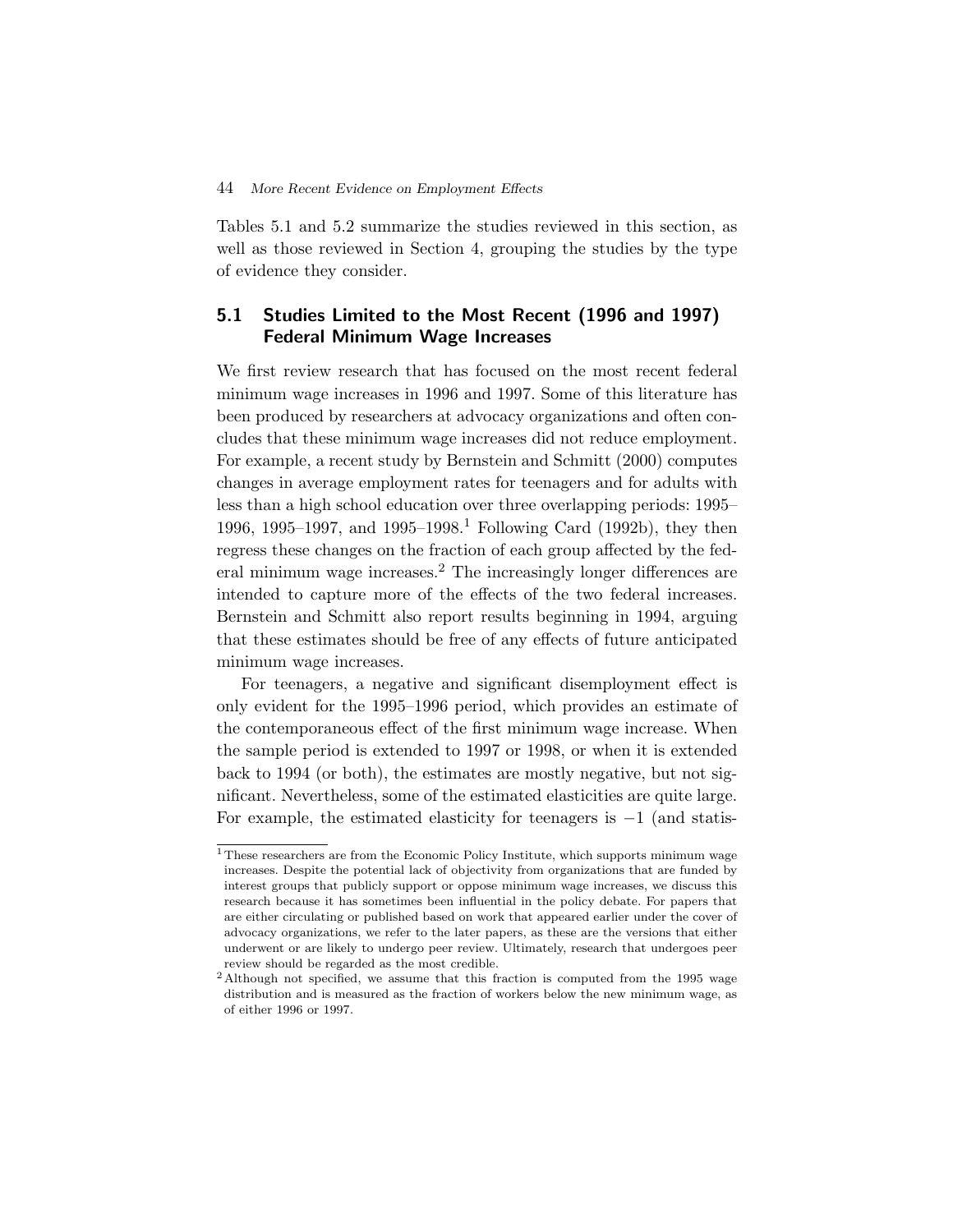|                                |                              | Table 5.1 Studies of general minimum wage employment effects in the United States |                           |                                                                                                                                                                                                                                      |                                                                                                                  |
|--------------------------------|------------------------------|-----------------------------------------------------------------------------------|---------------------------|--------------------------------------------------------------------------------------------------------------------------------------------------------------------------------------------------------------------------------------|------------------------------------------------------------------------------------------------------------------|
| Study                          | Minimum<br>variation<br>wage | Group                                                                             | Data                      | Estimated elasticities (or other effects),<br>comments on methods                                                                                                                                                                    | Criticisms                                                                                                       |
| Aggregate Panel Data Studies   |                              |                                                                                   |                           |                                                                                                                                                                                                                                      |                                                                                                                  |
| Wascher (1992)<br>Neumark and  | Federal and<br>state         | Teenagers and<br>youths                                                           | CPS, 1973-1989            | Teenagers: $-0.1$ to $-0.2$<br>Youths: $-0.15$ to $-0.2$                                                                                                                                                                             | For teens, significant<br>negative effects only<br>included; enrollment<br>when enrollment is<br>rate too narrow |
| Williams (1993)                | Federal and<br>state         | Teenagers                                                                         | CPS, 1977-1989            | ranging from 0.09 (New England) to<br>Different coefficients across regions:<br>$-0.62$ (Pacific)                                                                                                                                    |                                                                                                                  |
| Wascher (1994)<br>Neumark and  | Federal and<br>state         | $16 - 24$ year-olds<br>Teenagers and                                              | CPS, 1973-1989            | Teenagers: $-0.17$ to $-0.39$<br>IV for enrollment in some<br>Youth: $-0.12$ to $-0.16$<br>specifications:                                                                                                                           |                                                                                                                  |
| Turner (1995)<br>Evans and     | Federal and<br>state         | $16 - 24$ year-olds<br>Teenagers and                                              | CPS, 1978-1989            | Not significant<br>Youth: $-0.04$<br>Teens: $-0.09$                                                                                                                                                                                  | with May minimum<br>employment data<br>Mixes October<br>wage data                                                |
| Wascher (1995a)<br>Neumark and | Federal and<br>state         | Teenagers                                                                         | CPS, 1977-1989            | Non-employed and enrolled: -0.13<br>Employed and not enrolled: 0.28<br>Employed and enrolled: -0.40<br>Conditional logit analysis:<br>Idle: 0.64                                                                                     |                                                                                                                  |
| Wascher (1995b)<br>Neumark and | Federal and<br>state         | Teenagers                                                                         | Matched CPS,<br>1979-1992 | work; increase in probability that teens<br>increase in probability that employed<br>Multinomial logit analysis: increase in<br>probability that teens leave school to<br>leave school to become idle;<br>low-wage teens become idle |                                                                                                                  |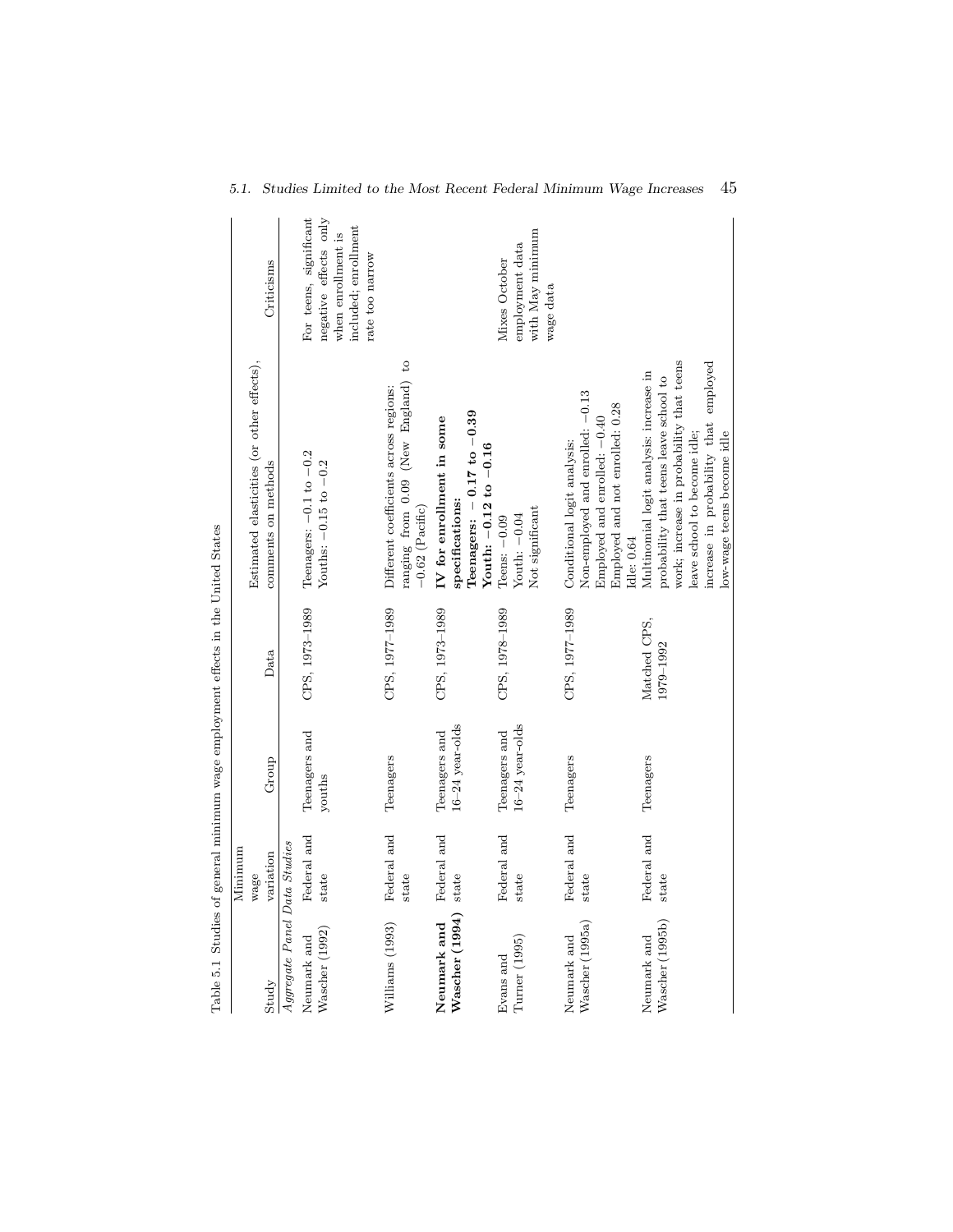| Table 5.1 (Continued)             |                      |                                                                            |                                                             |                                                                                                                                                                                              |                                                              |
|-----------------------------------|----------------------|----------------------------------------------------------------------------|-------------------------------------------------------------|----------------------------------------------------------------------------------------------------------------------------------------------------------------------------------------------|--------------------------------------------------------------|
|                                   | Minimum              |                                                                            |                                                             |                                                                                                                                                                                              |                                                              |
| Study                             | wage                 | Group                                                                      | Data                                                        | Estimated elasticities (or other effects),                                                                                                                                                   | Criticisms                                                   |
|                                   | variation            |                                                                            |                                                             | comments on methods                                                                                                                                                                          |                                                              |
| Neumark and<br>Wascher<br>(1996b) | Federal and<br>state | Teenagers and<br>young adults                                              | October CPS,<br>1980-1989                                   | Young adults: -0.14; significant<br>Teenagers: $-0.22$                                                                                                                                       |                                                              |
| Burkhauser                        | Federal and          | Teenagers                                                                  | CPS,                                                        | $1979 - 1997$ : 0 to $-0.35$                                                                                                                                                                 | Estimates                                                    |
| et al. $(2000a)$                  | state                |                                                                            | monthly data<br>1979-1997;                                  | specifications excluding year effects<br>Estimates generally significant in<br>$1996 - 1997$ : $-0.17$ to $-0.27$<br>$1979 - 1991: -0.22$ to $-0.6$                                          | year effects<br>convincing<br>excluding<br>less              |
| et al. $(2000b)$<br>Burkhauser    | Federal and<br>state | Teenagers and<br>young adults,<br>by race and<br>educational<br>attainment | monthly data<br>1979-1997;<br>1990-1992;<br>SIPP,<br>CPS,   | High school dropouts $(20-24): -0.85$<br>High school grads $(20-24):$ -0.16<br>Nonblack youths: -0.18<br>Youths: $-0.20$ to $-0.25$<br>Black youths: -0.85<br>Teens: $-0.3$ to $-0.6$        | year effects<br>convincing<br>Estimates<br>excluding<br>less |
| Zavodny<br>(2000)                 | Federal and<br>state | Teenagers                                                                  | CPS, 1979-1993<br>Matched CPS,<br>t979-1980 to<br>1992-1993 | Total hours: positive but not significant<br>Employment: $-0.02$ to $-0.12$ ;<br>Employment: $-0.08$ to $-0.10$<br>Total hours: $0.24$ to $-0.11$<br>Individual results<br>Aggregate results |                                                              |
|                                   |                      |                                                                            |                                                             |                                                                                                                                                                                              |                                                              |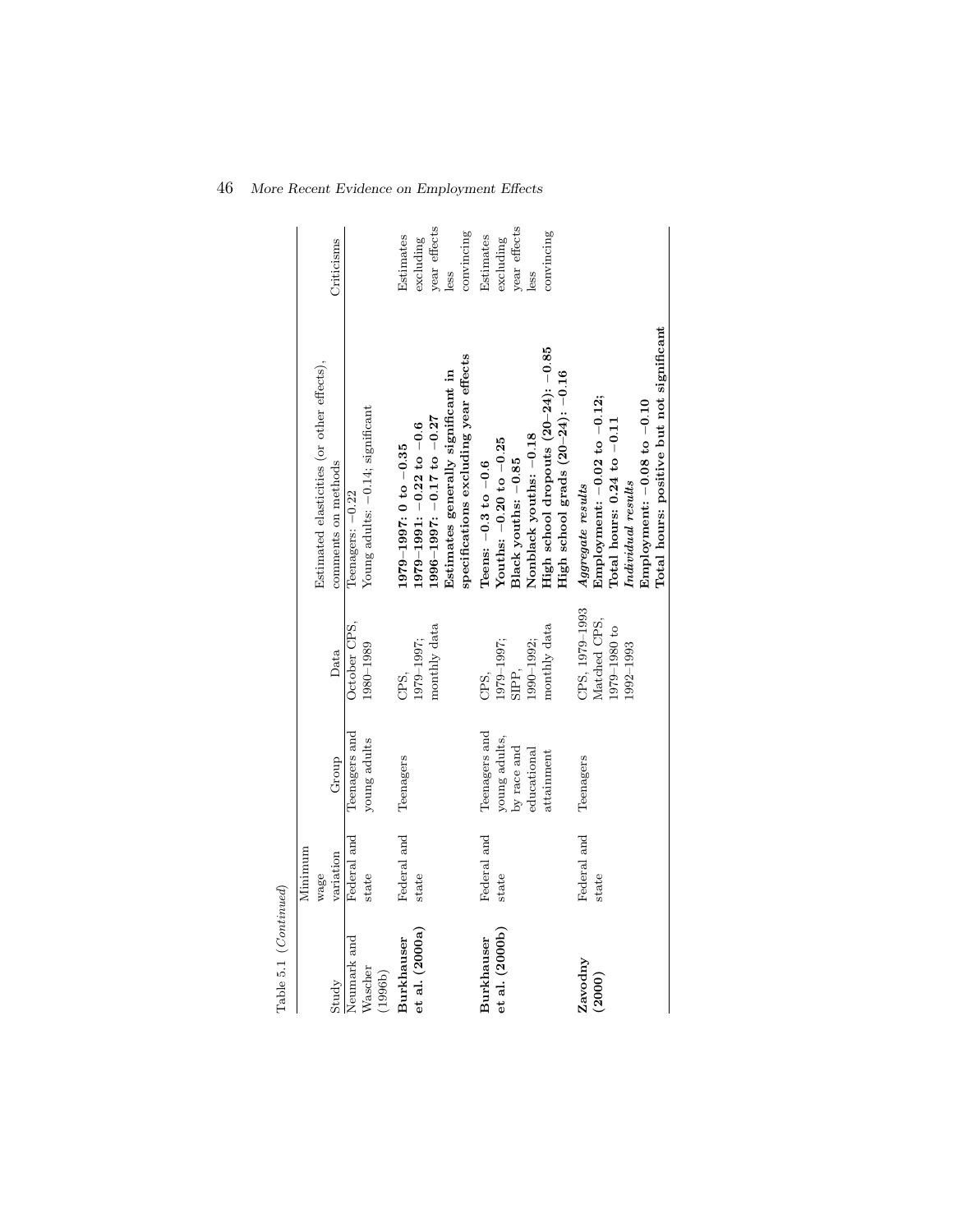|                                     | Minimum wage                                         |                                                                |                                                 | Estimated elasticities (or other                                                                                                                                |                                                                                                                           |
|-------------------------------------|------------------------------------------------------|----------------------------------------------------------------|-------------------------------------------------|-----------------------------------------------------------------------------------------------------------------------------------------------------------------|---------------------------------------------------------------------------------------------------------------------------|
| Study                               | variation                                            | Group                                                          | Data                                            | effects), comments on methods                                                                                                                                   | Criticisms                                                                                                                |
| Wittenburg<br>Couch and<br>$(2001)$ | Federal and<br>state                                 | Teenagers                                                      | 1979-1992<br>CPS,                               | Employment: $-0.41$ to $-0.58$<br>Total hours: $-0.48$ to $-0.77$<br>Estimates significant                                                                      | Excludes year effects                                                                                                     |
| Turner and<br>Demiralp<br>$(2001)$  | minimum wage<br>increase in<br>April 1991<br>Federal | versus non-city)<br>location (city<br>Teenagers by<br>race and | to Jan-April<br>CPS, Jan-<br>April 1991<br>1992 | negative effects for black and Hispanic<br>Multinomial logit analysis: increase in<br>teens and for teens in a central city<br>overall teen employment; sizable |                                                                                                                           |
| Keil et al.<br>(2001)               | Federal and<br>state                                 | Aggregate and<br>(not defined)<br>employment<br>youth          | 1977-1995<br>CPS,                               | Youths: $-0.37$ (short-run); $-0.69$<br>Aggregate: -0.11 (short-run);<br>Dynamic model:<br>$-0.19$ (long-run)<br>(long-run)                                     |                                                                                                                           |
| Pabilonia<br>$(2002)$               | State                                                | $14-16$ year-olds                                              | NLSY97,<br>data for<br>1996                     | Cross-section probit analysis: Males:<br>Some estimates significant<br>Females: $-1.3$<br>$-0.6$                                                                |                                                                                                                           |
| Neumark<br>Wascher<br>(2002)<br>and | Federal and<br>state                                 | Youths $(16-24)$<br>in the binding<br>regime                   | 1973-1989<br>CPS;                               | Switching regressions with state-year<br>panel: $-0.13$ to $-0.21$ ; significant                                                                                |                                                                                                                           |
| Neumark<br>Wascher<br>(2003)<br>and | Federal and<br>state                                 | Teenagers                                                      | 1980-1998<br>October<br>CPS,                    | Non-employed and enrolled: -0.11<br>Employed and not enrolled: 0.41<br>Employed and enrolled: -0.09<br>Idle: 0.18                                               |                                                                                                                           |
| Bazen and<br>Le Gallo<br>(2006)     | Federal and<br>state                                 | Teenagers                                                      | 1984-1992<br>1992-1998<br>CPS,<br>and           | evident for federal minimum wage<br>$0$ to $-0.45$ ; significant effects only<br>increases                                                                      | effects; no allowance for<br>Excludes year effects in<br>specifications showing<br>significant negative<br>lagged effects |

Table 5.1 (Continued)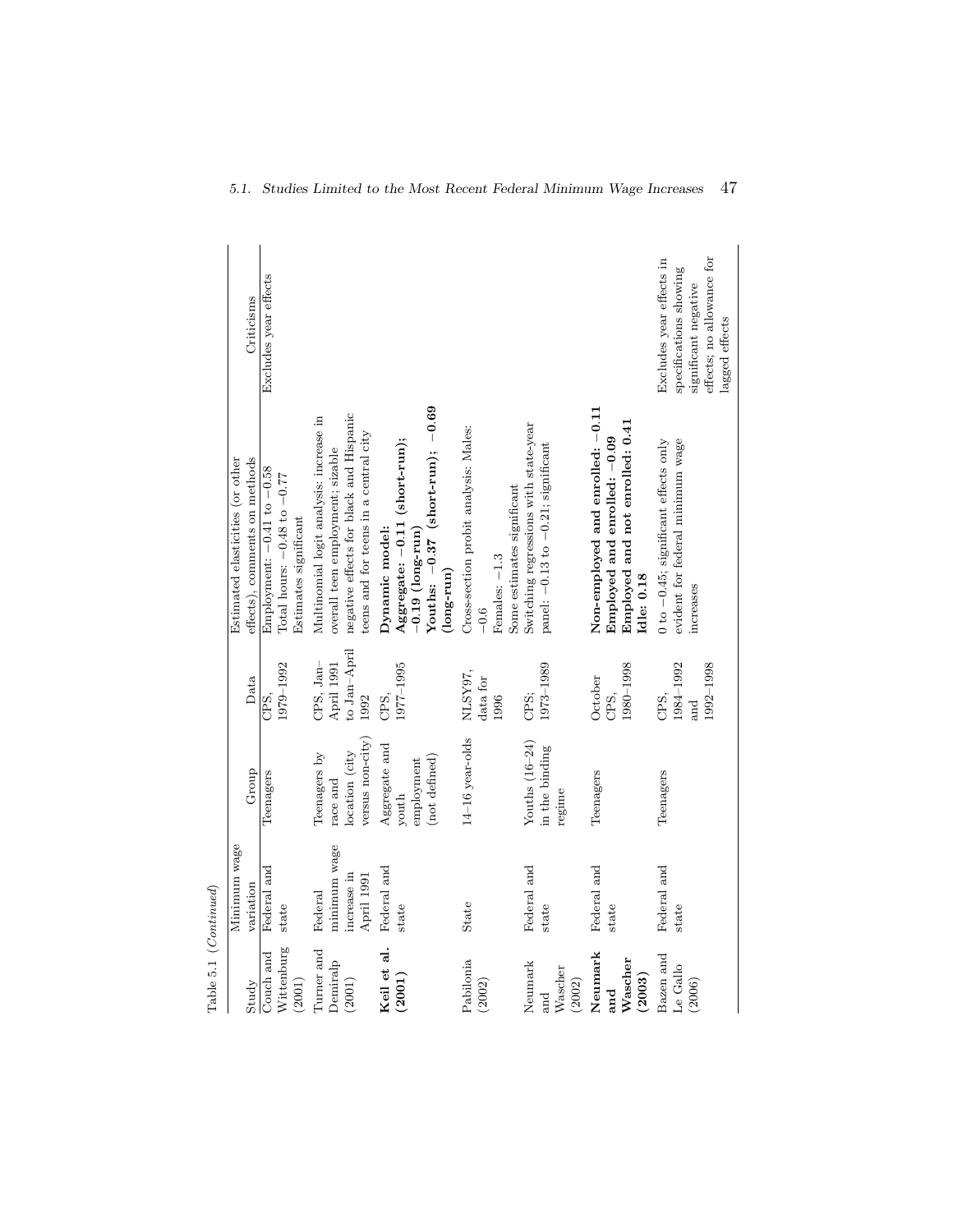| Table 5.1 (Continued) |               |                  |                 |                                            |                          |
|-----------------------|---------------|------------------|-----------------|--------------------------------------------|--------------------------|
|                       | Minimum       |                  |                 |                                            |                          |
|                       | wage          |                  |                 | Estimated elasticities (or other effects), |                          |
| Study                 | variation     | Group            | Data            | comments on methods                        | Criticisms               |
| Sabia (2006)          | 1. State      | Teen             | CPS ORG's,      | Share of 16-64 year-olds employed in       | Focus on teen            |
|                       |               | employment       | 1979-2004       | retail: $-0.09$ to $-0.29$                 | employment in            |
|                       |               | and hours in     | (retail); March | Share of 16-64 year-olds employed in       | low-wage sectors         |
|                       |               | retail and at    | CPS files,      | small businesses: $-0.08$ to $-0.12$       | generates ambiguous      |
|                       |               | small businesses | 1989-2004       | Share of teens employed in retail sector:  | results; declines do not |
|                       |               | (100 or fewer in | [small]         | $-0.27$ to $-0.43$                         | imply overall declines   |
|                       |               | firm)            | businesses)     | Average retail hours worked by teens:      | in these sectors or in   |
|                       |               |                  |                 | $-0.53$                                    | teen employment          |
|                       |               |                  |                 | Average retail hours worked by             |                          |
|                       |               |                  |                 | employed teens: $-0.05$ to $-0.28$         |                          |
|                       |               |                  |                 | Share of teens employed in small           |                          |
|                       |               |                  |                 | businesses: $-0.46$ to $-0.89$             |                          |
|                       |               |                  |                 | Average small business hours worked by     |                          |
|                       |               |                  |                 | teens: $-0.48$ to $-0.88$                  |                          |
|                       |               |                  |                 | Average small business hours worked by     |                          |
|                       |               |                  |                 | employed teens: -0.54 to -0.70             |                          |
|                       | 2. State      | Teenagers        | CPS ORG's,      | Teen employment: $-0.18$ to $-0.33$        |                          |
|                       |               |                  | 1979-2004       | Average hours worked by teens:             |                          |
|                       |               |                  |                 | $-0.37$ to $-0.45$                         |                          |
|                       |               |                  |                 | Average hours worked by                    |                          |
|                       |               |                  |                 | employed teens: $-0.01$ to $-0.29$ ;       |                          |
|                       |               |                  |                 |                                            |                          |
|                       |               |                  |                 | almost all estimates significant           |                          |
| Federal Variation     |               |                  |                 |                                            |                          |
| Card (1992b)          | 1990 federal  | Teenagers        | CPS, 1989-1990  | $-0.06$ to 0.19; not significant           | No allowance for         |
|                       | minimum       |                  |                 |                                            | lagged effects           |
|                       | wage increase |                  |                 |                                            |                          |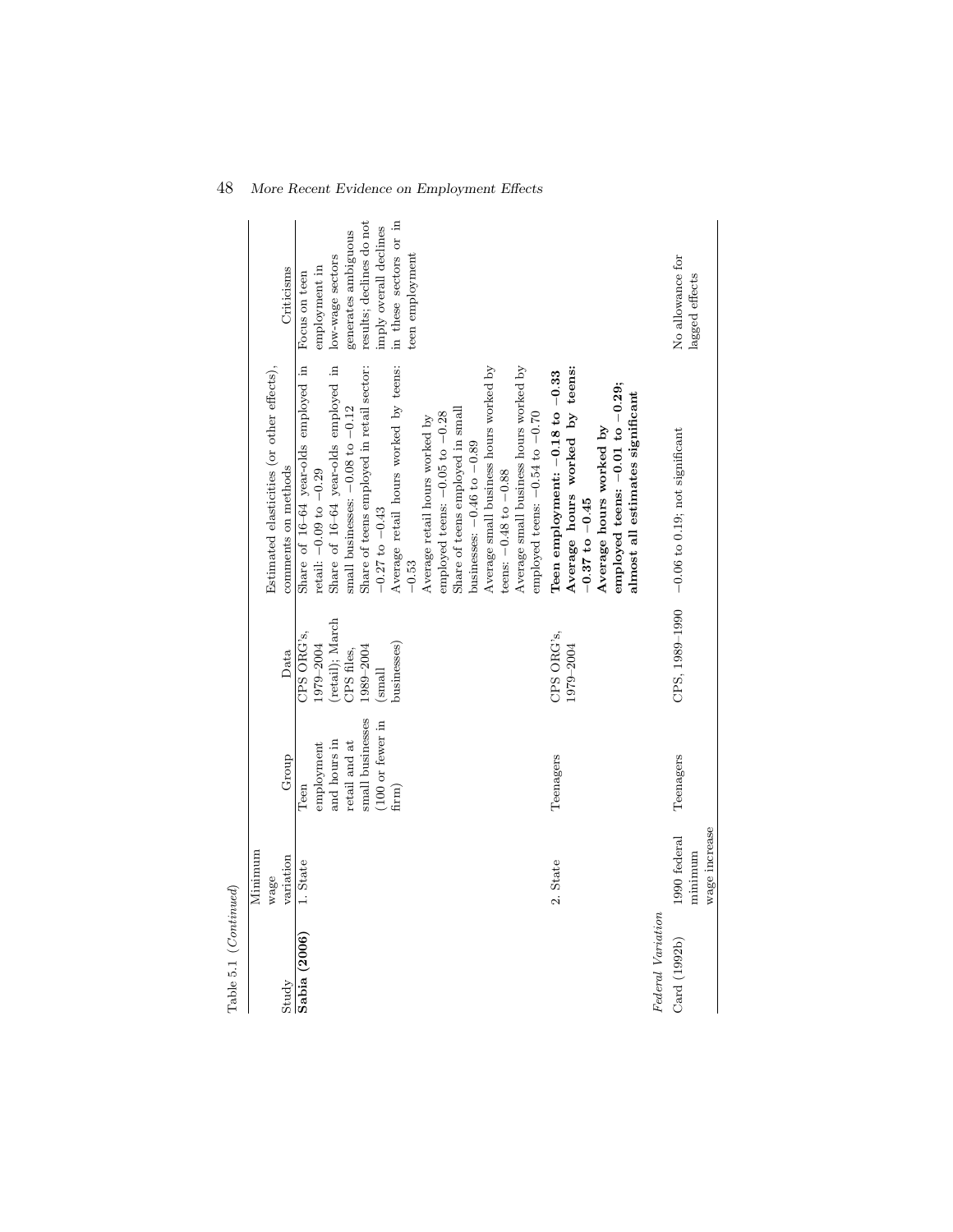|                                       | Table 5.1 (Continued)                                        |                                                            |                         |                                                                                                                                                                                                                                           |                                                                                                               |
|---------------------------------------|--------------------------------------------------------------|------------------------------------------------------------|-------------------------|-------------------------------------------------------------------------------------------------------------------------------------------------------------------------------------------------------------------------------------------|---------------------------------------------------------------------------------------------------------------|
| Study                                 | Minimum<br>variation<br>wage                                 | Group                                                      | Data                    | Estimated elasticities (or other effects),<br>comments on methods                                                                                                                                                                         | Criticisms                                                                                                    |
| (1995)<br>Deere<br>et al.             | 1991 federal<br>minimum<br>$1990$ and<br>increases<br>wage   | Teens and adult<br>high school<br>dropouts                 | CPS, 1985-1992          | Female teens: $-0.42$ to $-0.49$<br>Black teens: $-0.37$ to $-0.56$<br>Adult high school dropouts:<br>Male teens: $-0.27$ to $-0.36$<br>$-0.11$ to $-0.33$                                                                                | higher minimum wages may<br>pick up other influences<br>Indicator variables for                               |
| Bernstein<br>Schmitt<br>(2000)<br>and | Federal                                                      | $\,$ young adult $\,$ high school<br>Teens and<br>dropouts | CPS ORG's<br>1995-1998  | Teens: -1.0 (significant) for 1995-1996,<br>significant; smaller when sample begins<br>20-54 year-old high school dropouts:<br>$-0.1$ to $-0.4$ for other intervals, not<br>estimates variable, non-robust, of<br>varying sign<br>in 1994 | Excessive disaggregation by<br>year likely contributes to<br>statistical insignificance<br>non-robustness and |
| Bernstein<br>Schmitt<br>(1998)<br>and | 1. Federal                                                   | $\,$ young adult $\,$ high school<br>Teens and<br>dropouts | CPS ORG's,<br>1995-1998 | minority females, sometimes significant;<br>Many estimates, roughly centered on<br>large negative estimates for minority<br>zero; large positive elasticities for<br>males, insignificant                                                 | Ignores state variation in<br>minimum wages                                                                   |
|                                       | $2.1996$ and<br>1997 federal<br>minimum<br>increases<br>wage | Teens                                                      | CPS ORG's,<br>1991-1998 | Male teens: $-0.45$ to $-0.61$ ; estimates<br>Female teens: 0.32 to 0.86<br>Deere et al., specification:<br>sometimes significant                                                                                                         | gnores state variation in<br>minimum wages                                                                    |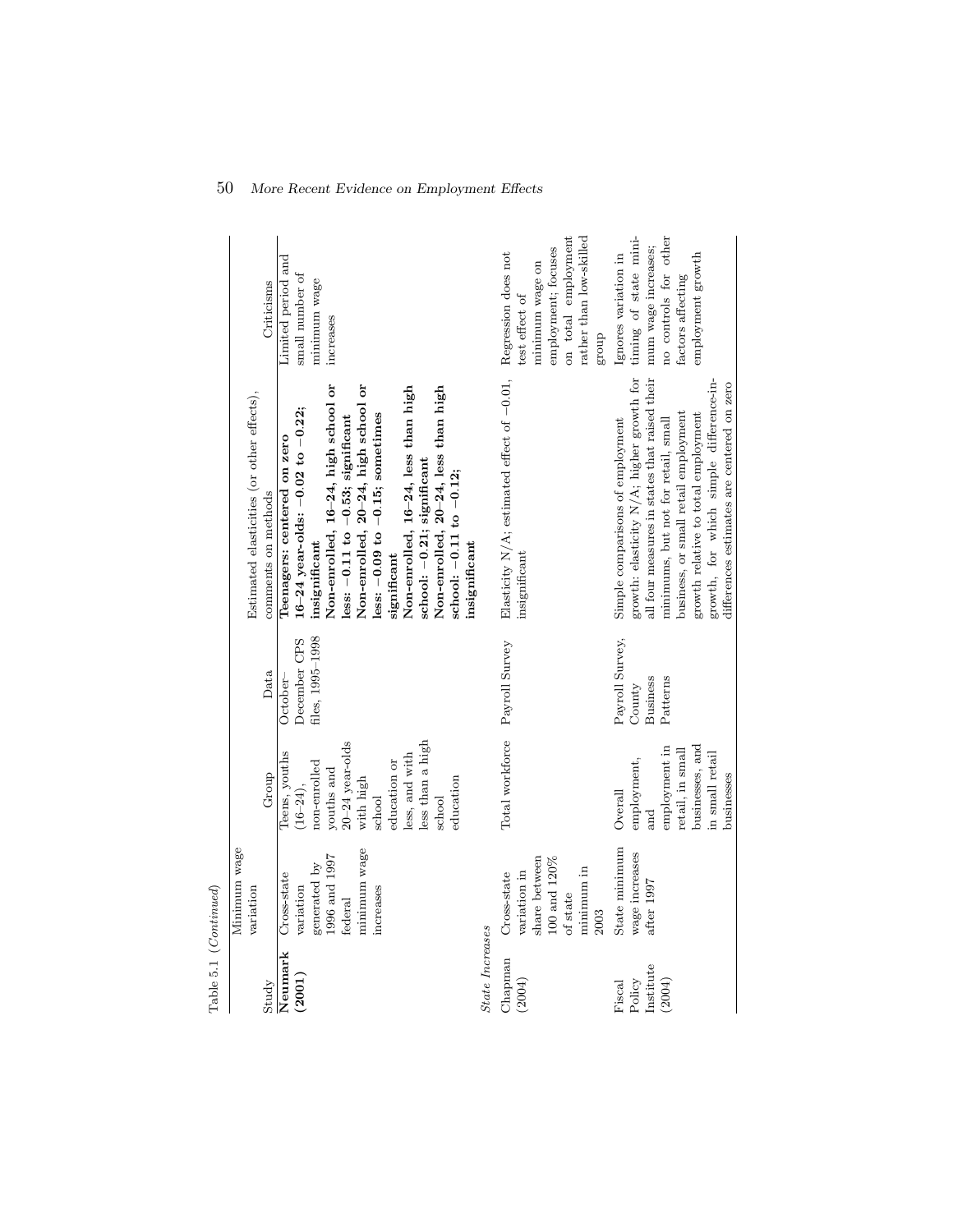| Estimated elasticities (or other effects),<br>estimates: $-0.015$ (all industries); $-0.16$<br>(health care); -0.009 (accommodations<br>Employment: $-0.06$ to $-0.12$ ; mostly<br>Teen employment rate rose, but by much<br>Employment effects near zero and<br>change in growth rate fell in retail and<br>less than for other age groups; rate of<br>hours effects for workers with 12<br>construction); $-0.09$ (retail); $-0.03$<br>insignificant; significant negative<br>Difference-in-difference-in-differences<br>manufacturing and construction, but<br>employment growth fell in retail and<br>or fewer years of education,<br>manufacturing and construction<br>and food); significant only for<br>Employment: $-0.22$ to $-0.85$<br>restaurant sectors relative to<br>restaurant sectors relative to<br>All estimates significant<br>comments on methods<br>Hours: $-1.01$ to $-1.50$<br>elasticity of $-0.12$<br>County level<br>construction<br>Firm level<br>significant<br>CPS, 2003-2005<br>CPS, 1994-1999<br>ES-202 data for<br>UI records and<br>Establishment<br>author survey,<br>Santa Fe and<br>Albuquerque<br>1989-1992<br>Data<br>QCEW;<br>non-professional<br>Various groups<br>less-educated<br>more-versus<br>construction,<br>accommoda-<br>health care,<br>Retail and<br>Total, and<br>retail, and<br>Group<br>tions and<br>services<br>Total,<br>food<br>Introduction<br>Introduction<br>of Santa Fe<br>of Santa Fe<br>increases in<br>1990-1992<br>1996-1998<br>California<br>Minimum<br>minimum<br>minimum<br>minimum<br>minimum<br>increases,<br>variation<br>wage<br>wage<br>wage<br>Iowa<br>wage<br>wage<br>Reich and Hall<br>City Increases<br>Mattila (2002)<br>Potter (2006)<br>Orazem and<br>Yelowitz<br>(2005)<br>Study<br>(2001) | Table 5.1 (Continued) |  |  |                                     |
|-----------------------------------------------------------------------------------------------------------------------------------------------------------------------------------------------------------------------------------------------------------------------------------------------------------------------------------------------------------------------------------------------------------------------------------------------------------------------------------------------------------------------------------------------------------------------------------------------------------------------------------------------------------------------------------------------------------------------------------------------------------------------------------------------------------------------------------------------------------------------------------------------------------------------------------------------------------------------------------------------------------------------------------------------------------------------------------------------------------------------------------------------------------------------------------------------------------------------------------------------------------------------------------------------------------------------------------------------------------------------------------------------------------------------------------------------------------------------------------------------------------------------------------------------------------------------------------------------------------------------------------------------------------------------------------------------------------------------------------------------------------------------------|-----------------------|--|--|-------------------------------------|
|                                                                                                                                                                                                                                                                                                                                                                                                                                                                                                                                                                                                                                                                                                                                                                                                                                                                                                                                                                                                                                                                                                                                                                                                                                                                                                                                                                                                                                                                                                                                                                                                                                                                                                                                                                             |                       |  |  |                                     |
|                                                                                                                                                                                                                                                                                                                                                                                                                                                                                                                                                                                                                                                                                                                                                                                                                                                                                                                                                                                                                                                                                                                                                                                                                                                                                                                                                                                                                                                                                                                                                                                                                                                                                                                                                                             |                       |  |  |                                     |
|                                                                                                                                                                                                                                                                                                                                                                                                                                                                                                                                                                                                                                                                                                                                                                                                                                                                                                                                                                                                                                                                                                                                                                                                                                                                                                                                                                                                                                                                                                                                                                                                                                                                                                                                                                             |                       |  |  | Criticisms                          |
|                                                                                                                                                                                                                                                                                                                                                                                                                                                                                                                                                                                                                                                                                                                                                                                                                                                                                                                                                                                                                                                                                                                                                                                                                                                                                                                                                                                                                                                                                                                                                                                                                                                                                                                                                                             |                       |  |  | Absence of                          |
|                                                                                                                                                                                                                                                                                                                                                                                                                                                                                                                                                                                                                                                                                                                                                                                                                                                                                                                                                                                                                                                                                                                                                                                                                                                                                                                                                                                                                                                                                                                                                                                                                                                                                                                                                                             |                       |  |  | comparison groups or<br>problematic |
|                                                                                                                                                                                                                                                                                                                                                                                                                                                                                                                                                                                                                                                                                                                                                                                                                                                                                                                                                                                                                                                                                                                                                                                                                                                                                                                                                                                                                                                                                                                                                                                                                                                                                                                                                                             |                       |  |  | comparison groups                   |
|                                                                                                                                                                                                                                                                                                                                                                                                                                                                                                                                                                                                                                                                                                                                                                                                                                                                                                                                                                                                                                                                                                                                                                                                                                                                                                                                                                                                                                                                                                                                                                                                                                                                                                                                                                             |                       |  |  |                                     |
|                                                                                                                                                                                                                                                                                                                                                                                                                                                                                                                                                                                                                                                                                                                                                                                                                                                                                                                                                                                                                                                                                                                                                                                                                                                                                                                                                                                                                                                                                                                                                                                                                                                                                                                                                                             |                       |  |  |                                     |
|                                                                                                                                                                                                                                                                                                                                                                                                                                                                                                                                                                                                                                                                                                                                                                                                                                                                                                                                                                                                                                                                                                                                                                                                                                                                                                                                                                                                                                                                                                                                                                                                                                                                                                                                                                             |                       |  |  |                                     |
|                                                                                                                                                                                                                                                                                                                                                                                                                                                                                                                                                                                                                                                                                                                                                                                                                                                                                                                                                                                                                                                                                                                                                                                                                                                                                                                                                                                                                                                                                                                                                                                                                                                                                                                                                                             |                       |  |  |                                     |
|                                                                                                                                                                                                                                                                                                                                                                                                                                                                                                                                                                                                                                                                                                                                                                                                                                                                                                                                                                                                                                                                                                                                                                                                                                                                                                                                                                                                                                                                                                                                                                                                                                                                                                                                                                             |                       |  |  |                                     |
|                                                                                                                                                                                                                                                                                                                                                                                                                                                                                                                                                                                                                                                                                                                                                                                                                                                                                                                                                                                                                                                                                                                                                                                                                                                                                                                                                                                                                                                                                                                                                                                                                                                                                                                                                                             |                       |  |  |                                     |
|                                                                                                                                                                                                                                                                                                                                                                                                                                                                                                                                                                                                                                                                                                                                                                                                                                                                                                                                                                                                                                                                                                                                                                                                                                                                                                                                                                                                                                                                                                                                                                                                                                                                                                                                                                             |                       |  |  |                                     |
|                                                                                                                                                                                                                                                                                                                                                                                                                                                                                                                                                                                                                                                                                                                                                                                                                                                                                                                                                                                                                                                                                                                                                                                                                                                                                                                                                                                                                                                                                                                                                                                                                                                                                                                                                                             |                       |  |  |                                     |
|                                                                                                                                                                                                                                                                                                                                                                                                                                                                                                                                                                                                                                                                                                                                                                                                                                                                                                                                                                                                                                                                                                                                                                                                                                                                                                                                                                                                                                                                                                                                                                                                                                                                                                                                                                             |                       |  |  |                                     |
|                                                                                                                                                                                                                                                                                                                                                                                                                                                                                                                                                                                                                                                                                                                                                                                                                                                                                                                                                                                                                                                                                                                                                                                                                                                                                                                                                                                                                                                                                                                                                                                                                                                                                                                                                                             |                       |  |  |                                     |
|                                                                                                                                                                                                                                                                                                                                                                                                                                                                                                                                                                                                                                                                                                                                                                                                                                                                                                                                                                                                                                                                                                                                                                                                                                                                                                                                                                                                                                                                                                                                                                                                                                                                                                                                                                             |                       |  |  |                                     |
|                                                                                                                                                                                                                                                                                                                                                                                                                                                                                                                                                                                                                                                                                                                                                                                                                                                                                                                                                                                                                                                                                                                                                                                                                                                                                                                                                                                                                                                                                                                                                                                                                                                                                                                                                                             |                       |  |  |                                     |
|                                                                                                                                                                                                                                                                                                                                                                                                                                                                                                                                                                                                                                                                                                                                                                                                                                                                                                                                                                                                                                                                                                                                                                                                                                                                                                                                                                                                                                                                                                                                                                                                                                                                                                                                                                             |                       |  |  |                                     |
|                                                                                                                                                                                                                                                                                                                                                                                                                                                                                                                                                                                                                                                                                                                                                                                                                                                                                                                                                                                                                                                                                                                                                                                                                                                                                                                                                                                                                                                                                                                                                                                                                                                                                                                                                                             |                       |  |  |                                     |
|                                                                                                                                                                                                                                                                                                                                                                                                                                                                                                                                                                                                                                                                                                                                                                                                                                                                                                                                                                                                                                                                                                                                                                                                                                                                                                                                                                                                                                                                                                                                                                                                                                                                                                                                                                             |                       |  |  |                                     |
|                                                                                                                                                                                                                                                                                                                                                                                                                                                                                                                                                                                                                                                                                                                                                                                                                                                                                                                                                                                                                                                                                                                                                                                                                                                                                                                                                                                                                                                                                                                                                                                                                                                                                                                                                                             |                       |  |  |                                     |
|                                                                                                                                                                                                                                                                                                                                                                                                                                                                                                                                                                                                                                                                                                                                                                                                                                                                                                                                                                                                                                                                                                                                                                                                                                                                                                                                                                                                                                                                                                                                                                                                                                                                                                                                                                             |                       |  |  |                                     |
|                                                                                                                                                                                                                                                                                                                                                                                                                                                                                                                                                                                                                                                                                                                                                                                                                                                                                                                                                                                                                                                                                                                                                                                                                                                                                                                                                                                                                                                                                                                                                                                                                                                                                                                                                                             |                       |  |  | Control city of                     |
|                                                                                                                                                                                                                                                                                                                                                                                                                                                                                                                                                                                                                                                                                                                                                                                                                                                                                                                                                                                                                                                                                                                                                                                                                                                                                                                                                                                                                                                                                                                                                                                                                                                                                                                                                                             |                       |  |  | Albuquerque may                     |
|                                                                                                                                                                                                                                                                                                                                                                                                                                                                                                                                                                                                                                                                                                                                                                                                                                                                                                                                                                                                                                                                                                                                                                                                                                                                                                                                                                                                                                                                                                                                                                                                                                                                                                                                                                             |                       |  |  | nave been chosen to                 |
|                                                                                                                                                                                                                                                                                                                                                                                                                                                                                                                                                                                                                                                                                                                                                                                                                                                                                                                                                                                                                                                                                                                                                                                                                                                                                                                                                                                                                                                                                                                                                                                                                                                                                                                                                                             |                       |  |  | minimize minimum                    |
|                                                                                                                                                                                                                                                                                                                                                                                                                                                                                                                                                                                                                                                                                                                                                                                                                                                                                                                                                                                                                                                                                                                                                                                                                                                                                                                                                                                                                                                                                                                                                                                                                                                                                                                                                                             |                       |  |  | wage effects                        |
|                                                                                                                                                                                                                                                                                                                                                                                                                                                                                                                                                                                                                                                                                                                                                                                                                                                                                                                                                                                                                                                                                                                                                                                                                                                                                                                                                                                                                                                                                                                                                                                                                                                                                                                                                                             |                       |  |  |                                     |
|                                                                                                                                                                                                                                                                                                                                                                                                                                                                                                                                                                                                                                                                                                                                                                                                                                                                                                                                                                                                                                                                                                                                                                                                                                                                                                                                                                                                                                                                                                                                                                                                                                                                                                                                                                             |                       |  |  |                                     |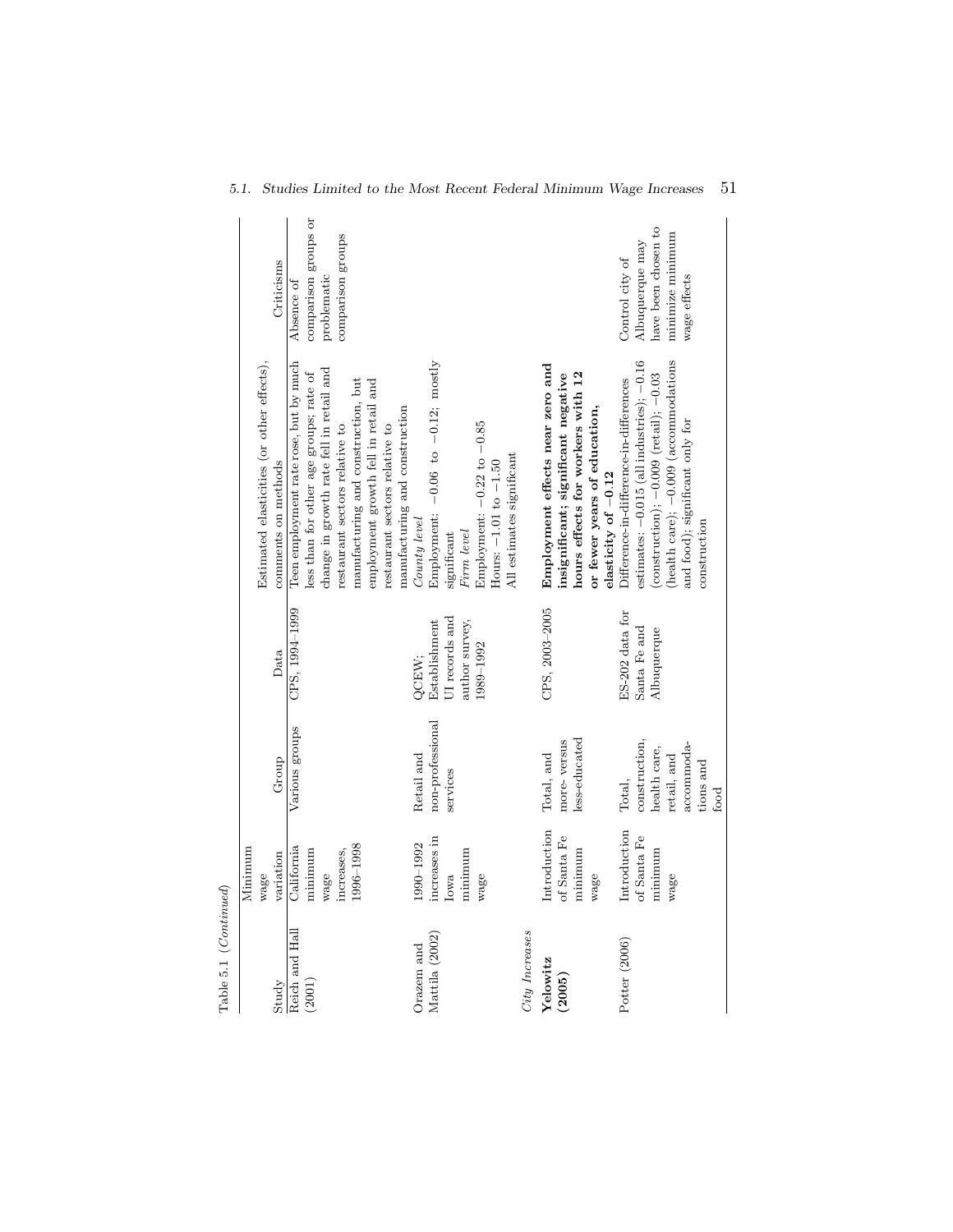| Table 5.1 (Continued)              |                 |                                      |                                                                                 |                                                                                                           |  |
|------------------------------------|-----------------|--------------------------------------|---------------------------------------------------------------------------------|-----------------------------------------------------------------------------------------------------------|--|
|                                    | Minimum         |                                      |                                                                                 |                                                                                                           |  |
|                                    | wage            |                                      |                                                                                 | Estimated elasticities (or other effects),                                                                |  |
| Study                              | variation Group |                                      | Data                                                                            | Criticisms<br>comments on methods                                                                         |  |
| See also Dube et al. (forthcoming) |                 |                                      |                                                                                 |                                                                                                           |  |
| Aggregate Time-Series Studies      |                 |                                      |                                                                                 |                                                                                                           |  |
| Wellington<br>(1991)               | Federal         | Teenagers and<br>$20 - 24$ year-olds | 1954-1986                                                                       | $20 - 24$ year-olds: 0.002 to $-0.02$<br>Teenagers: $-0.05$ to $-0.09$                                    |  |
| Card and<br>Krueger<br>(1995a)     | Federal         | Teenagers                            | 1954-1993                                                                       | $-0.050$ to $-0.087$ ; only a few significant                                                             |  |
| Schmitt (2000)<br>Bernstein and    | Federal         | Teenagers                            | 1954-1993, updated<br>Krueger (1995a),<br>through 2001:Q1                       | Data from Card and Teenagers: -0.001 to -0.06                                                             |  |
| Williams and<br>$Mills$ $(2001)$   | Federal         | Teenagers                            | Krueger (1995a),<br>1954-1993                                                   | Data from Card and Teenagers: -0.3 to -0.5 after two<br>years                                             |  |
| Marimoutou<br>Bazen and<br>(2002)  | Federal         | Teenagers                            | Data from Card and<br>1954-1993, updated<br>Krueger (1995a),<br>through 1999:Q2 | $-0.27$ (long-run), significant, and<br>similar estimates for subperiods<br>Teenagers: -0.11 (short-run), |  |
|                                    |                 |                                      |                                                                                 |                                                                                                           |  |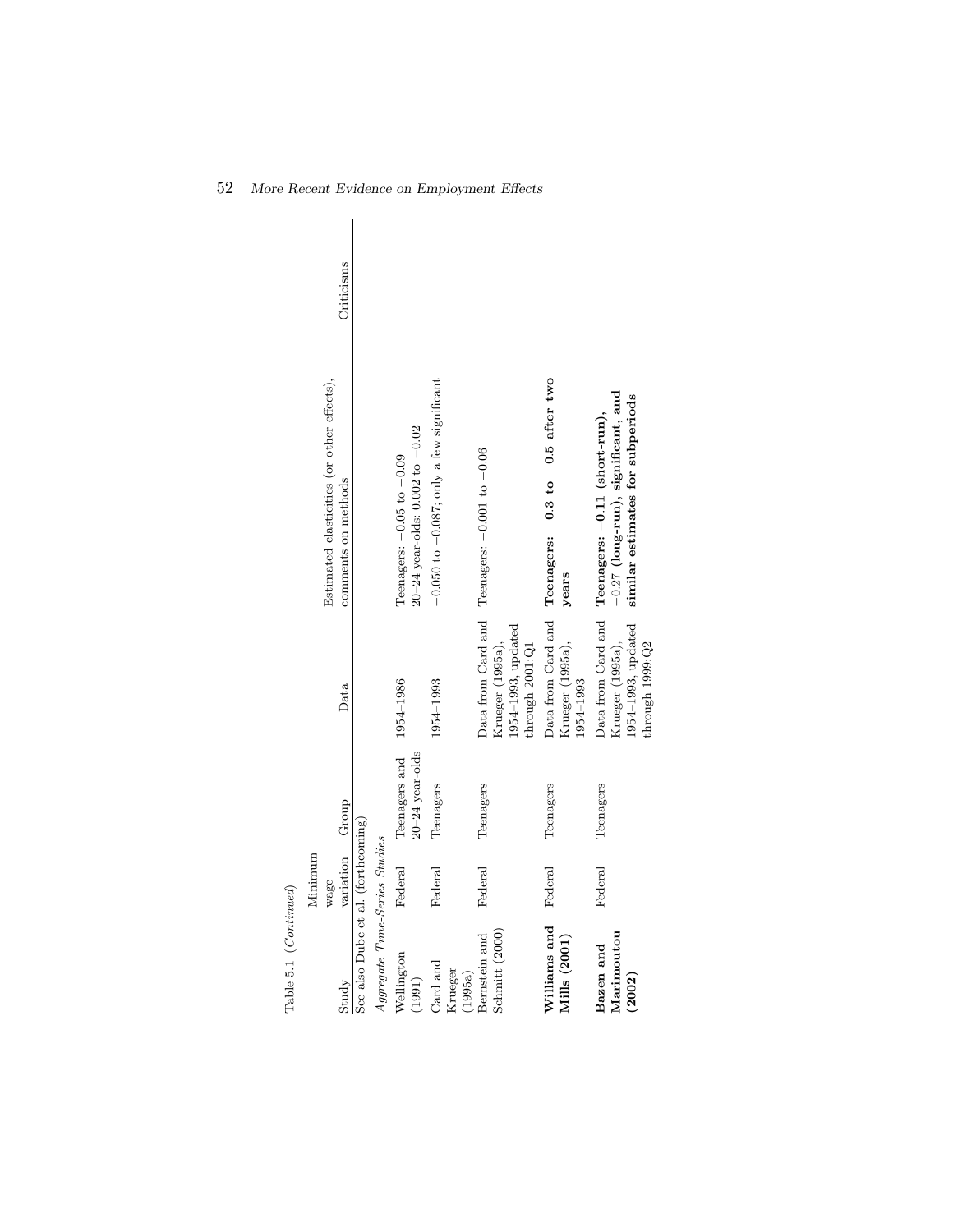| Table 5.1 (Continued)                     |                                                         |                                                                                                                          |                                                                |                                                                                                                                                                                                                                                                                                                                                                                                                               |                                                                                                                                                                                                                                                                                                        |
|-------------------------------------------|---------------------------------------------------------|--------------------------------------------------------------------------------------------------------------------------|----------------------------------------------------------------|-------------------------------------------------------------------------------------------------------------------------------------------------------------------------------------------------------------------------------------------------------------------------------------------------------------------------------------------------------------------------------------------------------------------------------|--------------------------------------------------------------------------------------------------------------------------------------------------------------------------------------------------------------------------------------------------------------------------------------------------------|
|                                           | Minimum                                                 |                                                                                                                          |                                                                |                                                                                                                                                                                                                                                                                                                                                                                                                               |                                                                                                                                                                                                                                                                                                        |
| Study                                     | variation<br>wage                                       | Group                                                                                                                    | Data                                                           | Estimated elasticities (or other effects),<br>comments on methods                                                                                                                                                                                                                                                                                                                                                             | Criticisms                                                                                                                                                                                                                                                                                             |
| Belman (2001<br>Wolfson and<br>and $2004$ | Federal                                                 | employing large<br>share of young<br>industries and<br>industries<br>Low-wage<br>adults                                  | survey, various<br>years through<br><b>BLS</b> payroll<br>1997 | industry: Employment elasticities vary<br>insignificant; of significant estimates of<br>effects of legislated increases, most are<br>of disemployment effects in industries<br>one-half of cases; no greater evidence<br>minimum are of unexpected sign in<br>negative; effects of real declines in<br>where minimum wages increased<br>Pooled time-series estimates by<br>across industries, with many<br>average wages more | those with less ability<br>industries; industries<br>towards more-skilled<br>from low-wage labor<br>predict employment<br>ability to substitute<br>to substitute away<br>inputs, or greater<br>toward non-labor<br>increases may be<br>Theory does not<br>with larger wage<br>declines in all<br>labor |
|                                           |                                                         | Studies Focused on the Workers Directly Affected                                                                         |                                                                |                                                                                                                                                                                                                                                                                                                                                                                                                               |                                                                                                                                                                                                                                                                                                        |
| Fallick (1996)<br>Currie and              | increases in<br>1980-1981<br>minimum<br>federal<br>wage | between old and<br>new minimum<br>Workers with<br>initial wage                                                           | NLS, 1979-1987                                                 | $-0.19$ to $-0.24$ ; significant                                                                                                                                                                                                                                                                                                                                                                                              | above minimum wage<br>includes all workers<br>Control group                                                                                                                                                                                                                                            |
| Abowd et al.<br>(1999)                    | real federal<br>Change in<br>minimum<br>wage            | Low-wage workers<br>(ages $16-60$ ) freed<br>by decline in real<br>marginally above<br>relative to those<br>minimum wage | Matched CPS,<br>1981-1982 to<br>1861-9861                      | (conditional on employment in $t + 1$ )<br>Female average: -1.57<br>Male average: $-0.42$<br>Varies by age                                                                                                                                                                                                                                                                                                                    | No change in nominal<br>minimum wage                                                                                                                                                                                                                                                                   |

*5.1. Studies Limited to the Most Recent Federal Minimum Wage Increases* 53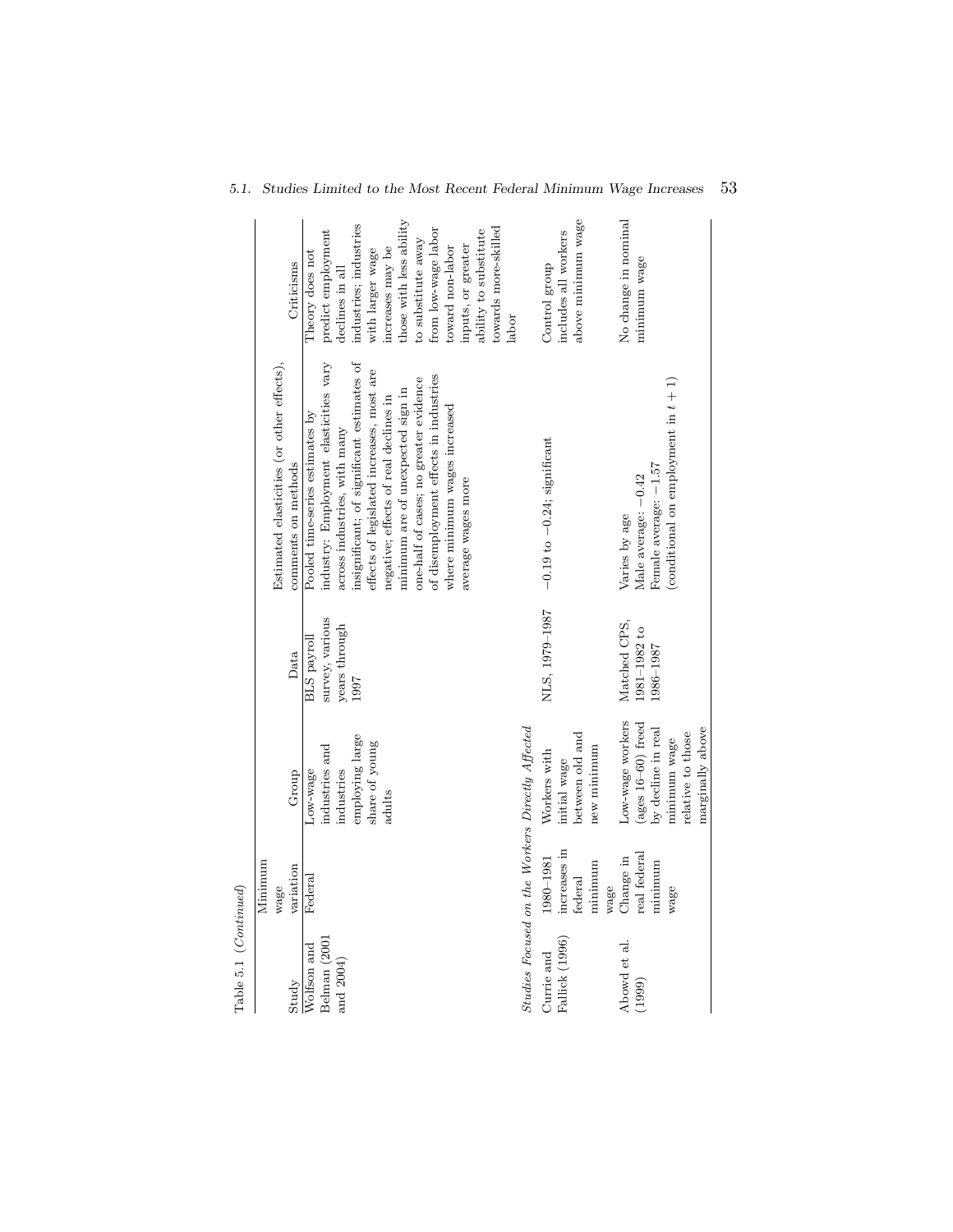| Table 5.1 (Continued) |                         |                                    |                           |                                                                                                                    |                      |
|-----------------------|-------------------------|------------------------------------|---------------------------|--------------------------------------------------------------------------------------------------------------------|----------------------|
|                       | Minimum<br>wage         |                                    |                           | Estimated elasticities (or other effects),                                                                         |                      |
| Study                 | variation               | Group                              | Data                      | comments on methods                                                                                                | Criticisms           |
| Abowd et al.          | Change in               | Low-wage                           | Matched CPS,              | Varies by age                                                                                                      | No change in nominal |
| (2000a)               | real federal<br>minimum | young workers<br>$(agses 16 - 30)$ | 1981-1982 to<br>1986-1987 | Female average: $-1.87$<br>Male average: -2.23                                                                     | minimum wage         |
|                       | wage                    | freed by decline<br>in real        |                           | (conditional on employment in $t + 1$ )                                                                            |                      |
|                       |                         | relative to those<br>minimum wage  |                           |                                                                                                                    |                      |
|                       |                         | marginally<br>above                |                           |                                                                                                                    |                      |
| Abowd et al.          | Change in               | Low-wage                           | Matched CPS,              | Many results reported for exit and                                                                                 |                      |
| (2000b)               | real federal            | workers affected                   | 1981-1982 to              | entry elasticities; generally small                                                                                |                      |
|                       | and state<br>minimum    | by a change in                     | 1990-1991                 | (of both signs) and not significant                                                                                |                      |
|                       |                         | the real                           |                           |                                                                                                                    |                      |
|                       | wages                   | relative to those<br>minimum wage  |                           |                                                                                                                    |                      |
|                       |                         | marginally                         |                           |                                                                                                                    |                      |
|                       |                         | above them                         |                           |                                                                                                                    |                      |
| Neumark               | Federal and             | Workers at                         | Matched CPS,              | Employment: $-0.06$ to $-0.15$                                                                                     |                      |
| $et$ al. $(2004)$     | state                   | different points                   | 1979-1980 to              | for workers between 1 and 1.3                                                                                      |                      |
|                       |                         | in the wage                        | 1661-9661                 | times the old minimum wage                                                                                         |                      |
|                       |                         | distribution                       |                           | Hours: -0.3 for workers between                                                                                    |                      |
|                       |                         |                                    |                           | 1 and 1.2 times the old minimum                                                                                    |                      |
|                       |                         |                                    |                           | wage                                                                                                               |                      |
|                       |                         |                                    |                           | Note: Results from studies we regard as more reliable tests of employment effects of minimum wages are highlighted |                      |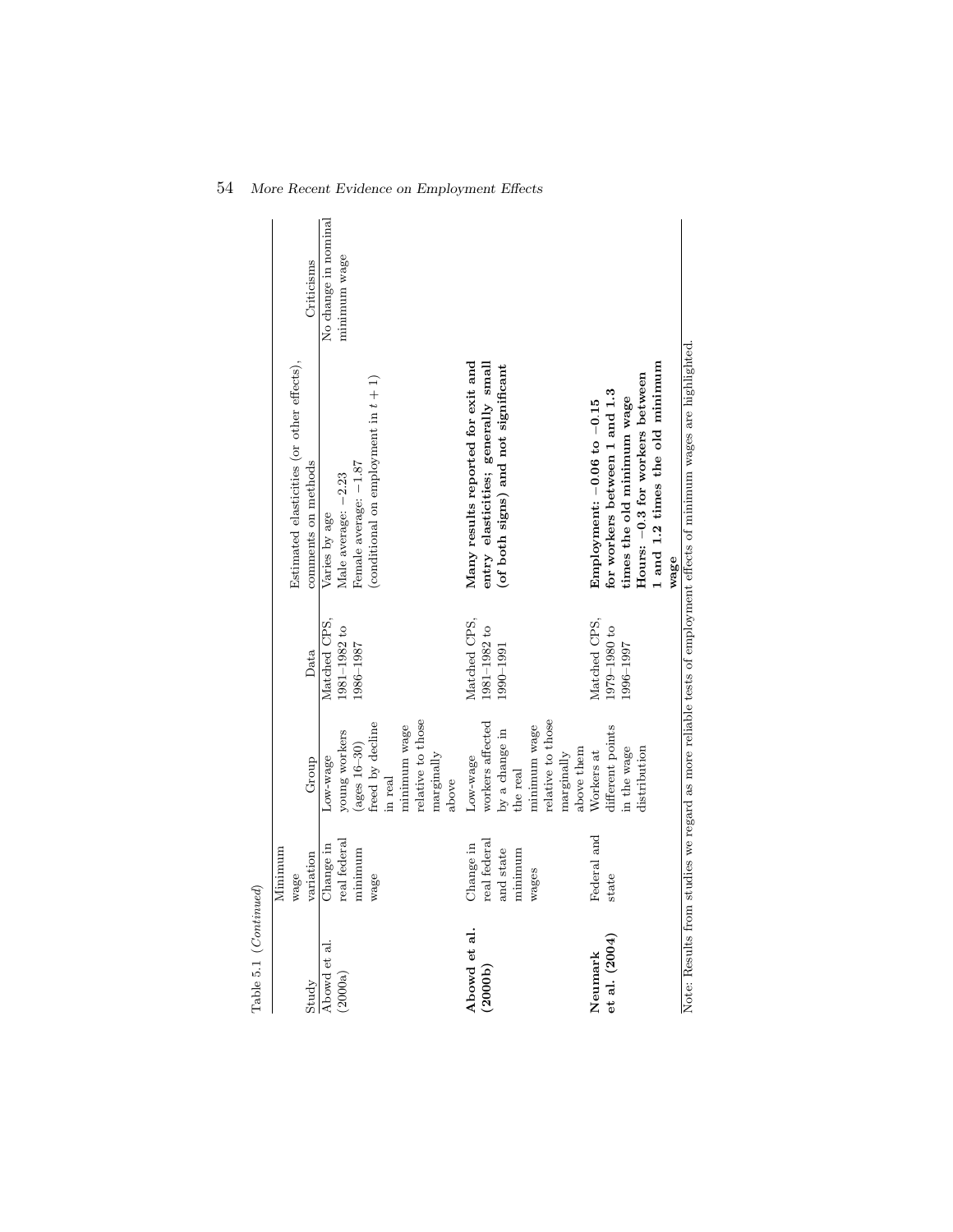| Retail: $-0.08$ to $-0.25$<br>Teens: 0.35; significant<br>Teens: $-0.23$ to $-0.72$<br>$1.7$ to $2.65$ ; significant<br>mates significant<br>significant<br>significant<br>significant<br>$-0.2$<br>March 1991 and<br>December 1990<br>and November<br>February 1992<br>CPS and BLS<br>and July 1991<br>restaurants in<br>restaurants in<br>restaurants in<br>establishment<br>CPS; QCEW<br>April 1991<br>1984-1989<br>Survey of<br>Survey of<br>Survey of<br>Data<br>survey;<br>QCEW<br>1992<br>and retail trade<br>New Jersey and<br>North Carolina<br>Mississippi and<br>employment in<br>employment in<br>employment in<br>Pennsylvania<br>Retail trade<br>Retail trade<br>employment<br>employment<br>employment<br>employment<br>Group<br>Fast-food<br>Fast-food<br>Fast-food<br>Texas<br>Teen<br>1988 California<br>1988 California<br>minimum wage<br>minimum wage<br>minimum wage<br>minimum wage<br>minimum wage<br>1991 federal<br>1991 federal<br>Federal and<br>1992 New<br>variation<br>increase<br>increase<br>increase<br>increase<br>increase<br>Jersey<br>state<br>Krueger (1994)<br>Krueger (1992)<br>Partridge and<br>Card $(1992a)$<br>Taylor (1995)<br>Klein (1994)<br>Spriggs and<br>Card and<br>Partridge<br>Katz and<br>Kim and<br>(1999)<br>Study | Minimum wage |  | Estimated elasticities (or other                                                                       |                                      |
|-----------------------------------------------------------------------------------------------------------------------------------------------------------------------------------------------------------------------------------------------------------------------------------------------------------------------------------------------------------------------------------------------------------------------------------------------------------------------------------------------------------------------------------------------------------------------------------------------------------------------------------------------------------------------------------------------------------------------------------------------------------------------------------------------------------------------------------------------------------------------------------------------------------------------------------------------------------------------------------------------------------------------------------------------------------------------------------------------------------------------------------------------------------------------------------------------------------------------------------------------------------------------------|--------------|--|--------------------------------------------------------------------------------------------------------|--------------------------------------|
|                                                                                                                                                                                                                                                                                                                                                                                                                                                                                                                                                                                                                                                                                                                                                                                                                                                                                                                                                                                                                                                                                                                                                                                                                                                                             |              |  | effects), comments on methods                                                                          | Criticisms                           |
|                                                                                                                                                                                                                                                                                                                                                                                                                                                                                                                                                                                                                                                                                                                                                                                                                                                                                                                                                                                                                                                                                                                                                                                                                                                                             |              |  |                                                                                                        |                                      |
|                                                                                                                                                                                                                                                                                                                                                                                                                                                                                                                                                                                                                                                                                                                                                                                                                                                                                                                                                                                                                                                                                                                                                                                                                                                                             |              |  |                                                                                                        |                                      |
|                                                                                                                                                                                                                                                                                                                                                                                                                                                                                                                                                                                                                                                                                                                                                                                                                                                                                                                                                                                                                                                                                                                                                                                                                                                                             |              |  | Retail trade: 0.04; not significant<br>Eating and drinking: -0.07; not                                 | Questionable control<br>groups       |
|                                                                                                                                                                                                                                                                                                                                                                                                                                                                                                                                                                                                                                                                                                                                                                                                                                                                                                                                                                                                                                                                                                                                                                                                                                                                             |              |  | Estimates centered on zero, not                                                                        | Short period over which to           |
|                                                                                                                                                                                                                                                                                                                                                                                                                                                                                                                                                                                                                                                                                                                                                                                                                                                                                                                                                                                                                                                                                                                                                                                                                                                                             |              |  |                                                                                                        | observe effects                      |
|                                                                                                                                                                                                                                                                                                                                                                                                                                                                                                                                                                                                                                                                                                                                                                                                                                                                                                                                                                                                                                                                                                                                                                                                                                                                             |              |  | FTEs: 0.63 to 0.73; some esti-                                                                         | Large amount of measure-             |
|                                                                                                                                                                                                                                                                                                                                                                                                                                                                                                                                                                                                                                                                                                                                                                                                                                                                                                                                                                                                                                                                                                                                                                                                                                                                             |              |  |                                                                                                        | ment error                           |
|                                                                                                                                                                                                                                                                                                                                                                                                                                                                                                                                                                                                                                                                                                                                                                                                                                                                                                                                                                                                                                                                                                                                                                                                                                                                             |              |  | $-0.15$ to $-0.2$ ; some estimates                                                                     | No direct measure of<br>hourly wages |
|                                                                                                                                                                                                                                                                                                                                                                                                                                                                                                                                                                                                                                                                                                                                                                                                                                                                                                                                                                                                                                                                                                                                                                                                                                                                             |              |  | Eating and drinking: -0.05 to<br>Total nonfarm: $-0.10$ to $-0.21$<br>Other retail: $-0.09$ to $-0.26$ |                                      |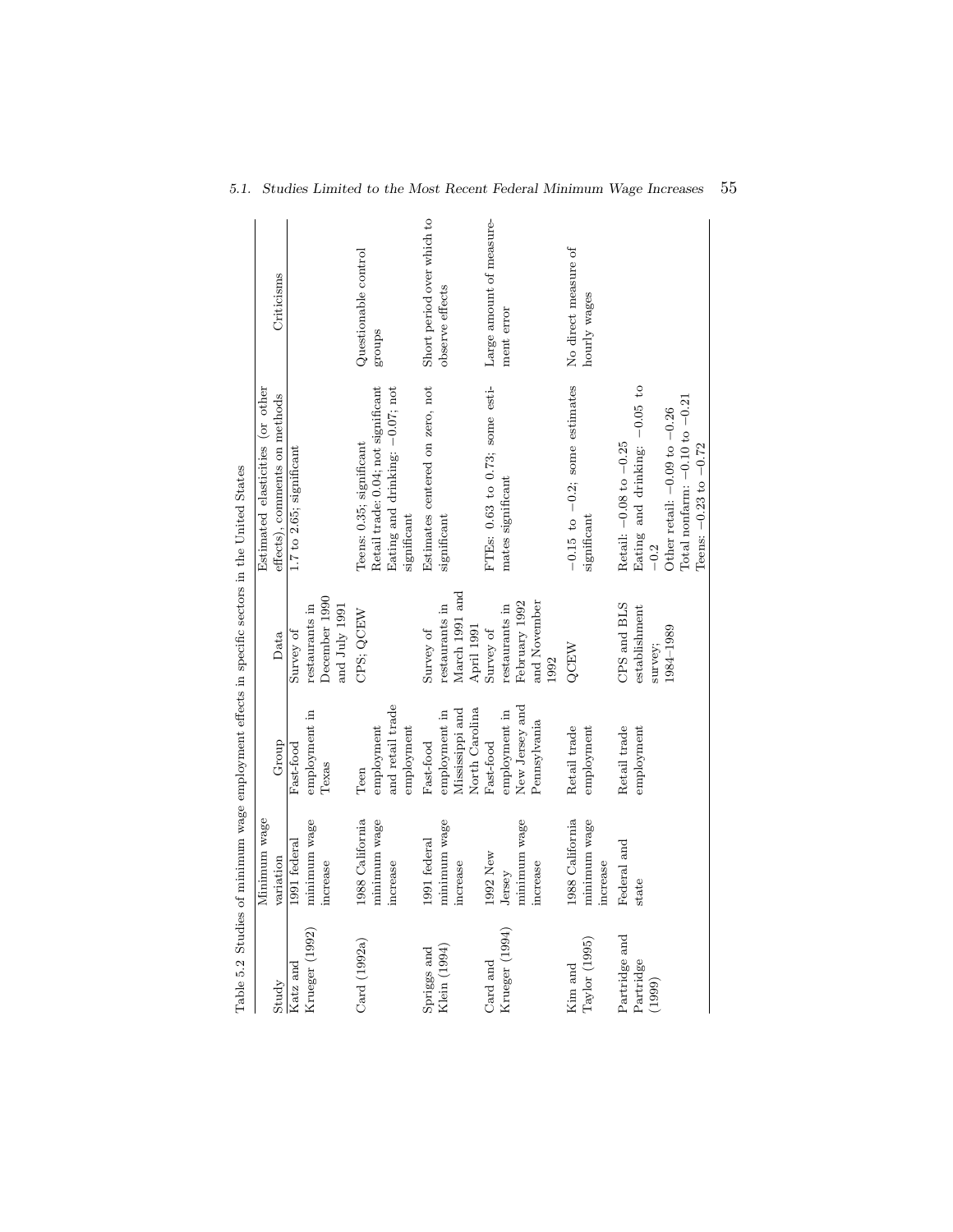| Table 5.2 (Continued)            |                                                       |                                                                    |                                                                                                  |                                                                                                                                                                                                                                           |                                                                                   |
|----------------------------------|-------------------------------------------------------|--------------------------------------------------------------------|--------------------------------------------------------------------------------------------------|-------------------------------------------------------------------------------------------------------------------------------------------------------------------------------------------------------------------------------------------|-----------------------------------------------------------------------------------|
| Study                            | Minimum wage<br>variation                             | Group                                                              | Data                                                                                             | Estimated elasticities (or other<br>effects), comments on methods                                                                                                                                                                         | Criticisms                                                                        |
| Neumark                          | 1992 New                                              | Fast-food                                                          | Payroll data                                                                                     | FTEs: $-0.1$ to $-0.25$ ; some                                                                                                                                                                                                            |                                                                                   |
| and Wascher<br>(2000)            | minimum wage<br>increase<br>Jersey                    | New Jersey and<br>employment in<br>Pennsylvania                    | establishments<br>collected from                                                                 | estimates significant                                                                                                                                                                                                                     |                                                                                   |
| Card and<br>Krueger<br>(2000)    | minimum wage<br>1992 New<br>increase<br>Jersey        | New Jersey and<br>employment in<br>Pennsylvania<br>Fast-food       | establishment-<br>level data<br><b>BLS</b>                                                       | FTEs: 0.005 to 0.15; not<br>significant                                                                                                                                                                                                   |                                                                                   |
| Michl (2000)                     | minimum wage<br>1992 New<br>increase<br>Jersey        | New Jersey and<br>employment in<br>Pennsylvania<br>Fast-food       | Wascher payroll<br>(subsample of<br>employment)<br>observations<br>Neumark-<br>reporting<br>data | Hours per worker: -0.062<br>Total hours: -0.018<br>Employment: 0.044                                                                                                                                                                      | Small sample                                                                      |
| Singell and<br>Terborg<br>(2007) | minimum wage<br>Washington<br>Oregon and<br>increases | workers; hotel<br>and lodging<br>Eating and<br>drinking<br>workers | ads, 1994–2001<br><b>BLS</b> monthly<br>employment<br>help-wanted<br>$1997 - 2001;$<br>data,     | jobs except cooks, and for<br>employment: 0.15 to 0.16;<br>significant for all restaurant<br>Want-ads: negative and<br>Eating and drinking<br>hotel housekeepers<br>$emplyment: -0.2;$<br>Hotel and lodging<br>significant<br>significant | Want-ad specifications<br>different from industry<br>specifications<br>employment |

Table 5.2 (Continued)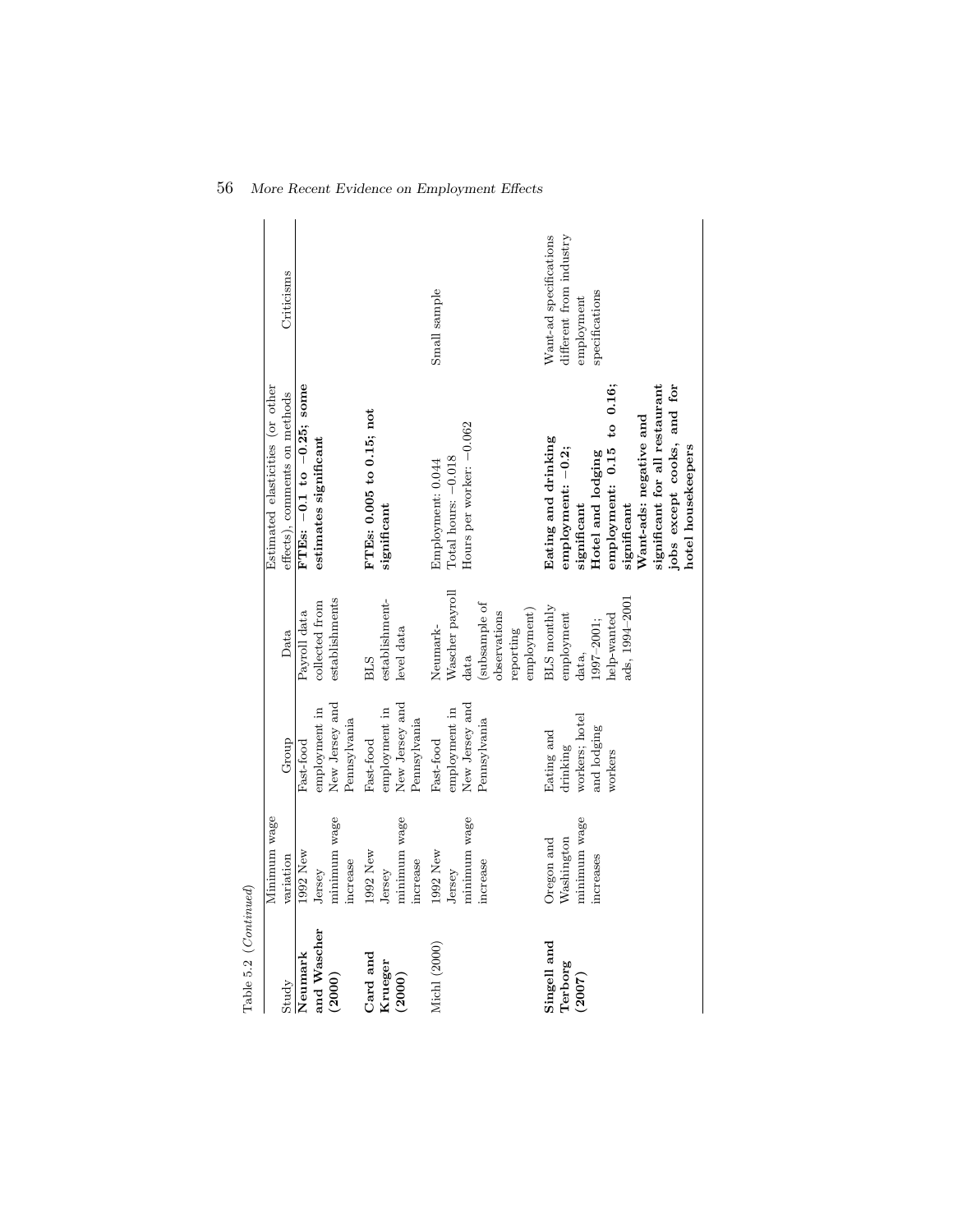|               | Minimum wage                                 |                |             | Estimated elasticities (or other                                                                                   |                          |
|---------------|----------------------------------------------|----------------|-------------|--------------------------------------------------------------------------------------------------------------------|--------------------------|
| Study         | variation                                    | Group          | Data        | effects), comments on methods                                                                                      | Criticisms               |
| Dube et al.   | Introduction of                              | Restaurant     | Survey data | $0.01$ to $0.12$ ; not significant                                                                                 | Low survey response      |
| (Forthcoming) | San Francisco                                | employment in  |             |                                                                                                                    | rate; short-term effects |
|               | minimum wage                                 | mid-size       |             |                                                                                                                    | only; exclusion of       |
|               |                                              | establishments |             |                                                                                                                    | larger restaurants       |
|               | See also Reich and Hall (2001), Sabia (2006) |                |             |                                                                                                                    |                          |
|               |                                              |                |             | Note: Results from studies we regard as more reliable tests of employment effects of minimum wages are highlighted |                          |

Table 5.2 (Continued)

*5.1. Studies Limited to the Most Recent Federal Minimum Wage Increases* 57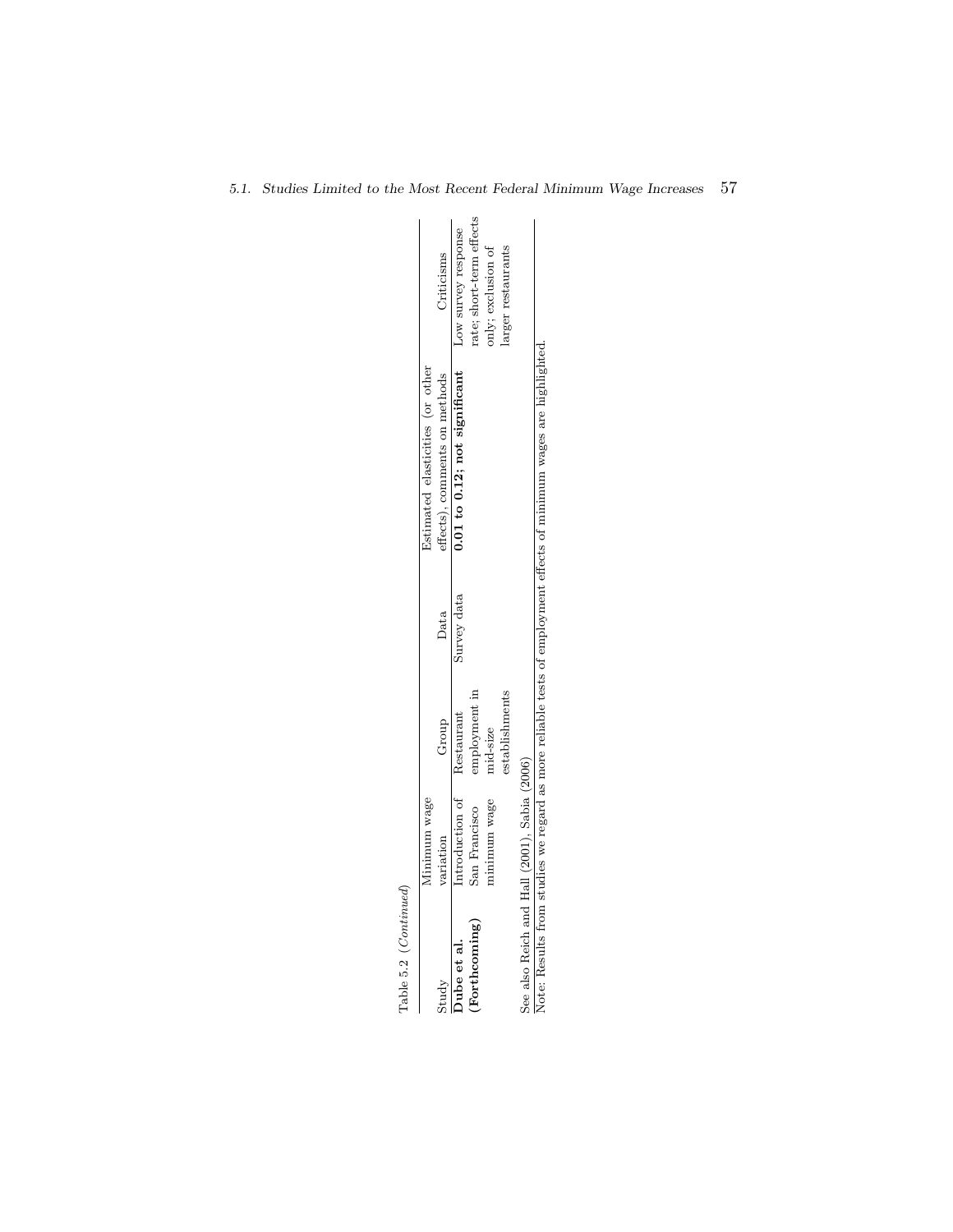tically significant) for the 1995–1996 period, and for the other periods that begin in 1995 it ranges from  $-0.1$  to  $-0.4$ ; these estimates fall by about half when the sample begins in 1994.<sup>3</sup> Of course one might ask why these authors did not pool the results over more observations, such as the four one-year changes that can be constructed using data from 1994 to 1998. Indeed, it seems likely that their variable and insignificant estimates may result from this shortcoming, and hence we are unconvinced by their conclusion that the research does not uncover significant disemployment effects of the minimum wage.

As noted above, this study also examines evidence on adults aged 20–54 with less than a high school education. For this group, the estimates for the 1995–1996 change are positive, while those computed through 1997 or 1998 are negative, small (in terms of the elasticity), and insignificant. The authors also present results for different periods – for example, beginning in 1996 – and find further evidence of non-robustness, with strong negative employment effects for low-skilled adults but the opposite for teens. One contributing factor to the lack of robustness of the results may be that limiting the estimation to this period results in a sample that is too small to reliably detect employment effects of minimum wages.

In an earlier paper, Bernstein and Schmitt (1998) also report results from two other analyses. The first is a difference-in-differences analysis of changes in employment rates for various groups of teens and young adult high school dropouts relative to changes from the period prior to the 1996 minimum wage increase; this study also controls for aggregate employment changes by including employment rates for men and women aged 25–54 (separately) in the regression. However, neither this analysis nor the previous one accounts for state-level variation in min-

<sup>3</sup> These results are consistent with those reported by Wessels (2007). In particular, Wessels regresses the log change in teenage employment in each state from the 12-month period just prior to the October 1996 increase to the twelve-month period immediately following the September 1997 increase on the fraction of workers in each state that were affected by these increases. The results indicate that states with a greater fraction of affected workers had relatively larger employment declines. Although Wessels does not report minimum wage elasticities or estimates for wages that could be used to compute such elasticities, the estimated coefficient on the fraction affected variable is −0.30 (significant at the 10-percent level), somewhat larger than that reported by Bernstein and Schmitt.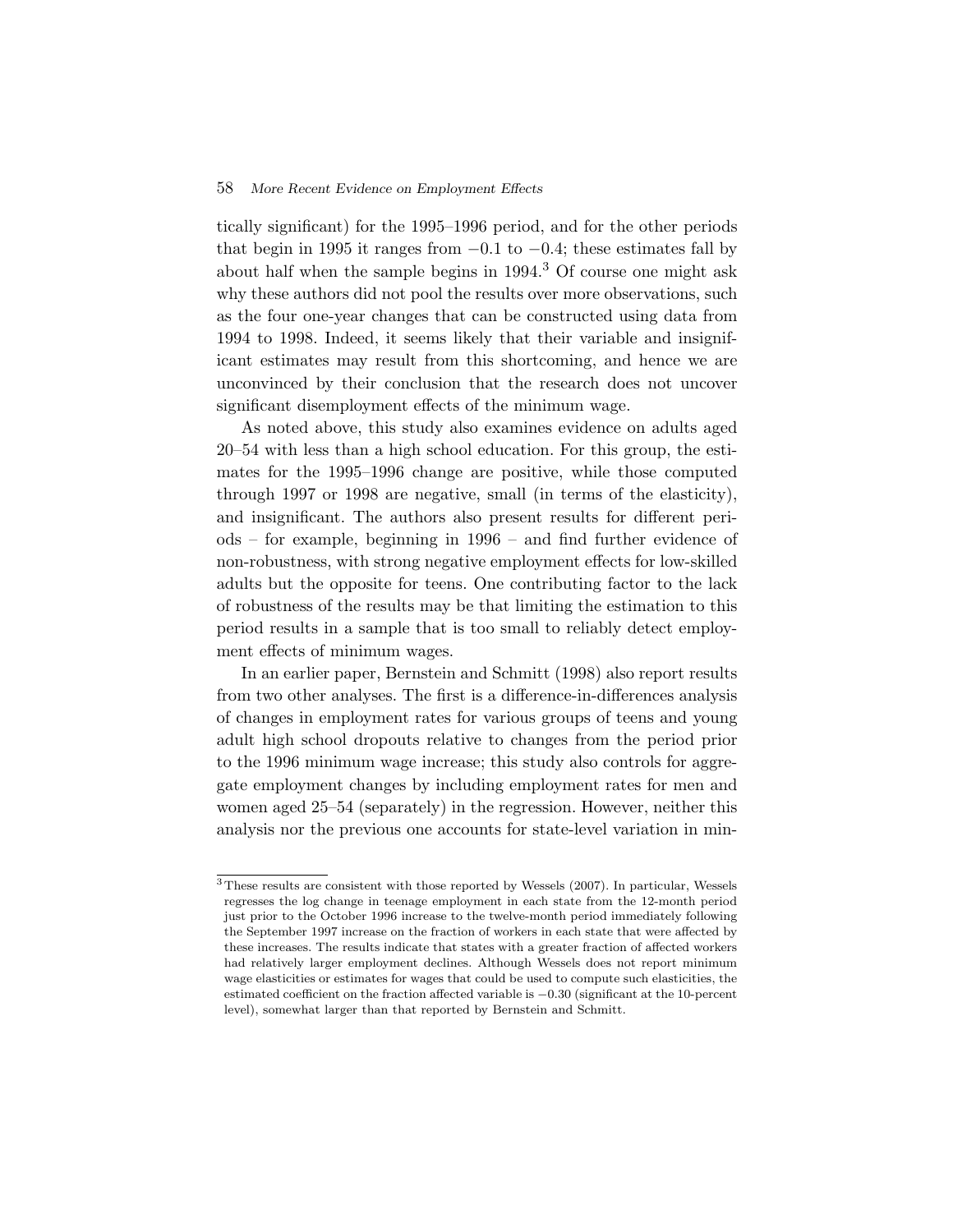imum wages. This is a problem because many states had higher minimums prior to the 1996 and 1997 federal increases, so that the federal increases induced different minimum wage changes in different states. Moreover, while the estimates across many groups are centered on zero, the point estimates are often extremely large. For example, the minimum wage increases are estimated to have induced a 4.8 percentage point drop in the employment rate for black men and a 7.8 percentage point increase for Hispanic women. Although these estimates are not statistically significant, they imply huge elasticities and make us reluctant to put a great deal of store in these estimates, especially given the problem of omitted variation in state minimum wages.

Bernstein and Schmitt also present results from an analysis covering a longer period (1991–1998). This specification, which follows Deere et al. (1995), regresses age-sex-specific employment changes on an aggregate employment measure and dummy variables for federal minimum wage increases. These models reveal disemployment effects for teenage males that are statistically significant in some specifications, but the estimated employment effects are positive and not significant for teenage females and teenage blacks. Again, paralleling the earlier estimates, some of the implied elasticities are fairly large. For example, for teenage males, the regression estimates for the 1996–1997 federal minimum wage increases imply an elasticity of approximately  $-0.45$ <sup>4</sup> For females, the estimated positive employment effect is nearly twice as large (in absolute value). Again, this approach does not use information on state minimum wages, and the large estimates (both positive and negative) are troublesome. Moreover, these results are largely inconsistent with those reported in Deere et al. (1995) for the earlier federal increases, which indicated negative and significant effects for teenage males, teenage females, and teenage blacks (although those estimates were also quite large). These problems are compounded by the disaggregation of results across demographic groups and years, which may produce estimated minimum wage effects that appear non-robust and statistically insignificant even when estimates from pooled models are

<sup>&</sup>lt;sup>4</sup> This is computed from the summed effects in Table 7, column 1 (which are individually insignificant although their joint significance is not reported), and the approximate 44 percent employment rate for teenage males reported in Table 4.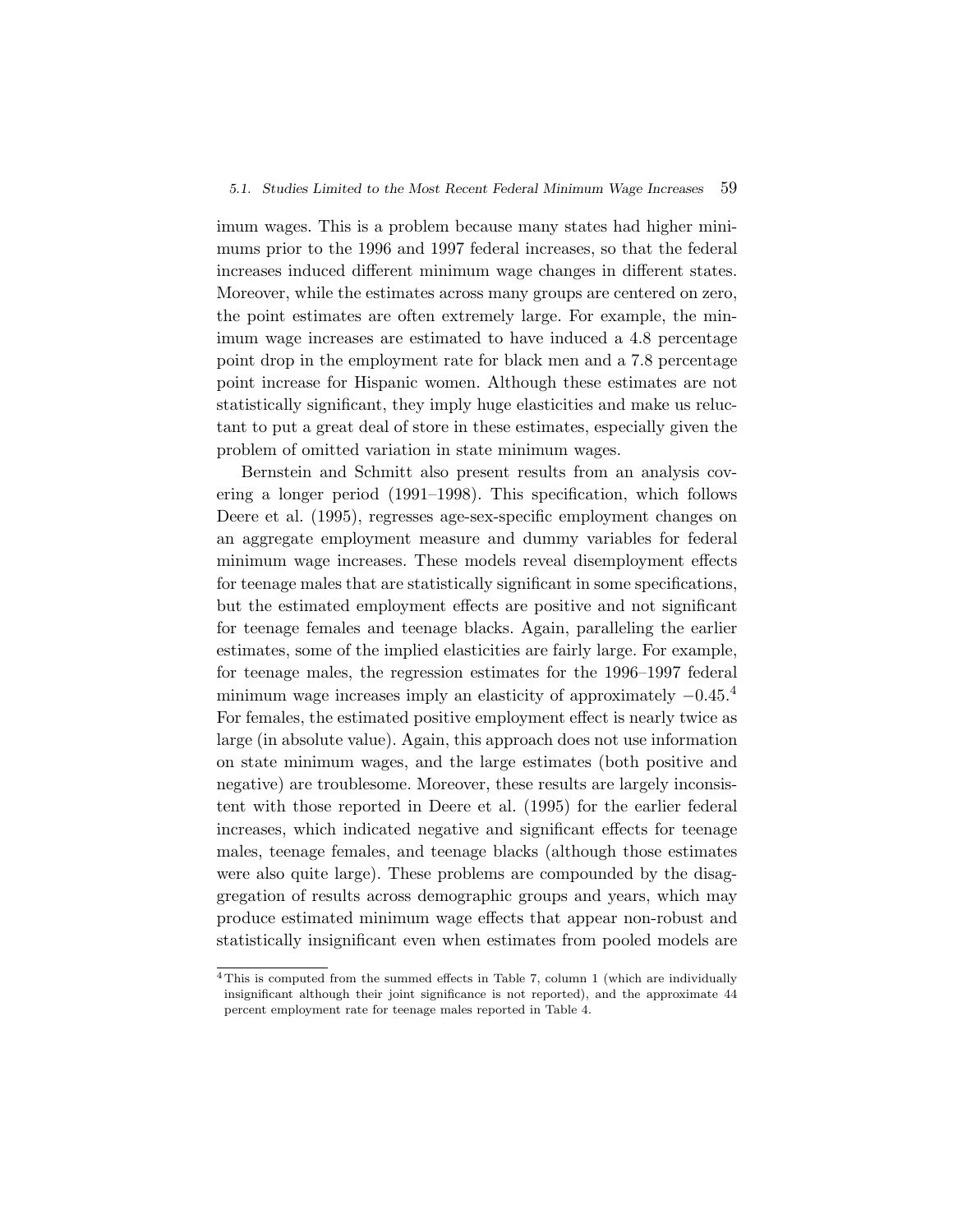stable and significant. Given these issues, it is not entirely clear what to conclude, other than that tests of the effects of isolated minimum wage increases may not be very reliable.

A related paper is Neumark's (2001) "pre-specified research design" study of the effects of the federal increases in 1996 and 1997. This study resulted from an effort by David Levine, as editor of *Industrial Relations*, to get various researchers who had studied minimum wages to pre-specify a research design for studying this set of federal minimum wage increases. The journal would review the design and accept it (with revisions) or not, after which the authors, when the data were released, would simply follow their "recipe" and report the results. The motivation for this project was to try to cut through an apparent relationship between authors who had written previous minimum wage studies and the answers they found (or "author effects"). As documented in Table 1 of that paper, perhaps the most pronounced tendency was for research by us to find negative employment effects and for research by Card and Krueger to find positive (or zero) effects. Such a pattern could be an indication that prior biases had affected the reported results, an issue discussed in greater detail below. The journal's project would have been more valuable had more researchers involved in the minimum wage debate decided to participate, but only this one pre-specified research design was submitted and published.<sup>5,6</sup>

In this analysis, standard panel data models are estimated with two different minimum wage variables – the minimum wage relative to the average wage in the state, and the fraction below variable described earlier. These variables are entered both contemporaneously and lagged,

<sup>5</sup> Despite his submission of a paper, Neumark expressed initial reservations about the usefulness of this approach because it requires throwing away a considerable amount of information on previous minimum wage increases (2001, p. 124), paralleling some of the concerns we have about the Bernstein and Schmitt studies.

<sup>6</sup> A recent paper for Canada (Campolieti et al., 2006) has a similar flavor. These authors did not pre-commit to a research design before obtaining and studying data on minimum wage increases in Canada, and hence avoided discarding much useful data. Instead, they simply apply the specifications proposed in the Neumark (2001) paper, as well as other modifications proposed by others, to the Canadian data, in this manner avoiding specification search that could introduce biases. They find quite uniform evidence of disemployment effects of minimum wages from standard reduced-form specifications, with elasticities ranging from about −0.14 to −0.44, and centered on about −0.3.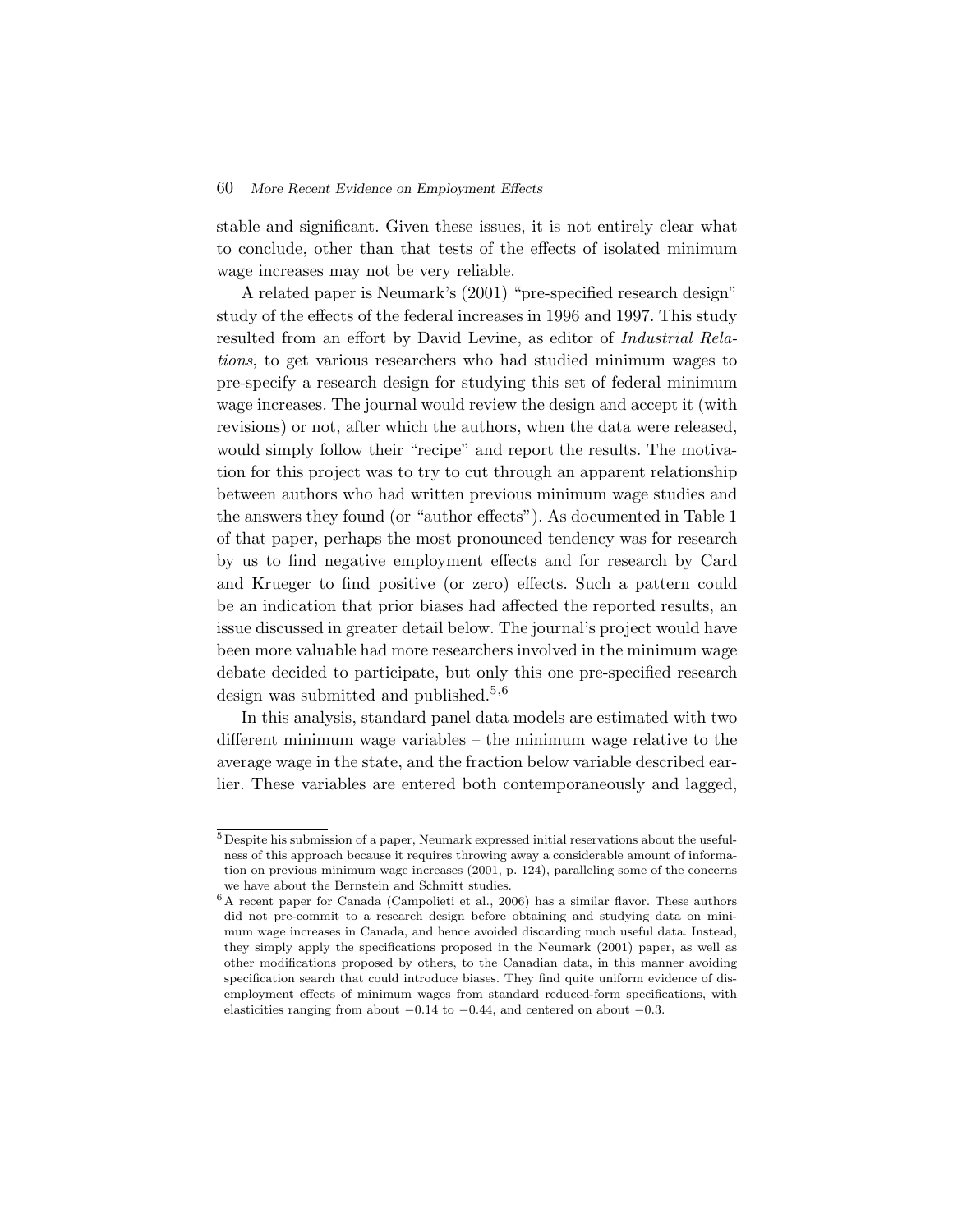and the models include state and year fixed effects and a control for the employment rate of adults with more than a high-school education. The data set spans the period from October 1995 to December 1998, roughly one year before the first federal minimum wage increase in October 1996 to one year after the second increase in September 1997. The minimum wage variables account for the variation in state minimum wages, so that the identifying information is the state-specific change in the effective minimum wage associated with the federal increases. Even so, a general lack of variation during this period makes it less than ideal for studying the effects of minimum wages.

The estimates of the employment effects for teenagers are generally imprecise, but near zero. For example, in a specification that includes current and lagged relative minimum wages, the estimated elasticity is 0.06. For youths (aged 16–24) the estimates are frequently negative, although they are again insignificant. In this case, the estimates are sometimes larger in absolute value, with elasticities of approximately −0.15. However, similar to what Bernstein and Schmitt found, the results are not particularly robust for either teenagers or 16–24 year-olds as a whole. For example, for 16–24 year-olds, the estimates change sign when the data are restricted to observations from the CPS Outgoing Rotation Group (ORG) files. In contrast, evidence of disemployment effects is stronger when the sample is restricted to the lessskilled individuals in these age groups. For non-enrolled 16–24 year-olds with no more than a high school education, the estimated elasticities are around −0.3, and for non-enrolled 20–24 year-olds with no more than a high school education the elasticities are around −0.15; these estimates are often significant, but not always. Negative employment effects for these groups are also evident in specifications that use the fraction below minimum wage variable, and they are often statistically significant as well. The point estimates in these specifications are somewhat variable, but for the main ones, the elasticities range from −0.11 to −0.21. Thus, we read the evidence in this paper as pointing to disemployment effects of minimum wages for young, unskilled workers, and as suggesting that the absence of an overall effect (or a relatively weak effect) may nonetheless mask compositional shifts.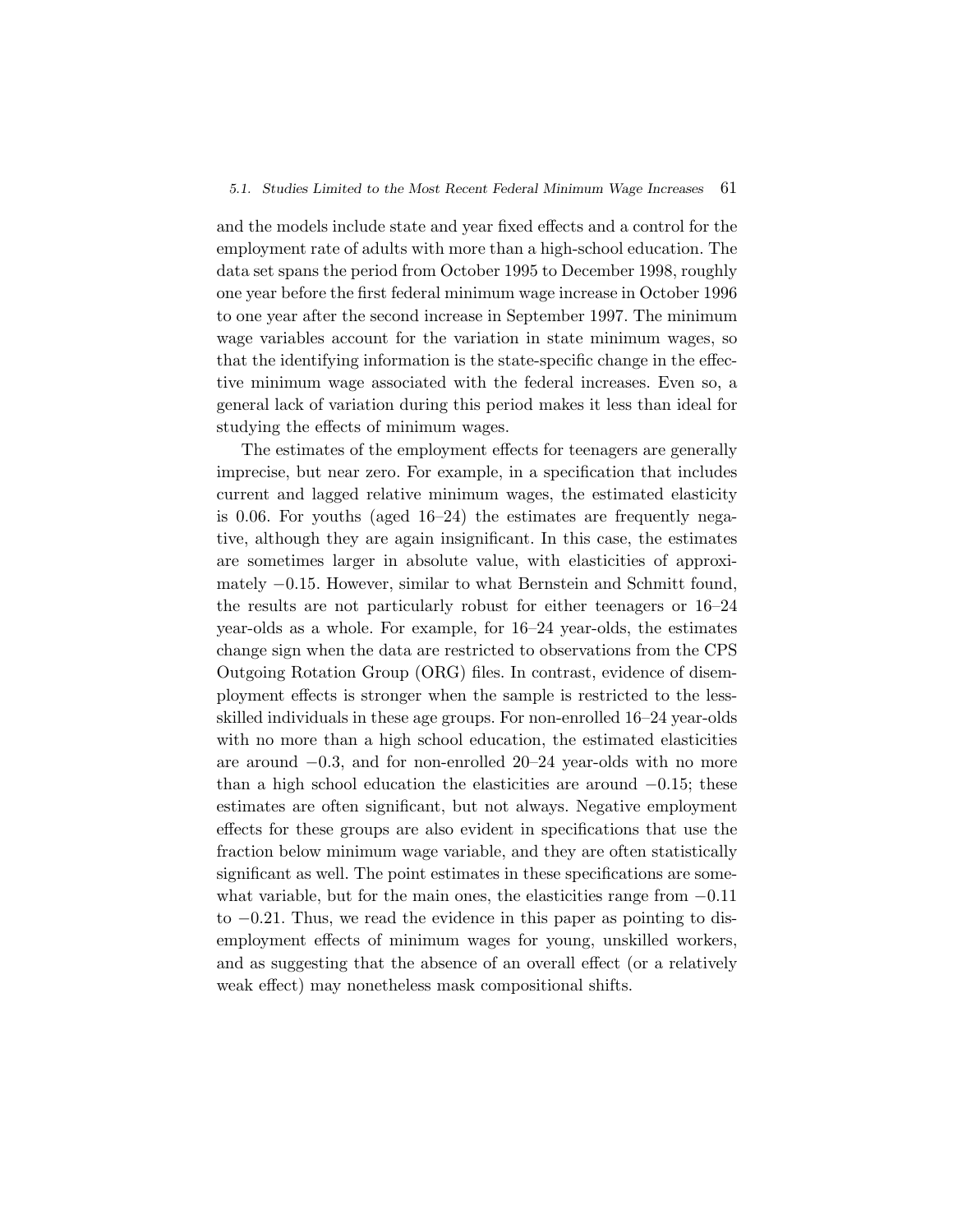Finally, although Burkhauser et al. (2000a) focus most of their attention on the 1979–1992 period used in the first round of the new minimum wage research, they also present results that isolate the effects of the 1996 and 1997 increases by using indicator variables to identify the effects of each of these minimum wage increases. In these specifications, the estimated elasticities are −0.27 for the 1996 minimum wage increase and −0.17 for the 1997 increase (in specifications excluding year dummies), roughly half the size of the estimated elasticities for the 1990 and 1991 minimum wage hikes. As noted in the previous section, however, we have reservations about estimates based on this type of specification.

## **5.2 Studies Focused on Recent State Minimum Wage Increases**

The last decade has witnessed an unprecedented number of states raising their minimum wages. Although the federal minimum wage has remained at \$5.15 per hour since 1997, as of January 2007, 29 states and the District of Columbia had minimum wages that exceeded the federal wage floor. Moreover, state minimum wages have recently been raised above the federal level in some large states (such as Wisconsin, Florida, Illinois, and New York), whereas – with the exception of California – the states with high minimum wages in previous years had typically been relatively small.<sup>7</sup> As a result, the share of the population aged 16–64 residing in states with a minimum wage higher than the federal level rose from 15.6 percent in 1998 to above 50 percent as of January 2007 (based on CPS data).<sup>8</sup> Finally, many state minimum wages are currently quite high – 11 states and the District of Columbia have minimum wages of at least \$7. From a research perspective, this

 $^7\rm{For}$  details on state minimum wages, see http://www.epinet.org/issueguides/minwage/ table5.pdf.

<sup>8</sup> In addition, although we ignore them here, living wages, which typically set a higher minimum wage for a subset of workers in an area, have spread to scores of cities, while city-wide minimum wages have recently been enacted in San Francisco and Santa Fe. For an up-to-date review of living wages and research on their effects, see Adams and Neumark (2005).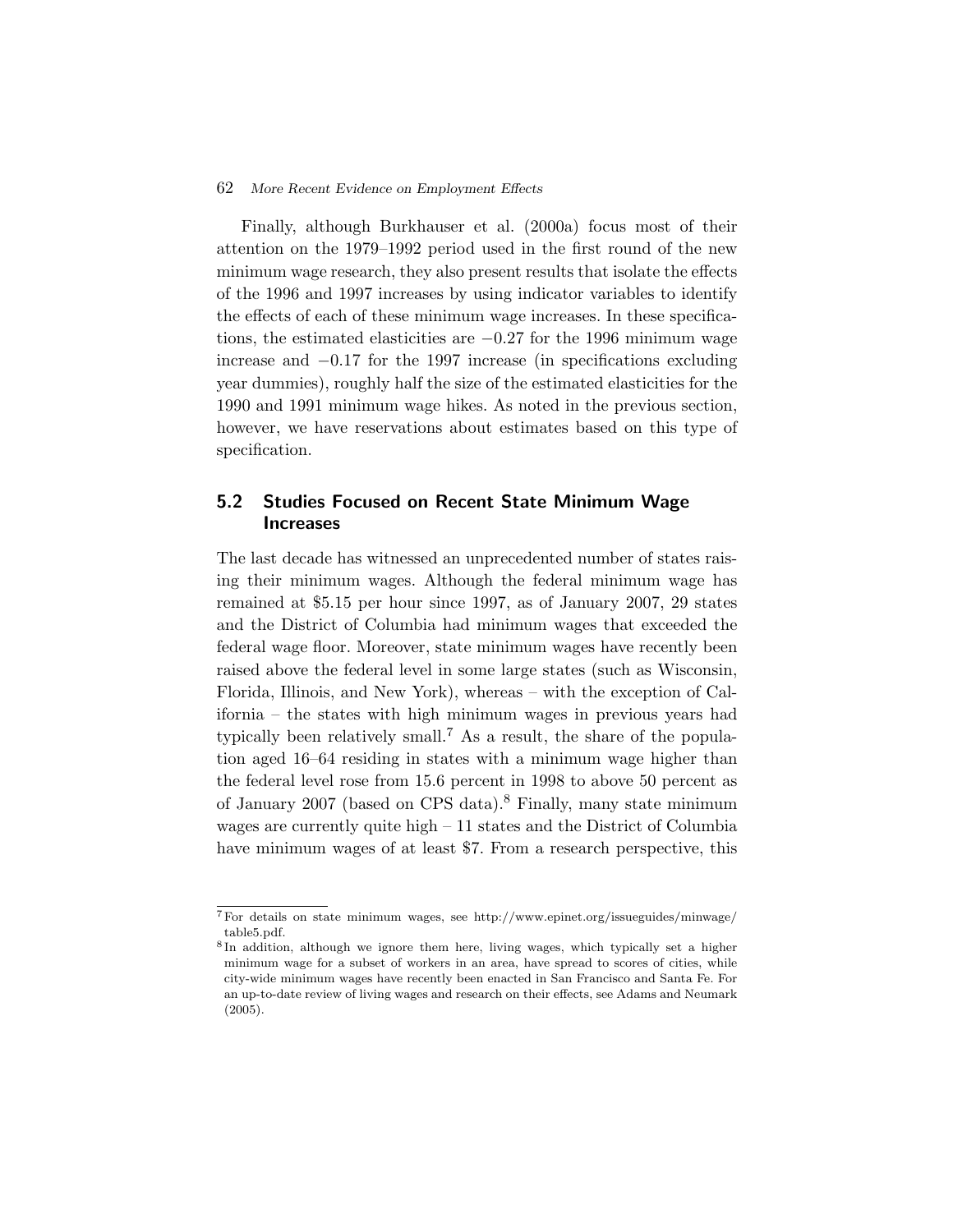proliferation of state minimum wages provides an unparalleled opportunity to study their effects.

One paper that examines the employment effects of the recent state increases in minimum wages is an Economic Policy Institute study by Chapman (2004). He estimates a cross-section regression of state-level employment growth between 2000 and 2003 on the share of each state's workforce earning between 100 and 120 percent of the state's minimum wage in 2003.<sup>9</sup> The results suggest no relationship, but it is unclear to us why the correlation between the proportion of the workforce earning near the minimum wage in 2003 and aggregate employment growth from an earlier year to 2003 is informative about minimum wage effects. For example, if the overall gains in employment disproportionately reflected growth in low-wage employment, or if the rise in employment was due in part to an increase in labor supply among less-skilled workers, we might find a positive relationship between the low-wage share in 2003 and employment growth from 2000 to 2003, even if minimum wages reduce employment. Moreover, most economists have focused on the effects of the minimum wage on the employment opportunities of the low-skilled individuals who are most affected by minimum wages, rather than on its effects on aggregate employment. On the other hand, as Chapman points out, some organizations opposing minimum wages, such as the Employment Policies Institute, have suggested a link between minimum wages and state unemployment rates.<sup>10</sup>

A study of state minimum wages by the Fiscal Policy Institute (2004) – another group advocating minimum wage increases – shows that employment rose faster between 1998 and 2001 in states with a minimum wage higher than the federal level than in states where the federal minimum was binding. For overall employment, the authors report that the states with a relatively high minimum wage (11 states plus the District of Columbia) had faster employment growth from 1998 to 2001 than did other states and about the same employment growth from 2001 to 2004. In retail trade, employment also rose more in the high minimum wage states, but this difference was most evident

 $\overline{9}$ This paper also discusses trends in specific states; we focus only on the regression analysis.  $10$  See, for example, www.epionline.org/oped\_detail.cfm?oid=18.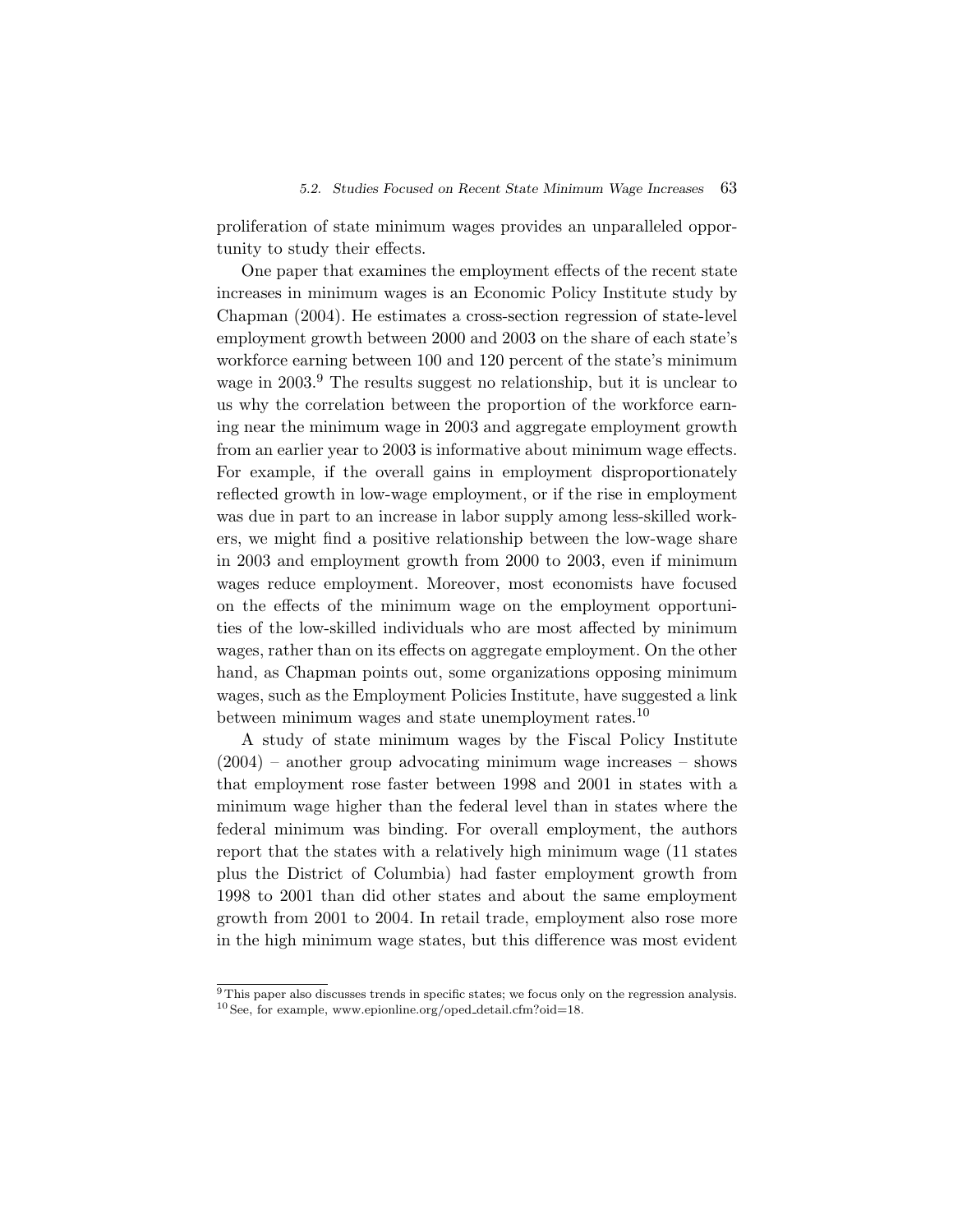in the latter period. This study also examines growth in employment at small businesses (fewer than 50 employees) and at small retail businesses. This analysis, which can only be done with County Business Patterns data through 2001, showed greater employment growth in the high minimum wage states both at small businesses and among small retail businesses.

However, this study suffers from two serious shortcomings. First, it makes no effort to exploit differences in the timing of state minimum wage increases. Although many of the states raised their minimum wage in 1999 or later, so that the minimum wage variable captures increases in the effective wage floor in a general sense, differentiating the timing of those increases would improve the identification of the estimates. Second, the analysis does not control for other factors that might have influenced employment growth. A better strategy might have been to compare the difference between retail employment growth and overall employment growth in the two sets of states, on the assumption that minimum wage effects would be more evident in the retail sector, while other state-specific factors had a similar effect on both aggregate and retail employment. Thus, we are skeptical that much can be learned from this study despite the authors' claims of relatively large positive effects.<sup>11</sup>

Partly in response to the Fiscal Policy Institute study, Sabia (2006) re-estimated the model controlling for other potential influences on employment, including the demographic characteristics of state populations, aggregate state-level economic activity, and other factors; in addition, he used a longer sample period (1979–2004). More specifically, Sabia uses a relatively standard panel data analysis along the lines of Burkhauser et al. (2000a and 2000b). Following the specifications in these papers, he includes contemporaneous and lagged values of the minimum wage variable, which is the log of the higher of the federal or state minimum wage. Sabia focuses on employment in retail trade and

 $^{11}\!$  An updated version of this study was released in 2006 and included data through January 2006 for the analysis of total and retail employment. However, even though five additional large states had increased their minimum wages by 2004 (Florida, Minnesota, New Jersey, New York, and Wisconsin), the treatment group of states is still the 11 states that had raised their minimum by 2003. We therefore focus on the earlier study.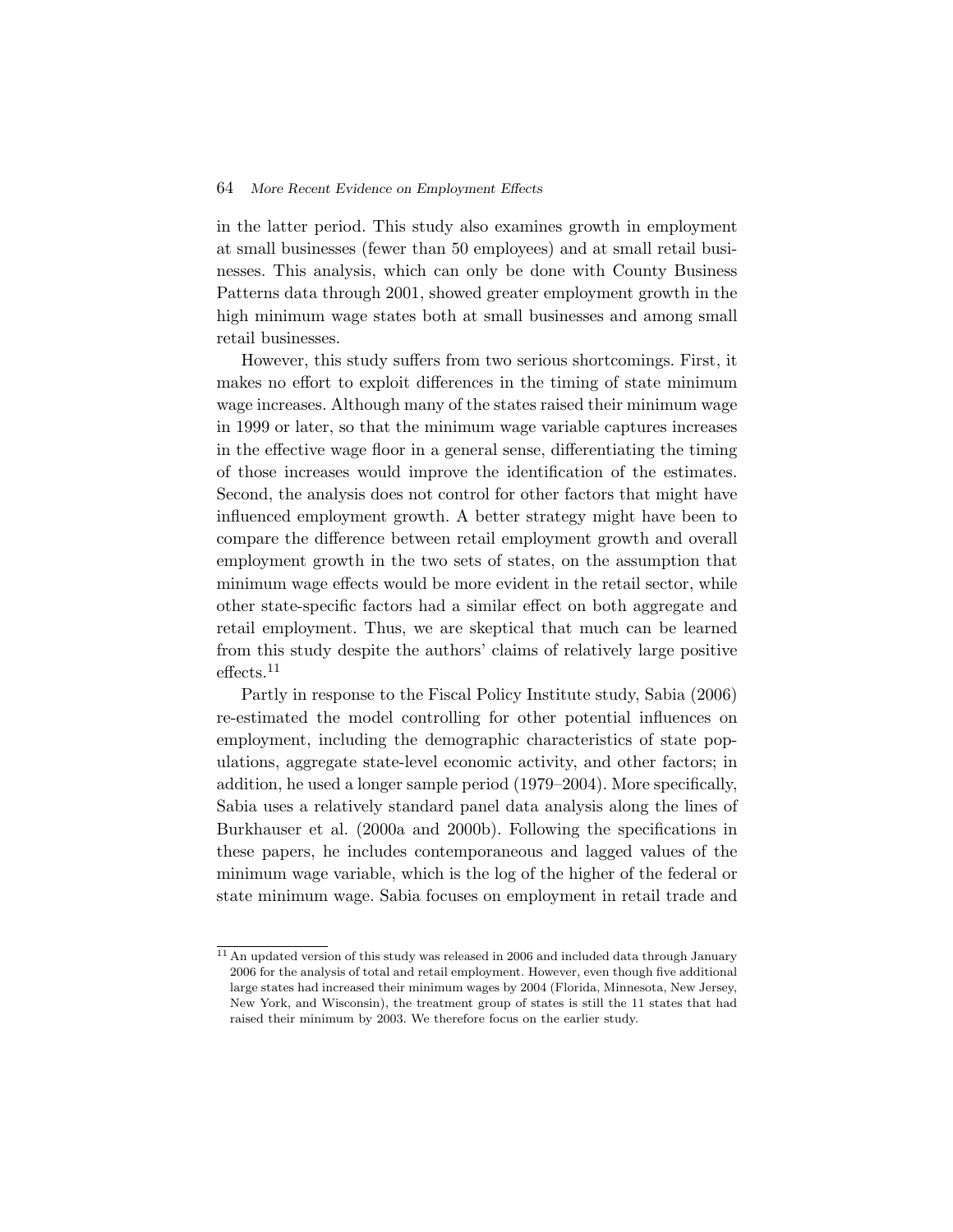at small businesses, and aggregates the data to the state-by-month cell for each of these sectors.

For overall employment (as a share of the population) in retail trade, the results indicate statistically significant employment declines, with estimated elasticities of about −0.10. Sabia reports a larger range, up to −0.29, but this larger elasticity only results when the year effects are omitted. For total employment in small businesses (defined as firms with 100 or fewer employees), the evidence also consistently points to significant negative effects of minimum wages, and in this case the results are less sensitive to whether year effects are included; the elasticities range from  $-0.08$  to  $-0.12$ .

In addition to reporting results for total employment in these sectors, Sabia also presents results for teen employment in retail trade and in small businesses as a share of the teen population, arguing that the use of overall employment in these sectors may understate the effects of the minimum wage on low-skilled labor. This is a reasonable criticism, although one reason for focusing on low-wage sectors to begin with is that conventional theory predicts that employment in such sectors will decline in response to a minimum wage increase (keeping in mind the reservations we noted earlier about focusing on too narrow a sector).

The estimated disemployment effects for teens in retail trade are large and statistically significant, with elasticities in the range of −0.27 to −0.43. For teen employment in small business, the elasticities are uniformly negative and about twice as large. However, it is not entirely clear what to make of the findings that the minimum wage reduces the share of teens employed in retail businesses or small businesses. These results neither imply employment declines in the retail sector (as firms could substitute toward other workers) nor employment declines for teenagers overall (as teens could shift to other sectors), although it seems unlikely that either of these other channels could fully absorb the teens displaced from the retail and small business sectors. As a result, Sabia's estimated effects of minimum wages on overall employment in the retail and small business sector seem more relevant to the traditional policy question.<sup>12</sup>

 $12$  Of course, we are sometimes more interested in whether minimum wages reduce employment of the least skilled. However, in this case, we might learn more about the implications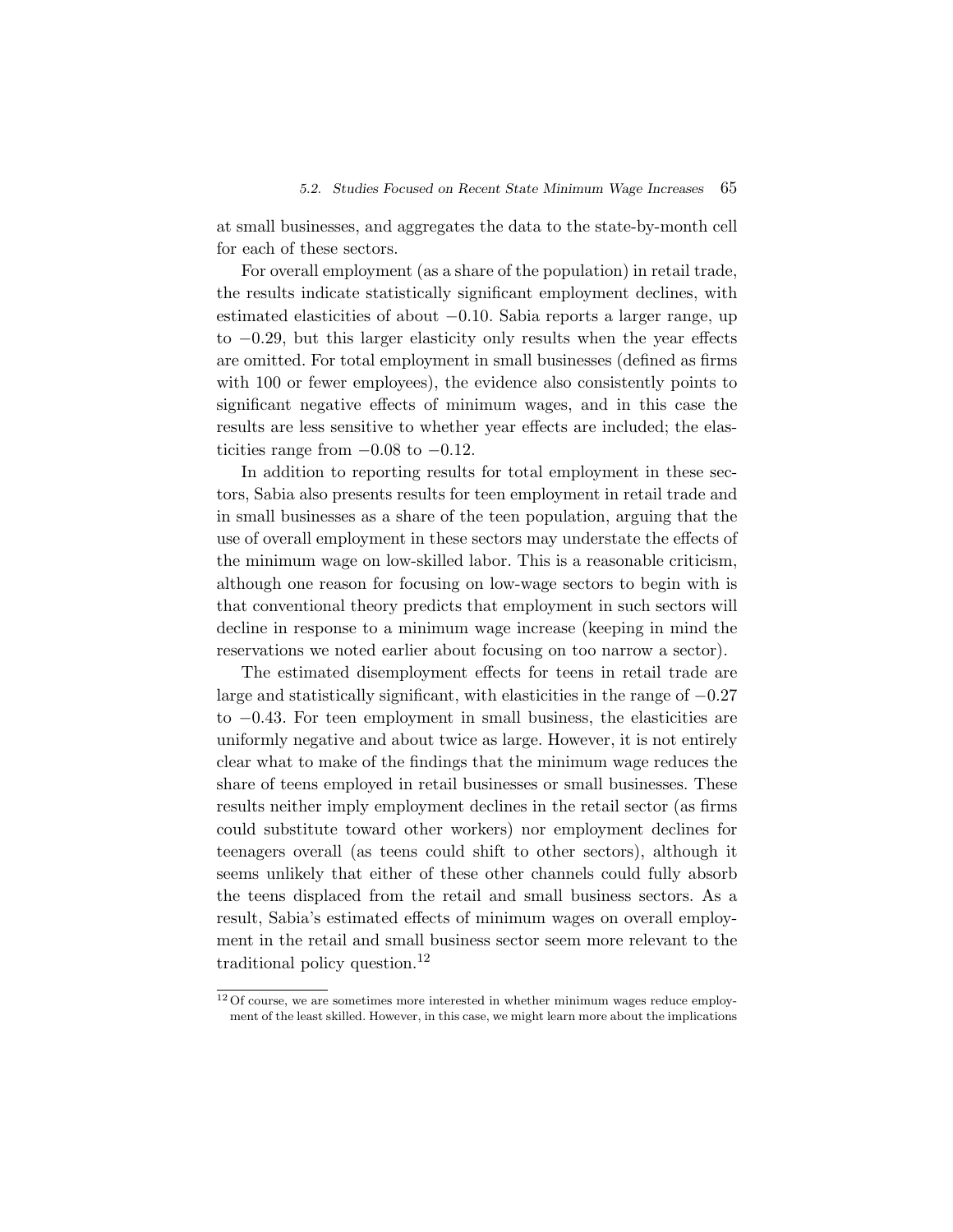A few additional studies have adopted the case study approach to estimate the effects of specific state minimum wage increases on employment. For example, Orazem and Mattila (2002) examined the effects of a series of minimum wage increases that took place in Iowa beginning in 1990, when the Iowa minimum wage rose faster than the federal minimum. The authors begin with a county-level analysis of low-wage industries in the state using data from the Quarterly Census of Employment and Wages (QCEW) program, the same data source used by Kim and Taylor in their study of California's minimum wage increase. However, in order to circumvent the lack of hourly wage information in this data set, the authors supplement these data with information on average hourly earnings by industry from the BLS's Current Employment Survey. The minimum wage variable is the level of the minimum wage relative to the lagged average wage for each county-industry cell; the authors also include controls for changes in national employment and wages, county per capita income, the proportion of firms in each cell that are covered by the Fair Labor Standards Act, and whether a county is urban or rural. The results indicate a negative effect of the minimum wage on employment, with an estimated elasticity of between −0.06 and −0.12. The estimates are mostly statistically significant, with the larger estimates evident for four-quarter changes in employment (as opposed to one-quarter changes).

Recognizing that these estimates are based on aggregates that include both workers directly affected by the minimum wage increases and other higher-paid employees, the authors supplement these results by collecting unemployment insurance tax filings for a subset of the firms. These records include quarterly information on employment and earnings for individual employees, which were then merged with driver license records to obtain the gender and age of each worker. Using this information, Orazem and Mattila estimate predicted wages by age and sex and, using the demographic profile of the workforce for each

of an increase in the minimum wage for their employment prospects by focusing on their overall employment rates. Indeed, there is no reason to necessarily expect that teenagers in these sectors will be more adversely affected by minimum wage increases than teenagers in other sectors, because the production technology that leads to the greater use of teen labor in these sectors may also entail fewer substitution possibilities.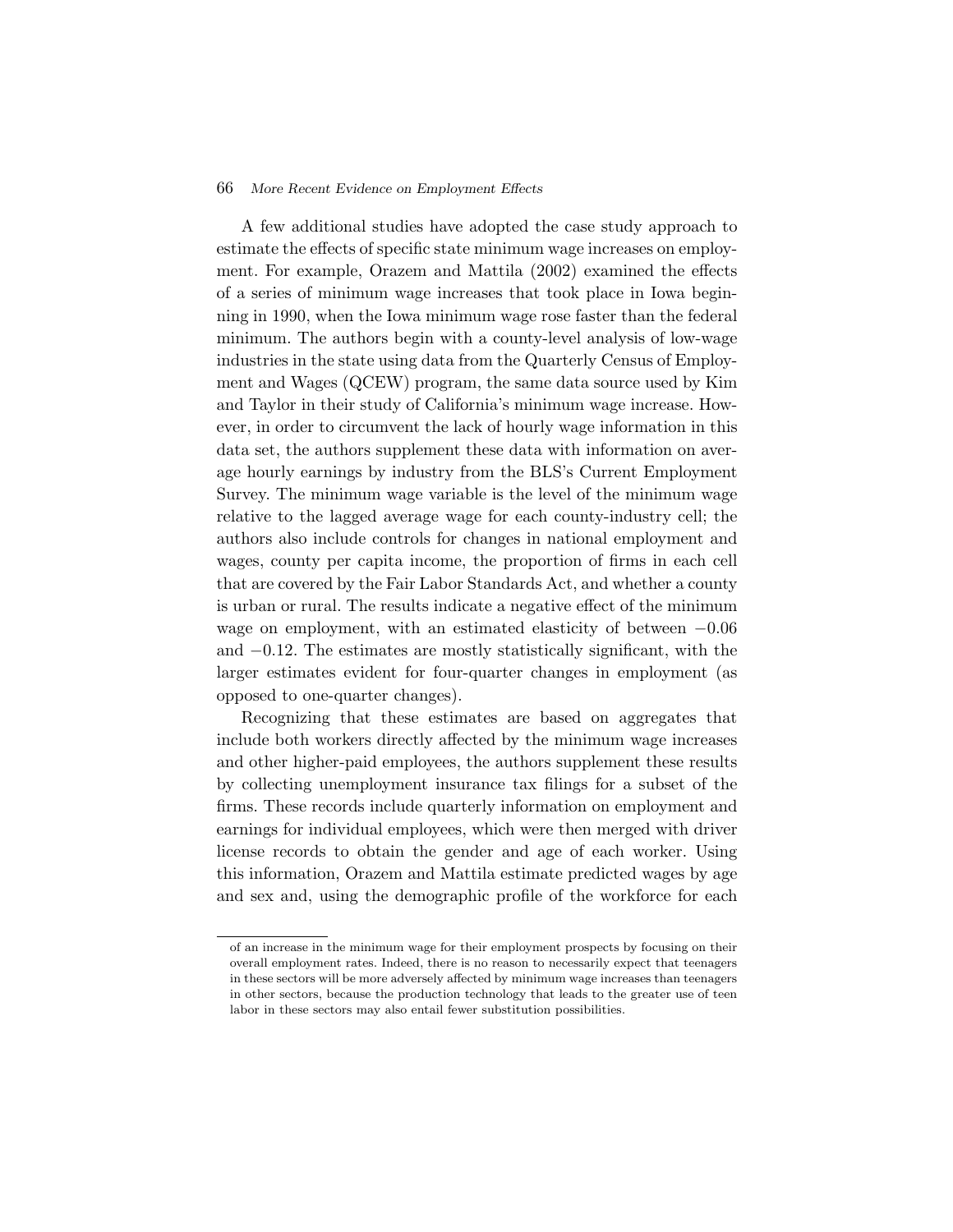firm, calculate the predicted proportion of workers at each firm who were initially paid less than the new minimum wage. The authors then regress this percentage on the level of the minimum wage relative to the predicted average wage of the subminimum wage group to obtain an estimate of the employment elasticity for affected workers. They emphasize that because they do not use actual wage data in this regression, the minimum wage effect is effectively identified by changes in the demographic makeup of each firm's employees. In particular, a shift away from employees in traditionally low-wage demographic groups (for example, teenagers) would be evidence of a negative employment effect from the minimum wage.

Indeed, the estimates show exactly this result. For changes measured over four-quarter periods, the estimated employment elasticities range from −0.22 to −0.54 when no industry controls are included and from −0.31 to −0.85 when such controls are included; moreover, the estimates are statistically significant in all cases. As the authors note, the larger elasticities relative to their county-level analysis likely reflect their efforts to identify those individuals most likely affected by the minimum wage increases, an issue to which we return below. However, the size of the elasticities is somewhat surprising given that the demographic characteristics used to identify the minimum wage effects (age and sex) are the same groups on which previous studies have focused.

Reich and Hall (2001) analyze the effects of a set of increases in California's minimum wage from \$4.25 in September 1996 to \$5.75 in March 1998 and conclude that these increases did not reduce employment. As one piece of evidence in support of their conclusion, they note that employment rates increased for all age groups between 1995 and 1999. However, California's economy was booming during that period, and the fact that there was a general increase in employment at that time says little about the effects of the minimum wage increase. Indeed, when we construct a difference-in-differences comparison with their data, using older ages as a crude control group, we find the opposite result: the employment rate for teenagers rose much less (0.8 percentage point) than did employment rates for other age groups (between 3 and 7.8 percentage points). Because teenagers are disproportionately more likely to be affected by the minimum wage, this comparison suggests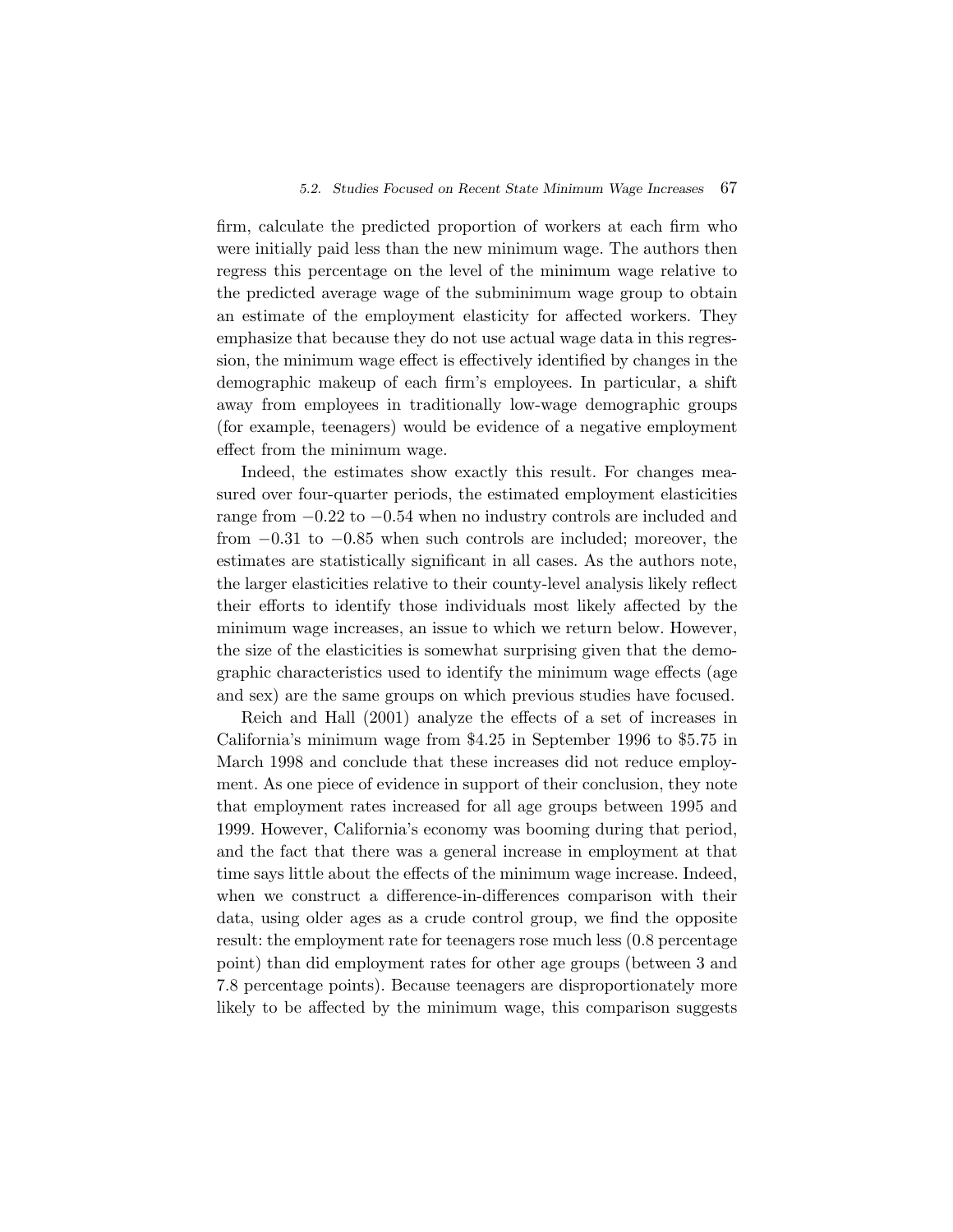a negative employment effect of the minimum wage.<sup>13</sup> On the other hand, the employment rate for 19–22 year-olds, who were also more likely than adults to be affected by this set of minimum wage increases, rose relatively faster than that for other age groups. Of course, all of these comparisons are overly simplistic relative to the existing literature because the absence of control groups from other states ignores the possibility of differential trends in employment rates by age group.

As another piece of evidence, Reich and Hall show that the change in the rate of employment growth in the retail and restaurant sectors increased from 1996 to 1998, whereas it decreased in the manufacturing and construction sector. Because manufacturing and construction jobs should have been largely unaffected by the minimum wage, they interpret this difference-in-differences comparison as suggesting that the minimum wage increases did not reduce employment. However, elsewhere in the text they note that the manufacturing and construction sector experienced a "sharp fall . . . in 1998, when the Asian financial crisis particularly affected manufacturing." This industry-specific demand shock raises serious doubts about the validity of their difference-indifferences estimate.

In addition, they offer no explanation as to why they use the difference in the *change* in employment growth before and after the minimum wage increase as their estimate of the minimum wage effect, rather than simply comparing growth rates before and after the policy change. When we compare average growth rates for the period 13 months before the first minimum wage increase with the growth rates for 12 months after the last increase (to minimize anticipatory effects, and to allow for longer-term effects), we find that employment growth fell sharply in retail trade (2.13 percentage points) and relatively strongly in restaurants (0.82 percentage point), but fell only slightly in manufacturing and construction (0.26 percentage point), suggesting that the minimum wage increases had an adverse effect on employment in low-wage industries. Regardless, by the authors' own admission, this difference-

 $13$  According to their data, teenagers comprised just 2.9 percent of workers in 1999 but accounted for 13.1 percent of workers earning \$6 or less.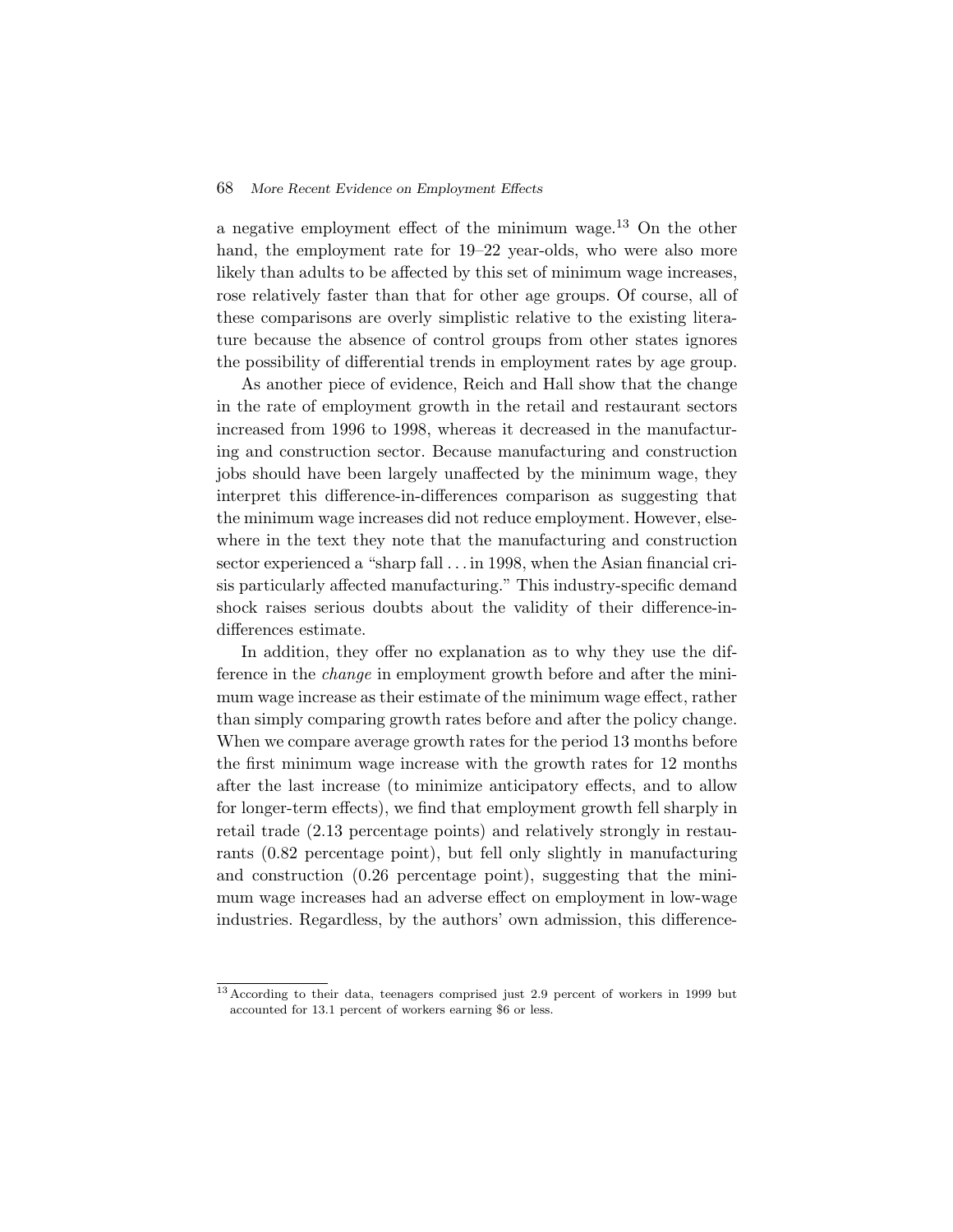in-differences experiment is of modest value, and the combined evidence presented in this paper is unconvincing.

Singell and Terborg (2007) examine the effects of minimum wages on the eating and drinking sector, and the hotel and lodging industry, in Oregon and Washington. They use data from 1994 to 2001, a period that includes three increases in the minimum wage in Oregon (in 1997, 1998, and 1999) and three increases in the minimum wage in Washington (in 1999, 2000, and 2001). Thus, this sample provides two different experiments for evaluating the effects of minimum wage increases in distinct labor markets that, according to the authors, faced similar economic conditions.

Singell and Terborg first use BLS wage survey data to explore the extent to which minimum wages are binding in these two sectors. For the eating and drinking sector, the 10th percentile of the wage distribution tracks the minimum wage in each state quite closely, with the exception of 1997 and 1998, when the minimum wage was only \$4.90 in Washington; even so, the 10th percentile clearly increases to the later minimum wages of \$6.50 (in 2000) and \$6.72 (in 2001). This pattern holds for three of the four jobs in this sector – hosts and hostesses, waiters and waitresses, and fast food cooks – but is less evident for restaurant cooks, whose wages tend to be somewhat higher. Indeed, for the first three jobs, even the median wage rates seem to move closely with changes in the minimum wage. Wages are higher in the hotel and lodging sector, and a systematic pattern relating minimum wages to the 10th percentile of the wage distribution is harder to discern; the one exception is for maids and housekeeping, which is the lowest-wage category.<sup>14</sup> These wage distributions suggest that minimum wages are binding in the eating and drinking sector, but less so in the hotel and lodging sector.

The authors next turn to the monthly BLS employment data for these two sectors. They regress the change in employment on a minimum wage variable, controls for which state the observation comes from, population and per capita income growth, calendar month dummies and interactions between these and a dummy variable for Ore-

<sup>&</sup>lt;sup>14</sup> The other two jobs surveyed are desk clerks and managers.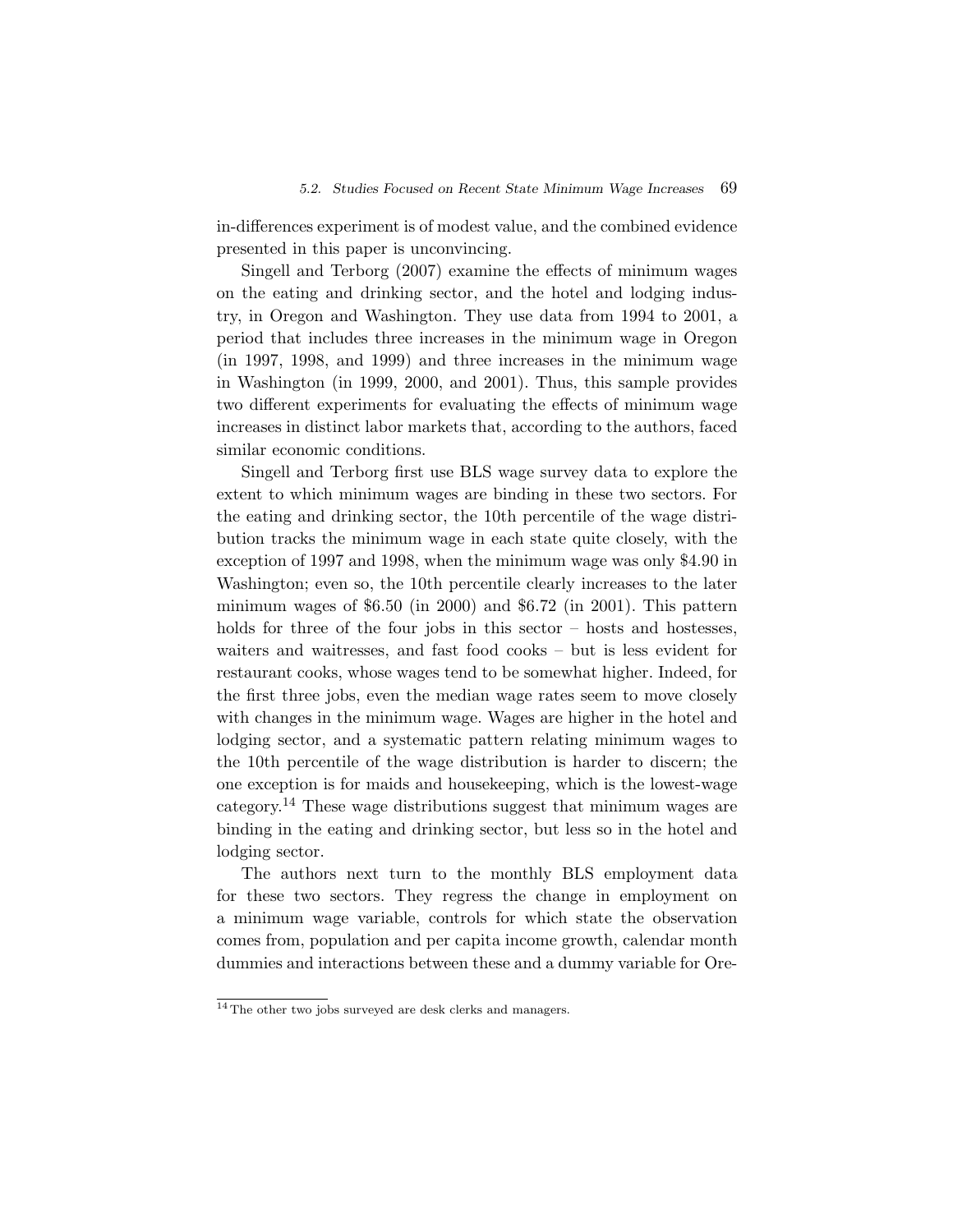gon (to allow for different seasonal patterns in each state), and a cubic time trend. They identify the minimum wage effect from the annual first difference in the log of the real minimum wage, and in some specifications include the lag of this variable as well. The authors also make a concerted effort to establish the robustness of their results. The results for the eating and drinking sector consistently indicate that increases in the minimum wage reduced employment. The estimates are statistically significant whether or not lagged effects are included, although they are stronger in the latter case. For the specification that includes both contemporaneous and lagged effects, the employment elasticity is  $-0.2$ .

In contrast, the estimates for hotel and lodging are positive and significant, with elasticities of about 0.15. The authors speculate that the absence of negative effects for this sector may be because minimum wages are considerably less binding, although of course that fact does not explain a positive employment effect. They also suggest that voters may pass minimum wage legislation when "times are good" – the endogeneity problem we discussed earlier – but offer no explanation as to why this endogeneity would be particularly relevant with regard to economic conditions in the hotel and lodging sector, nor do they provide any evidence that the timing of minimum wage increases fits this explanation. In any event, their analysis suggests that minimum wage effects may vary substantially across industries.

Finally, Singell and Terborg report on an analysis of the number of help-wanted ads for the different types of jobs in these two industries. The help-wanted data are a valuable addition to the study because the BLS employment data do not provide the breakdown into the specific jobs for which the wage results were reported. By classifying the helpwanted data by the jobs for which wage distributions are reported, it is possible to focus on those jobs for which minimum wages were binding (most importantly, maids and housekeepers in the hotel and lodging industry).

The dependent variable in the want-ad regressions is the ratio of want-ads to industry employment, because a given *level* of want-ads generates a particular *flow* of applicants. That is, the level of want-ads and changes in employment should be affected in the same way by min-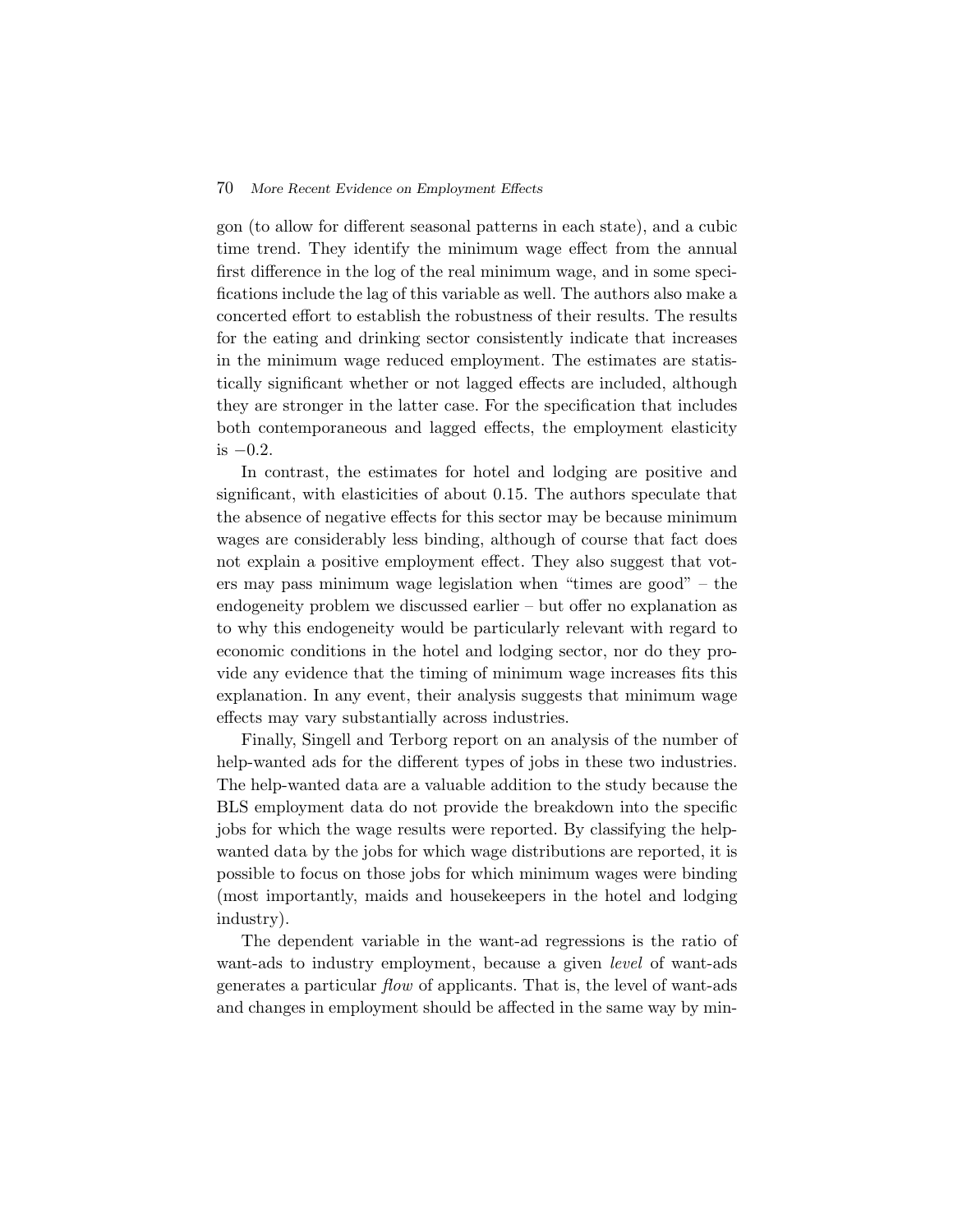#### *5.2. Studies Focused on Recent State Minimum Wage Increases* 71

imum wages. However, by the same logic, it seems that the form of the minimum wage variable should be the same as in the employment analysis, although the authors also switch to a levels specification for the minimum wage variable. Their rationale for this specification is that, in equilibrium, different levels of want-ads will be needed to maintain the desired level and quality of employment; for example, if the desired level of employment is lower with a higher minimum wage, then fewer wantads will be needed to maintain that level.<sup>15</sup> Nonetheless, given that the want-ad regressions are interpreted as complementary evidence, it would have been useful to see the results for the same specifications used in the analysis of employment, perhaps coupled with some moredetailed, independent analysis of how minimum wages affect want-ads.

The want-ad regressions are presented for five jobs in eating and drinking – wait staff, buss staff, dishwasher staff, hosts, and cooks – and one job in hotels and lodging – housekeepers.<sup>16</sup> In five out of six cases – *including* housekeepers – the estimated effect of the minimum wage on the number of want-ads is negative and significant, with a 10 percent increase in the minimum reducing the number of ads by 10 to 47 percent (the number of monthly ads ranges from about 2 to 48, depending on the period and job). Among the restaurant jobs, the only insignificant result is for cooks, which is the highest-paying job in the eating and drinking industry and thus less likely to be affected by minimum wage changes. Thus, the general conclusion from this study is that the minimum wage increases in Oregon and Washington had an adverse effect on employment in the low-wage eating and drinking sector and on low-wage workers in the somewhat higher-wage hotel and lodging sector.<sup>17</sup>

<sup>&</sup>lt;sup>15</sup> Personal communication with Larry Singell, July 6, 2007.

<sup>&</sup>lt;sup>16</sup> Of course, these jobs need not necessarily be specific to an industry. For example, we presume that a want-ad may be advertising for waitpersons in a hotel restaurant.

 $17$  In a similar vein, Skedinger (2006) uses firm-level survey data to study the effects of minimum wage changes on hotel and restaurant workers in Sweden. The evidence indicates that minimum wage increases led to higher separations of affected workers aged 20 and over, but there is only weak evidence of an effect on teenagers. This study also finds that minimum wage decreases raise the job accession rate of affected workers, although this evidence is not as robust as the evidence on separations. The context of this study is also quite different from the U.S. case studies, as the minimum wages used in the analysis consist of an extensive set of wage floors that vary by job, age, tenure, and location, and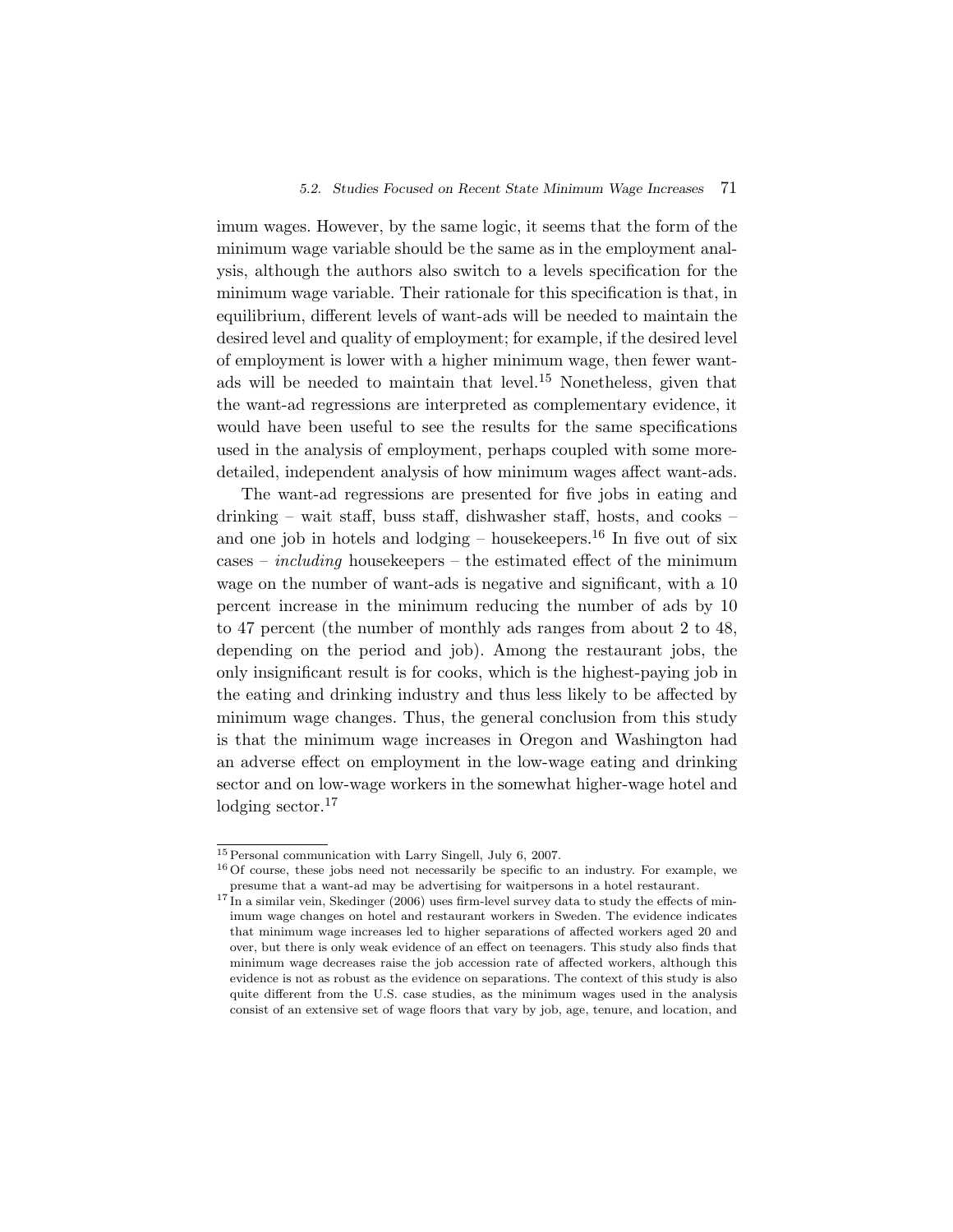#### **5.3 Studies of Recent City Minimum Wages**

With the introduction of minimum wages in Santa Fe and San Francisco in 2004, we now also have a few studies of the effects of city-specific minimum wages.<sup>18</sup> In particular, Dube et al. (forthcoming) present an analysis of the impact of the San Francisco minimum wage on restaurant employment in that city. Using survey data on restaurants employing 30 or fewer workers, they find that restaurant employment in establishments more likely to be affected by the new minimum wage law increased more rapidly than in three control groups: small restaurants not covered by the minimum wage in the first year; restaurants with 14–30 employees that were already paying all of their workers a wage above the new minimum prior to its introduction; and restaurants with 14–30 employees in neighboring jurisdictions not subject to the new minimum wage. The estimated elasticities for both employment and FTE employment range between 0.01 and 0.12 (with most at the lower end), and are never statistically significant.

The study is generally careful, and uses an appropriate research design. One nice feature is that the authors document that their data do not suffer from the measurement error problems exhibited in the Card–Krueger (1994) fast-food study, although they do not provide information on their survey that might explain why they apparently do better. There are a few potential problems, however. First, the response rate is low – only 38 percent for the first wave.<sup>19</sup> Second, like many of the earlier case studies, this analysis uses a relatively short window over which to estimate the employment effects, with the post-minimum wage observation coming about nine months after the minimum wage was implemented; as a result, the estimates will not capture any potential longer-term adjustments to minimum wage

that are negotiated via centralized bargaining. Thus, the implications of the results for more traditional uniform minimum wage floors are not clear.

 $^{18}\,\mathrm{A}$  minimum wage of \$6.75 took effect in Albuquerque on January 1, 2007.

<sup>&</sup>lt;sup>19</sup> Although the authors use employment data from the Dun & Bradstreet file – their sample frame – to show that initial employment levels for the respondents to their survey were similar to those for all establishments, it also would have been useful to use the Dun & Bradstreet data from one year later to see whether the non-respondents were different in terms of employment changes, and, moreover, to see whether the empirical analysis of employment using the Dun & Bradstreet data led to the same conclusion.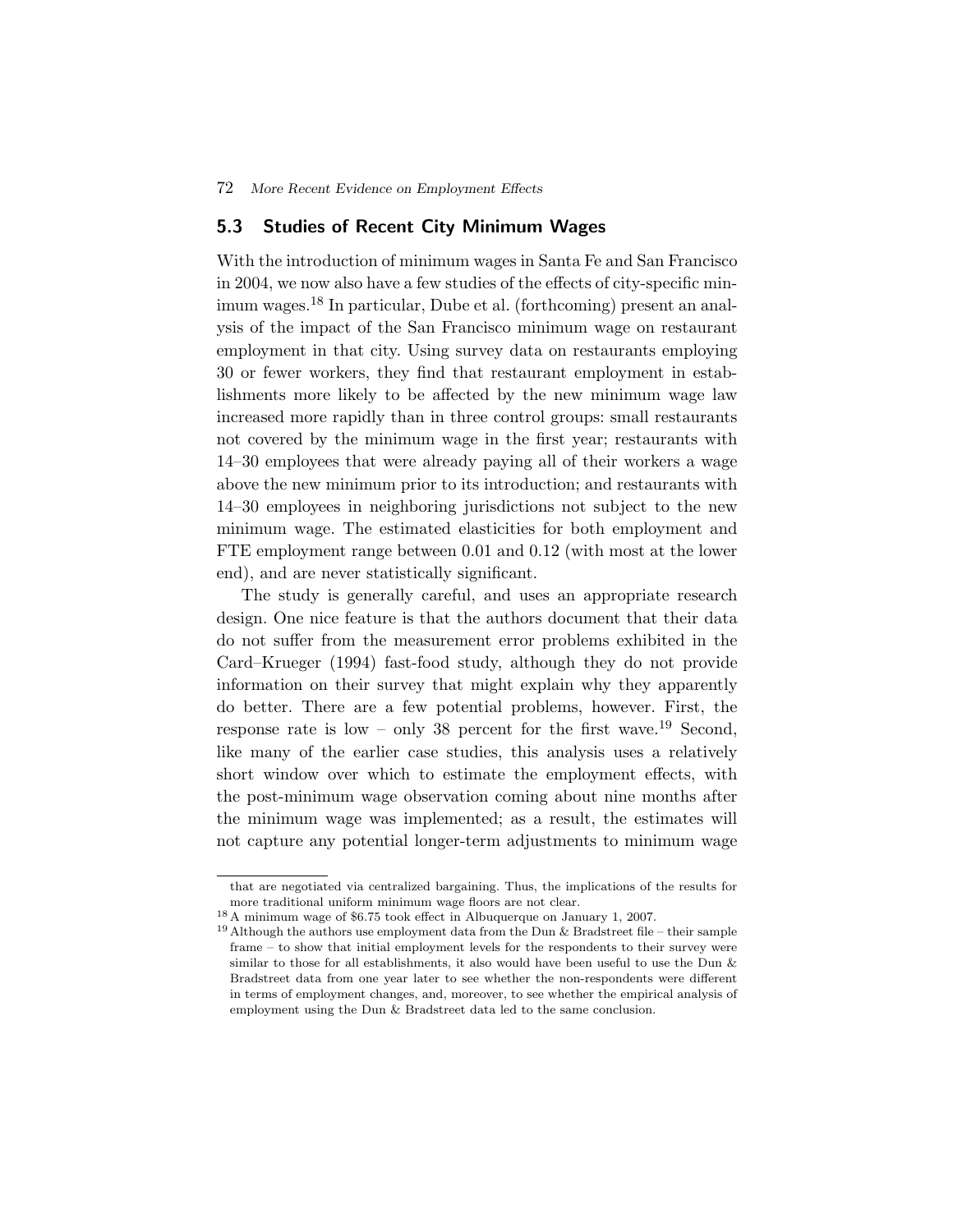increases. Third, we do not see a compelling reason to exclude restaurants with more than 30 employees. Although the authors argue that larger restaurants "may be different types of enterprises operating in markets with distinct dynamics" (p. 8), they offer no particular justification for that view, and it seems problematic to exclude restaurants of a particular size from the study if the goal is to estimate the employment effects for the industry most affected by the city's minimum wage increase. That said, absent evidence that these problems biased the results, this study has to be regarded as providing reasonably good evidence that the minimum wage implemented in San Francisco did not reduce employment at established mid-size restaurants. How well this generalizes to the rest of the industry and other industries, and how well the results from this single episode generalize to other minimum wage increases, remain open questions.<sup>20</sup>

In addition, two recent studies have examined the effects of the \$8.50 hourly minimum wage that was introduced in Santa Fe in June  $2004.<sup>21</sup>$  Yelowitz (2005), in a paper circulated by the Employment Policies Institute, estimates standard difference-in-differences models using CPS data for Santa Fe and the rest of New Mexico. His estimates indicate that the minimum wage had small and insignificant effects on the employment-to-population rates of both more- and less-educated (12 or fewer years of education) individuals, but that weekly hours

 $20$  Sims (2005) also attempts to provide some evidence of the effects of the city's minimum wage on the San Francisco restaurant industry. His study, which was financed by the industry, reports that the minimum wage had an adverse effect on employment. This conclusion is based on a survey in which respondents predominantly indicated that they reduced employment in response to the minimum wage, although about two-thirds of respondents indicated that their response was small. However, this study suffers from two major problems. First, response rates for many parts of the survey were extremely low – below 4 percent. Second, the survey did not collect objective measures of employment from before and after the minimum wage increase, but instead simply asked respondents how they were affected by the new minimum wage. Some restaurant owners may have had an incentive to claim that the minimum wage affected them adversely, given that the minimum wage probably raised their labor costs (most respondents indicated that the minimum wage decreased profits); in addition, those owners who were more adversely affected by the minimum wage may have been more likely to respond to the survey.

<sup>21</sup> Although the city refers to this wage floor as a living wage, it is more comparable to a minimum wage because it has much broader coverage than the living wage laws in many other cities (see, for example, Adams and Neumark, 2005). In particular, the new minimum wage applies to all firms with 25 or more employees.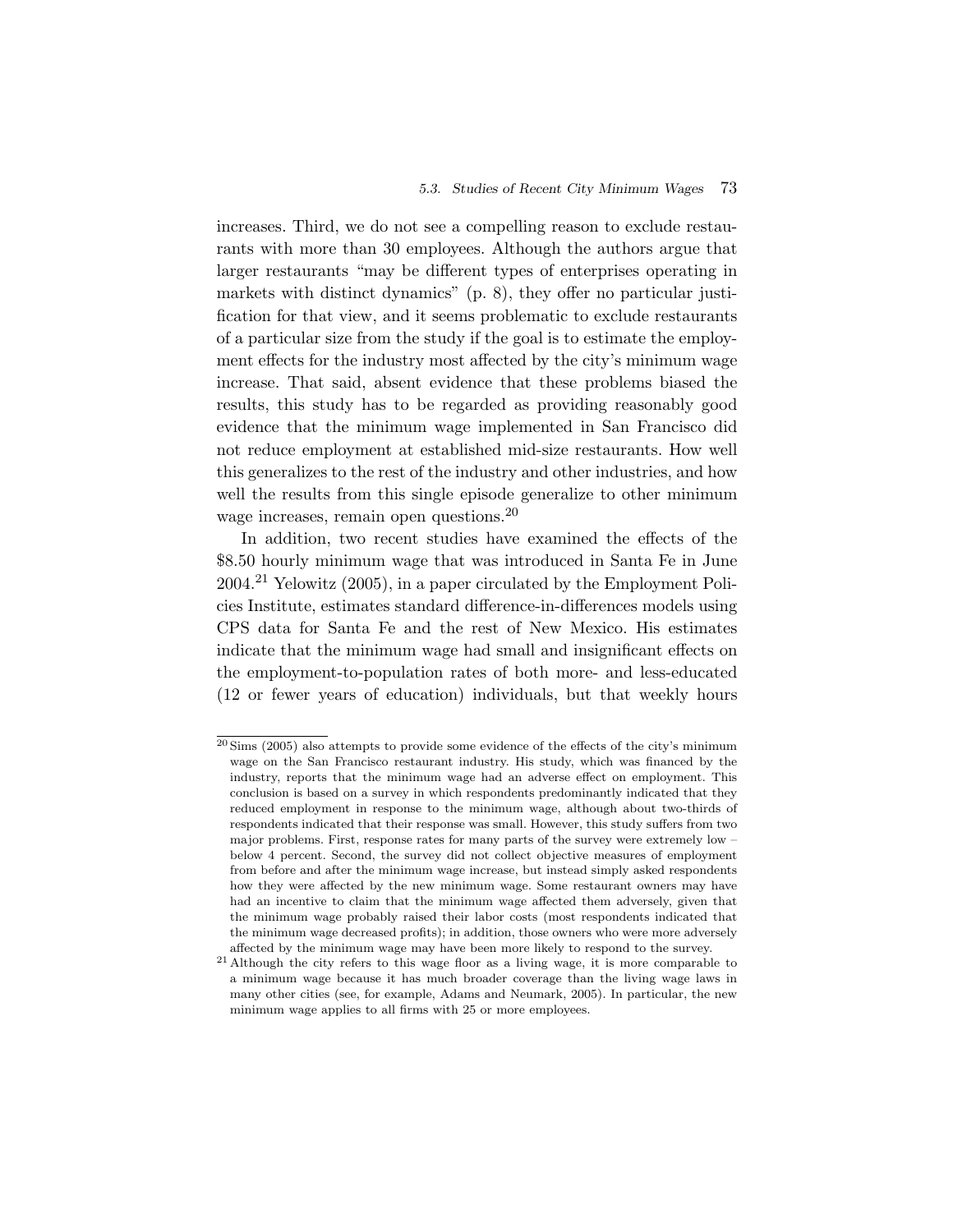worked by less-educated workers declined by a statistically significant 3.2 hours. This decline, which is conceptually equivalent to the effect of the minimum wage on FTE employment, corresponds to an elasticity of −0.12. The methodology used in this study is relatively standard and is reasonably convincing, albeit subject to concerns raised earlier about studies of single episodes of minimum wage increases.<sup>22</sup> Moreover, the data extend from 17 months prior to the minimum wage's imposition to 17 months afterwards, which should allow longer-term effects to be reflected in the estimates.

Potter (2006) takes a somewhat different approach to estimating the effects of the Santa Fe minimum wage. Using establishment-level ES-202 data compiled by the New Mexico Department of Labor, he estimates the effects of the new minimum wage on both total private employment and on employment in four low-wage industries – construction, retail, health care, and accommodations and food. In particular, Potter uses firms in Albuquerque with more than 25 employees as the control group and estimates difference-in-differences models for the average level of employment in each city in the 12 months prior to the minimum wage's introduction and in the 12-month period that followed. The choice of Albuquerque as the control group is problematic. The author indicates that Albuquerque was chosen as the control because the annual percent changes in employment over the period from 1996 to 2005 most closely matched those for Santa Fe. However, because that period includes the 18 months that followed the introduction of the minimum wage in Santa Fe, such a selection rule will bias the estimates of the minimum wage effects toward zero. Instead, it would have been preferable either to choose the control region on the basis of the similarity of changes prior to the introduction of the minimum wage or to include the rest of the state, as Yelowitz did.

<sup>22</sup> One curious result in this study is the absence of an estimated positive effect from the new minimum wage on wages at the 10th or 25th percentile of the wage distribution in quantile regressions with controls for race, education, and marital status. Although this may cast doubt on the validity of the estimated negative effect on hours, Adams and Neumark (2005) point out that tests for the effects of a minimum wage on the wage distribution should not condition on skills because minimum wage laws are expected to affect the unconditional distribution of wages rather than the conditional distribution.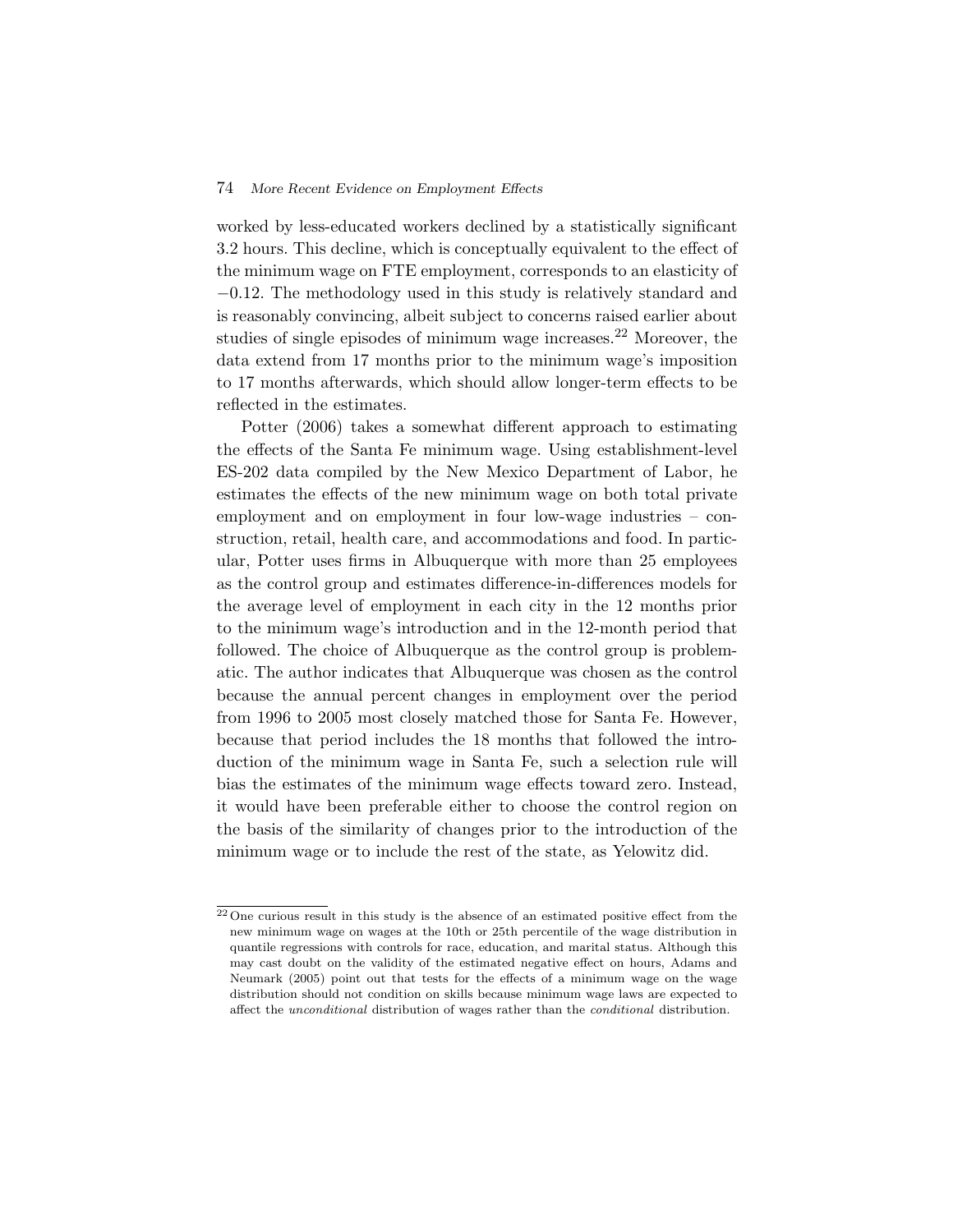#### *5.3. Studies of Recent City Minimum Wages* 75

The regression estimates for the proportionate change in employment at firms subject to the minimum wage (that is, firms with 25 or more workers) are 0.012 for total employment, −0.08 for construction,  $-0.007$  for retail,  $-0.002$  for health care, and 0.031 for accommodations and food; only the negative estimate for construction is statistically significant. At first glance, the absence of a negative effect for the accommodations and food industry seems at odds with the prediction of the competitive model, given the relatively high number of low-wage workers employed in that industry. However, the Santa Fe law includes a 100 percent tip credit for workers earning at least \$100 a month in tips or commissions,  $23$  so the minimum wage may have been of little relevance for this industry.<sup>24</sup> Moreover, when Potter estimates differencein-difference-in-differences models (by including smaller firms in both Santa Fe and Albuquerque in the analysis), all five of the estimates are negative (although again significant only for construction). Indeed, this last comparison arguably provides the strongest evidence because it controls for other differences in employment change in the two cities by differencing relative to the change for smaller firms.<sup>25</sup> In this regard, the evidence for Santa Fe's minimum wage increase generally points to negative effects, although the evidence is not strong and is potentially problematic.

Finally, we reiterate our concerns about drawing broad inferences from case studies of the effects of a particular minimum wage increase. Although case studies of a minimum wage increase in one state that provide estimates of employment effects for a broad group of the leastskilled or for a variety of industries do not suffer from the same problems faced by studies that focus on one particular industry, they still are subject to biases associated with demand shocks or sampling vari-

<sup>23</sup> See http://santafenm.gov/cityclerks/livingwageeng-span.pdf.

<sup>24</sup> Potter shows no results on wage effects.

<sup>&</sup>lt;sup>25</sup> Potter incorrectly interprets the evidence as indicating that, after the minimum wage was introduced, "either large Santa Fe businesses are increasing employment more than large Albuquerque businesses or small Albuquerque businesses are increasing employment more than small Santa Fe businesses" (p. 19). What the estimates actually show is that the difference in employment growth in large Santa Fe businesses relative to large Albuquerque businesses was less than the corresponding difference for small businesses, consistent with the minimum wage slowing employment growth in large business in Santa Fe.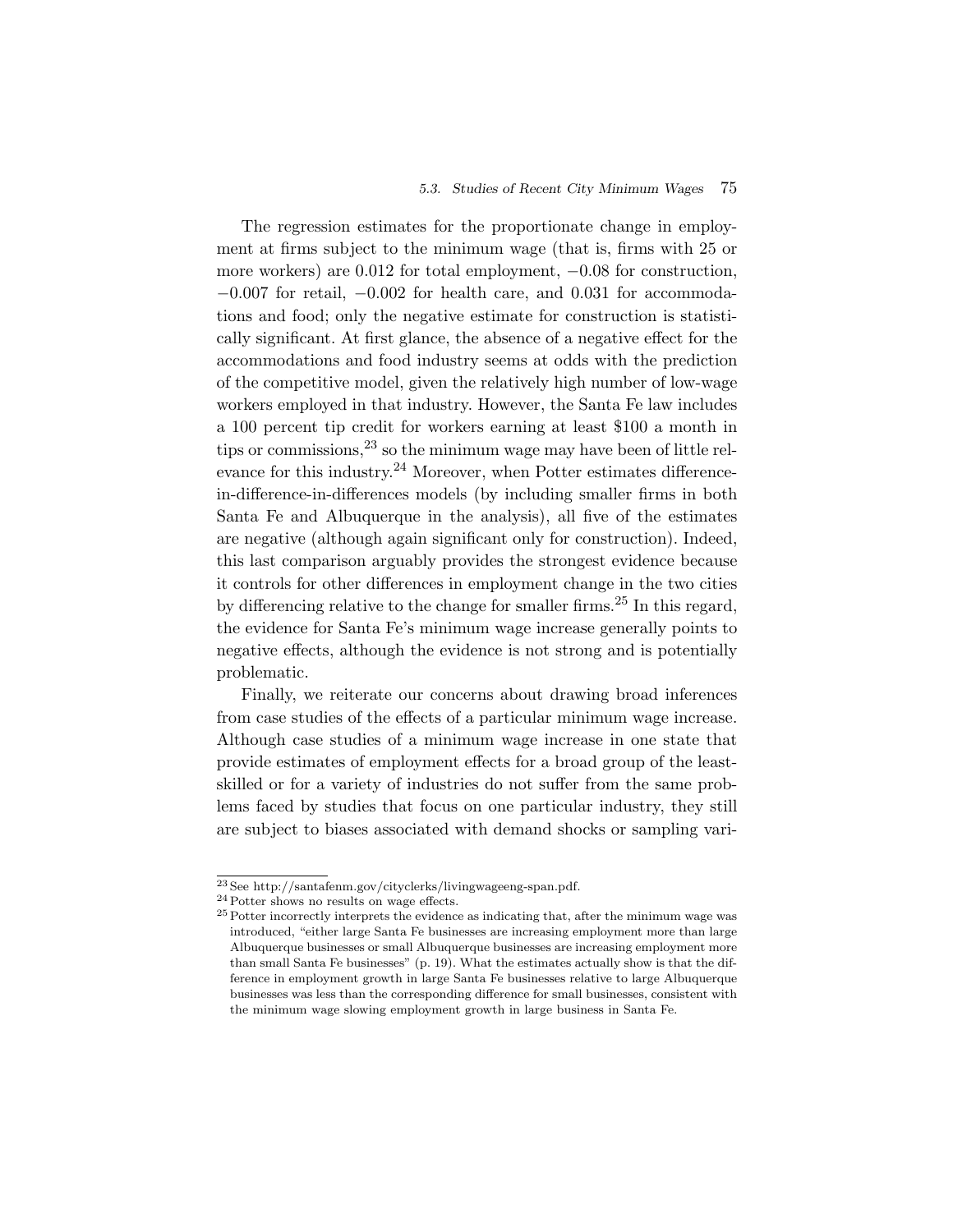ation that might be correlated with the minimum wage increase. In contrast, a larger panel data study that averages over many episodes of minimum wage increases is more likely to produce reliable results because other unobserved shocks will tend to average out and because sampling variation will be smaller.

## **5.4 Revisiting Aggregate Time-Series Estimates of the Effects of the Federal Minimum Wage**

Although most of the new minimum wage research has moved away from aggregate time-series studies of the effects of the federal minimum wage, there is a small body of time-series research over the past 15 years that warrants a brief summary. This segment of the literature has its genesis with Wellington (1991), who updated the basic timeseries specification in Brown et al. (1983):

$$
Y_t = \alpha M W_t + R_t \beta + \varepsilon_t. \tag{5.1}
$$

In this specification, Y represents the employment-to-population ratio for a particular demographic group (16–19 or 20–24 year-olds),  $MW$ is the minimum wage variable, and  $R$  is a set of control variables that includes a cyclical control, supply side variables, linear and quadratic time trends, and seasonal dummies. $26$  The minimum wage variable is typically the Kaitz index, which was the most widely used measure in the earlier time-series literature. Brown et al. estimated the model with quarterly data from 1954 to 1979, while Wellington extended the data through 1986. Using the longer sample period, Wellington's results showed employment elasticities ranging from −0.05 to −0.09 for teenagers and from zero to −0.02 for 20–24 year-olds, estimates that fall below the lower end of the range found in the BGK survey. In addition, only a minority of the estimates for teenagers – and none of the estimates for young adults – were statistically significant at conventional levels.

Subsequent studies also found that estimating a standard timeseries model with a data set that included more recent observations

 $^{26}$ More precisely, Wellington updated the specification suggested by Solon (1985), which also includes interactions between the quarterly seasonal dummies and a linear and quadratic trend, along with a standard AR(1) correction.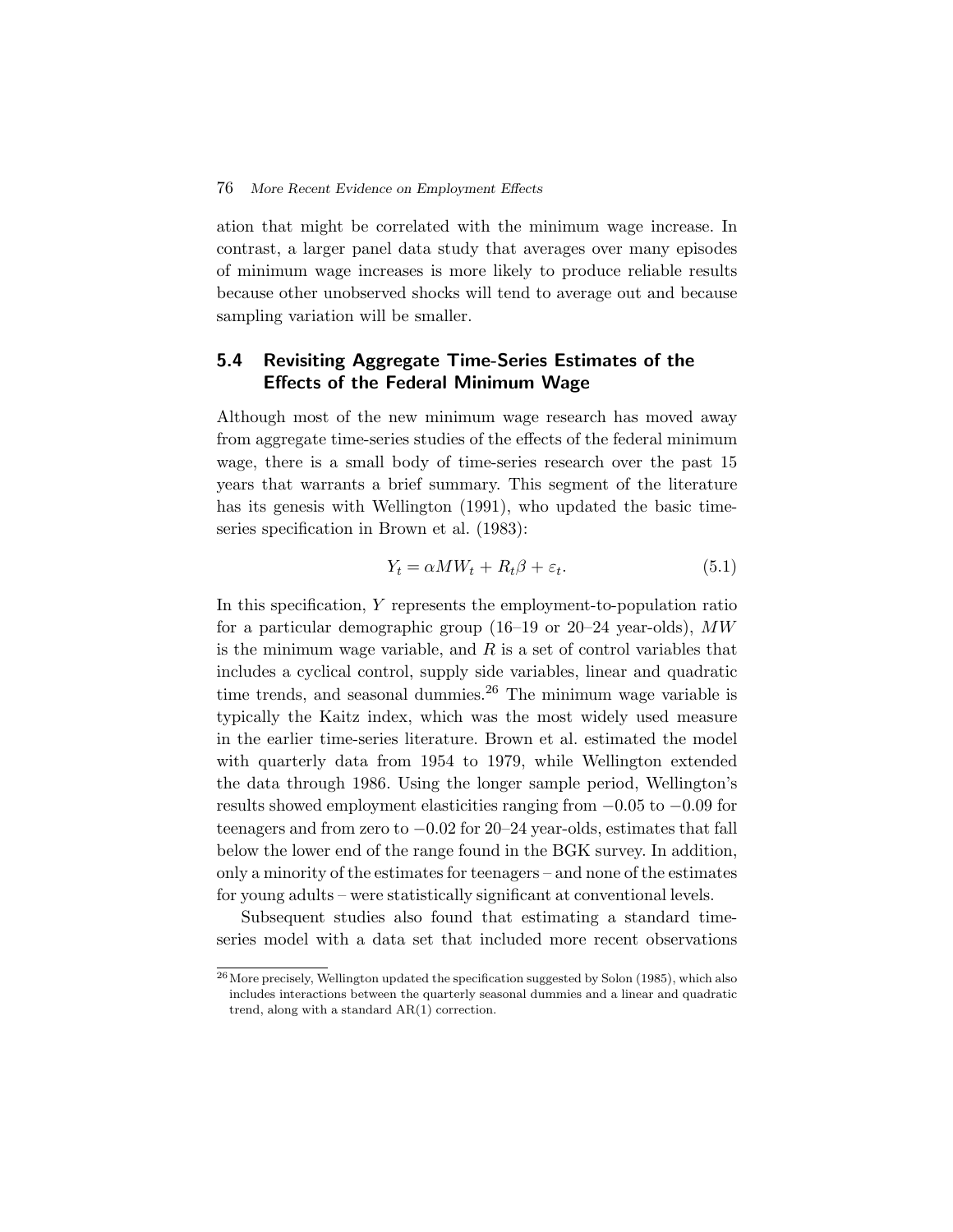#### *5.4. Revisiting Aggregate Time-Series Estimates of the Effects* 77

produced a smaller elasticity of teen employment with respect to the minimum wage. For example, Card and Krueger (1995a) estimated variants of the Solon model using data through 1993 and reported elasticities for the Kaitz index that center on −0.07 and that are generally not statistically significant.<sup>27</sup> Likewise, Bernstein and Schmitt (2000) reported results from time-series analyses that extend the data into 2000. These results provide additional evidence of a downward drift in the disemployment effect of the minimum wage, with estimates for the full sample period indicating an elasticity of  $-0.06$  and a t-statistic (1.63) just below the 10-percent level of significance. These authors also reported estimates that augment the earlier model by differencing the data to account for non-stationarity and by treating seasonality differently than simply seasonal dummy variables; in addition, they report results using annual data. The elasticities from these alternative analyses range from  $-0.001$  to  $-0.05$ , with four of the five estimates well below standard levels of significance.

The likely reasons for a decline over time in the estimated minimum wage effect from such models have been the subject of some debate. Card and Krueger (1995b) argued that this decline suggests that the time-series studies published in the 1970s and early 1980s were contaminated by publication bias. Using meta-analysis methods, Card and Krueger found that the reported  $t$ -ratios in such studies were clustered around two, and that estimated effects declined (toward zero) over time. Because smaller estimated effects would become significant as the sample size grew longer, Card and Krueger argued that the declining estimates constituted evidence that researchers were more likely to choose and report specifications that produced statistically significant estimates corresponding to their theoretical priors, that reviewers and editors were more likely to publish such studies, and thus that the earlier literature was "biased in the direction of finding statistically significant results" (p. 194).

 $^{27}\rm{However, \, Bazen$  and Marimoutou (2002) note that Wellington and Card and Krueger enter some variables in levels that BGK and Solon entered in logs. When they estimate the same specification as Solon with data through 1993, they find an elasticity of −0.08 that is significant at the 5-percent level, although this estimate is still below those based on data through 1979.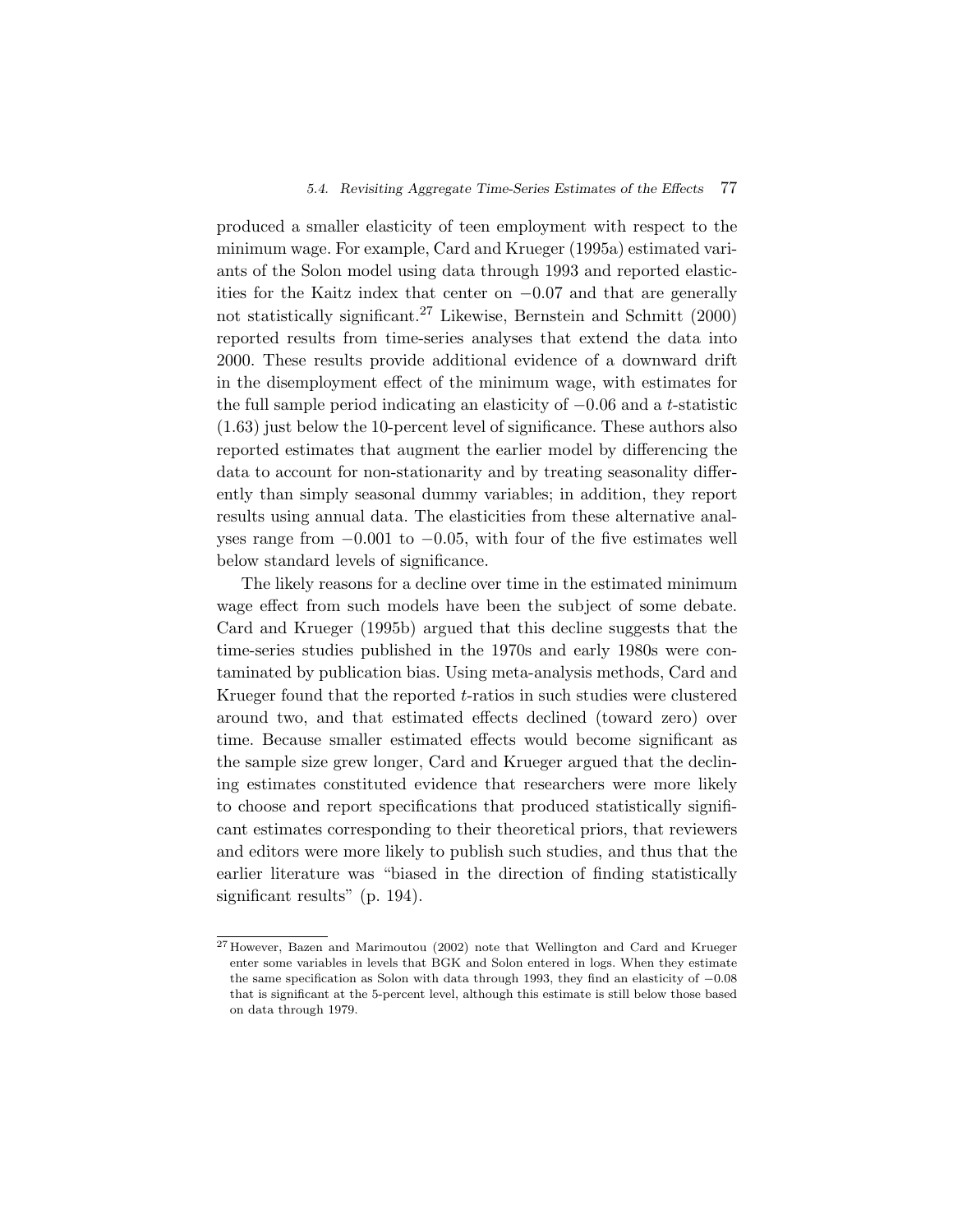However, in Neumark and Wascher (1998), we showed that successive estimates with increasingly longer time series from a benchmark specification that is arguably uncontaminated by publication bias produce a pattern of results not materially different from those generated by the studies included in Card and Krueger's meta-analysis. This finding points to parameter instability rather than publication bias as the likely reason for the decline in the estimated effects of minimum wages. We offered two possible reasons for the decline in the coefficient on the Kaitz index. First, if changes in coverage, which dominate movements in the Kaitz index early in the sample period, have a larger effect on employment than changes in the relative value of the minimum wage, the fact that coverage has been essentially unchanged since the early 1970s would lead to a lower estimated effect over time. Second, given the widening in the wage distribution during the 1980s, the Kaitz index, which uses the average wage in the denominator, may – depending exactly on how the distribution changed – overstate the decline in the bite of the minimum wage that took place during the 1980s (if the close substitutes for minimum wage workers earn belowaverage wages), leading to a growing downward bias (towards zero) in estimates of the minimum wage effect on employment. One other possibility, which we highlighted earlier, is that mismeasurement of the minimum wage variable in such studies has increased over time because of the proliferation of state minimum wages.

Some of the most recent studies in this genre find no evidence of a declining minimum wage effect in the aggregate time-series data. In particular, Williams and Mills (2001) argue that previous time-series studies of the effects of the minimum wage on employment did not adequately account for serial correlation and non-stationarity in the data. As evidence, they revisit the Card and Krueger time-series analysis of minimum wage effects and note that, using the standard specifications, the estimated minimum wage effects are quite sensitive to the method used to estimate the  $AR(1)$  error process and that the  $AR(1)$  coefficient rises to close to unity as the sample length is increased, suggesting the possibility of a unit root in the error term. They then use Augmented Dickey–Fuller procedures to test for the presence of unit roots in the data and find that the teenage employment-to-population ratio is  $I(0)$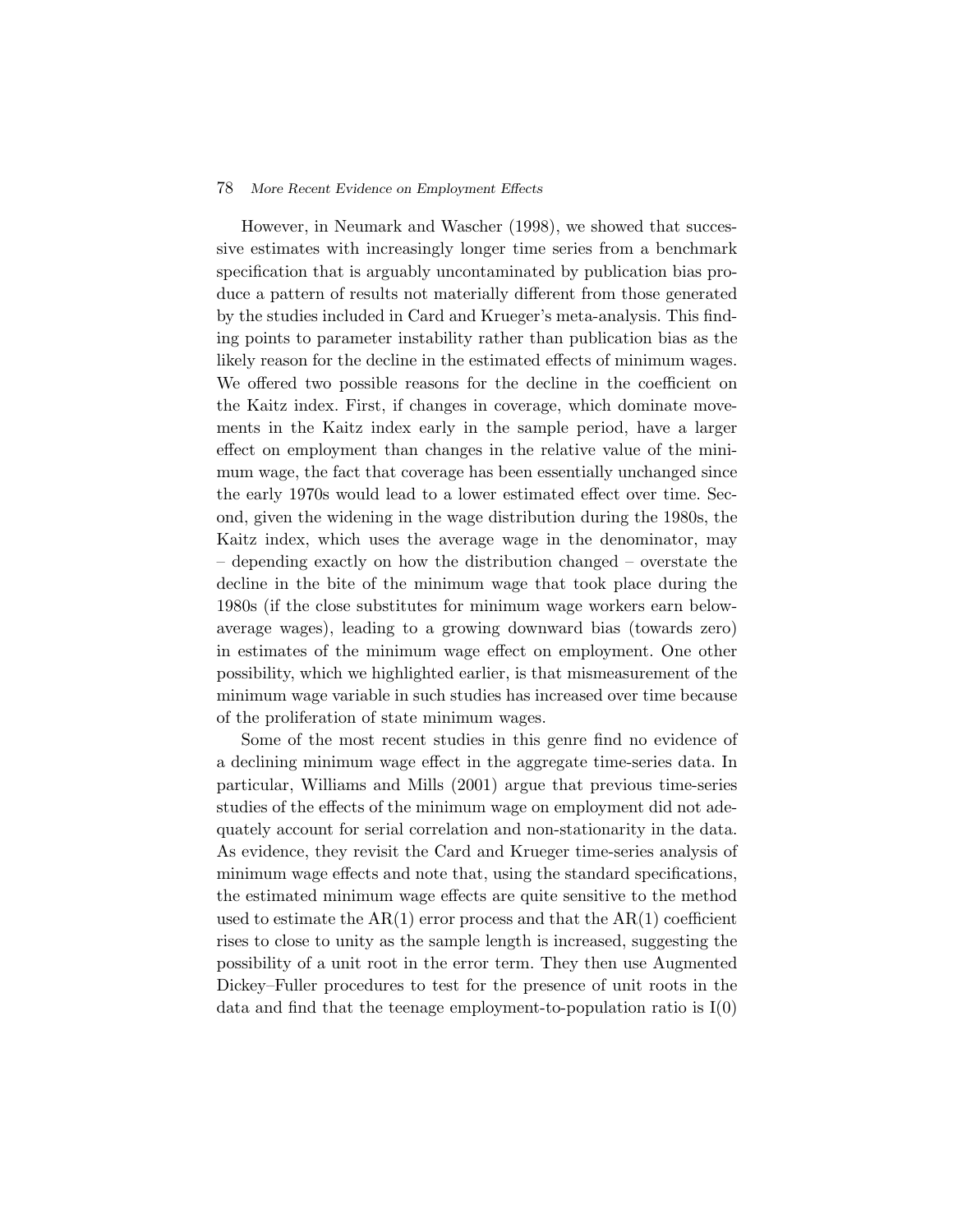but that the Kaitz index is  $I(1)$ , suggesting that the estimates from the standard specifications are not consistent.

To address this issue, Williams and Mills estimate a vector autoregression model with separate equations for employment, the change in the Kaitz index, and each of the control variables (transformed as needed to ensure stationarity). The results indicate that changes in the minimum wage "Granger cause" teenage employment and can account for between 7 and 10 percent of the variation in teen employment rates over the 1954–1993 sample period. In addition, impulse response functions from the VAR suggest that raising the minimum wage has an immediate negative effect on employment and that the employment elasticity rises to roughly −0.4 over a two-year period.

Bazen and Marimoutou (2002) present what we believe is the most recent time-series study of minimum wage effects in the United States. They also argue that the specifications used in the earlier time-series literature were dynamically mis-specified, but they address this issue in a different manner than did Williams and Mills. In particular, they extend the standard Solon model by implementing an approach that specifies stochastic structures for the trend, seasonal, and cyclical components rather than the deterministic components used in past timeseries models, but that nests those models as well.<sup>28</sup> In addition, they include the minimum wage and average manufacturing earnings in the model along with the Kaitz index to relax the constraint imposed by the Kaitz index that the effects of changes in the minimum wage and the average wage are of equal but opposite sign. In general, the data reject the deterministic specification in favor of the stochastic specification: the estimates indicate that many of the unobserved components have stochastic elements (a key exception is the cyclical component) and that the stochastic model exhibits greater parameter stability and better forecasting performance than does the Solon model.<sup>29</sup> In addition, although the coefficient on the Kaitz index is not statistically significant, the coefficients on both the minimum wage and average

<sup>28</sup> Bernstein and Schmitt (2000) also report estimates from this structural time-series approach, although they give no details.

 $29$  The authors show that the forecast performance of the other models, estimated through 1979, deteriorates badly.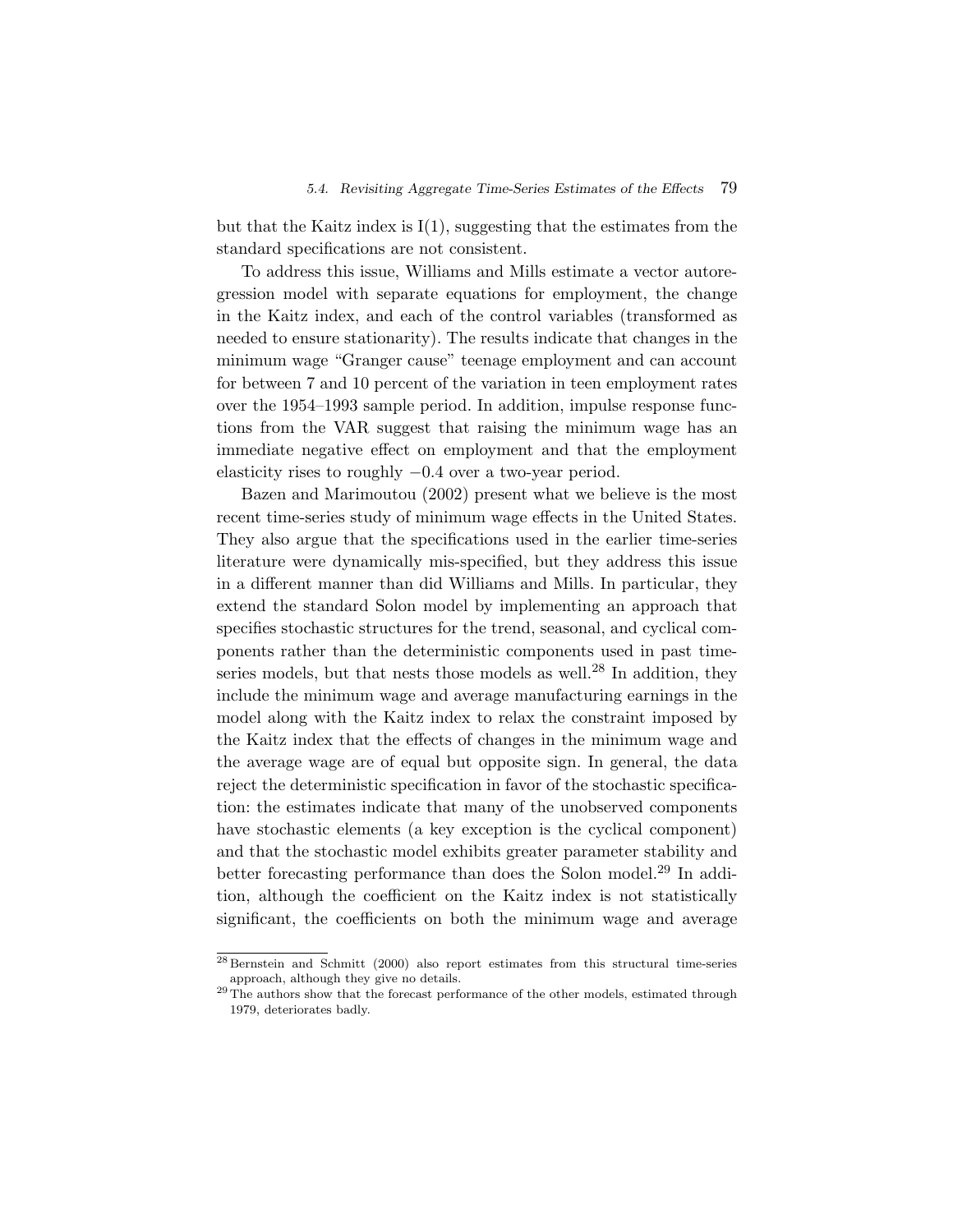manufacturing wage are significant, and the restriction that the minimum wage and average wage enter with equal but opposite-signed effects is rejected. They also find that the effect of the minimum wage on employment has been fairly constant over time and, extending the sample through the second quarter of 1999, report statistically significant negative effects of the minimum wage on teenage employment, with an elasticity of  $-0.11$  in the short-run and  $-0.27$  in the long-run.

We are not time-series econometricians, and thus we leave it to those with more expertise to fully assess the contributions of Williams and Mills and of Bazen and Marimoutou to the time-series literature on minimum wage effects. And, we reiterate our earlier concern that time-series studies are less relevant to the present context given the proliferation of state minimum wages. Nonetheless, these papers pose a clear challenge to claims that the time-series evidence for the United States does not show a detectable adverse effect of minimum wages on teenage employment.

Finally, Wolfson and Belman (2001 and 2004) estimate the wage and employment effects of the minimum wage using time-series data for 3-digit SIC industries that have either a relatively high fraction of young workers or a relatively low average wage. In particular, they specify time-series models for each industry and estimate the models as a system of equations; this set-up allows them to account for common unobservable influences and to more easily test some cross-equation restrictions. The authors estimate these models for a variety of panels – some shorter ones that include more industries, and some longer ones that include fewer industries. Their study uses aggregate national data, which means that they are identifying the effects of the federal minimum wage.

Not surprisingly, this approach generates a large number of estimated minimum wage effects. To summarize their results, the authors report the estimates in a graphical framework that displays the sign, size, and significance of the estimates. The figure indicates that many of the employment estimates by industry are statistically insignificant, although they are more often negative than positive. In addition, when the authors focus on the effects of legislated minimum wage increases (rather than declines in the real value of the minimum wage), 14 of the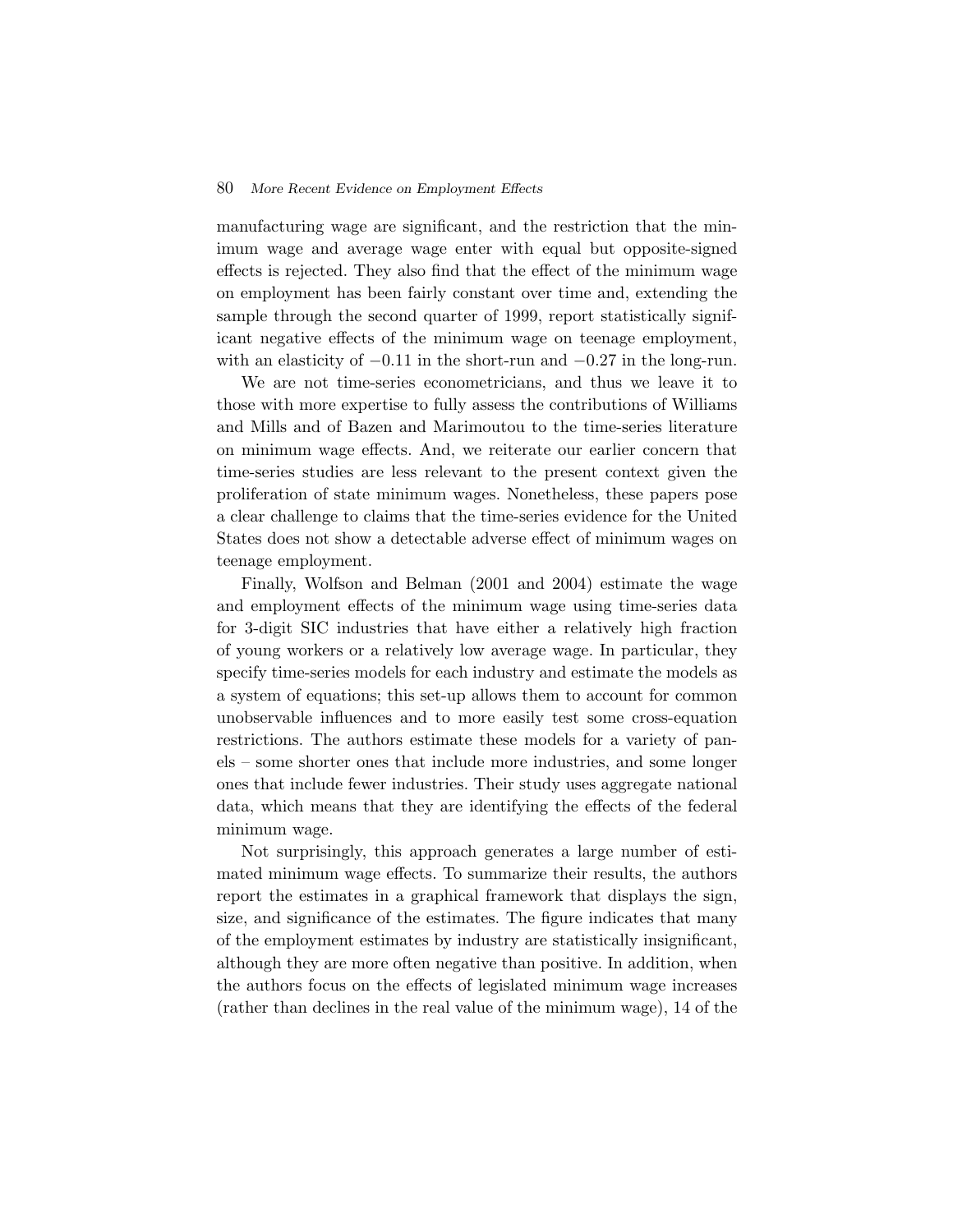#### *5.4. Revisiting Aggregate Time-Series Estimates of the Effects* 81

18 significant estimates, out of a total of 128 estimates, are negative. Finally, the authors also present results that display the relationship between the estimated employment elasticity and the wage elasticity, arguing that we should see a sharper employment reduction when the minimum wage has a larger positive effect on the wage. However, the evidence does not support this conjecture.

We have a couple of comments on these studies. First, we are not certain how much should be made of the lack of significance of many of the estimates, since the models are so highly disaggregated. It seems likely that pooling restrictions across many industries would not be rejected, in which case more precise estimates would likely be obtained by aggregating them. On the other hand, there is some value to providing the estimates of employment effects for many low-wage industries. In our discussion of the industry-specific studies, we noted that theory does not predict that employment in a narrow industry should fall in response to a minimum wage increase, which makes it difficult to interpret the results of such studies. In this sense, the absence of negative employment effects for a large number of low-wage industries would be more compelling than evidence from a single industry.

Second, we are not convinced that the absence of stronger disemployment effects for industries in which the minimum wage has a larger effect on average industry wages should be viewed as necessarily inconsistent with the standard model of the minimum wage. Absent any employment changes, the average wage should go up the most in industries for which the gap between prevailing wages and the new minimum is the largest, and in this case their filter would pick out the industries with the most workers bound by the minimum wage. However, the authors only observe wage changes that accompany employment changes. Thus, one alternative explanation for their result is that average wages rise the most in industries in which there is the least possibility to substitute away from low-wage labor and toward non-labor inputs. A second possible explanation is that average wages increase the most in industries in which it is easiest to substitute higher-skilled for lower-skilled labor. In either of these cases, the filter that Wolfson and Belman apply would tend to pick out industries that should have smaller disemployment effects rather than larger ones.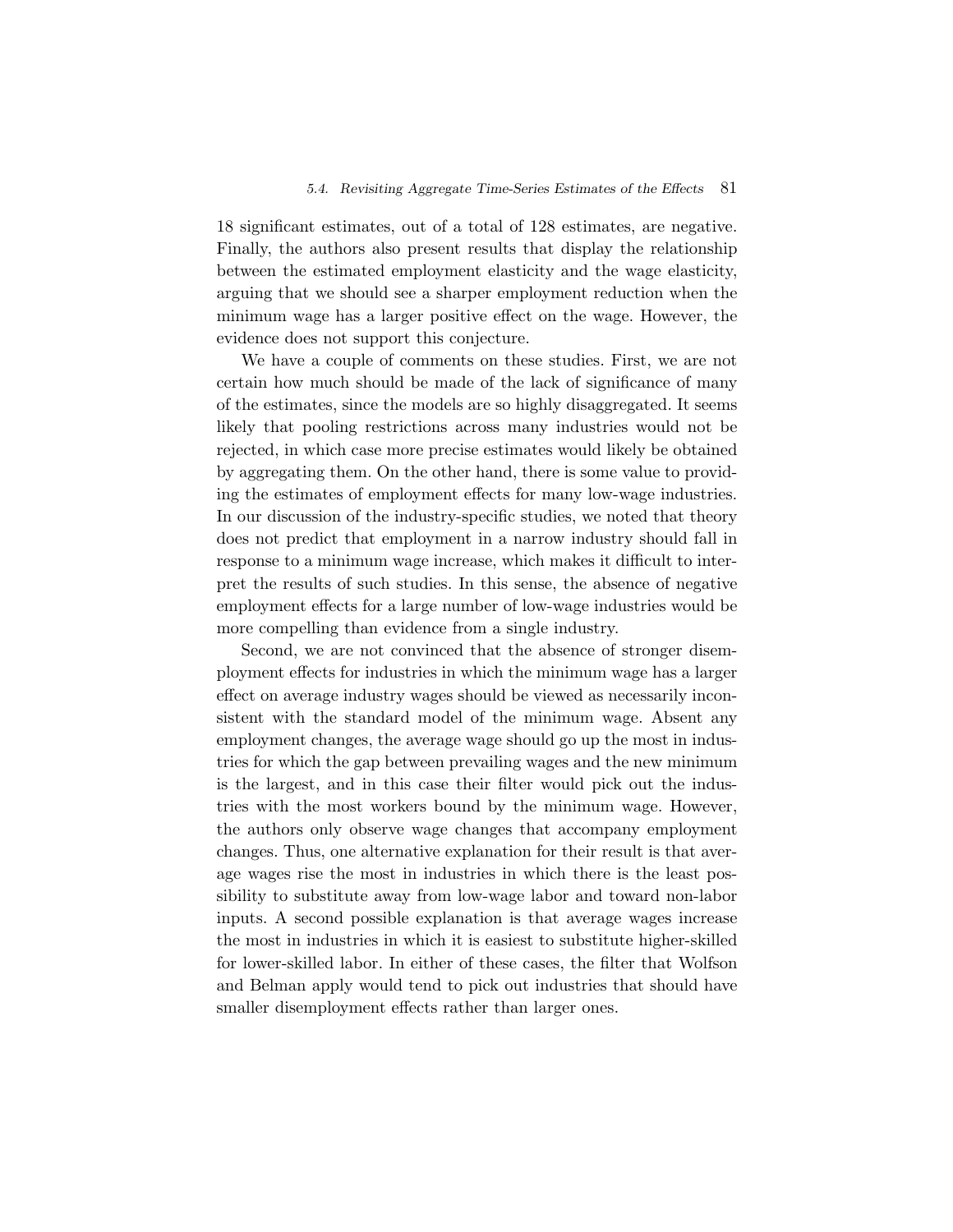# **5.5 Efforts to Identify the Effects of the Minimum Wage on the Workers Most Directly Affected**

Much of the literature discussed thus far has focused on the effects of the minimum wage on the aggregate employment rates of teenagers, although some has also discussed results for other low-skill groups. As noted earlier, the choice of teenagers in these studies reflects the fact that they make up a disproportionate share of the minimum wage workforce, so that the effects of minimum wages are more likely to be evident for this group than for other broad demographic groups. However, from a policy perspective the effect of a minimum wage increase on teenagers is arguably of less interest than the effect on low-wage adult workers, both because teenagers are less likely than adults to be permanently low-wage workers and because many teenagers are secondary earners from non-poor families. Moreover, even among teenagers, many workers earn significantly more than the minimum wage, and because the proportion not directly influenced by a change in the minimum wage can be substantial, it is often quite difficult to distinguish minimum wage effects from the myriad of other factors influencing the supply of and demand for teenage labor, as well as from noise in the data.

For the same reason, the reported elasticities from studies of aggregate groups will tend to understate both the effects of the minimum wage on the minimum wage workforce and the elasticity of demand for such workers with respect to the minimum wage. For example, one can think of the minimum wage elasticity for the teenage group as a whole as a weighted average of the elasticity for workers directly affected by a change in the minimum wage and the elasticity for workers currently earning above the minimum wage. If we assume that the latter elasticity is zero, then the minimum wage elasticity for affected workers  $(e^A)$ can be written as  $e^A = e/p^A$ , where e is the estimated elasticity for the group as a whole and  $p^A$  is the proportion of the group directly affected by the change in the minimum wage. Moreover, it is incorrect to interpret the minimum wage effect as a demand elasticity in these studies. The size of the average wage increase associated with a minimum wage increase will typically be less than the minimum wage increase itself because some affected workers are already earning more than the old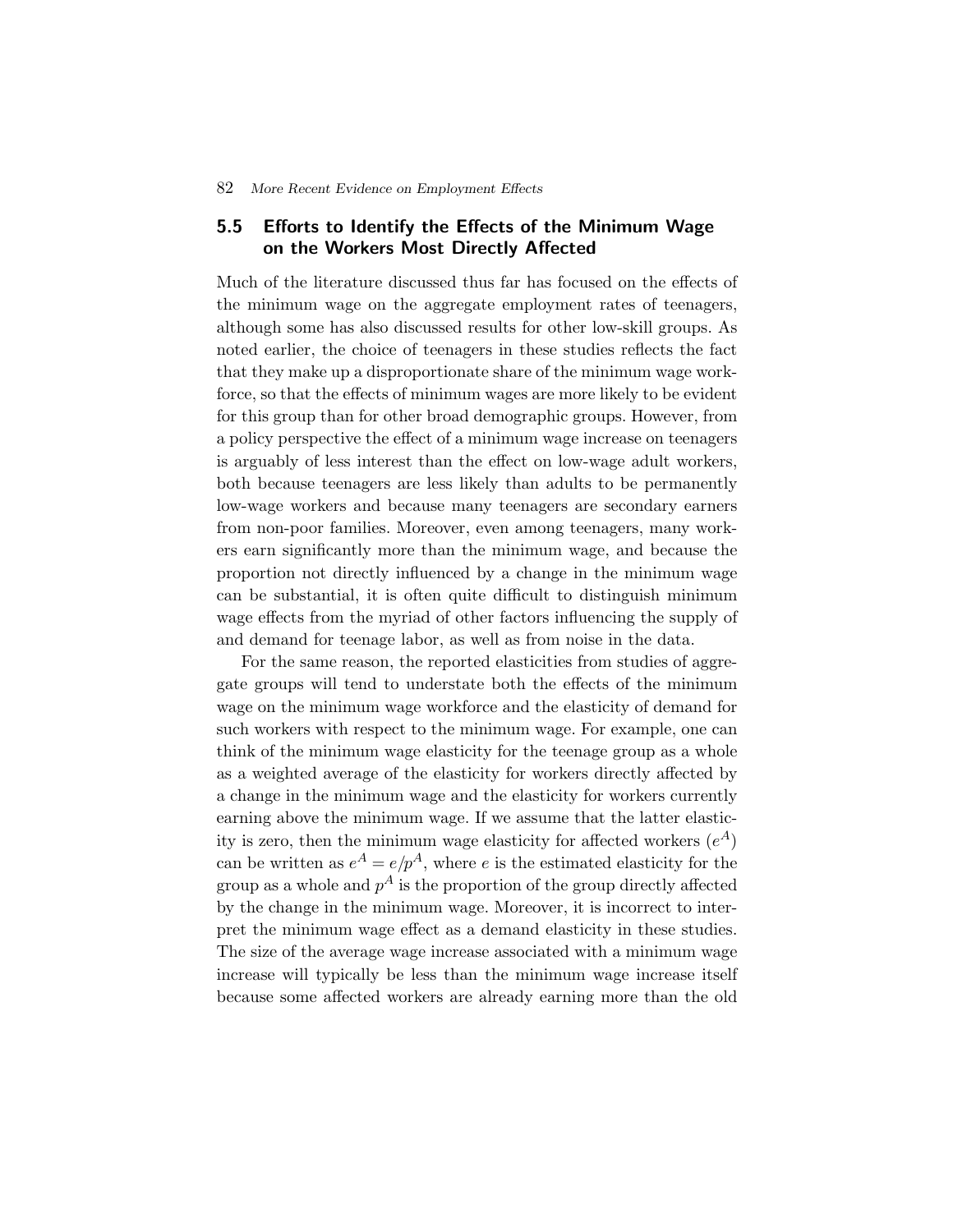minimum wage (but less than the new minimum wage). In this case, the demand elasticity can be written as

$$
e^{A} = (e/p^{A}) \cdot (\Delta MW/\Delta W^{A}), \qquad (5.2)
$$

where  $\Delta W^A$  is the average wage change of those workers whose wages were directly affected by the change in the minimum wage.

As indicated by our summary thus far, one approach that researchers have used to estimate minimum wage elasticities for individuals most likely to be affected by the minimum wage has been to narrow the sample to groups more likely to work at minimum wage jobs.<sup>30</sup> However, even samples of narrow demographic groups or specific low-wage industries will include both minimum wage workers and higher-wage workers. Thus, some researchers have attempted to identify observations for which the minimum wage increase is binding and to estimate minimum wage employment effects for these individuals. At the aggregate level, in Neumark and Wascher (2002) we attempted to classify state-year observations (in a probability sense) into one of three categories: observations for which the minimum wage was binding, so that teenage employment was determined by the labor demand curve; observations for which the minimum wage was not binding, so that teenage employment was determined by both supply and demand; and observations for which the monopsony model was relevant, so that employment was determined by the supply curve.

To do this, we estimated a switching regression model with the switch points defined as the intersection of the labor demand and labor supply curves (to differentiate the binding and non-binding regimes) and the point at which the labor demand curve intersects the marginal cost of labor curve (to differentiate a monopsony regime). As might be expected, this approach yields few observations in the monopsony regime. However, there are a substantial number of observations in the non-binding regime, allowing us to estimate minimum wage effects for those observations for which the minimum wage is more likely to be binding. The model is estimated using employment data on 16–24

 $30 \text{ In addition to the research reviewed earlier, see also Pabilonia (2002), who focuses on the$ effects of minimum wages on employment of 14–16 year-olds.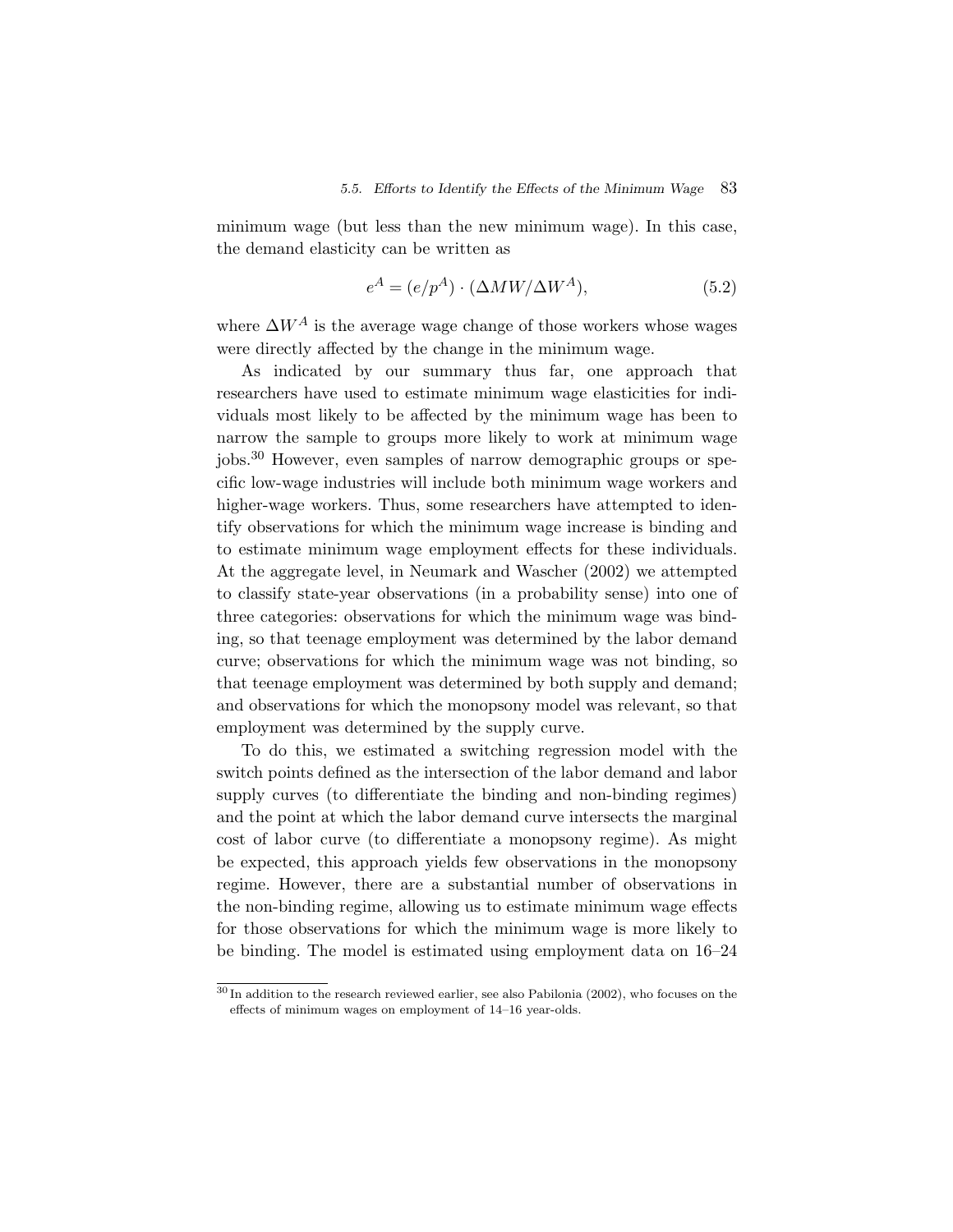year-olds and points to negative and significant effects of the minimum wage for observations in the binding regime. In particular, the estimated elasticities in the binding regime range from about −0.13 to −0.21, somewhat larger than the estimates from reduced-form models of youth employment. Perhaps more importantly, the results suggest that minimum wage effects from single-equation reduced-form regressions will be sensitive to the sample used for the estimation.

Other researchers have turned to cross-sections or panels of individual-level data to identify individuals likely to be directly affected by changes in the minimum wage. One of the first papers in the new minimum wage literature to take this approach was Currie and Fallick (1996), who used longitudinal data from the NLSY to study the employment effects of the increases in the federal minimum wage in 1980 and 1981.<sup>31</sup> In particular, these authors calculate a wage gap for each employed individual as the difference between the individual's wage in year t and the minimum wage in year  $t + 1$  for workers whose wage in year  $t$  was between the old and new minimum wage, and zero otherwise. They then use a linear probability model to compare subsequent employment rates for individuals who were directly affected by the increases in the nominal minimum wage with individuals who were not directly affected. They also estimate the model with fixed individual effects, to control for persistent differences in turnover between low-wage and high-wage individuals. The results show clear signs of a negative and statistically significant disemployment effect even after controlling for other unobservable individual differences. Their preferred estimate suggests that individuals directly affected by the minimum wage increases in 1980 and 1981 were 3 percent less likely than other workers to be employed one year later. Given that the minimum wage rose about 15 percent over those two years, this estimate is consistent with an employment elasticity of about −0.2, although it does not take into account the possible decline in employment probabilities in year  $t + 1$  for individuals who were not employed prior to the minimum wage hikes.<sup>32</sup>

 $\overline{{}^{31}\mathrm{An}}$  earlier paper by Linneman (1982) also used this general approach.

<sup>&</sup>lt;sup>32</sup> The authors report that they attempted to identify non-employed workers likely to be affected by the minimum wage by imputing their wage rates from a hedonic regression of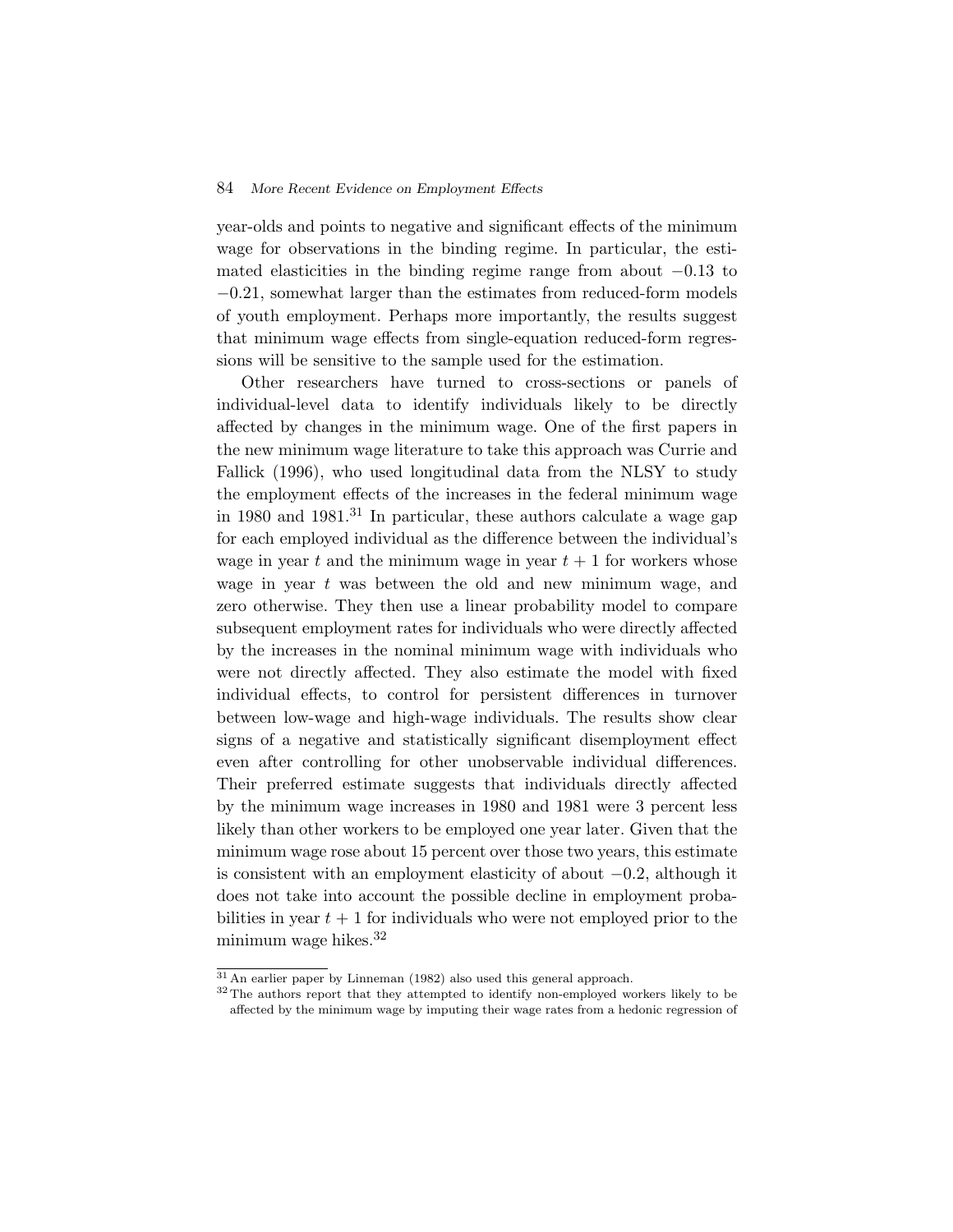Card and Krueger (1995a) criticize this study on a number of grounds. One of their primary concerns seems to be Currie and Fallick's estimate of a large negative minimum wage effect for workers classified as not covered by the minimum wage. However, Currie and Fallick clearly believe that their attempt to identify uncovered workers was unsuccessful because the wage distribution for uncovered workers also exhibits a large spike at the nominal minimum wage in both 1980 and 1981.<sup>33</sup>

In a series of papers, Abowd et al. (1999, 2000a, 2000b) attempt to improve on this approach by respecifying the wage variable in real terms and identifying individuals who were "freed" by a decline in the real minimum wage to below their real wage as well as those who were newly bound by a nominal increase in the wage floor, thus introducing variation between workers at the same real wage level at different times. In particular, when the nominal minimum wage rises, they count an observation as affected if the individual's real wage in year t is between the real value of the minimum wage in year  $t$  and the real value of the minimum wage in year  $t + 1$ . This variable is conceptually similar to the minimum wage variable used by Currie and Fallick (as well as to Card's fraction affected variable). In contrast, when the nominal minimum wage is unchanged between year t and year  $t + 1$ , they count an observation as affected if the individual's real wage in year  $t + 1$ is above the real value of the minimum wage in year  $t + 1$  but below the real value of the minimum wage in year  $t$ . This concept captures individuals who are no longer bound by the minimum wage because of its erosion in real terms.

Using longitudinal data for both France and the United States, Abowd et al. use this minimum wage measure to examine transitions into and out of employment. For the United States, which exhibits both increases and decreases in the real minimum wage, their results are

wages on a set of observed demographic variables. Although they found sizable negative employment effects for this group, they expressed skepticism about their identification scheme and did not report any point estimates.

<sup>&</sup>lt;sup>33</sup> Currie and Fallick identify uncovered workers as those with a wage between the old and new minimum wage but who work in a sector in which coverage by the federal minimum wage is low.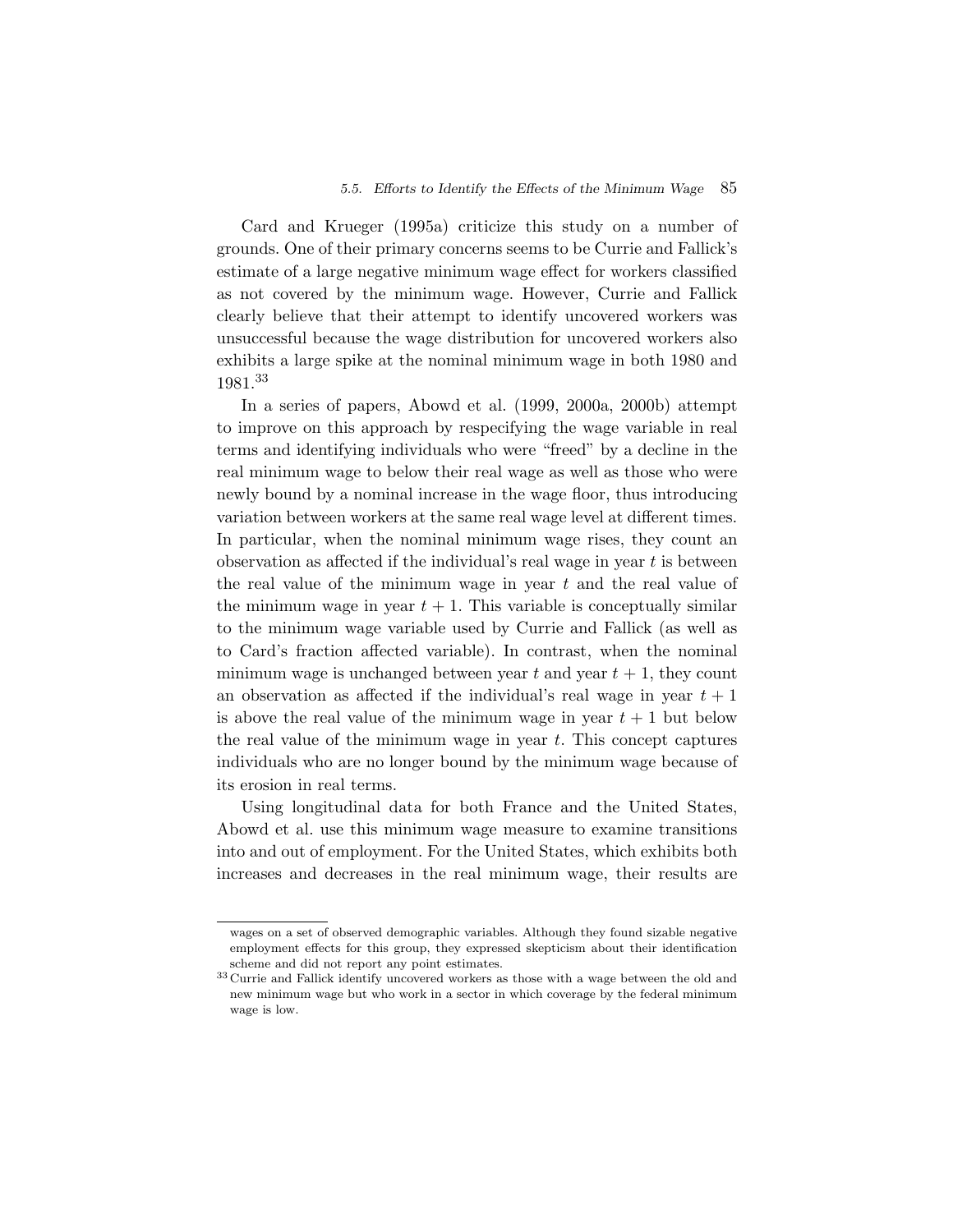mixed.<sup>34</sup> Abowd et al. (1999, 2000a) use data from the 1980s and find that the gradual decline in the real value of the minimum wage raised transition rates from non-employment to employment, which is consistent with a negative elasticity of employment with respect to increases in the minimum wage. However, Abowd et al. (2000b) use data from 1981 to 1991, thus including both decreases and increases in the real value of the federal minimum wage, and incorporating information on state minimum wages. In this case, they find little evidence of statistically significant effects of the minimum wage on either exit rates from or entry rates into employment.

In Neumark et al. (2004), we use individual-level matched observations from the CPS ORG files for the years 1979–1997, also incorporating state-specific increases in minimum wages. Our approach is similar to that used by Currie and Fallick, as well as by Abowd et al., but is more general in that it estimates the effects of minimum wages at various points throughout the wage distribution. The state minimum wage changes allow us to avoid using higher-wage workers to construct a counterfactual for what would have happened to low-wage workers absent the minimum wage change. For example, when we study transitions from employment to non-employment, comparisons to higherwage workers may not be picking up minimum wage effects if lowerwage workers have less stable employment histories and are more likely to leave employment even in the absence of a minimum wage increase.

In particular, we specify a model that interacts the change in the effective minimum wage for each state-month observation with a set of indicator variables that describe where each individual's wage stands in relation to the minimum wage. The model also includes interactions that capture differential changes in the dependent variable at different points in the wage distribution that are unrelated to minimum wage changes, as well as a set of demographic and skill-type variables and state-year interactions; in this sense, the minimum wage effects are identified from differential changes in the effective minimum wage for workers at similar points in the wage distribution. In addition, we adapt the econometric procedure to capture any lagged effects of changes in

<sup>34</sup> The results for France are discussed in Section 6.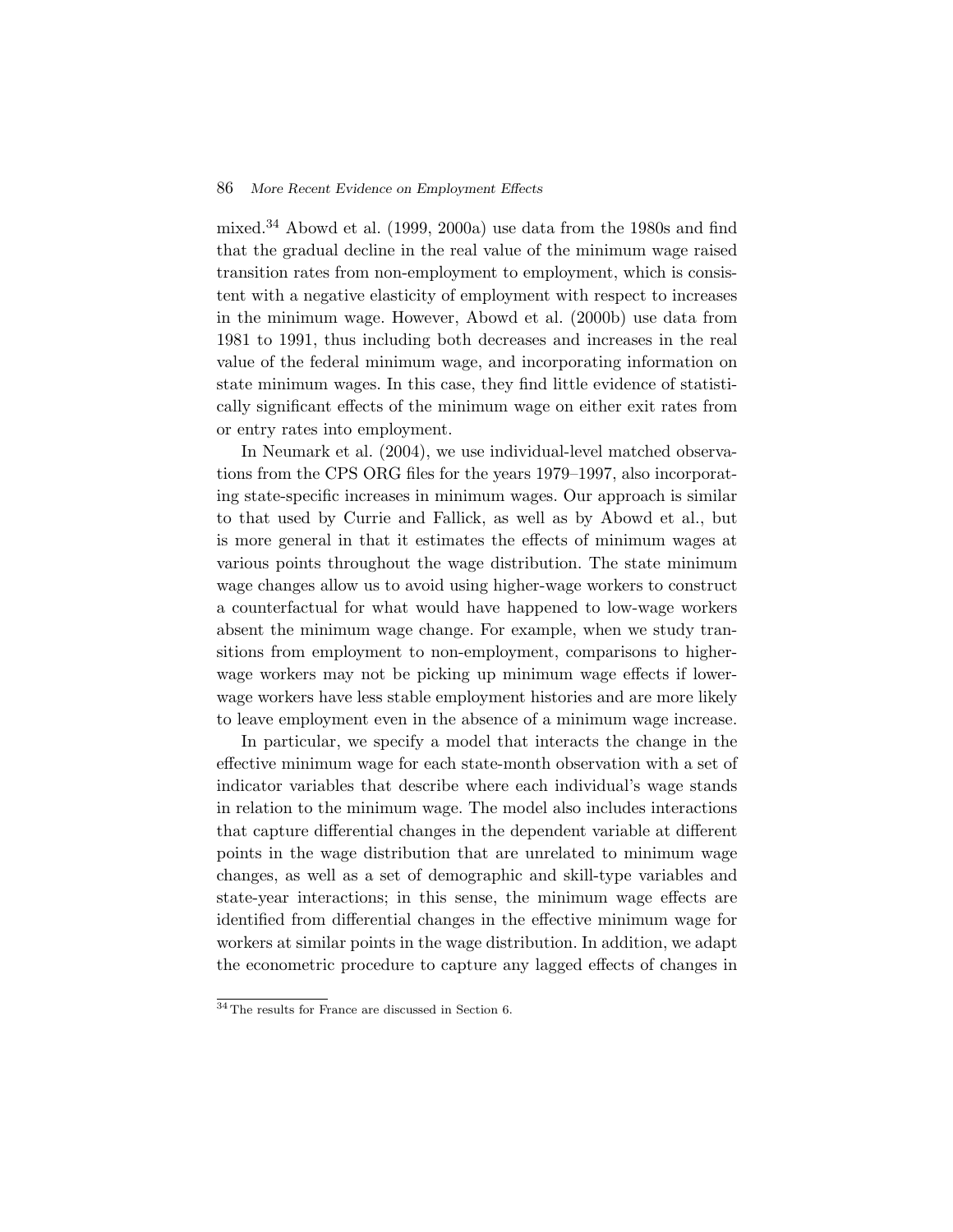the minimum wage and estimate the equation for wages, employment, hours (conditional on employment), and weekly labor income.<sup>35</sup> As in the studies by Currie and Fallick and by Abowd et al., we restrict the analysis to individuals employed in year t because we do not have an initial wage for those initially non-employed.

The results indicate that workers whose wages are initially close to the minimum wage are most likely to be affected by changes in the wage floor. Wages rise for those who remain employed, but employment and hours decline, resulting in a net negative overall effect of the minimum wage on labor income among these individuals. For workers initially earning the minimum wage or slightly more, the estimated employment elasticities range from about  $-0.06$  to  $-0.15$  and are often statistically significant. The effect on hours is particularly noticeable at the low end of the wage distribution, suggesting that employers also respond to minimum wages by shortening the workweeks of their lowest-paid employees. In addition, the results are not driven by the inclusion of teenagers or young adults in the sample. Estimates for a sample restricted to individuals aged 25 and over show a strikingly similar pattern.

There has also been research along these lines using Canadian data. Yuen (2003) uses the Canadian Labor Market Activity Survey, which contains weekly longitudinal labor market data. However, since many important variables, such as the consumer price index and provincial unemployment rates, are recorded less frequently, Yuen creates a quarterly panel and records individuals' employment status as of midquarter. Yuen estimates employment effects for 16–24 year-olds over the period 1988–1990. As Baker et al. noted, provincial variation in the minimum wage in Canada is extensive. Reflecting this, in the three-year period Yuen studies, there were 19 minimum wage changes.

The paper focuses on the definition of a control group for estimating minimum wage effects to try to address some of the ambiguity regarding the estimated employment effects in the recent literature. In particular, Yuen estimates models for the employment effects of minimum wages

<sup>&</sup>lt;sup>35</sup> Including lagged effects complicates the estimation procedure because each individual is observed for only two years in the CPS.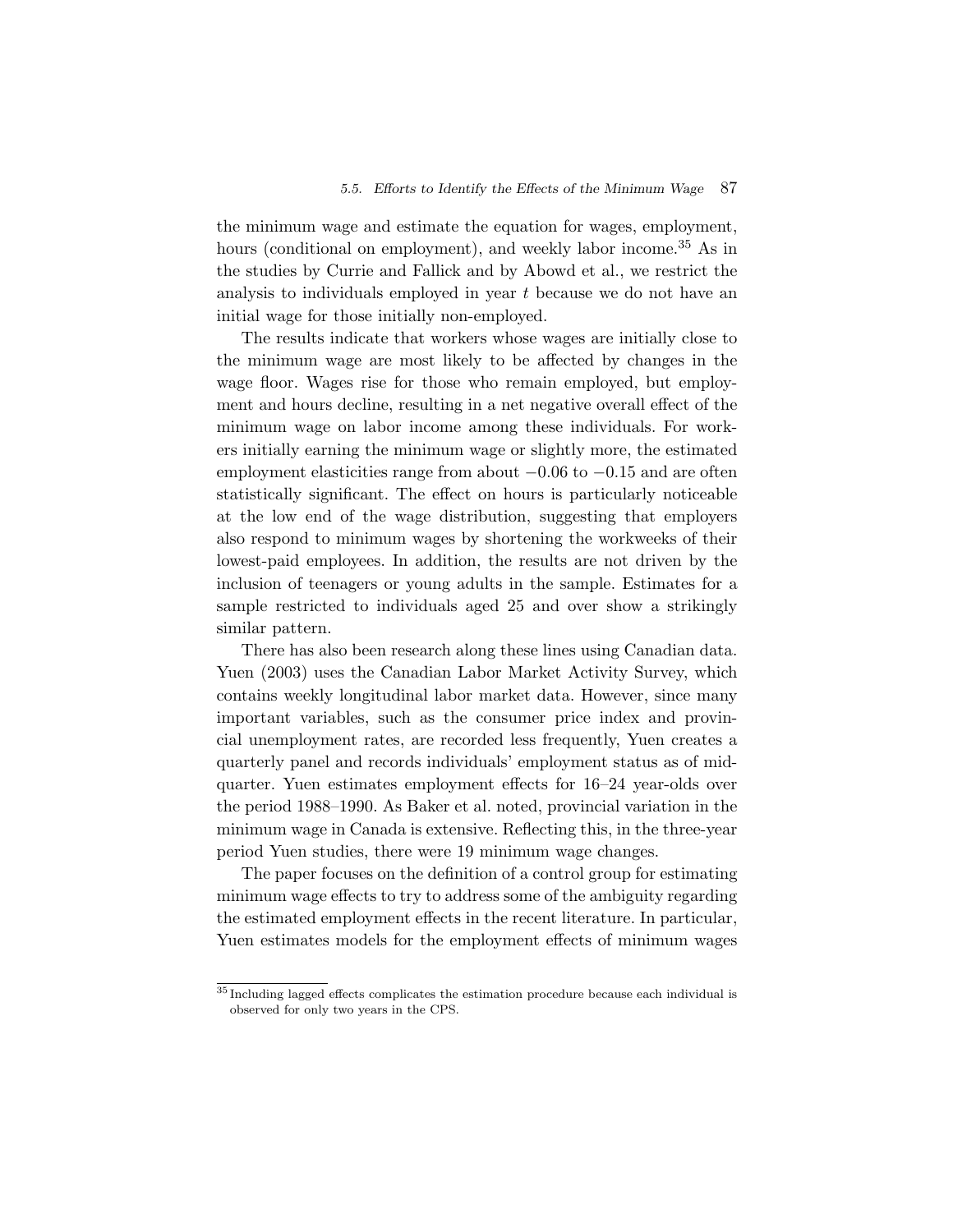in two ways – first, by using both high-wage workers from the same province and all workers in provinces without minimum wage changes as a control group, and then again using only low-wage workers from other provinces with no minimum wage change as a control group. In the second method, workers in a province with no change in the minimum wage are considered a low-wage control if their wage rate falls between the minimum wage of their province and \$.25 above.

Like the papers just discussed, Yuen limits his sample to those who are initially employed and therefore only addresses possible transitions from employment to non-employment. The author identifies and uses at-risk individuals whose wage is between the old and new minimum wage. Dummy variables are also included for province, quarter, and year. He finds that estimates using the control group that includes high-wage workers are consistent with previous work, with large significant negative employment effects for the at-risk group. Employment elasticities can be calculated as roughly  $-0.75$  to  $-0.84$  for teens and  $-1.23$  to  $-1.77$  for young adults.<sup>36</sup> These are large elasticities, but they are based on a very narrow group of workers, and hence are not necessarily inconsistent with overall estimated elasticities for teens or young adults that are smaller in absolute value, echoing the earlier discussion. In contrast, estimates using only the low-wage control group lead to employment effects that are insignificant and near zero for both teens and young adults. These finding contrast with those in Neumark and Wascher (2004), which also uses workers in other geographic areas (in this case states) but in the same position in the wage distribution as controls.

However, Yuen illustrates that low-wage workers are not a homogenous group by breaking the low-wage group into two subgroups: "transitory" low-wage workers, who worked fewer than three quarters at low wages over the study period; and "permanent" low-wage workers, who had three or more quarters of low-wage employment. The author motivates this distinction by arguing that transitory low-wage workers more

<sup>36</sup> The author provides an average minimum wage increase (8.4 percent), which is used to calculate the elasticities. This average is calculated as the average percentage increase across all 19 increases in the minimum wage weighted by the number of at-risk individuals at the time of each provincial increase.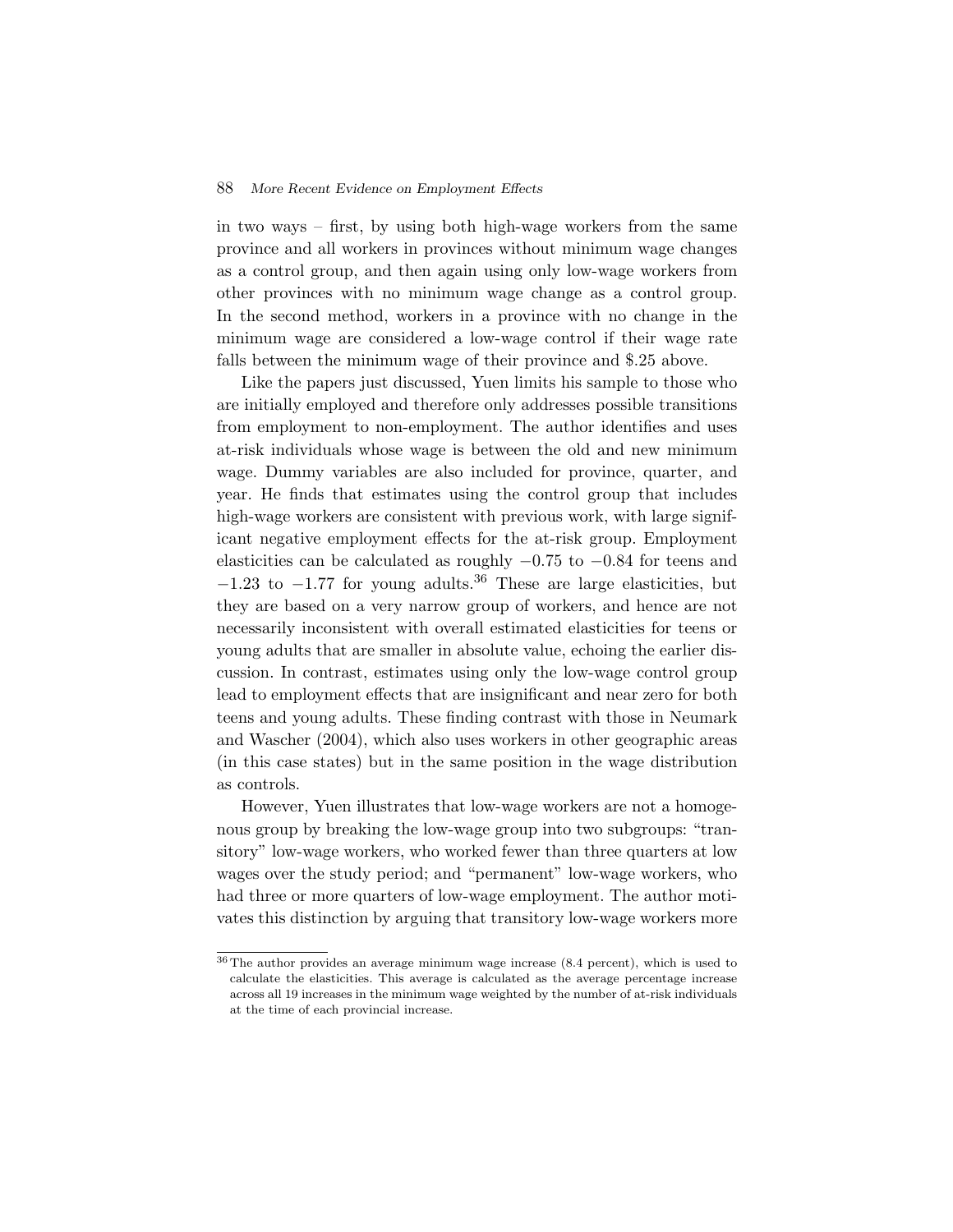#### *5.5. Efforts to Identify the Effects of the Minimum Wage* 89

likely consist of those whose marginal productivity is higher than their current wage – for example, a student with a summer job. Yuen reports estimates with implied elasticities of employment of 1.18 (significant) for transitory low-wage working teens and 0.31 (insignificant) for transitory low-wage working young adults. For permanent low-wage teen workers (which is a bit of a misnomer, since no teenager can accumulate a long history of minimum wage work) the elasticity of employment is approximately −0.86 (significant), and for permanent low-wage young adults the estimated elasticity is −1.15 (significant). Furthermore, for the permanent low-wage workers, the estimates are not sensitive to the choice of control group. Yuen concludes that "when the treatment group is defined appropriately, the standard "textbook prediction" of a negative employment effect can still be retrieved" (p. 671). It is not immediately obvious that the textbook prediction should apply to what Yuen classifies as permanent low-wage workers, but not transitory ones. His argument, however, is that it is more likely that permanent lowwage workers are the intended beneficiaries of minimum wage laws, and in that sense the negative employment results for the permanent lowwage workers are potentially significant from a policy perspective.<sup>37</sup>

Campolieti et al. (2005b) apply a similar methodology to a different data set for the period 1993–1999 and find results more consistent with negative employment effects. In particular, these authors use longitudinal data from the Canadian Survey of Labor and Income Dynamics to examine the effect of provincial changes in minimum wages on the transitions from employment to non-employment among low-wage youths. As in Yuen (2003) and the earlier U.S. studies, the paper defines an at-risk group as consisting of those youths who resided in a province in which the minimum wage changes between year t and year  $t + 1$  and whose initial wage was between the old and new minimum wage. They then compare transition probabilities for these individuals with a control group consisting of young workers who resided in provinces in which the minimum wage did not change during that year. The study presents

 $^{37}\rm{Moreover},$  the different results for permanent low-wage workers, if they hold for the United States, could help explain the adverse effects of minimum wages on low-income families reported in Neumark et al. (2005), since it seems likely that such workers are likely to be in low-income families.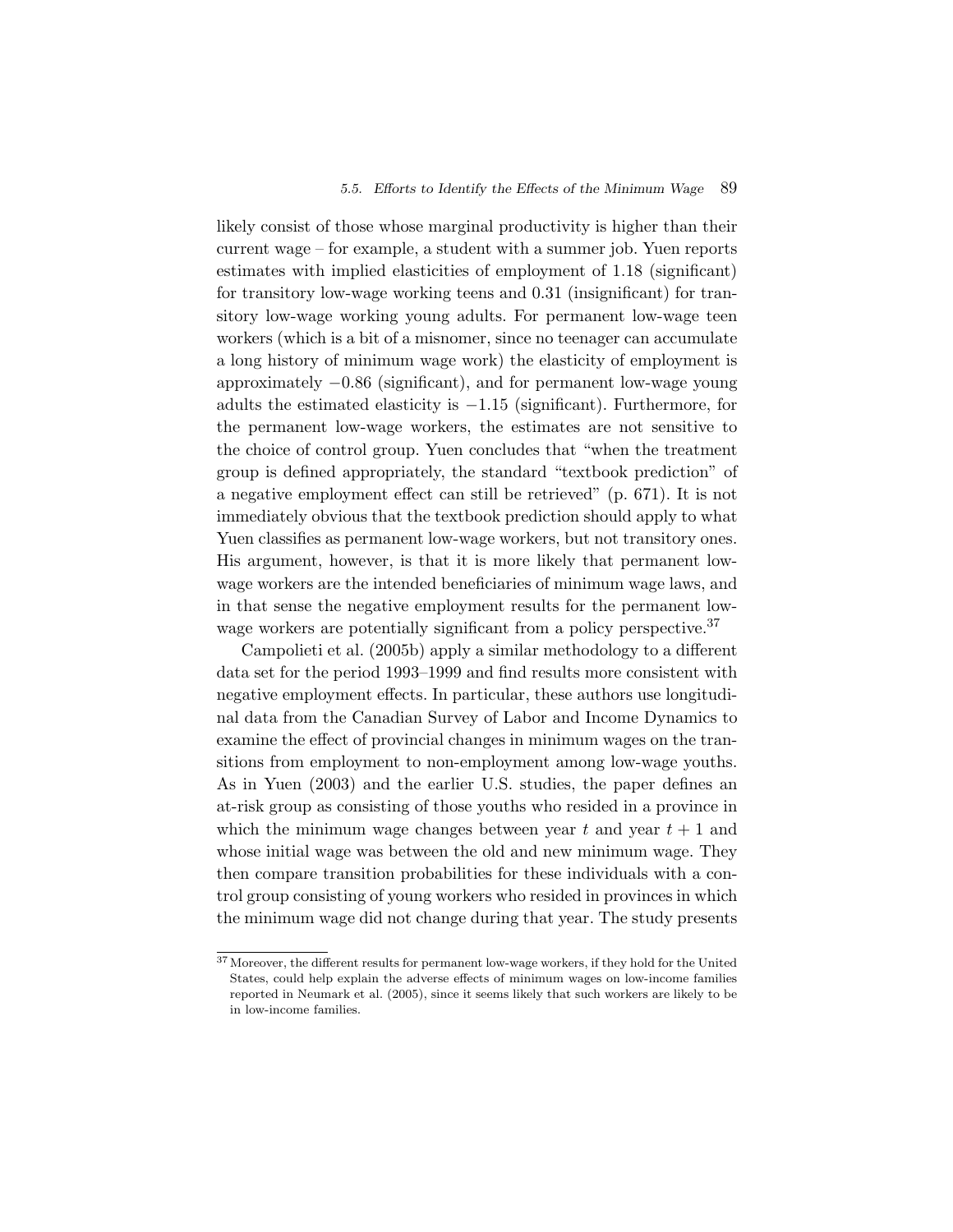estimates from comparisons with a variety of control groups, ranging from workers with a wage between the minimum wage and 25 cents above the minimum to all workers in the control set of province-year observations. In addition, they present evidence from both the standard "affected" indicator minimum wage variable and the wage gap variable used in previous analyses, as well as a variant that attempts to control for within-group heterogeneity by including as an additional control variable the gap between an individual's wage and the upper bound of the control group wage for individuals in the control group.

Similar to Yuen, Campolieti et al. find large negative effects from the minimum wage (elasticities ranging from  $-1.61$  to  $-1.24$ ) when they use all youth workers from other provinces as the control group. However, they also report significant negative effects using low-wage control groups  $(MW + 0.25$  to  $MW + 0.75)$ , with elasticities ranging from −0.83 to −1.68. Converting these to an overall employment elasticity for youths by adjusting for the relative sizes of the at-risk group and low-wage control groups yields elasticity estimates between −0.33 and −0.54. The authors speculate that their finding of significant disemployment effects reflects the greater bite of the minimum wage in the 1990s than in Yuen's sample, although they present no direct evidence in support of this potential nonlinearity.

The question of the impact of the minimum wage on the leastskilled is sometimes framed in terms of "labor–labor" substitution – the hypothesis that a rise in the minimum wage prompts employers to hire a more-skilled workforce and hence impacts the least-skilled more adversely than might be indicated by a standard employment study. Connolly  $(2005)$  focuses on this issue directly.<sup>38</sup> Using SIPP data, she finds that the probability that a minimum wage worker (defined as earning a wage below 130 percent of the minimum prior to an increase) has less than a high school degree increases in states where the minimum wage increases, but is unchanged in states without minimum wage

<sup>38</sup> Lang and Kahn (1998) study the effect of the minimum wage on the distribution of employment between teenagers/students and adults working at the minimum wage. Their model predicts shifts in employment toward the more-skilled. They find some evidence that employment shifts toward teenagers and students, who may well be more skilled than adults at minimum wage jobs.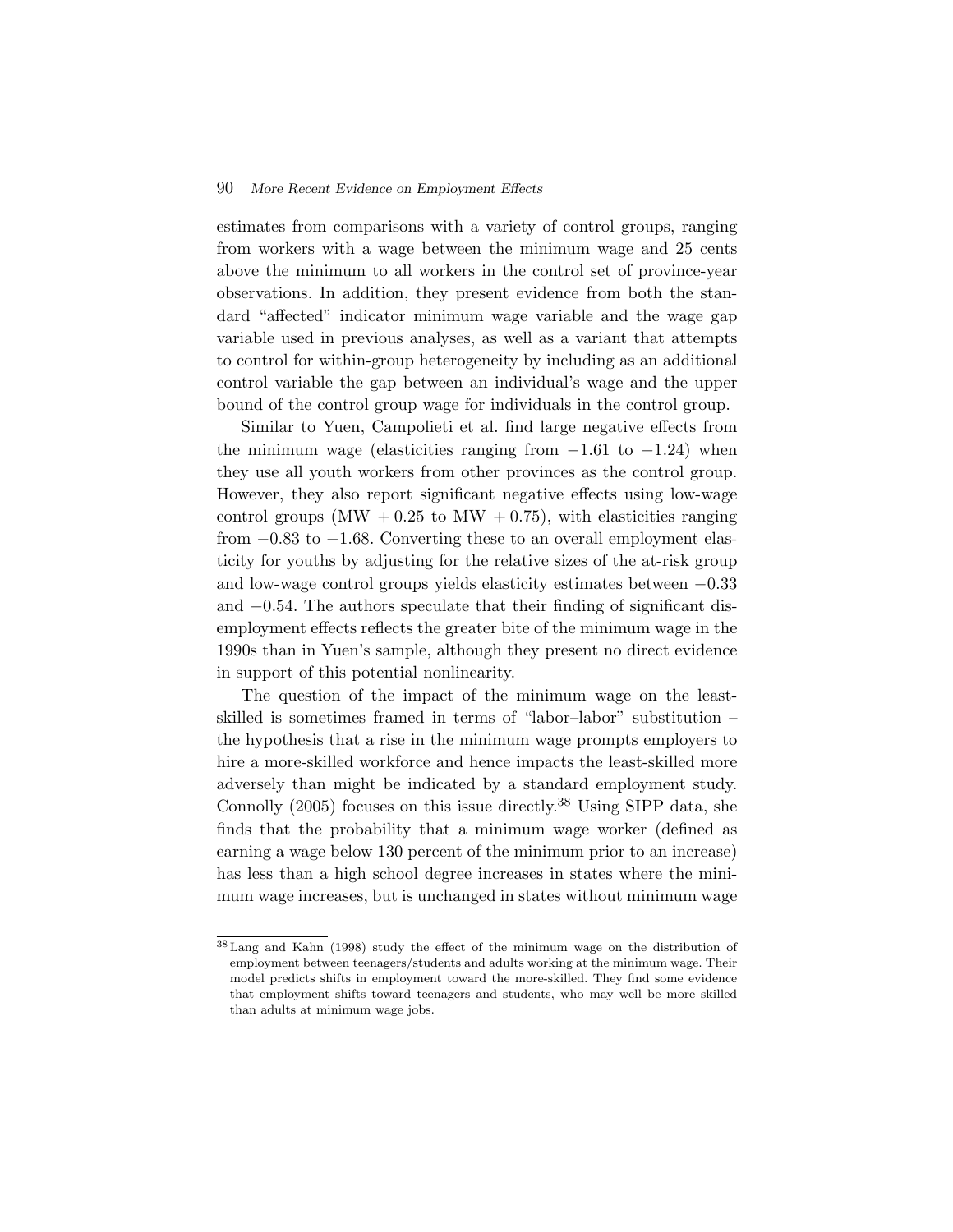increases. She concludes that "the low-educated minimum wage workers benefit proportionally more than the high-educated" (p. 17). However, when the minimum wage increases, there is likely to be reduced demand for less-skilled workers and increased demand for more-skilled workers. In this case, the relative reduction in the share of minimum wage workers with higher education does not necessarily mean they are being displaced, but instead that they are now earning higher wages, as demand for more-skilled workers increases and their wages are bid up. Indeed her difference-in-differences estimates (Tables 6 and 7) are consistent with this. For males, minimum wage increases are associated with a higher rate of transition out of minimum wage jobs and into higher-wage jobs for those with more education, while transitions from above-minimum wage jobs into minimum wage jobs occur at a higher rate for those with less education. For females, the differences are much smaller or non-existent, implying that the qualitative results for males hold for the whole sample. Thus, her findings could arise simply from increased demand for more-educated workers in above minimum wage jobs.<sup>39</sup>

### **5.6 Other Issues and Approaches**

We close this section by highlighting a couple of new avenues of research on the employment effects of minimum wages. First, there is a budding literature on the effects of minimum wages in structural equilibrium search models, which frequently takes as its starting point the positive employment effects of minimum wages found in some of the new min-

<sup>&</sup>lt;sup>39</sup> The analysis is also potentially flawed because it focuses only on out-of-school individuals, and as noted earlier, there are important flows of teenagers between schooling and employment induced by minimum wage increases. Also, although not the focus of her paper, Connolly reports results that she claims are consistent with minimum wages increasing employment. In particular, she reports that there was a larger increase in minimum wage employment following a minimum wage increase in affected states than in control states. But if the minimum wage increases, more workers are caught below the new minimum wage (or in her case, the new minimum wage plus 30 percent). This says nothing about what happens to overall employment. Nor does the result that among high school dropouts minimum wage employment increased more in states raising the minimum than did minimum wage employment among more-educated groups imply that the less-educated gained. More of the less-educated are caught by any increase in the minimum.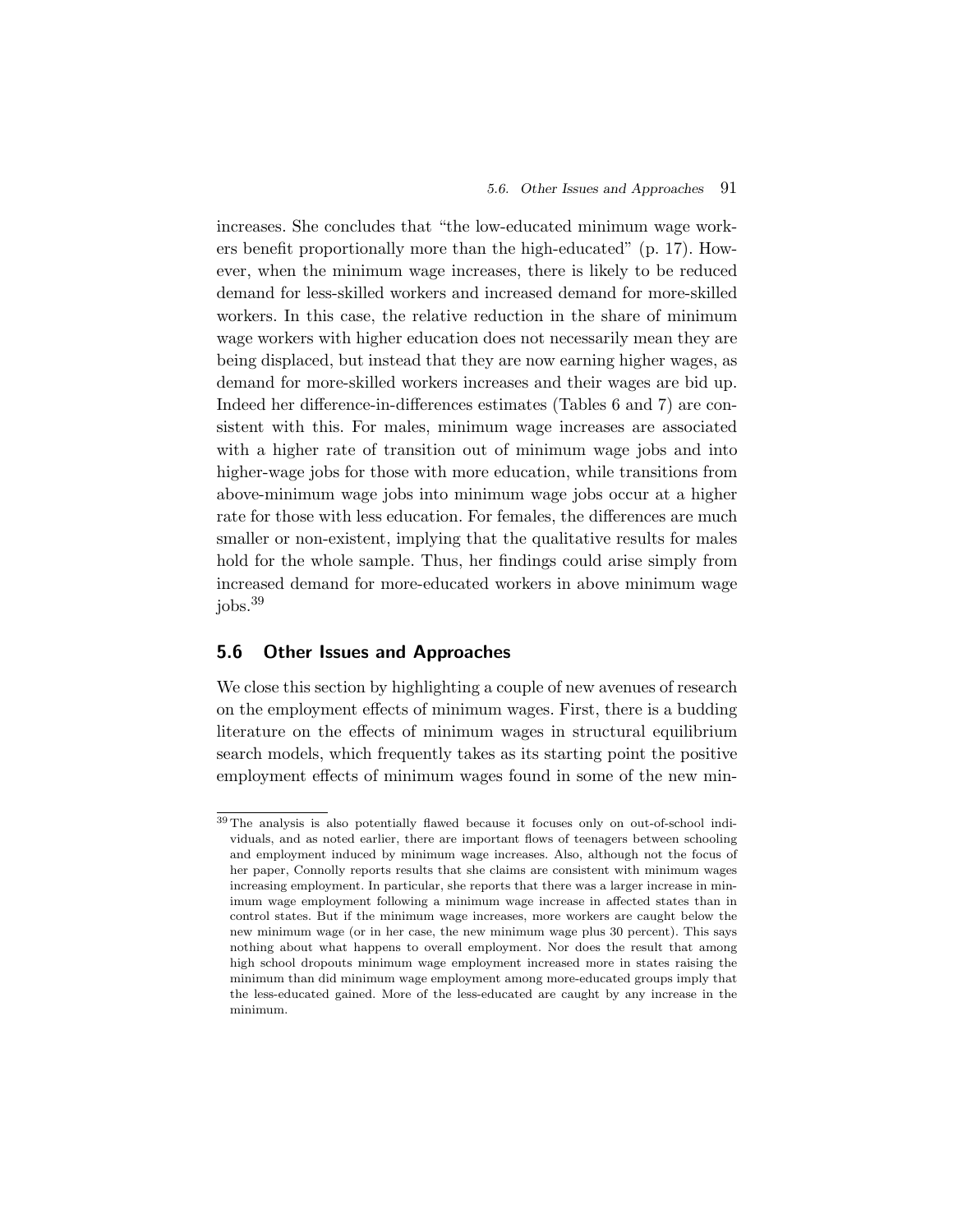imum wage research. Prominent examples include van den Berg and Ridder (1998), Flinn (2006), and Ahn et al. (2005).<sup>40</sup> These types of studies can provide answers about both employment effects and welfare effects, although the answers are highly dependent on the underlying assumptions. For example, the Flinn paper yields very different results depending on whether the contact rate (the arrival rate of contacts to job searchers) is endogenous or not. When it is exogenous, employment (of 16–24 year-olds) is increasing in the minimum wage up to about \$8 (in data from the period when the federal minimum went from \$4.25 to \$5.15), and minimum wages increase welfare. But when the contact rate is treated as endogenous, the minimum wage reduces employment sharply, even at a minimum wage of \$5, and welfare is decreasing in the minimum wage for a minimum above \$3.33. Furthermore, the data have difficultly distinguishing between these two cases.

As should be obvious by now, we do not focus on this literature in our review. Rather, we focus on research that, as Flinn accurately states, pursues "the more limited objective of carefully describing the observed effects of recent minimum wage changes using quasiexperimental methods" (2006, p. 1013). We do this in part because most of the debate about minimum wages focuses on the results from quasi-experimental empirical studies (and it is a sufficiently daunting challenge to summarize and synthesize this literature), and in part because we find these results more defensible, while recognizing the limitations of what this approach can tell us. We also feel that the search model approach to minimum wages is as yet highly dependent on unsettled theoretical questions regarding model specification, and we do not know how to discern the validity of alternative estimates. In addition, based on the evidence reviewed thus far (and the international evidence that follows), we are much less convinced that the textbook model cannot account for the existing findings, although the equilibrium search approach may still turn out to provide valuable insights and a better accounting of the evidence.

Second, some very recent research has focused on testing for monopsony via evidence on prices, which is an indirect approach to exploring

<sup>40</sup> Arcidiacono and Ahn (2004) present a simplified discussion of such a model.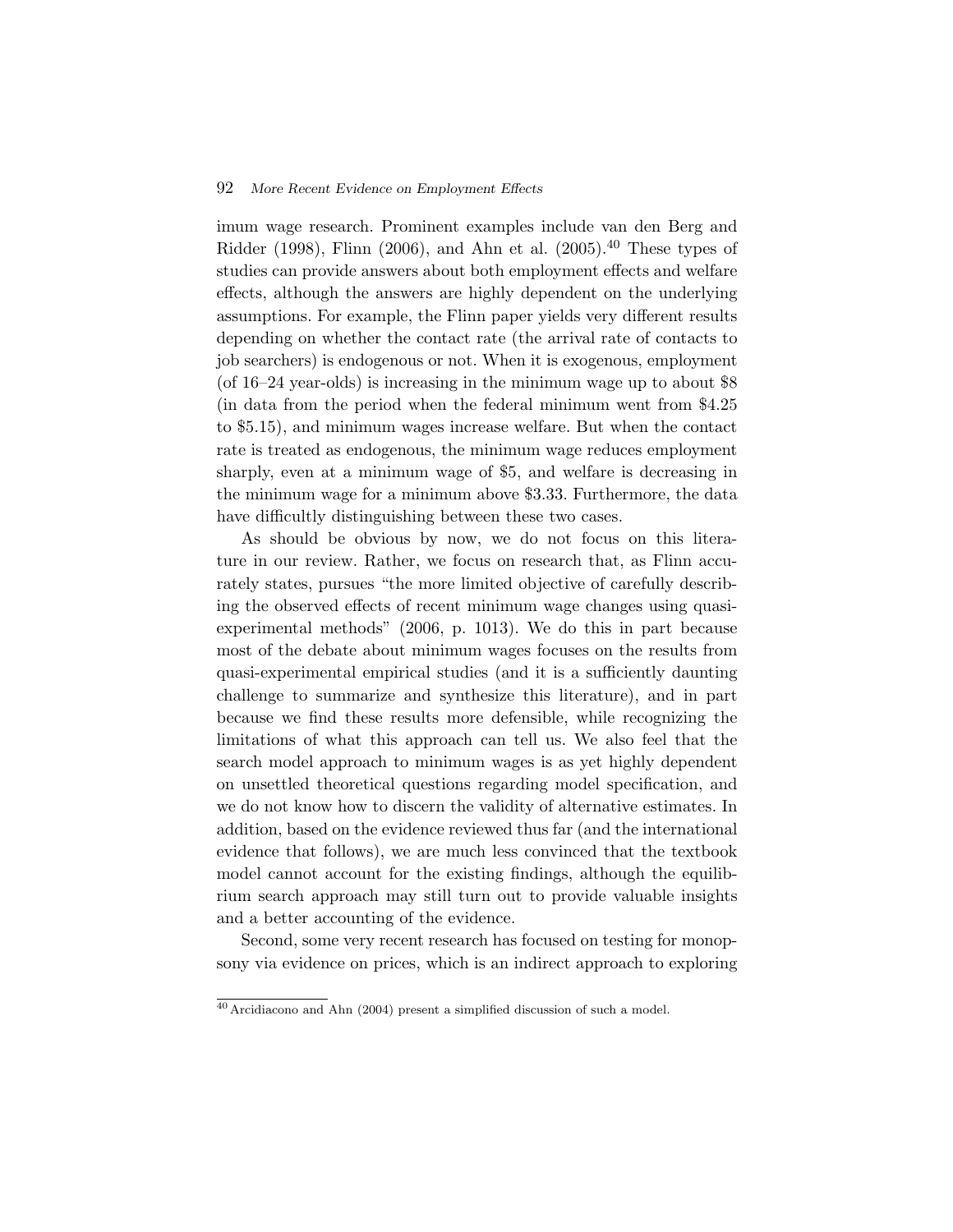whether minimum wages could lead to employment increases. In particular, Aaronson et al. (2005) and Aaronson and French (2007) look at the restaurant industry, where evidence of positive employment effects has prompted researchers to propose monopsony explanations. Aaronson et al. (2005) present evidence that minimum wage increases lead to price increases and consider how that result conforms to the predictions of alternative theoretical models. In the standard competitive model, for example, minimum wage increases cause prices to rise and employment to fall. In contrast, the authors show that monopsony models and efficiency wage models that have a similar flavor (for example, Rebitzer and Taylor, 1995) generally imply that prices either fall or do not change in response to a minimum wage increase, if employment rises. One exception is a version of the monopsony model in which a significant number of firms exit in response to a minimum wage increase, in which case prices and employment can both rise. However, they discount this possibility based on what they claim are small observed exit rates in the restaurant industry, although they do not present direct evidence on exit or on how much would be needed to overturn their result.<sup>41</sup>

Based on these findings, Aaronson and French (2007) calculate employment effects in the restaurant industry via a calibrated competitive model of the labor market. They find that with their calibrated substitution elasticities, the benchmark competitive model that is consistent with the price increases found in the earlier paper predicts an employment elasticity for low-skilled workers with respect to the minimum wage of around  $-0.35$ . They then augment the model so that employers have some monopsony power in the labor market, but – based on the earlier paper on price responses – assume that few

 $^{41}$  Wessels (1997) suggests another possibility not considered by Aaronson et al. He presents a model of monopsony in the restaurant industry based on the notion that with tipped workers, tip income is inversely related to the number of servers, so that base wages have to be raised for all workers when employment increases. This model implies that a minimum wage increase for tipped workers will raise their employment over some range, but because average wage costs also increase, cause prices to rise as well. Although Wessels does not analyze price effects directly, he does find that the ratio of employment to sales in the restaurant industry (which he views as a proxy for total hours of servers) is positively related to state-specific tipped minimum wages for relatively low levels of the minimum wage.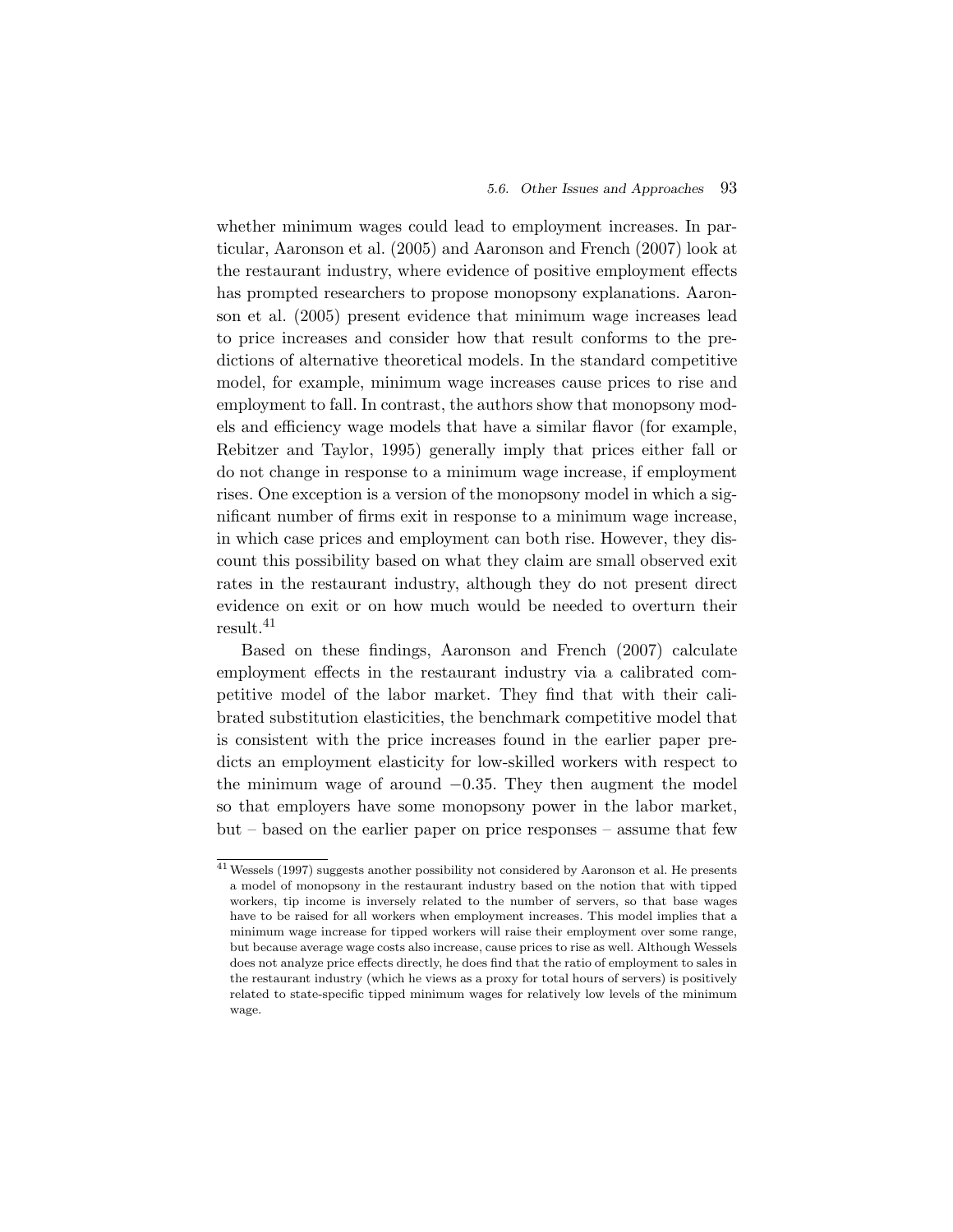employers increase employment in response to the minimum wage. This results in only slightly smaller employment elasticities.

Of course, the standard monopsony model implies that if the minimum wage is set high enough, prices will rise and employment will fall, just as predicted by the competitive model. In this case, however, the monopsony model cannot be used to explain zero or positive employment effects of minimum wages, so those arguing for a monopsonybased explanation must implicitly believe that the minimum wage is in the range where employment will increase, in which case prices should not rise. Aaronson et al. therefore regard their results for prices as providing evidence against the view that monopsony power can explain findings of employment effects near zero in studies of the restaurant industry. Of course, as the earlier discussion suggests, the evidence for the restaurant industry is, on balance, more consistent with negative effects of minimum wages on employment.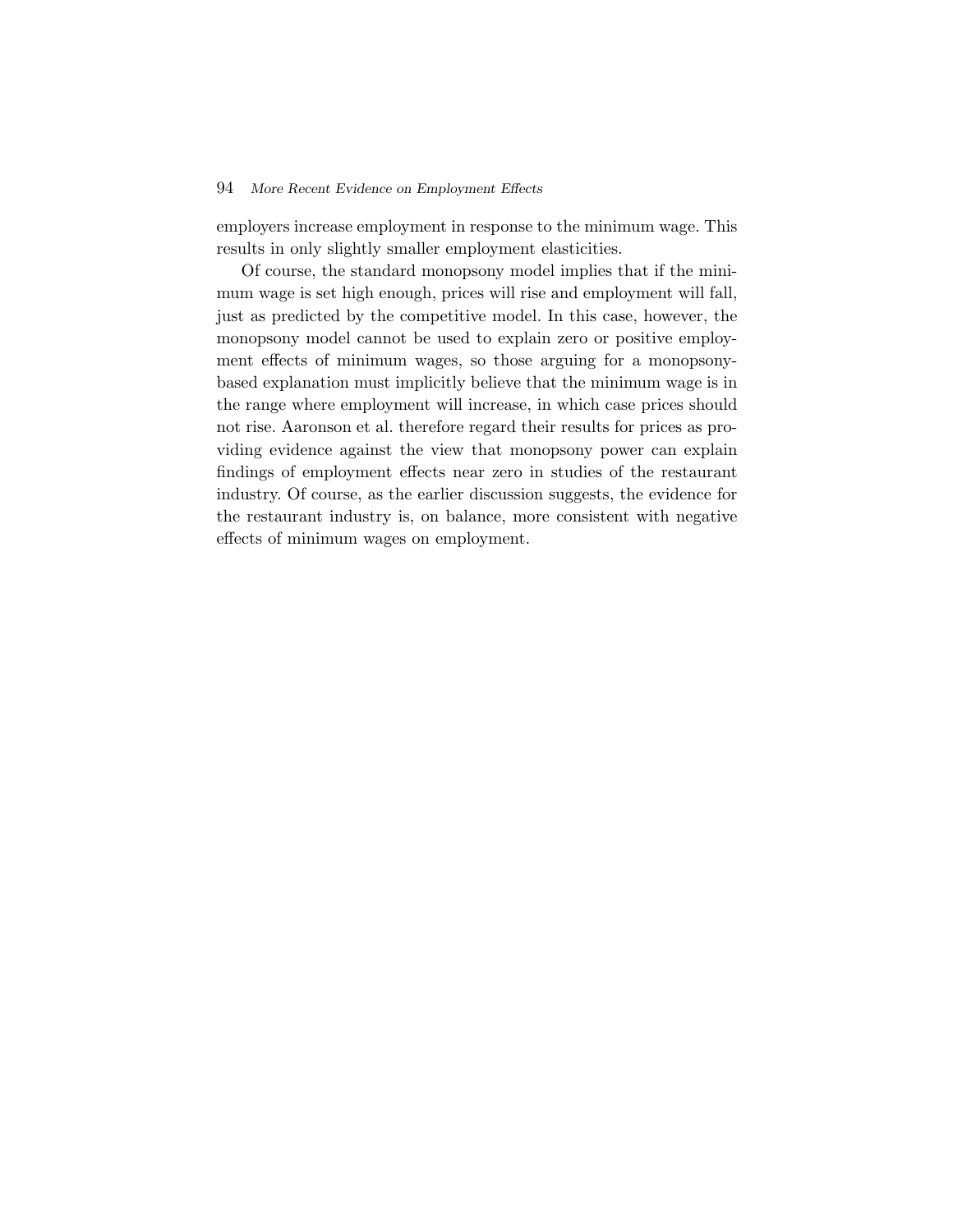# **6**

# **International Evidence**

The international evidence on minimum wages is large and growing, and covers both industrialized and developing countries. We cannot cover the international evidence as extensively as we do the evidence for the United States, if for no other reason than that some of the studies are written in languages other than English.<sup>1</sup> Our review of the international evidence may therefore provide a less reliable description of the distribution across studies of estimated employment effects of minimum wages. In this section, we begin with a review of the evidence for the industrialized countries, and then turn to studies of developing countries.<sup>2</sup> As we have already discussed the available evidence for Canada and Sweden, we do not repeat that material here, although we

 $^{\rm 1}$  The language barrier is not necessarily innocuous. For example, in our study of minimum wage effects in the OECD countries (Neumark and Wascher, 2004, discussed below), we find that three of the four countries with institutional settings most likely to lead to negative effects of minimum wages on employment are English-speaking countries (the United States, the United Kingdom, and Canada), and that the two other English-speaking countries (Australia and New Zealand) are in the set of countries with institutions that are also relatively conducive to disemployment effects.

<sup>2</sup> There is also some emerging work on the effects of the minimum wage in transition economies (for example Ericksson and Pytlikova, 2004), which we do not cover in this survey.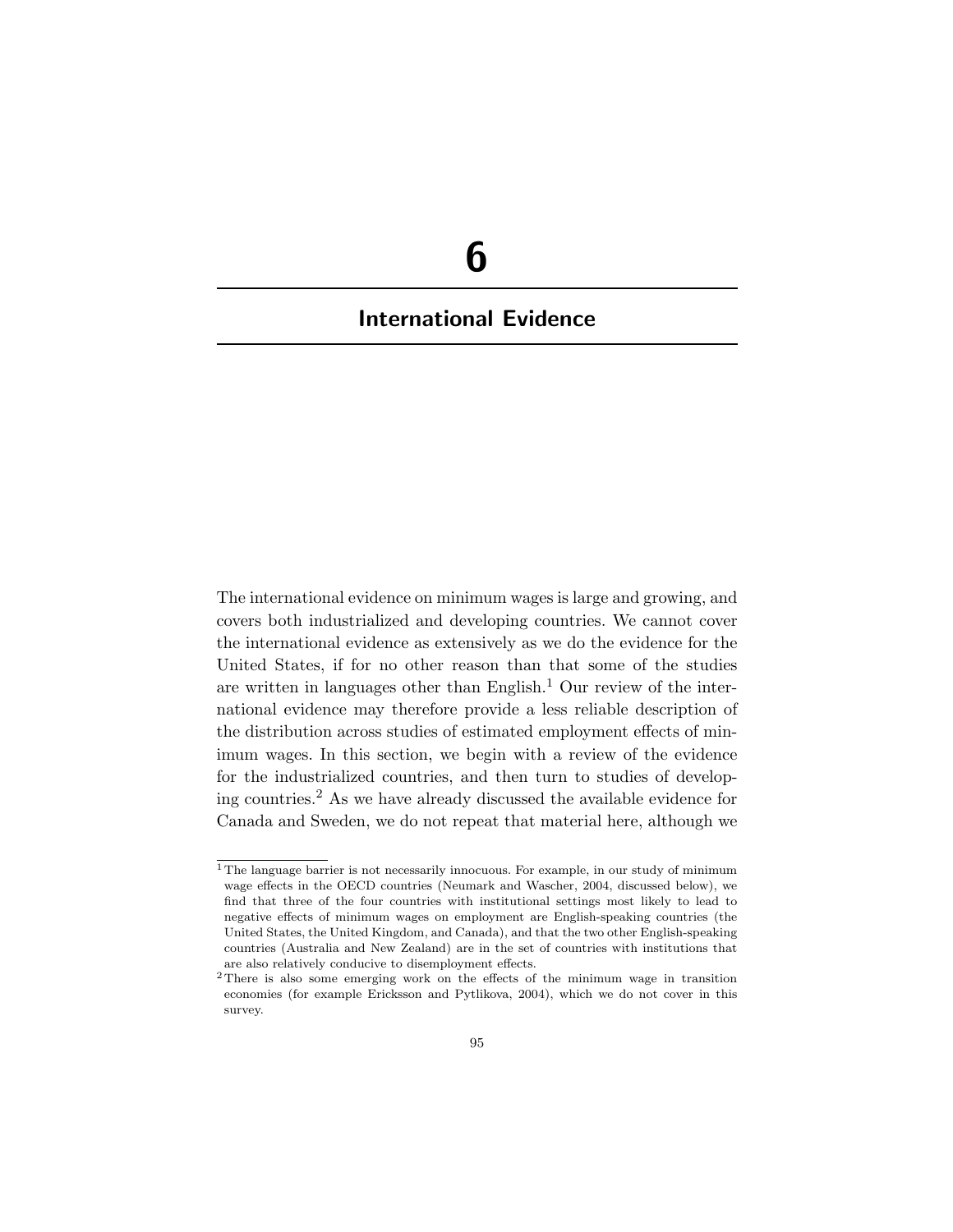#### 96 *International Evidence*

do include the findings in the summary table for employment effects in industrialized countries (Table 6.1).

#### **6.1 Industrialized Countries**

#### **6.1.1 Panel Studies**

Two studies estimate minimum wage effects using data from a panel of industrialized countries, essentially paralleling the state-level panel data studies for the United States. The first such study is a report written by economists at the Organization for Economic Co-operation and Development (OECD, 1998), who motivate their use of international comparisons to study the employment effects of minimum wages by noting that national wage floors vary considerably more across countries than over time within a country.<sup>3</sup> The study begins by summarizing minimum wage setting and levels in OECD countries that have a national minimum wage.<sup>4</sup> The authors construct a measure of the relative minimum wage by dividing the nominal minimum wage by median earnings of full-time workers.<sup>5</sup> This ratio, which varied in 1997 from 0.36 in Spain to 0.69 in France, is used in a set of pooled regressions with data for seven to nine countries from  $1975$  to  $1996.6$  In particular, the authors regress the employment-population ratio on the relative minimum wage; a business cycle control (either the prime-age male unemployment rate or the output gap); institutional factors such as union density, the unemployment benefit replacement rate, and the payroll tax rate; and fixed country and year effects. The authors' preferred specifications, which also control for country-specific serial correlation and heteroscedasticity, generally show negative and statistically significant disemployment effects for teenagers, and negative but only marginally significant or insignificant effects for 20–24 year-olds. The estimated employment elasticities for teenagers range from −0.07 to

<sup>3</sup> See also Hamermesh (2002).

<sup>4</sup> Bazen (2000) also provides details on minimum wage setting in various OECD countries. <sup>5</sup>For a few countries, median earnings are not available and so mean earnings are used instead.

 $6$  The countries included in the regression are Belgium, Canada, France, Greece, Japan, the Netherlands, Portugal, Spain, and the United States. A lack of data for Portugal and Spain limited some of the analyses to the other seven countries.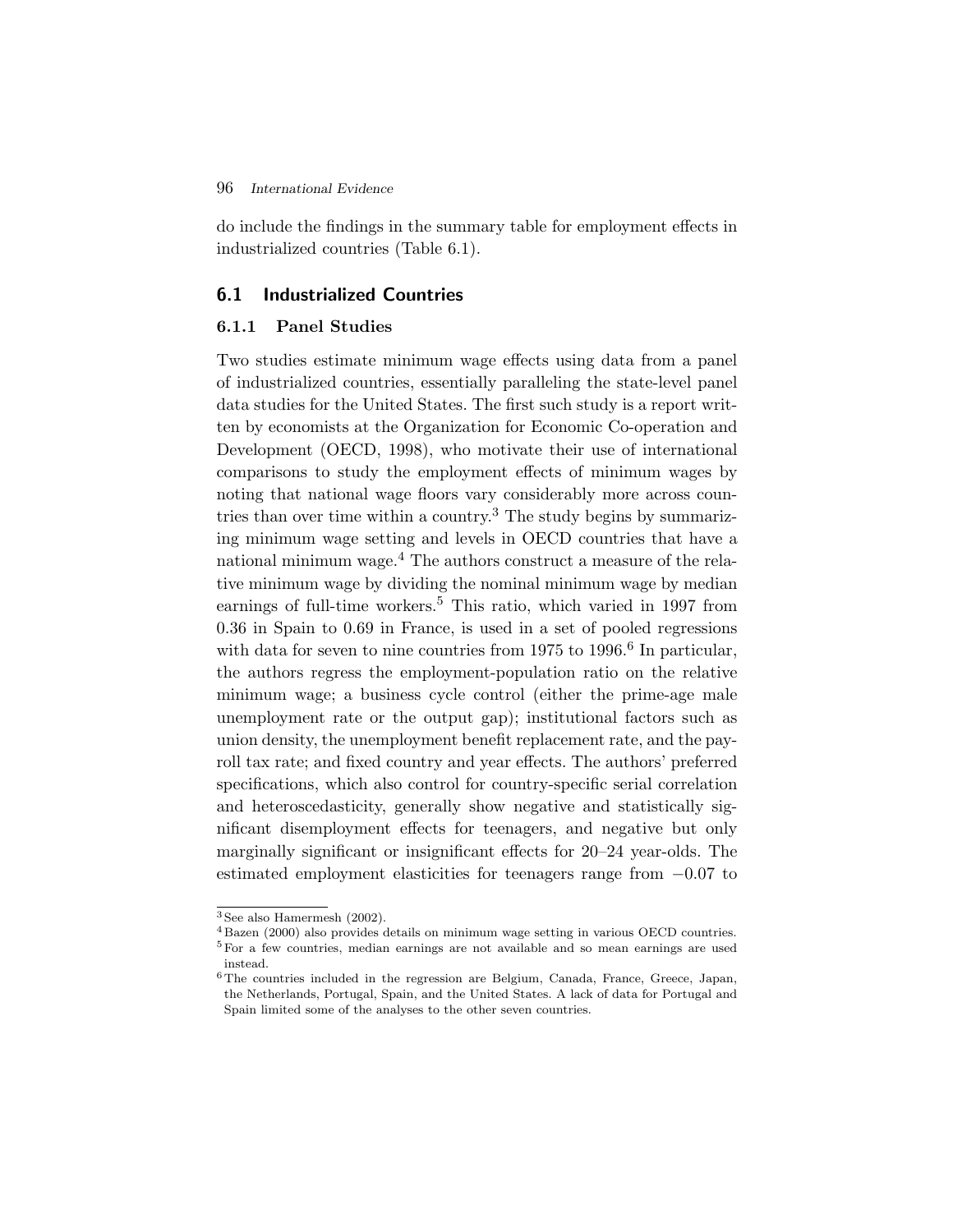|                                  |                                         |                                                                                   |                                                                                                  | Table 6.1 International studies of minimum wage employment effects, industrialized countries                                                                                                                                                                                                                                                                                               |            |
|----------------------------------|-----------------------------------------|-----------------------------------------------------------------------------------|--------------------------------------------------------------------------------------------------|--------------------------------------------------------------------------------------------------------------------------------------------------------------------------------------------------------------------------------------------------------------------------------------------------------------------------------------------------------------------------------------------|------------|
| Study                            | Minimum<br>variation<br>wage            | Group                                                                             | Data                                                                                             | Estimated elasticities (or other effects),<br>comments on methods                                                                                                                                                                                                                                                                                                                          | Criticisms |
| Panel Studies                    |                                         |                                                                                   |                                                                                                  |                                                                                                                                                                                                                                                                                                                                                                                            |            |
| <b>OECD</b> (1998)               | countries<br>and over<br>Across<br>time | Teens $(15-19)$ ,<br>$_{\rm adduts}$ (25–54)<br>young adults<br>$(20 - 24)$ , and | National<br>sources                                                                              | Estimates for teens mostly significant<br>$20 - 24$ : $-0.03$ to $-0.10$<br>Teens: $-0.07$ to $-0.41$<br>$25 - 54:0 to 0.02$                                                                                                                                                                                                                                                               |            |
| Neumark and<br>Wascher<br>(2004) | countries<br>and over<br>Across<br>time | Teens $(15-19)$<br>and youths<br>$(15 - 24)$                                      | 2000 (varies<br>by $\text{country}$ )<br>OECD and<br>mid-1970s<br>through<br>sources,<br>rarious | Less negative with youth subminimum,<br>employment protection, and with more<br>negative with stronger labor standards<br>with bargained minimum, with greater<br>Standard models: teens: $-0.18$ to $-0.24$<br>contracts) and higher union density<br>active labor market policies; more<br>(working time rules, less flexible<br>youths: $-0.13$ to $-0.16$                              |            |
| Canada                           |                                         |                                                                                   |                                                                                                  |                                                                                                                                                                                                                                                                                                                                                                                            |            |
| Baker et al.<br>(1999)           | provinces<br>and over<br>Across<br>time | Teenagers<br>$(15 - 19)$                                                          | tabulations<br>$.979 - 1993$<br>Statistics<br>Canada,<br>Special<br>from                         | Panel data analysis, with attention to<br>longer-difference estimates significant;<br>First difference: $0.07$ (-0.23 with one<br>Within-group: $-0.27$ ( $-0.47$ with one<br>Within-group estimates and<br>similar result reflected in<br>Second difference: -0.13<br>Fourth difference: -0.40<br>Third difference: -0.31<br>lower-frequency filters<br>frequency domain:<br>lag)<br>lag) |            |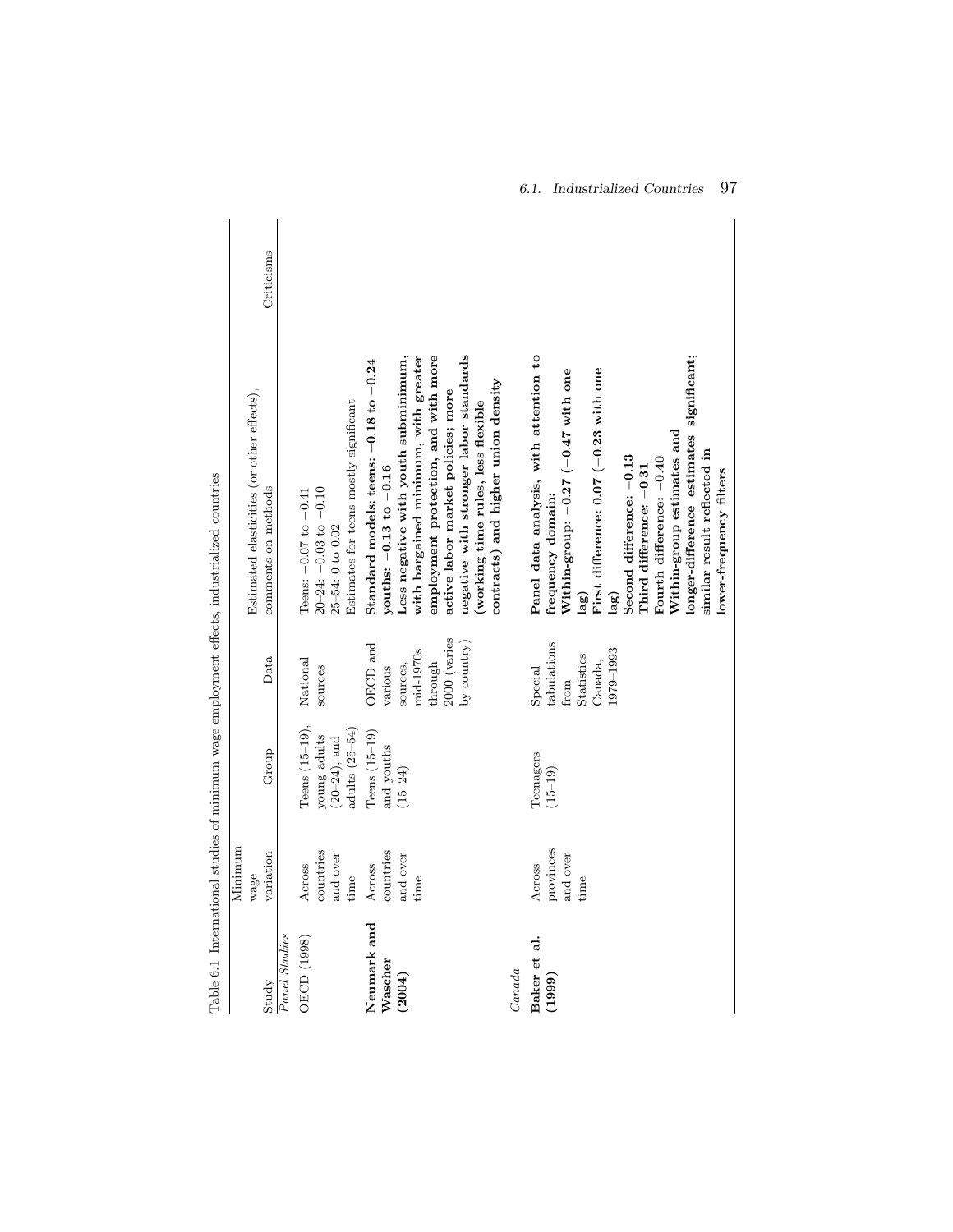| Table 6.1 (Continued)            |                                         |                                                                                                                      |                                                              |                                                                                                                                                                                                                                                                |            |
|----------------------------------|-----------------------------------------|----------------------------------------------------------------------------------------------------------------------|--------------------------------------------------------------|----------------------------------------------------------------------------------------------------------------------------------------------------------------------------------------------------------------------------------------------------------------|------------|
|                                  | Minimum<br>wage                         |                                                                                                                      |                                                              | Estimated elasticities (or other effects),                                                                                                                                                                                                                     |            |
| Study                            | variation                               | Group                                                                                                                | Data                                                         | comments on methods                                                                                                                                                                                                                                            | Criticisms |
| $\overline{\text{Y}}$ uen (2003) | provinces<br>and over<br>Across<br>time | young adults<br>$(16-19)$ and<br>Teenagers<br>$(20 - 24)$                                                            | Activity Survey,<br>Labor Market<br>1988-1990                | Transitory low-wage teen workers: 1.18<br>Permanent low-wage teen workers: -0.86<br>Permanent low-wage young adult workers:<br>Transitory low-wage young adult workers:<br>$0.31$ (insignificant)<br>$-1.15$ (significant)<br>(insignificant)<br>(significant) |            |
| et al. (2005a)<br>Campolieti     | provinces<br>and over<br>Across<br>time | Teenagers                                                                                                            | Survey of Labor<br>$(1993 - 1999)$<br>and Income<br>Oynamics | Net school enrollment: 0.15; not significant<br>Net employment: -2.49; significant<br>Employed and not enrolled: -1.92<br>Non-employed and enrolled: 0.72<br>Employed and enrolled: -0.57<br>Multinomial logit analysis:<br>Idle: 0.02                         |            |
| et al. (2005b)<br>Campolieti     | provinces<br>and over<br>Across<br>time | Youths $(16-24)$                                                                                                     | Survey of Labor<br>and Income<br>$(1993 - 1999)$<br>Dynamics | $-0.33$ to $-0.54$                                                                                                                                                                                                                                             |            |
| $et$ al. $(2006)$<br>Campolieti  | provinces<br>and over<br>Across<br>time | full-time versus<br>part-time and<br>$16 - 19, 20 - 24,$<br>non-enrolled<br>and $16 - 24$<br>year-olds,<br>including | Force Surveys,<br>April Labor<br>1661-186                    | $20-24$ year-olds: $-0.14$ to $-0.43$<br>$16-24$ year-olds: $-0.17$ to $-0.44$<br>Teens: $-0.17$ to $-0.44$                                                                                                                                                    |            |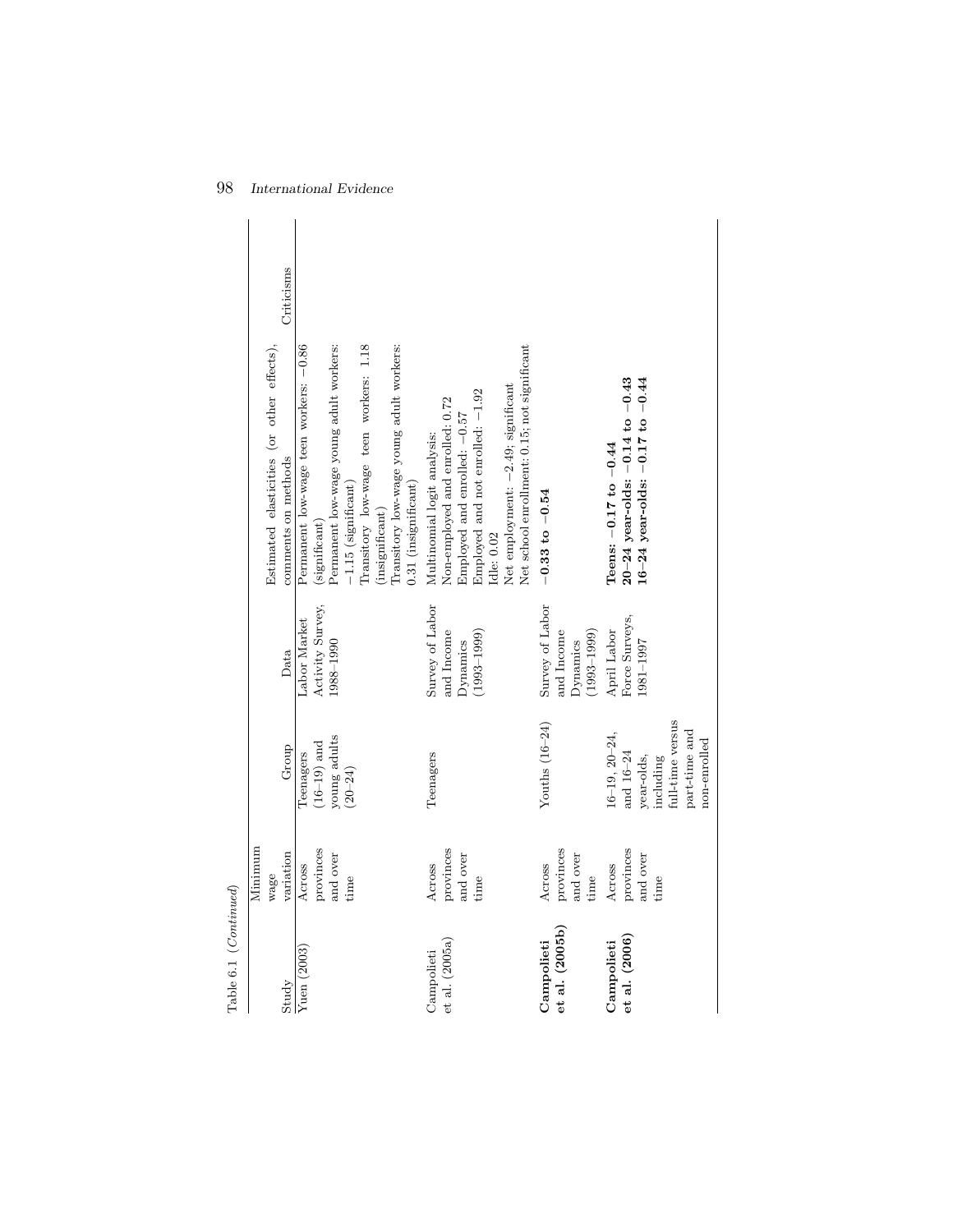| Table 6.1 (Continued)                                        |                                                                         |                                                       |                                                                         |                                                                                                                                                                                                                                                                                                                                                       |                                                                                                                                                                |
|--------------------------------------------------------------|-------------------------------------------------------------------------|-------------------------------------------------------|-------------------------------------------------------------------------|-------------------------------------------------------------------------------------------------------------------------------------------------------------------------------------------------------------------------------------------------------------------------------------------------------------------------------------------------------|----------------------------------------------------------------------------------------------------------------------------------------------------------------|
| Study                                                        | Minimum wage<br>variation                                               | Group                                                 | Data                                                                    | Estimated elasticities (or other<br>effects), comments on methods                                                                                                                                                                                                                                                                                     | Criticisms                                                                                                                                                     |
| Sweden                                                       |                                                                         |                                                       |                                                                         |                                                                                                                                                                                                                                                                                                                                                       |                                                                                                                                                                |
| United Kingdom<br>Skedinger<br>(2006)                        | wages in hotels<br>restaurants<br>negotiated<br>minimum<br>Union<br>and | All workers                                           | Confederation of<br>Surveys from<br>Enterprise,<br>1979-1999<br>Swedish | overall; 0.45 to 0.55 for teenagers<br>$-0.12$ to $-0.14$ and insignificant<br>to 0.80 for teenagers (although<br>Job separations in response to<br>minimum wage decreases: 0.84<br>elasticity 0.58 overall; 0.36 to<br>Job accessions in response to<br>.00 for $20 - 65$ year-olds; 0.77<br>for the 1993-1998 subperiod)<br>minimum wage increases: | worker characteristics,<br>applicable to uniform<br>Wage floors vary by<br>minimum wages<br>so may not be                                                      |
| $(1994)$ , Dickens<br>et al. (1999)<br>Machin and<br>Manning | Councils<br>Wages                                                       | All workers in<br>(low-wage)<br>industries<br>covered | Gazette, 1978-1992<br>New Earnings<br>Employment<br>Survey,             | $0.05$ to $0.43$                                                                                                                                                                                                                                                                                                                                      | exogeneity of minimum<br>Questions about<br>wages                                                                                                              |
| Dolado et al.<br>(1996)                                      | Abolition of<br>Councils<br>Wages                                       | Council and<br>non-Council<br>Workers in<br>sectors   | Quarterly Labor<br>Force Survey<br>Micro Data                           | Relative increases in hiring rate<br>sector after Councils abolished<br>and employment in Council                                                                                                                                                                                                                                                     | by Wages Councils, and<br>exogeneity of minimum<br>created by abolition of<br>wage increases chosen<br>hence of variation<br>Questions about<br>Wages Councils |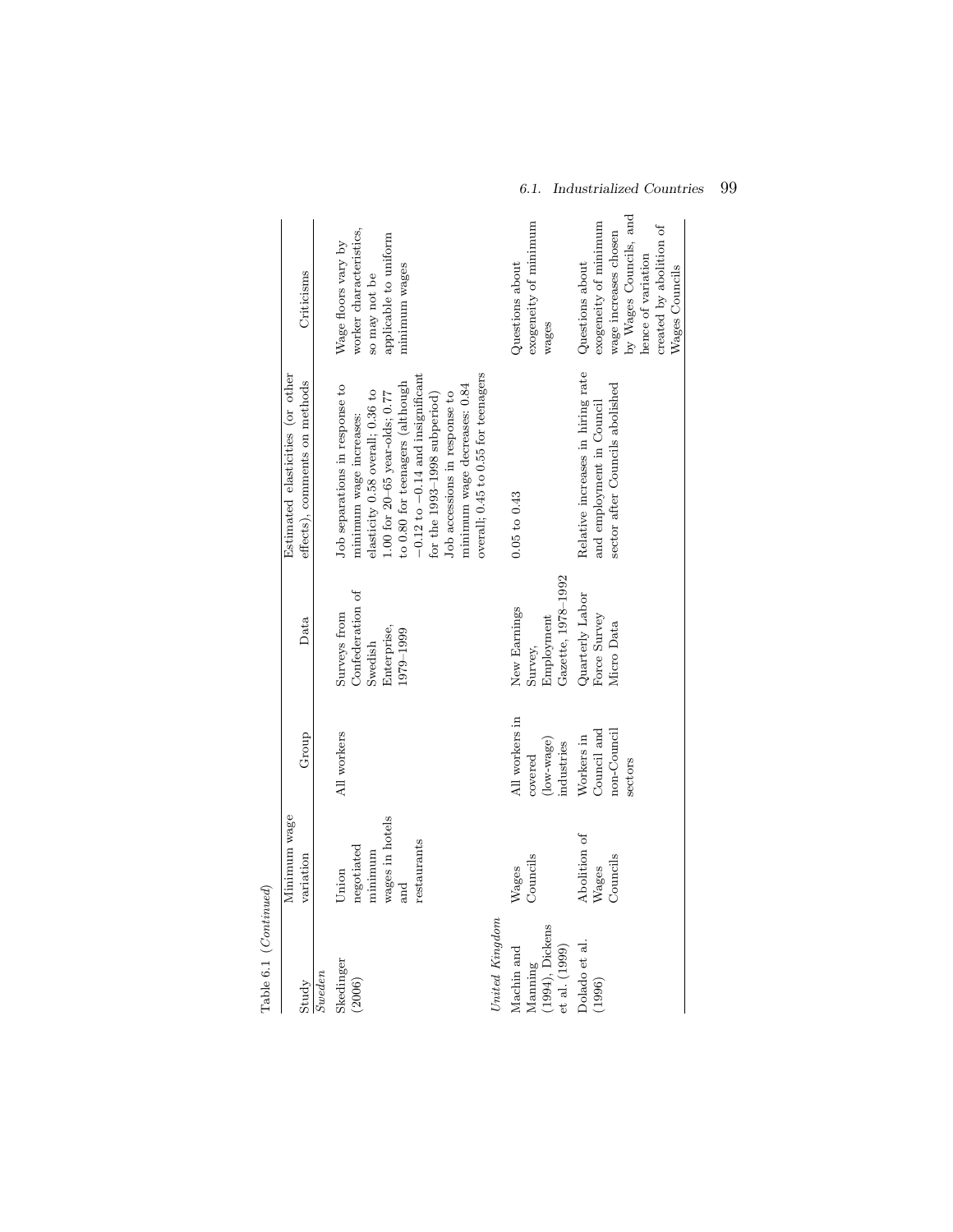|                   | Minimum wage                       |                            |                                           | Estimated elasticities (or other                                                                                                 |                                                         |
|-------------------|------------------------------------|----------------------------|-------------------------------------------|----------------------------------------------------------------------------------------------------------------------------------|---------------------------------------------------------|
| Study             | variation                          | Group                      | Data                                      | effects), comments on methods                                                                                                    | Criticisms                                              |
| Machin            | Introduction of                    | Workers in                 | Labor Force Survey,                       | Employment and hours fel                                                                                                         |                                                         |
| et al.            | national                           | residential                | $1994 - 2001$ , and                       | more where initial                                                                                                               |                                                         |
| (2003)            | minimum wage                       | care homes                 | authors' survey of                        | proportion of minimum                                                                                                            |                                                         |
|                   | in 1999                            |                            | residential care homes                    | higher; implied elasticities<br>wage workers or wage gap<br>$-0.38$ ; for hours $-0.15$ to<br>for employment -0.08 to<br>$-0.39$ |                                                         |
| Stewart<br>(2002) | Variation across<br>local areas in | and various<br>All workers | New Earnings Survey,<br>1998, 2000; Labor | Wide variety of estimates, and<br>not easily translated into                                                                     | Ignores possible workings of<br>youth subminimums; many |
|                   | effect of                          | ower skill                 | Force Survey Local                        | elasticities given that estimates                                                                                                | estimates for all workers                               |
|                   | imposition of<br>national          | groups                     | Areas Data; Annual<br>Business Inquiry,   | minimum wage; many positive<br>are for introduction of new                                                                       | rather than young workers;<br>analysis of less-skilled  |
|                   | minimum wage                       |                            | 1998-1999                                 | and many negative estimates,                                                                                                     | individuals does not provide                            |
|                   | in 1999                            |                            |                                           | none significant                                                                                                                 | information on wage effects;                            |
|                   |                                    |                            |                                           |                                                                                                                                  | focus is on short-run effects,                          |
|                   |                                    |                            |                                           |                                                                                                                                  | and no evidence of lagged<br>effects                    |
| Stewart           | Variation across                   | Adult men                  | Matched Labor Force                       | Elasticities for transitions to                                                                                                  | Focus is on short-run effects,                          |
| (2004b)           | workers at                         | and women                  | Survey, March                             | non-employment almost always                                                                                                     | and no evidence on lagged                               |
|                   | different points                   | (aged 22 and               | 1997-March 2000;                          | insignificant, more likely positive                                                                                              | effects                                                 |
|                   | of the wage                        | over), and                 | <b>British Household</b>                  | than negative                                                                                                                    |                                                         |
|                   | distribution                       | and women<br>young men     | 1994-Fall 1999; New<br>Panel Survey, Fall |                                                                                                                                  |                                                         |
|                   |                                    | $(aged 18-21)$             | April 1994–April 1999<br>Earnings Survey, |                                                                                                                                  |                                                         |
| Stewart           | Variation across                   | Adult men                  | Matched Labor Force                       | Weekly hours of employed                                                                                                         | No parallel evidence on                                 |
| and               | workers at                         | and women                  | Survey, March                             | workers decline by 1 to 2                                                                                                        | employment, despite                                     |
| Swaffield         | different points                   |                            | 1997–September 2000;                      | hours, with the reduction                                                                                                        | suggestion of lagged hours                              |
| (2006)            | of the wage                        |                            | New Earnings Survey,                      | occurring at a lag of approx-                                                                                                    | reductions                                              |
|                   | distribution                       |                            | April 1994-April 2000                     | imately one year                                                                                                                 |                                                         |

# 100 *International Evidence*

Table 6.1 (Continued)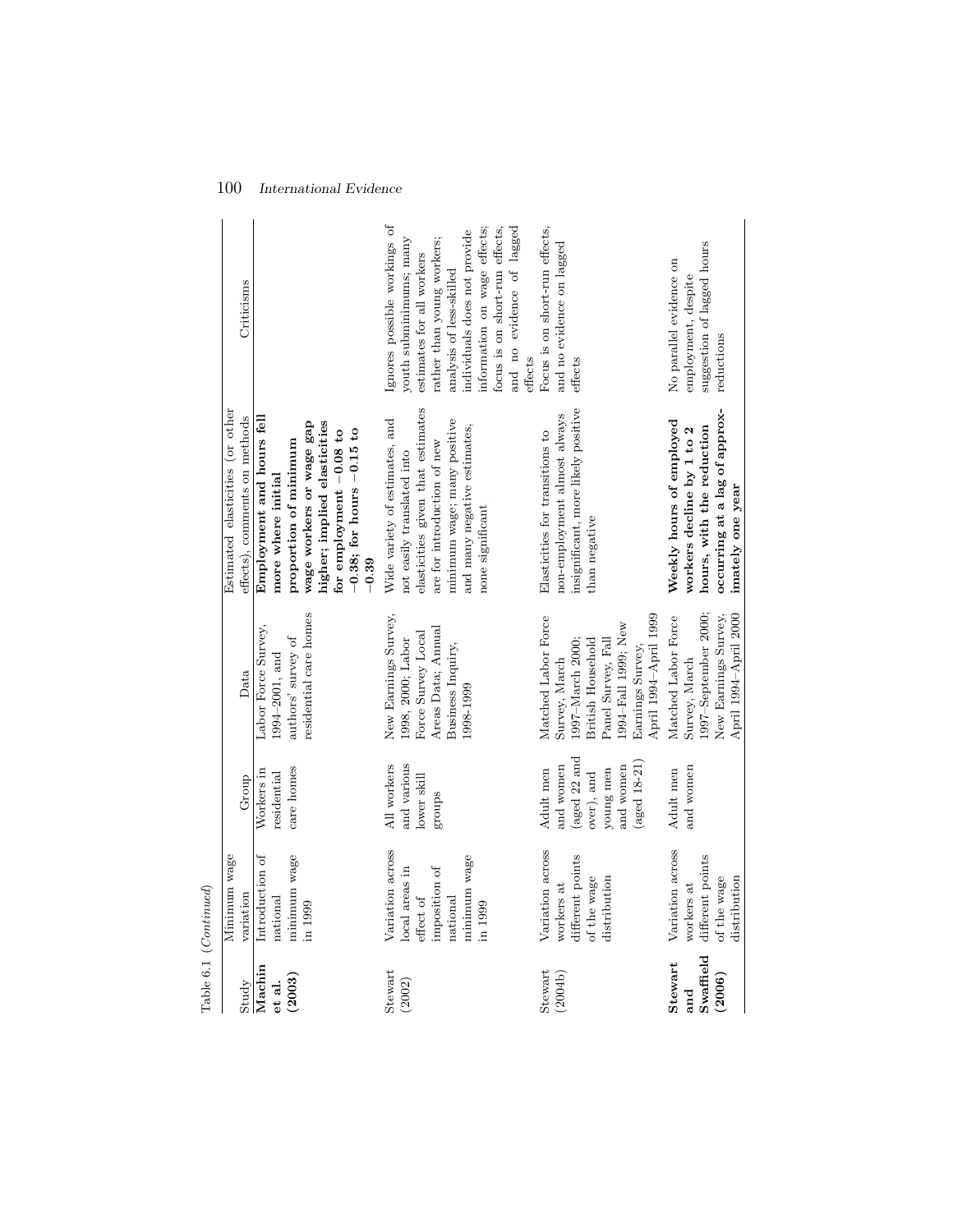|                   | Minimum wage                                         |                                                   |                                     | Estimated elasticities (or other                                                                                                                       |                                                                                  |
|-------------------|------------------------------------------------------|---------------------------------------------------|-------------------------------------|--------------------------------------------------------------------------------------------------------------------------------------------------------|----------------------------------------------------------------------------------|
| Study             | variation                                            | Group                                             | Data                                | effects), comments on methods                                                                                                                          | Criticisms                                                                       |
| Galindo-          | 1. Variation                                         | Дl                                                | Annual Business                     | Manufacturing and services:                                                                                                                            | Highly non-random sample                                                         |
| Rueda<br>and      | across firms in<br>exposure to                       |                                                   | Earnings Survey,<br>Inquiry and New | small disemployment effects,<br>insignificant                                                                                                          | because of worker-firm<br>match, and potential                                   |
| Pereira<br>(2004) | higher minimum<br>matched worker<br>based on<br>data |                                                   | 1994-2001                           |                                                                                                                                                        | exposure to minimum wage<br>measurement error in                                 |
|                   | 2. Variation                                         | $\overline{AB}$                                   | Annual Business                     | No disemployment effects in                                                                                                                            |                                                                                  |
|                   | across                                               |                                                   | Inquiry and New                     | manufacturing; in services,                                                                                                                            |                                                                                  |
|                   | cells in fraction<br>region-sector                   |                                                   | Earnings Survey,<br>1997-2001       | 1 percentage point higher<br>fraction affected leads to                                                                                                |                                                                                  |
|                   | below new                                            |                                                   |                                     | $0.06$ to $0.12$ percent lower                                                                                                                         |                                                                                  |
|                   | minimum wage,<br>as of 1998                          |                                                   |                                     | employment                                                                                                                                             |                                                                                  |
|                   | 3. Variation                                         | $\overline{A}$ ll                                 | Office of National                  | Significant disemployment                                                                                                                              |                                                                                  |
|                   | across regions in                                    |                                                   | Statistics,                         | effects in four of eight                                                                                                                               |                                                                                  |
|                   | fraction below                                       |                                                   | 1998–2001                           | estimates in seven of eight;<br>in part from slower job cre-<br>ation through reduced firm<br>low-wage sectors, negative<br>evidence that effects stem |                                                                                  |
| Australia         |                                                      |                                                   |                                     | entry in low-wage sectors                                                                                                                              |                                                                                  |
| (2004a)<br>Leigh  | Minimum wage<br>increases in<br>Western              | Aggregate, and<br>by age and sex<br>disaggregated | Survey, 1994–2001<br>Labor Force    | Aggregate: $-0.25$ to $-0.40$<br>$15-24$ , male: $-0.68$<br>$15 - 24: -1.01$                                                                           | aggregate employment and<br>Very large elasticities for<br>for $15-24$ year-olds |
|                   | relative to rest<br>of country<br>Australia          |                                                   |                                     | Older groups: $-0.03$ to $-0.14$<br>$15-24$ , female: $-1.44$<br>(mostly insignificant)                                                                |                                                                                  |
|                   |                                                      |                                                   |                                     |                                                                                                                                                        |                                                                                  |

Table 6.1 (Continued)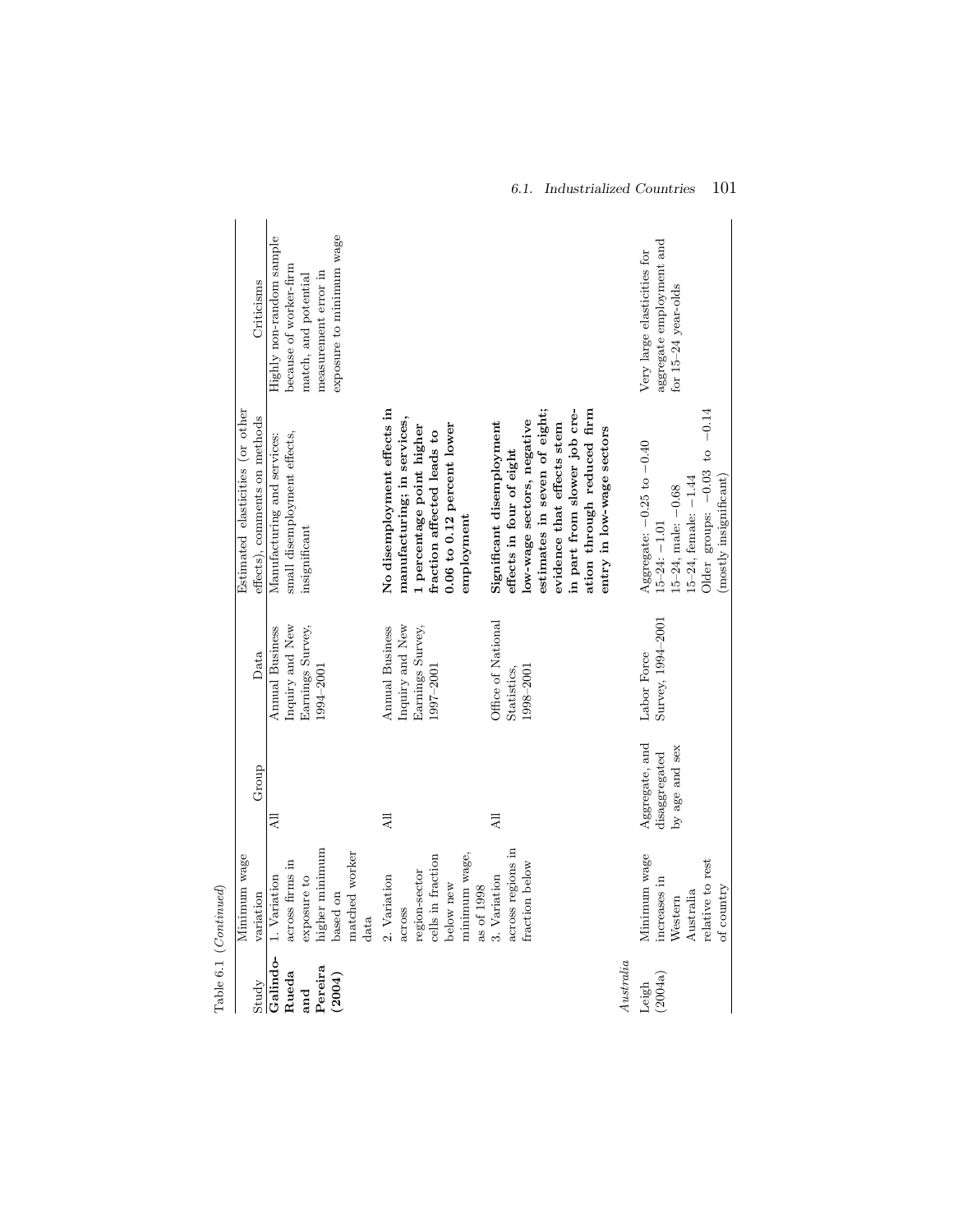|                                     | Table 6.1 (Continued)                                                                                          |                                                             |                                                                                                                                                                   |                                                                                                                                                                                                                                                 |                                                                                                                                                    |
|-------------------------------------|----------------------------------------------------------------------------------------------------------------|-------------------------------------------------------------|-------------------------------------------------------------------------------------------------------------------------------------------------------------------|-------------------------------------------------------------------------------------------------------------------------------------------------------------------------------------------------------------------------------------------------|----------------------------------------------------------------------------------------------------------------------------------------------------|
|                                     | Minimum wage                                                                                                   |                                                             |                                                                                                                                                                   | Estimated elasticities (or other                                                                                                                                                                                                                |                                                                                                                                                    |
| Study                               | variation                                                                                                      | Group                                                       | Data                                                                                                                                                              | effects), comments on methods                                                                                                                                                                                                                   | Criticisms                                                                                                                                         |
| Harding<br>Harding<br>(2004)<br>and | State minimum<br>wage increases                                                                                | Minimum wage<br>workers                                     | employers, 2003<br>$S$ urvey of                                                                                                                                   | $-0.2$                                                                                                                                                                                                                                          | Employer attributions of<br>minimum wage increases<br>employment changes to<br>unlikely to be reliable                                             |
| Johnston<br>Mangan<br>(1999)<br>and | State minimum<br>(over time and<br>sectionally)<br>differences<br>cross-<br>wage                               | 15-19 year-olds                                             | of Statistics annual<br>record census data,<br>Australian Bureau<br>$data, 1980 - 1995$<br>year unspecified<br>Panel analysis:<br>analysis: unit<br>Cross-section | Cross-section analysis: full-time,<br>$-0.05$ to $-0.31$ , generally signif-<br>almost all estimates negative,<br>Panel analysis: $-0.21$ to 0.08,<br>none significant<br>icant                                                                 | should include non-teen min-<br>Source of minimum wage<br>variation unclear; model<br>imum wage                                                    |
| Junankar<br>(2000)<br>et al.        | Time-series<br>variation in<br>minimum<br>youth<br>wages                                                       | $16 - 20$ year-olds                                         | .987-1997 (source<br>Quarterly data,<br>unspecified)                                                                                                              | positive, except for retail where<br>elasticities for retail range from<br>effects insignificant and often<br>Time-series regressions by<br>there is some evidence of<br>disemployment effects;<br>industry, age, and sex:<br>$-1.6$ to $-23.1$ | include non-teen minimum<br>time-series; model should<br>identification given short<br>Absurdly large elasticity<br>estimates; likely weak<br>wage |
| New Zealand                         |                                                                                                                |                                                             |                                                                                                                                                                   |                                                                                                                                                                                                                                                 |                                                                                                                                                    |
| Maloney<br>(1995,<br>1997)          | minimum wage<br>introduction of<br>teen minimum<br>aged 20 and<br>for workers<br>over, and<br>National<br>wage | Young adults<br>$(20 - 24)$ and<br>teenagers<br>$(15 - 19)$ | (HLFS), 1985-1996<br>Household Labor<br>Force Survey                                                                                                              | No effect of introduction of teen<br>minimum on teen employment<br>Effect of adult minimum:<br>$20-24: -0.1$ to $-0.4$<br>$15-19: -0.1$ to 0.4                                                                                                  | Teen minimum omitted from<br>young adult equation, could<br>bias estimates of teen and<br>young adult effects                                      |

# 102 *International Evidence*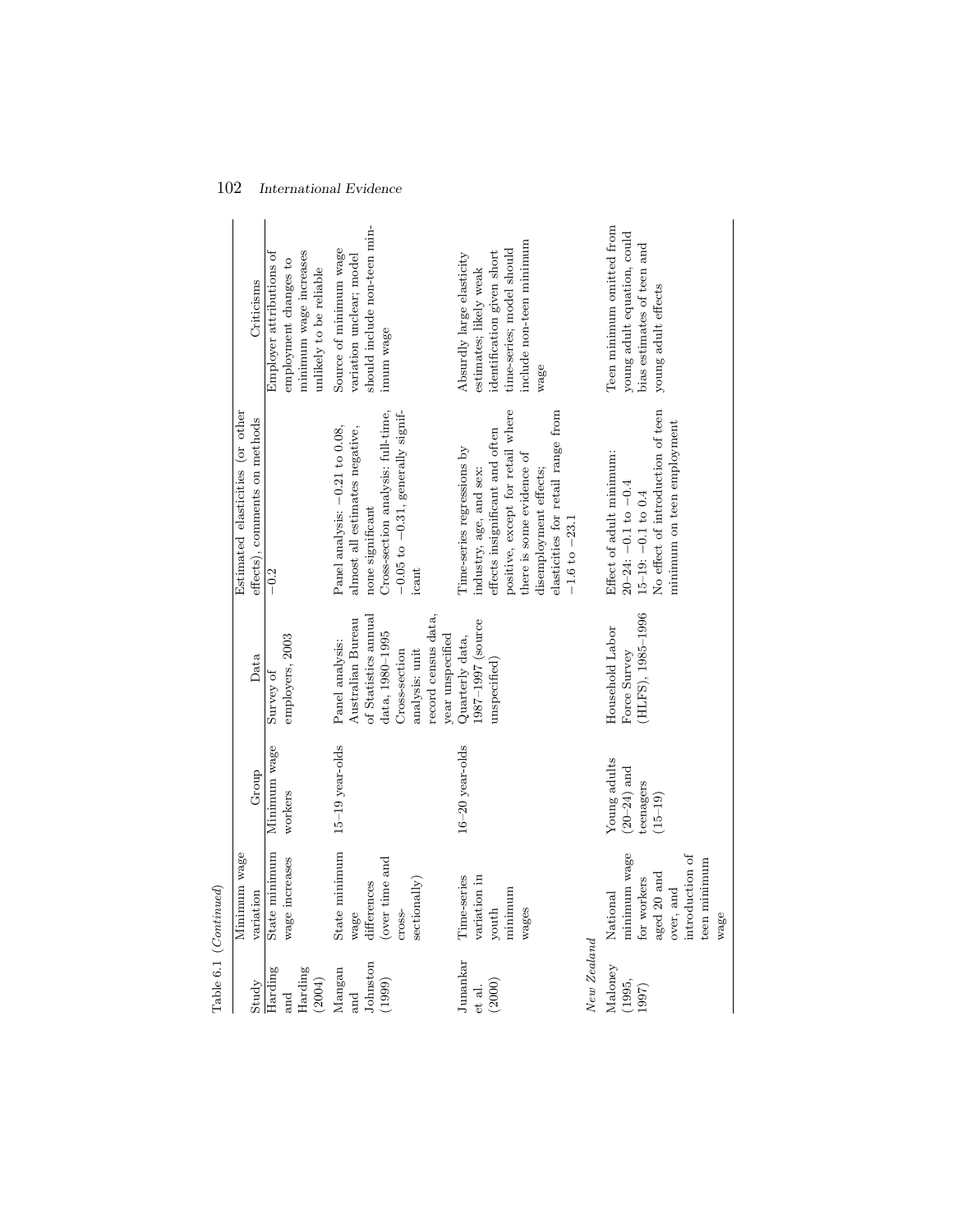|                            | Lable 0.1 (Communed)                                                              |                                |                                                      |                                                                                                                                         |                                                           |
|----------------------------|-----------------------------------------------------------------------------------|--------------------------------|------------------------------------------------------|-----------------------------------------------------------------------------------------------------------------------------------------|-----------------------------------------------------------|
|                            | Minimum wage                                                                      |                                |                                                      | Estimated elasticities (or other                                                                                                        |                                                           |
| Study                      | variation                                                                         | Group                          | Data                                                 | effects), comments on methods                                                                                                           | Criticisms                                                |
| Chapple<br>(1997)          | wage for workers aged<br>National minimum                                         | Young adults<br>$(20 - 24)$    | Time-series: HLFS,<br>1985-1997                      | $20 - 24$ : $-0.17$ to $-0.34$<br>Time-series:                                                                                          | Ignores introduction of<br>teen minimum wage in           |
|                            | $20$ and over                                                                     |                                | Cross-industry:<br>Labor and                         | Separate time-series by industry:<br>Cross-industry: $-0.06$ to $-0.10$                                                                 | cross-industry analysis<br>time-series analysis; in       |
|                            |                                                                                   |                                | Employment<br>Gazette and                            | estimates centered on zero                                                                                                              | year effects omitted,<br>and effects very                 |
|                            |                                                                                   |                                | Statistics New                                       |                                                                                                                                         | sensitive; separate                                       |
|                            |                                                                                   |                                | Zealand Quarterly<br>Survey, 1980-1997<br>Employment |                                                                                                                                         | degrees of freedom<br>industry have few<br>time-series by |
| Hyslop<br>and              | Introduction of higher<br>$minimums$ for $16-17$                                  | Teens, 20-21,<br>and $20 - 25$ | HLFS, 1997-2003                                      | Employment of 16-17 and 18-19<br>year-olds rose relative to 20-25                                                                       | Inspection of graphs<br>and regressions give              |
| Stillman<br>(2007)         | and 18-19 year-olds                                                               | year-olds                      |                                                      | year-olds, but fell relative to<br>20-21 year-olds in years<br>corresponding to largest                                                 | negative employment<br>some suggestion of<br>effects      |
| France                     |                                                                                   |                                |                                                      | minimum wage increases                                                                                                                  |                                                           |
| Dolado<br>(1996)<br>et al. | 1980s than late 1980s<br>1. Higher national<br>increases in early<br>minimum wage | $\overline{a}$                 | Enquête Emploi,<br>1981-1989                         | Weak evidence that low-wage<br>employment losses in period<br>when national minimum<br>increased more sharply<br>groups suffered larger | no employment impact<br>No wage impact, so<br>expected    |
|                            | 2. Differential impact<br>of national minimum                                     | $\overline{a}$                 | Annuelle de<br>Declaration                           | experienced greater employment<br>Regions with low initial wages                                                                        | demand could explain<br>Fluctuation in labor              |
|                            | wage increases across<br>regions with varying                                     |                                | Salaires, 1967-1992                                  | growth                                                                                                                                  | results; not restricted<br>to low-skill workers           |
|                            | initial wages                                                                     |                                |                                                      |                                                                                                                                         |                                                           |

Table 6.1 (Continued) Table 6.1 (Continued)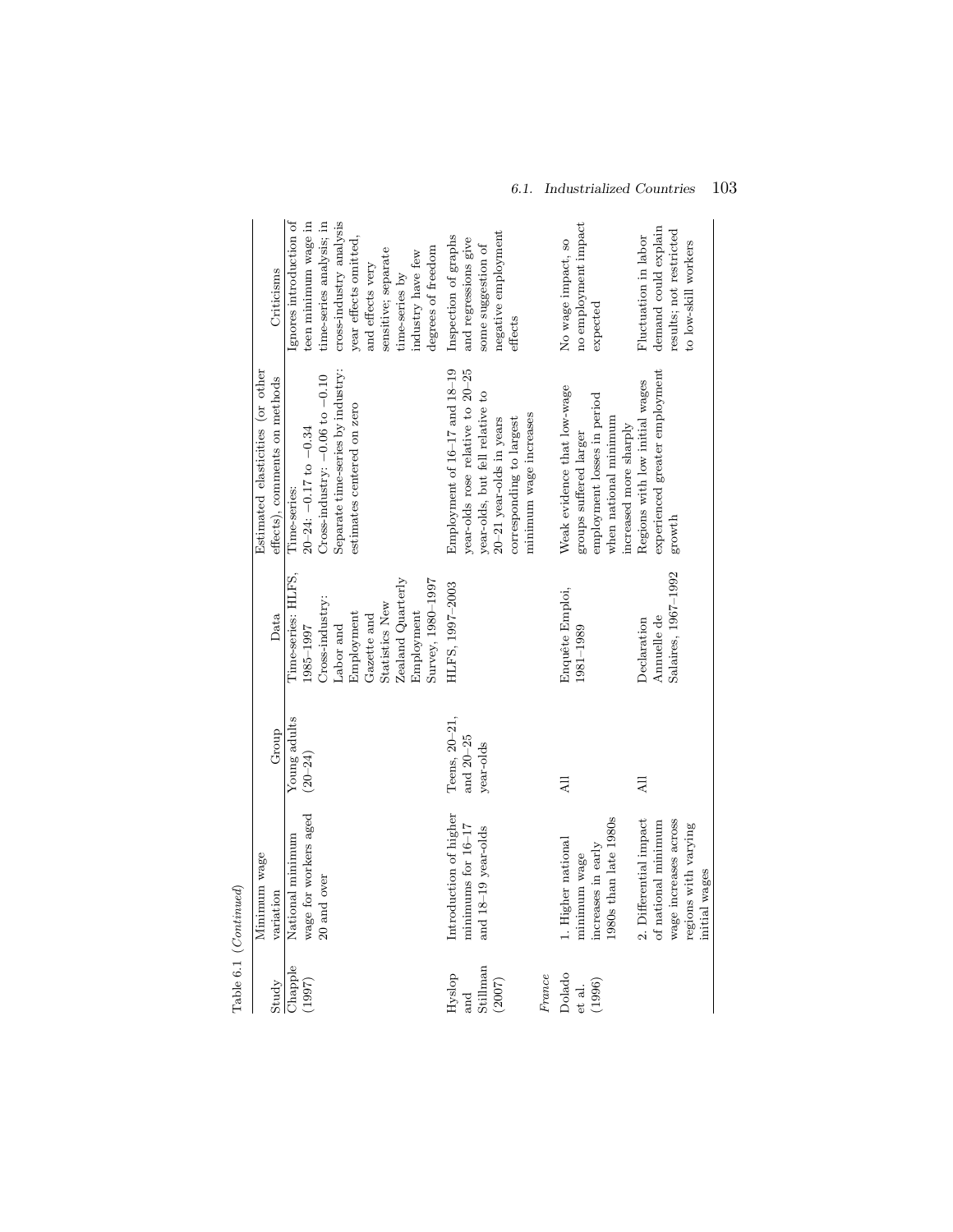|                                           | Table 6.1 (Continued)                                                                                                       |                          |                                         |                                                                                                                                                                                                                                                                                                                                                                          |                                  |
|-------------------------------------------|-----------------------------------------------------------------------------------------------------------------------------|--------------------------|-----------------------------------------|--------------------------------------------------------------------------------------------------------------------------------------------------------------------------------------------------------------------------------------------------------------------------------------------------------------------------------------------------------------------------|----------------------------------|
| Study                                     | Minimum wage<br>variation                                                                                                   | Group                    | Data                                    | Estimated elasticities (or other<br>effects), comments on methods                                                                                                                                                                                                                                                                                                        | Criticisms                       |
| Skourias<br>(1997)<br>Bazen<br>and        | wage increases across<br>sectors with different<br>National minimum<br>minimum wage<br>percentages of<br>workers            | Youths (under<br>age 25) | French Labor Force<br>Survey, 1980–1984 | Youth employment fell more in<br>sectors where minimum wage<br>was more binding                                                                                                                                                                                                                                                                                          | Questions about<br>specification |
| Netherlands<br>Abowd<br>(2000a)<br>et al. | workers with slightly<br>Differences between<br>wage increases and<br>national minimum<br>workers caught by<br>higher wages | Various ages             | Enquête Emploi,<br>1982-1989            | Large disemployment effects<br>especially those just above<br>constrained by minimum<br>marginally higher wages,<br>age 24 not protected by<br>employment promotion<br>Women, 25-30: -1.38<br>relative to those with<br>Women, $20 - 24: -1.21$<br>Women, 16-19: 0.46<br>Men, 16-19: -0.08<br>Men, 20-24: -0.77<br>Men, $25-30: -4.6$<br>for workers newly<br>contracts: |                                  |
| Dolado<br>(1996)<br>et al.                | subminimums relative<br>to adult minimum in<br>Declines in youth<br>1981 and 1983                                           | Youths $(17-22)$         | Survey, 1979-1985<br>Labor Market       | use of young, unskilled workers,<br>Youth employment fell by less<br>occupations most intensive in<br>relative to overall changes in<br>or rose over this period in<br>youth employment                                                                                                                                                                                  |                                  |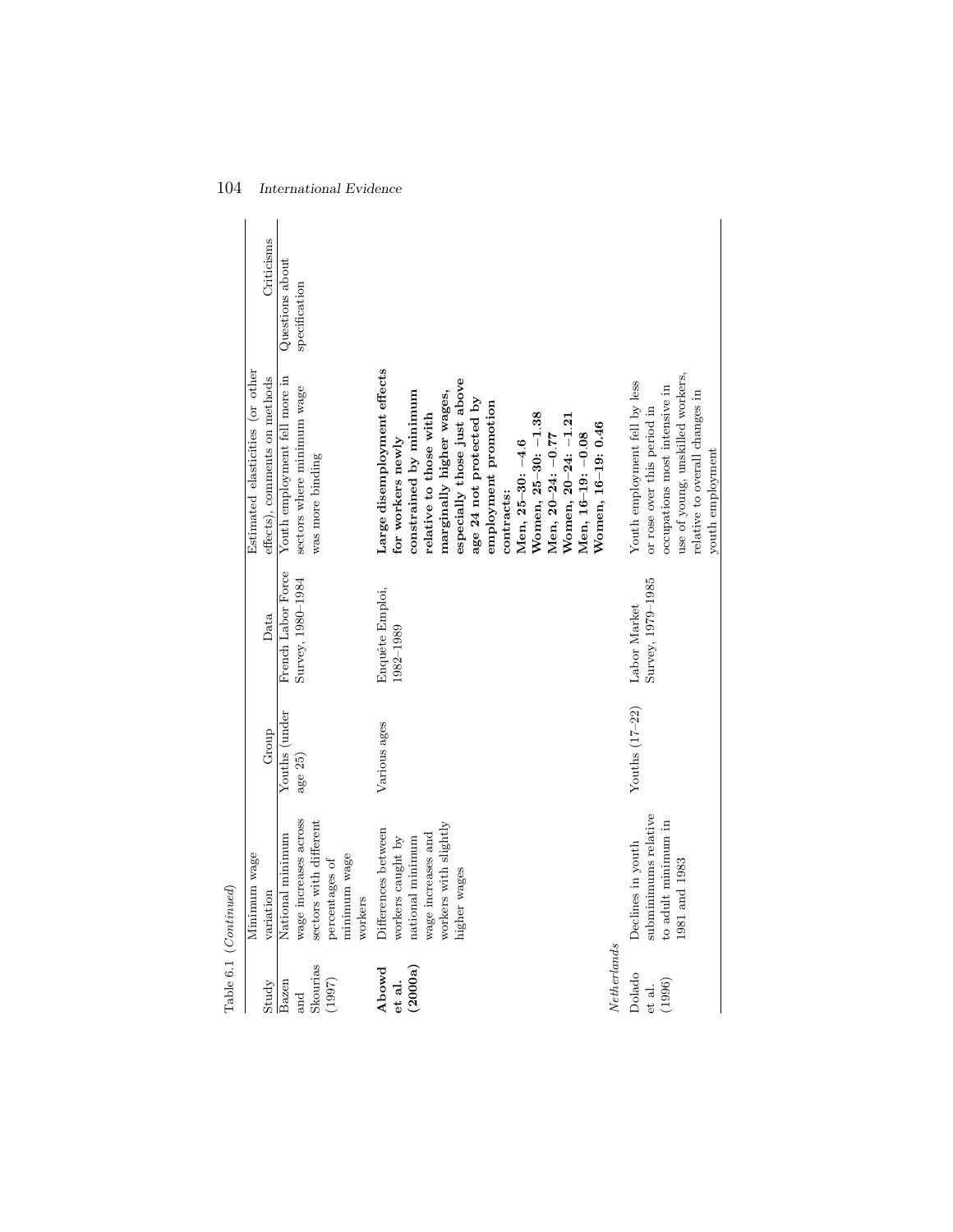|                                   | Minimum wage                                                                                                                |                                    |                                                                          | Estimated elasticities (or other                                                                                                                                                                                      |                                                                                                                       |
|-----------------------------------|-----------------------------------------------------------------------------------------------------------------------------|------------------------------------|--------------------------------------------------------------------------|-----------------------------------------------------------------------------------------------------------------------------------------------------------------------------------------------------------------------|-----------------------------------------------------------------------------------------------------------------------|
| Study<br>Span                     | variation                                                                                                                   | Group                              | Data                                                                     | effects), comments on methods                                                                                                                                                                                         | Criticisms                                                                                                            |
| Dolado<br>(1996)<br>et al.        | wage, and variation in<br>1. National minimum<br>minimum wage more<br>industries where<br>or less binding<br>effects across | Teens $(16-19)$                    | Nacional Sectorial<br>Contalilidad                                       | industries where minimum wage<br>Teens: -0.15, stronger in<br>more binding                                                                                                                                            | Specifications<br>year effects<br>exclude                                                                             |
|                                   | modest increase for 17<br>2. Sharp increases in<br>year-olds and more<br>year-olds in 1990<br>minimum for 16                | Teens $(16-19)$                    | Nacional Sectorial<br>Contalilidad                                       | Negative relationship across<br>and share initially low-paid,<br>but not for 20-24 year-olds<br>regions between change in<br>teenage employment rate                                                                  |                                                                                                                       |
| Portugal                          |                                                                                                                             |                                    |                                                                          |                                                                                                                                                                                                                       |                                                                                                                       |
| Pereira<br>(2003)                 | subminimum wage in<br>Abolition of teenage<br>1987                                                                          | $20 - 25$ year-olds<br>$18-19$ and | Pessoal, 1986-1989<br>Quadros de                                         | of $-0.2$ to $-0.4$ ; substitution<br>year-olds, with elasticity<br>to employment of 30-35<br>towards $20 - 25$ year-olds<br>hours) declined relative<br>Teen employment (and                                         |                                                                                                                       |
| and Cardoso<br>Portugal<br>(2006) | subminimum wage in<br>Abolition of teenage<br>1987                                                                          | $16-65$ year-olds                  | 1986-1989; Labor<br>Force Survey,<br>Quadros de<br>1986-1989<br>Pessoal, | Overall teen employment grew<br>20-25 year-olds or older workers<br>increase; main results concern<br>effects of minimum wage on<br>faster than employment of<br>accessions and separations<br>following minimum wage | failure to replicate<br>employment effects<br>Pereira's results<br>analysis of net<br>or evidence of<br>No regression |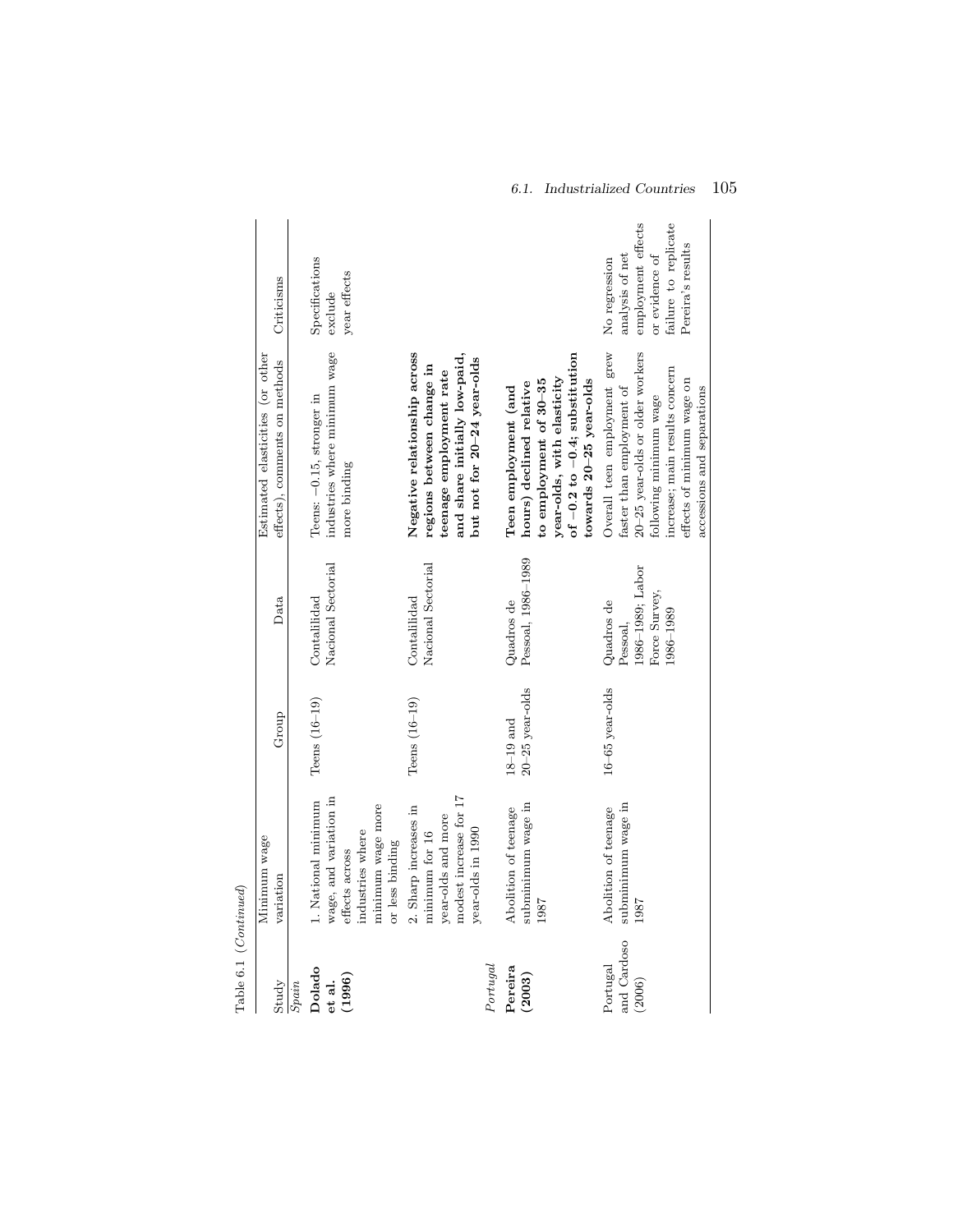| Table 6.1 (Continued) |                           |           |                                                                                      |                                                                                                                                           |                                |
|-----------------------|---------------------------|-----------|--------------------------------------------------------------------------------------|-------------------------------------------------------------------------------------------------------------------------------------------|--------------------------------|
| Study                 | Minimum wage<br>variation | Group     | Data                                                                                 | Estimated elasticities (or other<br>effects), comments on methods                                                                         | Criticisms                     |
| Greece                |                           |           |                                                                                      |                                                                                                                                           |                                |
|                       | Karageorgiou Variation in |           | 15-19 and Labor Force Survey,                                                        | Teens: 0.22 to 0.63 (larger                                                                                                               | Little real time-series        |
| (2004)                | teen and young            | $20 - 24$ | Statistical Yearbooks                                                                | estimates significant)                                                                                                                    | variation, unexpected results  |
|                       | adult minimum             | year-olds | of National Statistical                                                              | Young adults: $-0.05$ to $-0.12$                                                                                                          | for other controls, failure to |
|                       | wages relative            |           | Service of Greece,                                                                   | (insignificant)                                                                                                                           | account for minimum wages      |
|                       | to average                |           | United Nations                                                                       |                                                                                                                                           | for other groups               |
|                       | adult wages               |           | Educational Scientific                                                               |                                                                                                                                           |                                |
|                       |                           |           | and Cultural                                                                         |                                                                                                                                           |                                |
|                       |                           |           | Organization, OECD:                                                                  |                                                                                                                                           |                                |
|                       |                           |           | 1974-2001 for young                                                                  |                                                                                                                                           |                                |
|                       |                           |           | adults; 1981-2000 for                                                                |                                                                                                                                           |                                |
|                       |                           |           | teens                                                                                |                                                                                                                                           |                                |
|                       |                           |           |                                                                                      | Note: Results from studies we regard as more reliable tests of employment effects of minimum wages are highlighted. Effects are sometimes |                                |
|                       |                           |           | long-run effects from dynamic models, depending on which were emphasized by authors. |                                                                                                                                           |                                |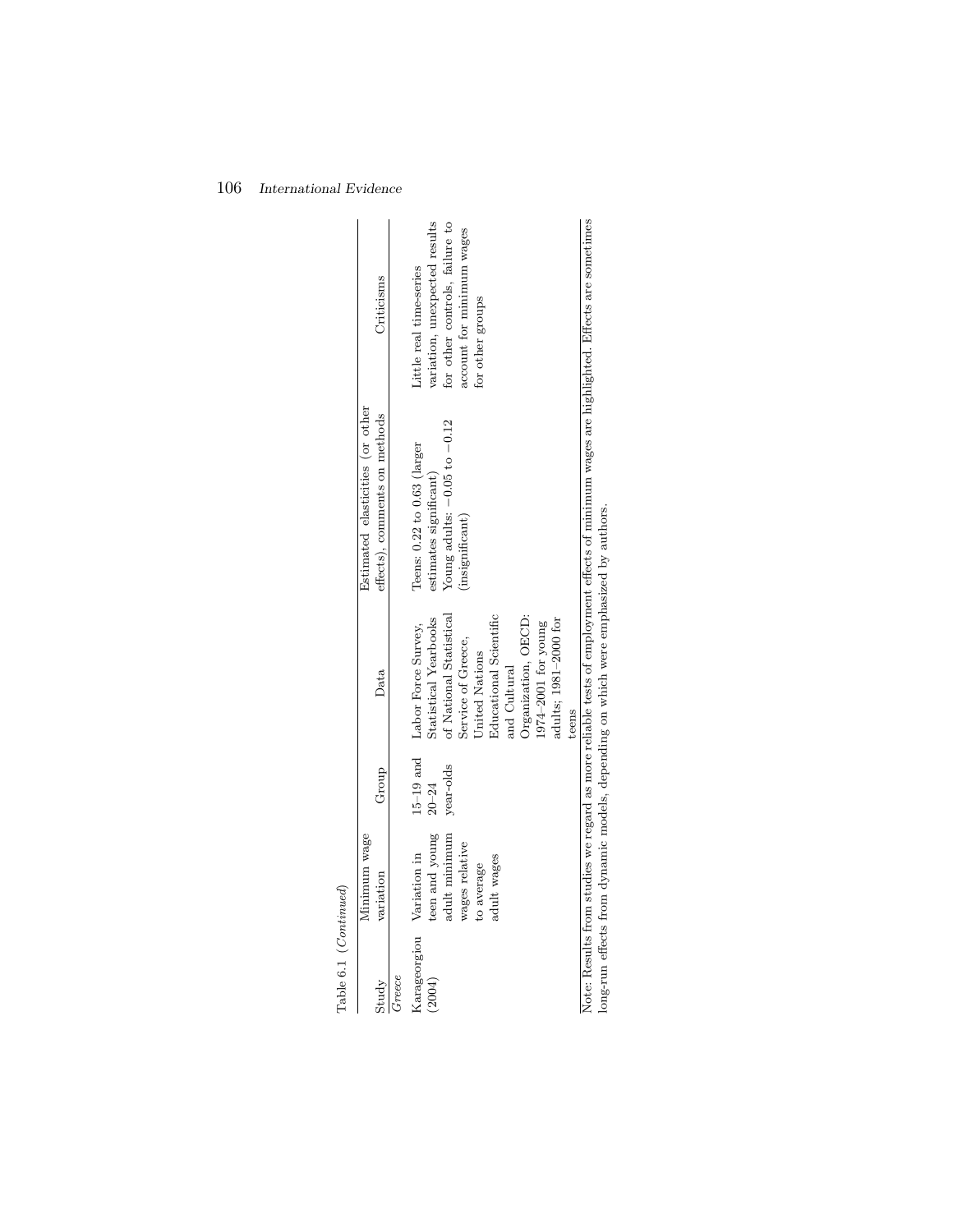−0.41, with the larger estimates evident in the sample that excludes Portugal and Spain. For 20–24 year-olds, the elasticities range from −0.03 to −0.10, with only the latter estimate statistically significant at conventional levels. The study also reports results for adults, but these show no effect of the minimum wage on their employment rates.

Although the OECD study includes a few variables to account for institutional differences across countries, critics of the cross-country approach stress the difficulty of distinguishing the impact of minimum wages from other labor market policies and institutions and stress the importance of considering how the latter may influence the impact of the minimum wage. In a general sense, a large literature has explored variation across the industrialized countries in other labor market policies and institutions, with Scarpetta (1996) and Nickell and Layard (1999), among others, presenting cross-country evidence on the effects of a variety of labor market institutions on employment and unemployment, and Blanchard and Wolfers (2000) and Belot and Van Ours (2001) emphasizing potential interactions between institutions and economic shocks, and between different types of labor market institutions. From a theoretical standpoint, Coe and Snower (1997) develop a model in which various labor market policies – including the minimum wage – can have complementary effects on labor market outcomes.

To address these criticisms, we studied the effects of minimum wages across a larger number (17) of the OECD countries, taking account of variation in a variety of labor market policies and institutions (Neumark and Wascher, 2004). The inclusion of additional countries in the analysis increases the variation in the minimum wage variable; for example, in the last year of data for each country the relative minimum wage ranges from 0.32 to 0.71, and changes within countries over the sample period range from −0.18 to 0.08, with five countries exhibiting declines of 0.1 or greater. The use of additional countries also increases variation in the institutional variables included in the model, thus increasing identification along that dimension as well.

The study begins with the standard panel data specification for employment, including a one-year lag of the minimum wage relative to the average wage, aggregate labor market and demographic controls, fixed country and year effects, and country-specific time trends. We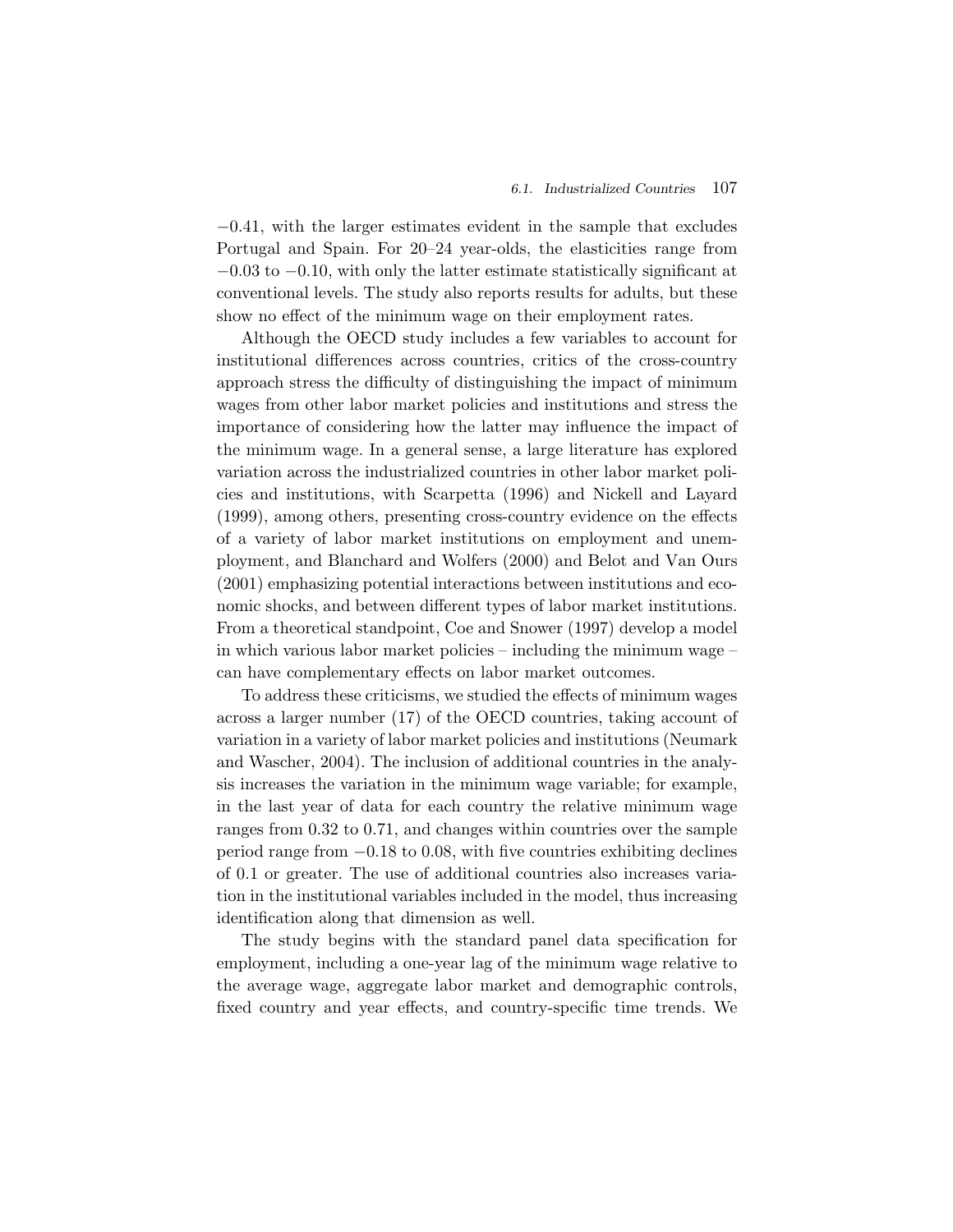also estimate a dynamic specification that includes a lagged employment rate. The models are estimated for teenagers (aged 15–19) and youths (aged 15–24), with data extending from the mid-1970s through 2000. The results consistently point to negative effects of the minimum wage on employment. For the standard model, the estimated short-run elasticities range from  $-0.18$  to  $-0.24$  for teenagers and from  $-0.13$ to −0.16 for youths, with all of these estimates statistically significant. The estimated long-run elasticities from the dynamic specification are somewhat larger: roughly  $-0.40$  for teenagers and  $-0.23$  for youths.

We then augment the models to control for institutional differences in other characteristics of the minimum wage policies in each country, as well as for cross-country differences in other labor market policies. Following the theoretical argument of Coe and Snower, we also include interactions of the minimum wage with indicators for these institutional and policy differences. With regard to minimum wage systems, the strongest evidence is that the negative effect of the minimum wage on teenage or youth employment appears only in countries without a youth subminimum, consistent with the hypothesis that a higher minimum wage might induce substitution toward young workers when there is a subminimum. There is also evidence, although somewhat weaker, that minimum wages do not result in employment losses in countries in which minimum wages are set by some type of national collective bargaining process. This evidence is consistent with the argument that collective bargaining takes more explicit account of (and hence avoids) potential disemployment effects in setting minimum wages.

We also interact the minimum wage variable with country-specific measures of the rigidity of labor standards (for example, legislated working time rules, worker representation rights, and restrictions on the use of contract workers), the strength of employment protection regulations, the use of active labor market policies by the government, union density, and the generosity of unemployment insurance. In accordance with expectations, minimum wages have more adverse effects when labor standards are more restrictive, presumably because the presence of rigidities causes firms to make more of the adjustment to the higher minimum through the employment channel (although the differences are typically not significant). Conversely, there is quite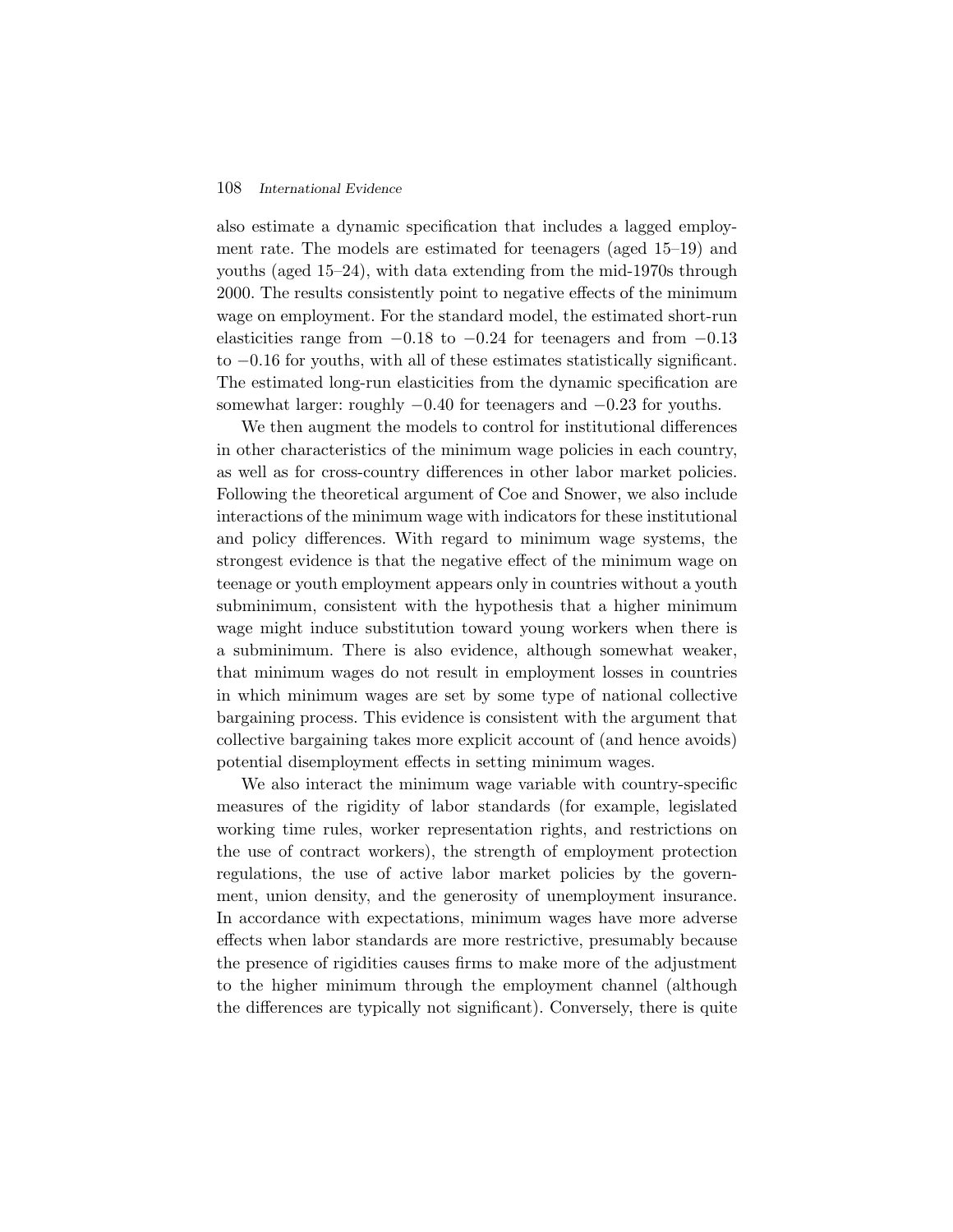strong evidence that when employment protection is high, the disemployment effects of minimum wages are muted.<sup>7</sup> The same is true when active labor market policies are more prevalent, presumably because some of those who would otherwise be considered non-employed are instead participating in these programs. Finally, minimum wages are estimated to have more adverse employment effects when union density is high, possibly reflecting greater power of incumbent workers (Coe and Snower, 1997); in contrast, Dolado et al. (1996) suggest that sources of wage compression – such as unions – can make the minimum wage less relevant because they reduce the share of workers at or near the minimum.<sup>8</sup>

Finally, we use these characteristics of labor market policies to classify countries along two dimensions: high versus low labor standards, and high versus low employment protection or active labor market policies. For example, the United States, the United Kingdom, Japan, and Canada fall into the quadrant with low standards and low protection, while Germany, Italy, Sweden, Spain, and France fall into the quadrant where both are high. The estimates implied by the interactive specifications and by models fit for the separate sets of countries indicate that negative employment effects are strongest for the least-regulated economies, although the disemployment effects also show up to some extent in countries with high labor standards but low employment protection/active labor market policies. For the other countries in the sample, the estimated effects are zero or positive. These results indicate that the effects of minimum wages can vary considerably depending on the presence of other labor market institutions, and they suggest – perhaps not surprisingly – that the neoclassical prediction about disemployment effects of minimum wages holds most strongly for the economies in which labor markets are less regulated.

<sup>7</sup> Dolado et al. (1996) also discuss some of these issues, pointing out, for example, that with higher firing costs, the adjustment of employment to an increase in the minimum wage may be smaller or slower.

<sup>8</sup> Of course, a fraction below the minimum measure would capture this phenomenon, so in this case the findings for the interactive effects may depend on the specification of the minimum wage variable, an issue we have not explored.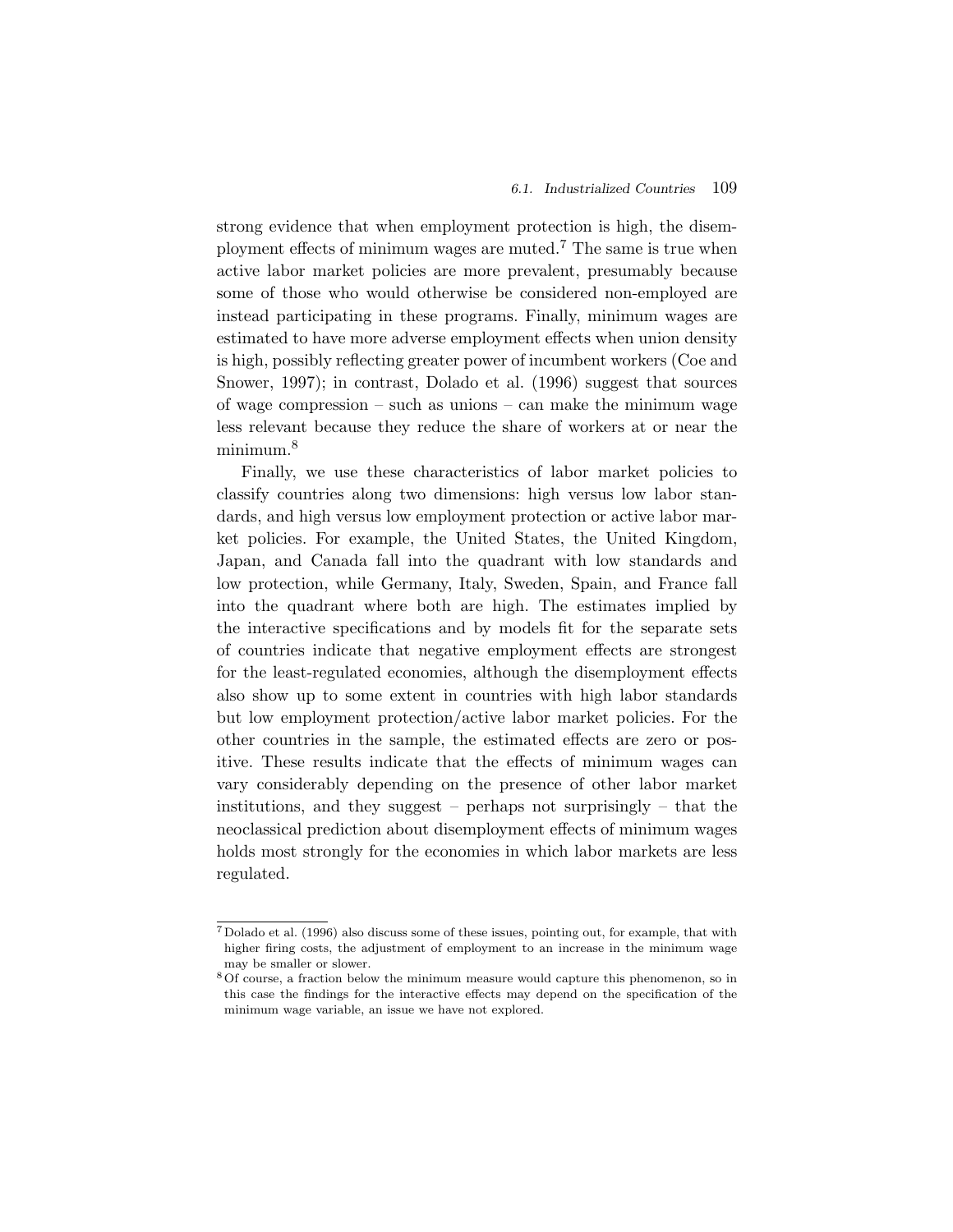#### **6.1.2 Studies of Individual Industrialized Countries**

Although the country panel studies yield some interesting findings, it is difficult to effectively capture the institutional and policy environment of any particular country with a few regressors and their interactions, making these studies less informative about the effects of the minimum wage on employment in a given country. To provide this evidence, which is of greater relevance to policymakers, researchers have conducted studies of minimum wage effects for specific industrialized countries. Because most industrialized countries have a uniform minimum wage that varies only over time, the challenge is to identify an appropriate control group, similar to the issues that confronted U.S. researchers prior to the proliferation of state-specific minimum wages. However, there a few countries in which the minimum wage varies by age or industry. Many of the first-generation country-specific studies are reviewed and discussed in Dolado et al. (1996), so we do not repeat that material here. Instead, we focus on the more recent evidence of minimum wage effects in Europe and elsewhere, including new evidence that Dolado et al. report.<sup>9</sup>

#### **6.1.2.1 United Kingdom**

We discuss most extensively the evidence for the United Kingdom, for which there has been a large number of interesting studies. Some of the U.K. studies found no negative effects of minimum wages or even positive effects, and these results seem to have played an important role in undermining the earlier consensus among economists that minimum wages reduced employment. Moreover, the authors of these papers have been influential in promoting monopsony explanations of their findings (see especially Manning,  $2003$ ) – not in the context of the company town of labor economics textbooks, but in dynamic monopsony models along the lines of those developed by Burdett and Mortensen (1998).

The United Kingdom experienced two policy changes that have been used to identify the effects of minimum wages. Prior to the early 1990s

 $9$ That paper presents analyses for a number of countries, with each analysis apparently conducted by a subset of the paper's eight authors.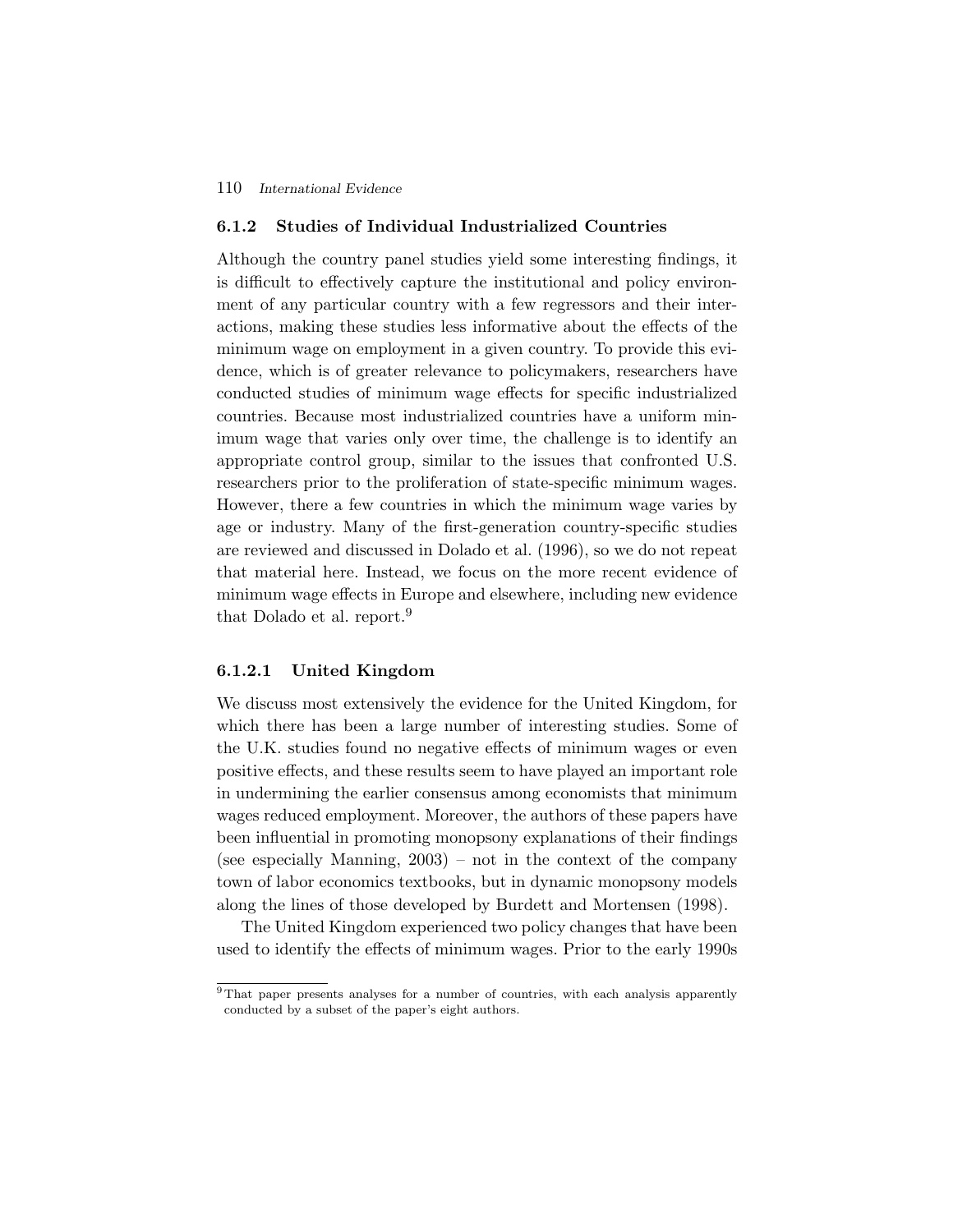the United Kingdom had a system of Wages Councils, which consisted of equal numbers of employer and worker representatives together with independent members appointed by the government, and which set minimum wages in low-wage sectors. However, the Wages Councils were abolished in 1993, and from 1993 to 1998 there was no minimum wage in the United Kingdom. Subsequently, in 1999, a national minimum wage was introduced.

In their 1994 paper and in a later paper co-authored with Richard Dickens (Dickens et al. (1999)), Machin and Manning study the period from 1979 to 1992, during which minimum wages declined relative to average wages in 18 industries covered by the Wages Councils.<sup>10</sup> The authors first establish that the minimum wages were binding by verifying that an increase in the minimum wage in each Council-year observation raised wages at the bottom of that sector's wage distribution. This result is particularly important because the authors include all workers in an industry in their study rather than just teenagers or young adults. In addition, earlier research had raised doubts about the Wages Councils' ability to enforce minimum wage rates, which these results appear to put to rest. The papers then report one-year first difference regressions of the change in log employment on the change in the log of the minimum wage relative to the average wage in each sector. For the low-wage sector as a whole, these models consistently yield positive estimated employment effects, which are in some cases statistically significant and often quite large with elasticities as high as 0.43. Moreover, the estimates remain positive when lags are included.

There are legitimate questions about the source of minimum wage variation in these data. Committees of workers and owners may set minimum wages in such a way that boosts the pay of low-wage workers relatively more when conditions in the industry are (or are projected to be) good, which would impart a positive bias to estimates of the employment effects. On the other hand, the authors' minimum wage variable is a relative wage measure, so the story would have to be more complicated than just raising the minimum wage in response to

 $10$  The empirical analyses in these two papers are very similar, and the qualitative conclusions are the same. Our discussion focuses on the more recent paper, which is based on a slightly longer time period and, in some specifications, includes lags.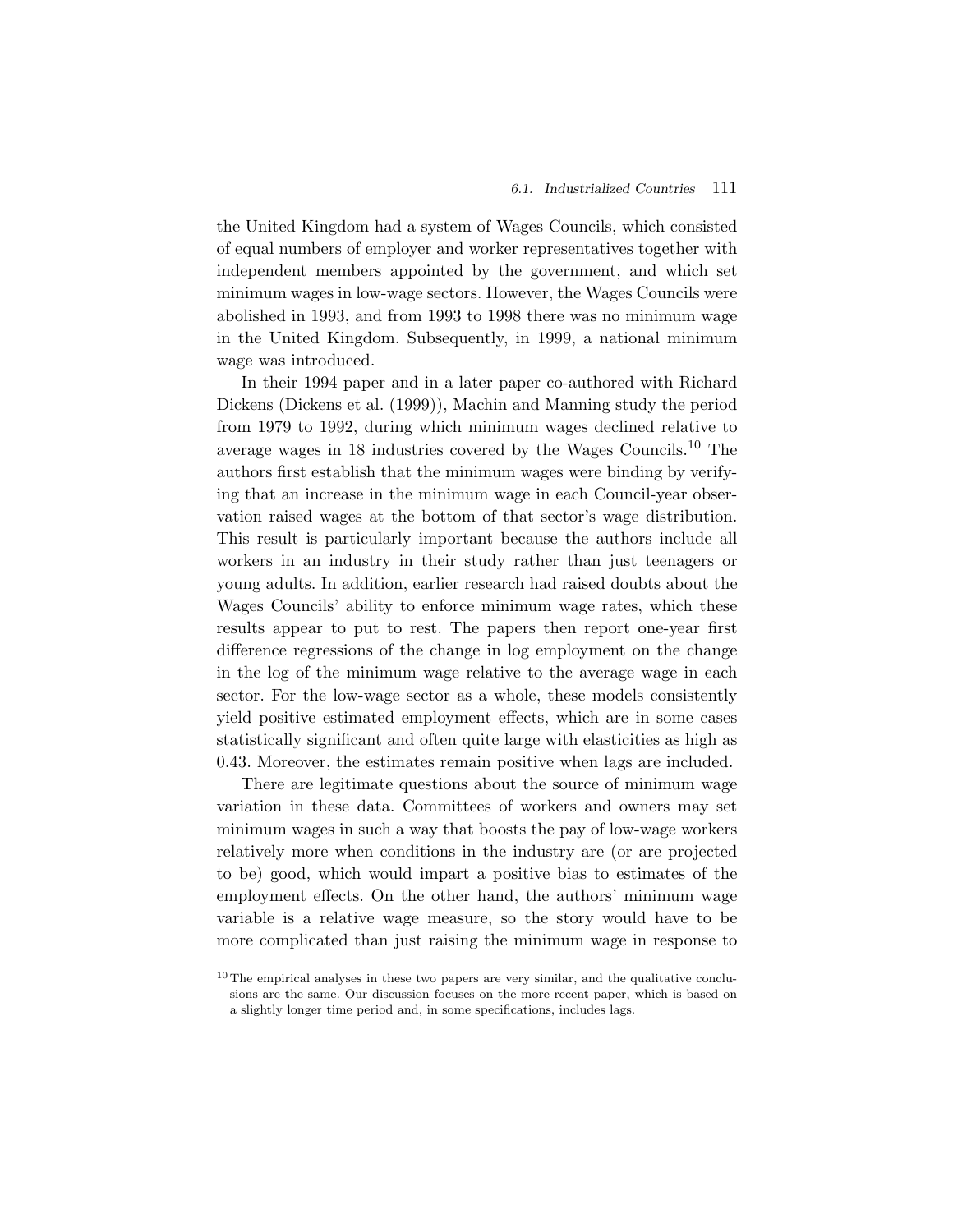a general increase in demand. Of course the potential problem of the endogeneity of minimum wage increases is not unique to this study, and is one that we regard as an important unanswered question more generally. However, we suspect that this problem is more likely to arise in the context of the U.K. Wages Councils than in cases where minimum wages are enacted by legislatures (for which there often seems to be more regard for political than economic timing).

The Dickens et al. paper acknowledges the endogeneity problem. However, the authors cite discussions with independent members of Wages Councils (although in a footnote they only mention one) as indicating that "the method of minimum-wage fixing was generally rather crude, using only recent pay settlements and inflation figures and making no attempt to forecast future market conditions" (p. 8). That anecdote provides some reassurance, although more systematic evidence on what influenced the minimum pay rates set by Wages Councils – admittedly, no simple task – would be preferable. In any event, while the potential for endogeneity bias in these studies is of some concern, it does not follow that such a bias would be large enough to overturn the finding that the minimum wages set by Wages Councils in the United Kingdom had positive employment effects. At the same time, one should be cautious in presuming that these results carry over to the effects of legislated minimum wage changes, especially when they are nationwide.

Although Dickens et al. are inclined toward a monopsony interpretation of their findings, the specifications that show the largest positive effects are arguably the least defensible. In particular, many of the specifications estimated by the authors include a control for sales in the industry covered by the Wages Council. However, conditioning the results on sales is problematic because an important channel through which the minimum wage is thought to influence employment is by raising labor costs and prices, which reduces product and labor demand. The authors do instrument for sales with lags in order to remove the contemporaneous endogeneity between sales and employment.<sup>11</sup>

 $11$ We are skeptical of using lags as instruments in dynamic panel data models because identification requires the exclusion of lagged values from the equation of interest, yet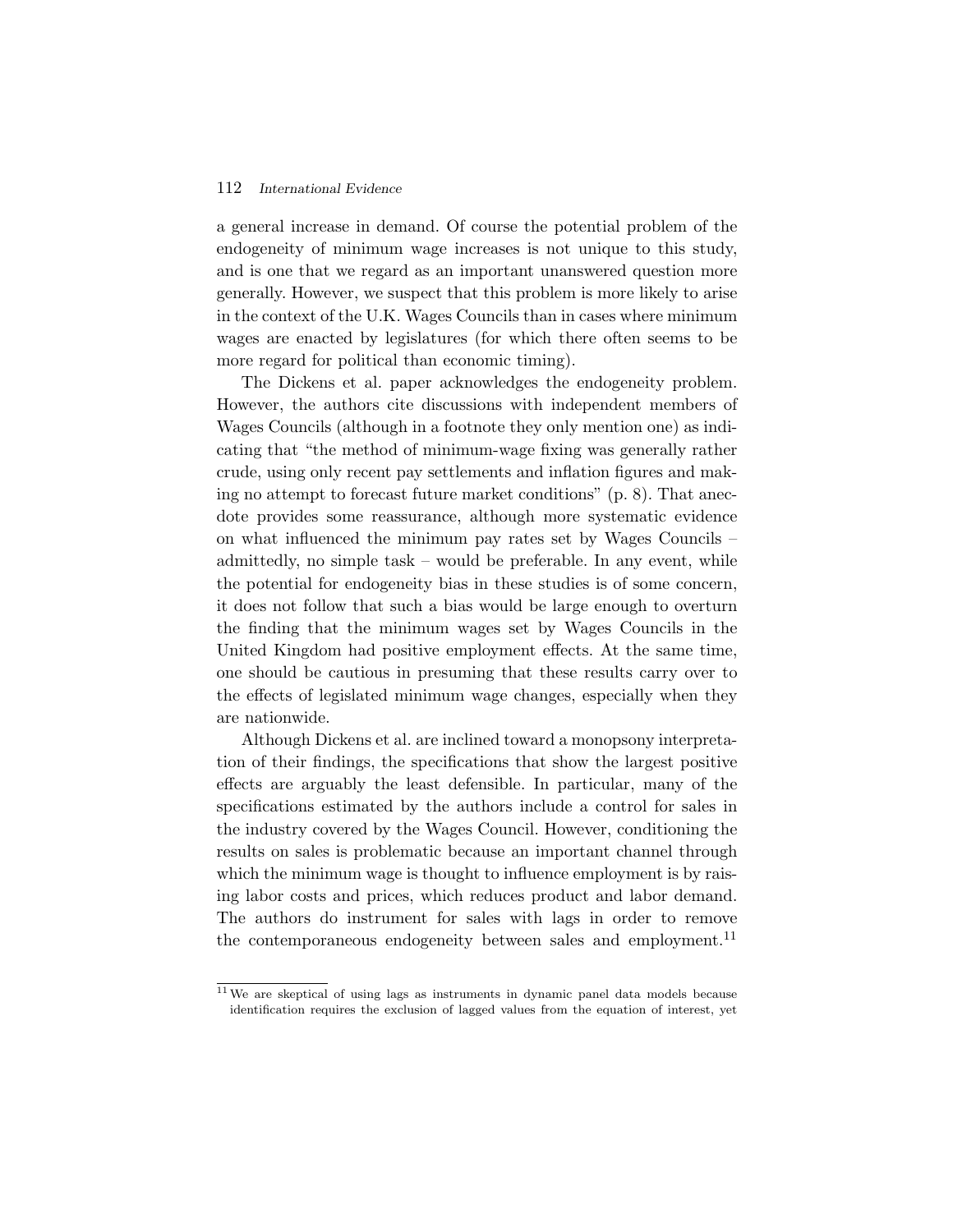However, their reduced-form estimates, which are generally smaller and not statistically significant, strike us as more meaningful.

Moreover, more convincing evidence in favor of the monopsony model requires the researcher to tie the minimum wage effects more explicitly to monopsony power – that is, to show that the positive effects predicted over some range of the minimum wage actually arise over that range – or to provide additional evidence that confirms or contradicts other explicit predictions of the monopsony model (as, for example, in Aaronson and French, 2007). Dickens et al. take a small step in this direction. They develop a stylized theoretical model that predicts, as does the textbook monopsony model, that below some level a higher minimum wage will increase employment, while above this level a higher minimum wage will reduce employment. They then report evidence that the positive effects of the minimum wage on employment are stronger at low values of the minimum wage, while the effect of the minimum wage on employment is essentially zero at higher levels of the minimum. However, this is not really what the model predicts, and so, in the end, the correspondence between the empirical findings in the paper and the theoretical implications of the monopsony model is not particularly compelling. Regardless, we think this is at least a step in what we consider a useful direction of inquiry.<sup>12</sup>

Moving chronologically through the changes in minimum wage policy in the United Kingdom, Dolado et al. (1996) present evidence stemming from the abolition of the Wages Councils in 1993. The authors find that eliminating the minimum wage did not result in sharp declines in wages in these sectors, or (in the retail sector, which they examine more closely) to the disappearance of a spike in the wage distribution at the minimum wage, although the spike became less pro-

theory provides little guidance in specifying the appropriate lag length of the underlying model. The same issue arises when the authors instrument for minimum wages with lags. They note that there is reason – as discussed above – to believe that minimum wage increases are driven by past minimum wage increases. However, that does not imply that lagged minimum wages can be excluded from the employment equation.

 $^{12}$  As noted above, we presented related evidence in Neumark and Wascher (2002) suggesting that some state-year observations could be characterized as being on the upward-sloping portion of the labor supply curve; but we find that the monopsony model, in general, does not fit the data significantly better than a competitive model.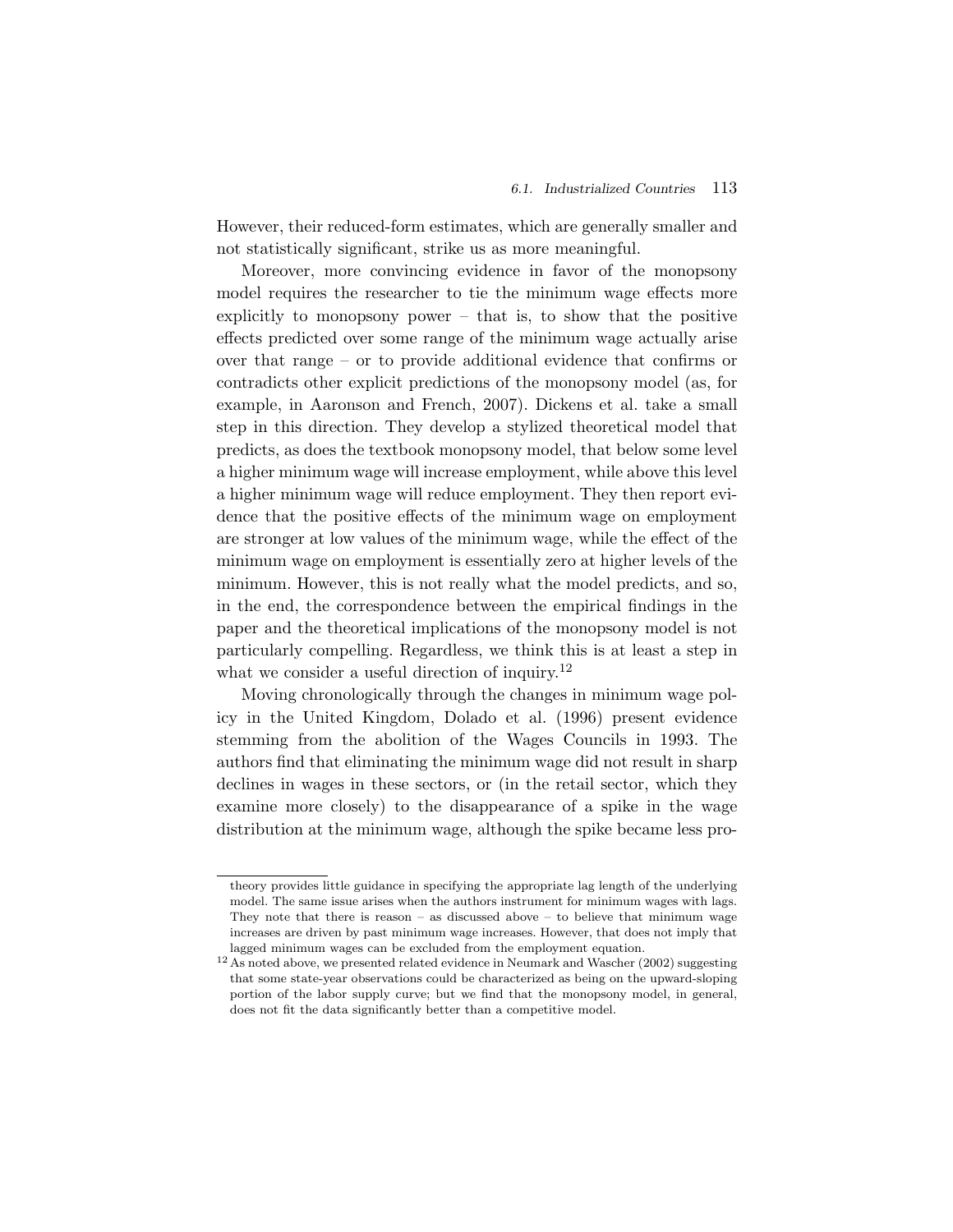nounced. As the authors point out, however, employers may have been reluctant to cut nominal wages for their current employees, and relative wage concerns may have limited the willingness of employers to bring in new workers at wage rates below the minimums previously set by the Wages Councils.

Turning to employment effects, the authors present data on the share of total employment accounted for by the Wages Councils industries before and after the abolition of the Councils and compare hiring rates and exit rates in industries covered by Wages Councils with the equivalent rates in industries not covered by the Councils. Based on these data, they conclude that "There is no noticeable change in the behavior of the Wages Council sector relative to the rest of the economy" (1996, p. 355). However, we do not read the evidence this way. Using average employment totals for the three quarters before and two quarters after the abolition of the Wages Councils, it is clear that employment grew more rapidly in the Wages Councils industries following the elimination of the minimum wage; employment in this sector grew by 1.29 percent, while falling trivially (by 0.04 percent) in the non-Wages Councils sector (see their Table 10). Moreover, a similar pattern is evident from the data on hiring and exit rates. The average hiring rate in the Wages Council sector during the three quarters preceding abolition exceeded the hiring rate in other industries by 2.69 percentage points, while the average exit rate in the Wages Councils sector exceeded the exit rate in the other sectors by 2.58 percentage points; that is, hiring and turnover were both higher by roughly the same amount – not surprising for low-wage industries. But in the post-Councils period, the difference between hiring rates in the two sectors widened sharply to 3.67 percentage points, while the difference in exit rates increased only negligibly to 2.88 percentage points (see their Table 11). Because the difference in hiring rates increased by more than the difference in exit rates, a simple difference-in-differences estimate suggests that the abolition of the Wages Councils led to a relative increase in employment in the Wages Council sector, consistent with disemployment effects of minimum wages.

Finally, a number of recent studies have examined the effects of the introduction of a national minimum wage in April 1999. Machin et al.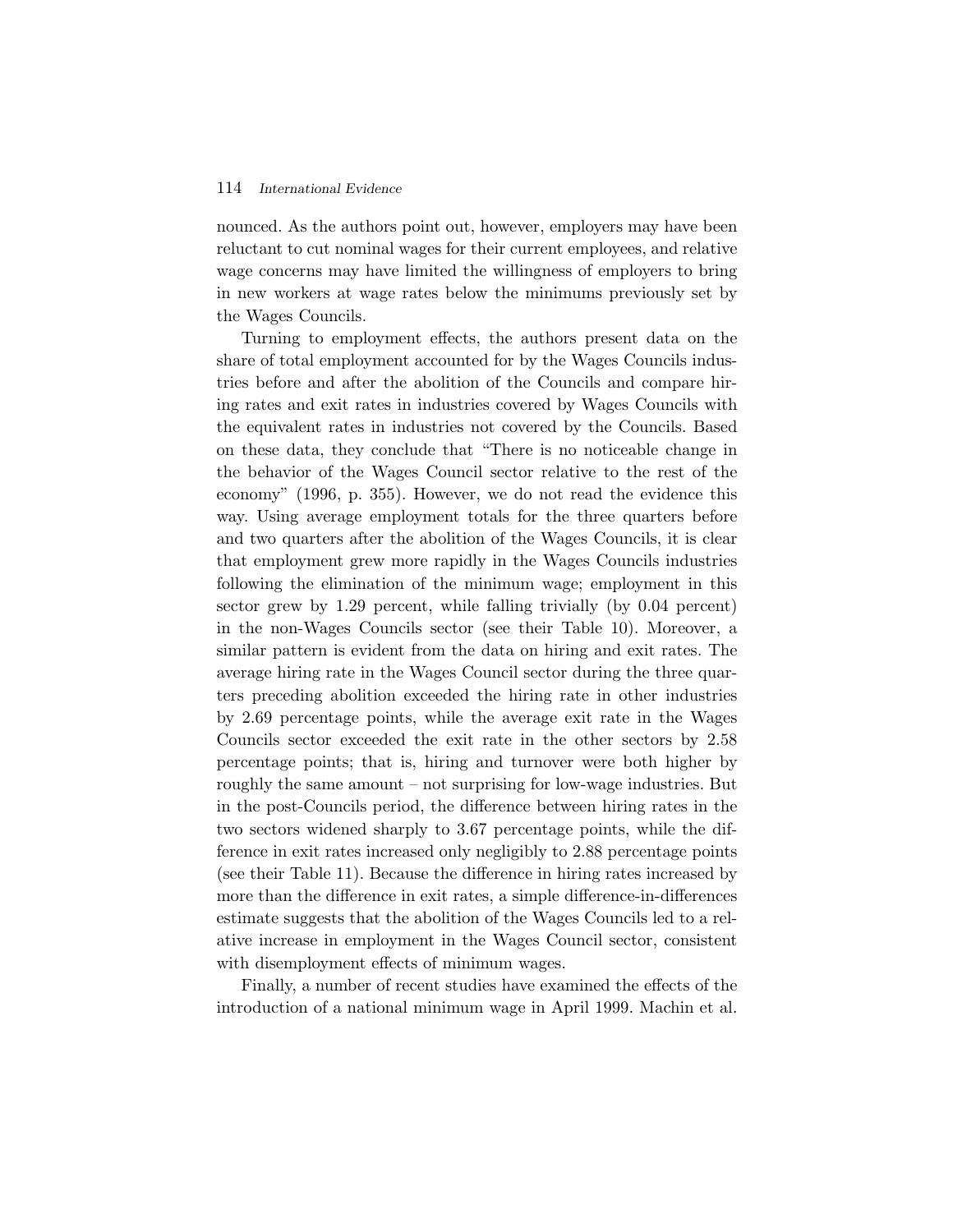#### *6.1. Industrialized Countries* 115

(2003) focus on the low-wage residential care home (nursing home) sector in the period from nine months before to nine months after the minimum wage was implemented. Although not central to their paper, the authors first describe the behavior of aggregate employment in this sector, which trended up rather strongly from 1994 through 1999 and then flattened out; this pattern is evident in the data even after controlling for the aggregate unemployment rate and despite the fact that demand, in the form of the number of people aged 75 and over, likely kept rising.<sup>13</sup> Although suggestive of a negative effect of the minimum wage on employment, this simple analysis ignores other changes that may have influenced the nursing home sector during this time period and does not establish that employment fell at the establishments that were more strongly impacted by the minimum wage.

To study the latter question, the authors conducted a survey of nursing homes and collected data on employment, hours, and wages at each establishment. They measure the extent to which the minimum wage was binding at each establishment by calculating both the share of workers initially paid less than the minimum and the average wage gap (hours weighted). Although the response rate to the survey was low (20 percent), the data suggest that the introduction of the minimum wage boosted wages in this sector. In addition, the evidence on employment and hours points to adverse effects of the minimum wage on both. The estimated employment effects are mostly statistically significant and range from  $-0.08$  to  $-0.39$ .<sup>14</sup> Reiterating the point we made about other studies of specific industries, these estimates are not necessarily informative about the overall employment effects of minimum wages on low-skill individuals. However, they do seem to establish that conventional effects of minimum wages can be found in the lowwage sector in the United Kingdom. Exactly why these findings differ from those reported in the studies of the Wages Councils is unclear,

 $^{13}\mathrm{They}$  do not report the aggregate regression with this control as well, which we suspect would suggest even more of a downturn.

<sup>&</sup>lt;sup>14</sup> The authors also speculate that the effects might be larger over the longer term. In this context, they report evidence suggesting that the minimum wage boosted closures, although these estimates were not statistically significant. Machin and Wilson (2004) extend this analysis to include the 2001 increase in the minimum wage and report similar results for both employment and closures.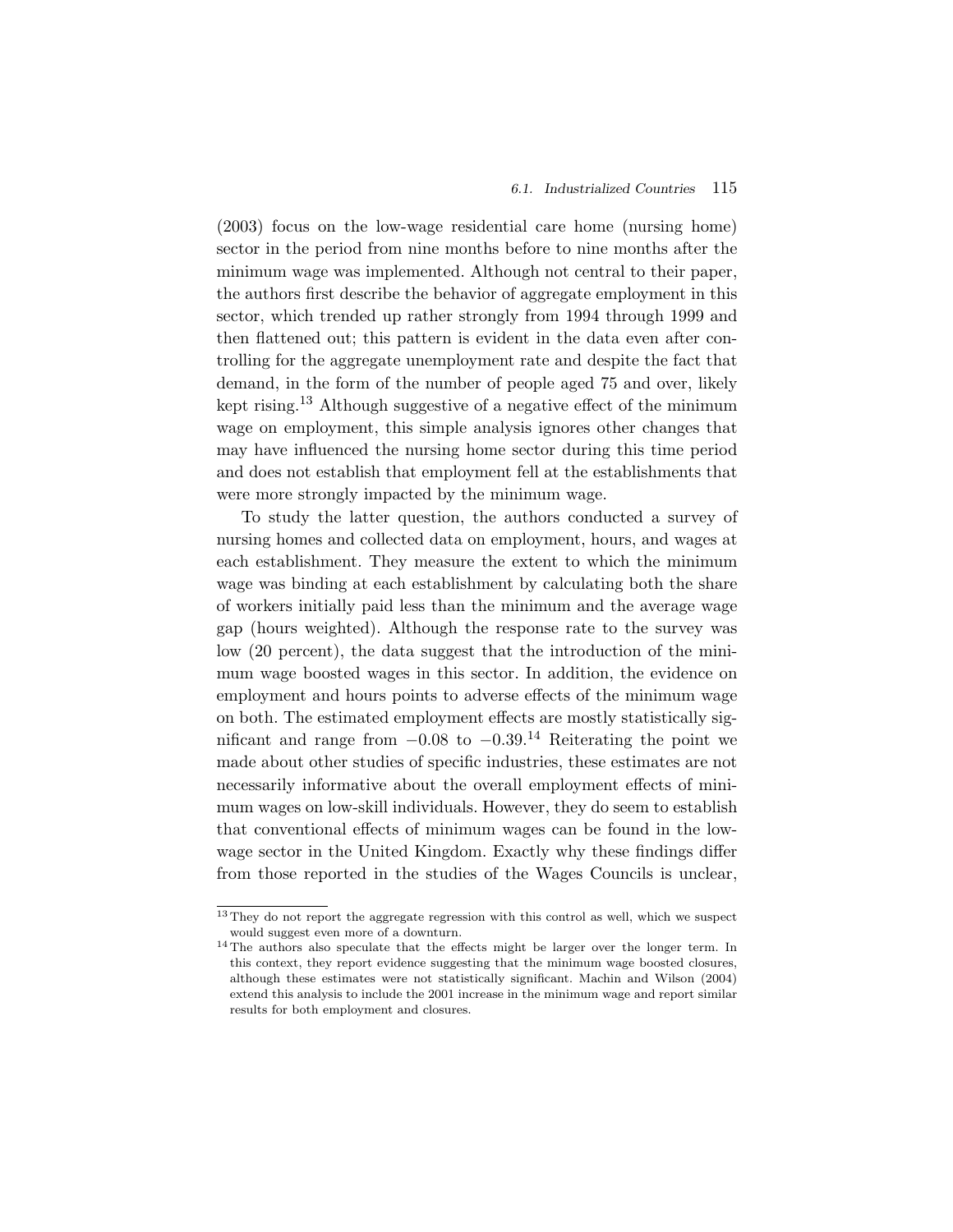although the focus of this study on a single sector limits its comparability to the earlier research. Arguably, though, this is a better research design for a policy change that the authors describe as a "very good testing ground for evaluating the economic effects of minimum wages" (p. 155).

In a series of papers, Stewart (2002, 2004a, and 2004b) and Stewart and Swaffield (2006) provide a broader investigation of the effects of introducing the national minimum wage in the United Kingdom. In particular, Stewart (2002) follows the approach taken by Card (1992b) to test whether employment changes differed across 140 geographic areas in which the introduction of the national minimum wage had a varying impact on wages. He first uses information from the New Earnings Survey to document that wages at the bottom of the wage distribution showed a larger increase following the introduction of the minimum wage in areas that had a higher share of workers paid below the new minimum.<sup>15</sup> Stewart then uses a fraction affected variable to test for the presence of employment effects. He also presents results from a difference-in-differences estimator that compares employment changes in high wage areas with employment changes in low wage areas.

For workers covered by the minimum wage (ages 18 and over), Stewart's estimates of the effect of the minimum wage on employment are generally negative, but not statistically significant. However, his point estimates are suggestive of potentially sizable effects. For example, the difference-in-differences estimate in the first row of his Table 3 indicates that the introduction of the minimum wage reduced the employment rate by 2 percentage points, while raising wages at the 5th and 10th percentile about 5 percent. If we treat this wage increase as the effective increase in the minimum, then the implied elasticity is

<sup>15</sup> Because the samples are relatively small in some areas, this finding might also reflect regression to the mean. This possibility could have been explored by examining evidence on wage declines among the highest wage areas, or by showing that the same result at the lower end of the wage distribution was not present in years prior to the imposition of the national minimum wage. For example, Machin et al. (2003) do the latter exercise for nursing home workers, and find some relationship, albeit a weaker one, in the period prior to the introduction of the national minimum wage.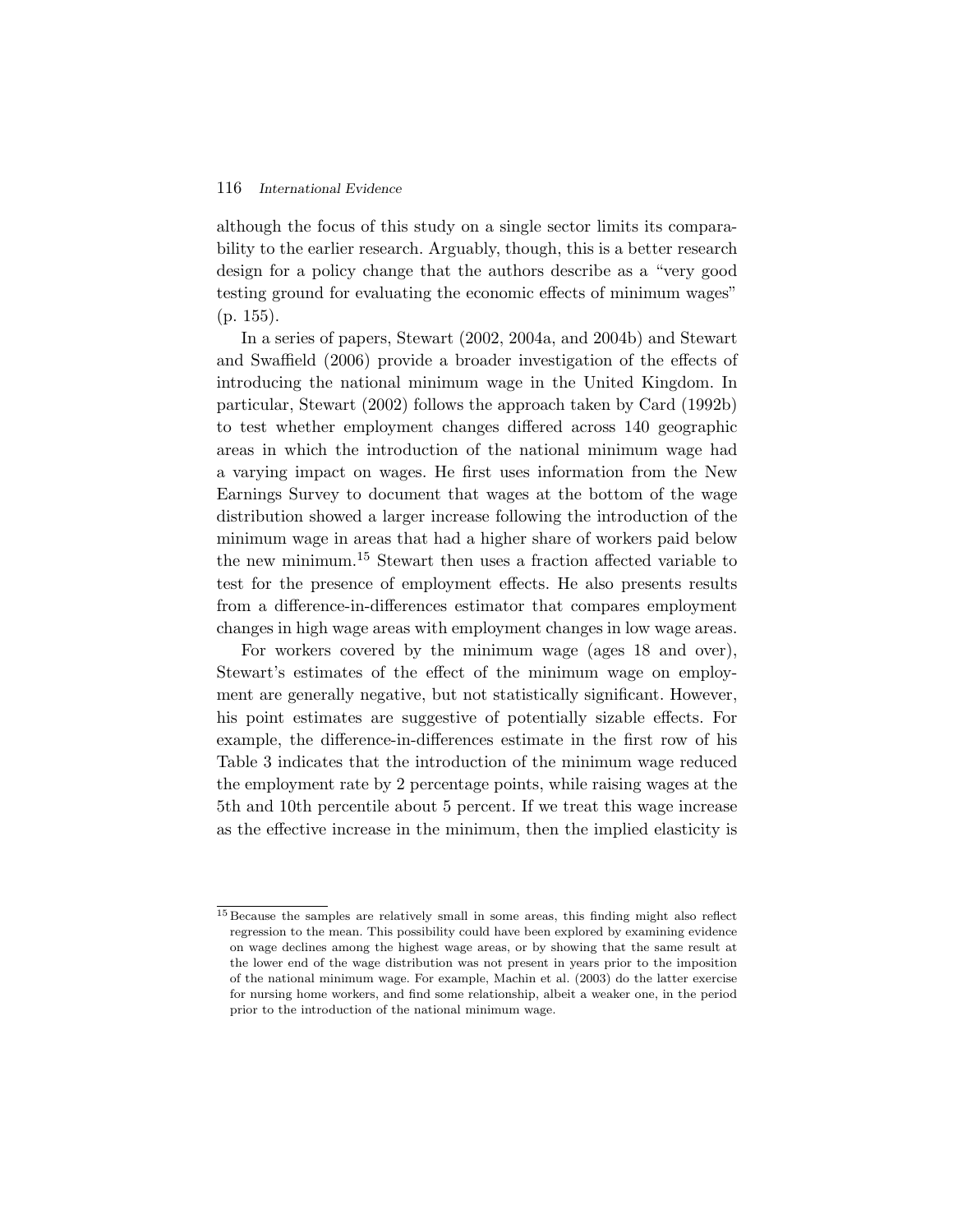$-0.4$ <sup>16</sup>. The fact that an estimate this large is not detectable as statistically significant is suggestive of deficiencies in either the data Stewart uses or in his research design.

Stewart also estimates employment models for a variety of lowwage groups of workers (women, those with less tenure, less-skilled occupations, and so on), to see if the impact of the minimum wage is more apparent for workers more likely to be affected by it. In general, the estimated effects are smaller, more often positive than negative, and never significant. However, the samples are considerably smaller for these subgroups, and the paper does not present any evidence on the effects of the new minimum on wages for these groups. Finally, most of the employment models are estimated only over the one-year window surrounding the introduction of the new minimum wage, which may not be long enough to observe an effect on employment.<sup>17</sup> This short-term focus is not unusual, but given the evidence of lagged effects in other studies, it would have been preferable for the employment analysis to cover a period at least as long as the wage analysis, if not longer.

Stewart (2004b) looks at the effects for workers in different parts of the wage distribution prior to the minimum wage's introduction, building on the framework used in Abowd et al. (1999), Neumark et al. (2004), and Yuen (2003). In particular, he uses a standard difference-indifferences approach, comparing the change in the probability of a transition from employment to non-employment for those initially paid less than the new minimum wage to the change in transition probabilities for workers who were initially paid just above the new minimum wage. One potential drawback to this identification strategy is the possibility that aggregate influences on transition probabilities may differ across the groups. However, because the minimum wage variation is national, there is no way to control for this with year effects, in contrast to what one can do when there is regional minimum wage variation.

<sup>&</sup>lt;sup>16</sup> Stewart also reports estimates for youths and finds either weak positive or weak negative effects. However, the 1999 legislation included a youth subminimum, which may have induced substitution toward young workers.

<sup>&</sup>lt;sup>17</sup> The exception is the analysis of data from the New Earnings Survey (NES), for which the analysis focuses only on employment changes among those individuals who were initially employed.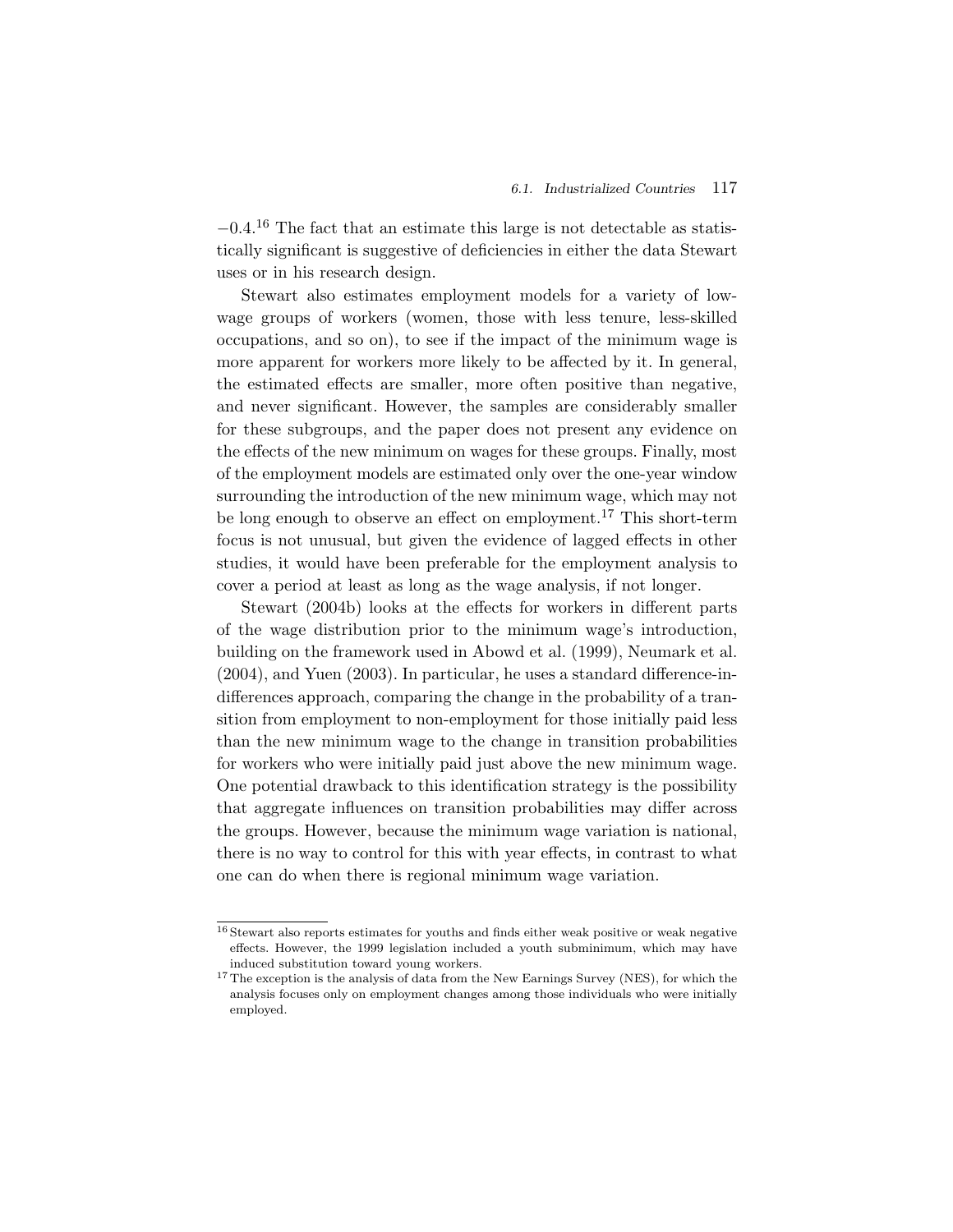The empirical analysis uses three different data sources. Stewart first establishes that the introduction of the minimum wage boosted wages of workers whose wages were initially below the minimum. Turning to the results for employment, he consistently finds small and insignificant effects that are generally positive for men and more mixed for women, and he presents a variety of robustness checks that yield the same answer. However, Stewart does not consider the possibility that minimum wage effects on employment may occur with a lag. Of the three data sets, one (the NES) ends in the same month as the imposition of the minimum, one extends eight months beyond this month, and the third extends 11 months beyond it, raising questions about whether the sample period is too short to adequately pick up the full impact of the minimum wage.<sup>18</sup>

Stewart and Swaffield (2006) extend the analysis to an investigation of the effects of the minimum wage on hours worked by workers who remained employed, appealing both to U.S. studies suggesting that the minimum wage reduced hours worked and to reports by the Low Pay Commission that many U.K. employers responded to the introduction of the minimum wage by reducing hours. This paper uses the same empirical framework as in Stewart (2004b), but includes a lagged effect of the minimum wage on hours. The estimates show a small and insignificant contemporaneous effect of the minimum wage on hours, paralleling the employment results in the earlier papers. However, the evidence also suggests that the longer-run effects of the minimum wage are more adverse. In particular, the lagged effect on hours is always negative, larger in absolute value, and generally, although not always, statistically significant. Summarizing the results, Stewart and Swaffield conclude that the minimum wage led to reductions of one to two hours per week for affected workers.<sup>19</sup> However, the evidence of lagged mini-

<sup>18</sup> In a brief note, Stewart (2004a) extends this analysis to include the 2000 and 2001 increases in the minimum wage. However, this analysis also focuses only on the short-run effects of minimum wages. This paper also attempts to account for the possibility that macroeconomic influences had different effects on the transition rates of affected and nonaffected workers. However, the identification strategy used for this purpose requires rather strong assumptions, and, of course, this is not the only source of potential differences in changes for higher-wage and lower-wage workers.

<sup>&</sup>lt;sup>19</sup> The authors do not report the mean level of hours in their sample, but if we assume that the average workweek is 30 hours, then the decline in hours is on the order of 3 to 7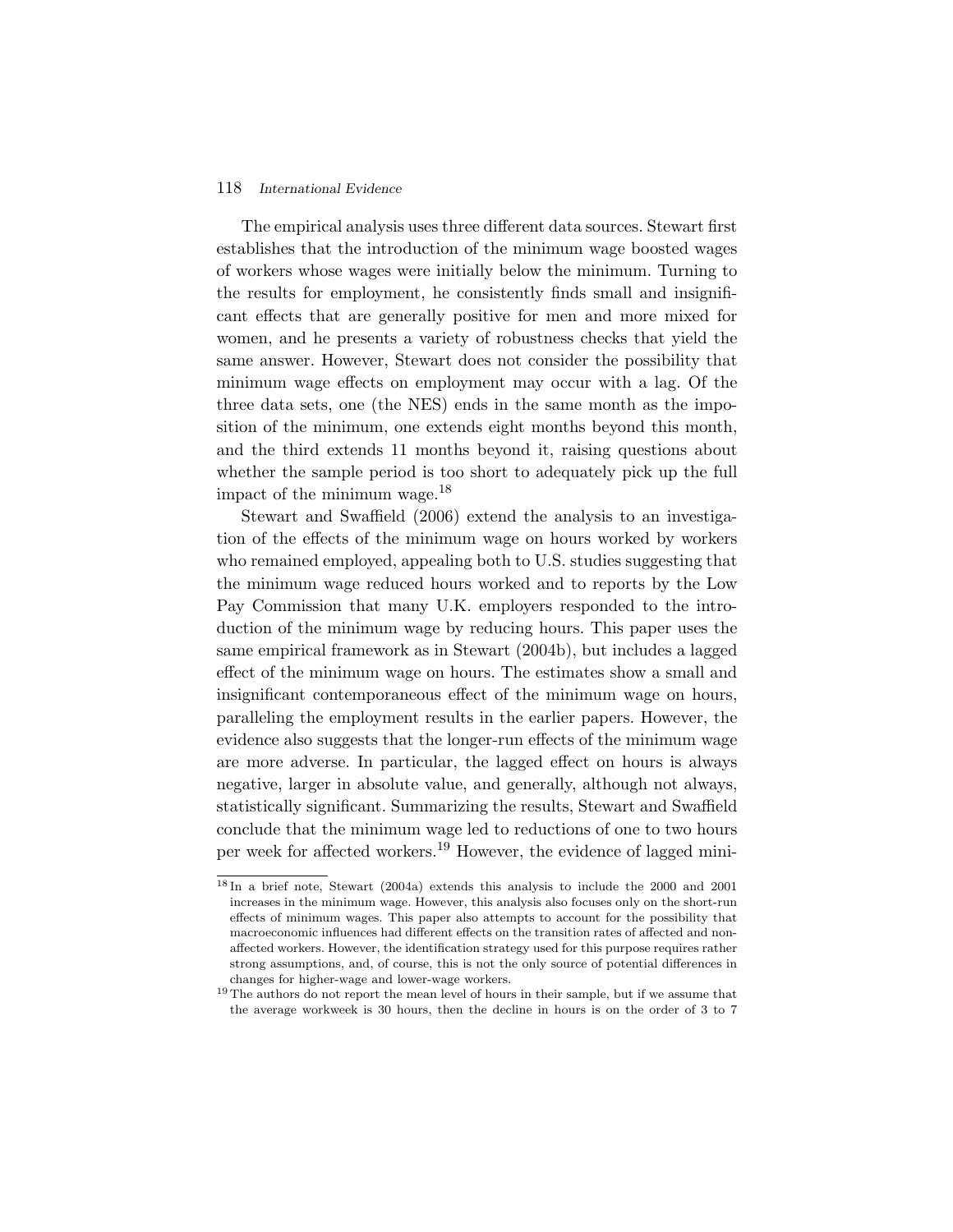mum wage effects on hours raises the question of whether there might also be lagged effects on employment, and, in this regard, it is surprising that this paper did not consider this possibility, especially given that the contemporaneous effects on hours were similar to what Stewart's earlier papers showed for employment.<sup>20</sup>

Finally, Galindo-Rueda and Pereira (2004) use firm-level data to study the introduction of the national minimum wage in the United Kingdom. Their identification strategy, like many of the other studies, compares changes at firms more affected by the minimum wage relative to firms less affected, although they implement this strategy in a number of different ways. First, they match firm-level data from the Annual Business Inquiry (ABI) with individual-level data from the NES to create a data set that has detailed information about the characteristics of each firm and information on the internal distribution of wages in each firm. However, because the NES randomly samples only about 1 percent of workers, larger firms are much more likely to have enough matched workers to make a reasonable inference about the internal wage distribution. As the authors acknowledge, this leads to a sample that is heavily biased toward larger firms, whereas smaller firms may be more adversely affected by minimum wages. In addition, with few matched workers per firm, the sample-based estimates of the fraction of workers in each firm that earn below the minimum wage (or some other wage floor) may be imprecise. Despite these limitations, the authors report regression results for employment and other outcomes from 1994 through 2001, using specifications that include a

percent. Using our earlier calculation that places the effective minimum wage increase at

about 5 percent, we get implied elasticities ranging from about  $-0.6$  to roughly  $-1.4$ . <sup>20</sup> Connolly and Gregory (2002) also study the effects of the introduction of the national minimum wage on hours, although they limit their analysis to women. They employ a very similar empirical approach to Stewart (and Swaffield) and use many of the same data sets (although they include a slightly longer time frame). The difference-in-differences estimates using the British Household Panel Survey (BHPS) are positive but not statistically significant. In contrast, the estimates based on the NES show essentially no effect in the year in which the minimum wage was introduced, but negative effects two and three years later – results which more closely resemble those reported by Stewart and Swaffield. The source of the differences between the estimates from the two data sets is not readily apparent, as the second-year NES estimates should roughly correspond to the BHPS estimates. However, the authors note that the NES has the advantage of much larger sample size (60,000 women per year versus 3,000 in the BHPS).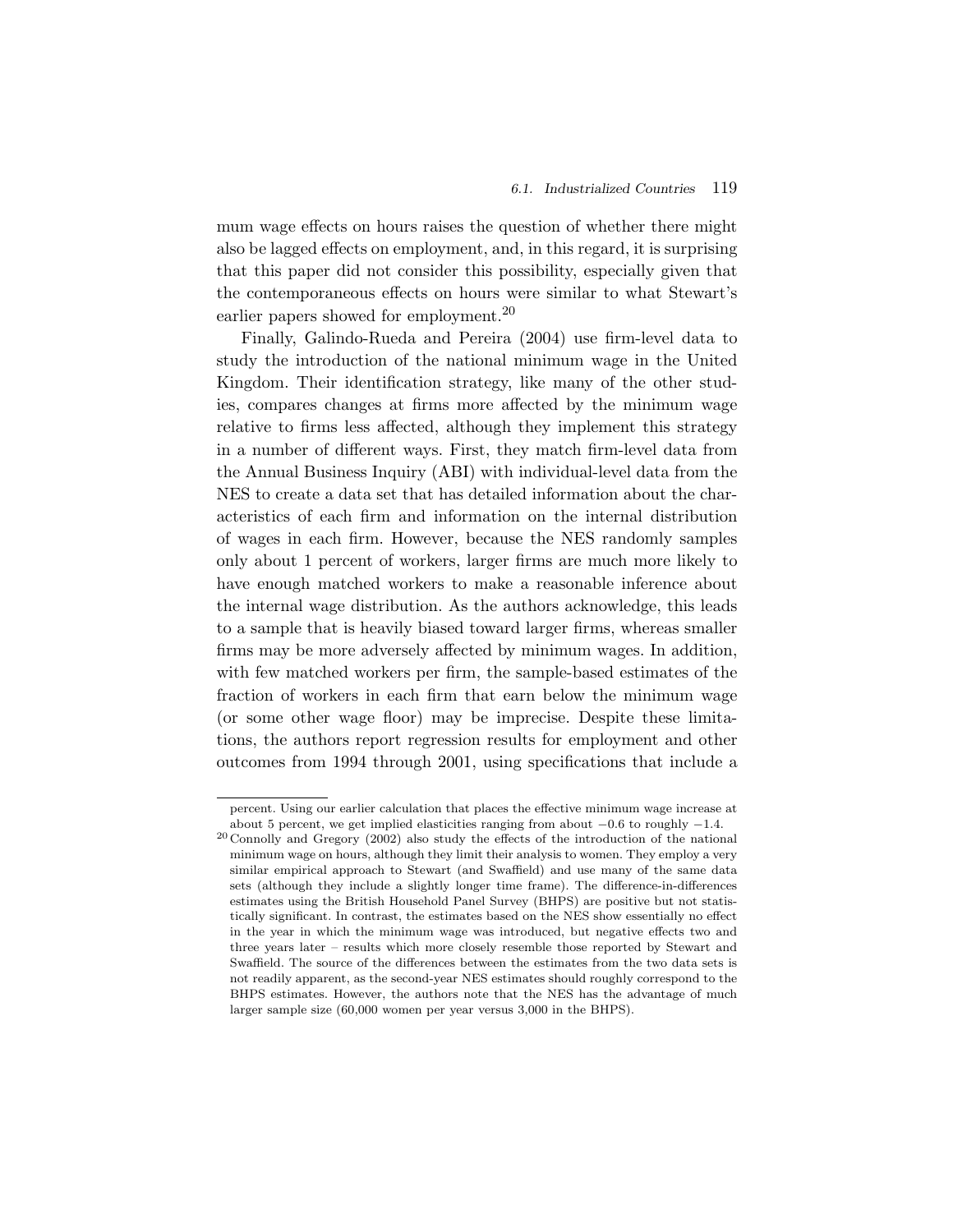dummy variable for firms more exposed to a higher minimum, year effects, firm fixed effects, $21$  and year dummy variables interacted with the exposure dummy variable; these interactions trace out the evolution of changes in the dependent variables since the introduction of the minimum wage. For manufacturing, the results indicate that the minimum wage raised per person pay and reduced employment in 1999 and 2000, although none of the estimates are significant. For services (for which data are available only from 1998 to 2001), the evidence points to positive and significant effects on pay (in 2000 only) and small and insignificant negative effects on employment in 1999 and 2000. Thus, this analysis fails to find evidence of a significant disemployment effect.

Their second approach seeks to avoid the problems created by matching to a random sample of workers by using the full ABI file and imputing exposure to the minimum wage (specifically, the percentage of workers with a wage at or below the new minimum) based on the distribution of wages at the regional and sectoral level. They estimate models for changes in employment and other outcomes using a specification that includes this fraction affected variable interacted with year dummy variables, along with sector- and region-specific trends; the interactions capture the minimum wage effect. The regression results point to significant disemployment effects for services but not for manufacturing. For services, the estimates imply that a one percentage point increase in the share of workers affected reduces employment (total or full-time equivalent) growth from 1998 to 1999 by between 0.06 and 0.12 percentage point, which seems like a rather large effect. Because the fraction affected variable is based only on the 1998 data, and hence captures only the introduction of the new minimum wage in 1999, this implies a one-time relative reduction in the level of employment in 1999.

Finally, Galindo-Rueda and Pereira study the entry and exit of business establishments in low-wage sectors, using data from the Office of National Statistics (which covers all companies in the United Kingdom). For this analysis, they estimate models for the total number of establishments by sector and for total employment, and identify minimum wage effects from the variation in wage levels across regions.

 $21$  They also report results with industry fixed effects, but we focus on the former.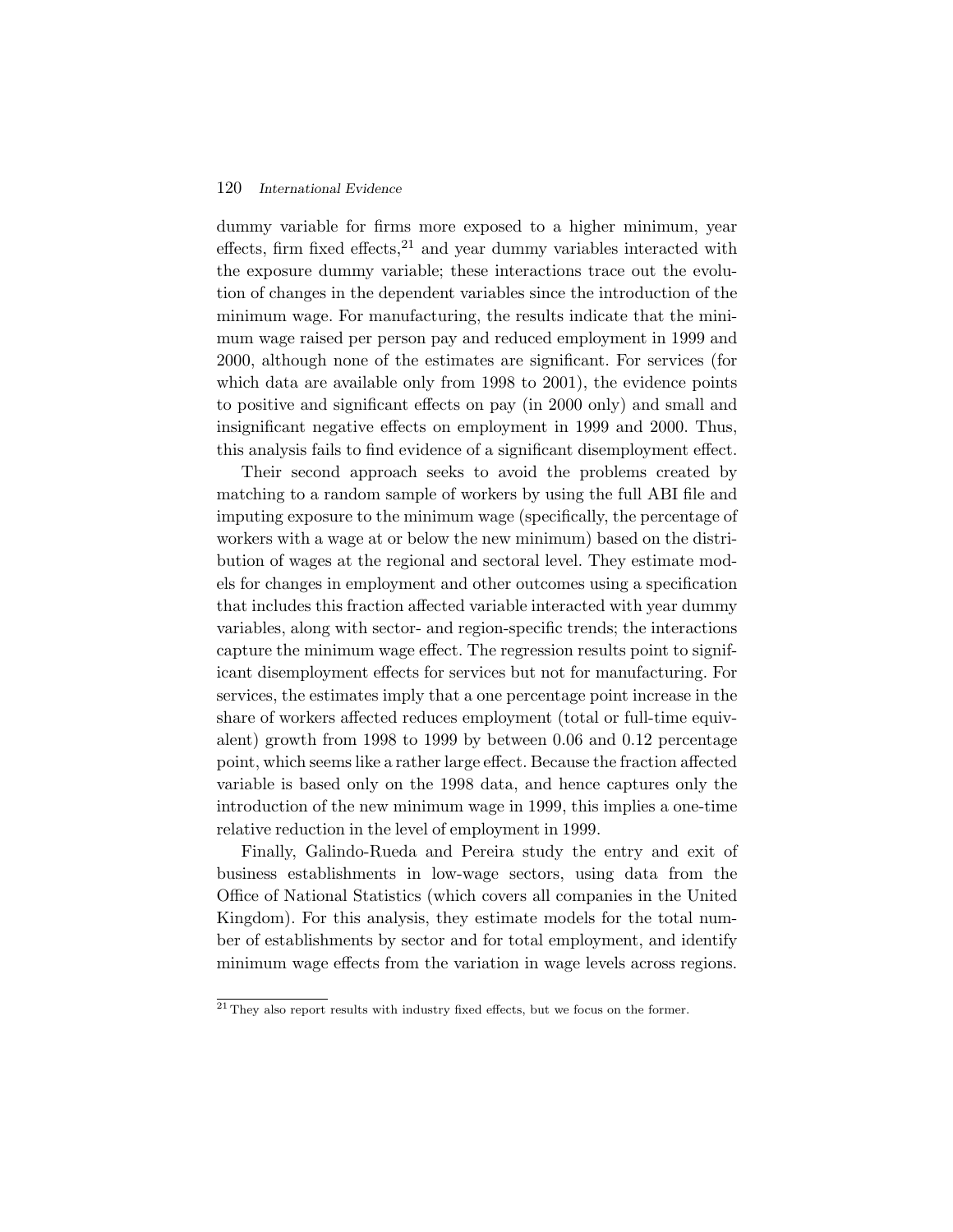So, for example, if the minimum wage deters entry in a particular lowwage sector, the rate at which new establishments enter that sector should be relatively lower in the lower-wage regions, where the introduction of the minimum wage had a larger impact. Our interest is in the employment results, which indicate significant disemployment effects in four of the eight low-wage sectors they study, negative estimates in seven of the eight, and no significant evidence of positive effects in the eighth. Because these results come from information on all establishments rather than from employment changes at existing firms, and because auxiliary evidence suggests that minimum wages may deter entry in lower-wage areas, the authors interpret the combined evidence as suggesting that the introduction of the minimum wage had relatively little effect on already employed workers, but likely exerted more of its impact through its effect on job creation in low-wage sectors.

Aside from the United States, the effect of minimum wages on employment has probably been studied more extensively in the United Kingdom than in any other country. The research for the United Kingdom is particularly significant, in our view, because it seems to be widely cited as providing evidence that an increase in the minimum wage does not reduce employment. What conclusions do we take away from our review of the evidence for the United Kingdom? There is clearly a lot of variation in the estimated effects across studies, and, in general, the evidence of significant disemployment effects appears to be weaker for the United Kingdom than for the United States. However, we see two reasons to be cautious about concluding that minimum wages have not had adverse consequences for employment in the United Kingdom. First, the evidence based solely on the Wages Councils era, which tends to indicate zero or positive effects, would seem to be of only limited relevance to the current policy environment, both because of the potential endogeneity of minimum wages in that era and because of the focus of this research on narrow industries. Even then, the evidence from the abolition of the Wages Councils is more consistent with disemployment effects. Second, most of the existing research on the United Kingdom has been limited to estimating short-run effects, and, in our view, the question of the longer-run influences of the national minimum wage on U.K. employment has yet to be adequately addressed; indeed,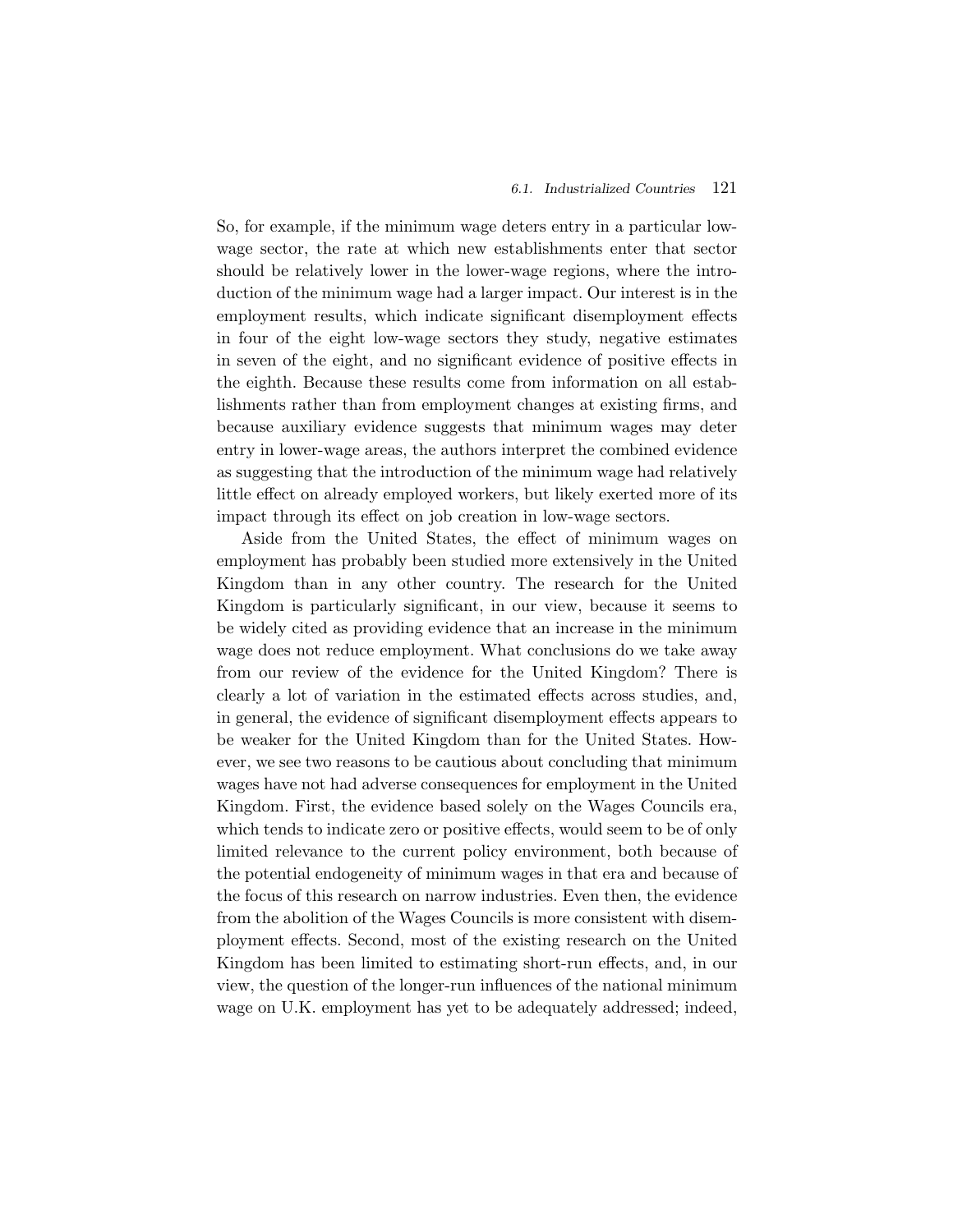the research tends to find negative effects on hours (of the employed) when lagged effects are allowed. Thus, we do not think one can yet state definitively that the evidence for the United Kingdom points unambiguously in one direction or the other, and we would regard it as incorrect to point to the evidence from the United Kingdom as making a strong case that the minimum wage does *not* reduce labor demand.

# **6.1.2.2 Australia**

Although Australia's labor market is similar in many respects to labor markets in the United States, the United Kingdom, and Canada, it has a relatively complicated set of rules and institutions governing wage setting. Prior to 2005, federal minimum wages were set by the Australian Industrial Relations Commission (AIRC), consisting of employer, union, and government representatives who determined minimum wage rates based on economic conditions.<sup>22</sup> In particular, the minimum wage set in any given industry consisted of a national statutory minimum wage applicable to all industries and an additional amount that was dependent on worker productivity. In addition, state governments were permitted to, and often did, set their own minimum wages, although these typically did not apply to all workers. Leigh (2003) studies a series of statutory minimum wage increases enacted by the state government in Western Australia between 1994 and 2001. This minimum wage covered workers not covered by the federal minimum wage or other wage agreements or industrial commission awards. The level of the minimum wage in Western Australia was initially below the national minimum, but gradually caught up to it over this period. While the setting is complicated, Leigh argues that the minimum wage increases in Western Australia provide exogenous variation that can be used to assess the effects of the minimum wage on employment. Indeed, his discussion of the economic and political conditions surrounding these minimum wage increases is a nice example of the type of consideration that should be given to the potential endogeneity of such increases, absent a more complete solution to the endogeneity problem.

 $22 \text{ In } 2005$ , the wage-setting functions of the AIRC were replaced by the Australian Fair Pay Commission, which sets a single federal minimum wage for all adult workers.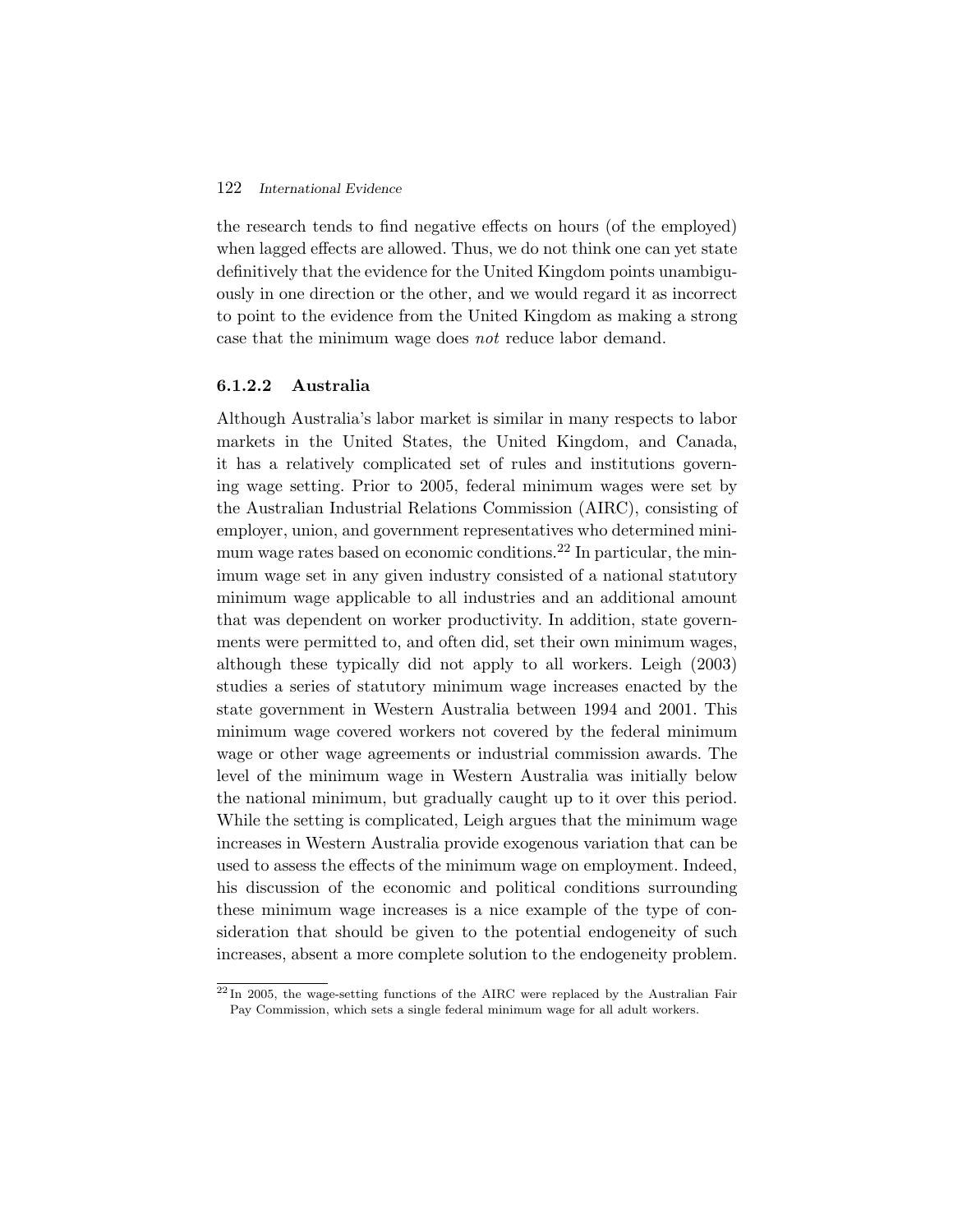#### *6.1. Industrialized Countries* 123

Leigh reports a variety of estimates. He first constructs short (seven-month) first differences for total employment for the periods surrounding each of six minimum wage increases in Western Australia and compares these changes to similarly constructed employment changes outside of Western Australia. The difference-in-differences estimates are mostly negative, with elasticities ranging from 0.01 to −0.81; in addition, the four largest estimates (ranging from −0.38 to −0.81) are statistically significant.<sup>23</sup> Leigh also estimates a pooled model that combines these observations and finds an overall employment elasticity of −0.29, which is again statistically significant. In addition, he estimates models that disaggregate by age and sex, to try to isolate those more likely to be bound by the minimum wage. When he disaggregates by age, the estimated elasticity is  $-1.01$  for 15–24 year-olds and ranges from −0.03 to −0.14 for the other age groups; however, the estimated effect is significant only for 15–24 year-olds. In addition, the estimated elasticity is larger for young women  $(-1.43)$  than for young men (−0.68), although both are statistically significant. The elasticities that Leigh reports for aggregate employment of young individuals are quite large relative to those found for other industrialized countries, especially given his estimate that only about 4 percent of workers were affected by these changes in the minimum wage. Unfortunately, he does not offer a potential explanation for the size of his estimates, and in the absence of such an explanation, the magnitudes of these estimates might be regarded skeptically.

A report by Harding and Harding (2004) estimates the effects of state minimum wage increases in 2003, based on surveys of employers with minimum wage workers who report their change in employment in a relatively short period following the minimum wage increases, as well as the counterfactual regarding how much employment would have changed absent the increases. They arrive at a short-run elasticity for minimum wage workers of  $-0.2$ . However, it is unclear whether we

<sup>23</sup> There have been a series of papers fixing problems in the original paper (Leigh, 2004a), criticizing his work (Watson, 2004), and responding to that criticism (Leigh, 2004b). The paper by Watson speculates about potential problems with the study, but does not present any evidence, and Leigh's reply suggests that Watson's criticisms have little merit. Here, we present the corrected estimates in Leigh (2004a).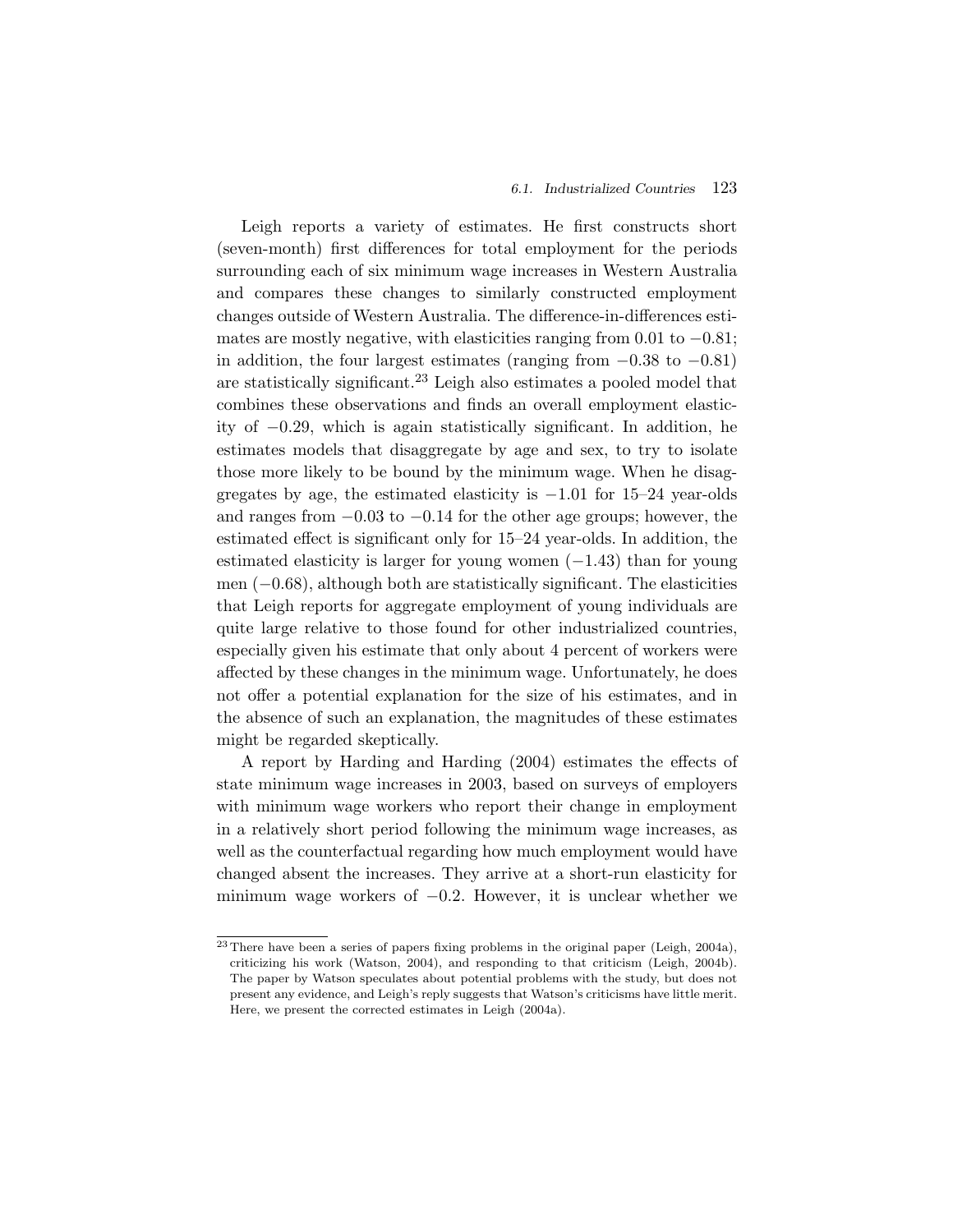should view employers' responses regarding the employment change due to minimum wage increases as reliable.<sup>24</sup>

# **6.1.2.3 New Zealand**

New Zealand, like Australia, has a relatively complicated history of minimum wages interacting with industry specific mandated wage floors ("awards"). Prior to 1991, workers in many industries were covered by Arbitration Court awards, which fixed a minimum wage for the industry that applied to all workers, whether unionized or not. In 1983, a national minimum wage was enacted for workers aged 20 and over. Initially, given the industry awards, the minimum may not have been relevant for many workers. However, Chapple (1997) cites evidence suggesting that by 1985 the minimum wage was high enough to be binding in a number of industries. In 1991, the industry awards system was eliminated, leaving New Zealand with only the national minimum wage. In March 1994, a subminimum wage for teenagers was introduced, initially at 60 percent of the adult minimum. Finally, in March 2001, the minimum wage for 18–19 year-olds was raised to the adult minimum in one step, and the minimum wage for 16–17 year-olds was raised to 80 percent of the adult minimum wage in two steps.

<sup>24</sup> Two other papers for Australia report evidence on minimum wage effects, although both have rather serious limitations and thus warrant only a brief mention. Mangan and Johnston (1999) present panel data evidence across states as well as evidence from individual-level census data, on the effects of minimum wages on 15–19 year-olds. The first analysis leads to negative but insignificant estimates of employment effects of minimum wages, while the second analysis indicates that the minimum wage reduces the probability of employment, with estimates that are generally significant. However, this study is quite sketchy on the details, with little or no information provided on the source of the minimum wage variation, such as the relationship between minimum wage and industrial commission awards, the source of cross-state variation, and the teen minimum ("junior award wage") relative to the minimum wage for other workers. In addition, a study by Junankar et al. (2000) estimates separate time-series regressions for the retail and the manufacturing sector on quarterly data for a ten-year period covering 1987– 1997, using teen minimum wages relative to average weekly earnings for the industry. The specifications should include minimum wages for non-teenagers as well, since it is the spread between the various minimum wages that may drive teen employment (the same comment applies to the first paper). The authors report negative effects of minimum wages on total hours worked by some groups of teenagers in retail, but little other evidence of either positive or negative employment effects. However, the elasticities they report are sometimes extraordinarily large, exceeding 5 or even 10 in absolute value for the retail sector.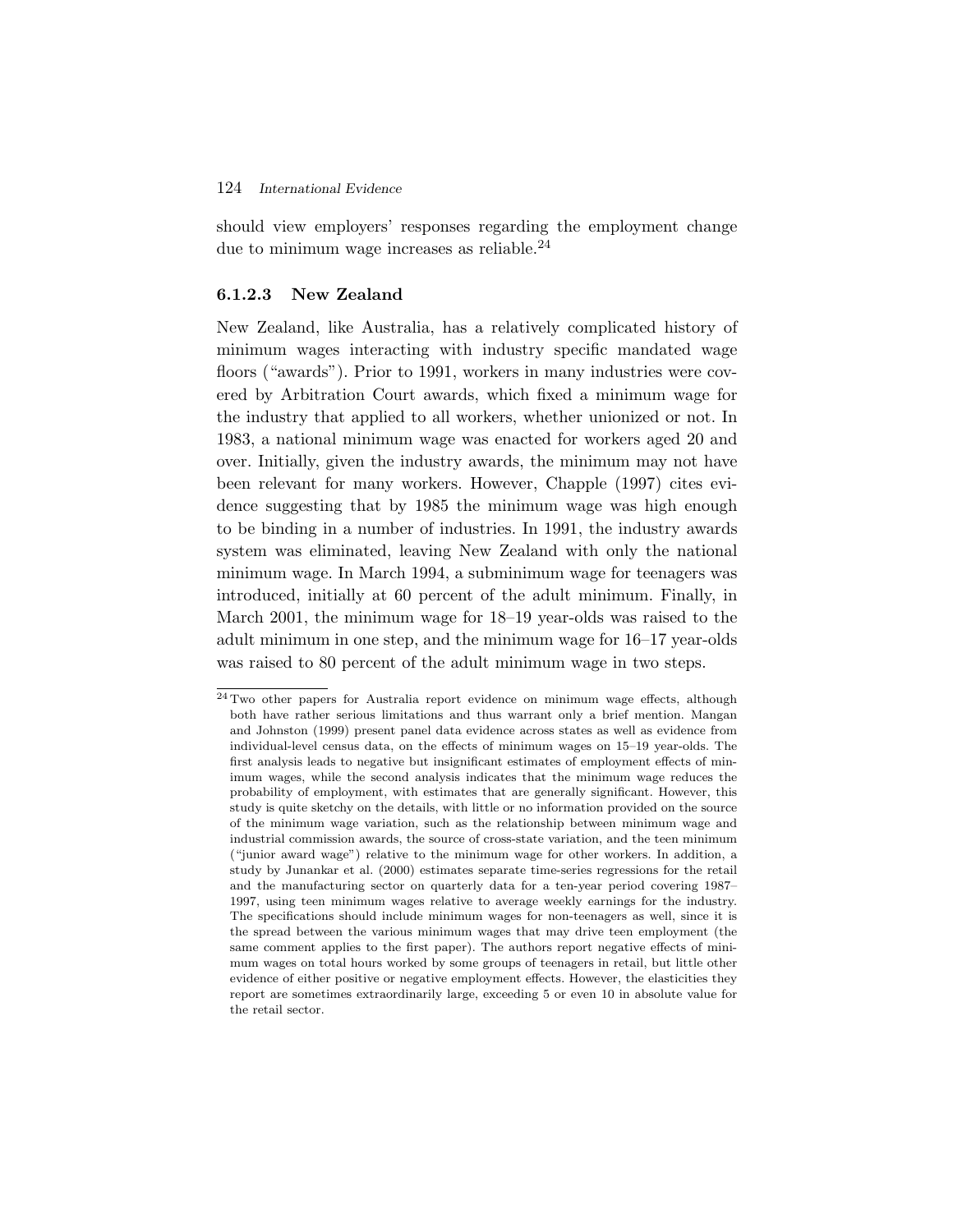#### *6.1. Industrialized Countries* 125

Maloney (1995) reports estimates from relatively standard timeseries specifications for teens and young adults. He uses time-series data from the quarterly Household Labor Force Survey, a CPS-style data set, for the period 1985 through 1993. Because the minimum wage in effect in this period only covered workers aged 20 and over, it provides an opportunity to test whether the minimum wage induced employers to substitute away from young adults and toward teenagers. Indeed, Maloney finds evidence of a significant negative effect of the minimum wage on employment of young adults, with an elasticity of −0.35, and a significant positive effect on teens, with an elasticity of 0.69. Weighted by the employment rates of the two groups, these elasticities imply that the employment declines among young adults were closely balanced by the employment gains among teens, suggesting that workers in these age groups are close substitutes. Furthermore, when Maloney restricts the sample to less-educated young adults, he finds a much larger disemployment elasticity  $(-0.57)$  than for young adults as a whole, suggesting that the adverse employment effect of the minimum wage falls mainly on them.

Although these results are quite consistent with the predictions from the standard competitive model, results in a subsequent paper (Maloney, 1997) are somewhat less so. In this paper, Maloney extends the data set to 1996, enabling him to examine the effects of the introduction of the subminimum wage for teenagers in March 1994, which he does by adding to the teen equation a dummy variable for the introduction of the teenage minimum wage. His specifications yield similar evidence of negative minimum wage effects for young adults, but somewhat weaker evidence of a positive effect of the adult minimum wage on teen employment. From a variety of specifications, he reports estimated elasticities for young adults ranging from  $-0.1$  to  $-0.4$ , with the smaller (absolute value) estimates not significant. For teens, the estimated effects of the adult minimum range from −0.1 to 0.4, and are never significant.

Finally, the estimated coefficient on the introduction of the teen minimum in the equation for teen employment is near zero and insignificant, in contrast to the negative effect we might expect. Maloney speculates that this may be because the teen minimum was non-binding,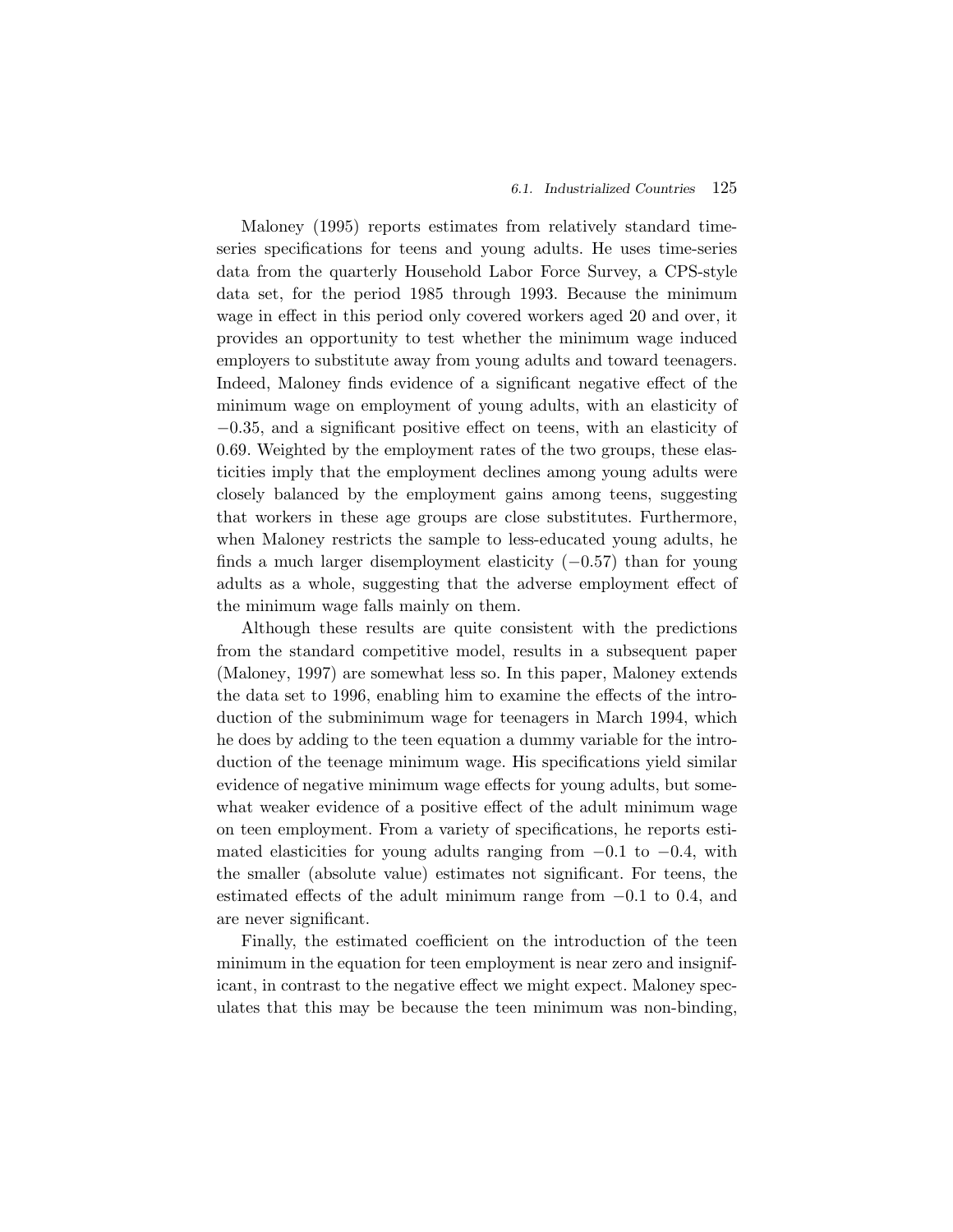although he does not present any evidence to support this claim. He also suggests that the teen minimum may not have been in effect long enough to see any effect. Given that his data extend nine quarters beyond its introduction, this argument does not seem very compelling, although evidence differentiating shorter- and longer-run effects of the teen minimum might have made this case more strongly. Finally, given the evidence from Maloney's first paper, one might have expected the introduction of the teen minimum to have had a positive effect on young adult employment, given the compression in the wage differential between young adults and teenagers. But Maloney omits this variable from his young adult employment regression, and given that he uses a systems estimator, the bias from this omission would also affect estimates of the teen employment regression. With a positive correlation between the errors of the two equations, the bias in the estimated coefficient of the teen minimum wage variable in the teen employment equation is positive, which could potentially explain the absence of a negative estimate for this coefficient.<sup>25</sup> It is also not clear why Maloney does not use the value of the teen minimum wage, paralleling the treatment of the adult minimum wage, rather than just a dummy variable for its introduction.

Chapple (1997) revisits Maloney's time-series analysis, using somewhat different specifications. For some reason he focuses only on young adults, ignoring both the question of how the adult minimum affected teen employment before the teen minimum was introduced, and how the introduction of the teen minimum itself affected teen and young adult employment. He generally confirms Maloney's results for young adults, obtaining time-series estimates of elasticities ranging from −0.17 to −0.34, again with the smaller estimates insignificant. He offers some reasons why the specifications with the smaller estimates should be preferred, although we do not find these particularly compelling. Regardless, the time-series estimates are all negative, and the

 $^{25}\!\!\!\,$  When the teen minimum is implemented, the residual in the young adult equation is too high. Given the positive error correlation, this is transmitted to the residual in the teen equation, which is therefore positively correlated with the dummy variable for the teen minimum wage.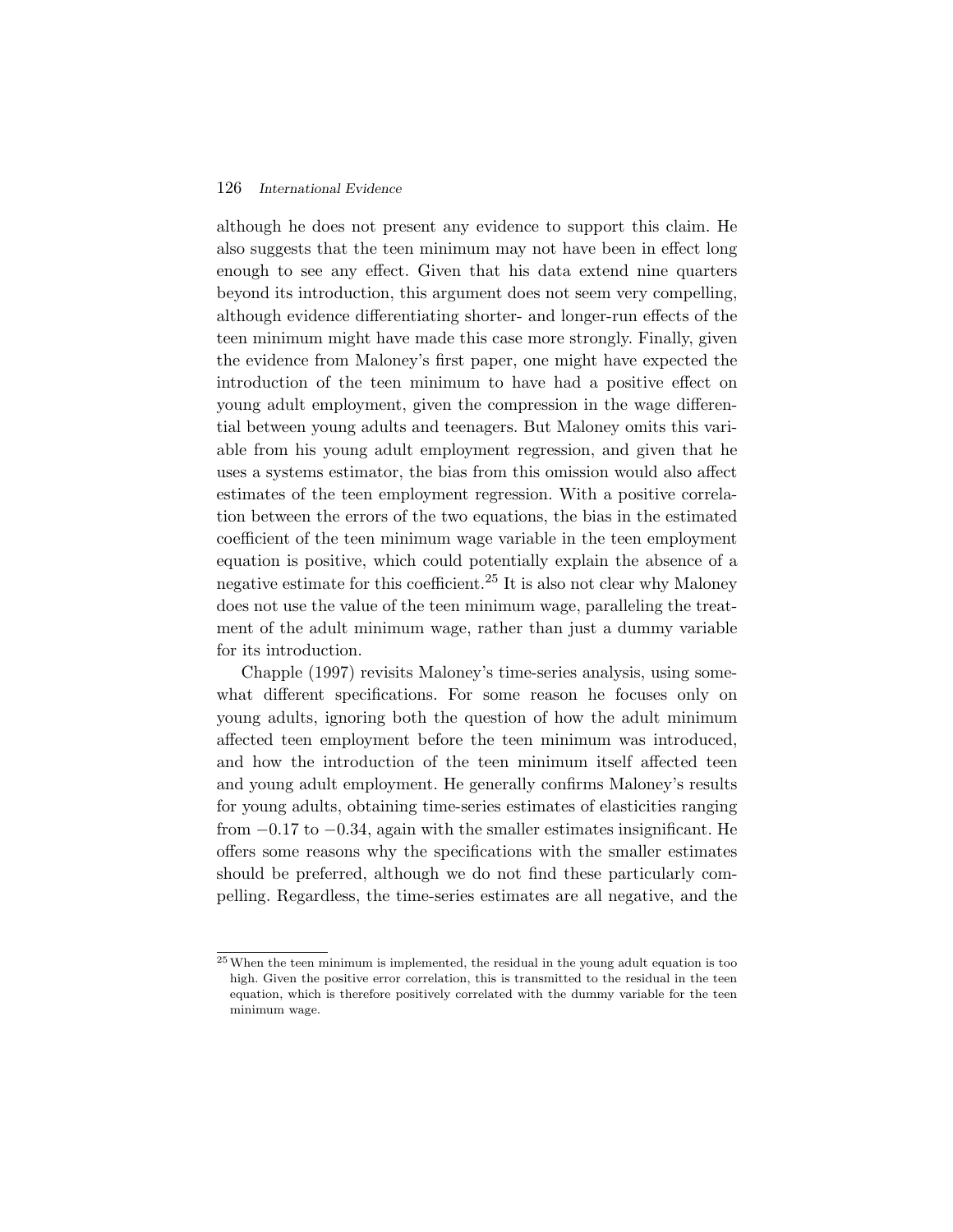lower estimates – even if insignificant for the relatively short time-series available – are in the consensus range from the earlier U.S. literature.

Chapple then estimates panel data models across industries for the period 1980–1997, using the national minimum wage divided by industry price deflators. Because the minimum wage varies nominally only at the national level, he chooses to omit the year fixed effects and instead includes aggregate controls (for the inflation rate, GDP, and the exchange rate). We have already raised concerns about the reliability of specifications that omit year effects and identify the effects of minimum wages from aggregate minimum wage changes. In addition, in the context of research on Puerto Rico, discussed below, Krueger (1995) points out that cross-industry estimates are reliant on the assumption that the elasticity of labor demand is the same across industries. Otherwise, it is possible that minimum-wageinduced employment losses in a low-wage industry with less elastic labor demand could be of similar magnitude to employment declines in a higher-wage industry with more elastic labor demand, leading to the erroneous conclusion that there is no effect of the minimum wage on employment.

Regardless of these problems, the estimated employment effects are negative and significant, with elasticities of  $-0.06$  to  $-0.10$ , which seem rather large given that these are for total industry employment rather than for just unskilled employment. The estimates become a bit smaller and insignificant, although still negative, in specifications that include the (log) minimum wage and price index separately, rather than in ratio form. Moreover, the estimated coefficients of the minimum wage and the price deflator are both negative, rather than of equal and opposite sign as we might expect if the minimum wage and an average wage were entered into the equation. In addition, the estimates are not robust. For example, for the latter half of the sample, the elasticity of industry employment with respect to the minimum wage is −0.48 in one specification and 0.66 in another. Finally, Chapple also estimates separate time-series models for each industry. In these specifications, the elasticities are roughly centered on zero; but with only 10 degrees of freedom per industry, we do not regard these as meaningful.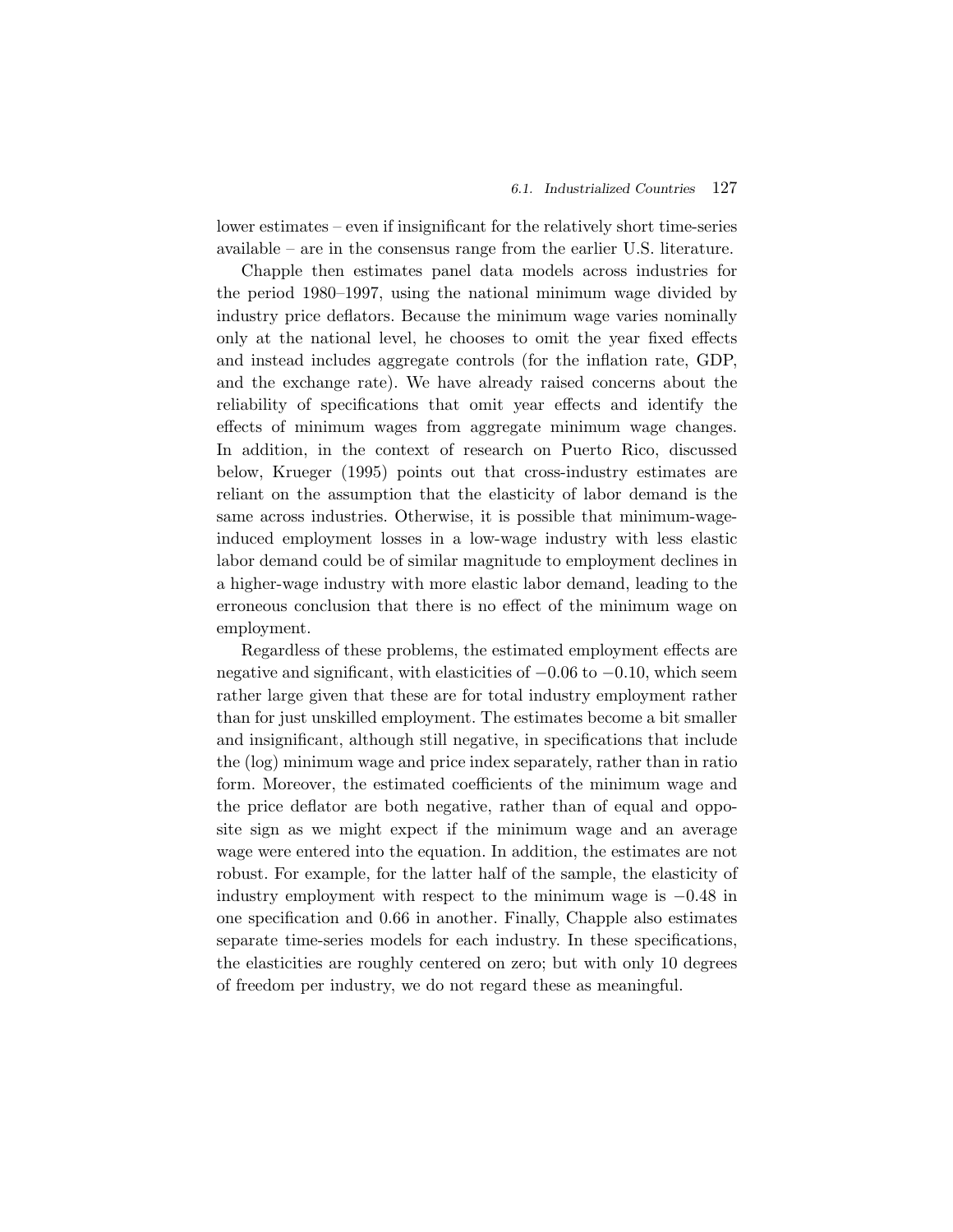All told, Chapple's time-series evidence parallels Maloney's, while his industry-level estimates are often negative, but not robust. Given the potential problems with the industry analysis, we view this set of papers as pointing more in the direction of negative employment effects of minimum wages in New Zealand.

A more recent paper by Hyslop and Stillman (2007) challenges this conclusion. These authors study the effects of large increases in teen minimum wages beginning in 2001 – a 69 percent increase in the minimum wage for 18–19 year-olds in 2001 and 19 percent increases for 16–17 year-olds in both 2001 and 2002 (the adult minimum wage increased by 2 and 4 percent, respectively, in these two years). They also use the Household Labor Force survey, with data covering the 1997–2003 period, and conclude that the minimum wage had essentially no effect on teen employment immediately following the increase, but perhaps a small negative effect by 2003.

They begin their analysis by computing, for 16–17, 18–19, and 20–25 year-olds, the change in the average level of employment from the period 1998:Q2-1999:Q3 to the period 2002:Q2-2003:Q3. The simple difference-in-differences estimate from these averages indicates that employment of the two younger groups rose slightly relative to employment of 20–25 year-olds, in contrast to what one would expect if the minimum wage reduced employment.<sup>26</sup> However, when they include additional controls, the estimated effects are negative, although still insignificant. In addition, if disemployment effects occur with a lag, a comparison based on data further beyond the implementation date might be more informative.

The authors do provide a figure (Figure 4) that provides quarter-byquarter employment rates for each age group. They describe this figure as providing little "to suggest that employment . . . by teenage workers was affected by the minimum wage increases" (p. 215). However, this figure shows that in the first quarter of 2001, when the minimum wage jumped sharply for 18–19 year-olds, employment for this age group fell while employment of the other two groups rose. Similarly, in the

 $26$  They also report results for hours conditional on working, as well as for other outcomes less related to employment.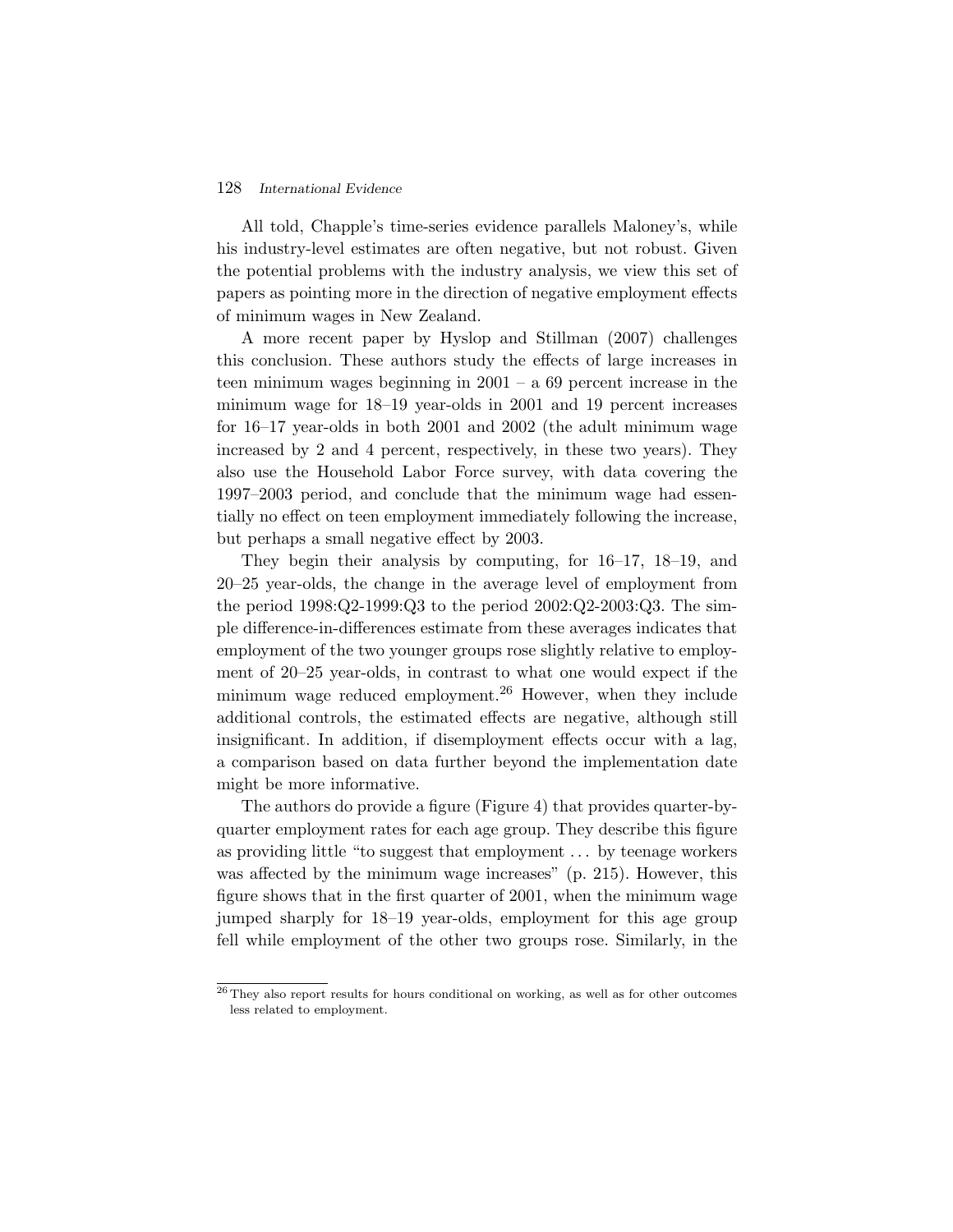first quarter of 2002, when the minimum wage jumped for 16–17 yearolds, their employment fell, employment of 18–19 year-olds rose, and employment of 20–25 year-olds was little changed. The dynamics may tell a different story, but the short-term differences are suggestive of some disemployment effect.

Finally, Hyslop and Stillman present regression estimates in which they allow separate employment changes for each of the three age groups in 2001, 2002, and 2003. Although the estimated coefficients for 16–17 and 18–19 year-olds tend to be positive in 2001 and 2002, the estimated changes for 20–21 year-olds are almost always larger, and sometimes considerably so. For example, in 2001, the regression estimates indicate that employment rose (net of the controls) by 0.042 for 20–21 year-olds, 0.007 for 18–19 year-olds, and 0.022 for 16–17 yearolds. That is, employment of 18–19 year-olds – for whom the minimum wage increase was by far the largest – fell relative to both groups, and employment of 16–17 year-olds, who experienced the second-largest minimum wage increase, fell relative to 20–21 year-olds. Thus, if overall employment of young workers (aged 16–21) rose for reasons unrelated to the minimum wage (the type of influence that researchers can control for in a triple-differenced estimate), these results would be quite consistent with the predictions of the standard competitive model. Of course, part of the relative increase in employment for 20–21 year-olds may have reflected substitution by employers toward them, but that effect is also predicted by the competitive model. In addition, employment fell (net of controls) for all three age groups in 2003, and the decline was largest for 16-17 year-olds for whom the minimum wage increased the most in 2002. Thus, in the end, we view the evidence for New Zealand as more consistent with negative employment effects of minimum wages.

## **6.1.2.4 France**

The minimum wage in France is set by the federal government and is generally increased each year in line with prices and average wages for blue-collar workers. The level of the minimum wage tends to be high relative to the average wage in France and is often blamed for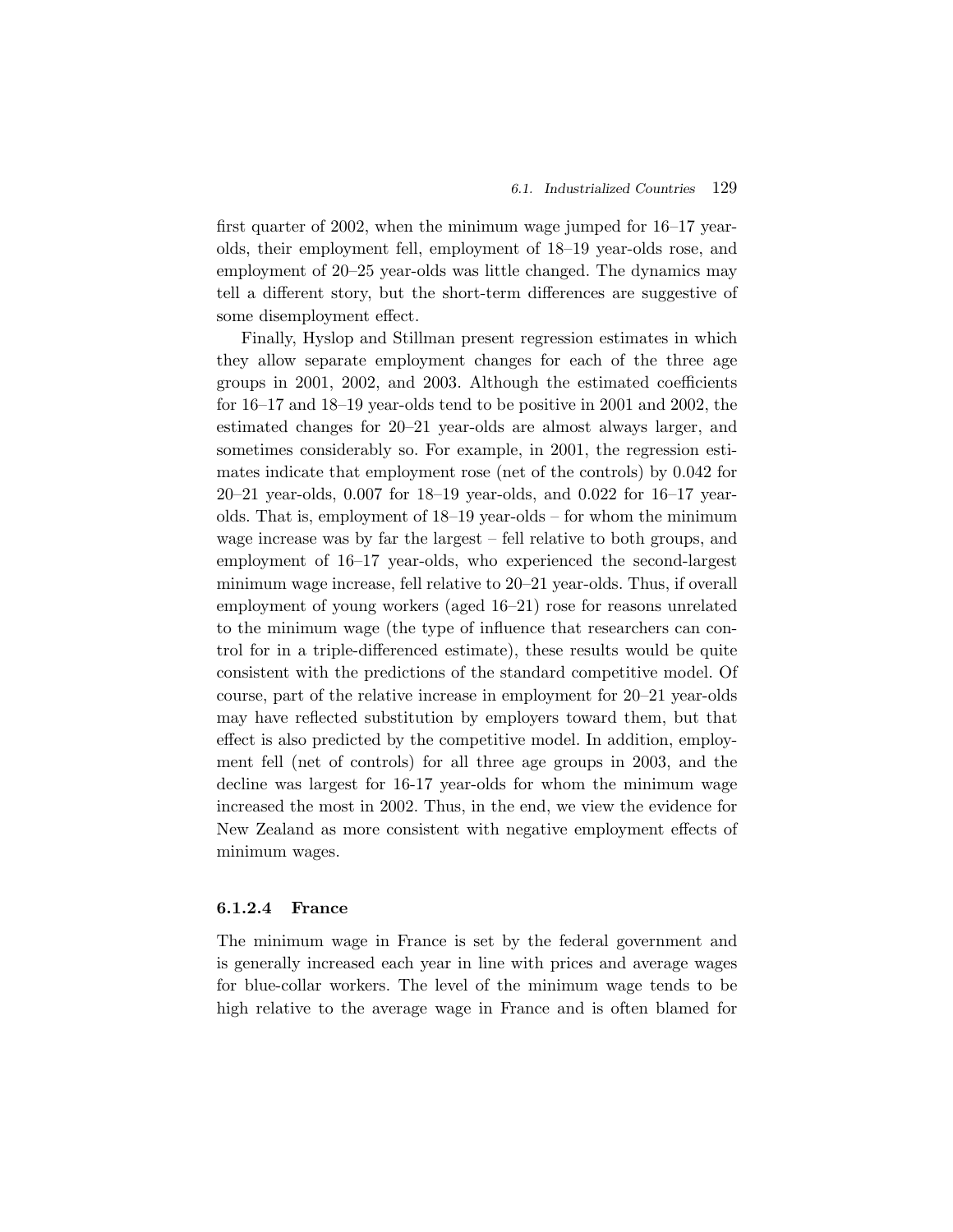the high level of youth unemployment in that country. Dolado et al. (1996) present evidence from two analyses. First, they compare wage and employment changes over two periods – 1981–1985 (when the minimum wage rose sharply) and 1985–1989 (when it did not). In particular, they estimate the changes over these periods in hourly wages and in employment and unemployment rates for 48 age-sex-education groups, and then regress these changes (by sex) on the proportion of each group at or below the minimum wage. Contrary to expectations, they find little evidence that the minimum wage increases in 1981– 1985 raised the wages of low-wage workers or that wage increases for low-wage workers were held down by the absence of an increase in the relative minimum wage in the second half of the 1980s. Perhaps surprisingly given the wage results, they find that the unemployment rate rose more for groups with a greater proportion of workers paid at or below the minimum wage in the early period (when the relative minimum wage was rising) and fell more for these groups in the later period (when the relative minimum wage did not change); the patterns of change in employment rates are weaker, but in the consistent direction. As the authors note, however, the two periods are less comparable than one would like, in that the first – when the minimum wage rose more quickly – included a recession, while the second – when the relative minimum wage was about unchanged – was characterized by an economic recovery. This lack of comparability makes it difficult to distinguish minimum wage effects from the differential impact of the business cycle on the employment and unemployment rates of different skill groups.

The authors then take a different approach and focus on regional differences in employment change from  $1967$  to  $1992.<sup>27</sup>$  Their rationale is that in the earlier part of this period the national minimum wage rose sharply, but because initial wage levels were very different across regions, the impact of the national minimum wage increase should have been greater in the lower-wage areas. The authors find a negative relationship between regional wage growth and the level of the

 $27$  This analysis is also reported in Machin and Manning (1997), who are co-authors of the Dolado et al. paper.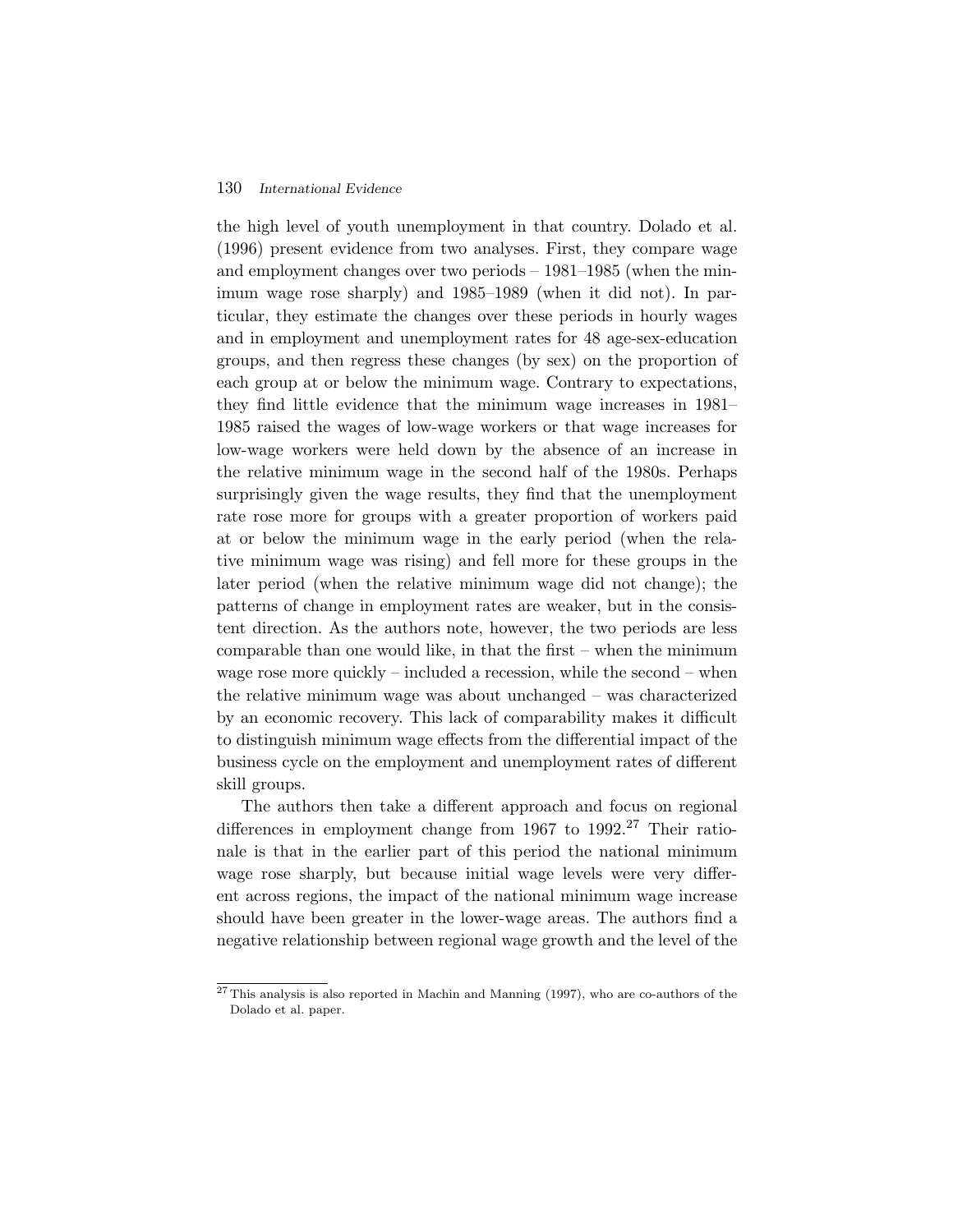#### *6.1. Industrialized Countries* 131

initial wage during the period in which the relative minimum wage was rising, consistent with the rise in the minimum boosting wages more in low-wage regions. However, a regression of the change in employment on the initial wage also yields a negative estimate, in contrast to what would be expected if the minimum wage reduced employment more in low-wage areas. Although the authors seem to find this evidence more compelling, there are problems with this analysis. First, they do not control for differences in economic conditions across regions. If wages in the initially low-wage regions were held down at the beginning of the sample by cyclically weak labor market conditions, these areas would also have tended to exhibit initially low employment rates. In this case, a regression of the change in employment on the initial wage could yield a negative coefficient simply because labor demand returned to normal in subsequent years. Second, this part of the analysis does not focus on low-skill individuals along any particular dimension, and as for the United States, the effects of the minimum wage may be difficult to detect from data on aggregate employment.

Bazen and Skourias (1997) study the effects of the 1981–1984 increases in the French minimum wage on youth employment (for 15–24 year-olds). They split their sample into 32 sectors and calculate the ratio of youth employment to total employment in each sector and the proportion of workers in the sector whose wage was below the level of the minimum wage set in June 1981. Using a difference-in-differences approach, they find that, conditional on overall employment growth in the sector, the share of youth employment fell in relative terms in the sectors for which the minimum wage increase was more binding. The estimates are negative and statistically significant for the firstdifferences estimates (for October 1980 to October 1981 and March 1981 to March 1982) and become somewhat larger when a longer difference is used.

We have two concerns about their specification. First, the authors estimate an equation for the change in the youth employment share, using as a control the percentage change in total sector employment. Since the percentage change is sensitive to the base, and employment levels can differ sharply across sectors, it would have been preferable to define the dependent and independent variables consistently. Sec-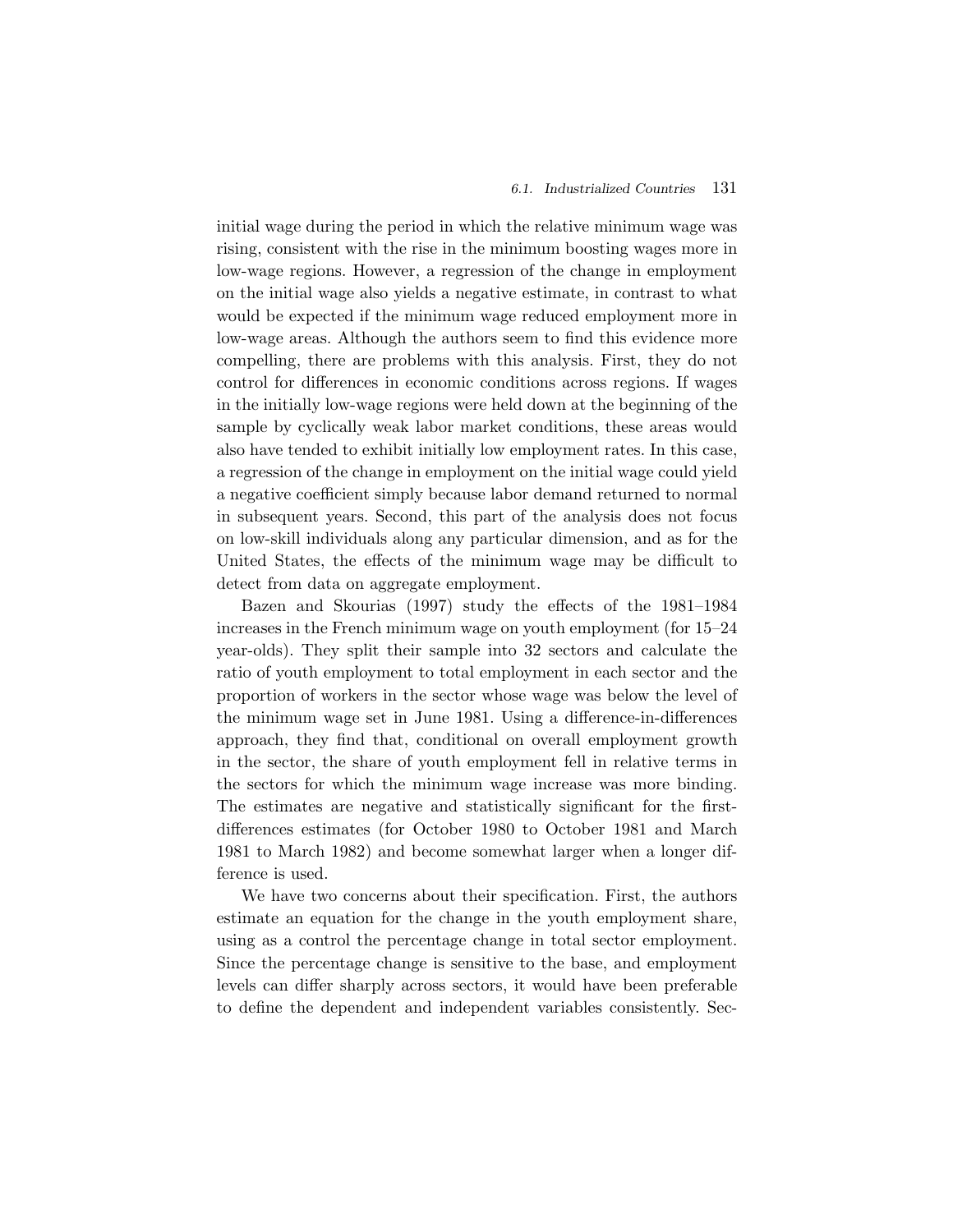ond, their longer-differenced specifications regress changes in youth employment from March 1980 to March 1984 on the proportion of workers directly affected by the June 1981 increase in the minimum wage, whereas it would seem more natural to use a measure of workers affected by the entire set of minimum wage increases from 1980 to 1984 (17 percent of which occurred, in relative terms, prior to June 1981). Otherwise, sectors that adjusted employment more slowly to the increases in 1980 and early 1981 would have had more minimum wage workers in June 1981, and possibly sharper employment declines subsequently, even if their employment declines over this period were no larger than in those sectors with fewer minimum wage workers prior to entire set of increases.

The final set of studies we consider are those by Abowd et al. (1999, 2000a), whose results for the United States were summarized in the previous section. As we described earlier, these authors use individuallevel panel data and test for disemployment effects among initially employed workers who are "caught" by an increase in the minimum wage. For France, which generally had a rising nominal minimum wage over the period they study (1982–1989), the authors consistently find considerably higher transitions to non-employment for workers newly bound by the minimum wage than for workers with marginally higher wages, especially among those just above age 24 who were not protected by employment promotion contracts.<sup>28</sup> For example, for men aged 25–29 caught by the minimum, the elasticity of employment with respect to the minimum wage is  $-4.6$ , relative to similar men just above the minimum. For women the results are weaker and not significant, but the elasticity is still large  $(-1.38)$ . For those aged 20– 24, the elasticities are smaller and not significant, and the elasticities are smaller still, and insignificant, for males and females aged 16– 19. The elasticities for those above 25 are large, but as the authors point out, these are elasticities that apply to a very small share of the population in the age group. Thus, these results reinforce our previ-

<sup>28</sup> Abowd et al. (2000b) extend the analysis for France to the 1990s, studying the effects of the effective minimum wage based on both minimum wage levels and payroll taxes and subsidies. They reach qualitatively similar conclusions, although they provide no detail on how the effects vary by age.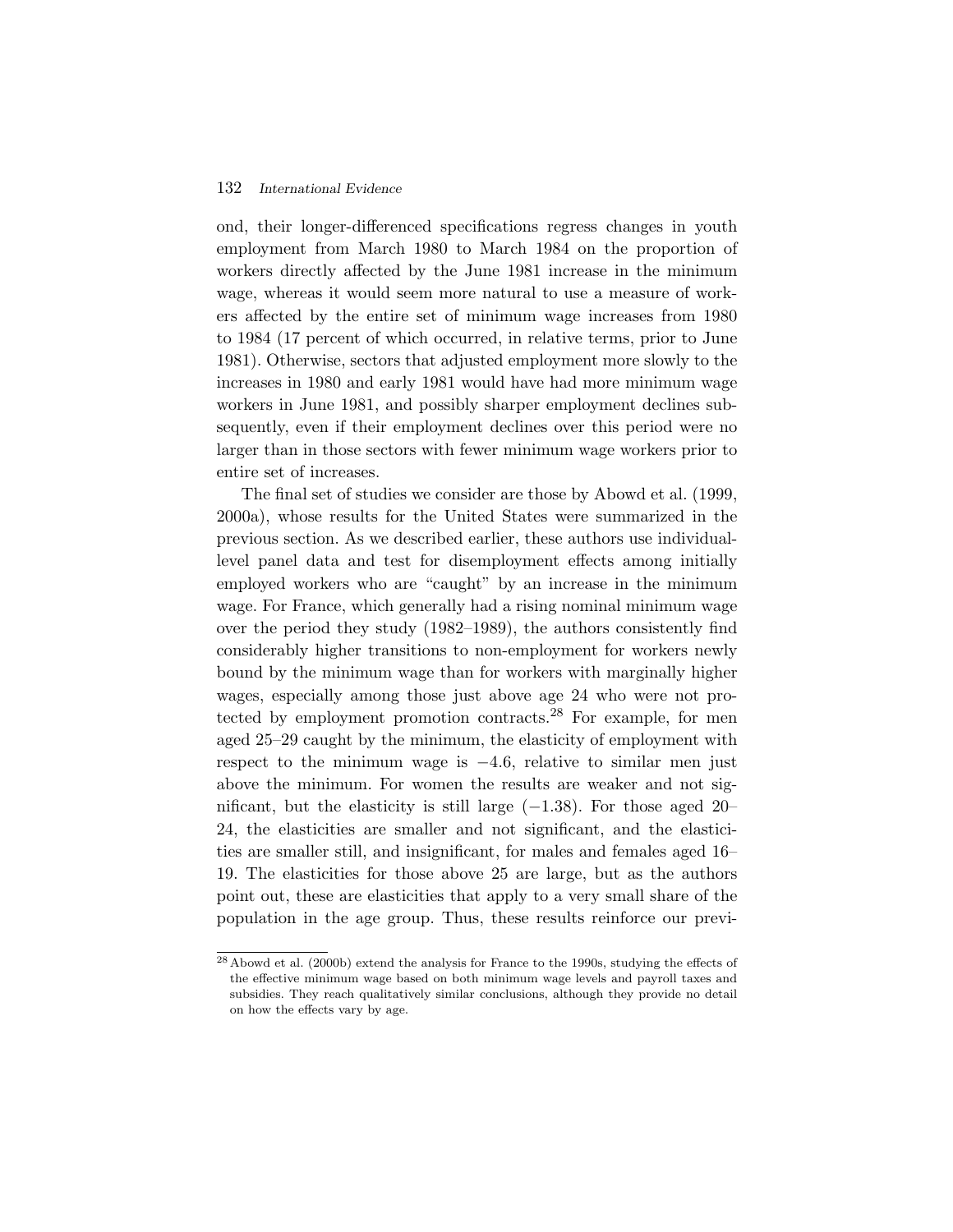ous argument that the effects of minimum wages are quite different when one focuses on directly affected workers rather than on a broader group.

All told, the evidence for France regarding overall employment effects of minimum wages on young and less-skilled workers is mixed. Our paper on European and other OECD countries, discussed above, suggests that France may have a combination of labor market institutions that make it less likely that minimum wages will have detectable disemployment effects on young workers, and the results in the Abowd et al. papers, on those under age 25, appear to confirm this.<sup>29</sup> At the same time, however, the results reported by Abowd et al. point to disemployment effects of the minimum wage among low-skilled workers less protected by these institutions, and the evidence from France, on balance, is consistent with disemployment effects.

#### **6.1.2.5 The Netherlands**

The minimum wage is also set by statute in the Netherlands. However, this country represents an interesting case because the government instituted reductions in the youth subminimum wage in 1981 and 1983 (as well as a reduction in the nominal adult minimum wage in 1984), which, for example, lowered the subminimum wage for 20 yearolds from 77.5 percent to 61.5 percent of the adult minimum wage and the subminimum wage for 16 year-olds from 47.5 percent to 34.5 percent of the adult minimum wage. Dolado et al. (1996) study the effects of these declines in youth subminimums.<sup>30</sup> The authors first verify that relative wages of young workers declined following these changes, which indicates that the youth subminimum wages were a

<sup>29</sup> In a related vein, Kramarz and Philippon (2001) study the effects of the combination of minimum wages and other labor costs, with a focus on payroll taxes and exemptions. Similarly, Laroque and Salanié (2002) present estimates of a relatively simple structural model intended to capture the effects of the minimum wage and the welfare system on the employment of married women in France, based in part on the Meyer and Wise (1983) approach to estimating the employment effects of minimum wages (discussed below).

<sup>30</sup> One problem they note, which also applies to Spain and Brazil (discussed below), is that in the Netherlands the minimum wage also influences benefit levels – in this case unemployment benefits – making it more difficult to separately identify the effects of legislated minimum wage changes.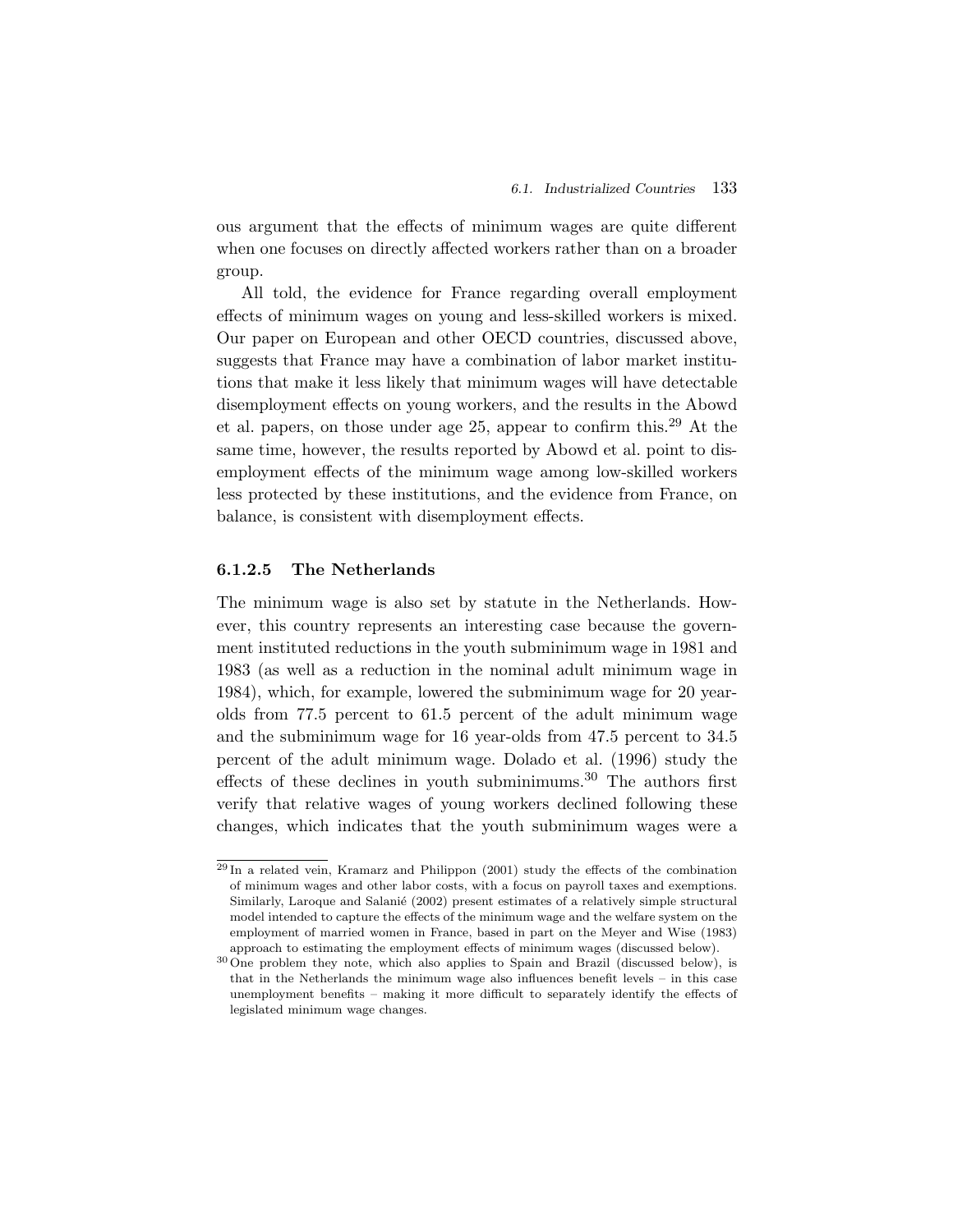binding constraint on the wages of these workers. They then calculate that the ratio of youth employment to total employment fell by 3 percentage points from 1979 to 1985, contrary to what would be expected from an exogenous reduction in wages for younger workers. However, they also recognize that a severe recession in the Netherlands at that time may have disproportionately affected youth employment, making it difficult to distinguish the effects of the minimum wage reduction from cyclical influences. As a result, the authors examine changes in the shares of youth employment in four low-skilled occupations relative to changes in the shares of youth employment in somewhat higher-skilled occupations. Among the low-skilled occupations, the youth share of total employment fell by 2 percentage points in one, remained constant in one, and rose by 2 and 4 percentage points in the other two. They summarize by suggesting that the evidence from the Netherlands about adverse employment effects of the minimum wage is "scarcely compelling" (p. 347). However, in all four industries the youth share in employment rose both relative to the overall youth share of employment (which fell by 3 percentage points over the period) and relative to the youth share of employment in the higher-skilled occupations, consistent with the response we would expect if minimum wages reduce employment.<sup>31</sup>

#### **6.1.2.6 Spain**

The final country for which Dolado et al. (1996) present evidence is Spain. The national minimum wage in Spain is also set by statute, but is determined the Council of Ministers after consultation with trade unions and employer organizations. As in the United States, the ratio of the national minimum wage to the average wage has gradu-

 $^{31}\!$  There are also some papers that estimate the effects of the minimum wage on employment in the Netherlands using either structural search models (Koning et al. (1995)) or the Meyer and Wise (1983) approach of inferring minimum wage effects from "missing" workers in the wage distribution (van Soest, 1994). The Meyer-Wise approach has seldom been used in recent research on minimum wages and hence is not covered in this review. One exception is a paper by Dickens et al. (1998), who present evidence using this method for the United Kingdom and find that the employment estimates are quite sensitive to assumptions about the distribution of wages and the wage above which the minimum has no effect.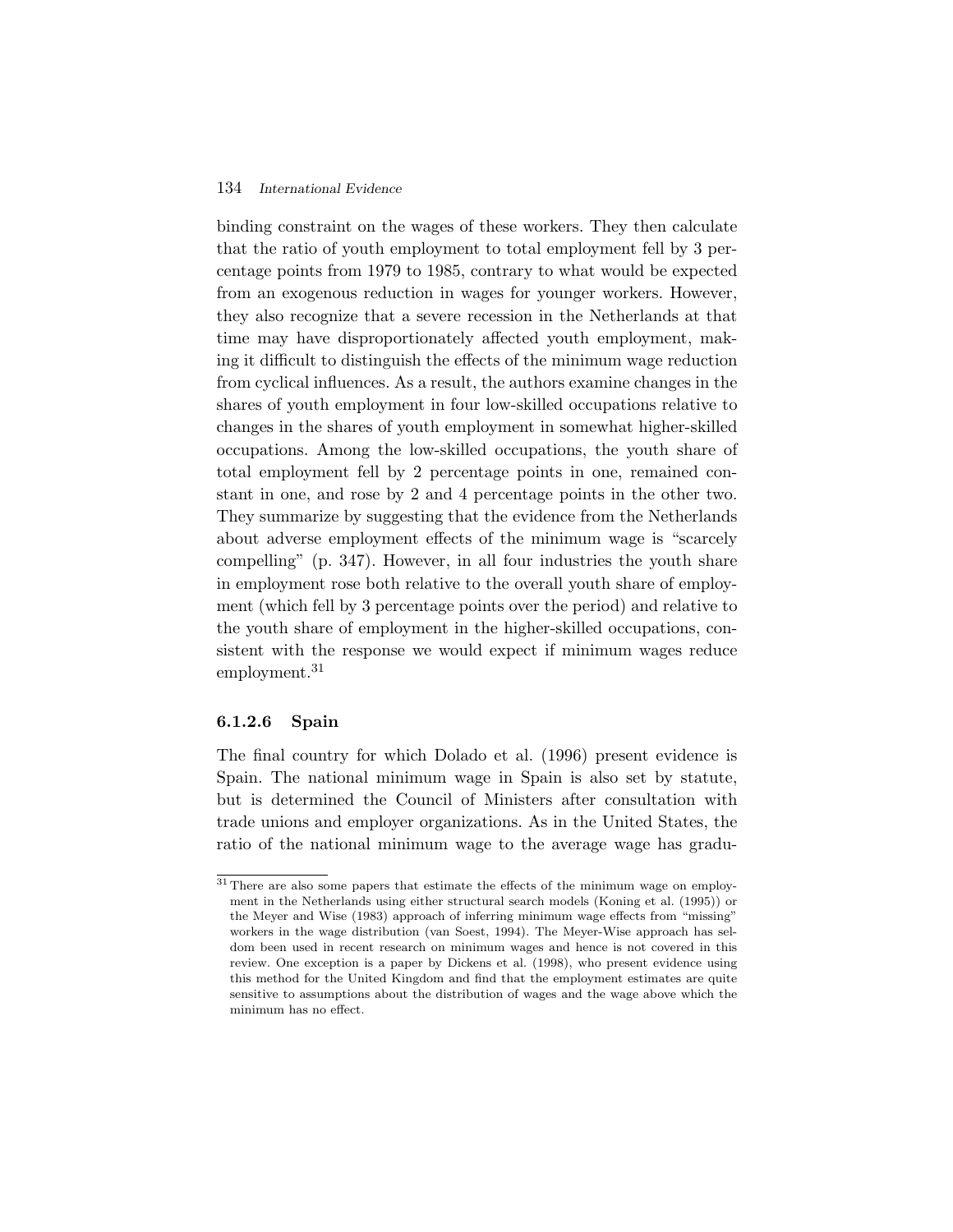ally declined over time, limiting the extent to which the time variation can be used to identify the effects of minimum wages on employment. In an attempt to increase the exploitable variation in the data, the authors use a panel-data approach to investigate the effects of minimum wage changes on six low-wage sectors. In particular, they regress sector-specific changes in employment and teen employment (16–19 year-olds) on changes in the relative minimum wage, cyclical controls, and fixed sector effects.<sup>32</sup> The results show a positive and statistically significant elasticity of 0.08 for total employment, but a negative elasticity of −0.15 for teens (significant at the 10-percent level). They also find stronger disemployment effects for 16–19 year-olds in the set of industries for which the minimum wage is most binding.

Dolado et al. also report on what is likely a cleaner experiment – an 83 percent increase in 1990 in the minimum wage for 16 year-olds; there was also a more modest increase of 15 percent for 17 year-olds. In this case, they use regional data and regress region-specific changes in youth employment between 1990 and 1994 on the fraction of workers in each region that were low paid prior to the implementation of the higher minimum wage. The results provide strong evidence that employers substituted away from 16 to 19 year-old workers after the increase in the minimum wage for 16–17 year-olds. This effect is not evident in the data for 20–24 year-olds (indeed the coefficient is positive), which suggests that the results reflect the change in the minimum wage, rather than other changes in labor demand. The authors conclude from their study that minimum wage increases in Spain reduced teen employment.<sup>33</sup>

<sup>&</sup>lt;sup>32</sup> The authors exclude fixed year effects from their panel data specifications, which hampers comparability with other studies that typically include such effects to sweep out the effects of aggregate changes. They report that they could not reject the exclusion of these year effects, but with small samples (168 in the pooled analysis, and 28 in the analysis of each industry) the statistical power of these tests may be weak. Unfortunately, it is not possible to determine the effect on the results of omitting fixed year effects from the information provided in the paper.

<sup>&</sup>lt;sup>33</sup> At the same time, they interpret the evidence of positive effects on aggregate employment as consistent with a "monopsony effect" (p. 352). However, we question whether the apparent positive effect of minimum wages on overall employment should be taken seriously. Few economists would expect any detectable effect of minimum wages on aggregate employment in modern industrialized economies. And even if we were inclined to the monopsony view, we would expect such effects to show up most strongly for workers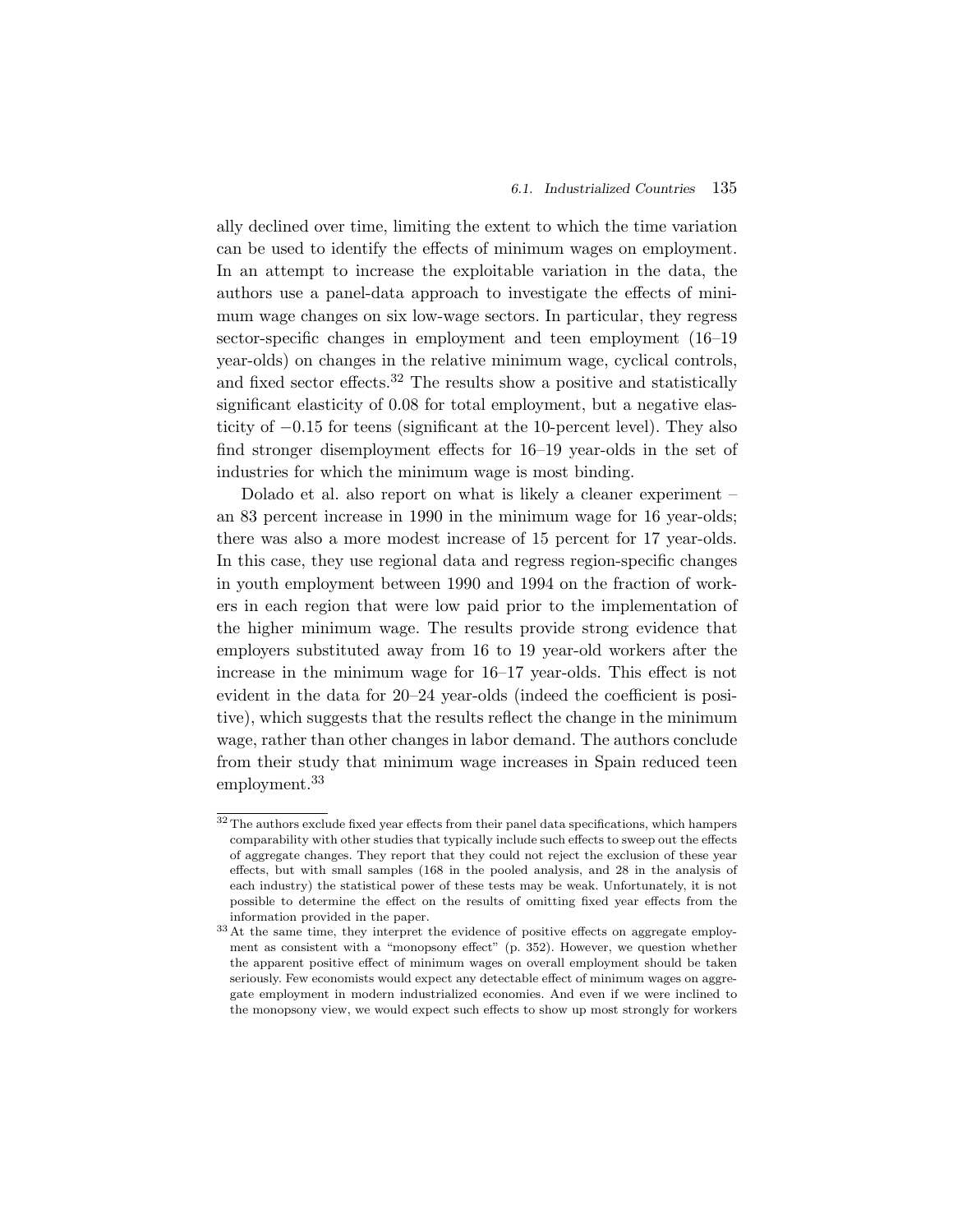#### **6.1.2.7 Portugal**

A similar quasi-experiment took place in Portugal in January 1987. In this case, the government eliminated the 75 percent subminimum wage for 18–19 year-old workers, making them eligible instead for the adult minimum wage. In effect, this legislative change resulted in a 49.3 percent increase in the nominal minimum wage for this age group, as compared with a minimum wage increase of only 12 percent for workers aged 20 and over. Pereira (2003) uses this policy change to study the effects of the minimum wage on teenage employment in Portugal, using a firm-level panel data set for the period 1986–1989, with observations pertaining to March of each year.<sup>34</sup> From this data set, Pereira extracts firm-specific information on employment, hours, and wages for three age groups: 18–19 year-olds, 20–25 year-olds, and 30–35 year-olds. She then uses two related research designs to test the effects of minimum wages on employment. First, she compares changes in employment and hours (and wages) across the three age groups for intervals of one, two, and three years after the minimum wage increase. Second, she estimates models that separate out the differences in changes in employment by age for firms whose average wage for teenagers in March 1986 was between the old and the new minimum, identifying the minimum wage effect from those firms that were most likely to be directly affected by the minimum wage increase. All of the models include controls for initial firm size, industry, and region, and she also presents analyses that account for firm entry and exit, which is substantial.<sup>35</sup>

Pereira seems able to rule out any anticipatory effects, arguing that the news of the impending change in the minimum wage first surfaced in August 1986, well after the March 1986 measurement of initial employ-

directly affected by the minimum wage. In contrast, the evidence for Spain points to negative employment effects for the most affected workers.

<sup>34</sup> The subminimum wage was also increased for 17 year-olds, from 50 percent to 75 percent of the adult minimum wage. However, Pereira focuses only on 18–19 year-olds because there are few workers in the younger age group and few firms employing them in her data. One year later, the subminimum for workers aged 16 and under was increased as well (Portugal and Cardoso, 2006).

<sup>35</sup> Note that Krueger's question about the role of variation in labor demand elasticities applies here as well.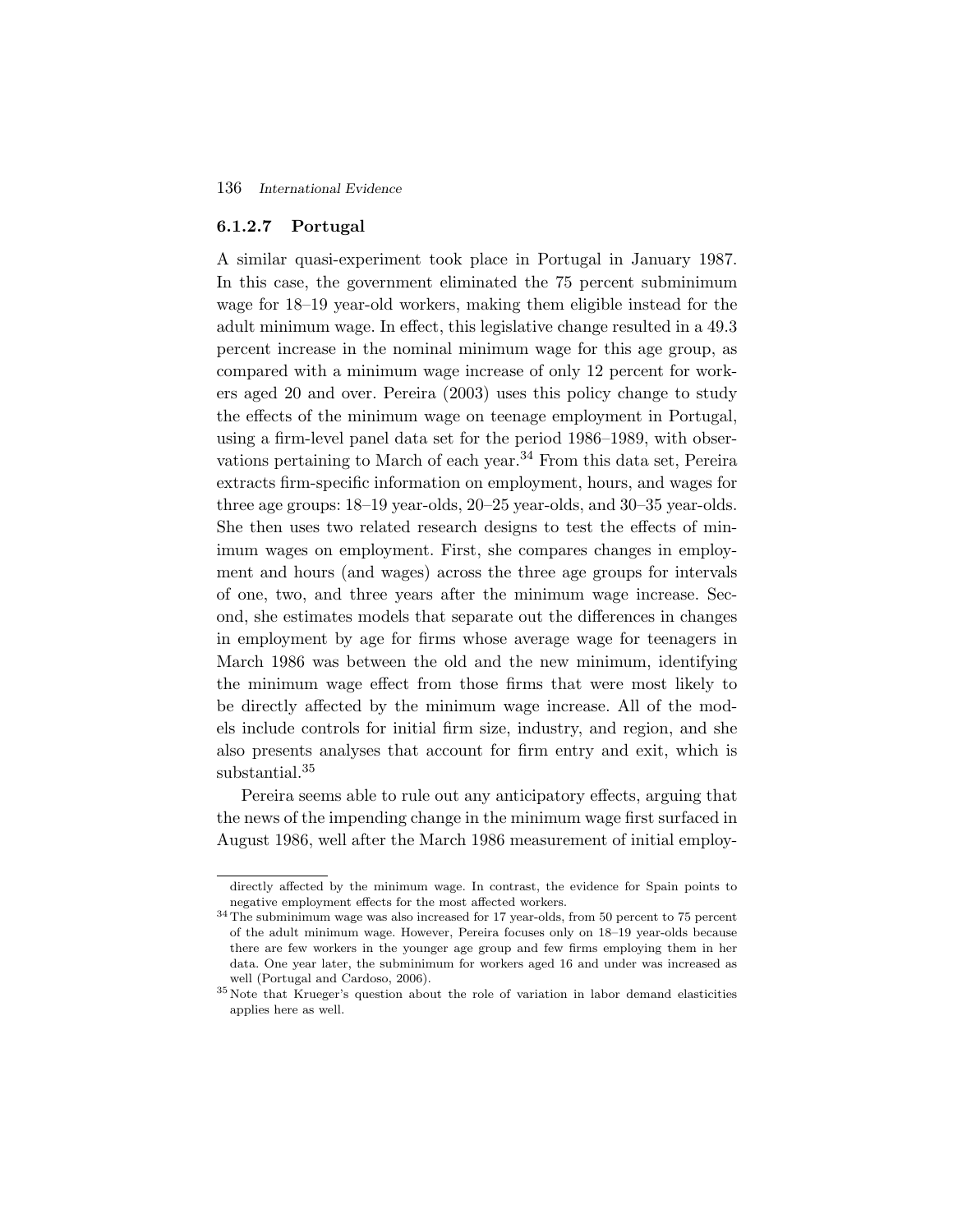ment levels (and wages). In addition, she finds that the minimum wage increase pushed up wages of teenagers in both absolute and relative terms, and that the spike at the subminimum prior to the increase disappeared soon after the minimum wage increase for teenagers took effect.

The evidence indicates that teen employment fell relative to employment for 30–35 year-olds, with the difference statistically significant and implied elasticities from her preferred estimates ranging from −0.2 to −0.4. In contrast, employment of 20–25 year-olds increased relative to the older group, consistent with substitution away from teenagers and toward this group. This substitution is exactly what would be expected if the minimum wage increased the price of teen workers relative to their close substitutes. In addition, the estimates imply that overall youth employment (ages 18–25) declined slightly. The evidence is particularly strong for the specifications that identify the minimum wage effects from the most-affected firms. The evidence also indicates that the effects are stronger one or two years after the minimum wage increase than in the first year of the increase, consistent with other evidence on lagged effects. Pereira also estimates similar models for total hours and finds even larger effects, suggesting that employers reduced the average workweeks of their teenage employees as well.

Portugal and Cardoso (2006) study the same minimum wage change using the same data source (although they use nearly the full universe of firm-level data, whereas Pereira used a 30-percent random sample). They focus mainly on the effects of minimum wages on worker flows – that is, accessions and separations. We do not delve into these results because this review is focused primarily on net employment effects. However, we note that their results suggest that the increase in the minimum wage reduced both job separations and new hires among teenagers (in all cases relative to workers aged 20 to 35 years old). The reduction in teen hiring is evident for new firms as well as for existing firms, while the separation results vary – with the higher minimum wage increasing the share of teenage job loss due to firm closures.<sup>36</sup>

 $36$  In addition to providing information on the effects of minimum wages on the dynamics of employment change, the authors assert that their results are at odds with the results we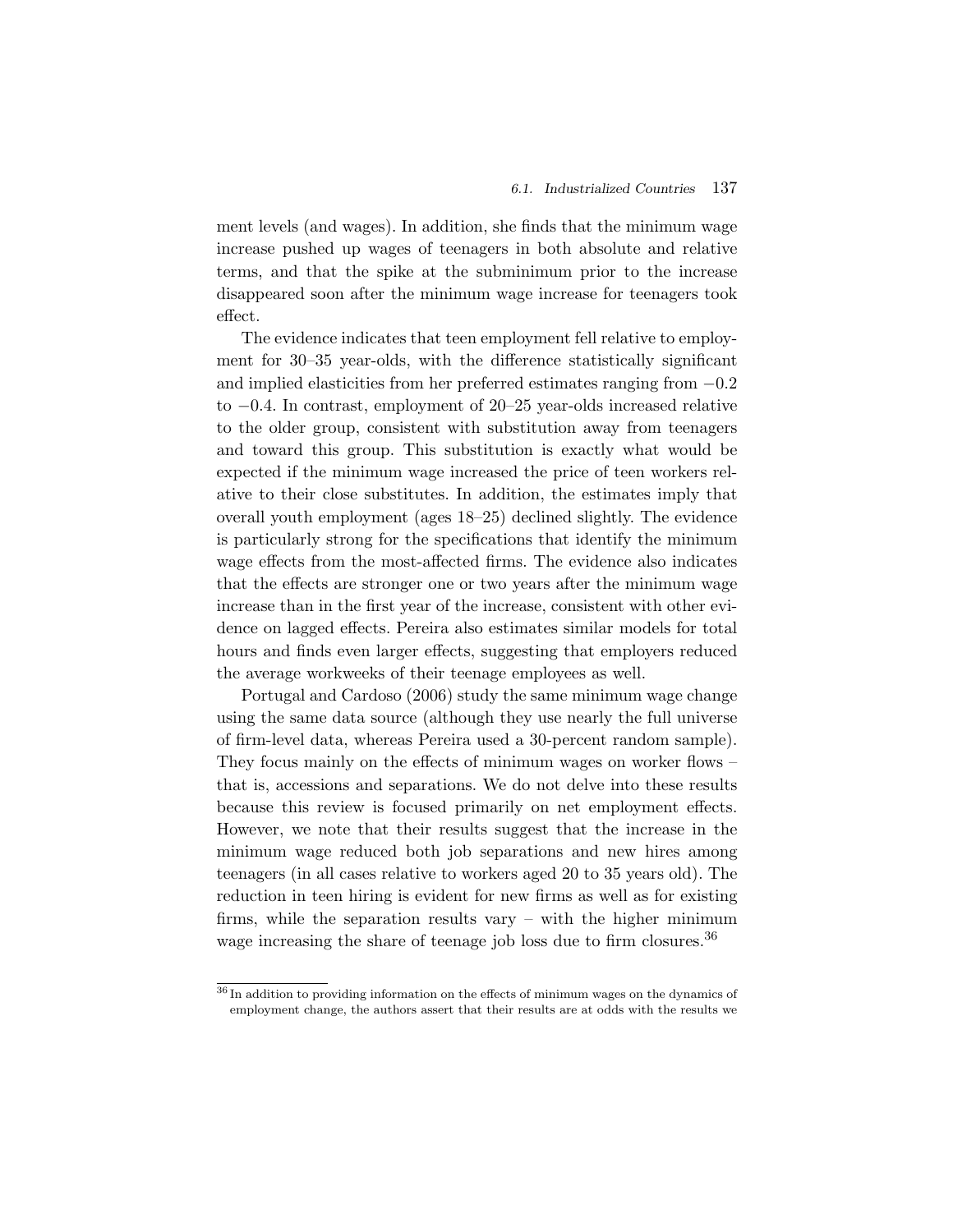The authors take issue with the net negative employment effects for teenagers estimated by Pereira (2003). They report aggregate employment figures for teens and other age groups indicating that teen employment grew faster in 1988 and 1989 than employment of other age groups. They then compare these figures to those reported by Pereira, which show declining employment for teens and all other age groups, and argue that these discrepancies in growth rates indicate that Pereira's sample is "severely biased with respect to the actual trend in employment for the affected group" (p. 995) – and, they could have added based on the comparison they do, for all groups. However, Pereira reports employment levels only for firms that survive, and given the large turnover of firms in these data, her employment totals naturally shrink; thus, this comparison is invalid. Pereira also shows that her regression results are qualitatively similar whether or not she excludes entering and exiting firms. Given that Portugal and Cardoso do not present any kind of overall analysis of net employment effects (they only report overall levels, with no regression controls), we do not find their criticism of Pereira's estimates convincing.<sup>37</sup>

have reported for the United States, which suggests that higher minimum wages cause teenagers who have already dropped out and are working to lose their jobs, and teens in school (perhaps already working part-time) to leave school for full-time employment (for example Neumark and Wascher, 1996a). Portugal and Cardoso argue that these transitions are unlikely to be occurring in Portugal because this type of response would suggest increased separations and accessions of teenagers rather than reduced separations and accessions. Of course, the importance of secondary schooling to the employment behavior of teens in Portugal could be quite different from that in the United States and so it is difficult to evaluate the relevance of how these transitions differ between the two countries.

 $^{37}\rm{Portugal}$  and Cardoso present no other evidence – such as erroneous computer code – that undermines Pereira's claim that she drew a 30-percent random sample that should be unbiased. They do note that even when they tried to replicate Pereira's sample, they found opposite results from hers (footnote 9). However, it appears that this exercise attempted to replicate the employment trends reported by Pereira rather than her regression estimates. Portugal and Cardoso also present employment figures from another household-level data set, but they report only that employment of teenagers grew (and unemployment fell) from 1986 to 1989 rather than anything about the difference in employment growth between teenagers and older workers. Given that this period was characterized by an economic expansion, these calculations are not especially informative.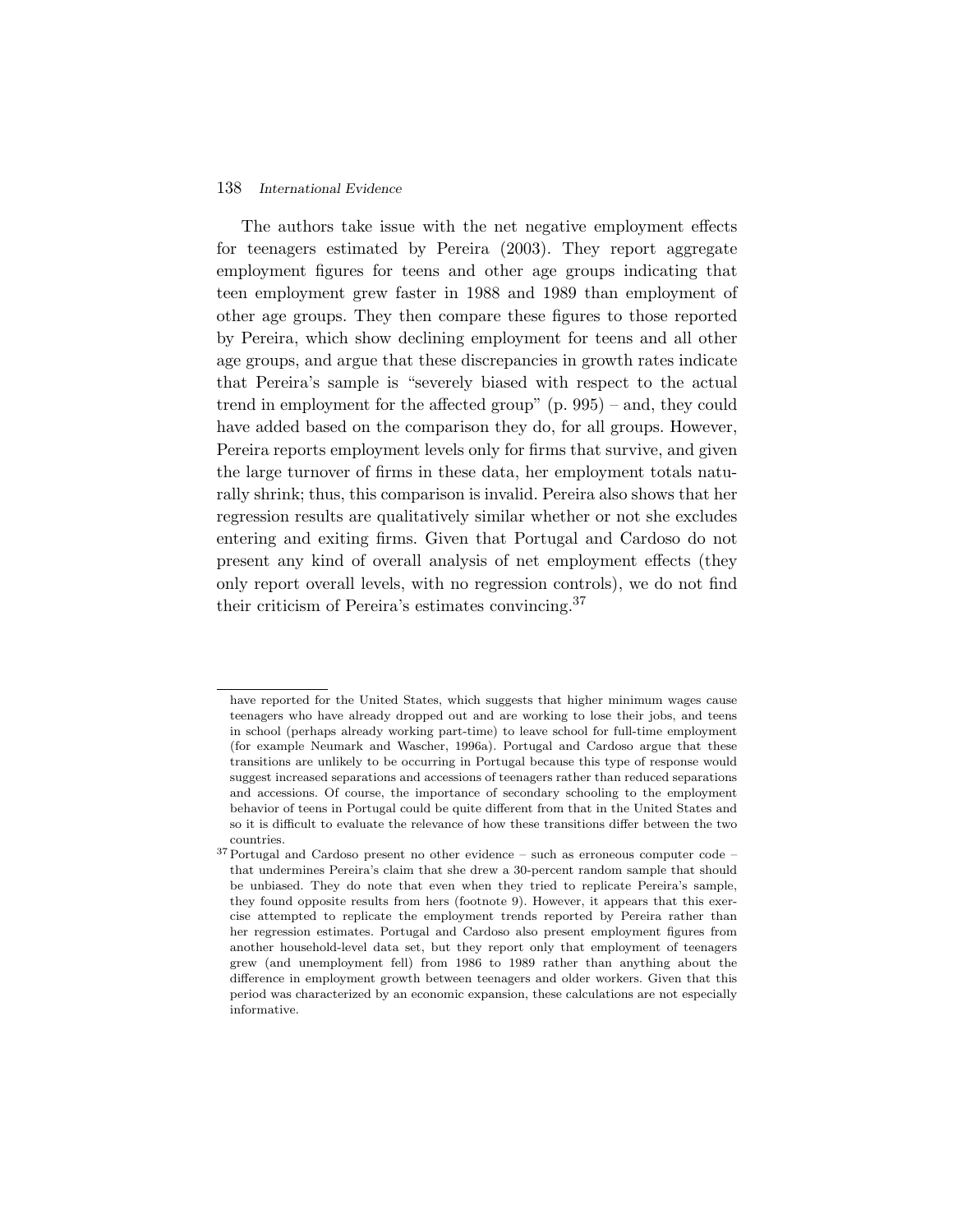### **6.1.2.8 Greece**

The only evidence we have uncovered for Greece comes from a timeseries study that uses annual data from 1974 to 2001 (Karageorgiou, 2004). This paper focuses on teens (ages 15–19) and young adults (ages 20–24). Greece had different minimum wages for these groups, but although their levels were different, their relative movements were quite similar over much of the period, with the exception of an increase in the teen minimum relative to the young adult minimum in the early 1980s.

Estimating separate models for these two age groups, and paying attention to the specification issues raised in Williams and Mills (2001), Karageorgiou finds evidence of negative employment effects of the minimum wage for young adults, with elasticities (from the log specification) ranging from  $-0.05$  to  $-0.12$ , although never significant. For teens, in contrast, the estimates are large and positive, with elasticities ranging from 0.22 to 0.63, with the larger estimates significant.

There are a few reasons to be skeptical of the results. First, minimum wages in Greece vary by age, education, tenure, occupation, and marital status. As a result, it is not clear that we necessarily want to focus solely on young or unskilled workers – in contrast to the more common case where there is a single wage floor that is presumably most binding on the least skilled. Second, there is relatively little real variation in minimum wages, especially after the late 1990s, because the minimum wage was indexed to inflation. Third, the estimated effect of the aggregate unemployment rate on young adult employment is positive and significant, which is suggestive of model misspecification. Fourth, the author does not adequately explain the extraordinarily large positive minimum wage effects for teenagers. Although he suggests that part of the explanation may be that teens and young adults are very close substitutes, so that a higher minimum wage causes strong substitution toward teenagers, this would seem to require large negative effects for young adults as well. Moreover, testing this hypothesis requires estimates of how teen (and young adult) employment responds to the minimum wages for both groups. However, the employment equation for each group contains only that group's minimum wage relative to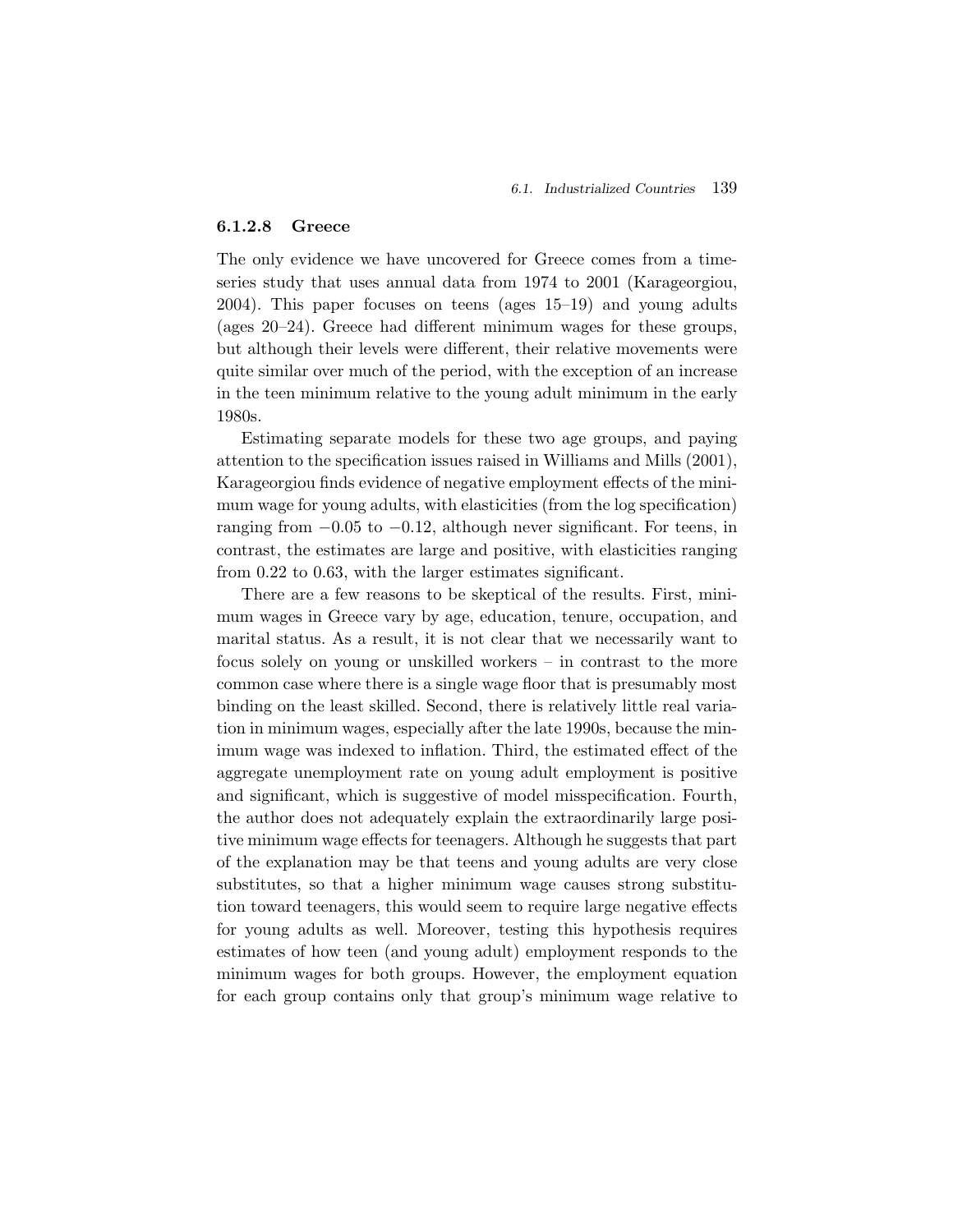an adult average; in addition, as noted above, there seems to be little variation in the difference between the minimum wage for these two groups, and so it may not be possible to test this conjecture. These problems, coupled with the difficulty of interpreting the evidence in the case where many other workers are also bound by minimum wages, leads us to regard the evidence from Greece as inconclusive one way or the other.

# **6.2 Developing Countries**

The analysis of minimum wage effects in developing countries is complicated by a number of factors. First, there is often a large informal sector in which minimum wages (and other labor laws) do not apply or are not enforced, and to which there can be substantial spillovers from the formal sector. Second, even in the formal sector, there are serious concerns about the enforcement of and compliance with minimum wage laws. Third, for some countries confounding factors such as antisweatshop campaigns have also created upward pressure on wages of low-skilled workers. And fourth, in some cases minimum wage increases have occurred in the context of high inflation, in which case legislated minimum wage increases may convey little more than extraordinarily short-term changes in relative prices of different kinds of labor. Because of these complications, the results from developing countries are more difficult to interpret and are less likely to be applicable to other countries. In addition, after reviewing the literature, it seemed to us that many of the complexities involved in thinking about the evidence for each country were better left to scholars of those particular countries' economies.<sup>38</sup> We therefore provide a much briefer overview of this evidence, more as a guide to the literature than as a comprehensive review (Table 6.2).

 $38$  A significant portion of this literature is also written in languages other than English.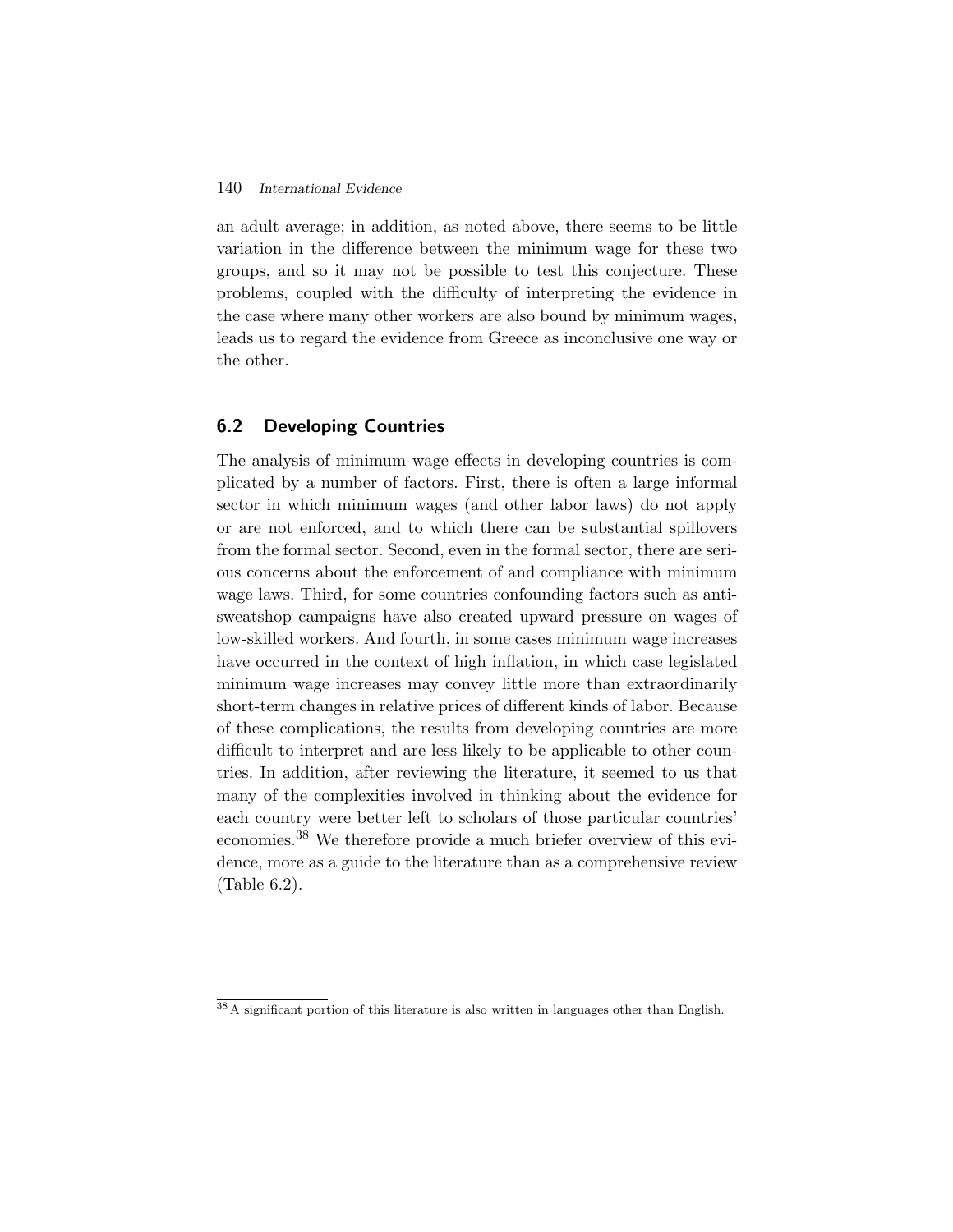| Study                                 | Minimum wage<br>variation                                                                                         | Group                                                                                                                                       | Data                                                                | Estimated elasticities (or other<br>effects), comments on methods                                                                                                                                                                                                                                                                                                                                                                                          | Criticisms                                                                     |
|---------------------------------------|-------------------------------------------------------------------------------------------------------------------|---------------------------------------------------------------------------------------------------------------------------------------------|---------------------------------------------------------------------|------------------------------------------------------------------------------------------------------------------------------------------------------------------------------------------------------------------------------------------------------------------------------------------------------------------------------------------------------------------------------------------------------------------------------------------------------------|--------------------------------------------------------------------------------|
| <b>Brazil</b>                         |                                                                                                                   |                                                                                                                                             |                                                                     |                                                                                                                                                                                                                                                                                                                                                                                                                                                            |                                                                                |
| Fajnzylber<br>(2001)                  | Largely time-series<br>variation                                                                                  | All, but effects<br>differ based on<br>initial wage                                                                                         | Employment<br>1982-1997<br>Brazilian<br>BMES),<br>Monthly<br>Survey | Backed out from estimates of effects of<br>minimum wages on income throughout<br>minimum wage: $-0.05$ to $-0.08$<br>minimum wage: $-0.05$ to $-0.15$<br>Informal sector, below and near<br>Formal sector, below and near<br>the wage distribution:                                                                                                                                                                                                        | Stronger results for<br>informal sector<br>unexpected                          |
| Lemos (2004,<br>forthcoming)<br>2006, | Largely time-series<br>based on different<br>different impact<br>variation, with<br>across regions<br>wage levels | informal sector)<br>more-educated,<br>All ages, many<br>(public versus<br>formal versus<br>comparisons<br>private, less-<br>versus<br>other | 1982-2000<br>BMES,                                                  | More evidence of negative effects (still<br>insignificant) in low-inflation periods,<br>Employment, informal sector: -0.02<br>Aggregate employment: centered on<br>Employment, public sector: 0.03<br>zero for hours and employment<br>Employment, private sector: 0<br>Employment, formal sector: 0<br>Hours, formal sector: -0.02<br>Hours, informal sector: 0.02<br>Hours, public sector: -0.07<br>Hours, private sector: 0.01<br>and for less-educated | Some differences in<br>estimates difficult<br>to explain or<br>reconcile       |
| Lemos $(2005)$                        | Largely time-series<br>based on different<br>different impact<br>variation, with<br>across regions<br>wage levels | All ages                                                                                                                                    | 1982-2000<br>BMES,                                                  | IV: large number of estimates, ranging<br>OLS: $-0.12$ to 0.02 (most negative)<br>from $-0.29$ to 0.12 (most negative)<br>variables with political variables:<br>Instruments for minimum wage                                                                                                                                                                                                                                                              | may influence other<br>Political variables<br>policies as well<br>labor market |

Table 6.2 International studies of minimum wage employment effects, developing countries Table 6.2 International studies of minimum wage employment effects, developing countries

*6.2. Developing Countries* 141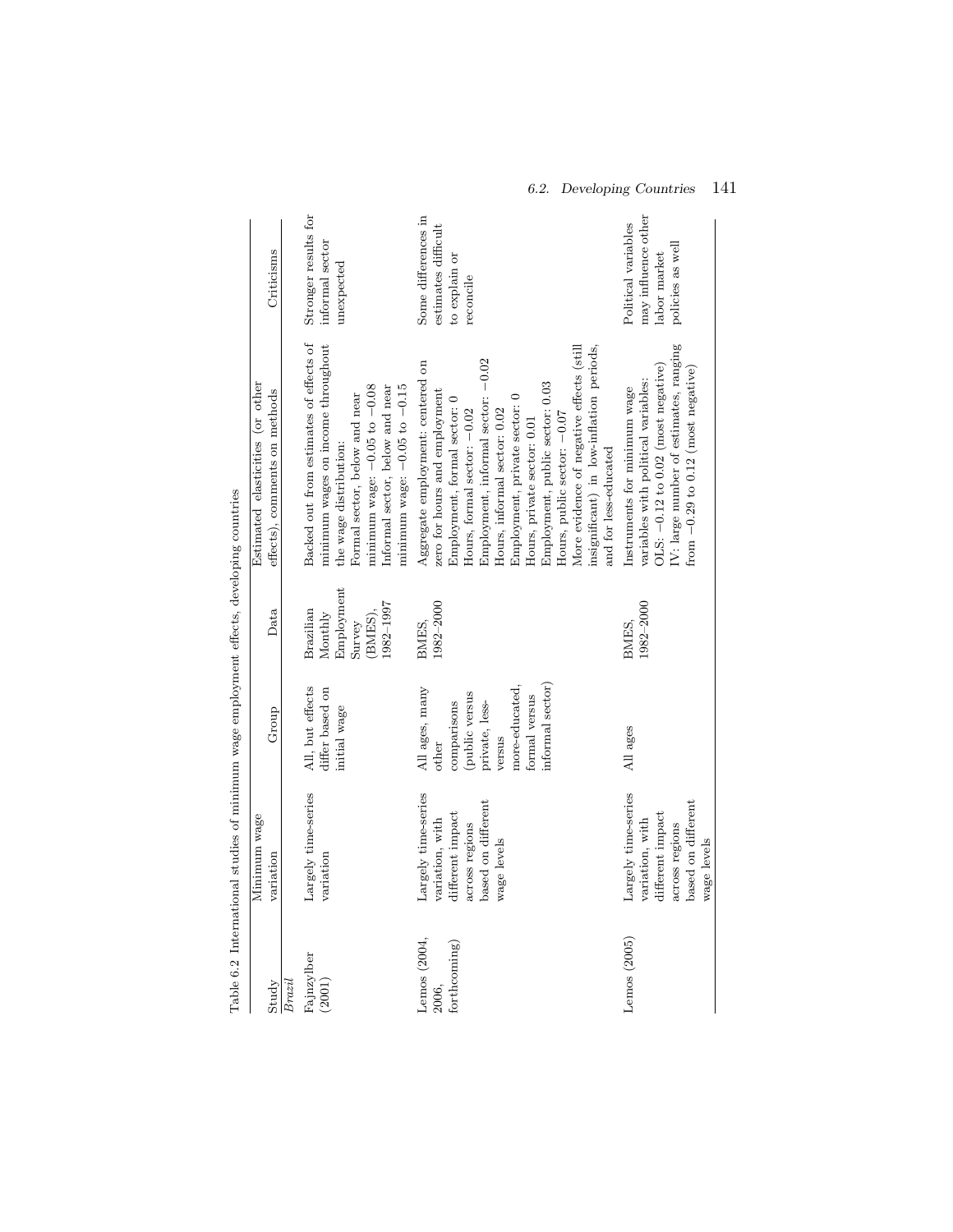| Table 6.2 (Continued) |                           |                  |                                     |                                   |            |
|-----------------------|---------------------------|------------------|-------------------------------------|-----------------------------------|------------|
|                       |                           |                  |                                     | Estimated elasticities (or other  |            |
| Study                 | Minimum wage variation    | Group            | Data                                | effects), comments on methods     | Criticisms |
| Neumark               | Largely time-series       | All ages         | BMES, 1996-2001                     | Household heads: -0.07            |            |
| et al.                | variation, with different |                  |                                     | (significant); positive for other |            |
| (2006)                | impact across regions     |                  |                                     | family members                    |            |
|                       | based on different wage   |                  |                                     |                                   |            |
|                       | levels                    |                  |                                     |                                   |            |
| Mexico/Colombia       |                           |                  |                                     |                                   |            |
| Bell                  | Mexico: minimum wages     | Firms in the     | Mexico:                             | Time series: Mexico, -0.18        |            |
| (1997)                | set by region,            | formal/          | Annual Industrial Survey            | (insignificant),                  |            |
|                       | consolidated into fewer   | informal sectors | $(1984 - 1990)$ ; National          | Colombia, -0.34                   |            |
|                       | regions over time         | with             | Minimum Wage                        | (significant)                     |            |
|                       | Colombia: minimum         | information      | Commission Statistical              | Panel data, fixed effects:        |            |
|                       | wages by large/small      | broken down by   | Reports (1984-1990);                | Mexico skilled, -0.01 to          |            |
|                       | cities until 1984, then a | skilled/         | Mexican Ecuesta                     | $0.05$ , and unskilled, $-0.03$   |            |
|                       | national minimum wage     | unskilled        | Nationale de Empleo                 | to 0.03 (insignificant);          |            |
|                       | implemented               | workers          | $(1988 \text{ only})$ ; time-series | Colombia skilled, -0.03 to        |            |
|                       |                           |                  | data source not specified           | $-0.24$ , and unskilled, $-0.15$  |            |
|                       |                           |                  | Colombia:                           | $to$ $-0.33$ (significant)        |            |
|                       |                           |                  | Annual Industrial Survey            |                                   |            |
|                       |                           |                  | $(1980 - 1987)$ ; National          |                                   |            |
|                       |                           |                  | Minimum Wage                        |                                   |            |
|                       |                           |                  | Commission $(1980 - 1987)$          |                                   |            |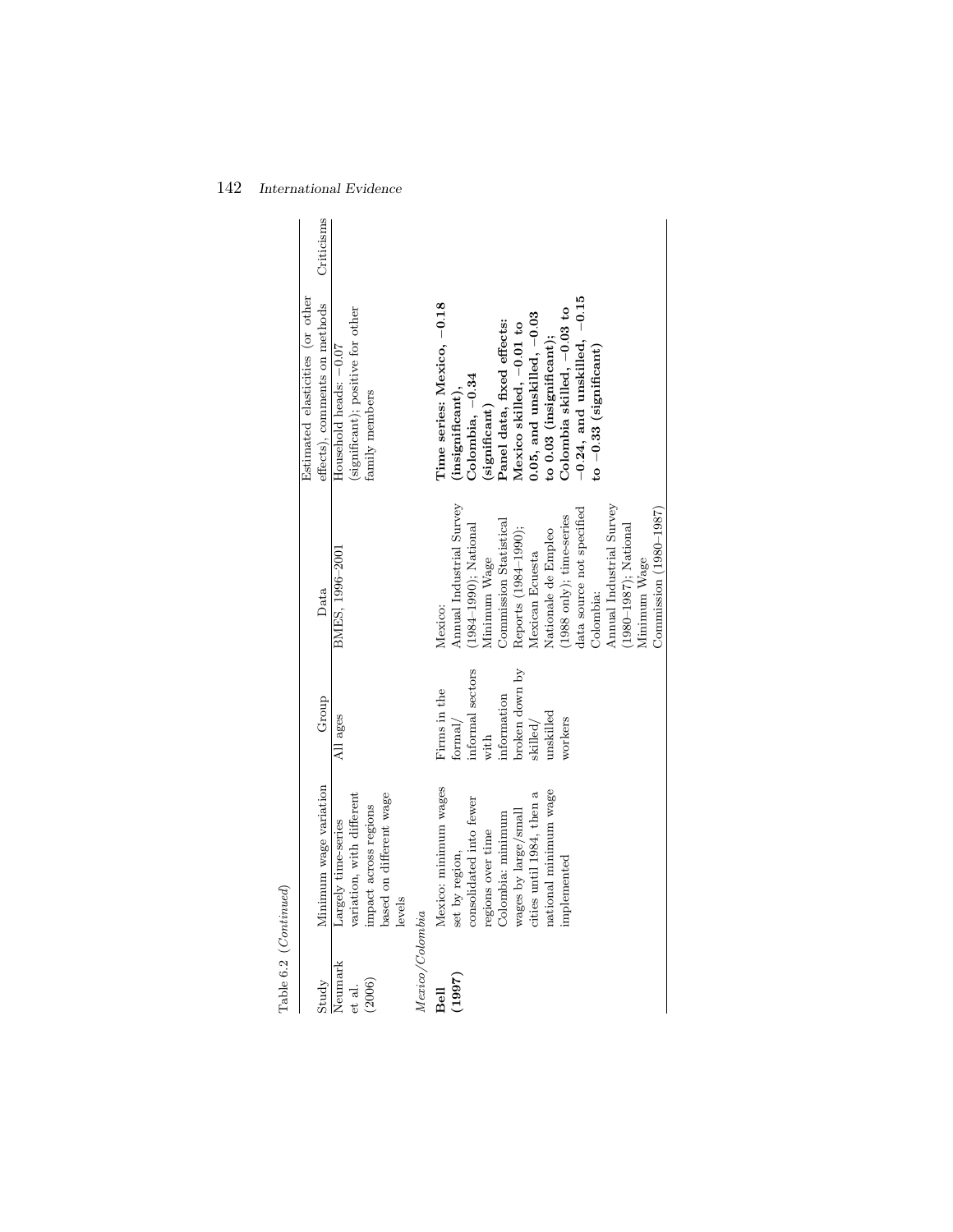| Study                                                                                                                                                                                                                                                                                                                                                                                        | Minimum wage<br>variation                                                                                    | Group                                                            | Data                                                                                                                                                              | Estimated elasticities (or other<br>effects), comments on methods                                                                                                         | Criticisms                                                 |
|----------------------------------------------------------------------------------------------------------------------------------------------------------------------------------------------------------------------------------------------------------------------------------------------------------------------------------------------------------------------------------------------|--------------------------------------------------------------------------------------------------------------|------------------------------------------------------------------|-------------------------------------------------------------------------------------------------------------------------------------------------------------------|---------------------------------------------------------------------------------------------------------------------------------------------------------------------------|------------------------------------------------------------|
| Mexico                                                                                                                                                                                                                                                                                                                                                                                       |                                                                                                              |                                                                  |                                                                                                                                                                   |                                                                                                                                                                           |                                                            |
| Feliciano<br>(1998)                                                                                                                                                                                                                                                                                                                                                                          | of regional minimum<br>wages and decline in<br>Sharp consolidation<br>average minimum<br>wage                | females, all ages<br>Males and                                   | Encuesta Nacional de<br>Statistical Reports;<br>Mexican Census of<br>National Minimum<br>Wage Commission<br>Population, 1970,<br>1980, and 1990;<br>Empleo Urbana | Males: $0.005$ to $0.01$ ( $-0.002$<br>Females: $-0.43$ to $-0.58$<br>$(-0.41$ to $-0.76$ by age<br>to 0.04 by age group)<br>group)                                       |                                                            |
| $Colombia% \begin{pmatrix} \vspace{0.8cm} \vspace{0.8cm} \vspace{0.8cm} \vspace{0.8cm} \vspace{0.8cm} \vspace{0.8cm} \vspace{0.8cm} \vspace{0.8cm} \vspace{0.8cm} \vspace{0.8cm} \vspace{0.8cm} \vspace{0.8cm} \vspace{0.8cm} \vspace{0.8cm} \vspace{0.8cm} \vspace{0.8cm} \vspace{0.8cm} \vspace{0.8cm} \vspace{0.8cm} \vspace{0.8cm} \vspace{0.8cm} \vspace{0.8cm} \vspace{0.8cm} \vspace$ |                                                                                                              |                                                                  |                                                                                                                                                                   |                                                                                                                                                                           |                                                            |
| Nuñez Mendez<br>Maloney and<br>(2004)                                                                                                                                                                                                                                                                                                                                                        | Two federal minimum<br>wage increases during<br>1997-1999                                                    | $30 - 50$ hours per<br>Men working<br>week                       | National Household<br>Survey, 1997-1999                                                                                                                           | stronger effects near minimum<br>Employment elasticity: -0.15;<br>Uses self-employed as control<br>wage but effects also present<br>higher in wage distribution<br>group: | Select group<br>of workers                                 |
| <b>Chile</b>                                                                                                                                                                                                                                                                                                                                                                                 |                                                                                                              |                                                                  |                                                                                                                                                                   |                                                                                                                                                                           |                                                            |
| Montenegro<br>and Pagés<br>(2004)                                                                                                                                                                                                                                                                                                                                                            | Time-series variation<br>adult minimum wage<br>wage, and variation<br>in teen relative to<br>in real minimum | by age, sex, and<br>All, with effects<br>differentiated<br>skill | Household survey for<br>Santiago, Chile,<br>1960-1998                                                                                                             | Minimum wages reduce relative<br>employment of young, unskilled<br>workers, but increase relative<br>employment of women                                                  | employment<br>evidence on<br>Tenuous<br>overall<br>effects |
| Costa Rica                                                                                                                                                                                                                                                                                                                                                                                   |                                                                                                              |                                                                  |                                                                                                                                                                   |                                                                                                                                                                           |                                                            |
| Terrell (2004)<br>Gindling and                                                                                                                                                                                                                                                                                                                                                               | Sharp consolidation<br>of occupation-skill-<br>specific minimum<br>wages                                     | All                                                              | Household Surveys for<br>Costa Rican Central<br>industry data from<br>Multiple Purposes,<br>Bank, 1988-2000                                                       | Covered-sector hours of<br>employment: -0.11<br>employed: -0.06<br>Covered-sector                                                                                         |                                                            |

Table 6.2  $\,(Continued)$ Table 6.2 (Continued)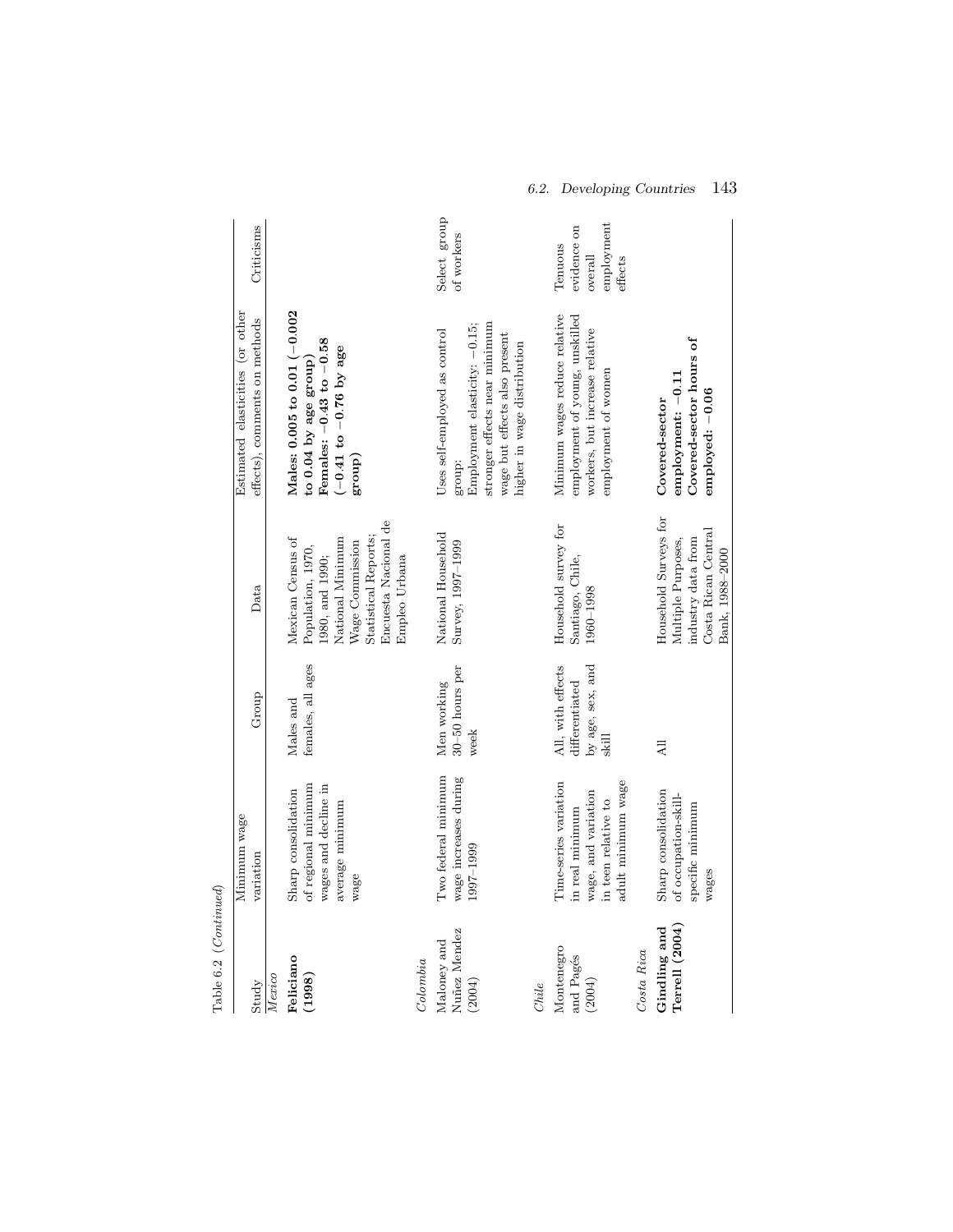|                                            | Minimum wage                                                                                               |                                                                                               |                                                                                                                                                                                                                                        | Estimated elasticities (or other                                                                                                                                                                                                                                                     |                                                                                                                                                     |
|--------------------------------------------|------------------------------------------------------------------------------------------------------------|-----------------------------------------------------------------------------------------------|----------------------------------------------------------------------------------------------------------------------------------------------------------------------------------------------------------------------------------------|--------------------------------------------------------------------------------------------------------------------------------------------------------------------------------------------------------------------------------------------------------------------------------------|-----------------------------------------------------------------------------------------------------------------------------------------------------|
| Study                                      | variation                                                                                                  | Group                                                                                         | Data                                                                                                                                                                                                                                   | effects), comments on methods                                                                                                                                                                                                                                                        | Criticisms                                                                                                                                          |
| Trinidad and Tobago                        |                                                                                                            |                                                                                               |                                                                                                                                                                                                                                        |                                                                                                                                                                                                                                                                                      |                                                                                                                                                     |
| Walsh (2003)<br>Strobl and                 | Implementation<br>minimum wage<br>of national<br>in 1998                                                   | employees) and<br>in small (fewer<br>males working<br>Females and<br>large firms<br>than $10$ | Survey of Population<br>Continuous Sample<br>$(CSSP)$ , $1996-1998$                                                                                                                                                                    | percentage points; females by 2.3<br>percentage points (insignificant),<br>Males bound by new minimum<br>Difference-in-differences in job<br>loss between those bound and<br>although more in large firms<br>more likely to lose job by 9<br>those not bound by new<br>minimum wage: | increase and potential<br>difficulties controlling<br>after minimum wage<br>for aggregate trends<br>Short time horizon<br>for comparable<br>workers |
| Puerto Rico                                |                                                                                                            |                                                                                               |                                                                                                                                                                                                                                        |                                                                                                                                                                                                                                                                                      |                                                                                                                                                     |
| Freeman (1992)<br>Freeman and<br>Castillo- | Puerto Rico, as<br>minimum wage<br>cross-industry<br>as applied to<br>U.S. federal<br>variation<br>well as | working over 20<br>hours per week<br>manufacturing<br>Puerto Rican<br>workers                 | Recursos Humanos, U.S.<br>and U.S. Department of<br>from the Departmento<br>supplemented by data<br>Department of Labor,<br>Puerto Rican Census,<br>and the Puerto Rican<br>del Trabajo and<br>Manufacturing,<br>Commerce<br>Survey of | period; 0.20 before 1974; -0.91<br>Time-series: $-0.11$ to $-0.15$<br>Panel: -0.54 for full sample<br>after 1974 (when U.S. law<br>generated increases)                                                                                                                              | that results are fragile<br>Krueger (1995) shows                                                                                                    |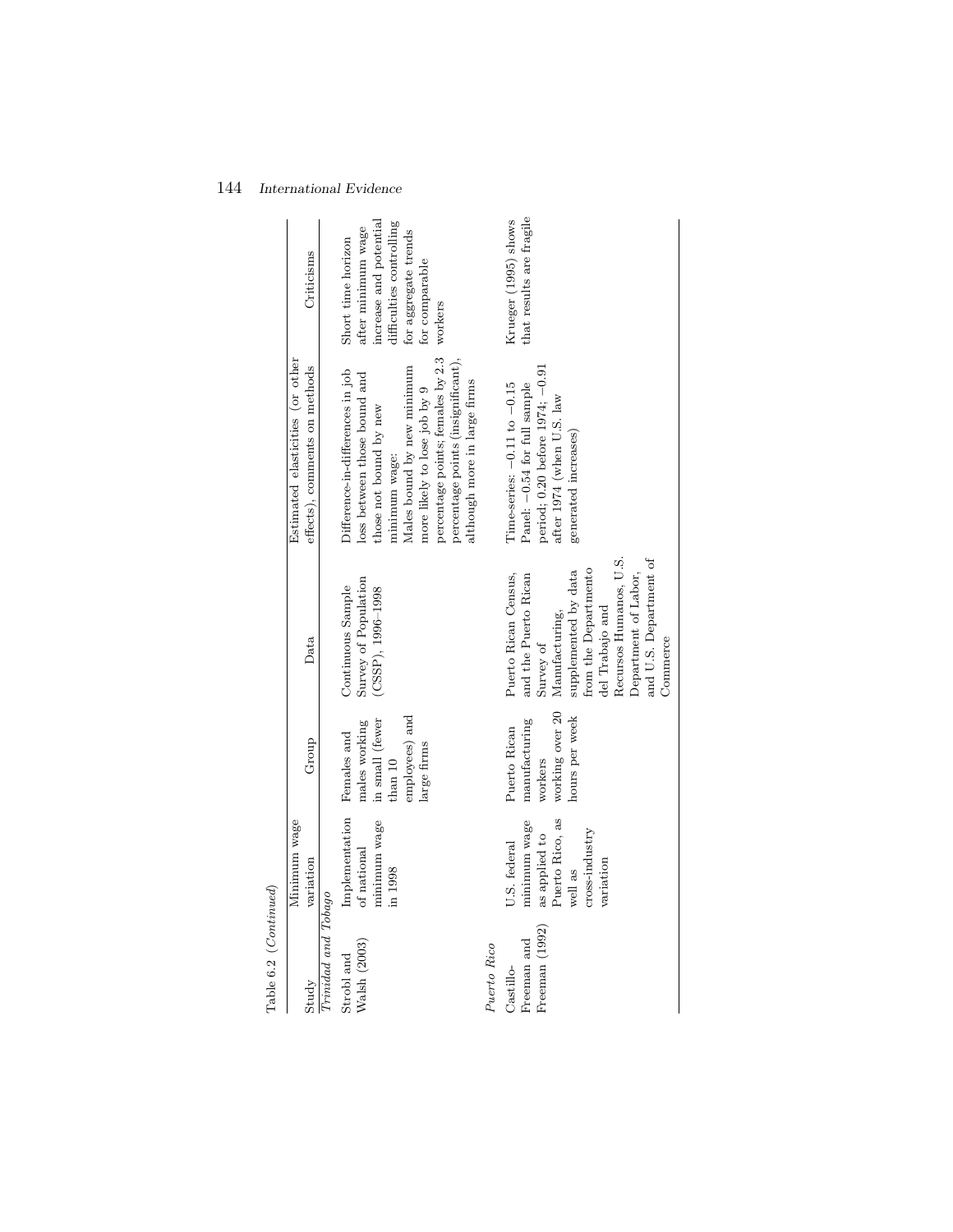| Study                      | Minimum<br>variation<br>wage                                                                | Group         | Data                                                                                                                                                                                                                                                                         | Estimated elasticities (or other effects),<br>comments on methods                                                                                                                                                                                                                                                                                                                                                                                                                                                                                                                             | Criticisms                                                                                                                                                 |
|----------------------------|---------------------------------------------------------------------------------------------|---------------|------------------------------------------------------------------------------------------------------------------------------------------------------------------------------------------------------------------------------------------------------------------------------|-----------------------------------------------------------------------------------------------------------------------------------------------------------------------------------------------------------------------------------------------------------------------------------------------------------------------------------------------------------------------------------------------------------------------------------------------------------------------------------------------------------------------------------------------------------------------------------------------|------------------------------------------------------------------------------------------------------------------------------------------------------------|
| Indonesia                  |                                                                                             |               |                                                                                                                                                                                                                                                                              |                                                                                                                                                                                                                                                                                                                                                                                                                                                                                                                                                                                               |                                                                                                                                                            |
| Rama (2001)                | changes over<br>variation in<br>minimum<br>the early<br>province<br>Cross-<br>1990s<br>wage | Urban workers | wage survey, survey of<br>survey of small scale<br>Labor Force Survey;<br>large manufacturing<br>establishments and<br>labor force survey,<br>national accounts,<br>multiple sources:<br>Indonesia's 1993<br>1988-1994 from<br>manufacturing<br>data for years<br>industries | wage, 0.02; using the minimum over labor<br>minimum wage, -0.04; using the minimum<br>For ages 15-24: using log of the minimum<br>productivity measures, -0.25 to 0.09 (all<br>Small firms: log of the minimum, -1.30<br>productivity measures, -0.77 to -0.82<br>minimum over productivity measures,<br>Large firms: log of minimum, 0.20;<br>over labor productivity measures,<br>(significant); minimum over labor<br>employment: using the log of the<br>Elasticity for aggregate urban<br>$0.02$ to $0.13$ (all insignificant)<br>$-0.04$ to $0.00$<br>(insignificant)<br>insignificant) | of provincial<br>enforcement<br>information<br>Strength of<br>wages as of<br>identifying<br>is unclear,<br>minimum<br>apparent<br>lack of<br>given<br>1989 |
| Suryahadi et al.<br>(2003) | changes over<br>variation in<br>minimum<br>the early<br>province<br>Cross-<br>1990s<br>wage | Urban workers | National Labour Force<br>Intercensal Population<br>Survey, 1988-2000<br>Surveys and                                                                                                                                                                                          | $-0.05$ ; females, $-0.16$ (significant); adults,<br>full-time, -0.06 (significant); part-time,<br>employment: -0.06 (significant); males,<br>$-0.04$ ; youths, $-0.12$ ; educated, $-0.03$ ;<br>white-collar, 1.00; blue-collar, -0.07;<br>less-educated, -0.09 (significant);<br>Elasticity for aggregate urban<br>$-0.11$                                                                                                                                                                                                                                                                  |                                                                                                                                                            |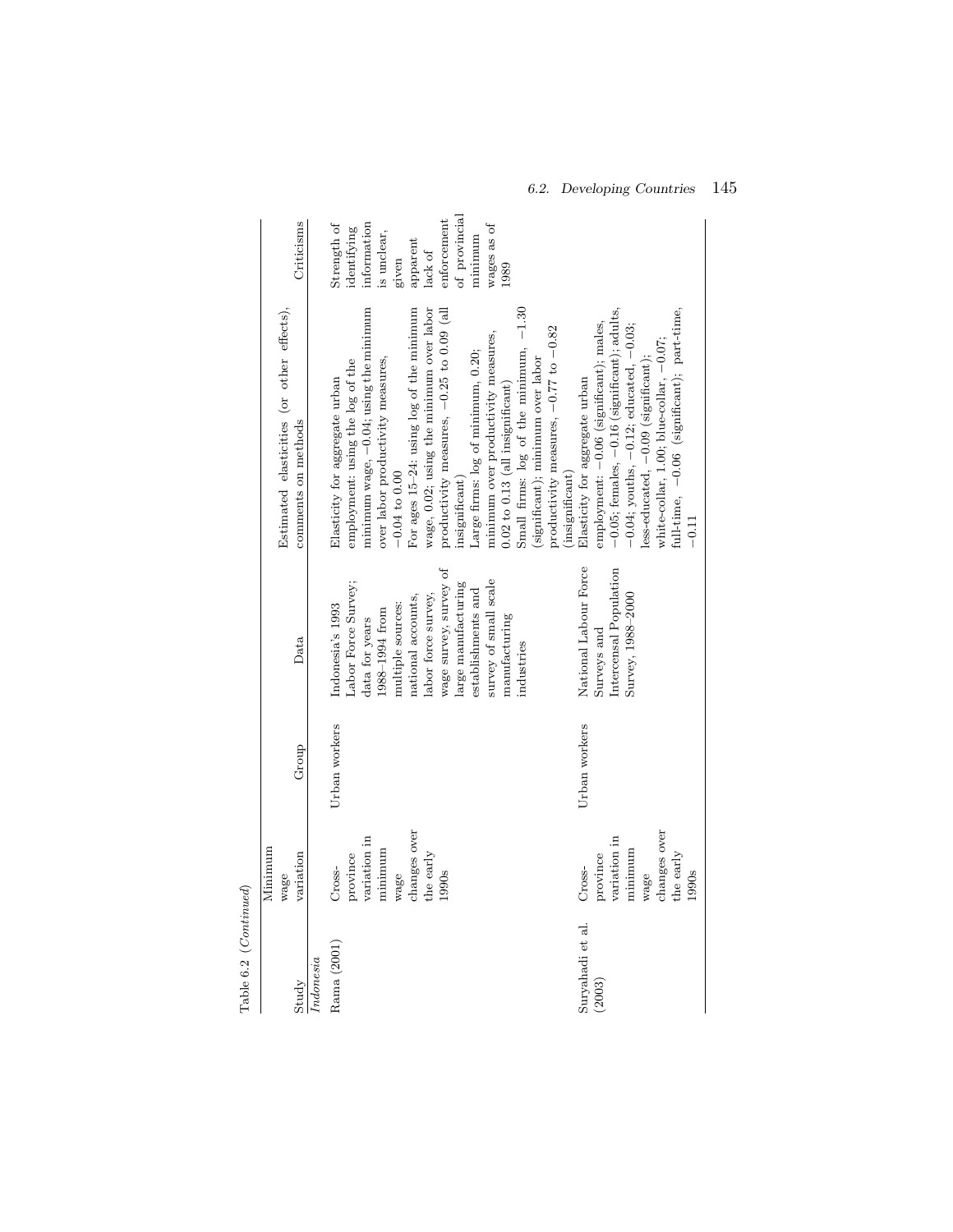| S |  |
|---|--|
|   |  |
|   |  |

| Table 6.2 (Continued) |                          |                 |                  |                                            |            |
|-----------------------|--------------------------|-----------------|------------------|--------------------------------------------|------------|
|                       | Minimum wage             |                 |                  | Estimated elasticities (or other effects), |            |
| Study                 | variation                | Group           | Data             | comments on methods                        | Criticisms |
| Harrison and          | District level           | Manufacturing   | Indonesia's      | Difference-in-differences,                 |            |
| Scorse $(2005)$       | differences in the       | firms overall   | Annual Survey of | elasticity for manufacturing               |            |
|                       | minimum wage,            | and sub-group   | Manufacturing    | employment: -0.05 for all firms:           |            |
|                       | within the same          | of textiles,    | Firms, 1990-1996 | $-0.05$ for balanced panel                 |            |
|                       | province                 | apparel, and    |                  | Other specifications: -0.12 to             |            |
|                       |                          | footwear        |                  | $-0.18$ (all significant);                 |            |
|                       |                          | factories       |                  | insignificant only when done               |            |
|                       |                          |                 |                  | separately for small firms, -0.02          |            |
| Alatas and            | Differences in           | Manufacturing   | Indonesia's      | Significant negative employment            |            |
| Cameron               | minimum wage             | sector, Greater | Annual Survey of | effect only for small domestic             |            |
| (2003)                | changes between a        | Jakarta area    | Manufacturing    | firms: $41\%$ (16%) relative               |            |
|                       | province, Jakarta, and   |                 | Firms,           | employment loss from 1991 (1992)           |            |
|                       | a grouping of districts, |                 | 1990-1996;       | to 1996 in Botabek, which                  |            |
|                       | Botabek, across the      |                 | ndonesian Labor  | experienced sharper minimum                |            |
|                       | border in an adjacent    |                 | Force Survey,    | wage increase; effect no longer            |            |
|                       | province                 |                 | 1990-1996        | significant when restricted to a           |            |
|                       |                          |                 |                  | narrow strip along the border;             |            |
|                       |                          |                 |                  | large foreign firms show                   |            |
|                       |                          |                 |                  | insignificant negative effects;            |            |
|                       |                          |                 |                  | large domestic firm estimates are          |            |
|                       |                          |                 |                  | insignificant and inconclusive             |            |

Note: Results from studies we regard as more reliable tests of employment effects of minimum wages are highlighted. Note: Results from studies we regard as more reliable tests of employment effects of minimum wages are highlighted.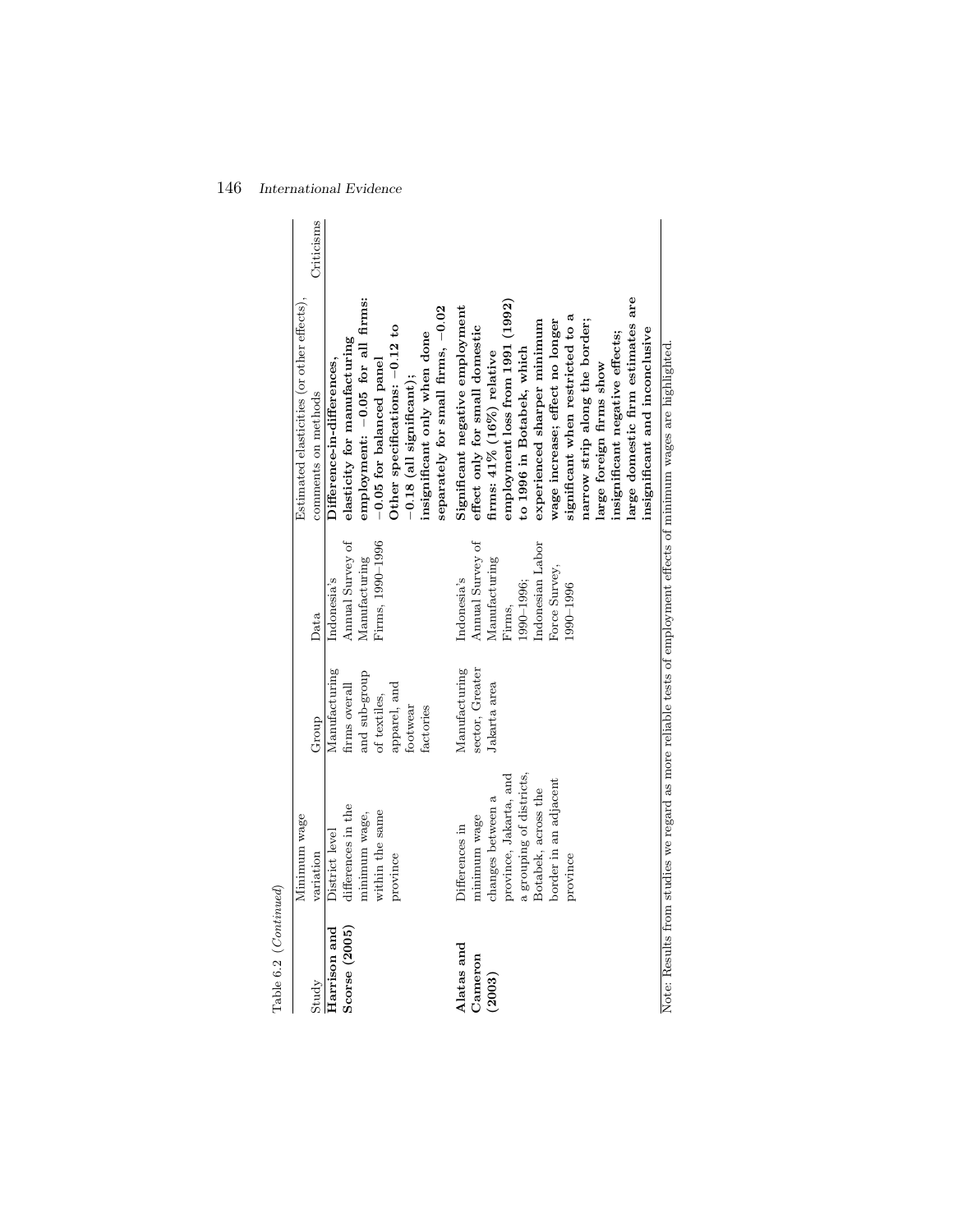#### **6.2.1 Latin America and the Caribbean**

#### **6.2.1.1 Brazil**

The effects of minimum wages in Brazil have attracted interest for a number of reasons, including this country's long reliance on the minimum wage, the extreme inequality in the country, the role of the minimum wage in coordinating centralized wage bargaining as part of anti-inflationary efforts in the 1980s and early 1990s, and recent efforts to increase the minimum wage substantially. Although minimum wages were originally set at the regional level, the government switched to a national minimum wage in 1984. Since then, there have been periods in which the nominal minimum wage has increased sharply, periods in which it was frozen, and periods in which it has been indexed to inflation. In general, however, the real value of the minimum wage has tended to decline over time. In addition, although all workers are legally covered by the minimum wage in Brazil, there is a sizable informal sector for which compliance is relatively low.

Fajnzylber (2001) takes an indirect approach to estimating the employment effects of the minimum wage in Brazil. Using matched data from the Brazilian Monthly Employment Survey – a CPS-type data set – for the period 1982–1997, he applies the same methods as in Neumark et al. (2004) to estimate minimum wage effects at different points of the wage distribution. However, he only estimates the effects of the minimum wage on income, and then backs out the employment effects by comparing the estimated effects on income for a sample working in both years and a sample that also includes those not working in the second year they are surveyed. Given that he still has to condition on initial employment to use this strategy, it is not clear why he did not estimate employment effects directly. Nonetheless, his indirect approach implies that for formal sector workers earning below or very near the minimum, the employment elasticity is around −0.10 in the first year, and  $-0.05$  to  $-0.08$  after allowing for lagged effects, with the moderation attributable, he argues, to some giveback in the wage effects. For the informal sector, the implied employment elasticities for those below or near the minimum range from −0.25 to −0.35 in the short-run and from  $-0.05$  to  $-0.15$  in the longer-run. He suggests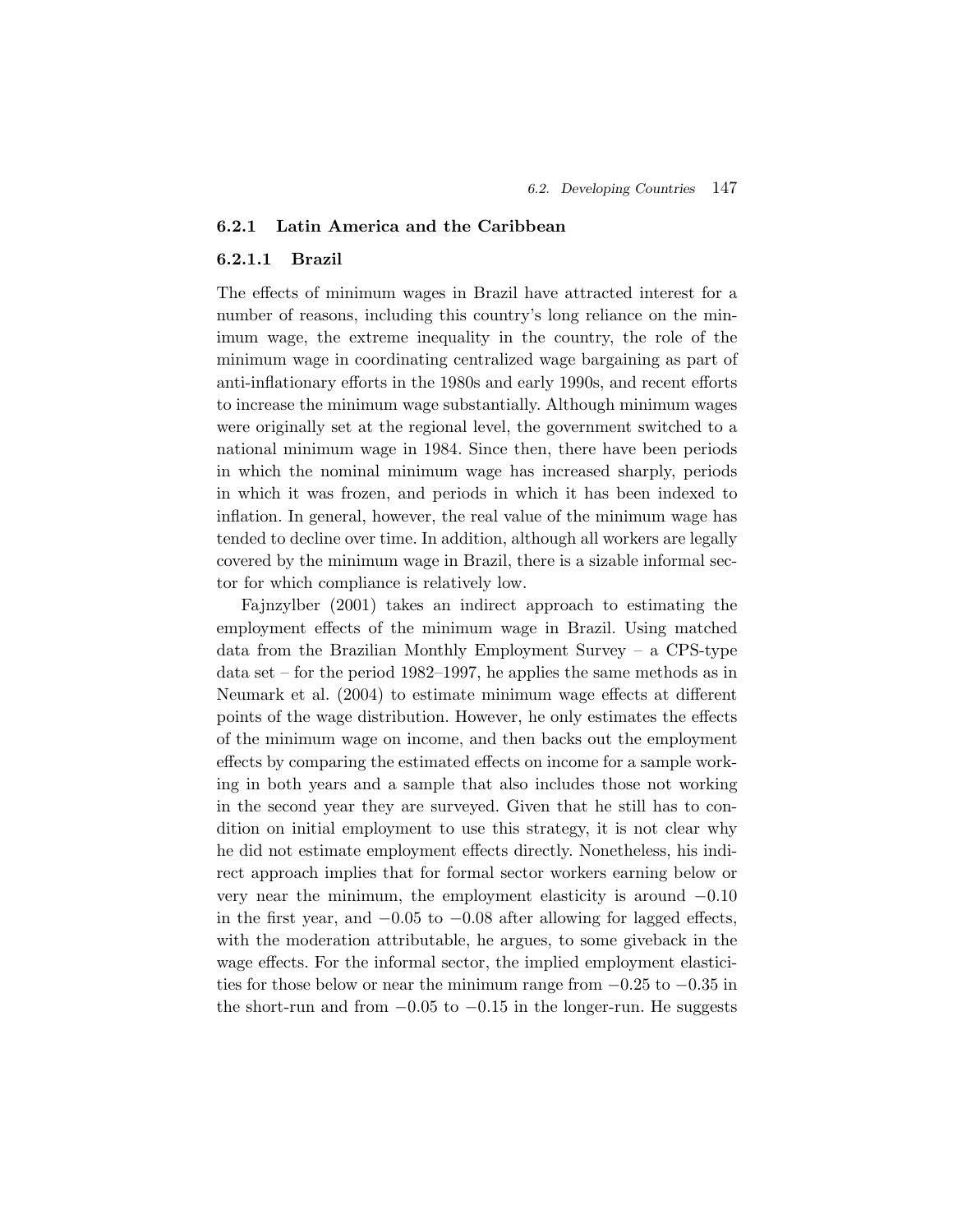that the stronger effects for the informal sector may reflect individuals leaving informal sector employment to queue for formal sector jobs, although there is some question as to whether this is a real phenomenon that can account for the differences. In addition, the implied disemployment effects are stronger for women and teenagers.<sup>39</sup>

Lemos has written a sequence of closely related papers that use the same data set as Fajnzylber, but with observations that extend through 2000. Lemos (2004) considers a variety of measures of the minimum wage and estimates the effects of the minimum wage on employment and hours from a cross-section time-series panel of regional data over the 1982–2000 period. She uses a standard panel specification that includes region and time fixed effects, as well as lagged employment terms to capture shorter-run and longer-run effects in some specifications. Because the nominal minimum wage is uniform across the country, the regional variation comes either from differences in regional price indexes (when the real minimum wage is used) or from differences across regions in the share of workers at or below the minimum. Nevertheless, wage and price levels vary substantially across regions, and so the bite of the national minimum wage may vary considerably by location. The estimates of the employment and hours effects are sometimes positive and sometimes negative, but rarely statistically significant. In addition, many of the estimated elasticities are near zero, although there are some outliers (both positive and negative).

Lemos does not address the question of why she obtains much smaller employment effects than Fajnzylber. His estimates, however, make clear that the (implied) employment effects are concentrated among workers in the lower part of the wage distribution. Given these prior results, it is not entirely clear why Lemos focuses on overall employment effects rather than on the segments of the workforce most likely to bear any employment impact. Some of her results discussed below try to get closer to lower-skill groups, but none build on Fajnzylber's work by focusing on those with wages near the minimum. More attention to this issue would clarify the extent to which her results differ because they are more aggregate, or because of her use of alternative

 $\overline{39}$  These estimates do not take account of possible hours effects, however.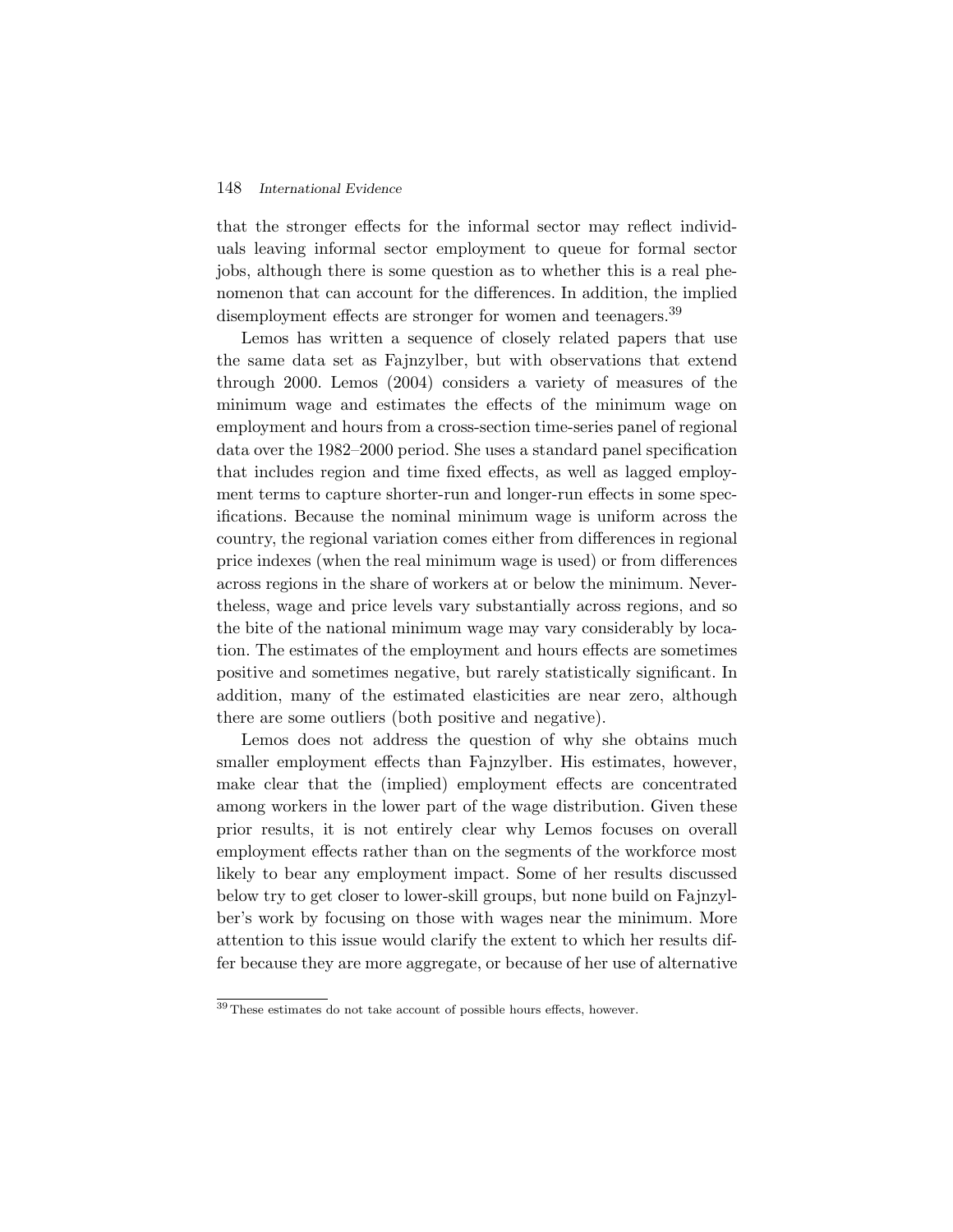minimum wage measures, a longer sample period, and other differences in her analyses.

In two subsequent studies, Lemos considers whether the evidence of negative employment effects is more compelling for labor markets in which we might expect them to be stronger. In Lemos (forthcoming), for example, she estimates minimum wage effects separately for the private and public sectors. In particular, she speculates that public sector labor demand is more inelastic than in the private sector – either because the state can raise revenues to cover higher costs, or because of the necessity of providing public services. Lemos finds that the wage effects in the two sectors are roughly comparable. Her evidence on employment and hours effects suggests no impact or a slight (and insignificant) positive impact in the private sector (with long-run elasticities of zero to 0.01). For the public sector, she finds a weak positive effect on employment but a stronger (although still insignificant) negative effect on hours, resulting in an overall long-run elasticity of total hours of −0.07.

Lemos (2006) examines the formal and informal sectors separately to see whether the minimum wage causes wages to rise and employment to decline in the formal sector (where the minimum wage should be more binding), but wages to fall and employment to rise in the informal sector (where compliance is lower), as would be predicted by the standard two-sector model of the minimum wage. In contrast to the predictions of this model, she finds that the minimum wage raises wages at the low end of the wage distribution in both sectors, and no significant evidence of either positive or negative effects of the minimum wage on employment or hours in either sector; in all cases the estimates are small. Lemos does not try to explain these results, nor those for the public versus private sector.

Echoing concerns raised in Neumark et al. (2006) about the extent to which employers would respond to an increase in the nominal minimum wage in an environment of hyperinflation, Lemos (2006) also reports evidence on the effects of the minimum wage in high versus low inflation periods. In the low inflation periods, when minimum wage increases are more likely to be perceived as longer-lasting increases in the cost of low-wage labor, the estimated effect of the minimum wage on employment in the formal sector is more negative, although still not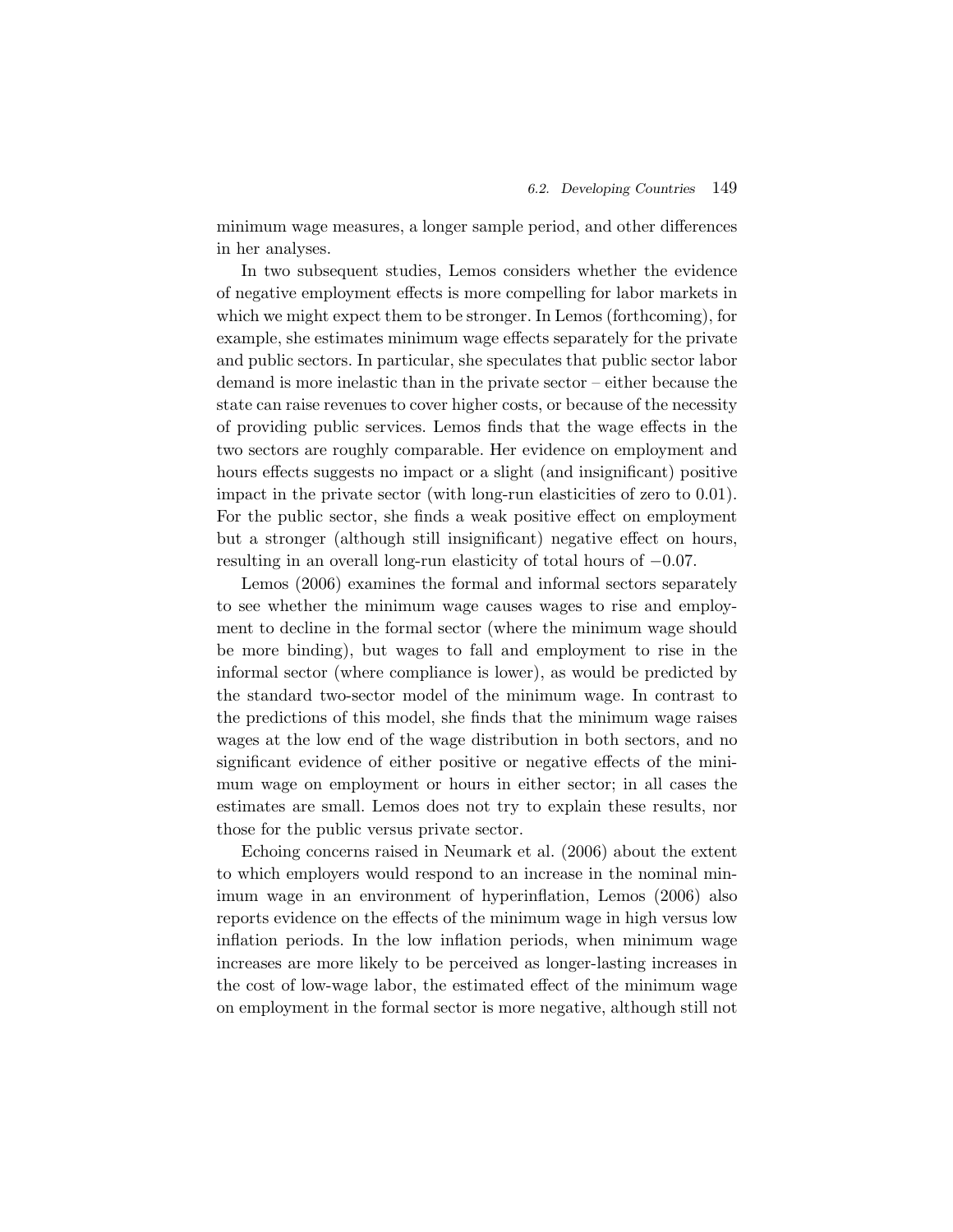statistically significant. Lemos also restricts the sample to less-educated (four years of schooling or less) individuals to see if the adverse effects of the minimum wage show through more clearly for workers whose wages are most likely to be boosted by an increase. The estimated disemployment effects in the formal sector are larger for this subsample, although once again the estimates are insignificant.

Finally, Lemos (2005) extends her analysis of aggregate employment effects to attempt to account for the endogeneity of minimum wage changes, noting that if minimum wages are increased in times of stronger economic growth, the estimated coefficients on the minimum wage variable will be biased upward. Lemos uses a variety of political measures as instruments for minimum wages, which she argues meet the standard criteria for validity. She then compares IV and OLS estimates for a number of different estimation approaches and disaggregations of the sample (for example, looking at teenagers or those with less education). We read her evidence as suggesting that the estimated disemployment effects tend to be somewhat more negative when the political instruments are used, although the standard errors increase enough that these estimates are never significant (her Table 3).

We have some doubts about the validity of these instruments, which, as Lemos notes, need to affect minimum wages but not be correlated with the error term in the employment equation. A natural source of such a correlation, however, is the influence of these political variables on other labor market policies that may have differential effects on employment across the regions of Brazil.<sup>40</sup> Thus, while Lemos concludes that there is no evidence to support the hypothesis that endogeneity of the minimum wage biases the estimated employment effect upward, we view the evidence as less informative.

Neumark et al. (2006) focus mainly on the distributional effects of minimum wages in Brazil, but they also report some employment effects for the 1996–2001 period, following the end of the hyper-inflation. Using the same data set as Lemos, they first estimate an employment effect for household heads, yielding a significant elasticity of −0.07 when lags

 $40$  Of course, one could also argue that other studies of minimum wages omit variation in other labor market policies, and that the problem in this paper is no different than in most others.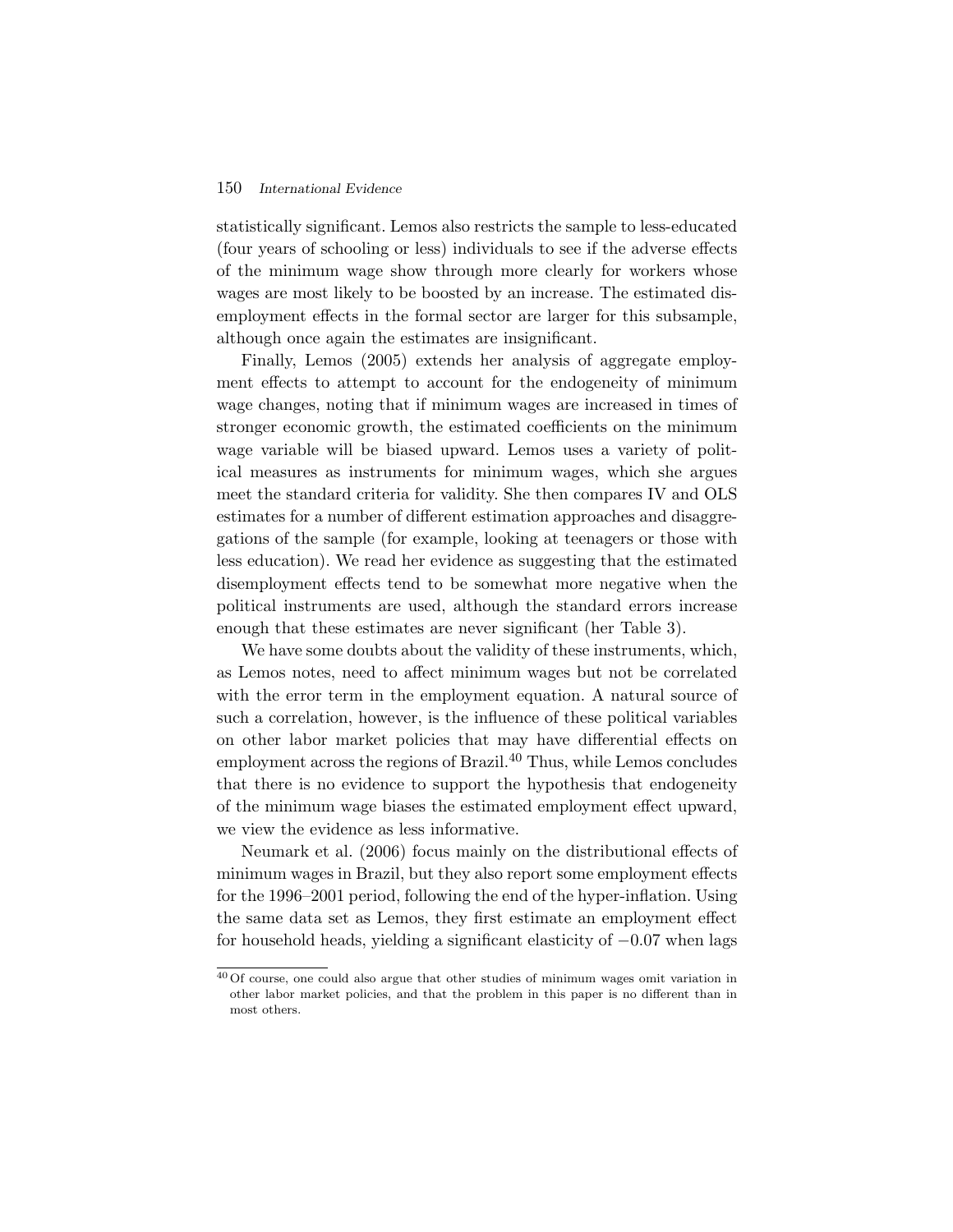of the minimum wage are included. In contrast, the estimates imply positive effects of the minimum wage on employment and hours of other family members, which may reflect labor supply increases for these individuals (who are more likely to work in the informal sector) in response to the employment declines for household heads (who are more likely to work in the formal sector).

Overall, our sense is that the evidence for Brazil suggests that the effects of the minimum wage on employment are small in the aggregate. However, the evidence sometimes points to disemployment effects where we are more likely to find them – in low-inflation environments, and for less-skilled individuals and particularly lower-wage individuals.<sup>41</sup>

## **6.2.1.2 Mexico and Colombia**

These countries provide an interesting contrast in minimum wage policy, with the minimum wage in Mexico falling sharply in real terms between 1981 and 1987, and the minimum wage in Colombia increasing sharply over this period. As a result, the relative value of the minimum wage was quite low in Mexico at the end of the 1980s and relatively high in Colombia. Bell (1997) exploits this divergence in minimum wage policy to examine whether the employment effects of the minimum wage show through more clearly in the country where the minimum wage is higher. She first presents standard time-series regressions using annual manufacturing data for Mexico and Colombia over a relatively long sample period. For Mexico, she finds a small positive minimum wage elasticity  $(0.17)$  for wages and a small negative elasticity  $(-0.18)$  for employment; neither estimate is statistically significant. For Colombia, the estimated effects of the minimum wage are larger and statistically significant in both the wage and employment equations, with elasticities of 0.44 for wages and −0.34 for employment.

She then turns to firm-level panel data sets that allow her to focus on the 1980s period, when the divergence between the minimum wage

<sup>41</sup> An earlier review of minimum wage effects on employment in Brazil (Carneiro, 2001), which covers many unpublished papers circulating in Brazil (and written in Portuguese), argues that the evidence tends to point to disemployment effects.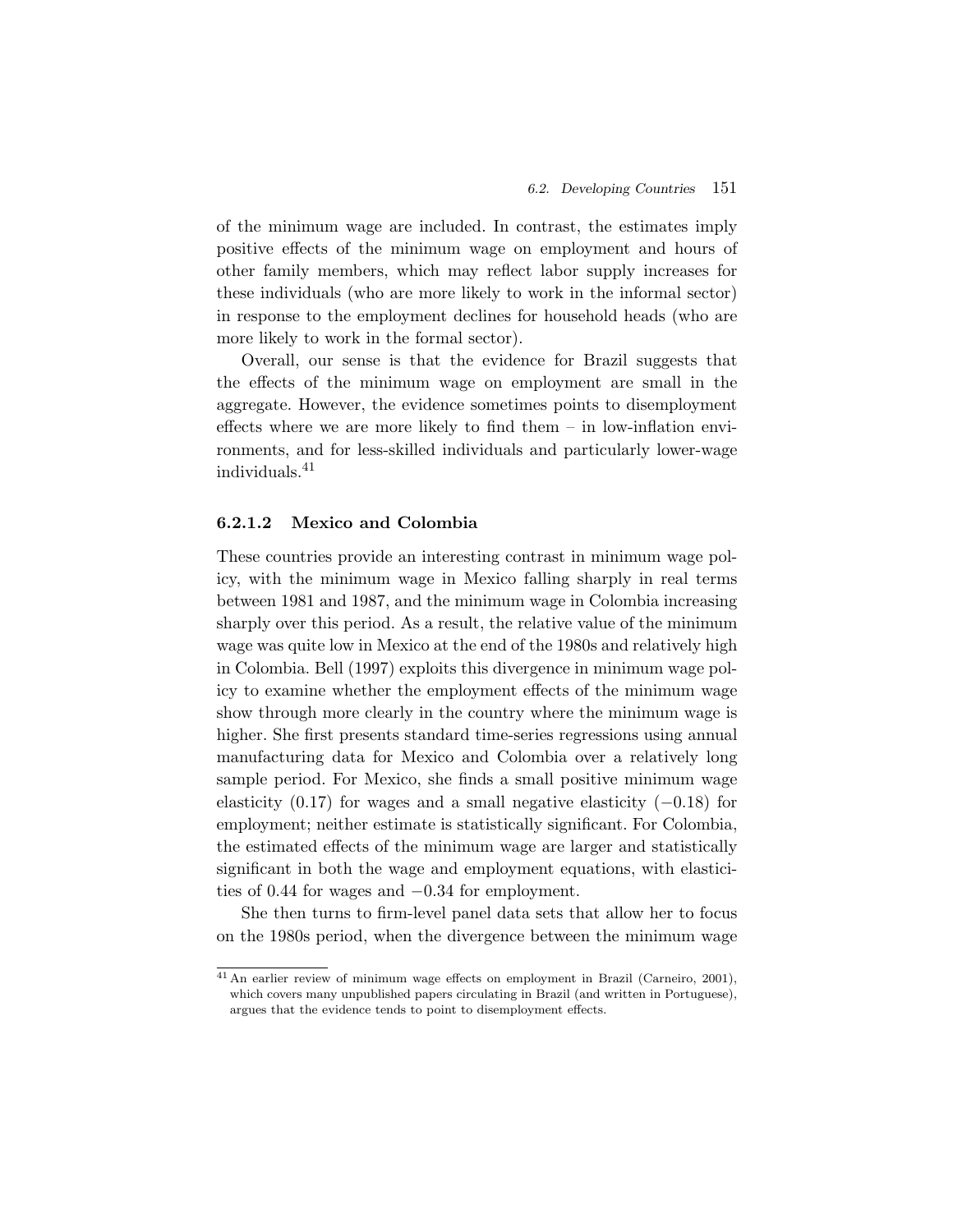changes in the two countries was especially large. For Mexico, specifications that include firm fixed effects yield elasticities of employment ranging from  $-0.03$  to 0.03 for unskilled workers and  $-0.01$  to 0.05 for skilled workers, with all of the estimated minimum wage effects insignificant. Similar models estimated for Colombia generate different results, with statistically significant elasticities ranging from −0.15 to  $-0.33$  for unskilled workers and  $-0.03$  to  $-0.24$  for skilled workers. Bell attributes the differing results between Mexico and Colombia to the minimum wage being binding on firms in Colombia but not in Mexico, as suggested by distributions of average firm-level wages in both countries.

In contrast, Feliciano (1998) studies minimum wage effects for Mexico using data on all workers rather than just manufacturing workers. Her study uses data from the 1970, 1980, and 1990 Mexican Census of Population coupled with other sources. As a result, her sample period includes the 1980s when, as noted above, the minimum wage in Mexico declined sharply. But minimum wages also fell noticeably over the longer period she studied and became more uniform across states and regions within states as well.<sup>42</sup> Feliciano uses a standard panel data specification with a relative minimum wage variable, controls for the business cycle, and state and year fixed effects; the model is estimated at the state level, using the average minimum wage for regions within a state in cases when there was minimum wage variation within states.<sup>43</sup> She finds no minimum wage effects for men, with estimated elasticities typically close to and centered on zero, and generally insignificant. The one exception is for men aged 55 to 64, for which she finds a small but significant positive effect, which she suggests could reflect substitution toward these workers rather than direct effects of the minimum wage. For women, however, there is consistent evidence of disemploy-

<sup>&</sup>lt;sup>42</sup> The number of geographic areas with a separately determined minimum wage declined from 111 in 1970 to 2 in 1990.

<sup>43</sup> She also presents estimates from a specification that instruments for the relative minimum wage variable with a real minimum wage variable (that is, divided by a price index rather than an average wage measure), to correct for the possible endogeneity from unmeasured factors that positively affect both the average wage and employment. However, her IV estimates are almost always more strongly negative, contrary to expectations. The discussion therefore focuses on the OLS estimates.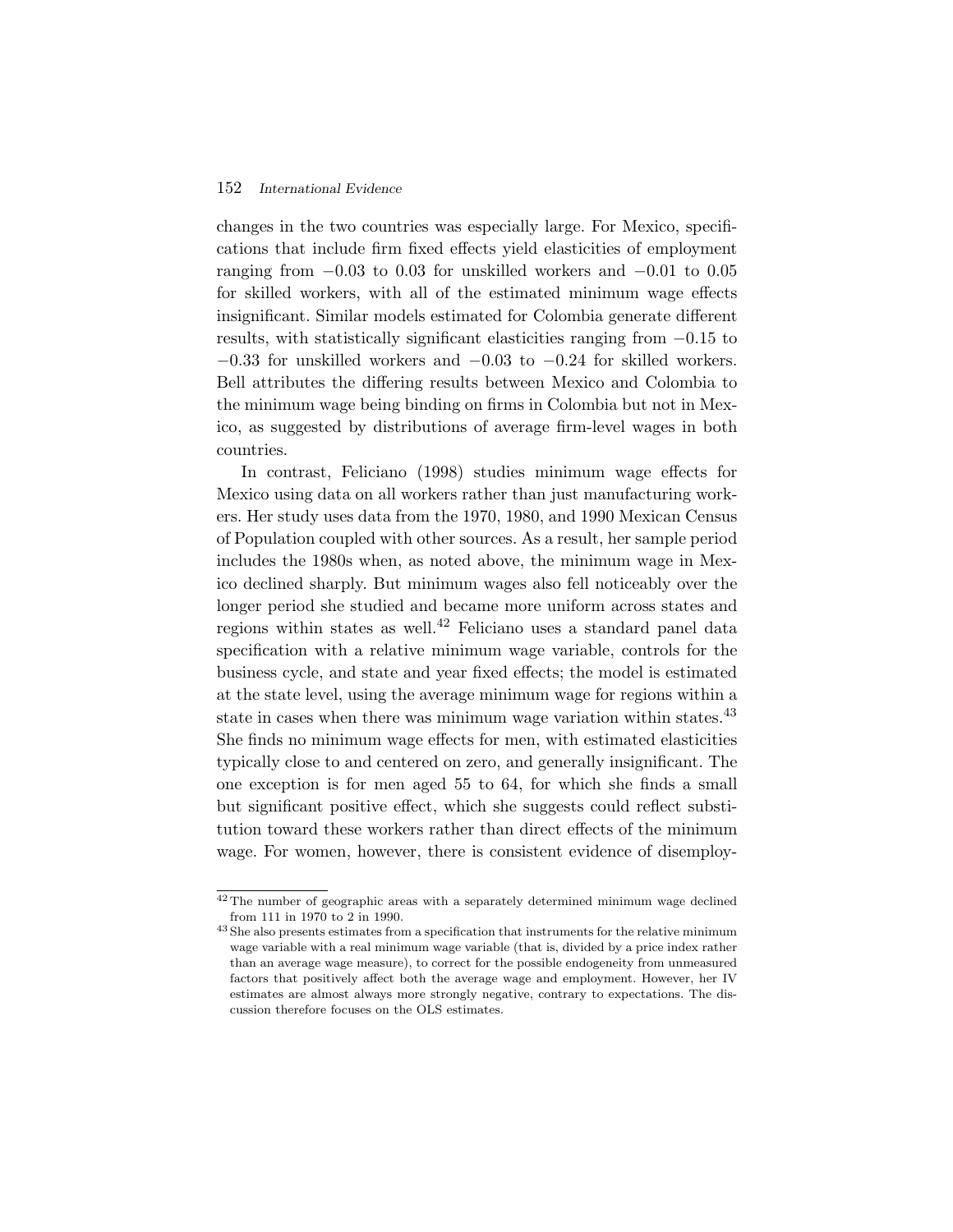#### *6.2. Developing Countries* 153

ment effects for all age groups, with elasticities ranging from −0.41 to −0.76. Feliciano speculates that the differences between her results and Bell's arise because Bell focuses only on the manufacturing sector. She presumably could have checked this with her data, but did not. Nonetheless, this study seems to provide reliable evidence that the reductions in the minimum wage in Mexico increased employment of women and had little impact on men, consistent with overall disemployment effects.

In a related paper, Maloney and Nuñez Mendez (2004) examine the impact of minimum wages on wage distributions in 1998 for eight Latin American countries. Because the data reveal an especially pronounced impact of the minimum wage on the wage distribution in Colombia, paralleling Bell's findings, they narrow their focus to study the employment effects of minimum wages in that country. Using a rotating household panel data set with matched individual data across two quarters, they estimate the effects of two minimum wage increases during the 1997– 1999 period covered by their data. Their sample consists only of men working 30 to 50 hours per week; it would be desirable to see evidence for other groups as well. As in much of the existing research using individual longitudinal data, they calculate transition rates from employment to non-employment for individuals who were employed as of the first observation and estimate how minimum wage increases affected these transition probabilities. In this particular study, the authors use the self-employed as a control group because they are not subject to the minimum wage. Because the minimum wage is often used as a numeraire for other wages, the specification also controls for each individual's initial position in the wage distribution, and separate estimates of the minimum wage effects on employment are reported at various wage levels (as in Neumark et al., 2004). The models also include individual characteristics, quarterly and regional dummy variables, and, in some specifications, lagged values of the minimum wage changes.

The estimated employment effects reported by the authors are large, negative, and statistically significant. In addition, these negative effects are evident at some of the higher locations in the wage distribution, suggesting that the numeraire function of the minimum wage also causes employment losses, although it is difficult to understand why this wage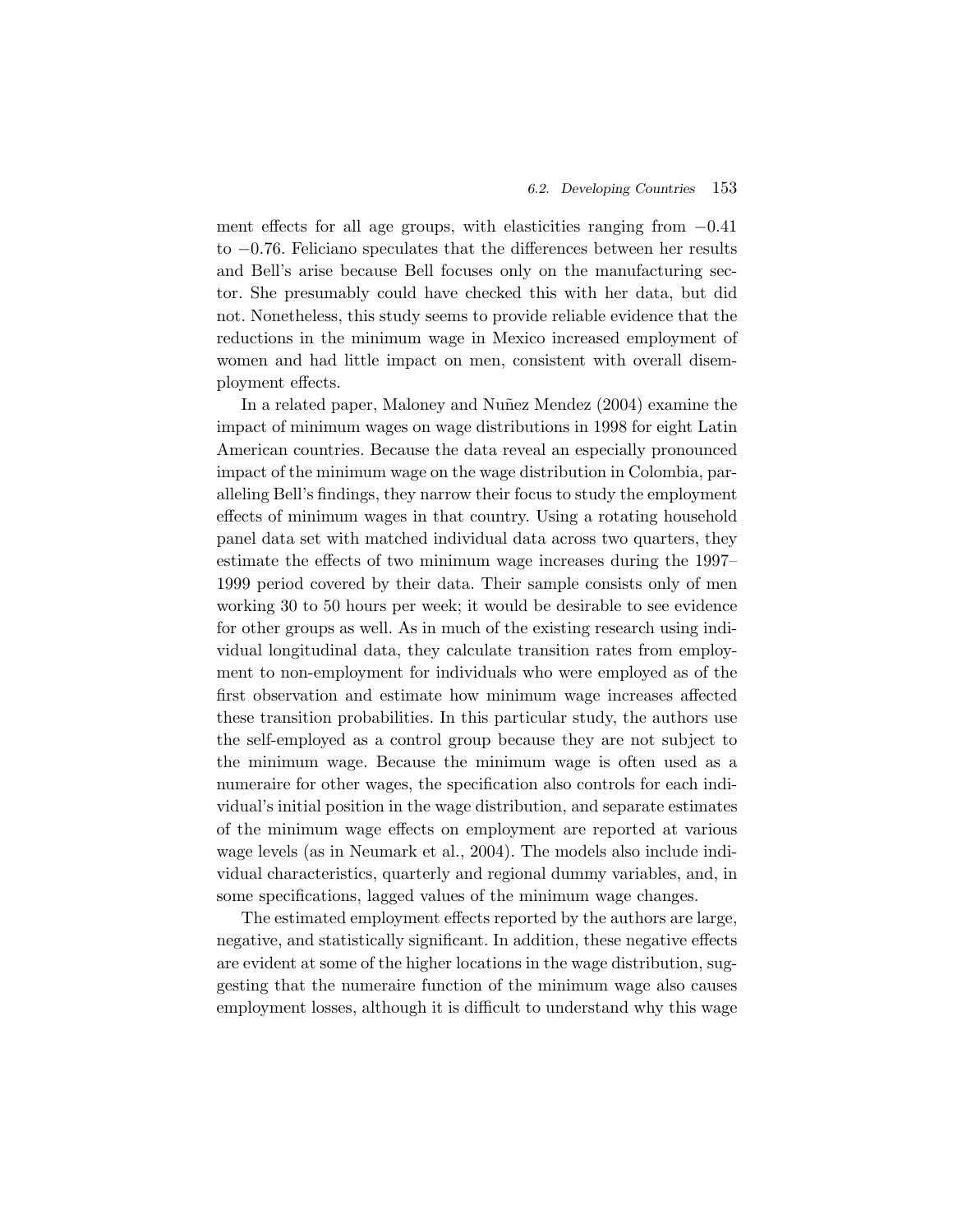rigidity would persist at higher wage levels. The lagged effects are also negative and significant, suggesting a period of adjustment. The authors repeat the analysis excluding the dummies for location in the wage distribution to get average effects and calculate an elasticity of employment with respect to the minimum wage of −0.15. Overall, this research appears to confirm Bell's previous finding that minimum wages have negative consequences for employment in Colombia, albeit for a select group of workers.

#### **6.2.1.3 Chile**

Montenegro and Pagés (2004) estimate the effects of job security provisions and minimum wages in Chile on the relative employment of different groups, using a time-series of cross-sectional data sets for Santiago from 1960 to 1998. They estimate a model for employment at the individual level and include a set of variables for age, skill level, and sex, as well as these variables interacted with real minimum wage indexes (differentiating the minimum for those under age 18 and those aged 18 and over). Because the minimum wage varies by age, it is possible, in principle, to include year effects and still estimate an overall minimum wage effect on the level of employment. However, they indicate that the coefficient on the minimum wage variable was not robust in this specification, so they instead included only the interaction terms and the year dummy variables, and thus estimate relative employment effects.<sup>44</sup> This research design does not control for possible differences in trends for different demographic and skill groups.

For the most part, the authors' estimates are consistent with the competitive model, with the evidence indicating that a higher minimum wage reduces the employment of young workers and unskilled workers relative to that for older male skilled workers, with the disemployment effects particularly strong for workers who are both young and unskilled. Curiously, though, even though women earn lower wages,

<sup>&</sup>lt;sup>44</sup> At the end of their paper, they attempt to estimate overall employment effects on older skilled male workers and to use these estimates to back out total effects on each agesex-skill group. However, we do not see how this approach circumvents the problem just discussed.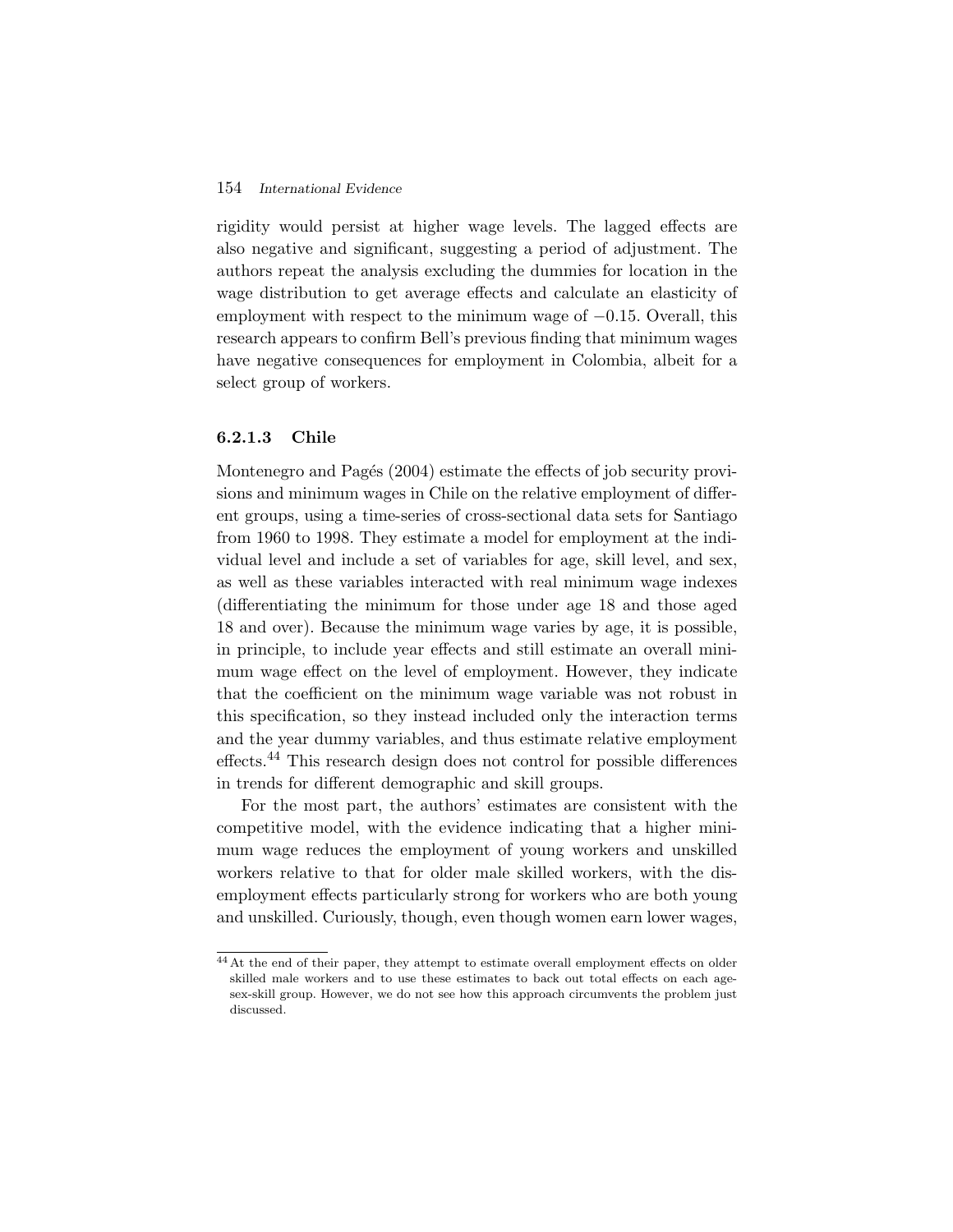minimum wages appear to increase their employment relative to that for older males.

#### **6.2.1.4 Costa Rica**

As pointed out by Gindling and Terrell (2004), Costa Rica provides fertile ground for studying minimum wages in a developing country context. In the period they study, the country moved from a system of over 500 minimum wages based on occupation and skill categories to a system of only 19 different levels. This sharp consolidation of the number of separate minimum wages generated a great deal of exogenous variation in minimum wages by occupation and skill category. Gindling and Terrell exploit this variation to study the effects of minimum wage changes on employment and hours, using individual-level data covering 1988–2000.

Specifically, they create a pooled time-series cross-sectional data set on about 10,000 individuals per year, and estimate models for employment in the covered sector and hours worked by workers in each sector (as well as for wages and earnings). The models include the real value of the minimum wage applicable to each individual, a set of human capital controls, and dummy variables for year and for each occupation-skill category that was used in the determination of minimum wages in 1988. Because of the need for information on occupation, the sample for the employment and hours analysis is restricted to those who have worked before.

The analysis first establishes that minimum wages affect wages, via inspection of histograms and estimates of similar regression models for wages. The estimates from the employment and hours regressions indicate significant negative effects in the covered sector. The employment elasticity is  $-0.11$ , and the hours elasticity is  $-0.06$ , with the effects concentrated toward the bottom deciles of the skill distribution. There is also a reduction in uncovered sector hours, although this estimate, unlike the others, is not significant. While the employment elasticity is of a similar magnitude to those estimated for teenagers in the United States, the implied employment effects are much bigger because far more workers are affected by the minimum wage in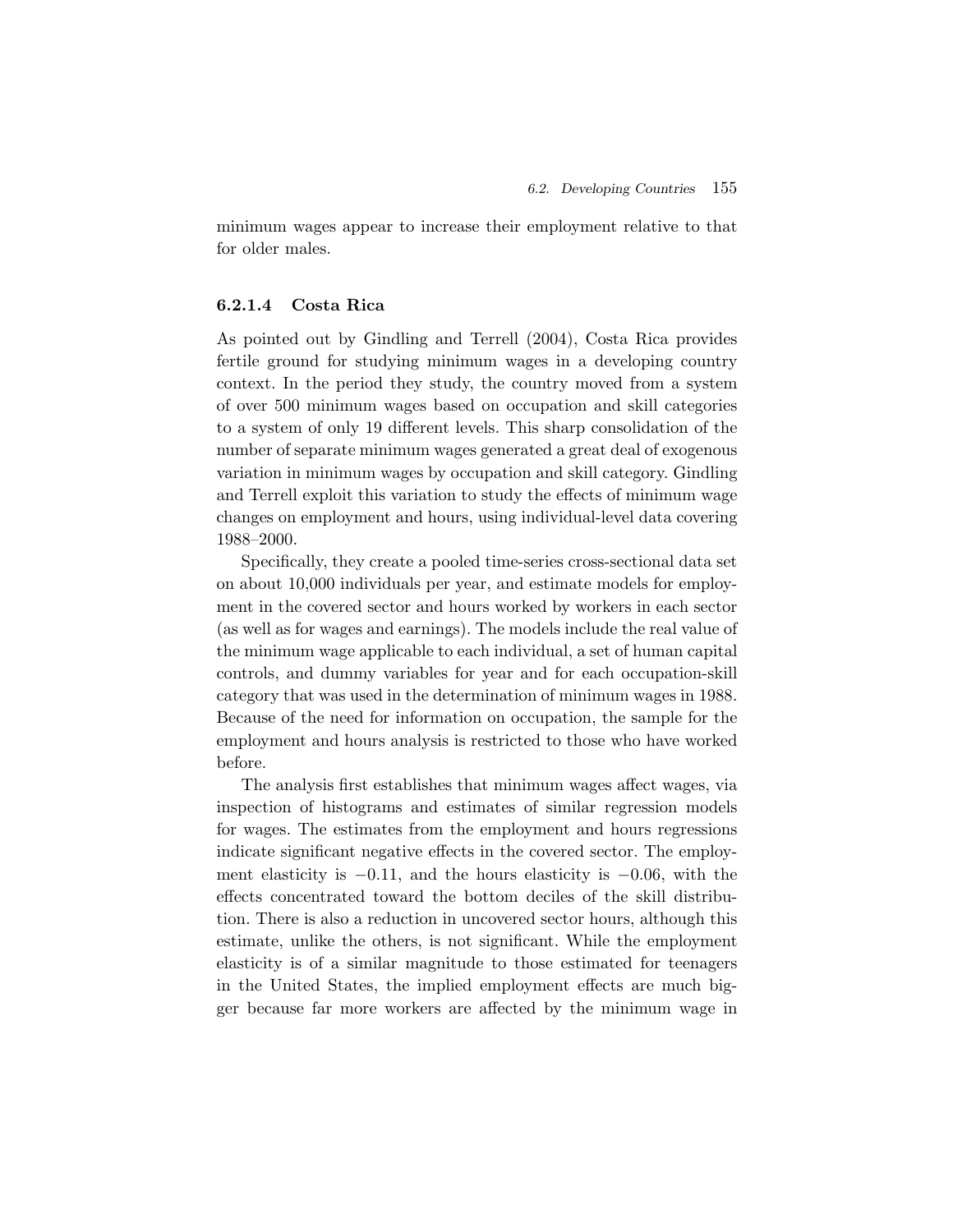Costa Rica. Given the significant variation in minimum wages in Costa Rica and the authors' ability to assign minimum wages to individuals, we regard this as one of the more convincing developing country studies.

### **6.2.1.5 Trinidad and Tobago**

Strobl and Walsh (2003) examine the effects of the introduction of a national minimum wage in April 1998 in Trinidad and Tobago. They use a rotational household survey administered quarterly, which lets them construct short panels on individuals. Because their data set is limited to the 1996–1998 period, they can estimate only relatively short-run effects (at most eight months) of the minimum wage's introduction. Given the problem of large informal sectors in developing countries (and likely low enforcement), Strobl and Walsh focus mainly on compliance, and more tangentially on employment. Their evidence suggests substantial non-compliance, but also that the minimum wage is binding on some workers, and led to wage increases in large firms.

Strobl and Walsh estimate employment effects by asking whether workers initially employed below the new minimum wage were less likely to be employed after its introduction. They find that, for males, being caught by the minimum wage increases the probability of job loss by 0.09. Additionally, the larger the gap between the individual's initial wage and the minimum wage, the higher the probability of job loss. In contrast, the estimated effects for females are close to zero and insignificant (0.023 for being caught by the minimum), although large firms were more likely to lay off females than small firms in response to the minimum wage. The introduction of a new minimum wage in Trinidad and Tobago provides a nice – although rare – instance in which to study minimum wage effects, paralleling that for the United Kingdom. However, a valid control group is still necessary to control for aggregate trends. In the probit for job loss, the authors use all workers whose initial wage was above the new minimum wage as the control group. However, it might have been preferable to use a narrower group of workers who are relatively low wage but not bound by the minimum, although even in this case,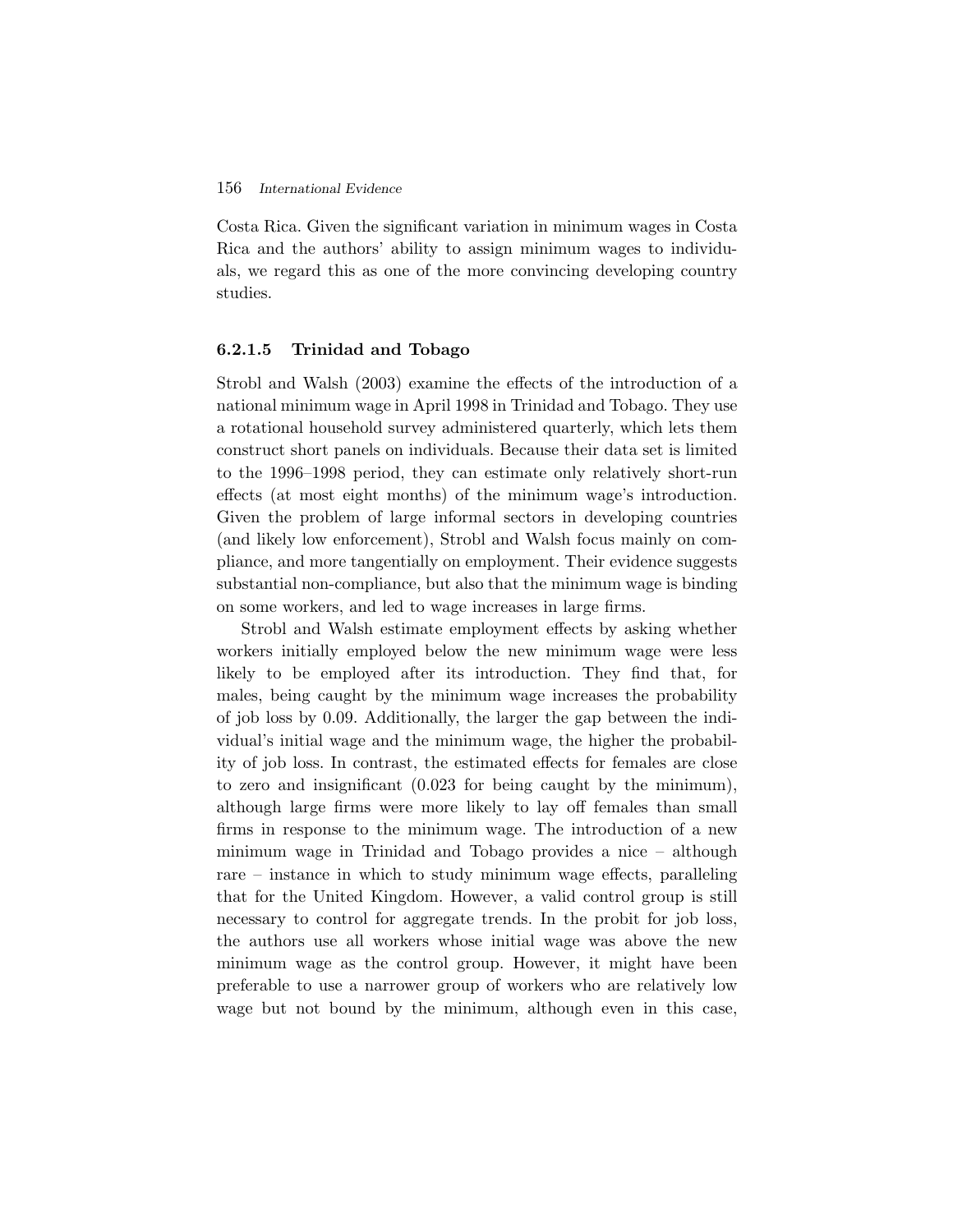aggregate trends that differ by skill level can invalidate estimated effects of introducing a national minimum wage.

#### **6.2.1.6 Puerto Rico**

Although a U.S. territory, Puerto Rico shares some similarities with the countries covered in this section because of its low wage levels. In 1938, when the FLSA was passed, the federal minimum wage applied to Puerto Rico as well. Recognizing that market wages were considerably lower in Puerto Rico than in the rest of the United States, the Congress passed subsequent amendments that allowed industry committees (including representatives from employers, labor, and to the public) to set lower minimum wages and to leave some important industries (like trade and services) uncovered. However, in 1974 the Congress reversed itself and enacted automatic increases to make the minimum uniform across industries, bring it to mainland levels, and to extend coverage as in the mainland; these objectives were accomplished by 1983. As a result, with average wages in Puerto Rico about half the average for the remainder of the United States, the minimum wage subsequently had much more bite in Puerto Rico than in the United States. As shown by Castillo-Freeman and Freeman (1992), wage distributions using Puerto Rican Census data on workers working over 20 hours per week clearly show the sharp impact of the federal minimum wage on wages in Puerto Rico.

The authors use this variation to study the effects of the U.S. federal minimum wage on employment in Puerto Rico. In particular, they first estimate time-series regressions for the log of the employment-topopulation ratio for the period 1956–1987. Using two different measures of the ratio of the minimum wage to the average wage, they estimate minimum wage elasticities for aggregate employment of −0.11 and −0.15, both of which are statistically significant. In addition to this aggregate time-series approach, they implement a cross-section time-series analysis for 37 manufacturing industries in order to exploit the variation in minimum wages by industry, estimating a model that includes fixed year and industry effects. For the entire sample period,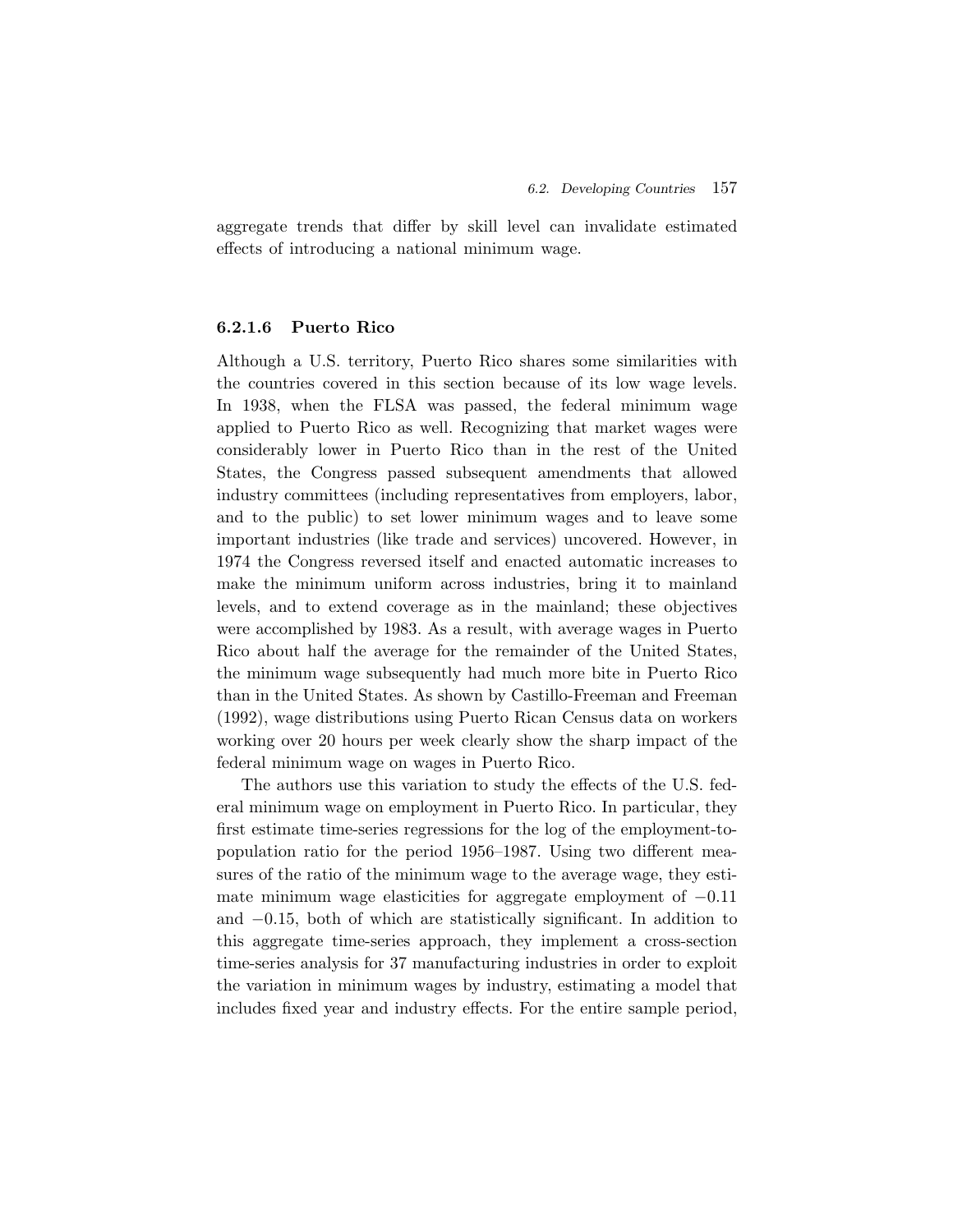they report a statistically significant employment elasticity of  $-0.54^{45}$ They then estimate the model separately for the 1956–1973 and 1974– 1987 subperiods. The estimated elasticities are 0.20 and −0.91, respectively, indicating that all of the effect occurred after Congress mandated that the minimum wage in Puerto be realigned with the U.S. federal minimum. The contrast between the pre- and post-1974 estimates may also suggest that the industry committees that set minimum wages in Puerto Rico prior to 1974 took local labor market conditions into account in deciding on the appropriate levels of the minimum.

Krueger (1995) re-examined the evidence for Puerto Rico using the same data as in the original study. His findings generally indicate that the conclusions reached by Castillo-Freeman and Freeman are quite fragile, with different answers (especially for the cross-industry analysis) emerging from specifications that differ in terms of weighting or functional form. Krueger also suggests, as noted earlier, that labor demand elasticities could vary across industries in such a way as to generate spurious disemployment effects, although the force of this argument would be stronger were it accompanied by evidence that this is responsible for the results that Castillo-Freeman and Freeman report. Nevertheless, we are left with somewhat inconclusive evidence for Puerto Rico.

#### **6.2.2 Indonesia**

In the early 1990s, international pressure led Indonesia to increase minimum wages sharply, and they tripled in nominal terms (and doubled in real terms) over the first half of the decade. Two papers (Rama, 2001, Suryahadi et al., 2003) exploit this sudden and arguably exogenous increase to study the effects of minimum wages in a developing country context, and other papers followed.

Rama (2001) exploits province-level differences in minimum wage increases in the early 1990s that stemmed from the fact that minimum wages varied considerably across provinces prior to 1989, but

<sup>45</sup> Note that these cross-industry elasticities should be larger than those from the timeseries analysis, as employment may shift among industries with less of a change in overall employment.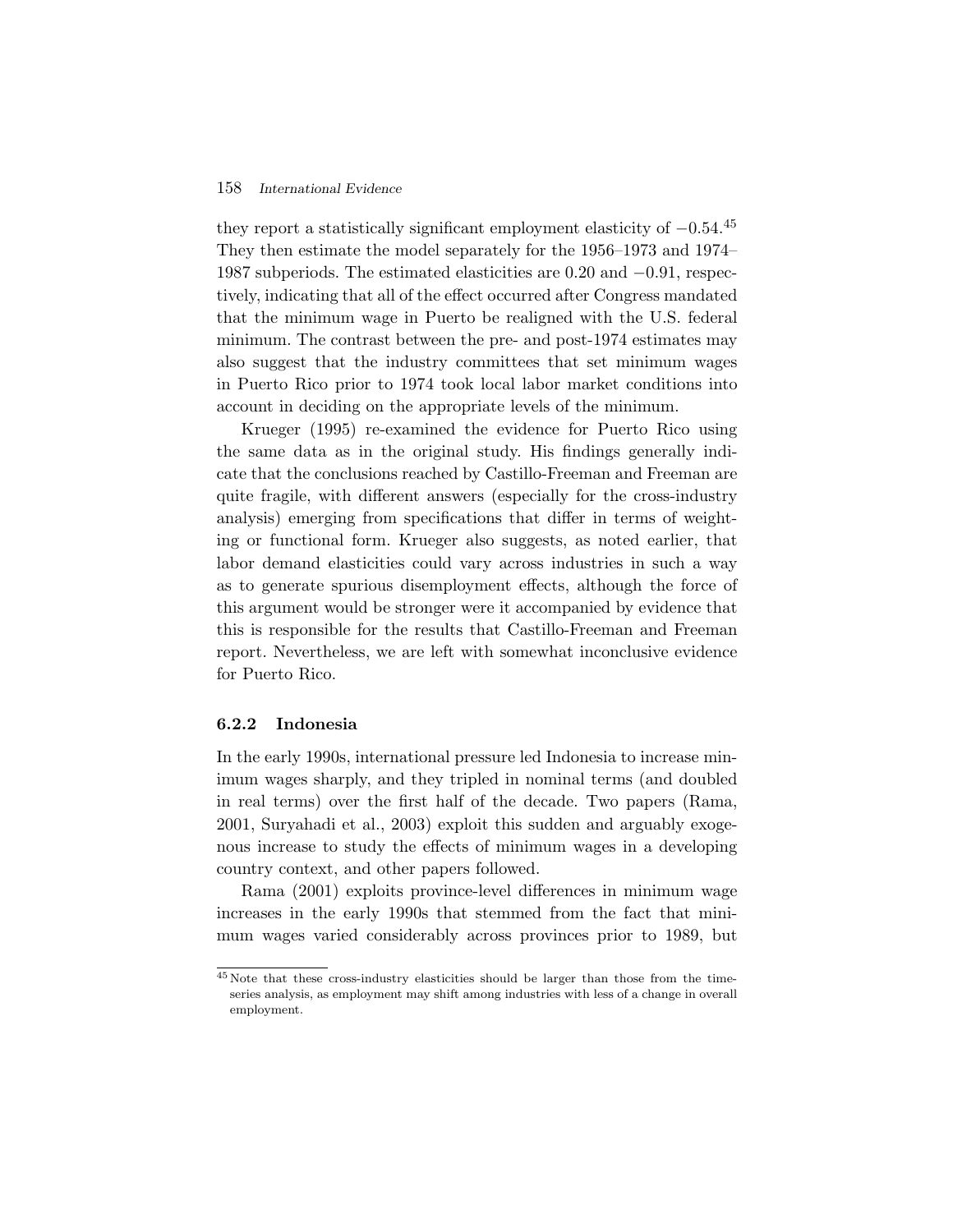#### *6.2. Developing Countries* 159

converged during the early 1990s in response to legislation passed in 1989.<sup>46</sup> In particular, he uses data for the years 1988 to 1994 to estimate a standard panel data regression of the urban employment rate on a minimum wage variable, province and year fixed effects, and other controls. The minimum wage variable is measured in a variety of ways, although most of the specifications use the ratio of the minimum to measures of average or aggregate wages or labor productivity. The estimated elasticity of aggregate urban employment with respect to the minimum wage is small, ranging from zero to −0.04. The range is larger for 15–24 year-olds, extending from 0.02 to −0.25. However, the estimates are all insignificant. Rama also presents results disaggregated by firm size, suggesting that small firms (without providing a definition of the size cutoff) would be expected to conform more to the competitive model, while larger firms could exhibit monopsony power. His evidence is consistent with positive (but insignificant) elasticities for large manufacturing firms, and negative, much larger, and sometimes significant elasticities (ranging from  $-0.77$  to  $-1.30$ ) for small firms.

Suryahadi et al. (2003) extend this analysis through 2000. They also present results for various subgroups of workers among the urban, formal-sector workforce, including men and women, adults and youths, more- and less-educated workers, full-time and part-time workers, and white-collar and blue-collar workers. $47$  The estimates in this paper provide stronger evidence of disemployment effects than does Rama's analysis, and evidence from wage distributions suggests that the larger negative employment effects occur among individuals more likely to be bound by the minimum wage. In particular, for overall employment, the authors estimate a significant negative employment elasticity of −0.06. For women, the estimated elasticity is −0.16, and for less-educated workers −0.09; in both cases these estimates are significant. The point estimates are negative, but generally insignificant and

<sup>46</sup> There is some question as to how much real variation in minimum wages across provinces was generated by this change, given that, as Rama notes, "minimum wages were not enforced in practice" (p. 866).

 $^{47}\!$  In some specifications they include the share of workers earning above the minimum wage as a measure of compliance. This is potentially problematic because it is endogenous with respect to employment. However, the authors also report results without this control variable (in Table 3), and we emphasize those for comparability.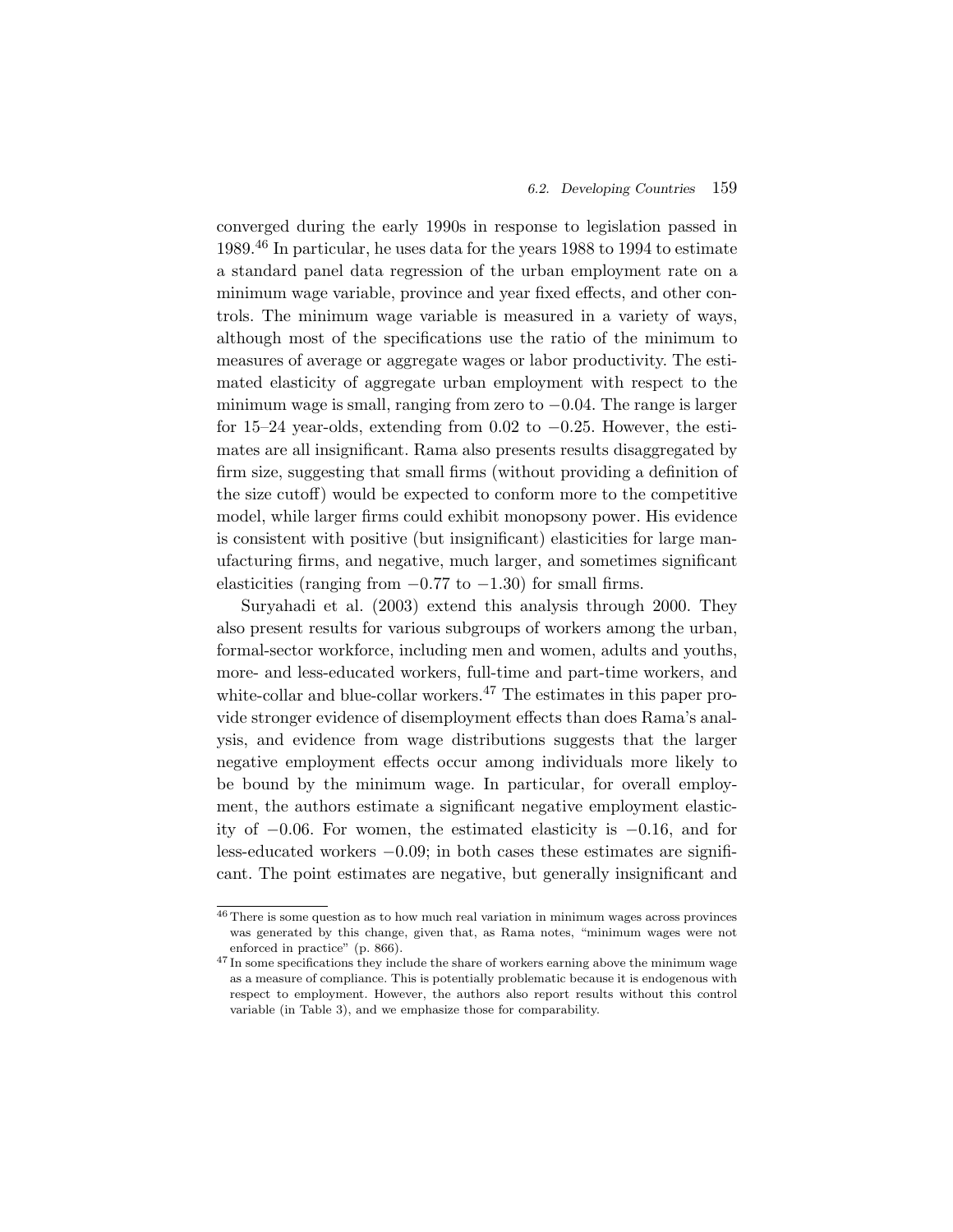smaller for men, adults, youths, those with more education, blue-collar workers, and both full-time and part-time workers.<sup>48</sup> The one exception to the evidence of negative employment effects is for white-collar workers, for whom the authors find a large positive elasticity. They interpret this result as evidence that employers substitute away from blue-collar labor in response to minimum wage increases. Regardless of whether this interpretation is correct, white-collar wages are much higher and are not directly influenced by the minimum wage.<sup>49</sup>

Other studies for Indonesia attempt to use more compelling information to identify the effects of minimum wages. Harrison and Scorse (2005) analyze both the effects of increases in the minimum wage and the effects of the U.S.-driven anti-sweatshop campaigns on wages and employment in Indonesia, using firm-level data from the Annual Manufacturing Survey of Indonesia over the years 1990–1996. In contrast to the above studies, they exploit variation in minimum wages by districts within provinces. In addition, the authors are able to separate the effects of the minimum wage from those stemming from anti-sweatshop activism by recognizing that the latter effects should be limited to the textiles, apparel, and footwear industries that were the target of this activism and that these industries are located in a narrower geographic area.

Using long-difference regressions for the change in log employment from 1990 to 1996, the authors report estimates of the elasticity of employment with respect to the minimum wage ranging from −0.12 to −0.18; the estimates are generally statistically significant and robust to a variety of specification changes. Only in small firms were the estimated effects insignificant (and smaller), which the authors suggest

<sup>48</sup> The estimated disemployment effects are considerably larger and significant for youths and both part-time and full-time workers when the compliance measure is included.

<sup>49</sup> Islam and Nazara (2000) also revisit Rama's evidence using data through 1998. Their reporting of results is rather unclear, but it appears that they find negative and significant employment effects for overall formal employment in models that include region and period dummy variables, but positive effects if the region and period dummy variables are dropped. They describe the negative estimates, therefore, as "model-specific." However, as this review makes clear, it is quite standard to include some version of region and period effects, and it is well-understood that models without these effects may be mis-specified. The case for including these effects in Indonesia is particularly strong, as economic conditions differ considerably across regions and the East Asian financial crisis struck in the latter part of the sample period.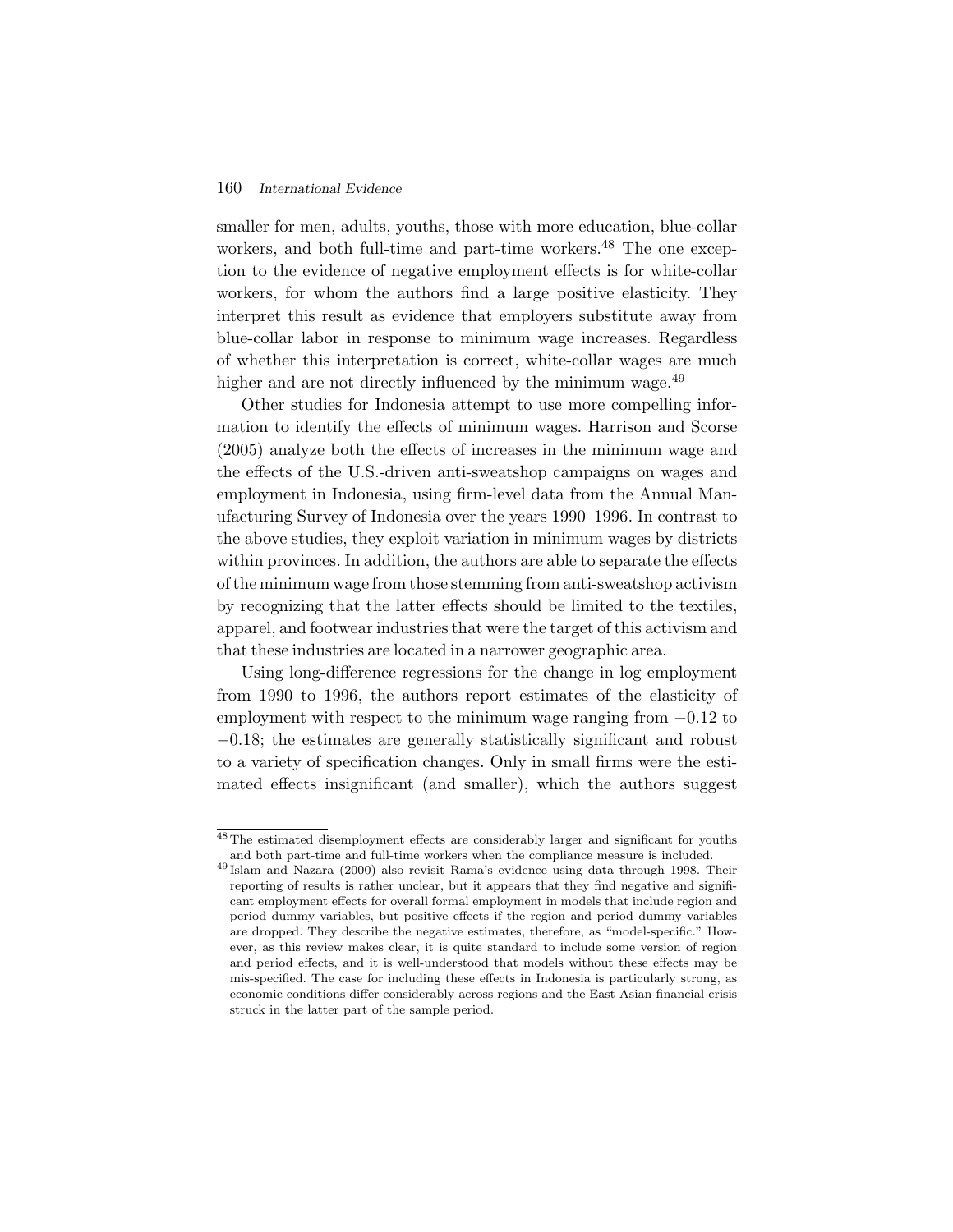may be the result of lower compliance among small firms. Using annual differences instead, they find smaller elasticities of −0.05. They also examine the effects of the minimum wage on firm closings and find weak evidence that the minimum wage increased the probability of exit, although they note that the effect of the minimum wage on exit rates could be larger over a longer time period.

Finally, Alatas and Cameron (2003) also try to use a sharper identification strategy. They focus on manufacturing firms in Greater Jakarta, which includes the province of Jakarta and three districts of the province of West Java; this three-district area is known as Botabek. Although Jakarta and Botabek are adjacent and both urban, the provincial minimum wage was considerably higher in Jakarta than in West Java, resulting in a 36 percent differential in the legal minimum wage between Jakarta and Botabek in 1990. Recognizing this discrepancy, the provincial government of West Java subsequently legislated separate minimum wages for Botabek and the rest of West Java, resulting in a convergence of minimum wages in Jakarta and Botabek by 1994. Alatas and Cameron also provide evidence that, in these provinces, improved enforcement throughout the 1990s coupled with the large minimum wage changes led to detectable shifts in wage distributions.

Using a panel of all Indonesian manufacturing firms with 20 or more employees, the authors implement a matched difference-in-differences approach to estimate employment effects for production workers, who are typically less skilled, identifying the minimum wage effect from changes in otherwise similar firms in Botabek relative to Jakarta. The authors estimate the model separately for small (20–150 workers) domestic, large domestic, and large foreign firms because they believe that different cost structures across these categories may result in different minimum wage effects. For large firms, all of the estimates are insignificant. The point estimate for large foreign firms is negative, while the evidence for large domestic firms is inconclusive, with some negative and some positive estimates. For small firms, the estimated employment effect is negative overall, indicating significantly faster employment growth in Jakarta in this period, but it becomes insignificant when the control group is narrowed to a small strip just along the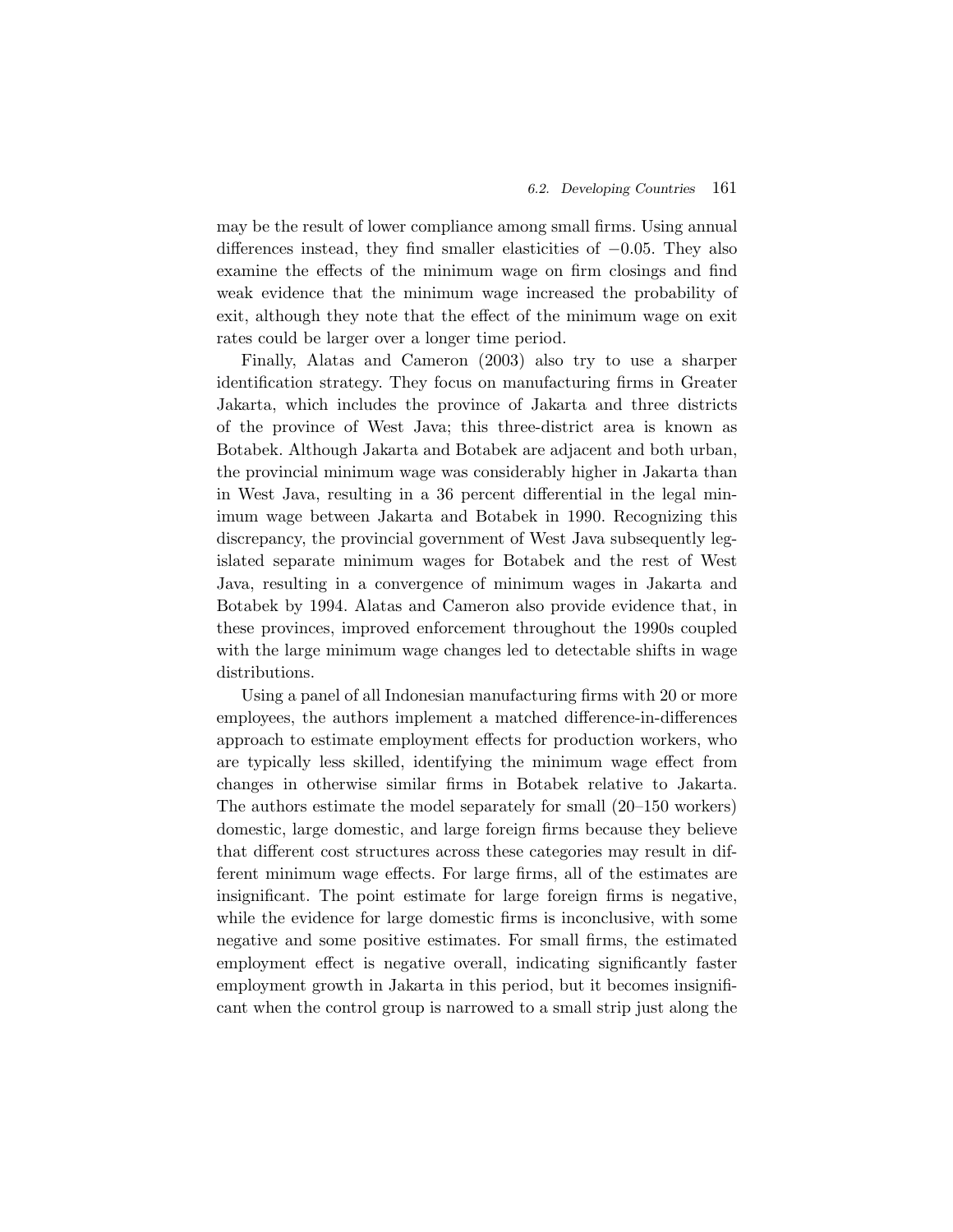border (to hold economic conditions more similar) or when a higherwage control group from Botabek is used. Other evidence reported in the paper suggests that higher minimum wages did not increase exit rates.

Overall, the evidence for Indonesia is mixed, with the results dependent upon research design and firm size. As a result, we do not think one can draw firm conclusions, although the Harrison and Scorse study seems to us to provide the most compelling evidence, both because of its careful research design and because the data cover a wider swath of employment. Either way, the minimum wage changes and availability of data in Indonesia suggest that further research on the effects of the minimum wage in this country could be especially informative in a developing country context.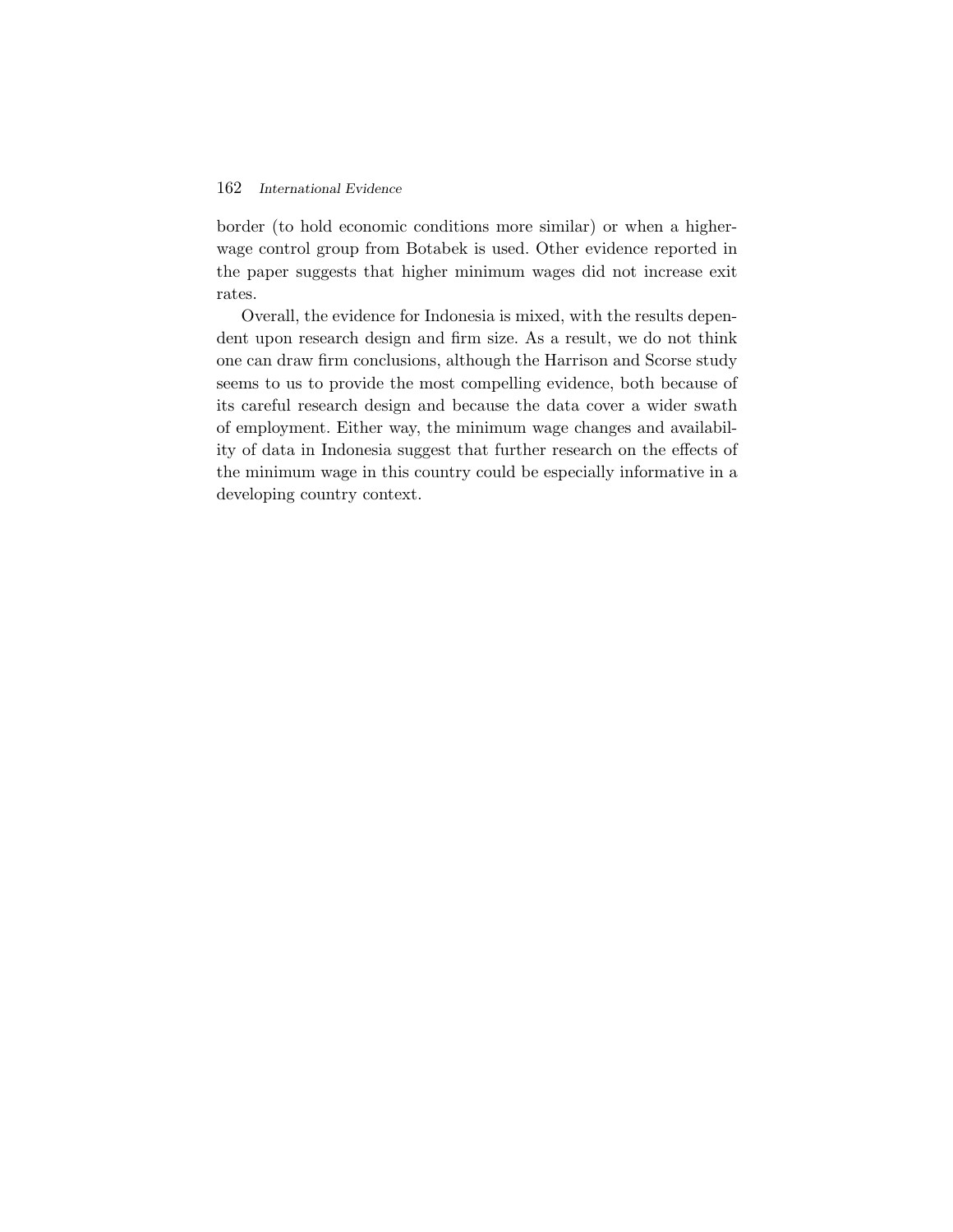# **7**

# **Conclusions and Discussion**

Our lengthy review of the new minimum wage research documents the wide range of estimates of the effects of the minimum wage on employment, especially when compared to the review of the earlier literature by Brown et al. (1982). For example, few of the studies in the Brown et al. survey were outside of the consensus range of −0.1 to −0.3 for the elasticity of teenage employment with respect to the minimum wage. In contrast, even limiting the sample of studies to those focused on the effects of the minimum wage of teenagers in the United States, the range of studies comprising the new minimum wage research extends from near −1 to above zero. This wider range for the United States undoubtedly reflects both the new sources of variation used to identify minimum wage effects – notably the greater state-level variation in minimum wages – and the new approaches and methods used to estimate these effects. And, the range would be considerably wider if we were to include estimates for narrower subsets of workers and industries or estimates from other countries.

Nonetheless, the oft-stated assertion that the new minimum wage research fails to support the conclusion that the minimum wage reduces the employment of low-skilled workers is clearly incorrect. Indeed, in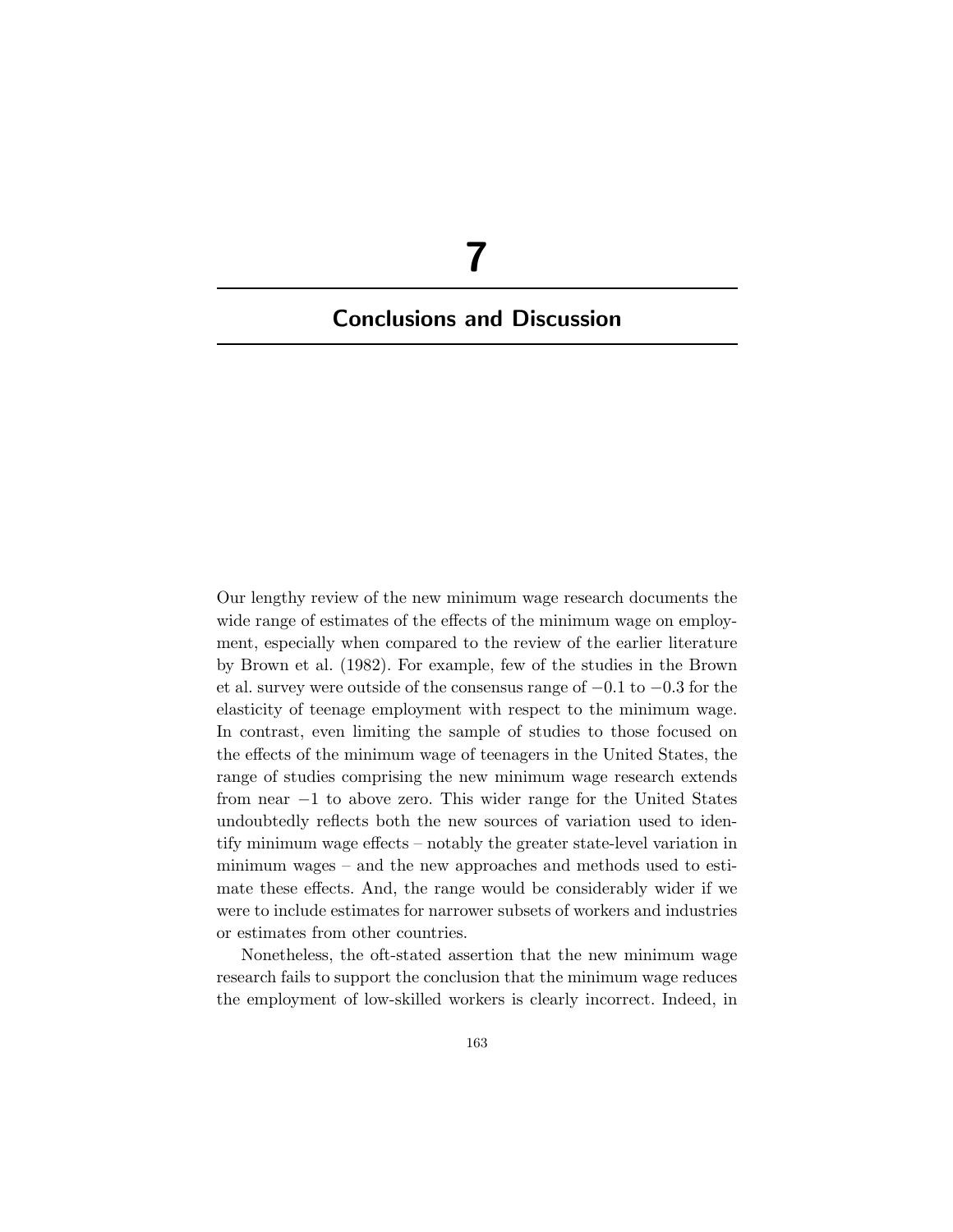#### 164 *Conclusions and Discussion*

our view, the preponderance of the evidence points to disemployment effects. For example, the studies surveyed in this monograph correspond to  $102$  entries in our summary tables.<sup>1</sup> Of these, nearly twothirds give a relatively consistent (although by no means always statistically significant) indication of negative employment effects of minimum wages, while only eight give a relatively consistent indication of positive employment effects. In addition, we have highlighted in the tables 33 studies (or entries) that we regard as providing the most credible evidence, and 28 (85 percent) of these point to negative employment effects.<sup>2</sup> Moreover, when researchers focus on the least-skilled groups most likely to be adversely affected by minimum wages, the evidence for disemployment effects seems especially strong. In contrast, we see very few – if any – cases where a study provides convincing evidence of positive employment effects of minimum wages, especially among the studies that focus on broader groups for which the competitive model predicts disemployment effects.

Based on our review of the literature, we would also highlight some important considerations that economists and policymakers should keep in mind when assessing the empirical evidence from studies of the employment effects of minimum wages. First, longer panel studies that incorporate both state and time variation in minimum wages tend, on the whole, to find negative and statistically significant employment effects from minimum wage increases, while the majority of the U.S. studies that found zero or positive effects of the minimum wage on lowskill employment were either short panel data studies or case studies of the effects of a state-specific change in the minimum wage on a particular industry. This raises the question, highlighted in the reviews of *Myth and Measurement* by both Brown (1995) and Hamermesh (1995), of whether the latter analyses encompass too short of a time period with which to capture the full effects of minimum wage changes given the

 $1$ We do not include every single paper we have discussed. In particular, a few papers that use very similar data and estimators to other papers included in the tables, but that largely comment on or replicate the latter, or present a narrower set of estimates, are not included.

<sup>2</sup> Note that we have left out of this calculation some of our studies that use similar specifications and data to other studies we have done, and which instead explore other issues; were these included, the percentage finding negative employment effects would be higher.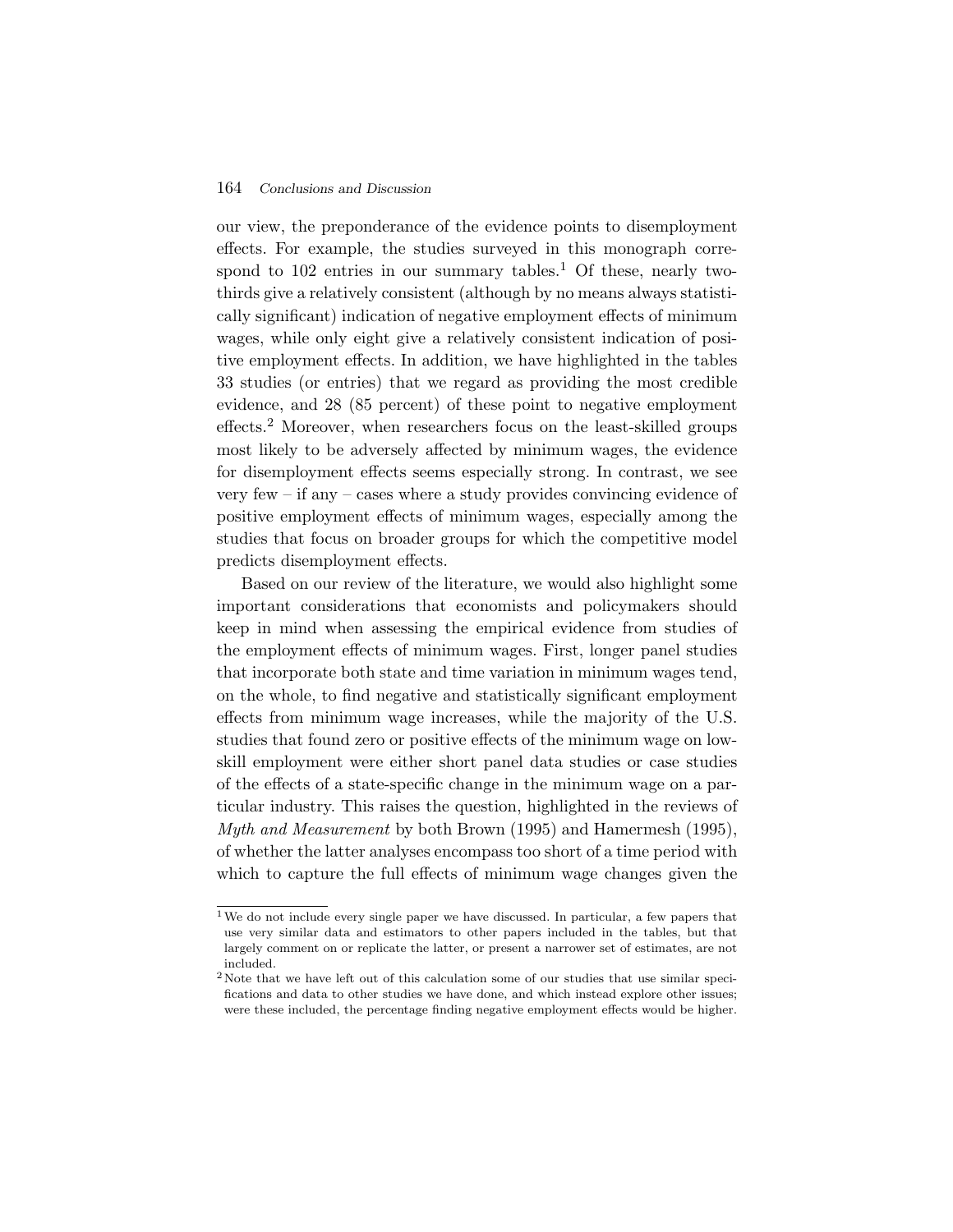time that is often needed to adjust the production process to economize on low-skilled labor. Indeed, the inclusion of lagged effects seems to help in reconciling alternative estimates of minimum wage effects, and, in our view, the need to allow for sufficient time to observe the consequences of a minimum wage change is an important lesson for researchers and policymakers.

Second, the concerns raised in the literature about the case study approach seem especially problematic. Even aside from the question of whether the authors' own surveys provide accurate estimates of employment and other indicators, the doubts expressed about the adequacy of the so-called natural experiments used in the case study approach, along with the fact that the standard competitive model provides little guidance as to the expected sign of the employment effects of the minimum wage in the narrow industries usually considered in these studies, makes the results from them difficult to interpret. As a result, it is not clear to us that these studies have much to say either about the adequacy of the neoclassical model or about the broader implications of changes in either the federal minimum wage or state minimum wages.

Third, aside from the estimates of the effects of the minimum wage on low-skilled workers as a whole, there seems to be substantial evidence of labor–labor substitution within low-skill groups. Although the choice of the aggregate teenage employment rate as the dependent variable in much of the literature is due to the fact that a sizable portion of this group consists of low-wage workers, not all teenagers are lowwage workers and not all low-wage workers are teenagers. Moreover, from a policy standpoint, the effect of the minimum wage on teenage employment is probably of less interest than its effect on other lessskilled individuals. Some of the more recent literature has attempted to identify these substitution effects more directly or has focused more specifically on those individuals whose wage and employment opportunities are most likely to be affected by the minimum wage, and the estimates from this line of research tend to support the notion that employers replace their lowest-skilled labor with close substitutes in response to an increase in the wage floor. As a result, minimum wages may harm least-skilled workers more than is suggested by the net disemployment effects estimated in many studies.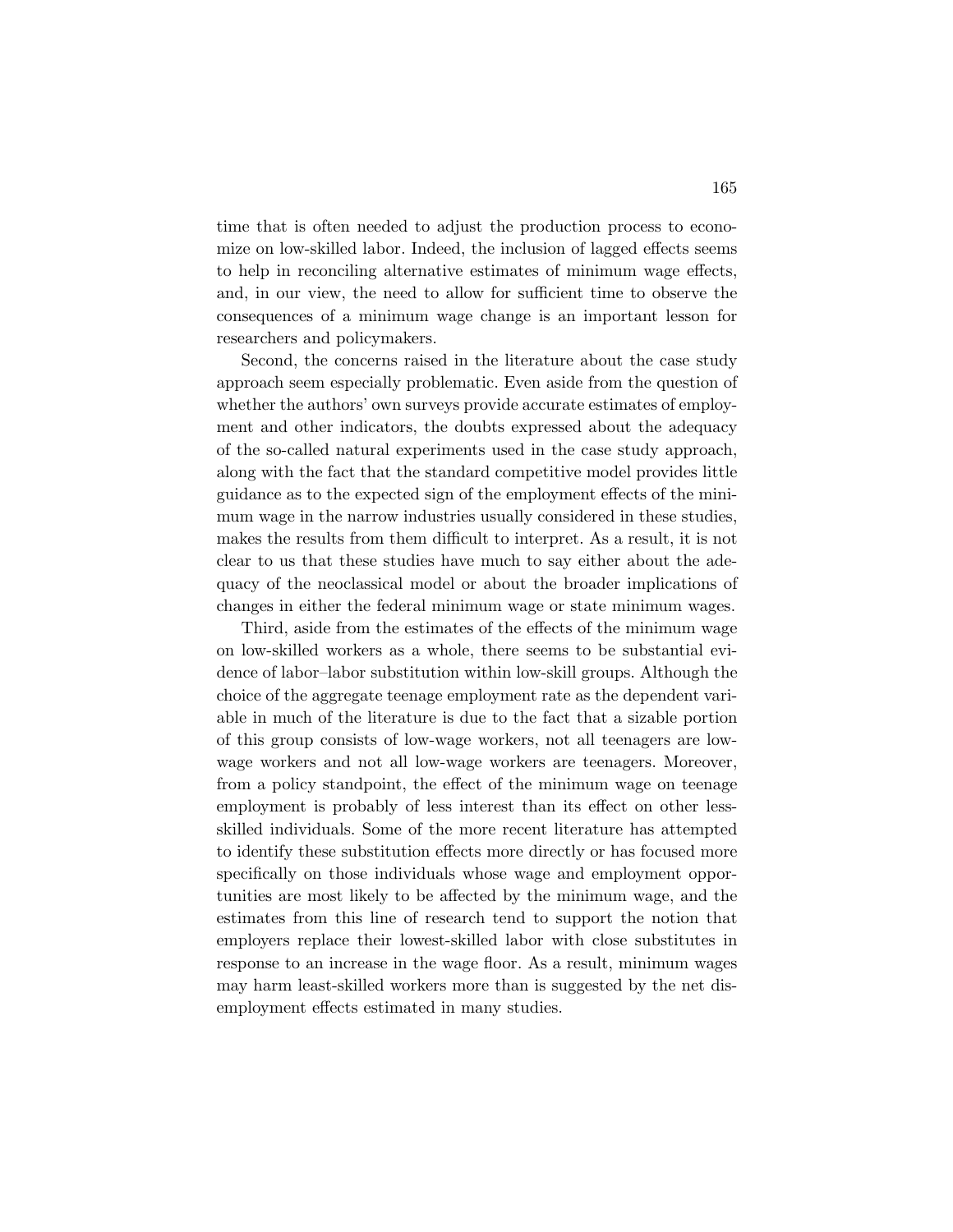#### 166 *Conclusions and Discussion*

Finally, our review of the literature leads us to suggest a number of areas where additional research may prove to be especially fruitful. One question that is relevant to much of the literature is how to address the potential endogeneity of minimum wage policy with respect to economic conditions and other policy choices. To date, most studies have largely ignored this issue, with the result that many of the estimates reported in the literature may be biased to some degree. A principal difficulty is that in specifications that include state or region fixed effects, the researcher needs a set of instrumental variables that vary over time. Second, although much of the literature has focused on the employment effects of the minimum wage, the predictions of theory tend to be about overall labor input rather than employment specifically. A few studies have attempted to disentangle the implications for hours from those for employment, and the differences in results reported in rather similar studies suggest that this remains an area for further research. Third, although we view the evidence as largely consistent with the competitive model of low-wage labor markets, given the ambiguous predictions of the competitive model in specific circumstances, and of the monopsony model more generally, there is scope for bringing more direct evidence to bear on whether the monopsony model or the competitive model better characterizes the low-wage labor market. And fourth, a systematic assessment of the sources of differences in the estimates across studies using meta-analysis techniques (rather than simply combining estimates across studies to obtain one "meta" estimate) could provide complementary evidence to this survey and improve our understanding of how to interpret the literature.

In sum, we view the literature – when read broadly and critically – as largely solidifying the view that minimum wages reduce employment of low-skilled workers, and as suggesting that the low-wage labor market can be reasonably approximated by the neoclassical competitive model. Of course, as we have argued elsewhere, the effect of the minimum wage on employment represents only one piece of the analysis necessary to assess whether minimum wages are a useful policy tool for improving the economic position of those at the bottom of the income distribution – which we believe is the ultimate goal of minimum wage policy. In particular, a more comprehensive review that includes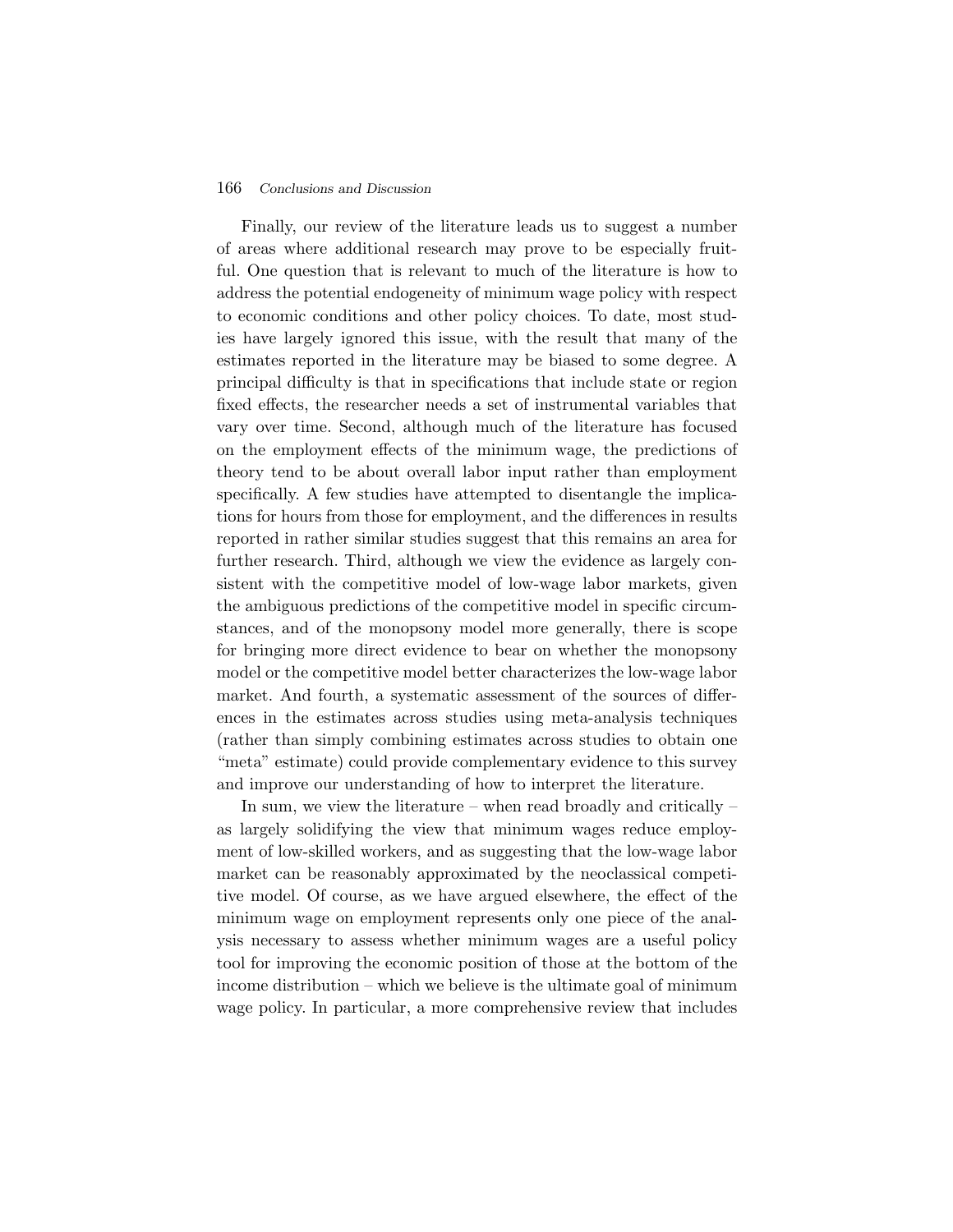the implications of the minimum wage for the levels and distributions of wages, employment and hours, incomes, and human capital accumulation, as well as consideration of alternative policies, is ultimately needed to assess whether raising the minimum wage is good economic policy. Given that the weight of the evidence points to disemployment effects, any argument in favor of pursuing higher minimum wages would appear to require that the benefits of a higher minimum wage outweigh the costs of the employment losses for those workers who are adversely affected.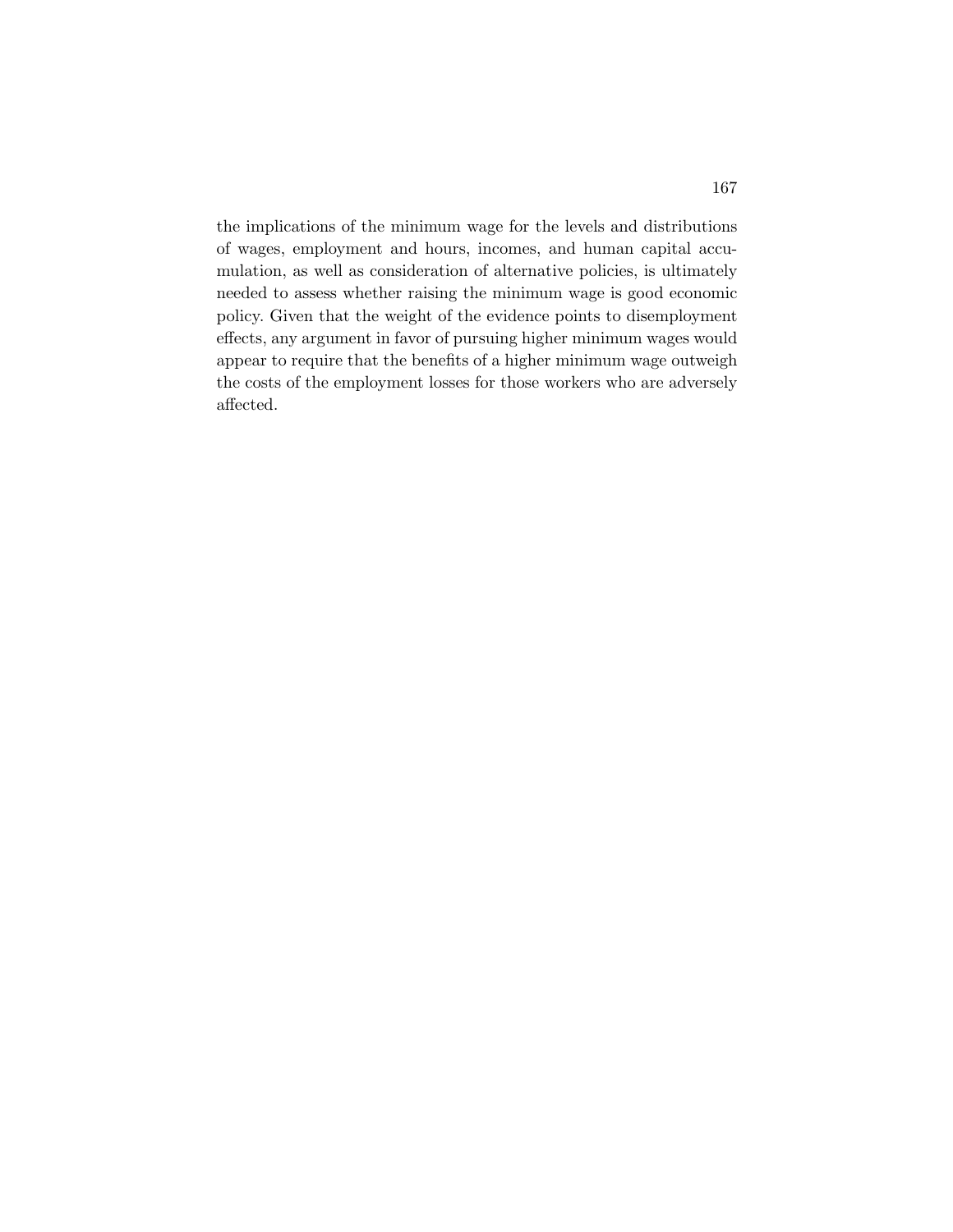## **Acknowledgments**

Neumark is Professor of Economics at the University of California at Irvine, a Research Associate at the National Bureau of Economic Research, and a Research Fellow at IZA. Wascher is Deputy Associate Director in the Division of Research and Statistics at the Board of Governors of the Federal Reserve System. The authors thank Jennifer Graves for research assistance, and Dan Aaronson, Dale Belman, Jared Bernstein, Mike Campolieti, Ana Rute Cardoso, Kenneth Couch, Wendy Cunningham, Harry Holzer, Lazaros Karageorgiou, Andrew Leigh, William Maloney, Tom Michl, Pedro Portugal, Nicholas Potter, Michael Reich, Joseph Sabia, Bradley Schiller, Per Skedinger, Walter Wessels, David Wise, and an anonymous reviewer for their helpful comments. The views expressed are the authors' and do not necessarily reflect those of the Federal Reserve Board.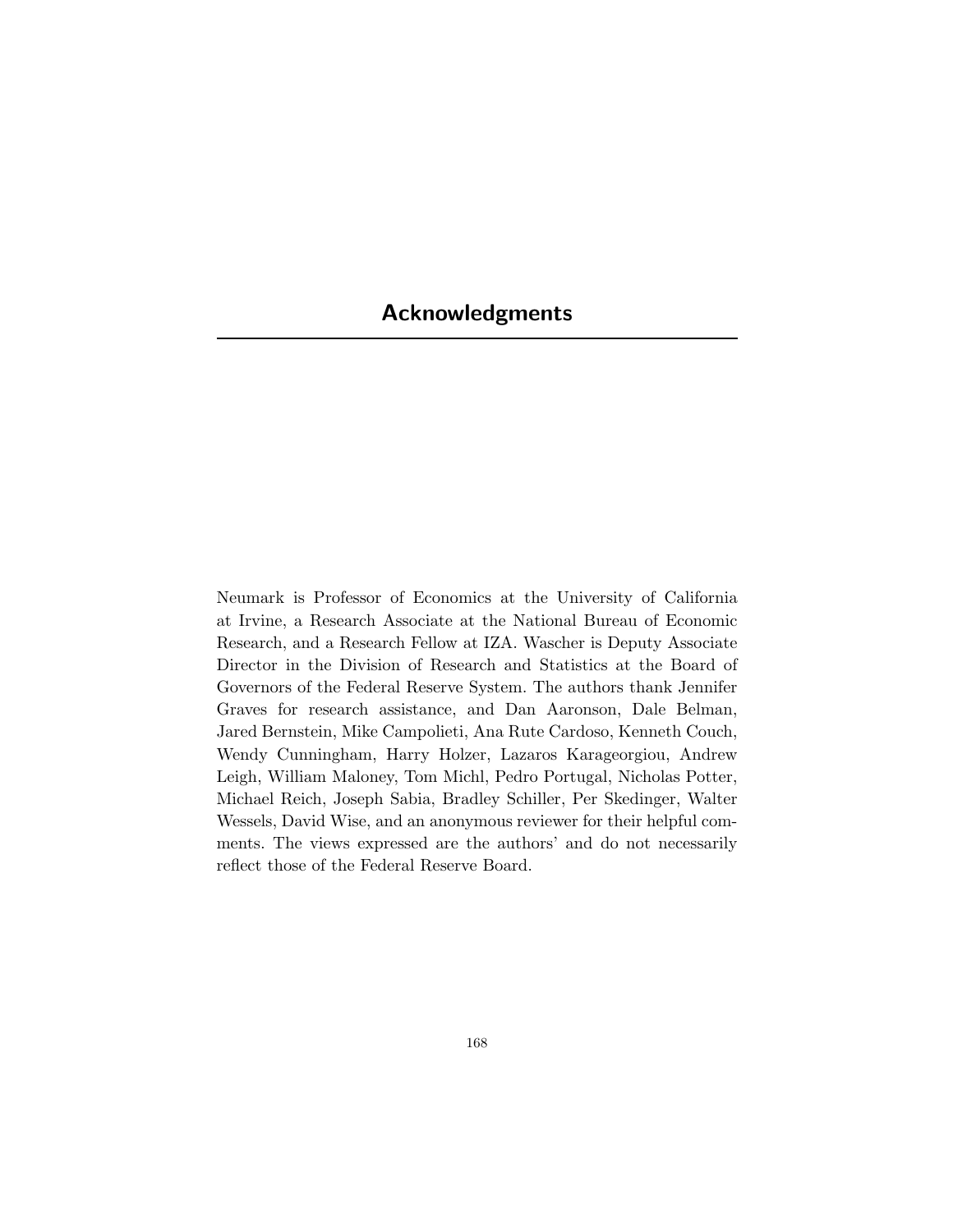- Aaronson, D. and E. French (2007), 'Product market evidence on the employment effects of the minimum wage'. *Journal of Labor Economics* **25**(1), 167–200.
- Aaronson, D., E. French, and J. MacDonald (2005), 'The minimum wage, restaurant prices, and labor market structure'. Unpublished paper, Federal Reserve Bank of Chicago.
- Abowd, J. M., F. Kramarz, T. Lemieux, and D. N. Margolis (2000a), 'Minimum wages and youth employment in France and the United States'. In: D. Blanchflower and R. Freeman (eds.): *Youth Employment and Joblessness in Advanced Countries*. Chicago: University of Chicago Press, pp. 427–472.
- Abowd, J. M., F. Kramarz, and D. N. Margolis (1999), 'Minimum wages and employment in France and the United States'. NBER Working Paper No. 6996.
- Abowd, J. M., F. Kramarz, D. N. Margolis, and T. Phillipon (2000b), 'The tail of two countries: Minimum wages and employment in France and the United States'. IZA Discussion Paper No. 203.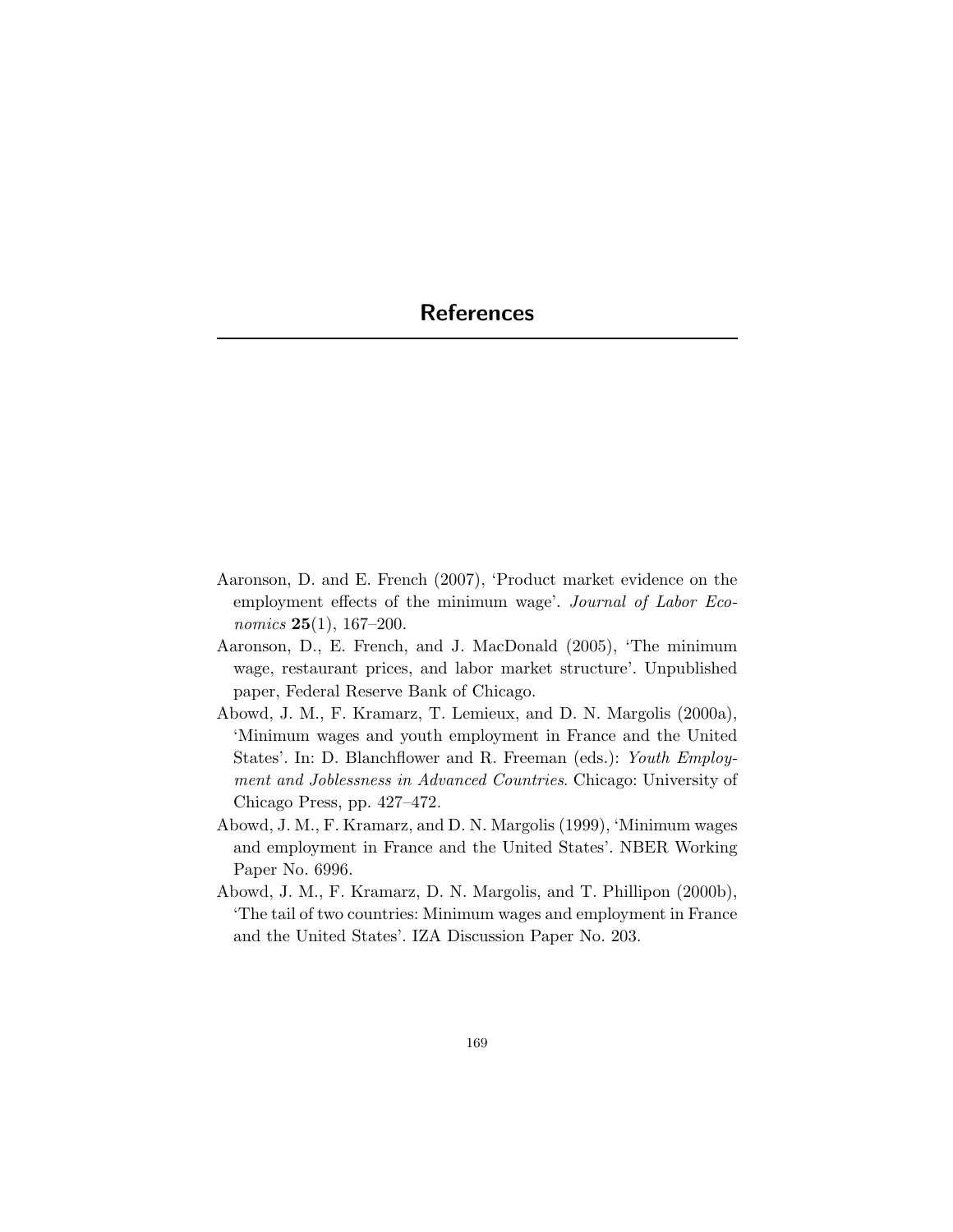- Adams, S. and D. Neumark (2005), 'Living wage effects: New and improved evidence'. *Economic Development Quarterly* **19**(1), 80–102.
- Ahn, T., P. Arcidiacono, and W. Wessels (2005), 'Minimum wages and positive employment effects in general equilibrium'. Unpublished paper, Duke University.
- Alatas, V. and L. Cameron (2003), 'The impact of minimum wages on employment in a low income country: Exploiting a quasi-natural experiment'. World Bank Policy Research Working Paper No. 2985.
- Arcidiacono, P. and T. Ahn (2004), 'Minimum wages and job search: What do employment effects really measure?'. Washington, D.C: Employment Policies Institute.
- Baker, M., D. Benjamin, and S. Stanger (1999), 'The highs and lows of the minimum wage effect: A time-series cross-section study of the Canadian law'. *Journal of Labor Economics* **17**(2), 318–350.
- Bazen, S. (2000), 'The impact of the regulation of low wages on inequality and labour-market adjustment: A comparative analysis'. *Oxford Review of Economic Policy* **16**(1), 57–69.
- Bazen, S. and J. Le Gallo (2006), 'The differential impact of federal and state minimum wages on teenage employment'. Unpublished paper, University of Savoie.
- Bazen, S. and V. Marimoutou (2002), 'Looking for a needle in a haystack? A re-examination of the time series relationship between teenage employment and minimum wages in the United States'. *Oxford Bulletin of Economics and Statistics* **64**(Supplement), 699– 725.
- Bazen, S. and N. Skourias (1997), 'Is there a negative effect of minimum wages in France?'. *European Economic Review* **57**(3–5), 723–732.
- Bell, L. (1997), 'The impact of minimum wages in Mexico and Colombia'. *Journal of Labor Economics* **15**(3, Part 2), S102–S135.
- Belot, M. and J. C. Van Ours (2001), 'Unemployment and labour market institutions: An empirical analysis'. *Journal of Japanese and International Economies* **15**(4), 403–418.
- Bernstein, J. and J. Schmitt (1998), 'Making work pay: The impact of the 1996–1997 minimum wage increase'. Washington DC: Economic Policy Institute.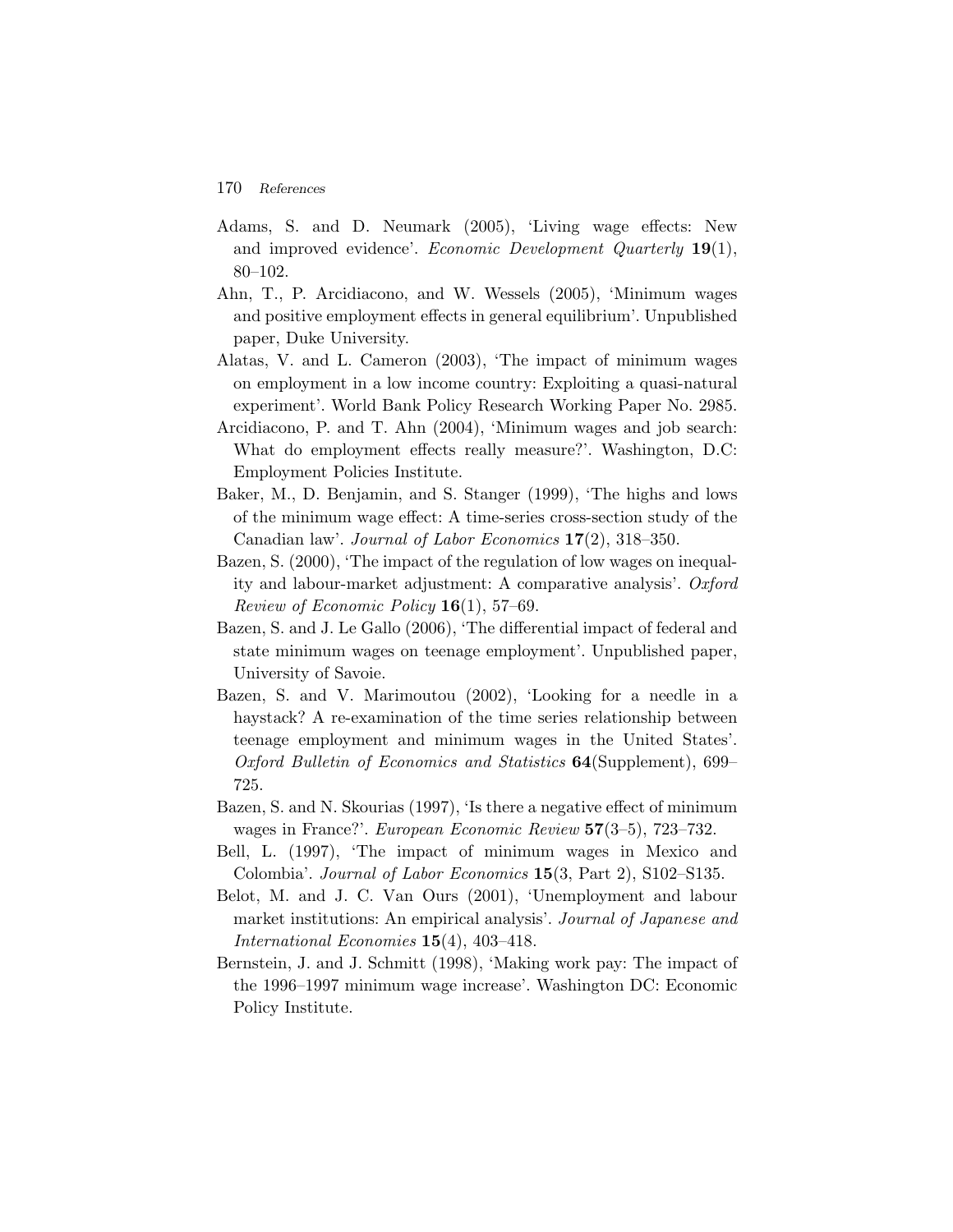- Bernstein, J. and J. Schmitt (2000), 'The impact of the minimum wage: Policy lifts wages, maintains floor for low-wage labor market'. *Economic Policy Institute Briefing Paper*.
- Blanchard, O. and J. Wolfers (2000), 'The role of shocks and institutions in the rise of European unemployment: The aggregate evidence'. *Economic Journal* **110**(March), C1–C33.
- Brown, C. (1995), 'Myth and measurement: The new economics of the minimum wage: Comment'. *Industrial and Labor Relations Review* **48**(4), 828–830.
- Brown, C. (1999), 'Minimum wages, employment, and the distribution of income'. In: O. Ashenfelter and D. Card (eds.): *Handbook of Labor Economics*, Vol. 3. New York: Elsevier, pp. 2101–2163.
- Brown, C., C. Gilroy, and A. Kohen (1982), 'The effect of the minimum wage on employment and unemployment'. *Journal of Economic Literature* **20**(2), 487–528.
- Brown, C., C. Gilroy, and A. Kohen (1983), 'Time series evidence on the effect of the minimum wage on teenage employment and unemployment'. *Journal of Human Resources* **18**(1), 3–31.
- Burdett, K. and D. Mortensen (1998), 'Wage differentials, employer size, and unemployment'. *International Economic Review* **39**(2), 257–273.
- Burkhauser, R. V., K. A. Couch, and D. C. Wittenburg (2000a), 'A reassessment of the new economics of the minimum wage literature with monthly data from the Current Population Survey'. *Journal of Labor Economics* **18**(4), 653–680.
- Burkhauser, R. V., K. A. Couch, and D. C. Wittenburg (2000b), 'Who minimum wage increases bite: An analysis using monthly data from the SIPP and the CPS'. *Southern Economic Journal* **67**(1), 16–40.
- Campolieti, M., T. Fang, and M. Gunderson (2005a), 'How minimum wages affect schooling-employment outcomes in Canada, 1993–1999'. *Journal of Labor Research* **26**(3), 169–182.
- Campolieti, M., T. Fang, and M. Gunderson (2005b), 'Minimum wage impacts on youth employment transitions, 1993–1999'. *Canadian Journal of Economics* **38**(1), 81–104.
- Campolieti, M., M. Gunderson, and C. Riddell (2006), 'Minimum wage impacts from a prespecified research design: Canada 1981–1997'. *Industrial Relations* **45**(2), 195–216.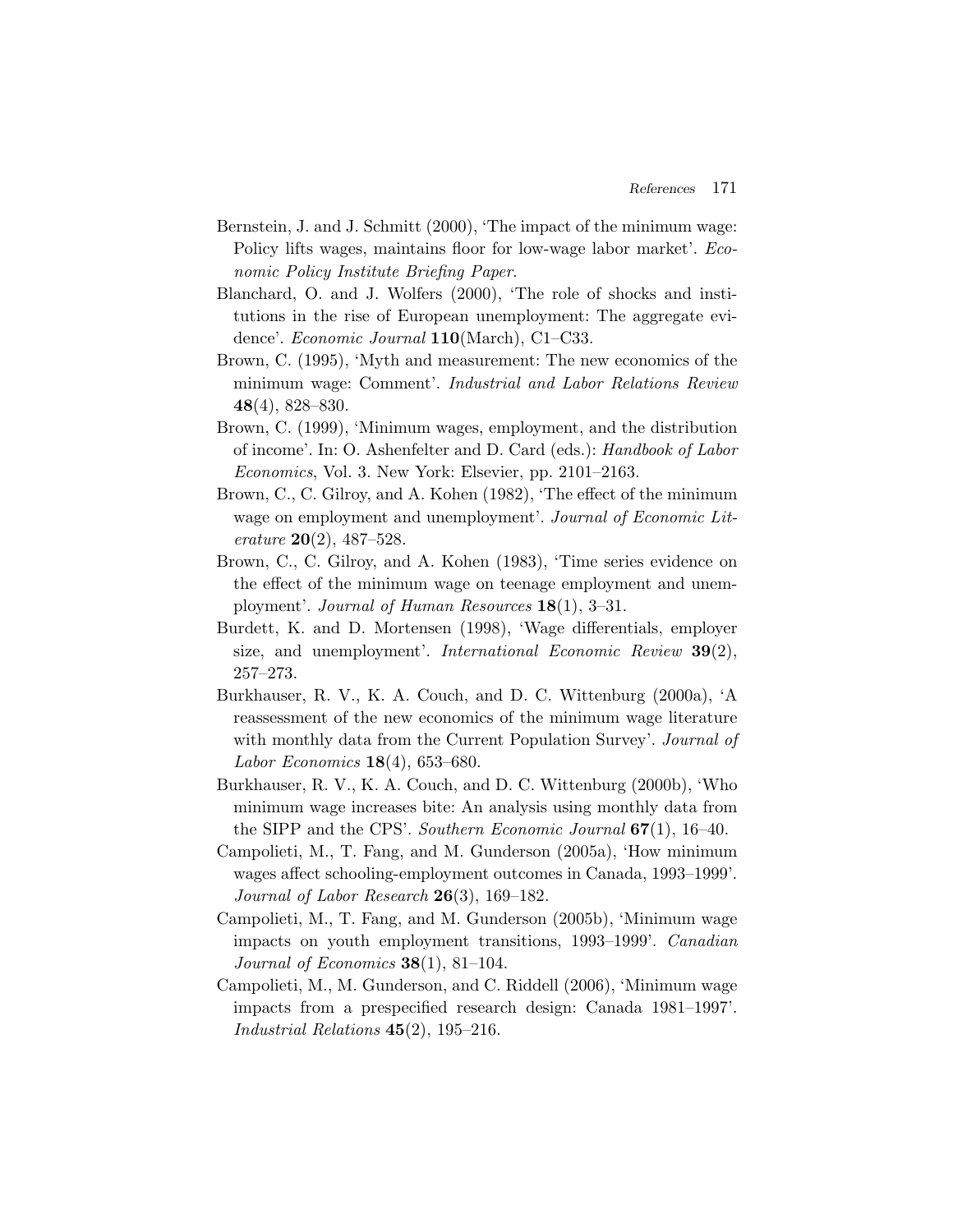- Card, D. (1992a), 'Do minimum wages reduce employment? A case study of California, 1987–1989'. *Industrial and Labor Relations Review* **46**(1), 38–54.
- Card, D. (1992b), 'Using regional variation in wages to measure the effects of the federal minimum wage'. *Industrial and Labor Relations Review* **46**(1), 22–37.
- Card, D., L. F. Katz, and A. B. Krueger (1994), 'Comment on David Neumark and William Wascher, 'Employment effects of minimum and subminimum wages: Panel data on state minimum wage laws'. *Industrial and Labor Relations Review* **47**(3), 487–496.
- Card, D. and A. B. Krueger (1994), 'Minimum wages and employment: A case study of the fast-food industry in New Jersey and Pennsylvania'. *American Economic Review* **84**(5), 772–793.
- Card, D. and A. B. Krueger (1995a), *Myth and Measurement: The New Economics of the Minimum Wage*. Princeton, NJ: Princeton University Press.
- Card, D. and A. B. Krueger (1995b), 'Time-series minimum wage studies: A meta-analysis'. *American Economic Review Papers and Proceedings* **85**(2), 238–243.
- Card, D. and A. B. Krueger (2000), 'Minimum wages and employment: A case study of the fast-food industry in New Jersey and Pennsylvania: Reply'. *American Economic Review* **90**(5), 1397–1420.
- Carneiro, F. G. (2001), 'An overview of the effects of the minimum wage on the Brazilian labor market'. Unpublished paper, Catholic University of Brasília.
- Castillo-Freeman, A. and R. B. Freeman (1992), 'When the minimum wage really bites: The effect of the US-level minimum on Puerto Rico'. In: G. Borjas and R. Freeman (eds.): *Immigration and the Work Force: Economic Consequences for the United States and Source Areas*. Chicago: University of Chicago Press, pp. 177–211.
- Chapman, J. (2004), 'Employment and the minimum wage: Evidence from recent state labor market trends'. *Economic Policy Institute Briefing Paper*.
- Chapple, S. (1997), 'Do minimum wages have an adverse impact on employment? Evidence from New Zealand'. *Labour Market Bulletin*  $(2), 25-50.$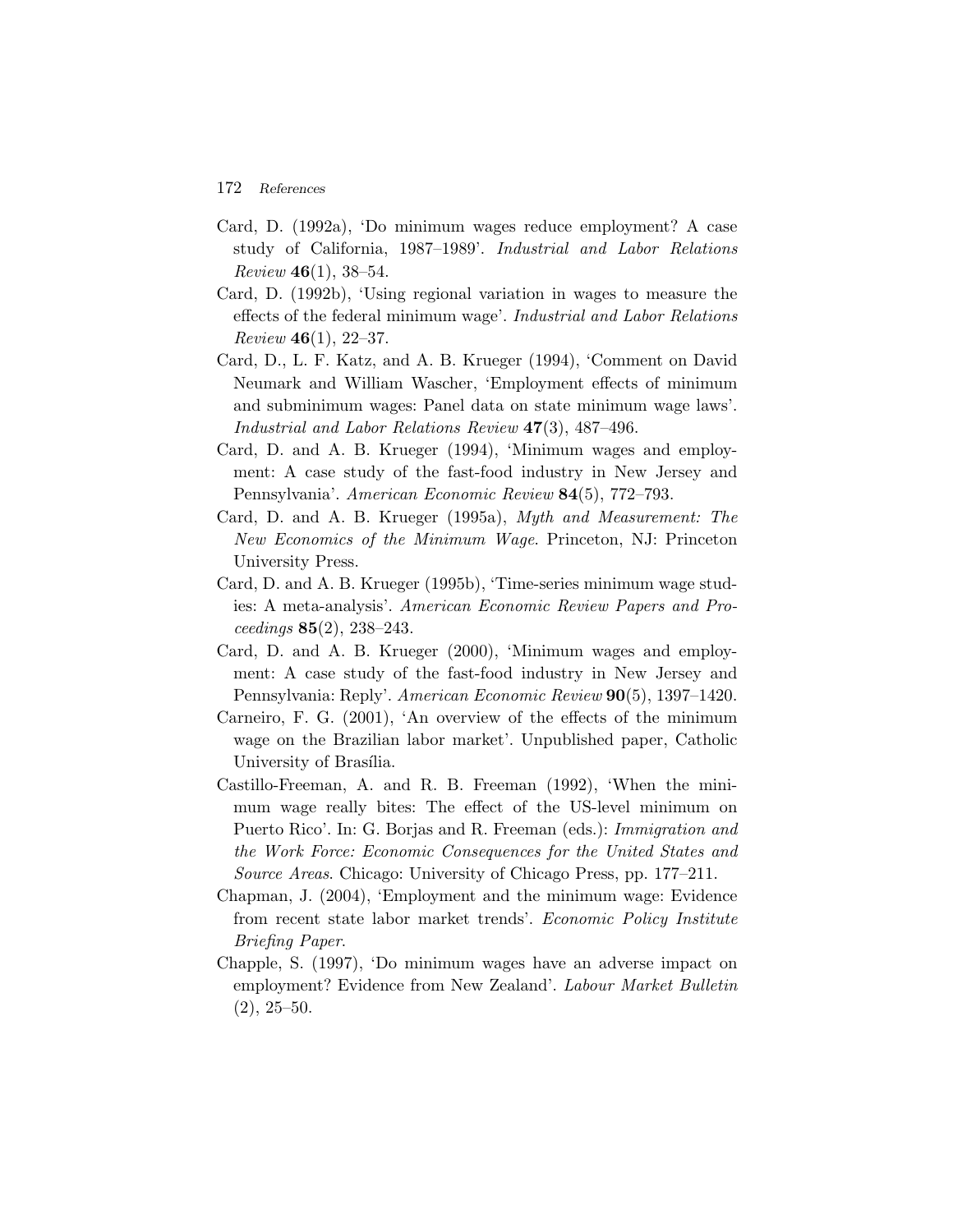- Coe, D. T. and D. J. Snower (1997), 'Policy complementarities: The case for fundamental labor market reform'. *IMF Staff Papers* **44**(1), 1–35.
- Connolly, H. (2005), 'Are low-educated workers disproportionately affected by a change in the minimum wage?'. Unpublished paper, Northeastern University.
- Connolly, S. and M. Gregory (2002), 'The national minimum wage and hours of work: Implications for low paid women'. *Oxford Bulletin of Economics and Statistics* **64**(Supplement), 607–631.
- Couch, K. A. and D. C. Wittenburg (2001), 'The response of hours of work to increases in the minimum wage'. *Southern Economic Journal* **68**(1), 171–177.
- Currie, J. and B. Fallick (1996), 'The minimum wage and the employment of youth: Evidence from the NLSY'. *Journal of Human Resources* **31**(2), 404–428.
- Deere, D., K. M. Murphy, and F. Welch (1995), 'Employment and the 1990–1991 minimum-wage hike'. *American Economic Review Papers and Proceedings* **85**(2), 232–237.
- Dickens, R., S. Machin, and A. Manning (1998), 'Estimating the effect of minimum wages on employment from the distribution of wages: A critical view'. *Labour Economics* **5**(2), 109–134.
- Dickens, R., S. Machin, and A. Manning (1999), 'The effects of minimum wages on employment: Theory and evidence'. *Journal of Labor Economics* **17**(1), 1–22.
- Dolado, J., F. Kramarz, S. Machin, A. Manning, D. Margolis, C. Teulings, G. Saint-Paul, and M. Keen (1996), 'The economic impact of minimum wages in Europe'. *Economic Policy* **11**(23), 317– 372.
- Dube, A., S. Naidu, and M. Reich (Forthcoming), 'The economic impacts of a citywide minimum wage'. *Industrial and Labor Relations Review*.
- Ehrenberg, R. (1992), 'New minimum wage research: Symposium introduction'. *Industrial and Labor Relations Review* **46**(1), 3–5.
- Ericksson, T. and M. Pytlikova (2004), 'Firm-level consequences of large minimum-wage increases in the Czech and Slovak Republics'. *Labour* **18**(1), 75–103.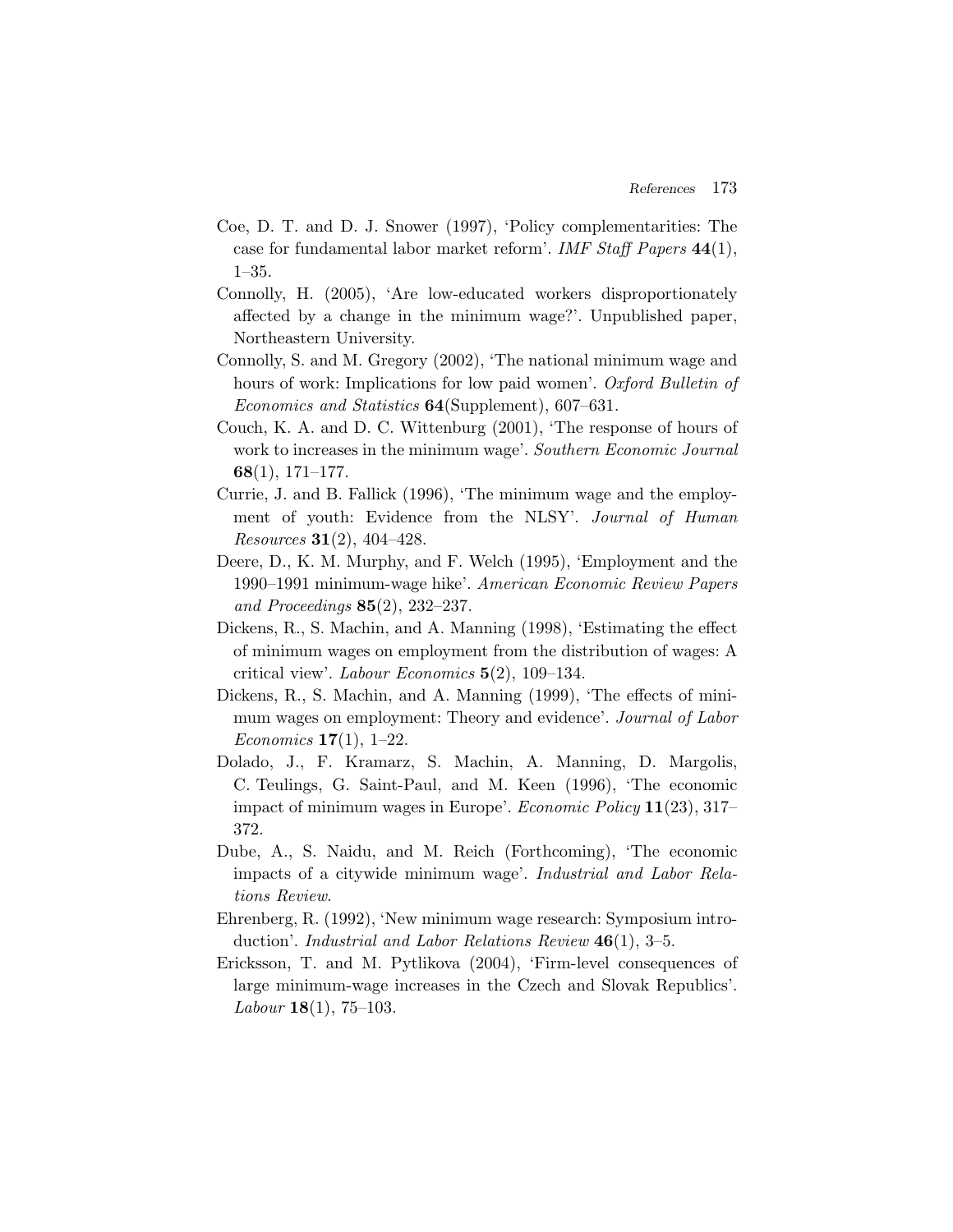- Evans, W. N. and M. Turner (1995), 'Minimum wage effects on employment and school enrollment: Comment'. Unpublished paper. University of Maryland.
- Fajnzylber, P. (2001), 'Minimum wage effects throughout the wage distribution: Evidence from Brazil's formal and informal sectors'. Unpublished paper, Department of Economics and CEDEPLAR, Universidade Federal do Belo Horizonte.
- Feliciano, Z. M. (1998), 'Does the minimum wage affect employment in Mexico?'. *Eastern Economic Journal* **24**(2), 165–180.
- Fiscal Policy Institute (2004), *State Minimum Wages and Employment in Small Businesses*. New York: Fiscal Policy Institute.
- Flinn, C. (2006), 'Minimum wage effects on labor market outcomes under search, matching, and endogenous contact rates'. *Econometrica* **74**(4), 1013–1062.
- Freeman, R. B. (1995), 'Myth and measurement: The new economics of the minimum wage: Comment'. *Industrial and Labor Relations Review* **48**(4), 830–834.
- Galindo-Rueda, F. and S. Pereira (2004), *The Impact of the National Minimum Wage on British Firms*. Final (Draft) Report to the Low Pay Commission on the Econometric Evidence from the Annual Respondents Data.
- Gindling, T. H. and K. Terrell (2004), 'The effects of multiple minimum wages throughout the labor market'. IZA Discussion Paper No. 1159.
- Goldfarb, R. S. (1974), 'The policy content of quantitative minimum wage research'. *Proceedings of the Industrial Relations Research Association* **27**, 261–268.
- Grant, J. H. and D. S. Hamermesh (1981), 'Labor market competition among youths, white women, and others'. *Review of Economics and Statistics* **63**(3), 354–360.
- Hamermesh, D. S. (1995), 'Myth and measurement: The new economics of the minimum wage: Comment'. *Industrial and Labor Relations Review* **48**(4), 830–834.
- Hamermesh, D. S. (2002), 'International labor economics'. *Journal of Labor Economics* **20**(4), 709–732.
- Harding, D. and G. Harding (2004), *Minimum Wages in Australia: An Analysis of the Impact on Small and Medium Sized Businesses*. Australia: Turning Point Research Pty Ltd.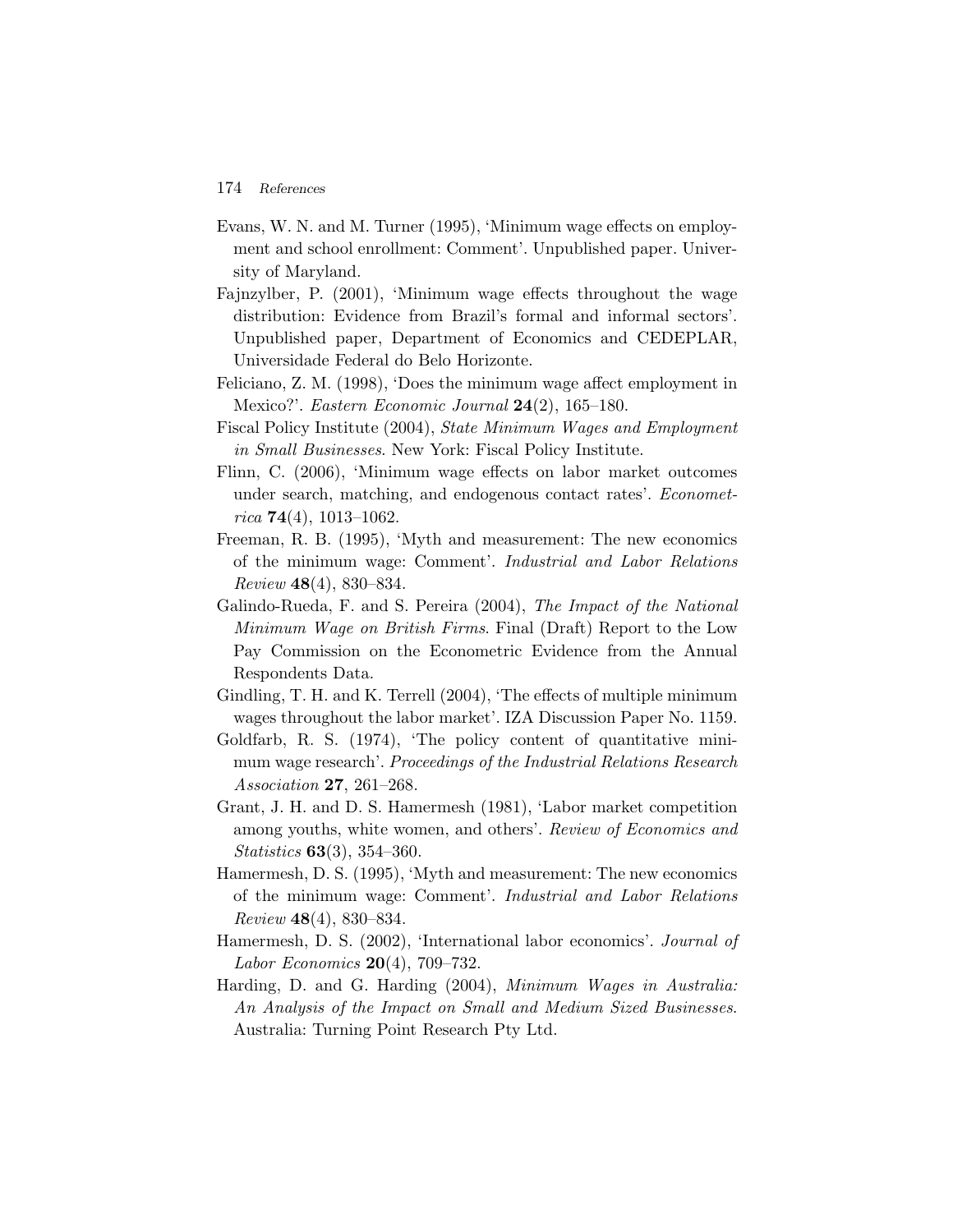- Harrison, A. and J. Scorse (2005), 'Moving up or moving out? Antisweatshop activists and labor market outcomes'. NBER Working Paper No. 10492.
- Hyslop, D. and S. Stillman (2007), 'Youth minimum wage reform and the labour market in New Zealand'. *Labour Economics* **14**(2), 201– 230.
- Islam, I. and S. Nazara (2000), 'Minimum wage and the welfare of Indonesian workers'. International Labor Organization, June.
- Junankar, P. N., M. Waite, and G. Belchamber (2000), 'The youth labour market: Anecdotes, fables and evidence'. *Economic and Labour Relations Review* **11**(Supplement), S159–S186.
- Karageorgiou, L. (2004), 'The impact of minimum wage on youth and teenage employment in Greece'. *Spoudai* **54**(4), 39–67.
- Katz, L. F. and A. B. Krueger (1992), 'The effect of the minimum wage on the fast food industry'. *Industrial and Labor Relations Review* **46**(1), 6–21.
- Keil, M., D. Robertson, and J. Symons (2001), 'Minimum wages and employment'. CEPR Working Paper No. 497.
- Kennan, J. (1995), 'The elusive effects of minimum wages'. *Journal of Economic Literature* **33**(4), 1950–1965.
- Kim, T. and L. J. Taylor (1995), 'The employment effect in retail trade of California's 1988 minimum wage increase'. *Journal of Business and Economic Statistics* **13**(2), 175–182.
- Koning, P., G. Ridder, and G. J. van den Berg (1995), 'Structural and frictional unemployment in an equilibrium search model with heterogeneous agents'. *Journal of Applied Econometrics* **10**(Supplement), S133–S151.
- Kramarz, F. and T. Philippon (2001), 'The impact of differential payroll tax subsidies on minimum wage employment'. *Journal of Public Economics* **82**(1), 115–146.
- Krueger, A. B. (1995), 'The effect of the minimum wage when it really bites: A reexamination of the evidence from Puerto Rico'. In: S. Polachek (ed.): *Research in Labor Economics*, Vol. 14. Greenwich, Conn.: JAI Press, pp. 1–22.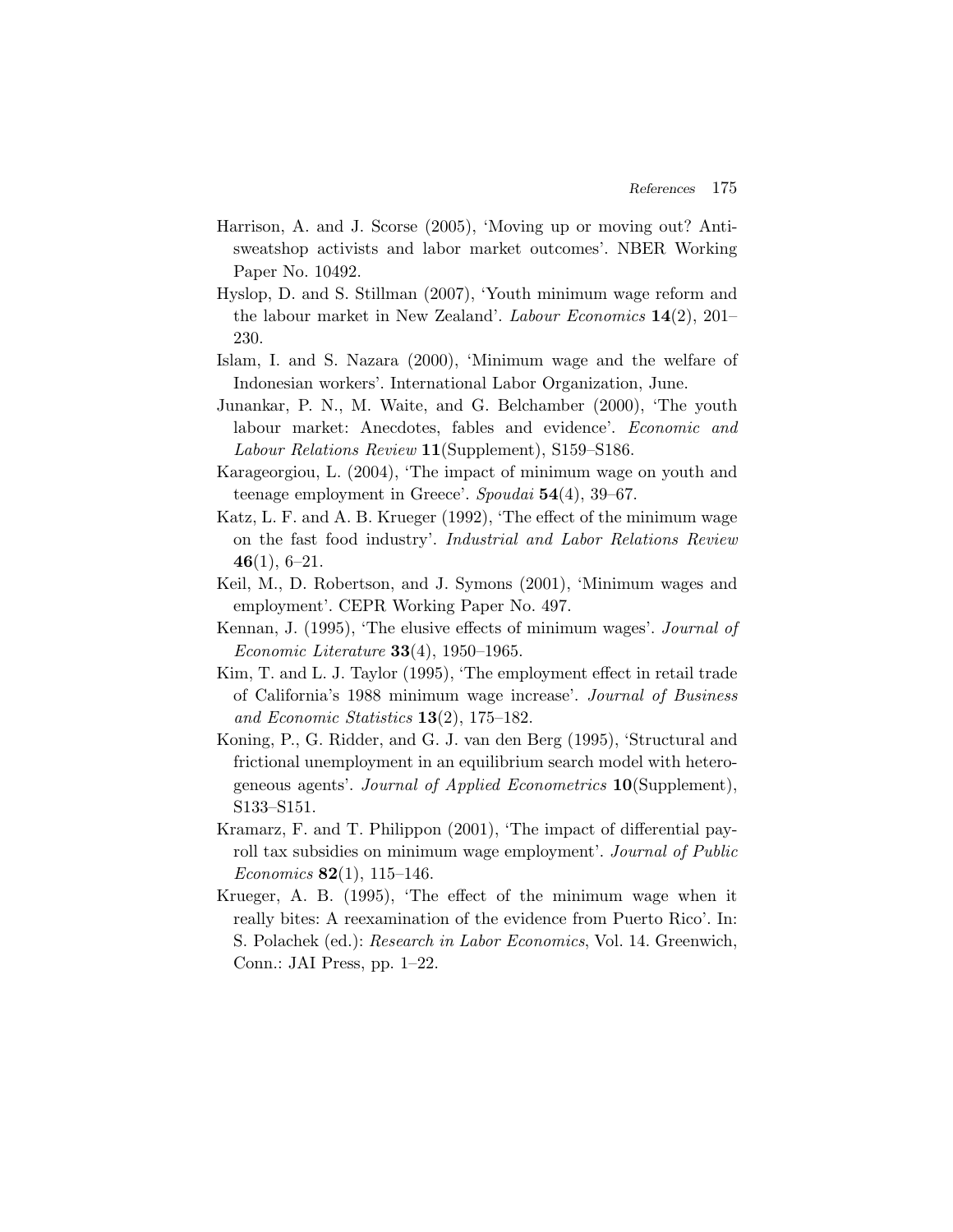- Lang, K. and S. Kahn (1998), 'The effect of minimum wage laws on the distribution of employment: Theory and evidence'. *Journal of Public Economics* **69**(1), 67–82.
- Laroque, G. and B. Salanié (2002), 'Labour market institutions and employment in France'. *Journal of Applied Econometrics* **17**(1), 25–48.
- Leigh, A. (2003), 'Employment effects of minimum wages: Evidence from a quasi-experiment'. *The Australian Economic Review* **36**(4), 361–373.
- Leigh, A. (2004a), 'Employment effects of minimum wages: Evidence from a quasi-experiment – Erratum'. *The Australian Economic Review* **37**(1), 102–105.
- Leigh, A. (2004b), 'Minimum wages and employment: Reply'. *The Australian Economic Review* **37**(2), 173–179.
- Lemos, S. (2004), 'Minimum wage policy and employment effects: Evidence from Brazil'. *Economia* **5**(1), 219–266.
- Lemos, S. (2005), 'Political variables as instruments for the minimum wage'. *Contributions to Economic Analysis & Policy* **4**(1), Article 16.
- Lemos, S. (2006), 'Minimum wage effects in a developing country'. University of Leicester Discussion Paper No. 01/06.
- Lemos, S. (Forthcoming), 'The effects of the minimum wage in the private and public sectors in Brazil'. *Journal of Development Studies*.
- Leonard, T. C. (2000), 'The very idea of applying economics: The modern minimum-wage controversy and its antecedents'. *History of Political Economy* **32**(Supplement), 117–144.
- Lester, R. A. (1947), 'Marginalism, minimum wages, and labor markets'. *American Economic Review* **37**(1), 135–148.
- Linneman, P. (1982), 'The economic impacts of minimum wage laws: A new look at an old question'. *Journal of Political Economy* **90**(3), 443–469.
- Machin, S. and A. Manning (1994), 'Minimum wages, wage dispersion and employment: Evidence from the UK Wages Councils'. *Industrial and Labor Relations Review* **47**(2), 319–329.
- Machin, S. and A. Manning (1997), 'Minimum wages and economic outcomes in Europe'. *European Economic Review* **41**(3–5), 733–742.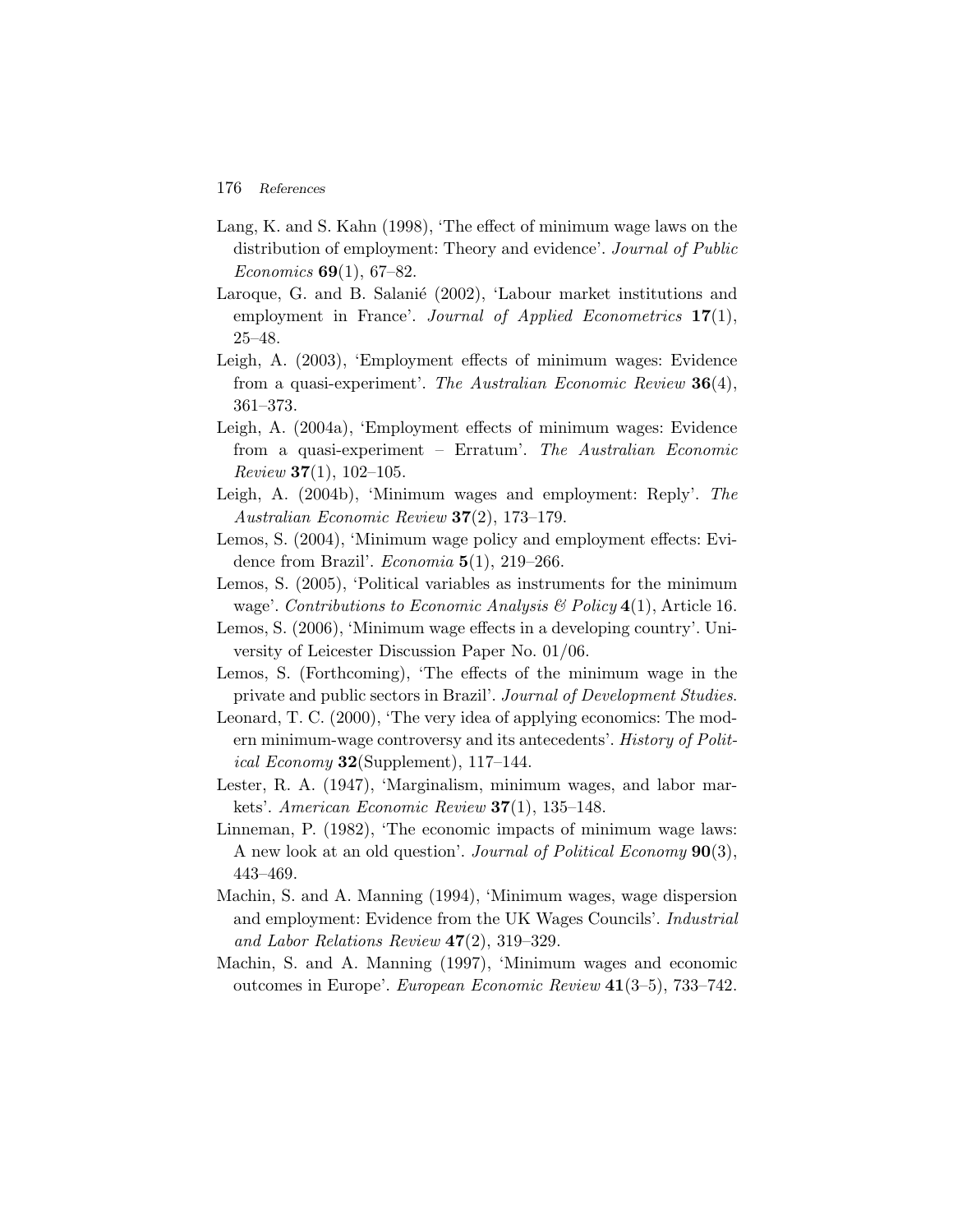- Machin, S., A. Manning, and L. Rahman (2003), 'Where the minimum wage bites hard: Introduction of minimum wages to a low wage sector'. *Journal of the European Economic Association* **1**(1), 154–180.
- Machin, S. and J. Wilson (2004), 'Minimum wages in a low-wage labour market: Care homes in the UK'. *Economic Journal* **114**, C102–C109.
- Maloney, T. (1995), 'Does the minimum wage affect employment and unemployment in New Zealand?'. *New Zealand Economic Papers* **29**(1), 1–19.
- Maloney, T. (1997), 'The new economics of the minimum wage? Evidence from New Zealand'. *Agenda* **4**(2), 185–196.
- Maloney, W. F. and J. Nuñez Mendez (2004), 'Measuring the impact of minimum wages: Evidence from Latin America'. In: J. Heckman and C. Pagés (eds.): *Law and Employment: Lessons from Latin America and the Caribbean*. Chicago: University of Chicago Press, pp. 109– 130.
- Mangan, J. and J. Johnston (1999), 'Minimum wages, training wages and youth employment'. *International Journal of Social Economics* **26**(1/2/3), 415–429.
- Manning, A. (2003), *Monopsony in Motion: Imperfect Competition in Labor Markets*. Princeton, NJ: Princeton University Press.
- Meyer, B. D. (1995), 'Natural and quasi-experiments in economics'. *Journal of Business Economics* **13**(2), 151–162.
- Meyer, R. and D. Wise (1983), 'The effects of the minimum wage on the employment and earnings of youth'. *Journal of Labor Economics* **1**(1), 66–100.
- Michl, T. R. (1996), 'Review of myth and measurement'. *Eastern Economic Journal* **22**(2), 237–239.
- Michl, T. R. (2000), 'Can rescheduling explain the New Jersey minimum wage studies?'. *Eastern Economic Journal* **26**(3), 265–276.
- Minimum Wage Study Commission (1981), *Report of the Minimum Wage Study Commission*, Vol. 1. Washington, DC: U.S. Government Printing Office.
- Montenegro, C. E. and C. Pagés (2004), 'Who benefits from labor market regulations? Chile, 1960–1998'. In: J. Heckman and C. Pagés (eds.): *Law and Employment: Lessons from Latin America and the Caribbean*. Chicago: University of Chicago Press, pp. 401–434.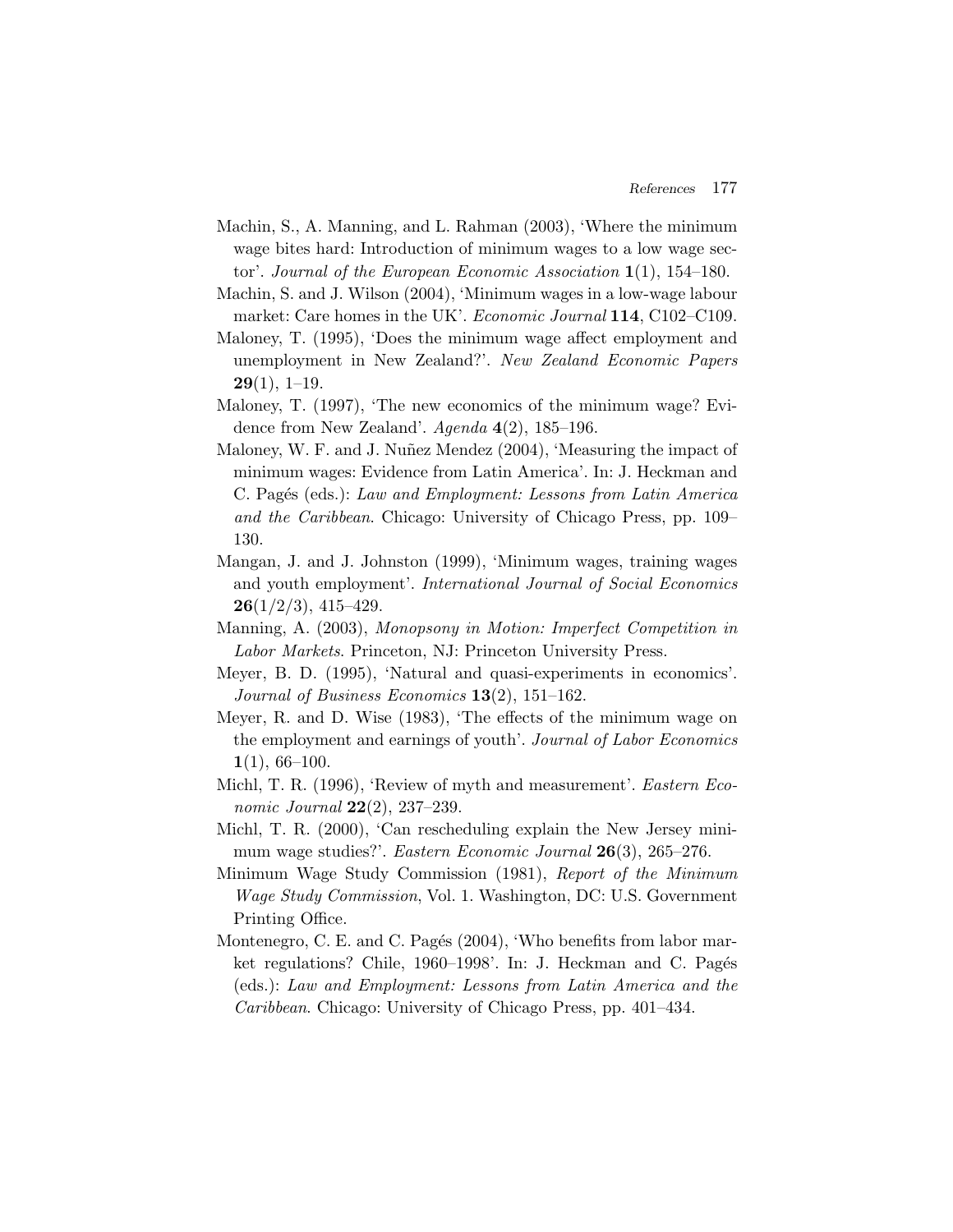- Neumark, D. (2001), 'The employment effects of minimum wages: Evidence from a prespecified research design'. *Industrial Relations* **40**(1), 121–144.
- Neumark, D., W. Cunningham, and L. Siga (2006), 'The effects of the minimum wage in Brazil on the distribution of family incomes: 1996– 2001'. *Journal of Development Economics* **80**(1), 136–159.
- Neumark, D., M. Schweitzer, and W. Wascher (2004), 'Minimum wage effects throughout the wage distribution'. *Journal of Human Resources* **39**(2), 425–450.
- Neumark, D., M. Schweitzer, and W. Wascher (2005), 'The effects of minimum wages on the distribution of family incomes: A nonparametric analysis'. *Journal of Human Resources* **40**(4), 867–894.
- Neumark, D. and W. Wascher (1992), 'Employment effects of minimum and subminimum wages: Panel data on state minimum wage laws'. *Industrial and Labor Relations Review* **46**(1), 55–81.
- Neumark, D. and W. Wascher (1994), 'Employment effects of minimum and subminimum wages: Reply to Card, Katz, and Krueger'. *Industrial and Labor Relations Review* **47**(3), 497–512.
- Neumark, D. and W. Wascher (1995a), 'Minimum wage effects on employment and school enrollment'. *Journal of Business and Economic Statistics* **13**(2), 199–206.
- Neumark, D. and W. Wascher (1995b), 'Minimum wage effects on school and work transitions of teenagers'. *American Economic Review Papers and Proceedings* **85**(2), 244–249.
- Neumark, D. and W. Wascher (1996a), 'The effects of minimum wages on teenage employment and enrollment: Evidence from matched CPS surveys'. In: S. Polachek (ed.): *Research in Labor Economics*, Vol. 15. Greenwich, Conn.: JAI Press, pp. 25–63.
- Neumark, D. and W. Wascher (1996b), 'Minimum wage effects on employment and school enrollment: Reply to Evans and Turner'. FEDS Working Paper No. 1996-28. Board of Governors of the Federal Reserve System.
- Neumark, D. and W. Wascher (1998), 'Is the time-series evidence on minimum wage effects contaminated by publication bias?'. *Economic Inquiry* **36**(3), 458–470.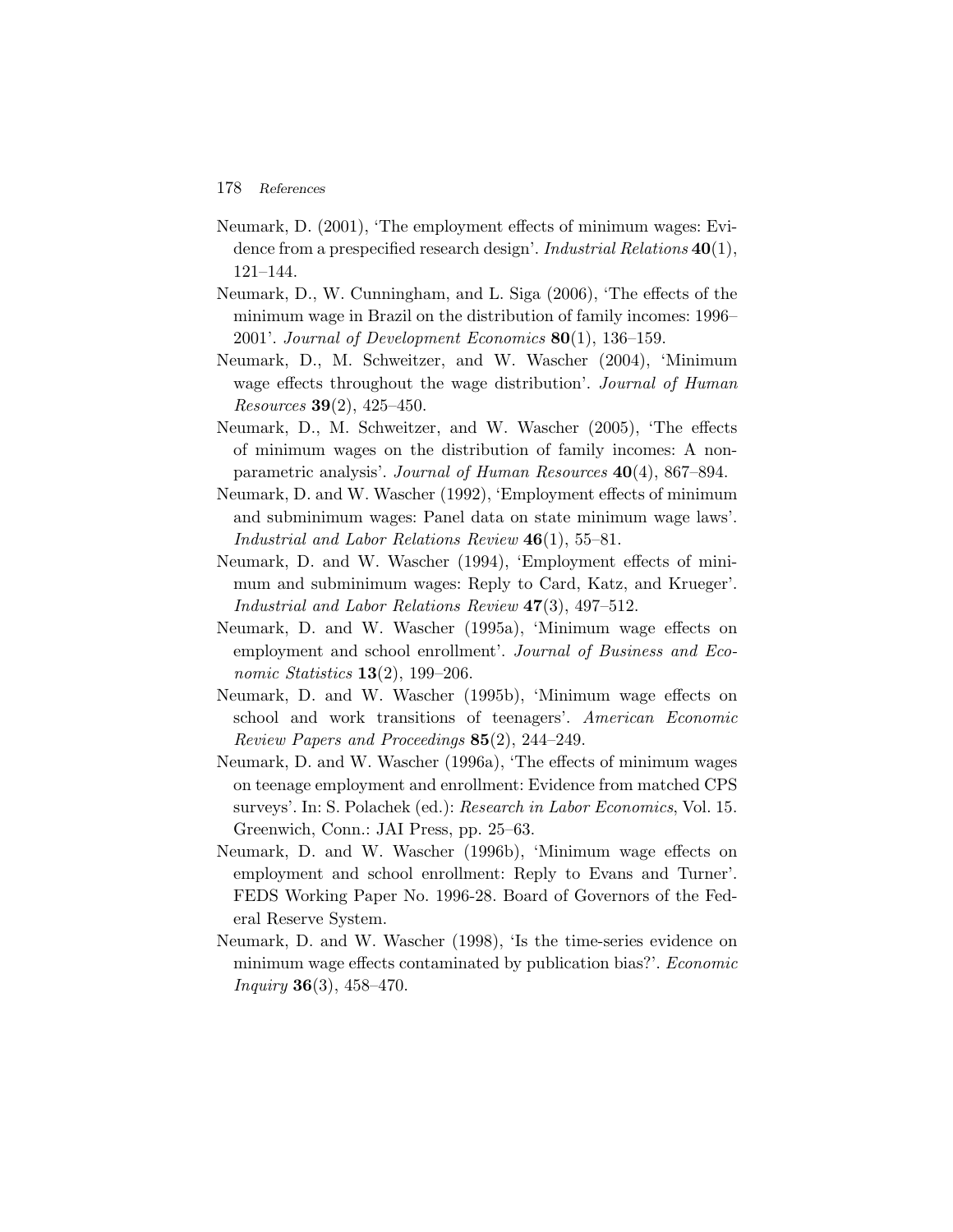- Neumark, D. and W. Wascher (2000), 'The effect of New Jersey's minimum wage increase on fast-food employment: A reevaluation using payroll records'. *American Economic Review* **90**(5), 1362–1396.
- Neumark, D. and W. Wascher (2002), 'State-level estimates of minimum wage effects: New evidence and interpretations from disequilibrium models'. *Journal of Human Resources* **37**(1), 35–62.
- Neumark, D. and W. Wascher (2003), 'Minimum wages and skill acquisition: Another look at schooling effects'. *Economics of Education Review* **22**(1), 1–10.
- Neumark, D. and W. Wascher (2004), 'Minimum wages, labor market institutions, and youth employment: A cross-national analysis'. *Industrial and Labor Relations Review* **57**(2), 223–248.
- Nickell, S. J. and R. Layard (1999), 'Labour market institutions and economic performance'. In: O. Ashenfelter and D. Card (eds.): *Handbook of Labor Economics*, Vol. 3. New York: Elsevier, pp. 3029–3084.
- Orazem, P. F. and J. P. Mattila (2002), 'Minimum wage effects on hours, employment, and number of firms: The Iowa case'. *Journal of Labor Research* **23**(1), 3–23.
- Organization for Economic Co-operation and Development (1998), *Employment Outlook*. Paris: OECD.
- Osterman, P. (1995), 'Myth and measurement: The new economics of the minimum wage: Comment'. *Industrial and Labor Relations Review* **48**(4), 839–842.
- Pabilonia, S. W. (2002), 'The effects of federal and state minimum wages upon teen employment and earnings'. Unpublished paper, Bureau of Labor Statistics.
- Partridge, M. D. and J. S. Partridge (1999), 'Do minimum wage hikes reduce employment? State-level evidence from the low-wage retail sector'. *Journal of Labor Research* **20**(3), 393–413.
- Pereira, S. C. (2003), 'The impact of minimum wages on youth employment in Portugal'. *European Economic Review* **47**(2), 229–244.
- Portugal, P. and A. R. Cardoso (2006), 'Disentangling the minimum wage puzzle: An analysis of worker accessions and separations'. *Journal of the European Economic Association* **4**(5), 988–1013.
- Potter, N. (2006), 'Measuring the employment impacts of the living wage ordinance in Santa Fe, New Mexico'. Unpublished paper,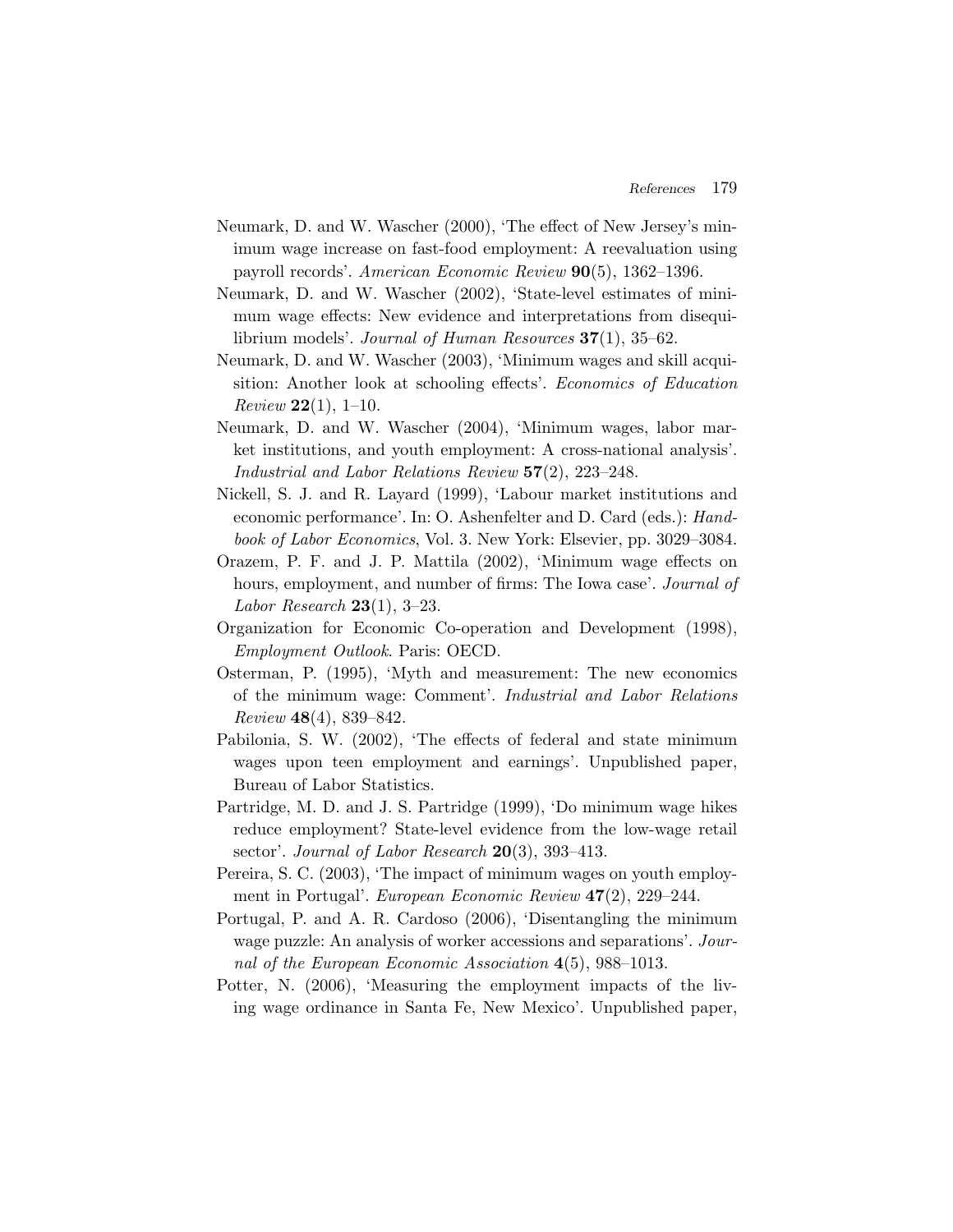## 180 *References*

University of New Mexico Bureau of Business and Economic Research.

- Rama, M. (2001), 'The consequences of doubling the minimum wage: The case of Indonesia'. *Industrial and Labor Relations Review* **54**(4), 864–881.
- Rebitzer, J. and L. Taylor (1995), 'The consequences of minimum wage laws: Some new theoretical ideas'. *Journal of Public Economics* **56**(2), 245–255.
- Reich, M. and P. Hall (2001), 'A small raise for the bottom: The impact of the 1996–1998 California minimum wage increases'. In: J. Lincoln and P. Ong (eds.): *The State of California Labor*. University of California Institute for Labor and Employment: pp. 123–148. Available at www.ucop.edu/ile (viewed December 6, 2006).
- Sabia, J. J. (2006), 'The effect of minimum wage increases on teenage, retail, and small business employment'. Unpublished paper, University of Georgia.
- Scarpetta, S. (1996), 'Assessing the role of labour market policies and institutional settings on unemployment: A cross-country study'. *OECD Economic Studies* (26), 43–98.
- Schiller, B. R. (1994), 'State minimum wage laws: Youth coverage and impact'. *Journal of Labor Research* **15**(4), 317–329.
- Sims, K. (2005), 'Economics of the San Francisco restaurant industry 2005'. Unpublished paper, San Francisco, California.
- Singell, L. D. and J. R. Terborg (2007), 'Employment effects of two Northwest minimum wage initiatives'. *Economic Inquiry* **45**(1), 40–55.
- Skedinger, P. (2006), 'Minimum wages and employment in Swedish hotels and restaurants'. *Labour Economics* **13**(2), 259–290.
- Smith, R. E. and B. Vavrichek (1992), 'The wage mobility of minimum wage workers'. *Industrial and Labor Relations Review* **46**(1), 82–88.
- Solon, G. (1985), 'The minimum wage and teenage employment: The role of serial correlation and seasonality'. *Journal of Human Resources* **20**(2), 292–297.
- Spriggs, W. E. and B. W. Klein (1994), 'Raising the floor: The effects of the minimum wage on low-wage workers'. Washington DC: Economic Policy Institute.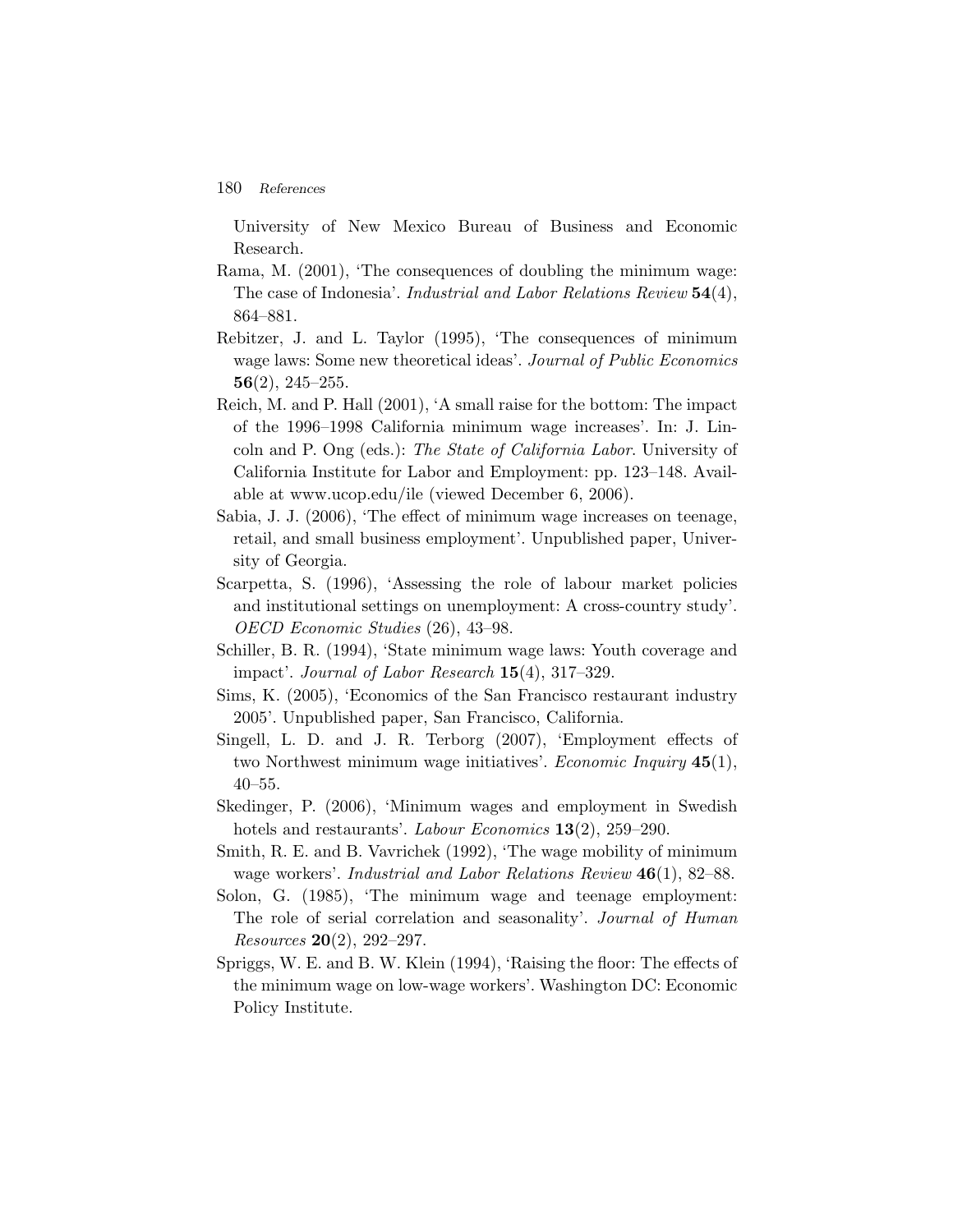- Stewart, M. B. (2002), 'Estimating the impact of the minimum wage using geographical wage variation'. *Oxford Bulletin of Economics & Statistics* **64**(Supplement), 583–605.
- Stewart, M. B. (2004a), 'The employment effects of the national minimum wage'. *The Economic Journal* **114**(494), C110–C116.
- Stewart, M. B. (2004b), 'The impact of the introduction of the U.K. minimum wage on the employment probabilities of low-wage workers'. *Journal of the European Economic Association* **2**(1), 67–97.
- Stewart, M. B. and J. K. Swaffield (2006), 'The other margin: Do minimum wages cause working hours adjustments for low-wage workers?'. Unpublished paper, University of Warwick.
- Stigler, G. J. (1946), 'The economics of minimum wage legislation'. *American Economic Review* **36**(3), 358–365.
- Strobl, E. and F. Walsh (2003), 'Minimum wages and compliance: The case of Trinidad and Tobago'. *Economic Development and Cultural Change* **51**(2), 427–450.
- Suryahadi, A., W. Widyanti, D. Perwira, and S. Sumarto (2003), 'Minimum wage policy and its impact on employment in the urban formal sector'. *Bulletin of Indonesian Economic Studies* **39**(1), 29–50.
- Turner, M. D. and B. Demiralp (2001), 'Do higher minimum wages harm minority and inner city teens'. *Review of Black Political Economy* **28**(4), 95–121.
- van den Berg, G. J. and G. Ridder (1998), 'An empirical equilibrium search model of the labor market'. *Econometrica* **66**(5), 1183–1221.
- van Soest, A. (1994), 'Youth minimum wage rates: The Dutch experience'. *International Journal of Manpower* **15**(2–3), 100–117.
- Wachter, M. L. and C.-S. Kim (1982), 'Time-series changes in youth joblessness'. In: R. Freeman and D. Wise (eds.): *The Youth Labor Market: Its Nature, Causes, and Consequences*. Chicago: University of Chicago Press, pp. 155–185.
- Watson, I. (2004), 'Minimum wages and employment: Comment'. *The Australian Economic Review* **37**(2), 166–172.
- Welch, F. (1995), 'Myth and measurement: The new economics of the minimum wage: Comment'. *Industrial and Labor Relations Review* **48**(4), 842–848.